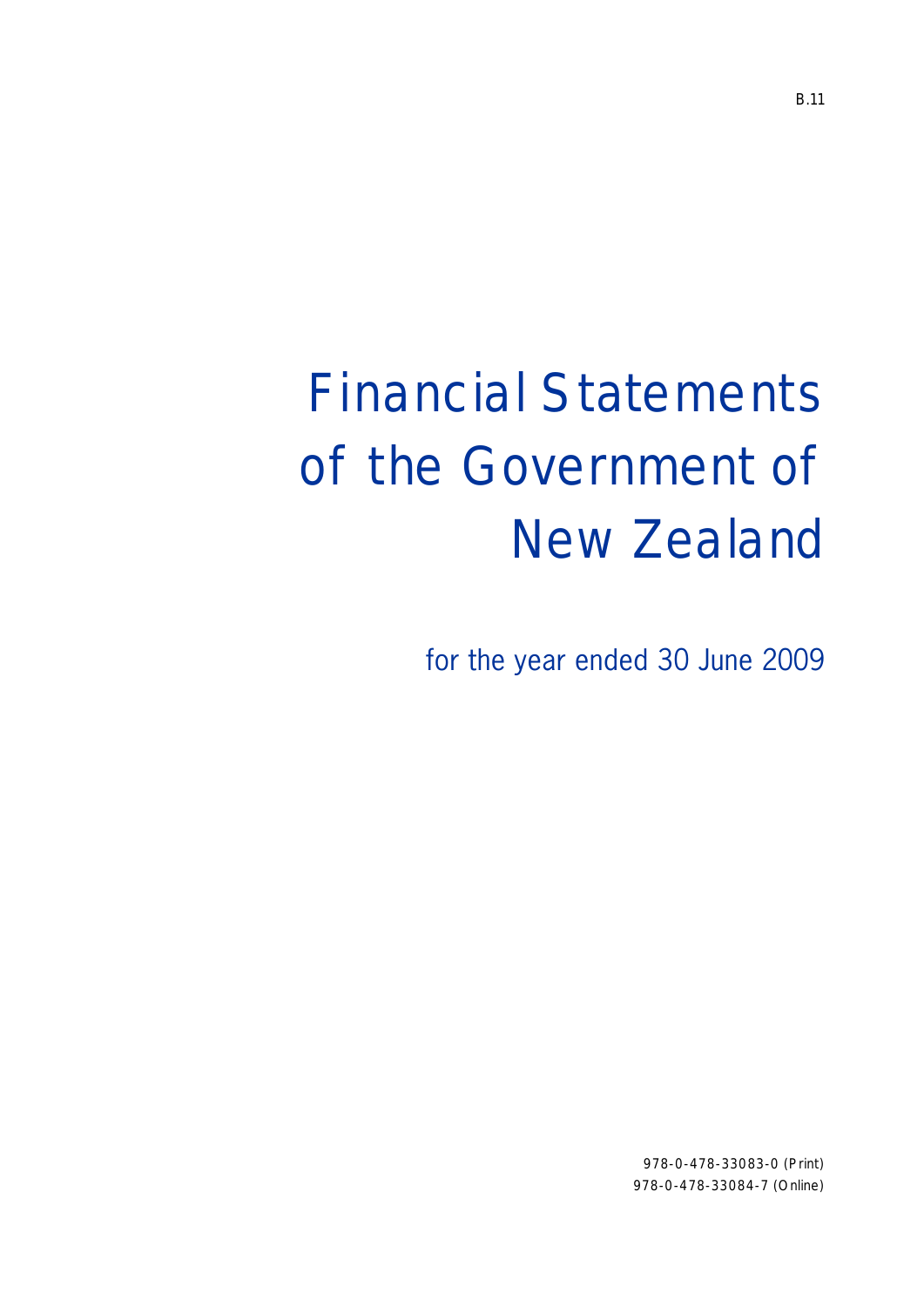© Crown Copyright Reserved ISBN 978-0-478-33083-0 (Print) ISBN 978-0-478-33084-7 (Online)

#### **Internet**

This document is available on the New Zealand Treasury's Internet site. The URL for this site is http://www.treasury.govt.nz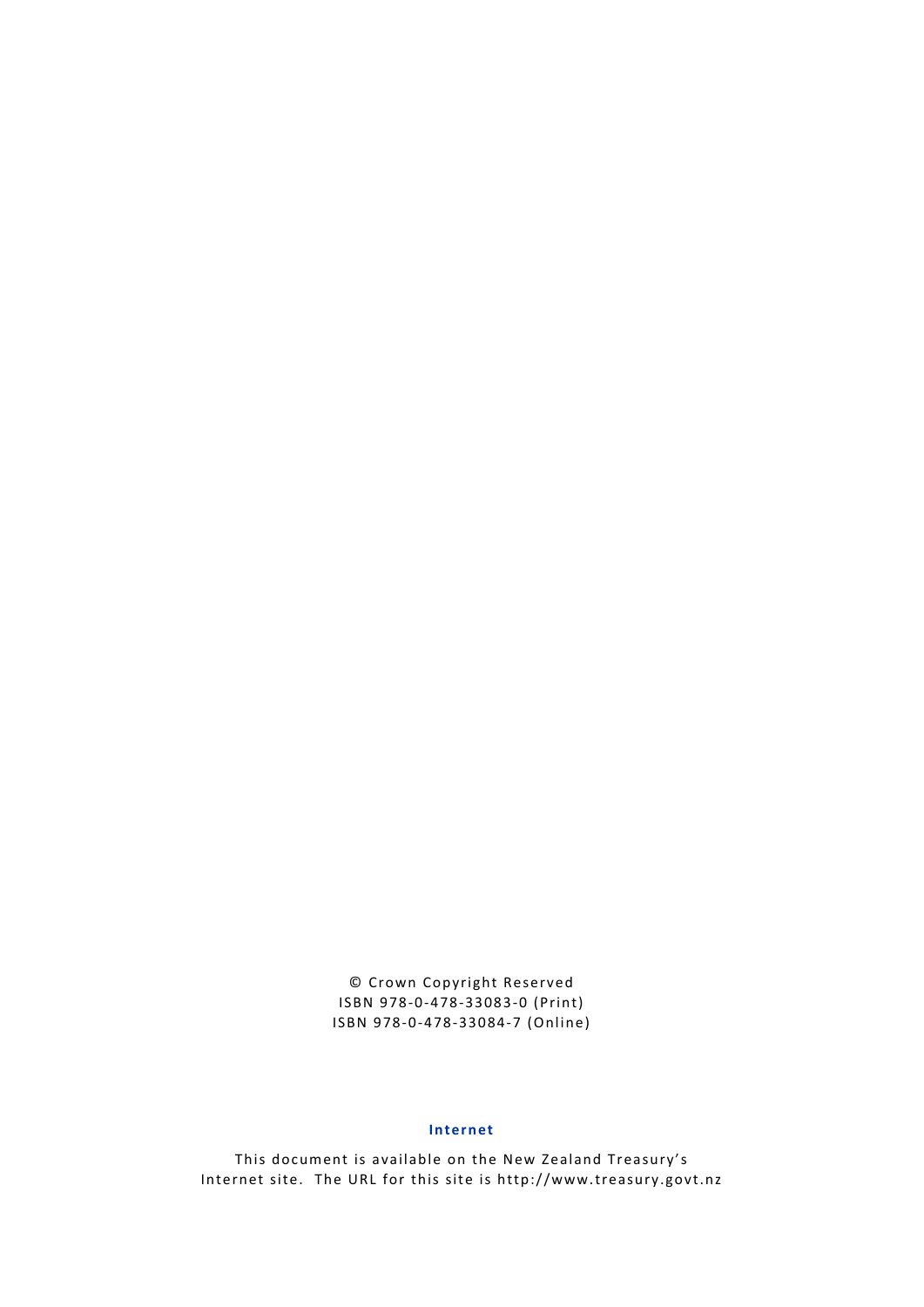# Contents

| <b>Ministerial Statement</b>                                           | 1              |
|------------------------------------------------------------------------|----------------|
| <b>Statement of Responsibility</b>                                     | $\overline{2}$ |
| <b>Commentary</b>                                                      |                |
| At a glance                                                            | 5              |
| Summary                                                                | 5              |
| <b>Fiscal Strategy</b>                                                 | 7              |
|                                                                        |                |
| Revenue                                                                | 8              |
| Expenses                                                               | 10             |
| Operating balance                                                      | 12             |
| Debt                                                                   | 14             |
| Net Worth                                                              | 17             |
| <b>Historical Financial Information</b>                                | 18             |
| <b>Report of the Auditor General</b>                                   | 22             |
| <b>Financial Statements</b>                                            |                |
| <b>Statement of Financial Performance</b>                              | 27             |
| Analysis of Expenses by Functional Classification                      | 28             |
| <b>Statement of Cash Flows</b>                                         | 29             |
| Statement of Recognised Income and Expense                             | 32             |
| <b>Statement of Financial Position</b>                                 | 33             |
| <b>Statement of Segments</b>                                           | 34             |
| Notes to the Financial Statements                                      | 36             |
| Note 1: Summary of Accounting Policies                                 | 36             |
| Note 2: Taxes and Levies Collected through the Crown's Sovereign Power | 51             |
| Note 3: Sales of Goods and Services                                    | 53             |
| Note 4: Interest Revenue and Dividends                                 | 53             |
| Note 5: Other Revenue                                                  | 54             |
| Note 6: Transfer Payments and Subsidies                                | 54             |
| Note 7: Personnel Expenses                                             | 55             |
| Note 8: Depreciation and Amortisation                                  | 55             |
| Note 9: Other Operating Expenses                                       | 56             |
| Note 10: Interest Expenses                                             | 57             |
| Note 11: Insurance Expenses                                            | 57             |
| Note 12: Gains and Losses on Financial Instruments                     | 59             |
| Note 13: Gains and Losses on Non-Financial Instruments                 | 60             |
| Note 14: Receivables                                                   | 61             |
| Note 15: Marketable Securities, Deposits and Derivatives in Gain       | 66             |
| Note 16: Share Investments                                             | 67             |
| Note 17: Advances                                                      | 68<br>72       |
| Note 18: Inventory<br>Note 19: Other Assets                            | 72             |
| Note 20: Property, Plant and Equipment                                 | 73             |
| Note 21: Equity Accounted Investments                                  | 89             |
| Note 22: Intangible Assets and Goodwill                                | 90             |
| Note 23: Payables                                                      | 95             |
| Note 24: Borrowings                                                    | 96             |
| Note 25: Insurance Liabilities                                         | 100            |
| Note 26: Retirement Plan Liabilities                                   | 107            |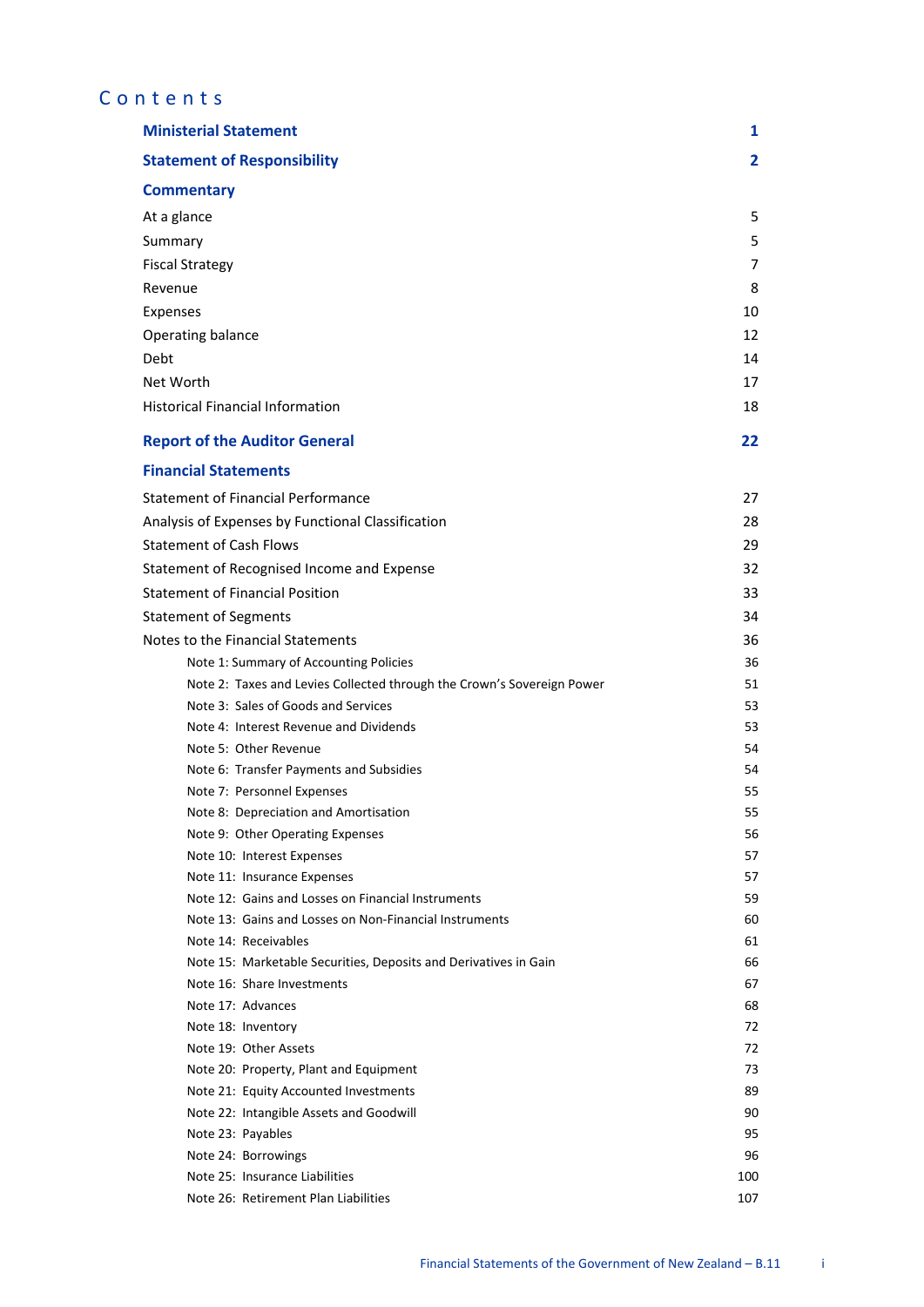| Note 27: Provisions                                                  | 111 |
|----------------------------------------------------------------------|-----|
| Note 28: Net Worth                                                   | 113 |
| Note 29: Capital Objectives and Fiscal Policy                        | 114 |
| Note 30: Deposit Guarantee Schemes                                   | 118 |
| Note 31: Commitments                                                 | 121 |
| Note 32: Contingent Liabilities and Contingent Assets                | 122 |
| Note 33: Financial Instruments                                       | 135 |
| Note 34: Acquisition of Toll (NZ) Limited                            | 154 |
| <b>Supplementary Statements</b>                                      |     |
| Statement of Unappropriated Expenditure                              | 155 |
| Statement of Expenses or Capital Expenditure Incurred in Emergencies | 161 |
| <b>Statement of Trust Money</b>                                      | 162 |
| <b>Additional Financial Information</b>                              |     |
| <b>Fiscal Indicator Analysis</b>                                     | 169 |
| Core Crown Residual Cash                                             | 170 |
| Debt                                                                 | 171 |
| Information on State-owned Enterprises and Crown Entities            | 172 |
| Government Reporting Entity as at 30 June 2009                       | 175 |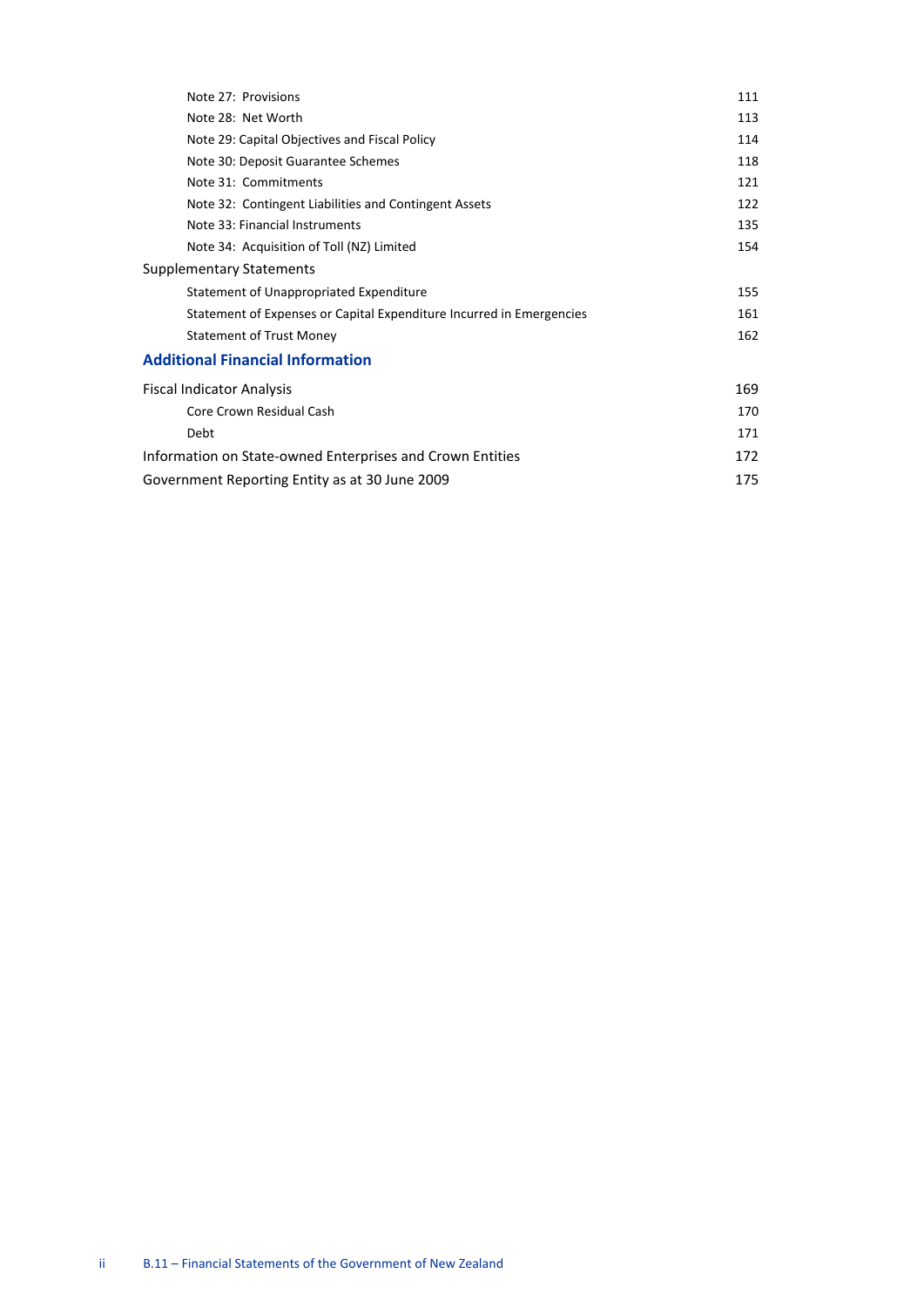### Ministerial Statement

The annual financial statements are a reminder that, while there are some promising signs that the recession is easing, there remain some significant challenges.

The international financial crisis has had a number of implications for the Crown's fiscal position.

Tax revenue has fallen by \$2 billion since last year as profits have declined and tax cuts have taken effect. At the same time, core government expenses have increased sharply, by \$7 billion in the past year. This is in part due to the greater costs of providing welfare benefits and health and education services. It also reflects a recognition that future repayments of taxes and student loans will be later and, in some cases, less than originally estimated.

The value of our large investment portfolios held in the New Zealand Superannuation Fund and the Accident Compensation Corporation has declined while our borrowings and long term liabilities have increased.

The deposit guarantee schemes, a direct result of the emerging international financial crisis, were introduced to retain confidence in New Zealand's financial sector. While these schemes have been successful in meeting that objective, they have come with some cost. To date the expected losses from entities in default have been covered by the revenue generated by the schemes. However, risk assessments carried out at 30 June estimated the likelihood of further default actions at just over \$800 million, which has been provided for in these accounts. To reduce the transitional difficulties and the risk of further cost the Government has extended the retail deposit scheme to 31 December 2011.

The operating deficit, at \$10.5 billion, is a large turnaround from last year's \$2.4 billion surplus. Our starting position for the 2010 financial year has net debt at 9.5% of GDP, two-thirds higher than it was a year ago.

By taking the shock on its balance sheet, the Government has helped to cushion New Zealanders from the worst of the recession. As outlined in Budget 2009, we have also put in place measures to get the deficit under control over time and keep government debt from growing to unmanageable levels. This is an appropriate balance to strike.

Bill by Zil

**Hon Bill English Minister of Finance**  30 September 2009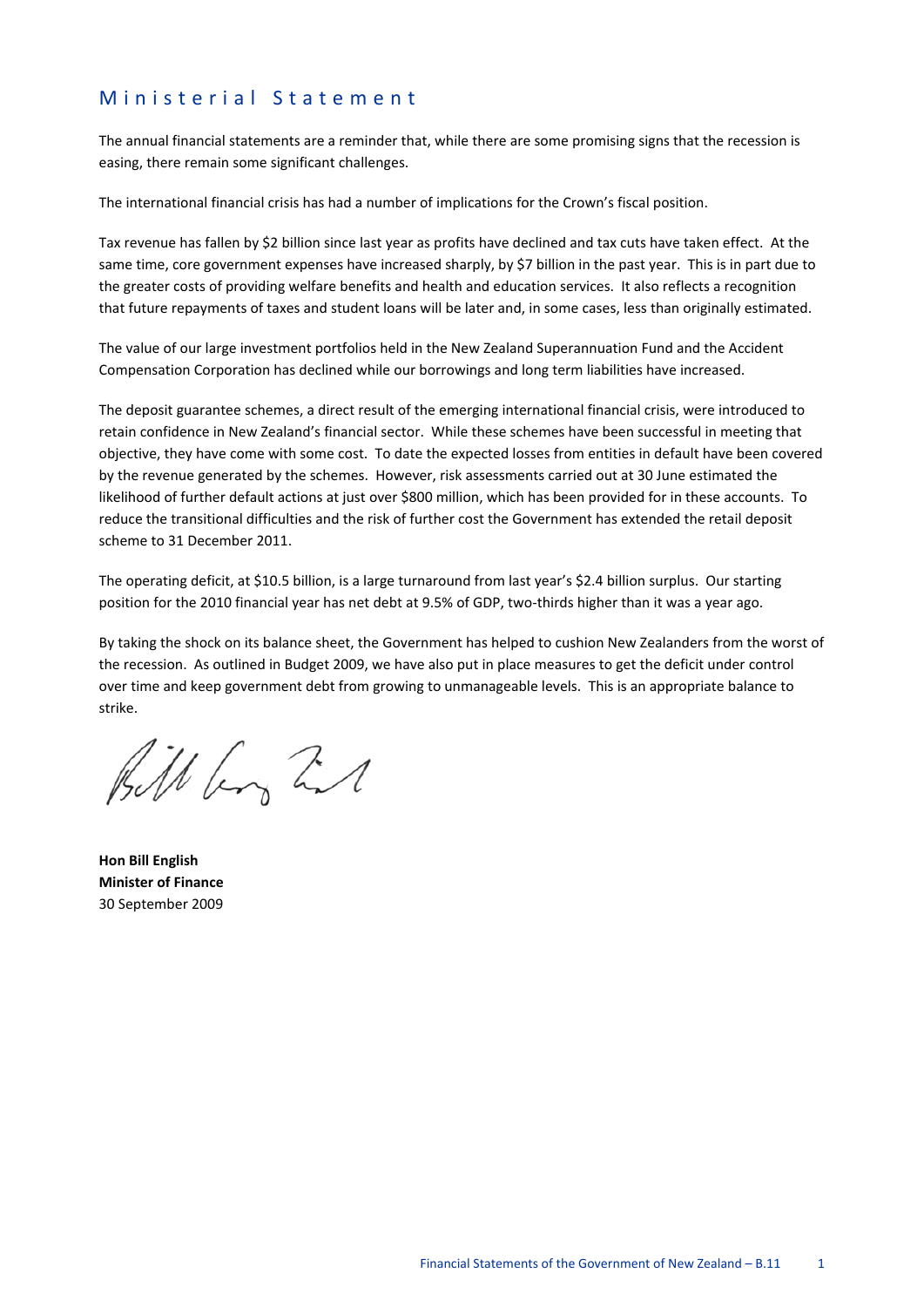#### Statement of Responsibility

These financial statements have been prepared by the Treasury in accordance with the provisions of the Public Finance Act 1989. The financial statements comply with New Zealand generally accepted accounting practice and with New Zealand equivalents to International Financial Reporting Standards (NZ IFRS) as appropriate for public benefit entities.

The Treasury is responsible for establishing and maintaining a system of internal control designed to provide reasonable assurance that the transactions recorded are within statutory authority and properly record the use of all public financial resources by the Crown. To the best of my knowledge, this system of internal control has operated adequately throughout the reporting period.

John Whiteleud

**John Whitehead Secretary to the Treasury**  30 September 2009

I accept responsibility for the integrity of these financial statements, the information they contain and their compliance with the Public Finance Act 1989.

In my opinion, these financial statements fairly reflect the financial position of the Crown as at 30 June 2009 and its operations for the year ended on that date.

Bill by Zil

**Hon Bill English Minister of Finance**  30 September 2009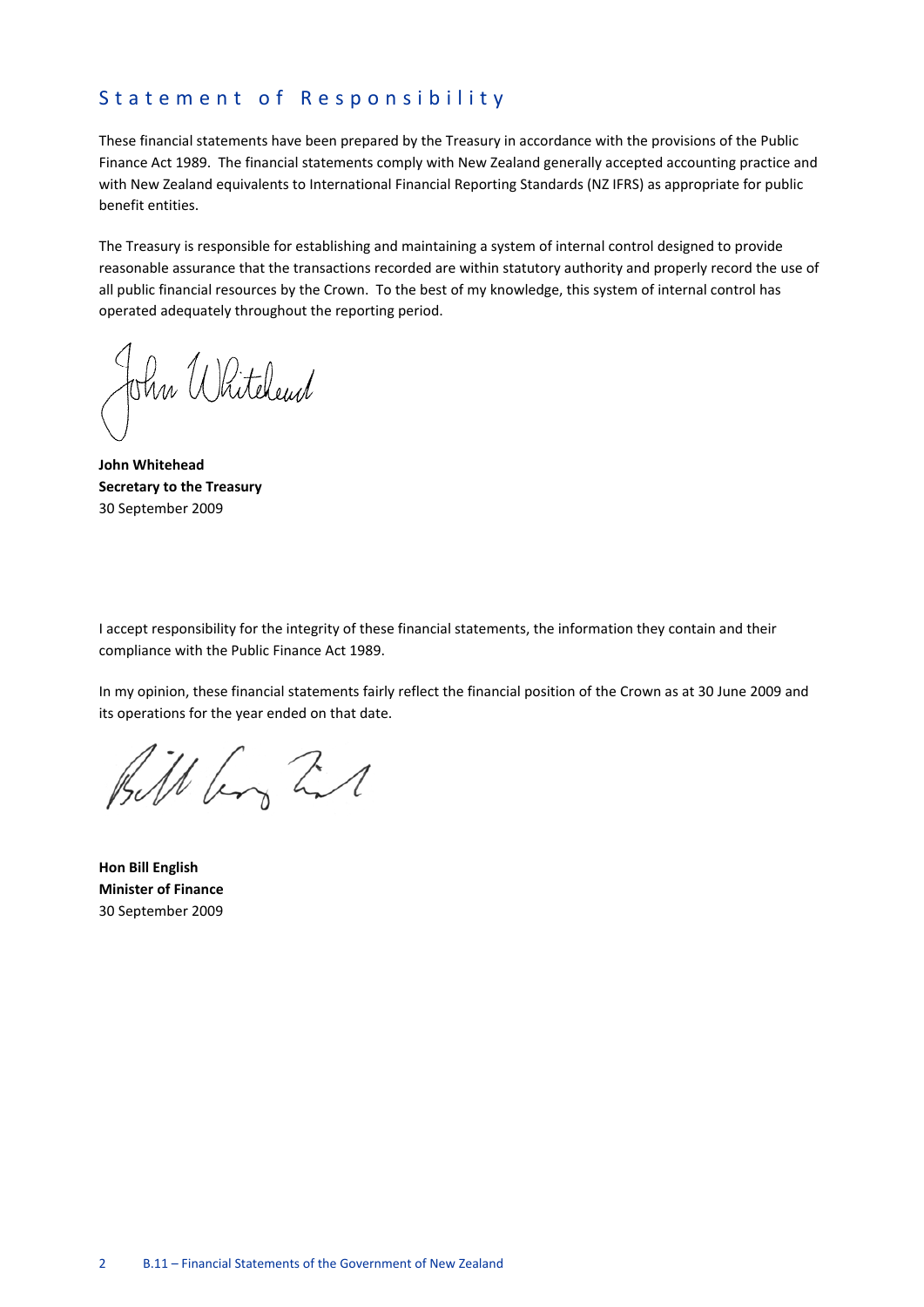

# **COMMENTARY**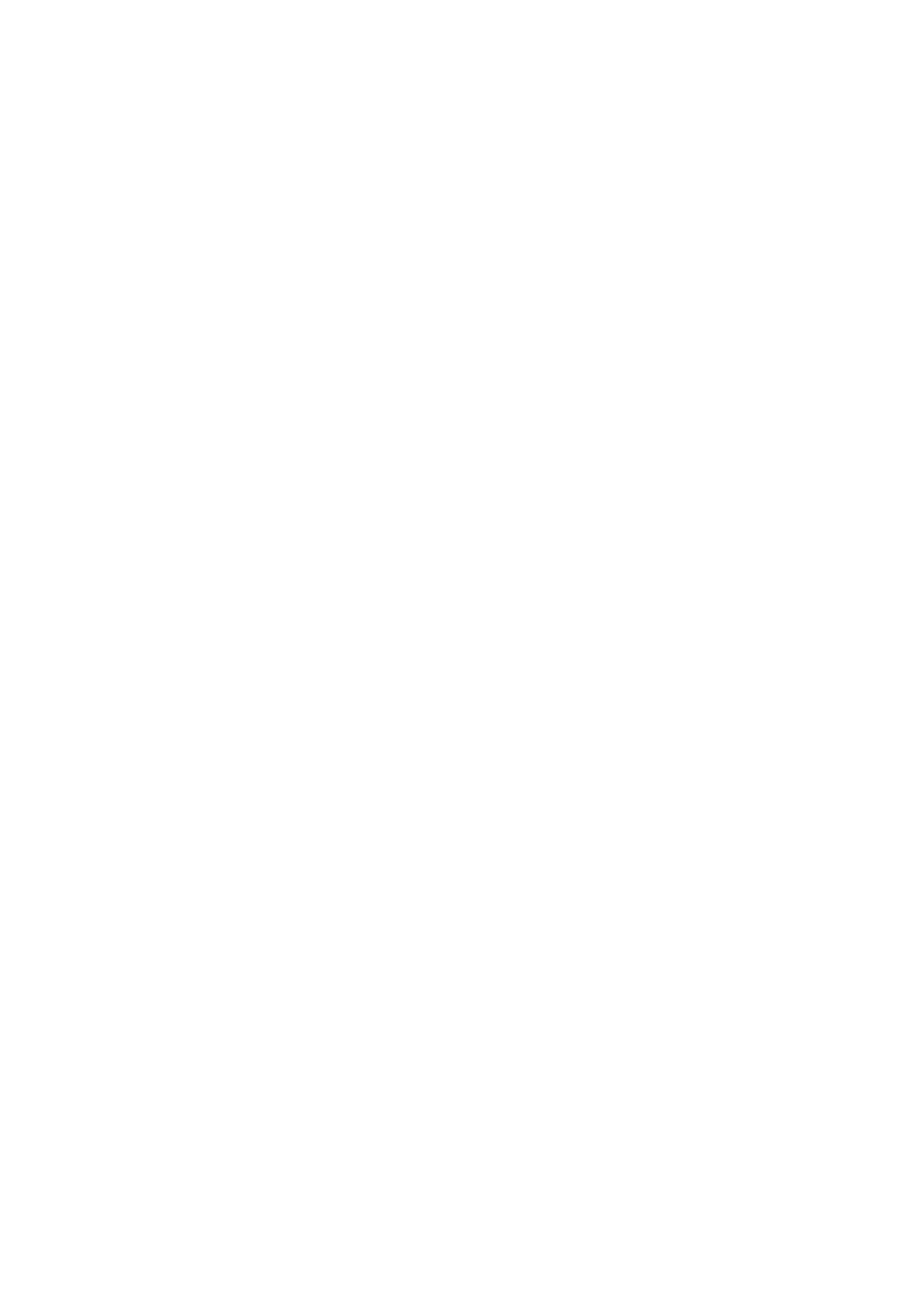### Introduction

These financial statements contain the audited results for the year ended 30 June 2009 in comparison to two sets of forecasts:

- the Original Budget for the year as published in the *2008 Budget Economic and Fiscal Update*, and
- the Estimated Actuals forecast as published in the *2009 Budget Economic and Fiscal Update*.

The financial statements of the Government of New Zealand refer to both core Crown and total Crown results. Core Crown includes Ministers, Departments, Offices of Parliament, the NZS Fund and the Reserve Bank of New Zealand but excludes state-owned enterprises (SOEs) and Crown entities (CEs). Total Crown includes the core Crown, SOEs and CEs.

This commentary should be read in conjunction with the financial statements on pages 27 to 166.

## At a Glance

#### *Table 1* – Financial results

| Year ended 30 June                        |        |        |        |        |         | Forecast      | <b>Forecast</b> |           |
|-------------------------------------------|--------|--------|--------|--------|---------|---------------|-----------------|-----------|
|                                           | Actual | Actual | Actual | Actual | Actual  | Original      | Est             | Actual    |
|                                           | 2004   | 2005   | 2006   | 2007   | 2008    | <b>Budget</b> | <b>Actuals</b>  | 2009      |
| <b><i><u>Smillion</u></i></b>             |        |        |        |        |         |               |                 |           |
| Core Crown tax revenue                    | 43,358 | 47,468 | 50,973 | 53,477 | 56,747  | 56,523        | 54,053          | 54,681    |
| Core Crown expenses                       | 41,882 | 44,895 | 49,320 | 54,004 | 56,997  | 61,883        | 62,363          | 64,002    |
| Operating balance before gains and losses | 5,573  | 7,075  | 7,091  | 5,860  | 5,637   | 1,318         | (2,916)         | (3,893)   |
| Operating balance                         | 7,309  | 5,931  | 9,542  | 8,022  | 2,384   | 3,105         | (9,303)         | (10, 505) |
| Gross debt                                | 36,017 | 35,478 | 33,903 | 30,647 | 31,390  | 32,498        | 44,217          | 43,356    |
| Net debt                                  | 23,858 | 19,879 | 16,163 | 13,380 | 10,258  | 16,375        | 15,482          | 17,119    |
| Total Crown net worth                     | 39,595 | 54,240 | 83,971 | 96,827 | 105,514 | 102,554       | 95,698          | 99,515    |

### Summary

*Both the recession and past policy decisions have had a significant effect on the Crown's fiscal position …* 

The recent recession has resulted in both decreases in revenue and increases in expenses. In comparison to the previous year, the major impacts are as follows:

- declining corporate and individual profits and interest rates have reduced tax revenue
- the introduction of the retail guarantee scheme in relation to financial institution deposits has resulted in an estimated cost to the Crown of \$0.8 billion in the current year
- the value of the Crown's tax receivable and student loan assets have declined as future recovery of monies is predicted to be less or later than previously estimated
- significant losses have been sustained in a number of the Crown's investment portfolios. In particular the New Zealand Superannuation Fund (NZS Fund) reported an operating deficit of \$2.8 billion for the year, and
- unemployment benefit expenses increased by \$0.1 billion from \$0.5 billion last year to \$0.6 billion this year.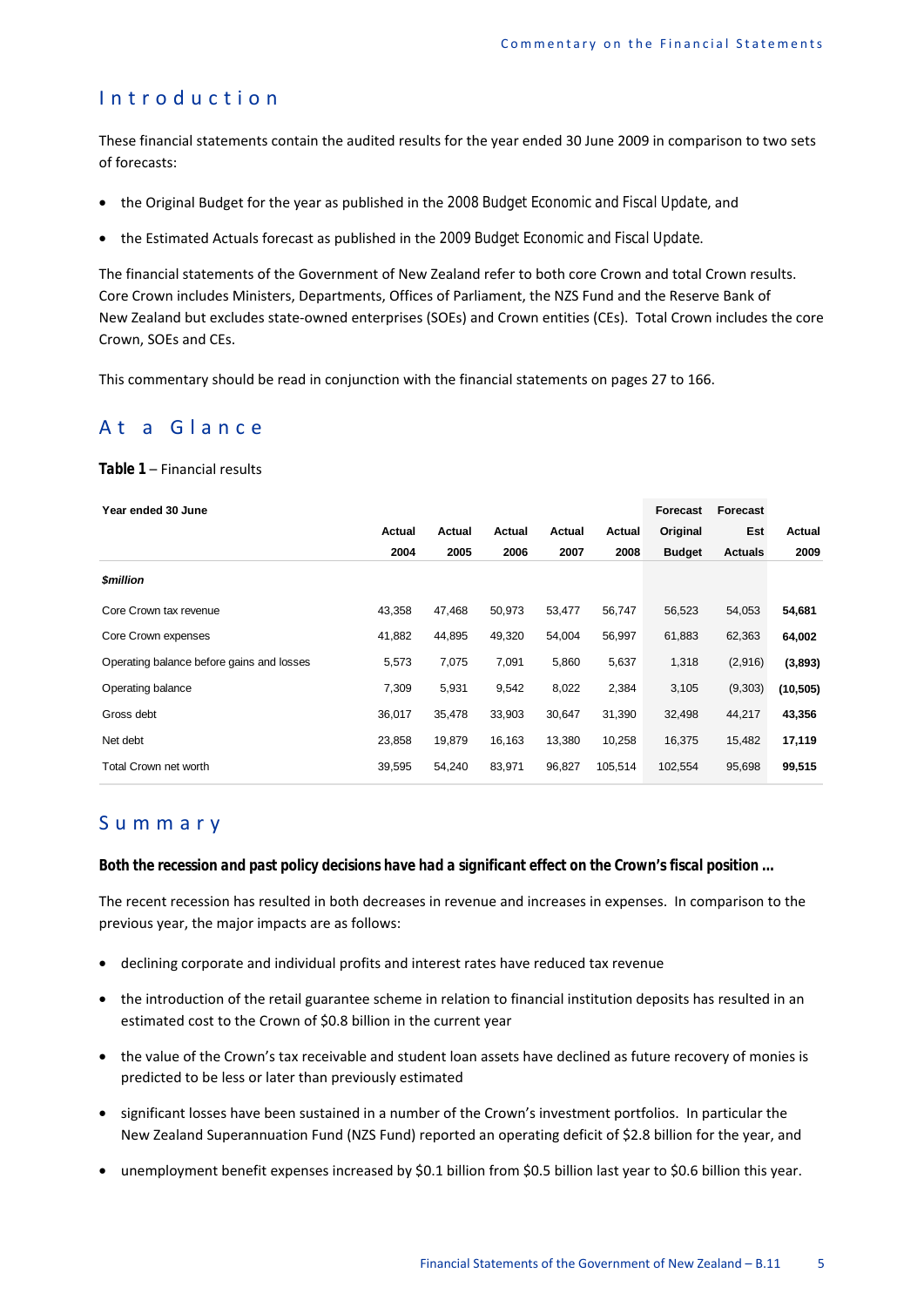A number of current policies have also had an impact on the result when compared to the previous year:

- personal and corporate tax cuts, along with the introduction of measures to help small and medium-sized enterprises, have reduced tax revenue by approximately \$3 billion
- additional spending announced in the *2008 Budget Economic and Fiscal Update* (particularly in the areas of health and education) have contributed to an increase in expenses
- the annual inflation-indexation of welfare benefit payments, along with beneficiary growth in areas such as New Zealand superannuation, were contributing factors to an increase in social security and welfare expenses of approximately \$1.4 billion (excluding unemployment benefits)
- the purchase of KiwiRail (in July 2008) resulted in a write-down of \$0.3 billion, and
- the value of the Accident Compensation Corporation (ACC) claims liability increased by \$5.8 billion since last year<sup>1</sup>. A large portion of this increase resulted from the 30 June 2009 actuarial valuation (an actuarial loss of \$4.5 billion was recorded). Significant factors in this actuarial loss were increases in predicted medical and rehabilitation costs along with a decrease in the discount rate used to calculate the present value of expected payments.

#### *... however, this has been partially offset by some one-off revenue …*

The decline in tax revenue was partially offset by recognition of tax revenue in relation to the tax treatment of certain structured finance transactions. Based on a High Court ruling for one structured finance case, all similar structured finance assessments have been recognised as revenue in the 2009 financial year (\$1.4 billion).

#### *… resulting in an operating deficit ...*

Reduced revenue, increased expenses, and losses recorded this year have resulted in an operating deficit of \$10.5 billion. This compares to a 2009 Budget forecast deficit of \$9.3 billion and a surplus of \$2.4 billion last year.

#### *… and cash deficits which must be funded by an increase in debt…*

The lower revenue and higher expenses have resulted in a residual cash deficit of \$8.6 billion. This deficit has been funded by an increase in net debt. As a result net debt rose during the year by \$6.9 billion to \$17.1 billion (9.5% of GDP).

#### *… and a reduction in the Crown's net worth.*

**.** 

The operating deficit is the main contributor to a decline in net worth from \$105.5 billion last year to \$99.5 billion as at 30 June 2009.

 $1$  Actuarial valuations on large, long term liabilities such as the ACC claims liability are particularly sensitive to underlying assumptions such as discount rates and inflation rates. A small change in these assumptions could have a significant effect on the value of the liability and the operating balance. A discussion on the sensitivities of these assumptions (and the linkages between these assumptions) is included in the financial statements.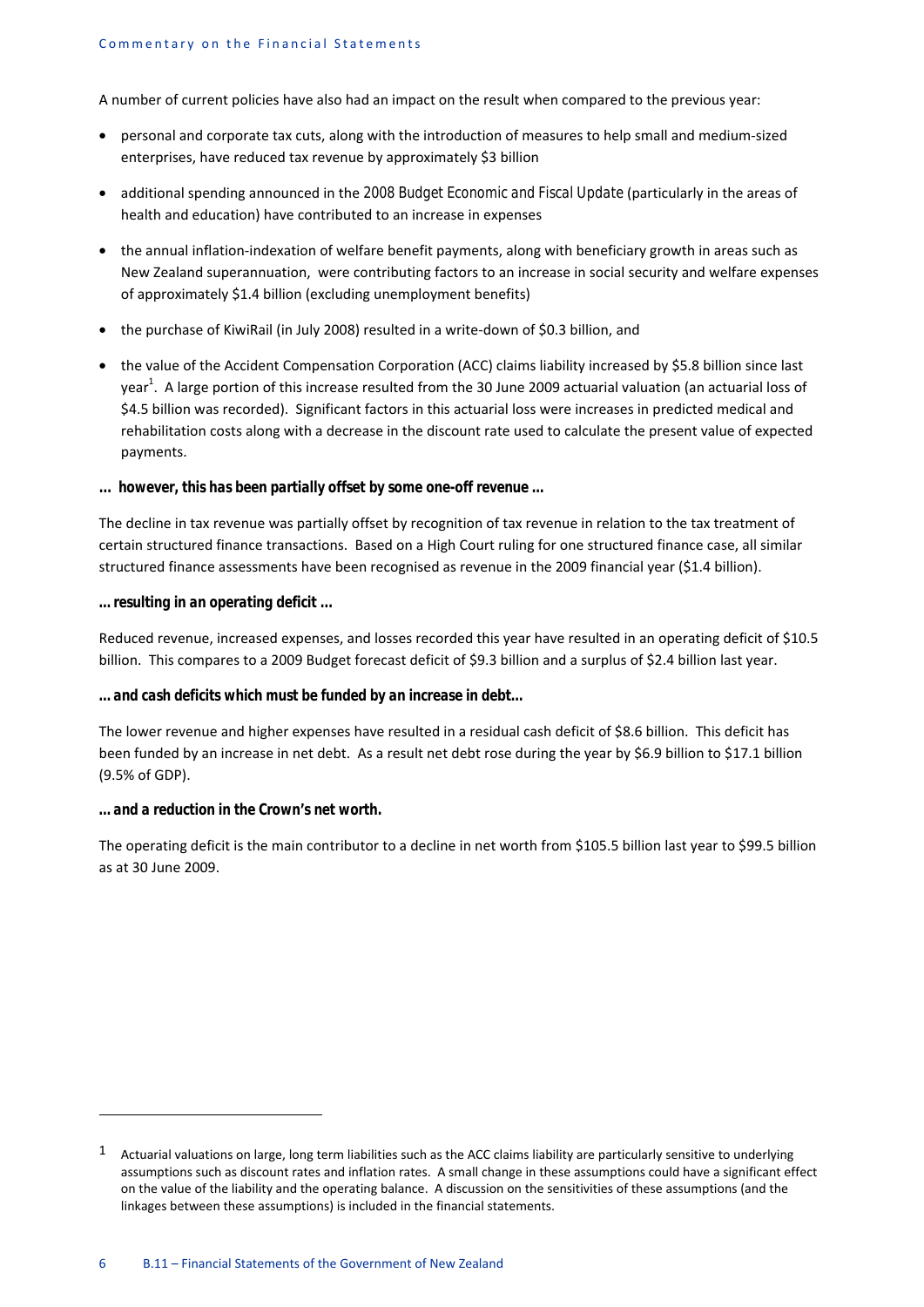# Fiscal Strategy

The financial statements of the Government provide a snapshot of the progress the Government has made in implementing its fiscal strategy as set out in the *Fiscal Strategy Report*.

| Figure 1 - Financial results against the long-term fiscal objectives outlined in the 2009 Fiscal Strategy Report |  |
|------------------------------------------------------------------------------------------------------------------|--|
|------------------------------------------------------------------------------------------------------------------|--|

|                                                                                                                 |                                                                                        | Actual           |                  | <b>Forecast</b>                   |                                             |  |  |
|-----------------------------------------------------------------------------------------------------------------|----------------------------------------------------------------------------------------|------------------|------------------|-----------------------------------|---------------------------------------------|--|--|
| <b>Fiscal Strategy</b>                                                                                          | <b>Financial Results</b>                                                               | 30 June<br>2009  | 30 June<br>2008  |                                   | <b>Original Estimated</b><br><b>Actuals</b> |  |  |
|                                                                                                                 |                                                                                        | <b>\$million</b> | <b>\$million</b> | <b>Budget</b><br><b>\$million</b> | <b>\$million</b>                            |  |  |
|                                                                                                                 | Taxation as a % of GDP                                                                 | 30.3%            | 31.7%            | 30.5%                             | 30.3%                                       |  |  |
| <b>Operating revenue</b><br>Ensure sufficient revenue to<br>meet the operating balance                          | Core Crown taxation revenue<br>                                                        | 54,681           | 56,747           | 56,523                            | 54,053                                      |  |  |
| objective                                                                                                       | combined with other core<br>Crown revenue                                              | 4,801            | 5,072            | 5,368                             | 4,821                                       |  |  |
| <b>Operating expenses</b><br>Reduce the growth in                                                               | fund core Crown<br>expenses                                                            | (64,002)         | (56, 997)        | (61, 883)                         | (62, 363)                                   |  |  |
| government spending to<br>ensure operating expenses<br>are consistent with the<br>operating balance objective   | and with SOE and Crown<br>entity results and core<br>Crown gains and losses            | (5,985)          | (2, 438)         | 3,097                             | (5, 814)                                    |  |  |
| <b>Operating balance</b>                                                                                        | result in an operating<br>surplus or deficit                                           | (10, 505)        | 2,384            | 3,105                             | (9,303)                                     |  |  |
| Return to an operating<br>surplus sufficient to meet the<br>Government's net capital<br>requirements, including | with income in SOEs, CEs<br>and the NZS Fund retained                                  | 5,683            | 2,387            | (3,061)                           | 5,435                                       |  |  |
| contributions to the New<br>Zealand Superannuation<br>Fund, and ensure consistency                              | and some items do not<br>impact cash                                                   | 2,855            | 2,521            | 2,507                             | 2,727                                       |  |  |
| with the debt objective                                                                                         | leaving operating cash<br>flows to                                                     | (1,967)          | 7,292            | 2,551                             | (1, 141)                                    |  |  |
|                                                                                                                 | build up assets in the NZS<br>Fund                                                     | (2, 243)         | (2, 104)         | (2, 242)                          | (2, 242)                                    |  |  |
|                                                                                                                 | meet the capital<br>expenditure budget                                                 | (1,625)          | (1, 433)         | (1,802)                           | (1,503)                                     |  |  |
|                                                                                                                 | and make advances (e.g.<br>to students and DHBs)                                       | (2,804)          | (1,698)          | (1,985)                           | (3, 572)                                    |  |  |
|                                                                                                                 | With the residual cash                                                                 | (8,639)          | 2,057            | (3, 478)                          | (8, 458)                                    |  |  |
| <b>Debt</b>                                                                                                     | when combined with<br>opening net debt                                                 | 10,258           | 13,380           | 12,985                            | 10,258                                      |  |  |
| Manage total debt at<br>prudent levels ensuring net<br>debt remains consistently<br>below 40% of GDP            | and other fair value<br>movements in financial<br>assets and financial liabilities<br> | (1,778)          | (1,065)          | (88)                              | (3,234)                                     |  |  |
|                                                                                                                 | results in a closing net<br>debt                                                       | 17,119           | 10,258           | 16,375                            | 15,482                                      |  |  |
|                                                                                                                 | $\ldots$ and as a % of GDP                                                             | 9.5%             | 5.7%             | 8.8%                              | 8.7%                                        |  |  |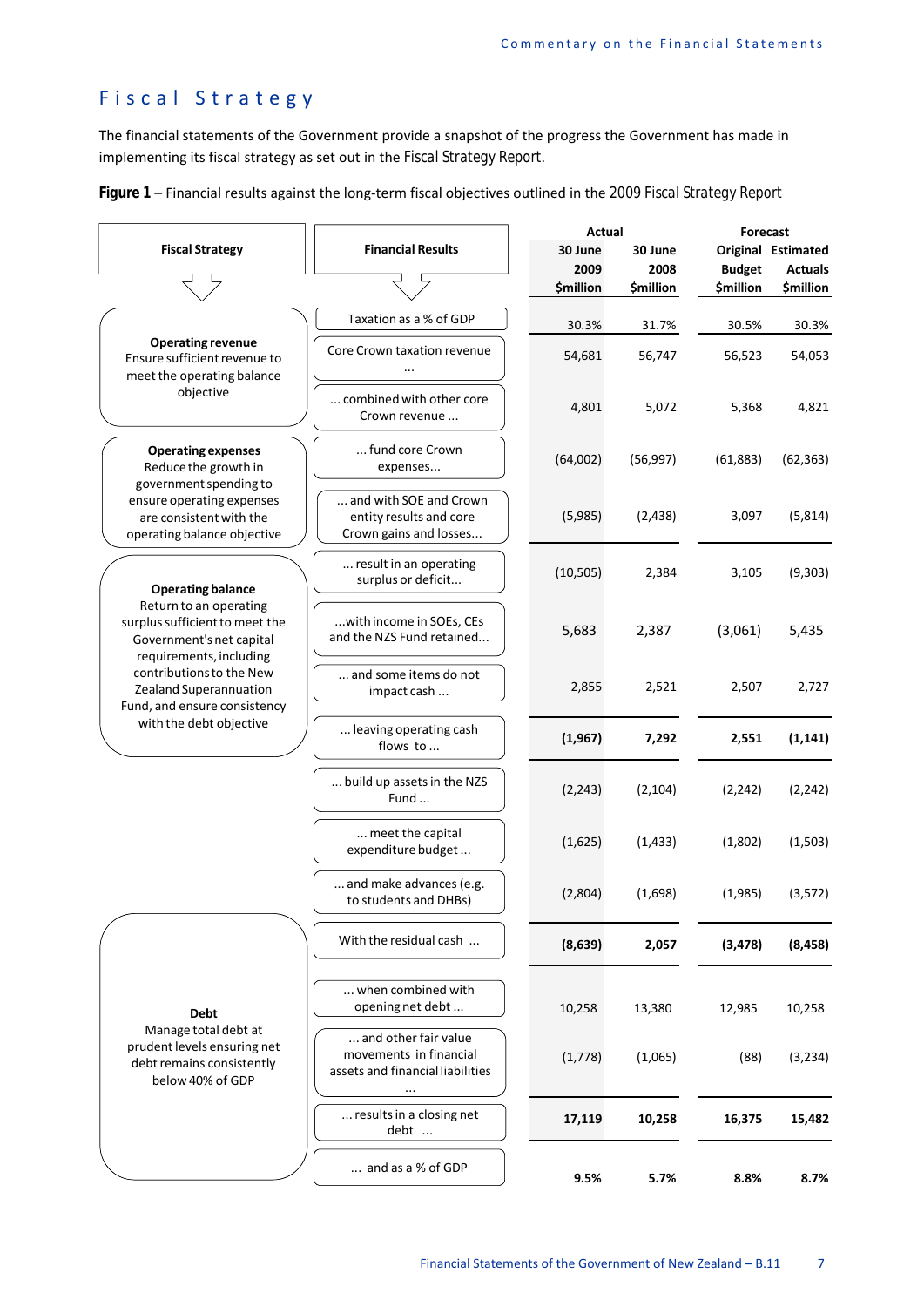#### Revenue

#### *Table 2* – Breakdown of revenue

| Year ended 30 June                   |        |        |        |        |        | Forecast      | Forecast       |        |
|--------------------------------------|--------|--------|--------|--------|--------|---------------|----------------|--------|
|                                      | Actual | Actual | Actual | Actual | Actual | Original      | Est            | Actual |
|                                      | 2004   | 2005   | 2006   | 2007   | 2008   | <b>Budget</b> | <b>Actuals</b> | 2009   |
| \$ million                           |        |        |        |        |        |               |                |        |
| Core Crown tax revenue               | 43,358 | 47,468 | 50,973 | 53,477 | 56,747 | 56,523        | 54,053         | 54,681 |
| Core Crown other revenue             | 2,861  | 3,577  | 4,762  | 4,734  | 5,072  | 5,368         | 4,821          | 4,801  |
| Core Crown revenue                   | 46,219 | 51,045 | 55,735 | 58,211 | 61,819 | 61,891        | 58,874         | 59,482 |
| Crown entities, SOE and eliminations | 13,051 | 14,322 | 15,690 | 16,378 | 19,660 | 18,228        | 20,085         | 20,446 |
| <b>Total Crown revenue</b>           | 59,271 | 65,367 | 71,425 | 74,589 | 81,479 | 80,119        | 78,959         | 79,928 |
| % of GDP                             |        |        |        |        |        |               |                |        |
| Core Crown tax revenue               | 30.3%  | 31.2%  | 32.1%  | 31.6%  | 31.7%  | 30.5%         | 30.3%          | 30.3%  |
| Core Crown other revenue             | 2.0%   | 2.4%   | 3.0%   | 2.8%   | 2.8%   | 2.9%          | 2.7%           | 2.7%   |
| Core Crown revenue                   | 32.3%  | 33.6%  | 35.1%  | 34.4%  | 34.5%  | 33.4%         | 33.0%          | 33.0%  |
| Crown entities, SOE and eliminations | 9.1%   | 9.4%   | 9.9%   | 9.7%   | 11.0%  | 9.8%          | 11.3%          | 11.3%  |
| Total Crown revenue                  | 41.4%  | 43.0%  | 45.0%  | 44.1%  | 45.5%  | 43.2%         | 44.2%          | 44.4%  |
|                                      |        |        |        |        |        |               |                |        |

Core Crown tax revenue has declined over the year, falling by \$2.1 billion to \$54.7 billion. The 2009 revenue includes \$1.4 billion in relation to certain structured finance transactions (refer below). Excluding these transactions the decline in underlying tax revenue was \$3.5 billion.

#### **Underlying Tax Revenue**

The reduction in tax revenue compared to 2008 was mostly due to:

- personal and corporate tax cuts, along with measures to help small and medium-sized enterprises, have reduced tax revenue by approximately \$3 billion
- declining profits (both corporate and individual) as a result of the worsening economic climate, and
- declining interest rates (reducing the withholding tax revenue).

These declines were partially offset by the impact of wage growth on source deduction taxes such as PAYE.

Compared to the 2009 Budget this outcome was \$0.6 billion lower than forecast with personal taxes (PAYE, other persons tax and interest withholding tax) coming in lower than expected.











Source: The Treasury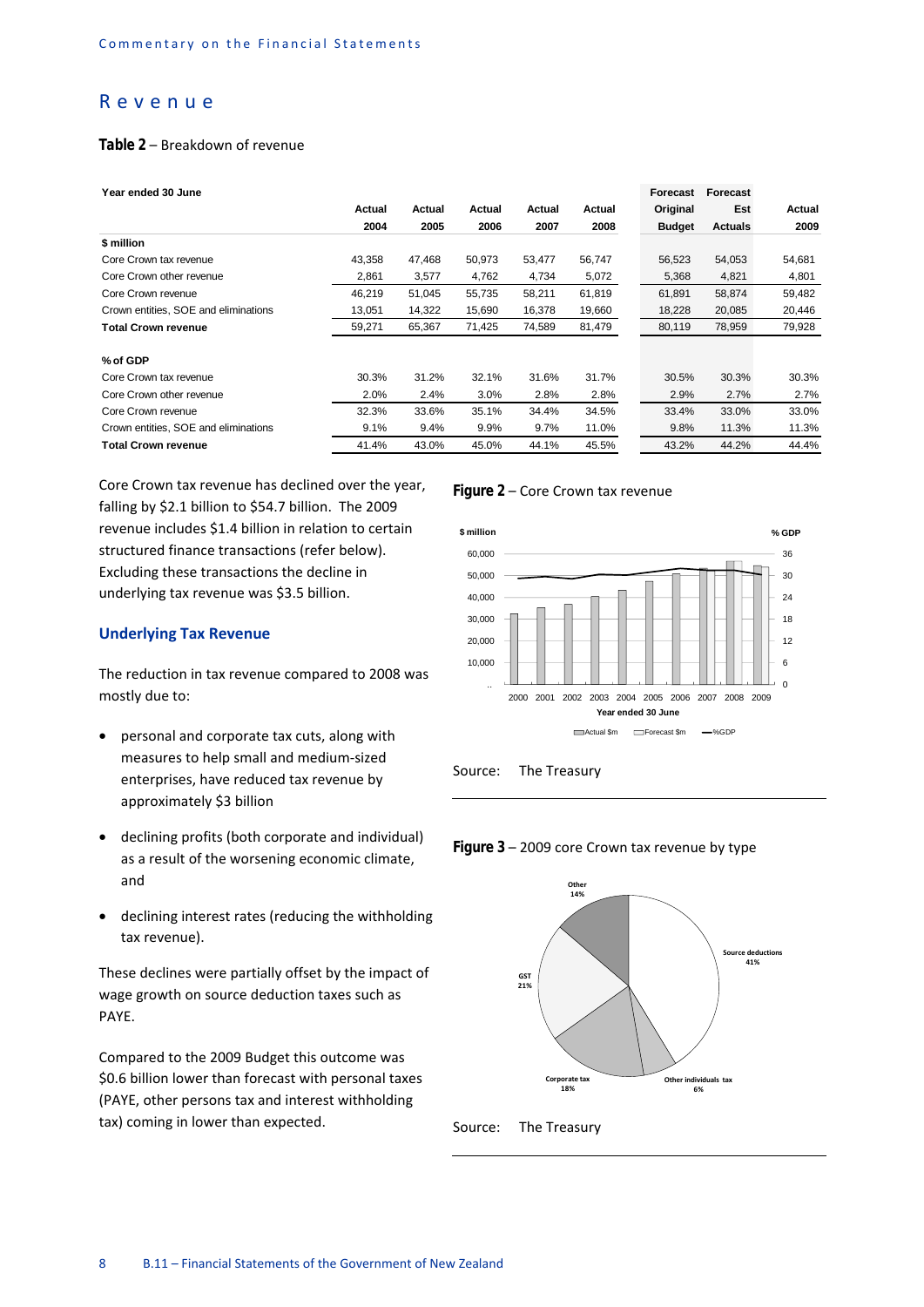#### **Revenue from Structured Finance Transactions**

The Crown is currently in dispute with a number of financial institutions regarding the tax treatment of certain structured finance transactions.

In July this year the High Court found in favour of the Commissioner of Inland Revenue in a case against the Bank of New Zealand. This decision was reviewed and the judgement measured against the other outstanding transactions. As a result all structured finance assessments have been recognised as revenue in the 2009 financial year (a total of \$1.4 billion). However, as legal proceedings are ongoing, a contingent liability has also been disclosed for this amount.

In addition, a contingent asset of \$1.2 billion has been disclosed in relation to these transactions. This contingent asset relates to use of money interest due on all structured finance transactions recognised in the current year. The interest has been calculated based on the maximum amount of tax that the taxpayers are due to pay to the Inland Revenue at 30 June 2009. However some of these taxpayers may have unallocated funds in tax pooling facilities which they could transfer to an earlier effective date. As this is at the taxpayers' discretion, the exact amount of use of money interest is not quantifiable until all cases are resolved and taxpayers have made final payments to the Inland Revenue.

Contingent liabilities and contingent assets are excluded from the statement of financial position.

The inclusion of this revenue was not forecast in the 2009 Budget.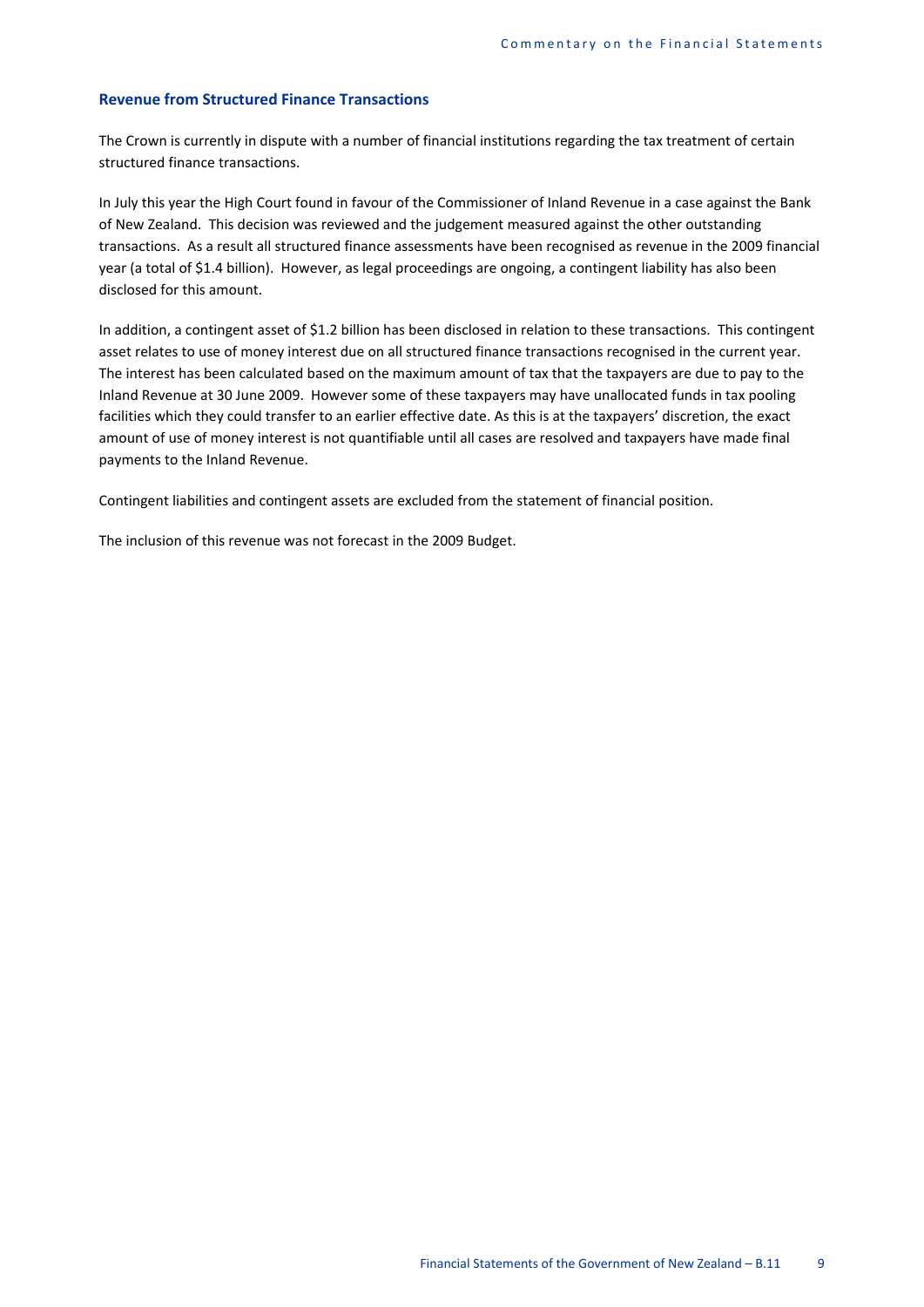#### Expenses

#### *Table 3* – Breakdown of expenses

| Year ended 30 June                   |        |        |               |        |        | <b>Forecast</b> | <b>Forecast</b> |               |
|--------------------------------------|--------|--------|---------------|--------|--------|-----------------|-----------------|---------------|
|                                      | Actual | Actual | <b>Actual</b> | Actual | Actual | Original        | Est             | <b>Actual</b> |
|                                      | 2004   | 2005   | 2006          | 2007   | 2008   | <b>Budget</b>   | <b>Actuals</b>  | 2009          |
| \$ million                           |        |        |               |        |        |                 |                 |               |
| Social security and welfare          | 14,252 | 14,682 | 15.598        | 16,768 | 17,877 | 18.898          | 19,475          | 19,382        |
| Health                               | 8,111  | 8,813  | 9,547         | 10,355 | 11,297 | 12,586          | 12,395          | 12,368        |
| Education                            | 7,585  | 7,930  | 9,914         | 9,269  | 9,551  | 10,524          | 10,964          | 11,455        |
| Core government services             | 2.091  | 2,567  | 2,507         | 4,817  | 3,371  | 3.448           | 3,853           | 5,293         |
| Other core Crown expenses            | 9,843  | 10,903 | 11,754        | 12,795 | 14,901 | 16,427          | 15,676          | 15,504        |
| <b>Core Crown expenses</b>           | 41,882 | 44,895 | 49,320        | 54,004 | 56,997 | 61,883          | 62,363          | 64,002        |
| Crown entities, SOE and eliminations | 11,816 | 13,397 | 15,015        | 14,725 | 18,845 | 16,918          | 19,512          | 19,819        |
| <b>Total Crown expenses</b>          | 53.698 | 58,292 | 64.334        | 68.729 | 75,842 | 78.801          | 81,875          | 83,821        |
| % of GDP                             |        |        |               |        |        |                 |                 |               |
| Social security and welfare          | 10.0%  | 9.7%   | 9.8%          | 9.9%   | 10.0%  | 10.2%           | 10.9%           | 10.8%         |
| Health                               | 5.7%   | 5.8%   | 6.0%          | 6.1%   | 6.3%   | 6.8%            | 6.9%            | 6.9%          |
| Education                            | 5.3%   | 5.2%   | 6.2%          | 5.5%   | 5.3%   | 5.7%            | 6.1%            | 6.4%          |
| Core government services             | 1.5%   | 1.7%   | 1.6%          | 2.8%   | 1.9%   | 1.9%            | 2.2%            | 2.9%          |
| Other core Crown expenses            | 6.9%   | 7.2%   | 7.4%          | 7.6%   | 8.3%   | 8.9%            | 8.8%            | 8.6%          |
| <b>Core Crown expenses</b>           | 29.3%  | 29.5%  | 31.1%         | 31.9%  | 31.8%  | 33.4%           | 34.9%           | 35.5%         |
| Crown entities, SOE and eliminations | 8.3%   | 8.8%   | 9.5%          | 8.7%   | 10.5%  | 9.1%            | 10.9%           | 11.0%         |
| <b>Total Crown expenses</b>          | 37.5%  | 38.3%  | 40.6%         | 40.6%  | 42.3%  | 42.5%           | 45.9%           | 46.5%         |
|                                      |        |        |               |        |        |                 |                 |               |

Total Crown expenses rose by \$8.0 billion from the previous year. A significant component of this increase related to Core Crown expenses which increased \$7.0 billion from \$57.0 billion in 2008 to \$64.0 billion, a 12.3% increase.

#### **Core Crown Expenses**

The major increases in core Crown expenses are explained below:

• Social security and welfare increased by \$1.5 billion, with the annual inflation-indexation of welfare benefit payments being a major contributor to this rise. Growth in the numbers of beneficiaries, especially in the areas of

#### *Figure 4* – Core Crown expenses



Source: The Treasury

unemployment benefits and New Zealand superannuation, also added to costs. Two other contributing factors were increases in Family Tax Credit rates and the impact of tax changes on New Zealand superannuation rates.

- Health increased by \$1.1 billion with expense initiatives introduced in the 2008 Budget of \$0.8 billion (\$0.5 billion of which represents increased support for District Health Boards) and increased funding of the ACC non-earners account (\$0.3 billion).
- Education increased by \$1.9 billion with student loan impairment increasing \$1.0 billion (refer below), and early childhood, primary and tertiary education services (each increasing \$0.2 billion from the previous year).
- Core government services increased by \$1.9 billion due to the deposit guarantee scheme provisioning (refer below) and tax receivables impairment (refer below).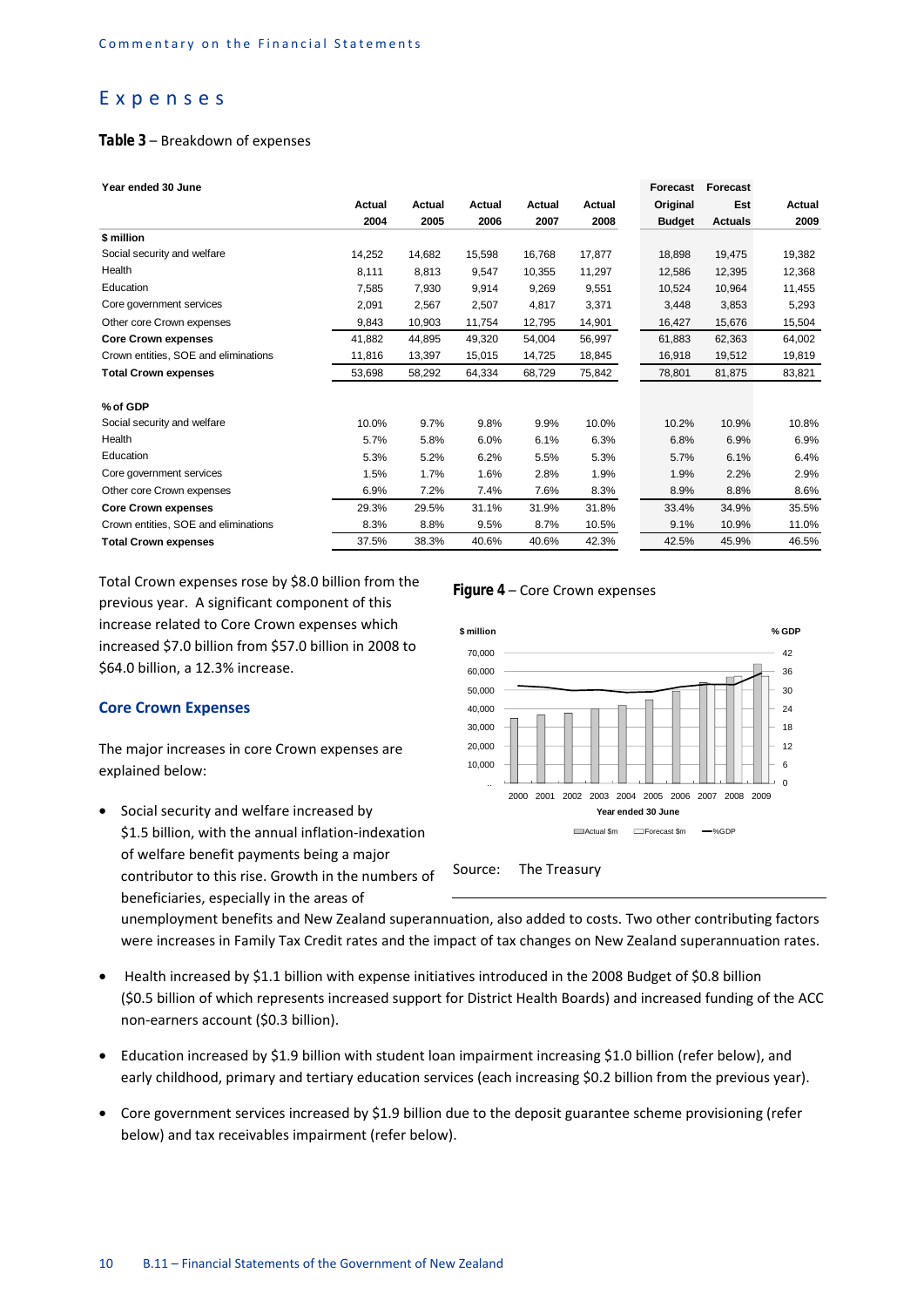• Other core Crown expenses increased by \$0.6 billion and included a write-down of Kiwirail (\$0.3 billion).

Compared to the 2009 Budget, core Crown expenses were \$1.6 billion higher than forecast. The main contributors were the deposit guarantee scheme (\$0.8 billion) and student loan and tax receivables impairments (\$1.3 billion), offset by goodwill impairment which was forecast in the 2009 Budget but did not eventuate (\$0.3 billion).

#### **Deposit Guarantee Scheme**

During the financial year the Government initiated the retail deposit scheme and the wholesale funding guarantee funding facility. The retail scheme is the most extensive, with 73 institutions and \$124.2 billion of deposits guaranteed.

The Crown regularly assesses the risk that any of these entities will default and the likely loss to the Crown. At 30 June 2009 the estimated cost to the Crown of these guarantees was \$0.8 billion (including two entities already in default) and this has been included as an expense in the statement of financial performance.

In late August 2009 the Minister of Finance announced an extension to the retail deposit scheme. This decision has the potential to reduce future costs.

*Figure 5* – Core Crown expenses by sector









While this fiscal risk was highlighted in the 2009

Budget the expense was not included in the forecast as the likelihood of default was not considered probable at that time.

#### **Asset Impairment**

At the end of each financial year the assets of the Crown are tested to ensure the amount expected to be recovered (by future cash inflows) from the asset (referred to as the "recoverable amount") is higher than the amount recorded in the statement of financial position (referred to as the "carrying value"). Where the recoverable amount is less than this carrying value the asset is impaired. Significant impairments have been recorded against both student loans and tax receivables this year (\$0.8 billion and \$1.7 billion respectively). These impairments are \$1.8 billion higher than the previous year and \$1.3 billion higher than forecast in the 2009 Budget.

These asset impairments are indications that the future cash inflows are predicted to be less or later than previously estimated. The value of student loans decreased because of a reduction in such things as forecast salary and employment levels as well as an increase in the number of students living overseas (and therefore not required to make repayments).

In the case of tax receivables, increases in the amount of overdue debt and lower than expected repayments have resulted in a write-down at 30 June 2009.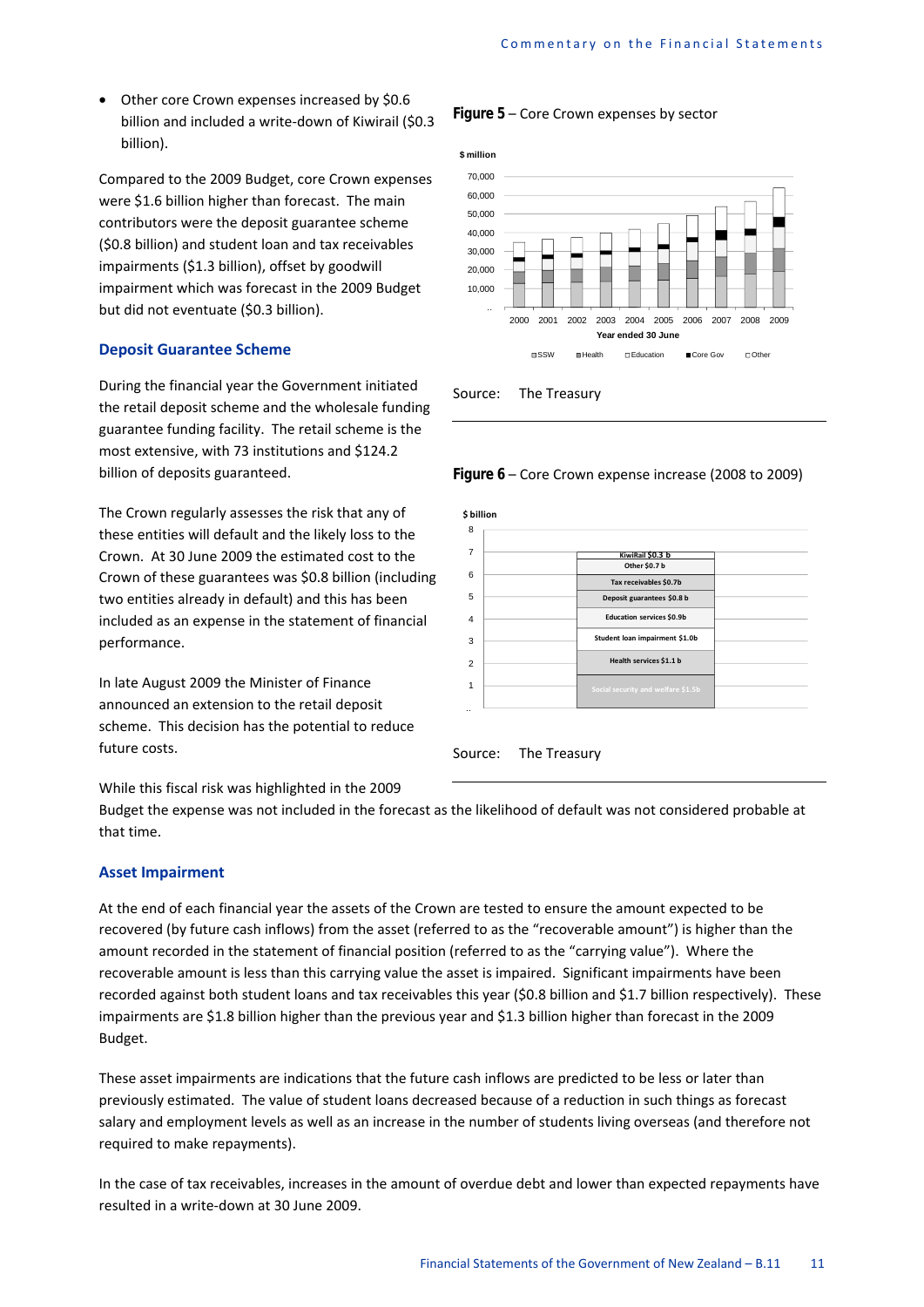#### Operating Balance

#### *Table 4* – Total Crown operating balance

| Year ended 30 June                          |        |          |        |        |         | Forecast      | <b>Forecast</b> |           |
|---------------------------------------------|--------|----------|--------|--------|---------|---------------|-----------------|-----------|
|                                             | Actual | Actual   | Actual | Actual | Actual  | Original      | Est             | Actual    |
|                                             | 2004   | 2005     | 2006   | 2007   | 2008    | <b>Budget</b> | <b>Actuals</b>  | 2009      |
| \$ million                                  |        |          |        |        |         |               |                 |           |
| <b>Total Crown Operating balance before</b> |        |          |        |        |         |               |                 |           |
| gains and losses                            | 5.573  | 7.075    | 7,091  | 5,860  | 5,637   | 1,318         | (2,916)         | (3,893)   |
| Total Crown gains/(losses)                  | 1,736  | (1, 144) | 2,451  | 2,162  | (3,253) | 1,787         | (6, 387)        | (6,612)   |
| <b>Total Crown Operating balance</b>        | 7,309  | 5,931    | 9,542  | 8,022  | 2,384   | 3,105         | (9,303)         | (10, 505) |
| % of GDP                                    |        |          |        |        |         |               |                 |           |
| <b>Total Crown Operating balance before</b> |        |          |        |        |         |               |                 |           |
| gains and losses                            | 3.9%   | 4.7%     | 4.5%   | 3.5%   | 3.1%    | 0.7%          | $-1.6%$         | $-2.2\%$  |
| Total Crown gains/(losses)                  | 1.2%   | $-0.8%$  | 1.5%   | 1.3%   | $-1.8%$ | 1.0%          | $-3.6%$         | $-3.7%$   |
| <b>Total Crown Operating balance</b>        | 5.1%   | 3.9%     | 6.0%   | 4.7%   | 1.3%    | 1.7%          | $-5.2%$         | $-5.8%$   |

This year's operating deficit of \$10.5 billion is the largest deficit ever recorded by the Crown and compares to an operating surplus of \$2.4 billion last year.

The operating balance before gains and losses declined by \$9.5 billion compared to the previous year due to decreases in revenue and increases in expenses (as discussed earlier).

Total Crown losses totalled \$6.6 billion this year, an increase of \$3.3 billion from the previous year. These losses included an ACC actuarial loss of \$4.5 billion and NZS Fund investment losses of \$3.5 billion. These losses were offset by a gain on the net Kyoto position of \$0.8 billion and gains on other financial instruments. These are discussed below in more detail.

#### *Figure 7* – Operating balance



Source: The Treasury

Compared to the 2009 Budget, the operating deficit was \$1.2 billion larger than forecast. The main contributors were higher than forecast expenses (deposit guarantee scheme, asset impairments) and actuarial loss on ACC, which were partially offset by higher than forecast revenue, investment gains since the 2009 Budget (NZS Fund and ACC) and a lower than expected actuarial loss on GSF (due to an improvement in asset performance and a decrease in the discount rate used to calculate the present value of the obligation).

#### *Table 5* – Gains and losses

| Year ended 30 June        |        |          |        |        |         | Forecast                 | Forecast       |          |
|---------------------------|--------|----------|--------|--------|---------|--------------------------|----------------|----------|
|                           | Actual | Actual   | Actual | Actual | Actual  | Original                 | Est            | Actua    |
| \$ million                | 2004   | 2005     | 2006   | 2007   | 2008    | <b>Budget</b>            | <b>Actuals</b> | 2009     |
| ACC actuarial gain/(loss) | 309    | (1, 432) | (706)  | (481)  | (1,709) | ۰                        | (2,095)        | (4, 491) |
| GSF actuarial gain/(loss) | 904    | (851)    | 206    | 1,133  | (1,098) | ۰                        | (2, 262)       | (695)    |
| Kyoto net position        |        | -        | (303)  | 20     | (226)   | $\overline{\phantom{a}}$ | 786            | 768      |
| Investment portfolios:    |        |          |        |        |         |                          |                |          |
| <b>NZS Fund</b>           | 146    | 557      | 1.130  | 1,313  | (995)   | 1,068                    | (4,582)        | (3, 495) |
| ACC                       | 246    | 439      | 681    | 419    | (543)   | 257                      | (601)          | (181)    |
| Earthquake Commission     | 146    | 125      | 504    | (84)   | (166)   | 101                      | (282)          | (349)    |
| Other gains/(losses)      | (15)   | 18       | 939    | (158)  | 1,484   | 361                      | 2,649          | 1,831    |
|                           | 1,736  | (1, 144) | 2,451  | 2,162  | (3,253) | 1,787                    | (6, 387)       | (6, 612) |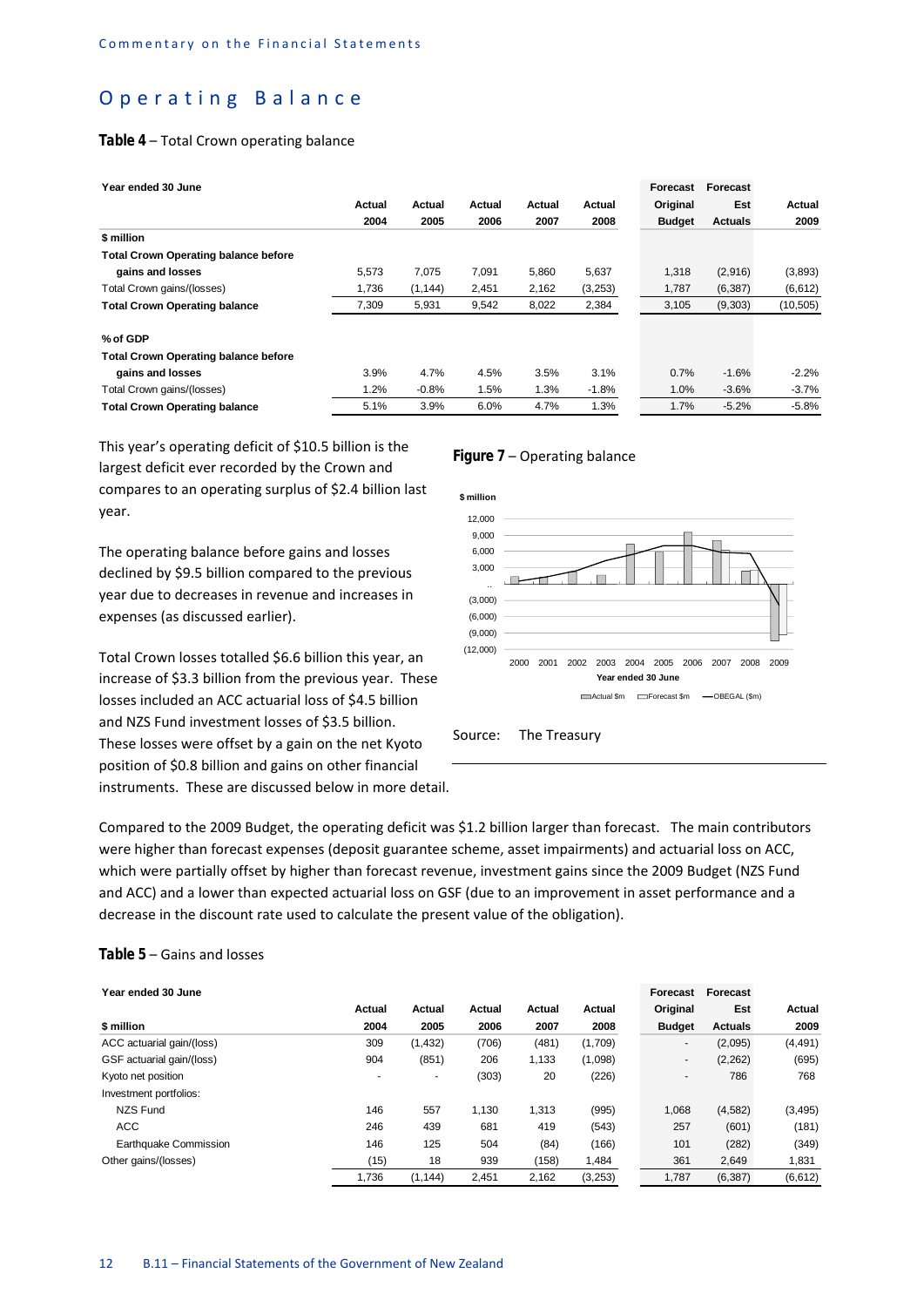#### **ACC Actuarial Loss**

Each year ACC estimates the present value of expenditure commitments that exist in respect of claims notified and accepted in the current and previous years (but not fully met at balance date), and claims incurred but not notified, or accepted by ACC at balance date. The value of these future commitments is recognised in the statement of financial position as an insurance liability and is independently valued by an actuary each year.

The result of the current year's valuation was an increase in the obligation by \$4.5 billion (\$2.4 billion higher than forecast). Significant factors in this increase were increases in predicted medical and rehabilitation costs along with a decrease in the discount rate used to calculate the present value of expected payments.

Actuarial valuations on large, long term liabilities such as the ACC claims liability are particularly sensitive to underlying assumptions such as discount rates and inflation rates. A small change in these assumptions could have a significant effect on the value of the liability and the operating balance. A discussion on the sensitivities of these assumptions (and the linkages between these assumptions) is included in the financial statements.

#### **NZS Fund**

The NZS Fund recorded an operating deficit of \$2.8 billion, including net losses of \$3.5 billion, for the year. The investment return for the year was -22.14% (compared to -4.92% last year). The majority of these losses were recorded in the first part of the financial year, while the Fund reported an investment return of 10.89% in the final three months of the year.

Since inception the Fund has returned 3.85% (annualised).

#### *Table 6* – NZS Fund results

| Year ended 30 June                |        |        |        |        |        | Forecast      | Forecast       |          |
|-----------------------------------|--------|--------|--------|--------|--------|---------------|----------------|----------|
|                                   | Actual | Actual | Actual | Actual | Actual | Original      | Est            | Actual   |
| \$ million                        | 2004   | 2005   | 2006   | 2007   | 2008   | <b>Budget</b> | <b>Actuals</b> | 2009     |
| Opening net worth                 | 1,884  | 3,956  | 6,555  | 9,855  | 12,973 | 14,461        | 14,212         | 14,212   |
| Revenue                           | 131    | 191    | 359    | 436    | 385    | 427           | 399            | 383      |
| Current tax expense               | (77)   | (234)  | (468)  | (707)  | (237)  | (323)         | 83             | (4)      |
| Inter-entity expenses             |        |        |        | 171    | 63     | (14)          | 943            | 400      |
| Other expenses                    | (7)    | (22)   | (52)   | (119)  | (97)   | (140)         | (103)          | (77)     |
| Gains/(losses)                    | 146    | 557    | 1,130  | 1,313  | (995)  | 1,068         | (4, 582)       | (3, 495) |
| Operating balance                 | 193    | 492    | 969    | 1,094  | (881)  | 1,018         | (3,260)        | (2,793)  |
| Gross contribution from the Crown | 1,879  | 2,107  | 2,337  | 2,048  | 2,104  | 2,242         | 2,242          | 2,243    |
| Other movements in reserves       |        |        | (6)    | (24)   | 16     |               | 81             | 26       |
| <b>Closing net worth</b>          | 3,956  | 6,555  | 9,855  | 12,973 | 14,212 | 17,721        | 13,275         | 13,688   |

#### **Net Kyoto Position**

The Government has committed (under the Kyoto Protocol) to ensuring that New Zealand's average net emissions of greenhouse gases between 2008 and 2012 are reduced to 1990 levels. The net position at any point in time represents the Crown's deficit (or surplus) emissions compared to those 1990 levels. At 30 June 2009, the Crown had surplus units with lower than expected emissions from the agricultural sector and planted forests removing more carbon dioxide per hectare than previously assumed. This surplus compares to a deficit in units last year. When converted at current carbon prices, the move to surplus units this year resulted in a gain of \$0.8 billion.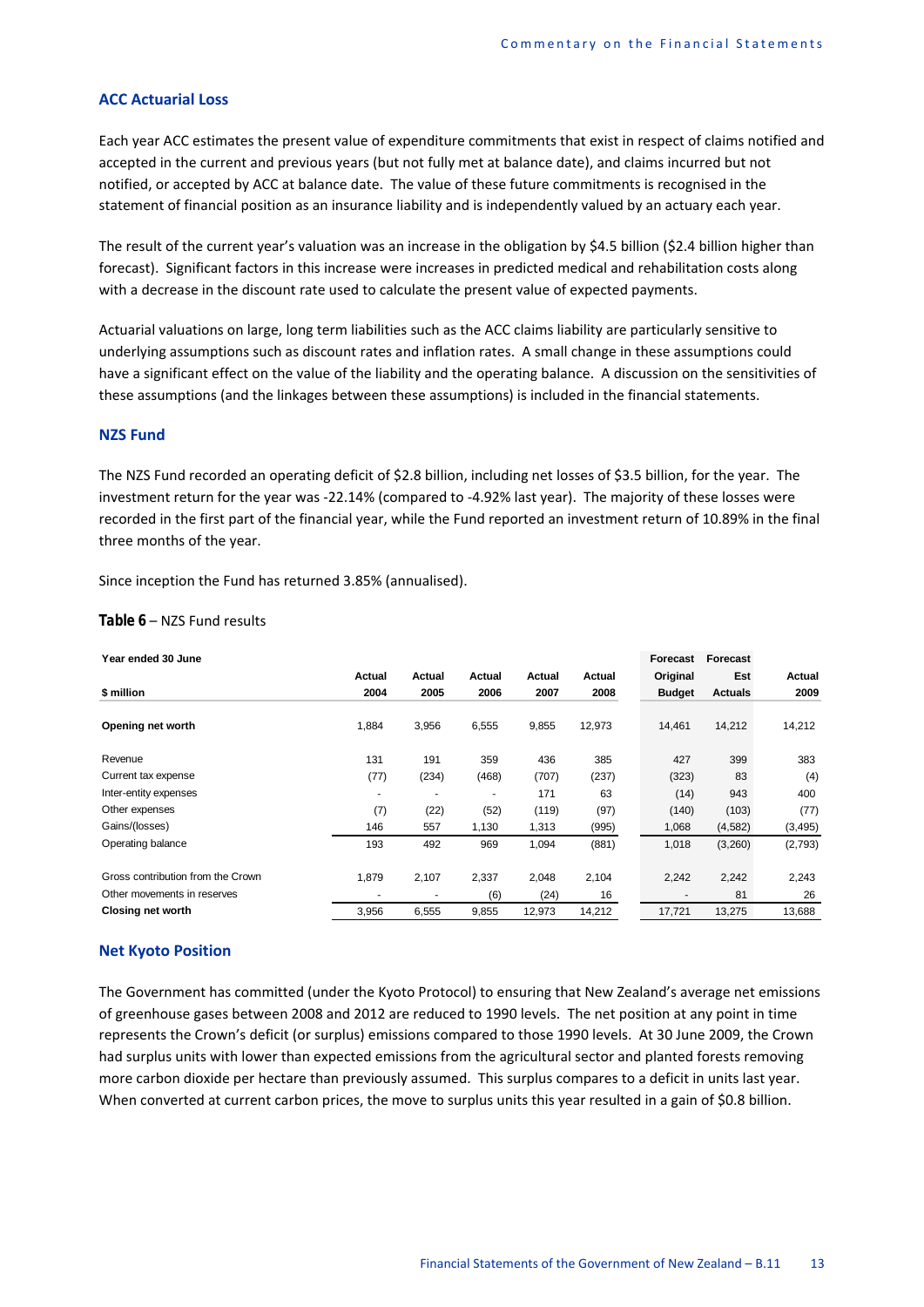#### Debt

#### Table 7 – Net debt<sup>2</sup> and Gross debt<sup>3</sup>

| Year ended 30 June |  |
|--------------------|--|
|                    |  |

| . var vriava vv variv |        |        |        |        |        | .             | .              |        |
|-----------------------|--------|--------|--------|--------|--------|---------------|----------------|--------|
|                       | Actual | Actual | Actual | Actual | Actual | Original      | Est            | Actual |
|                       | 2004   | 2005   | 2006   | 2007   | 2008   | <b>Budget</b> | <b>Actuals</b> | 2009   |
|                       |        |        |        |        |        |               |                |        |
| Net debt (\$m)        | 23,858 | 19.879 | 16.163 | 13,380 | 10,258 | 16,375        | 15.482         | 17,119 |
| Net debt (% GDP)      | 16.7%  | 13.1%  | 10.2%  | 7.9%   | 5.7%   | 8.8%          | 8.7%           | 9.5%   |
|                       |        |        |        |        |        |               |                |        |
| Gross debt (\$m)      | 36.017 | 35.478 | 33.903 | 30.647 | 31.390 | 32.498        | 44.217         | 43,356 |
| Gross debt (% GDP)    | 25.2%  | 23.3%  | 21.4%  | 18.1%  | 17.5%  | 17.5%         | 24.8%          | 24.1%  |
|                       |        |        |        |        |        |               |                |        |

#### **Net Debt**

Net debt increases as a result of cash deficits and declines as a result of cash surpluses. In addition it will also fluctuate in line with valuation movements in the underlying financial assets and liabilities of the Crown and movements in the amounts of currency issued to New Zealand banks.

The \$6.9 billion increase in net debt compared to 2008 is primarily due to the residual cash deficit of \$8.6 billion recorded this year (refer table 8).

Net core Crown cash from operations reduced by \$9.3 billion dollars from last year resulting in a net operating cash deficit of \$2.0 billion. This decrease represents the cash impact of reducing tax revenues and increasing core Crown expenses discussed previously.

#### *Figure 8* – Net debt



**Year ended 30 June Forecast Forecast**

#### Source: The Treasury

| Year ended 30 June                          |          |          |          |         |          | Forecast      | Forecast       |         |  |
|---------------------------------------------|----------|----------|----------|---------|----------|---------------|----------------|---------|--|
|                                             | Actual   | Actual   | Actual   | Actual  | Actual   | Original      | Est            | Actual  |  |
| \$ million                                  | 2004     | 2005     | 2006     | 2007    | 2008     | <b>Budget</b> | <b>Actuals</b> | 2009    |  |
|                                             |          |          |          |         |          |               |                |         |  |
| Opening net debt                            | 24,531   | 23,858   | 19,879   | 16,163  | 13,380   | 12,985        | 10,258         | 10,258  |  |
| Net core Crown cash flow from operations    | (5, 443) | (8,560)  | (8, 859) | (8,586) | (7, 292) | (2,551)       | 1,141          | 1,967   |  |
| Contributions to NZS Fund                   | 1,879    | 2,107    | 2,337    | 2,048   | 2,104    | 2,242         | 2,242          | 2,243   |  |
| Purchase of physical assets                 | 1,299    | 1,372    | 1,826    | 1,755   | 1,433    | 1,802         | 1,503          | 1,625   |  |
| Advances and capital injections             | 1,745    | 1,977    | 1,711    | 1,990   | 1,698    | 1,985         | 3,572          | 2,804   |  |
| Core Crown residual cash                    |          |          |          |         |          |               |                |         |  |
| (surplus)/deficit                           | (520)    | (3, 104) | (2,985)  | (2,793) | (2,057)  | 3,478         | 8,458          | 8,639   |  |
| Movements in circulating currency           | (114)    | (188)    | (165)    | (81)    | (86)     | (181)         | (509)          | (475)   |  |
| Other valuation changes in financial assets |          |          |          |         |          |               |                |         |  |
| and financial liabilities                   | (39)     | (687)    | (566)    | 91      | (979)    | 93            | (2, 725)       | (1,303) |  |
| <b>Closing net debt</b>                     | 23,858   | 19,879   | 16,163   | 13,380  | 10,258   | 16,375        | 15,482         | 17,119  |  |

#### *Table 8* – Movement in net debt

**.** 

2 Net debt is defined as core Crown net debt excluding the NZS Fund and advances.

 $3$  Gross debt is defined as gross sovereign-issued debt excluding Reserve Bank settlement cash and Reserve Bank bills.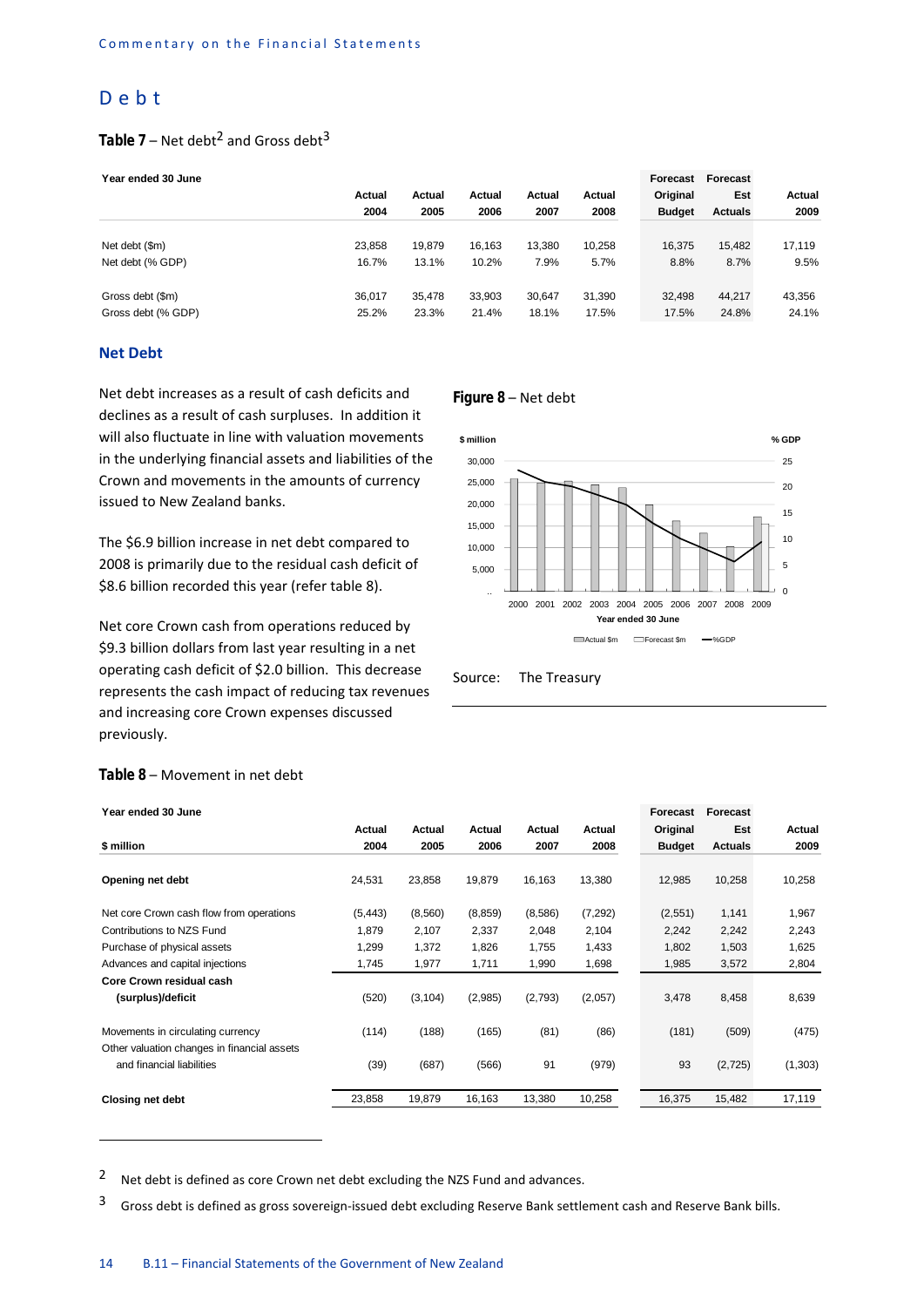In addition to a decline in operating cash flows, capital payments (contribution to NZS Fund, purchase of physical assets, advances and capital injections) totalled \$6.6 billion, which is a \$1.4 billion increase from the previous year. This increase includes \$0.7 billion paid for KiwiRail in July 2008.





Compared to the 2009 Budget, net debt is \$1.6 billion higher than forecast. While residual cash was in line with expectations, valuation changes to financial assets and financial liabilities (primarily due to movements in the exchange rates) increased net debt by \$1.4 billion.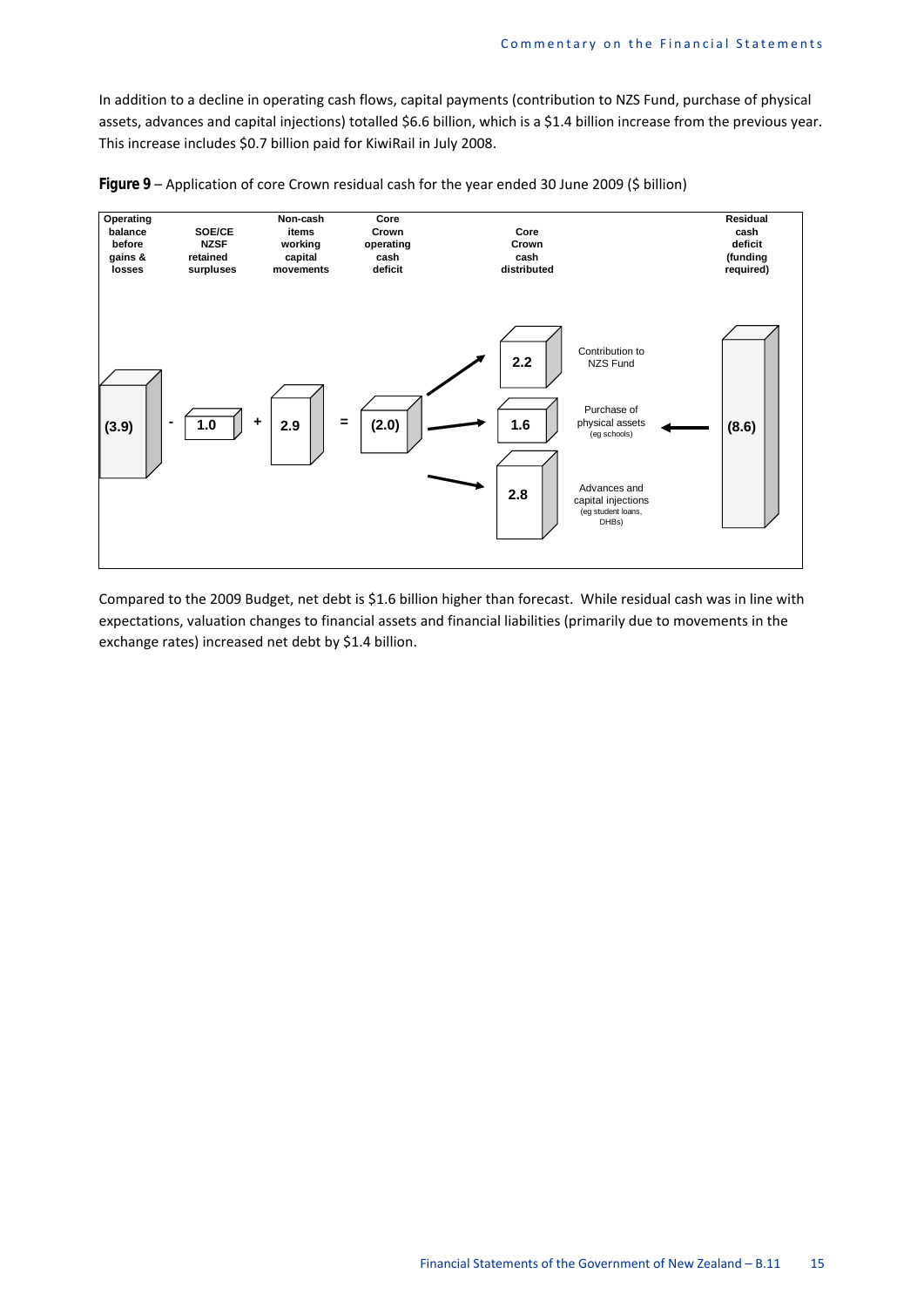#### **Gross Debt**

Gross debt increased by \$12.0 billion since last year. Net domestic bond issuances accounted for \$3.1 billion of this increase (refer table 9). In addition, the New Zealand Debt Management Office increased their short term borrowing by \$6.0 billion by issuing Treasury Bills.

While the amount of gross debt (\$43.4 billion) is the highest since 1995, as a percentage of GDP (24.1%) it remains below 2004 levels.

Compared to the 2009 Budget, the increase in gross debt was slightly lower than forecast (\$0.9 billion) as the market value of domestic bonds and derivative liabilities were lower than expected.

#### *Figure 10* – Gross debt



Source: The Treasury

#### *Table 9* – Net bond issuance

| Year ended 30 June                         |         |         |         |          |        | Forecast      | Forecast       |         |
|--------------------------------------------|---------|---------|---------|----------|--------|---------------|----------------|---------|
|                                            | Actual  | Actual  | Actual  | Actual   | Actual | Original      | Est            | Actual  |
| \$ million                                 | 2004    | 2005    | 2006    | 2007     | 2008   | <b>Budget</b> | <b>Actuals</b> | 2009    |
| Domestic bonds (market)                    | 2.212   | 2.146   | 2.375   | 2.294    | 1.757  | 3.314         | 5,852          | 5,775   |
| Repayment of domestic bonds (market)       | (3,044) | (2,797) | (2,574) | (2, 777) |        | (2,700)       | (2,700)        | (2,750) |
| Net increase/(decrease) in market domestic |         |         |         |          |        |               |                |         |
| bonds                                      | (832)   | (651)   | (199)   | (483)    | 1.757  | 614           | 3,152          | 3,025   |
| Domestic bonds (non-market)                | 478     | 459     | 740     | 570      | 130    | 662           | 593            | 541     |
| Repayment of domestic bonds (non-market)   | (357)   | (338)   | (375)   | (421)    |        | (451)         | (515)          | (515)   |
| Net increase/(decrease) in non-market      |         |         |         |          |        |               |                |         |
| domestic bonds                             | 121     | 121     | 365     | 149      | 130    | 211           | 78             | 26      |
| Net total bond issuance/(repayment)        | (711)   | (530)   | 166     | (334)    | 1.887  | 825           | 3.230          | 3.051   |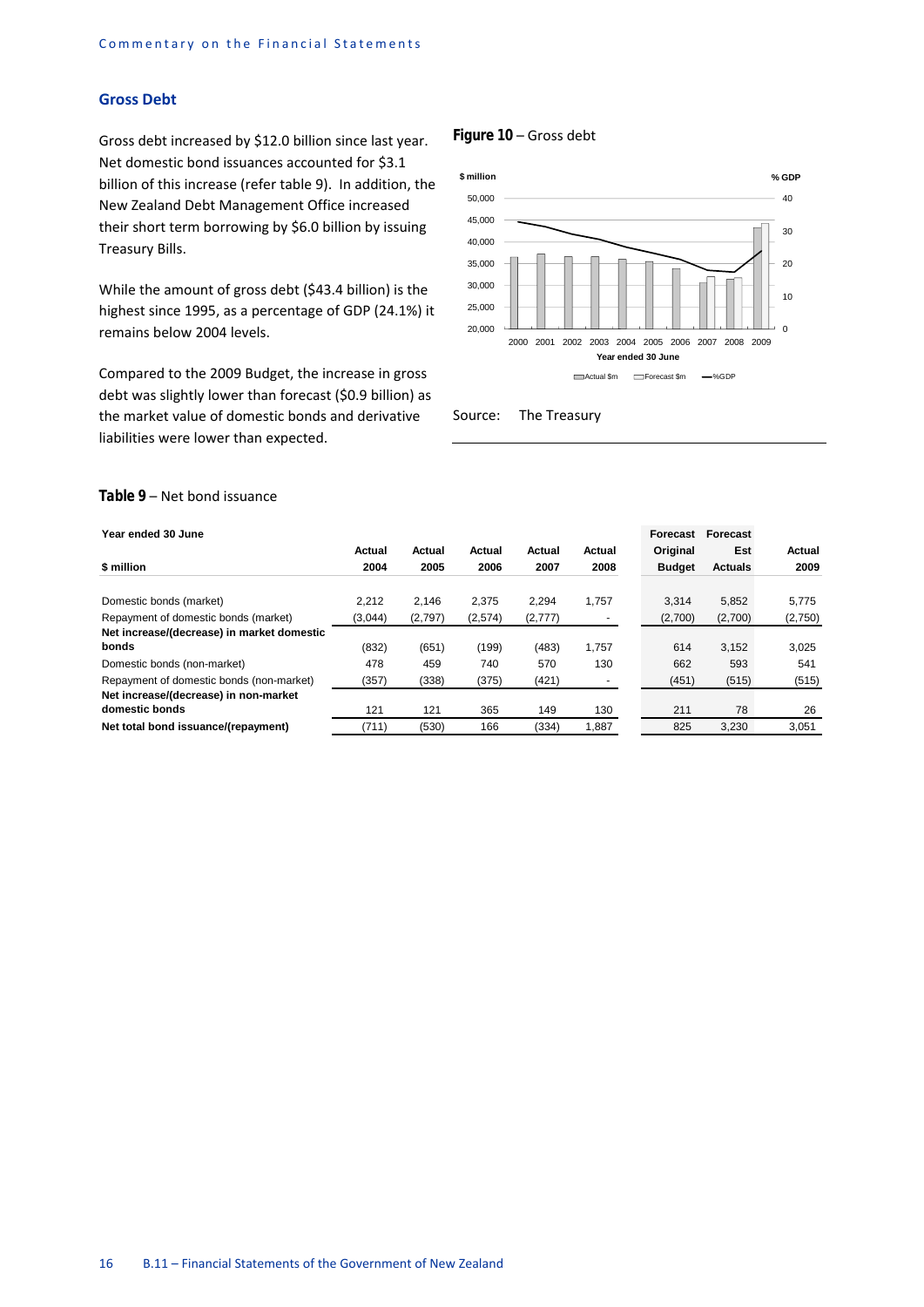#### Net Worth

#### *Table 10* – Movement in net worth

| Year ended 30 June |  |  |  |  |
|--------------------|--|--|--|--|
|--------------------|--|--|--|--|

| Year ended 30 June                         |        |        |        |        |         | Forecast      | <b>Forecast</b> |           |
|--------------------------------------------|--------|--------|--------|--------|---------|---------------|-----------------|-----------|
|                                            | Actual | Actual | Actual | Actual | Actual  | Original      | Est             | Actual    |
| \$ million                                 | 2004   | 2005   | 2006   | 2007   | 2008    | <b>Budget</b> | <b>Actuals</b>  | 2009      |
| Opening net worth                          | 28.012 | 39.595 | 54.240 | 83.971 | 96.827  | 99.383        | 105.514         | 105.514   |
| Operating balance                          | 7.309  | 5.931  | 9.542  | 8.022  | 2.384   | 3.105         | (9,303)         | (10, 505) |
| Property, plant and equipment revaluations | 4.213  | 8.197  | 20.199 | 5,232  | 6.214   | ٠             | (707)           | 4,235     |
| Other movements in reserves                | 61     | 518    | (10)   | (398)  | 89      | 66            | 194             | 271       |
| Closing net worth                          | 39.595 | 54.240 | 83.971 | 96.827 | 105.514 | 102.554       | 95.698          | 99,515    |

For the first time since 1999, the net worth of the Crown has declined. A small decrease had been forecast in last year's Budget but the deepening financial crisis led to further calls on the Crown's finances. Declining tax revenue, combined with higher expenses and losses on financial investments required the Government to increase borrowings by \$15.8 billion (34%) as outlined in table 11.

Other liabilities grew by \$6.5 billion, primarily due to the increase in the ACC claims liability which increased by \$5.8 billion from last year. A large portion of this increase was the result of the yearend valuation which increased the liability by \$4.5 billion, discussed earlier in this commentary.

#### *Figure 11* – Net worth



While total liabilities were increasing, total assets

also grew during the year by \$16.3 billion (8.1%). This growth includes purchases of property, plant and equipment, and increases in financial assets (mainly Kiwibank mortgages and marketable securities) as well as the purchase of KiwiRail.

The increasing size and diversity of the Crown's balance sheet, particularly the levels of financial assets and liabilities (refer table 11), have increased the Crown's exposure to financial risk. The level and types of financial risks and the risk management policies are set out in note 33 of these financial statements. The Crown's exposure to financial risk also arises from sources that are not represented by assets or liabilities in the statement of financial position. This exposure includes the volatility in tax revenue arising from volatility in taxpayers' incomes and volatility in interest rates. It also includes contingencies, such as the \$124 billion of retail deposits and \$6 billion of wholesale bank securities, discussed above and in more detail in note 30 of these financial statements.

#### *Table 11* – Composition of the statement of financial position

|  | Year ended 30 June |  |  |
|--|--------------------|--|--|
|--|--------------------|--|--|

| Year ended 30 June            |         |         |         |         |         | Forecast      | Forecast       |         |
|-------------------------------|---------|---------|---------|---------|---------|---------------|----------------|---------|
|                               | Actual  | Actual  | Actual  | Actual  | Actual  | Original      | Est            | Actual  |
| \$ million                    | 2004    | 2005    | 2006    | 2007    | 2008    | <b>Budget</b> | <b>Actuals</b> | 2009    |
| Property, plant and equipment | 57.940  | 67.494  | 89.141  | 95.598  | 103.329 | 101.276       | 106.498        | 110,135 |
| Financial assets              | 32.654  | 42.005  | 66.396  | 73.718  | 85,063  | 84.860        | 99,522         | 93,359  |
| Other assets                  | 18,756  | 19,714  | 9,503   | 11,031  | 12,443  | 13,517        | 13,104         | 13,657  |
| <b>Total assets</b>           | 109,351 | 129,212 | 165,040 | 180,347 | 200,835 | 199,653       | 219,124        | 217,151 |
| <b>Borrowings</b>             | 37.720  | 37.728  | 40.027  | 41.898  | 46.110  | 48.656        | 69.156         | 61.953  |
| Other liabilities             | 32,036  | 37.243  | 41.042  | 41,622  | 49,211  | 48,443        | 54,270         | 55,683  |
| <b>Total liabilities</b>      | 69.756  | 74.972  | 81.069  | 83.520  | 95,321  | 97.099        | 123.426        | 117,636 |
| Net worth                     | 39,595  | 54.240  | 83,971  | 96.827  | 105,514 | 102.554       | 95,698         | 99,515  |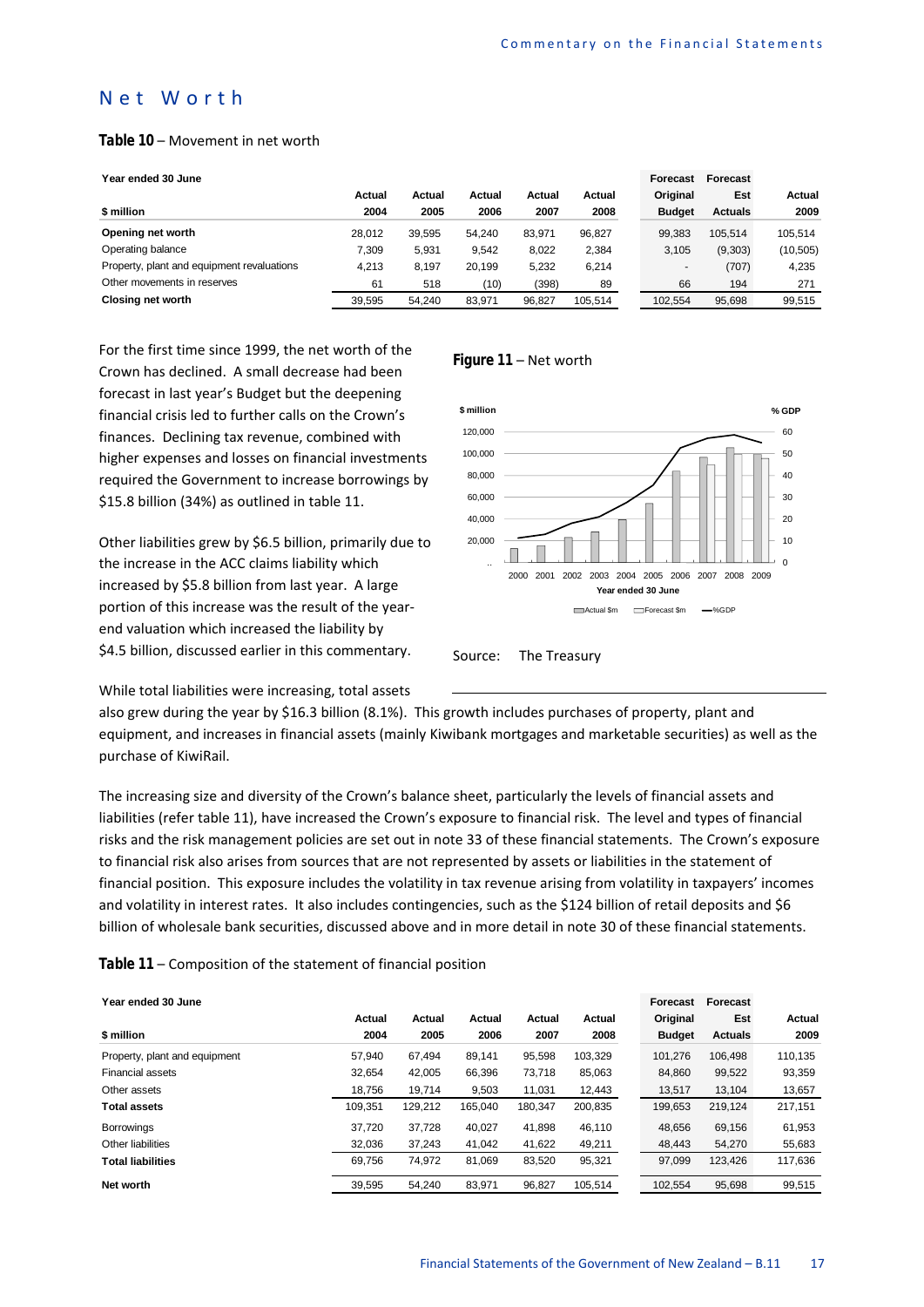| Year ended 30 June                                               | 2000            | 2001            | 2002            | 2003            | 2004            | 2005            | 2006            | 2007            | 2008            | 2009                |
|------------------------------------------------------------------|-----------------|-----------------|-----------------|-----------------|-----------------|-----------------|-----------------|-----------------|-----------------|---------------------|
| \$ million                                                       | Actual          | Actual          | Actual          | Actual          | Actual          | Actual          | Actual          | Actual          | Actual          | Actual              |
| <b>Statement of financial performance</b>                        |                 |                 |                 |                 |                 |                 |                 |                 |                 |                     |
| Core Crown tax revenue                                           | 32,598          | 35,345          | 36,809          | 40,518          | 43,358          | 47,468          | 50,973          | 53,477          | 56,747          | 54,681              |
| Core Crown other revenue                                         | 2,348           | 2,497           | 3,136           | 2,922           | 2,861           | 3,577           | 4,762           | 4,734           | 5,072           | 4,801               |
| Core Crown revenue                                               | 34,946          | 37,842          | 39,945          | 43,440          | 46,219          | 51,045          | 55,735          | 58,211          | 61,819          | 59,482              |
| Crown entities, SOE revenue and eliminations                     | 6,666           | 7,259           | 10,003          | 13,170          | 13,051          | 14,322          | 15,690          | 16,378          | 19,660          | 20,446              |
| <b>Total Crown revenue</b>                                       | 41,612          | 45,101          | 49,948          | 56,611          | 59,271          | 65,367          | 71,425          | 74,589          | 81,479          | 79,928              |
| Social security and welfare                                      | 12,883          | 13,207          | 13,485          | 13,907          | 14,252          | 14,682          | 15,598          | 16,768          | 17,877          | 19,382              |
| Health                                                           | 6,146           | 6,660           | 7,032           | 7,501           | 8,111           | 8,813           | 9,547           | 10,355          | 11,297          | 12,368              |
| Education                                                        | 5,712           | 6,136           | 6,473           | 7,016           | 7,585           | 7,930           | 9,914           | 9,269           | 9,551           | 11,455              |
| Core government services                                         | 1,992           | 2,148           | 1,890           | 2,130           | 2,091           | 2,567           | 2,507           | 4,817           | 3,371           | 5,293               |
| Other core Crown expenses                                        | 8,096           | 8,408           | 8,633           | 9,343           | 9,843           | 10,903          | 11,754          | 12,795          | 14,901          | 15,504              |
| <b>Core Crown expenses</b>                                       | 34,829          | 36,559          | 37,513          | 39,897          | 41,882          | 44,895          | 49,320          | 54,004          | 56,997          | 64,002              |
| Crown entities, SOE expenses and eliminations                    | 6,189           | 7,120           | 9,964           | 12,347          | 11,816          | 13,397          | 15,015          | 14,725          | 18,845          | 19,819              |
| <b>Total Crown expenses</b>                                      | 41,018          | 43,679          | 47,476          | 52,245          | 53,698          | 58,292          | 64,334          | 68,729          | 75,842          | 83,821              |
| <b>OBEGAL</b>                                                    | 594             | 1,422           | 2,471           | 4,366           | 5,573           | 7,075           | 7,091           | 5,860           | 5,637           | (3,893)             |
| Gains/(losses)                                                   | 811             | (214)           | (185)           | (2,745)         | 1,736           | (1, 144)        | 2,451           | 2,162           | (3,253)         | (6,612)             |
| <b>Operating balance</b>                                         | 1,405           | 1,208           | 2,286           | 1,621           | 7,309           | 5,931           | 9,542           | 8,022           | 2,384           | (10, 505)           |
| <b>Statement of financial position</b>                           |                 |                 |                 |                 |                 |                 |                 |                 |                 |                     |
| Property, plant and equipment                                    | 43,609          | 45,954          | 50,536          | 52,667          | 57,940          | 67,494          | 89,141          | 95,598          | 103,329         | 110,135             |
| <b>Financial assets</b>                                          | 18,756          | 21,419          | 22,497          | 27,799          | 32,654          | 42,005          | 66,396          | 73,718          | 85,063          | 93,359              |
| Other assets                                                     | 11,459          | 11,467          | 14,846          | 18,461          | 18,756          | 19,714          | 9,503           | 11,031          | 12,443          | 13,657              |
| <b>Total assets</b>                                              | 73,824          | 78,840          | 87,879          | 98,927          | 109,351         | 129,212         | 165,040         | 180,347         | 200,835         | 217,151             |
| <b>Borrowings</b>                                                | 37,527          | 38,130          | 38,492          | 39,327          | 37,720          | 37,728          | 40,027          | 41,898          | 46,110          | 61,953              |
| Other liabilities                                                | 23,692          | 25,260          | 26,562          | 31,588          | 32,036          | 37,243          | 41,042          | 41,622          | 49,211          | 55,683              |
| <b>Total liabilities</b>                                         | 61,219          | 63,390          | 65,055          | 70,915          | 69,756          | 74,972          | 81,069          | 83,520          | 95,321          | 117,636             |
| Net worth                                                        | 12,605          | 15,450          | 22,825          | 28,012          | 39,595          | 54,240          | 83,971          | 96,827          | 105,514         | 99,515              |
|                                                                  |                 |                 |                 |                 |                 |                 |                 |                 |                 |                     |
| <b>Fiscal Indicators</b><br>Core Crown tax revenue               | 32,598          |                 |                 |                 |                 |                 |                 |                 |                 |                     |
|                                                                  |                 | 35,345          | 36,809          | 40,518          | 43,358          | 47,468          | 50,973          | 53,477          | 56,747          | 54,681              |
| Core Crown expenses<br>Operating balance before gains and losses | 34,829<br>594   | 36,559<br>1,422 | 37,513<br>2,471 | 39,897<br>4,366 | 41,882<br>5,573 | 44,895<br>7,075 | 49,320<br>7,091 | 54,004<br>5,860 | 56,997<br>5,637 | 64,002<br>(3,893)   |
|                                                                  |                 |                 |                 |                 |                 |                 |                 |                 |                 |                     |
| Operating balance<br>Net debt                                    | 1,405<br>25,895 | 1,208<br>24,908 | 2,286<br>25,388 | 1,621<br>24,531 | 7,309<br>23,858 | 5,931<br>19,879 | 9,542<br>16,163 | 8,022<br>13,380 | 2,384<br>10,258 | (10, 505)<br>17,119 |
| Gross debt                                                       | 36,580          | 37,194          | 36,650          | 36,617          | 36,017          | 35,478          | 33,903          | 30,647          | 31,390          | 43,356              |
|                                                                  |                 |                 |                 |                 |                 |                 | 83,971          |                 |                 |                     |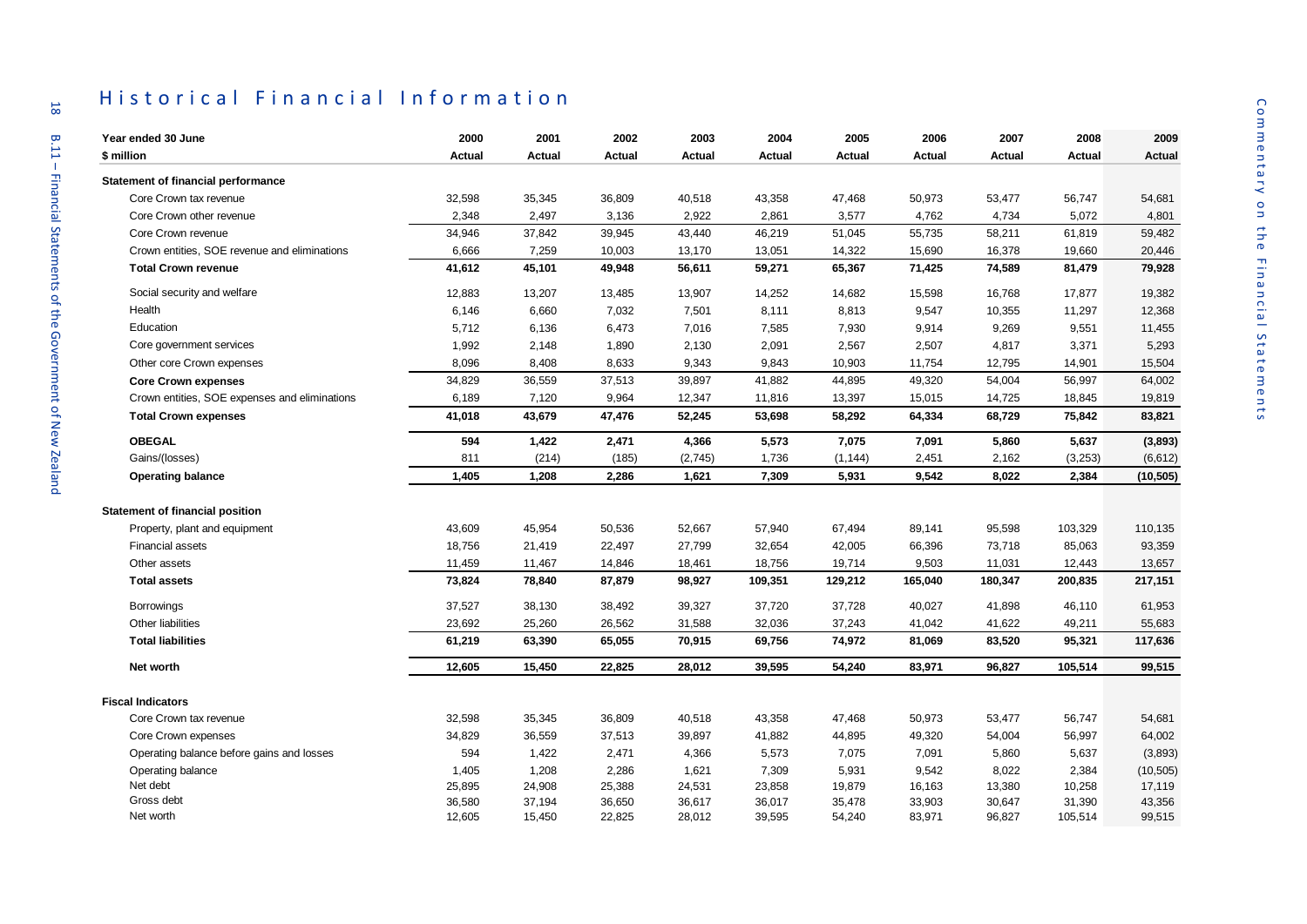# Historical Financial Information (continued)

| Year ended 30 June                           | 2000    | 2001    | 2002    | 2003    | 2004    | 2005    | 2006    | 2007    | 2008    | 2009          |
|----------------------------------------------|---------|---------|---------|---------|---------|---------|---------|---------|---------|---------------|
| as % of GDP                                  | Actual  | Actual  | Actual  | Actual  | Actual  | Actual  | Actual  | Actual  | Actual  | <b>Actual</b> |
| <b>GDP</b>                                   | 111,044 | 118,360 | 125,818 | 132,754 | 143,167 | 152,014 | 158,629 | 169,135 | 179,227 | 180,210       |
| <b>Statement of financial performance</b>    |         |         |         |         |         |         |         |         |         |               |
| Core Crown tax revenue                       | 29.4%   | 29.9%   | 29.3%   | 30.5%   | 30.3%   | 31.2%   | 32.1%   | 31.6%   | 31.7%   | 30.3%         |
| Core Crown other revenue                     | 2.1%    | 2.1%    | 2.5%    | 2.2%    | 2.0%    | 2.4%    | 3.0%    | 2.8%    | 2.8%    | 2.7%          |
| Core Crown revenue                           | 31.5%   | 32.0%   | 31.7%   | 32.7%   | 32.3%   | 33.6%   | 35.1%   | 34.4%   | 34.5%   | 33.0%         |
| Crown entities, SOE and elimination revenue  | 6.0%    | 6.1%    | 8.0%    | 9.9%    | 9.1%    | 9.4%    | 9.9%    | 9.7%    | 11.0%   | 11.3%         |
| <b>Total Crown revenue</b>                   | 37.5%   | 38.1%   | 39.7%   | 42.6%   | 41.4%   | 43.0%   | 45.0%   | 44.1%   | 45.5%   | 44.4%         |
| Social security and welfare                  | 11.6%   | 11.2%   | 10.7%   | 10.5%   | 10.0%   | 9.7%    | 9.8%    | 9.9%    | 10.0%   | 10.8%         |
| Health                                       | 5.5%    | 5.6%    | 5.6%    | 5.7%    | 5.7%    | 5.8%    | 6.0%    | 6.1%    | 6.3%    | 6.9%          |
| Education                                    | 5.1%    | 5.2%    | 5.1%    | 5.3%    | 5.3%    | 5.2%    | 6.2%    | 5.5%    | 5.3%    | 6.4%          |
| Core government services                     | 1.8%    | 1.8%    | 1.5%    | 1.6%    | 1.5%    | 1.7%    | 1.6%    | 2.8%    | 1.9%    | 2.9%          |
| Other core Crown expenses                    | 7.3%    | 7.1%    | 6.9%    | 7.0%    | 6.9%    | 7.2%    | 7.4%    | 7.6%    | 8.3%    | 8.6%          |
| <b>Core Crown expenses</b>                   | 31.4%   | 30.9%   | 29.8%   | 30.1%   | 29.3%   | 29.5%   | 31.1%   | 31.9%   | 31.8%   | 35.5%         |
| Crown entities, SOE and elimination expenses | 5.6%    | 6.0%    | 7.9%    | 9.3%    | 8.3%    | 8.8%    | 9.5%    | 8.7%    | 10.5%   | 11.0%         |
| <b>Total Crown expenses</b>                  | 36.9%   | 36.9%   | 37.7%   | 39.4%   | 37.5%   | 38.3%   | 40.6%   | 40.6%   | 42.3%   | 46.5%         |
| <b>OBEGAL</b>                                | 0.5%    | 1.2%    | 2.0%    | 3.3%    | 3.9%    | 4.7%    | 4.5%    | 3.5%    | 3.1%    | $-2.2%$       |
| Gains/(losses)                               | 0.7%    | $-0.2%$ | $-0.1%$ | $-2.1%$ | 1.2%    | $-0.8%$ | 1.5%    | 1.3%    | $-1.8%$ | $-3.7%$       |
| <b>Operating balance</b>                     | 1.3%    | 1.0%    | 1.8%    | 1.2%    | 5.1%    | 3.9%    | 6.0%    | 4.7%    | 1.3%    | $-5.8%$       |
| <b>Statement of financial position</b>       |         |         |         |         |         |         |         |         |         |               |
| Property, plant and equipment                | 39.3%   | 38.8%   | 40.2%   | 39.7%   | 40.5%   | 44.4%   | 56.2%   | 56.5%   | 57.7%   | 61.1%         |
| <b>Financial assets</b>                      | 16.9%   | 18.1%   | 17.9%   | 20.9%   | 22.8%   | 27.6%   | 41.9%   | 43.6%   | 47.5%   | 51.8%         |
| Other assets                                 | 10.3%   | 9.7%    | 11.8%   | 13.9%   | 13.1%   | 13.0%   | 6.0%    | 6.5%    | 6.9%    | 7.6%          |
| <b>Total assets</b>                          | 66.5%   | 66.6%   | 69.8%   | 74.5%   | 76.4%   | 85.0%   | 104.0%  | 106.6%  | 112.1%  | 120.5%        |
| <b>Borrowings</b>                            | 33.8%   | 32.2%   | 30.6%   | 29.6%   | 26.3%   | 24.8%   | 25.2%   | 24.8%   | 25.7%   | 34.4%         |
| Other liabilities                            | 21.3%   | 21.3%   | 21.1%   | 23.8%   | 22.4%   | 24.5%   | 25.9%   | 24.6%   | 27.5%   | 30.9%         |
| <b>Total liabilities</b>                     | 55.1%   | 53.6%   | 51.7%   | 53.4%   | 48.7%   | 49.3%   | 51.1%   | 49.4%   | 53.2%   | 65.3%         |
| Net worth                                    | 11.4%   | 13.1%   | 18.1%   | 21.1%   | 27.7%   | 35.7%   | 52.9%   | 57.2%   | 58.9%   | 55.2%         |
| <b>Fiscal Indicators</b>                     |         |         |         |         |         |         |         |         |         |               |
| Core Crown revenue (excl NZS Fund)           | 29.4%   | 29.9%   | 29.3%   | 30.5%   | 30.3%   | 31.2%   | 32.1%   | 31.6%   | 31.7%   | 30.3%         |
| Core Crown expenses                          | 31.4%   | 30.9%   | 29.8%   | 30.1%   | 29.3%   | 29.5%   | 31.1%   | 31.9%   | 31.8%   | 35.5%         |
| Operating balance before gains and losses    | 0.5%    | 1.2%    | 2.0%    | 3.3%    | 3.9%    | 4.7%    | 4.5%    | 3.5%    | 3.1%    | $-2.2%$       |
| Operating balance                            | 1.3%    | 1.0%    | 1.8%    | 1.2%    | 5.1%    | 3.9%    | 6.0%    | 4.7%    | 1.3%    | $-5.8%$       |
| Net debt                                     | 23.3%   | 21.0%   | 20.2%   | 18.5%   | 16.7%   | 13.1%   | 10.2%   | 7.9%    | 5.7%    | 9.5%          |
| Gross debt                                   | 32.9%   | 31.4%   | 29.1%   | 27.6%   | 25.2%   | 23.3%   | 21.4%   | 18.1%   | 17.5%   | 24.1%         |
| Net worth                                    | 11.4%   | 13.1%   | 18.1%   | 21.1%   | 27.7%   | 35.7%   | 52.9%   | 57.2%   | 58.9%   | 55.2%         |

 $\overline{6}$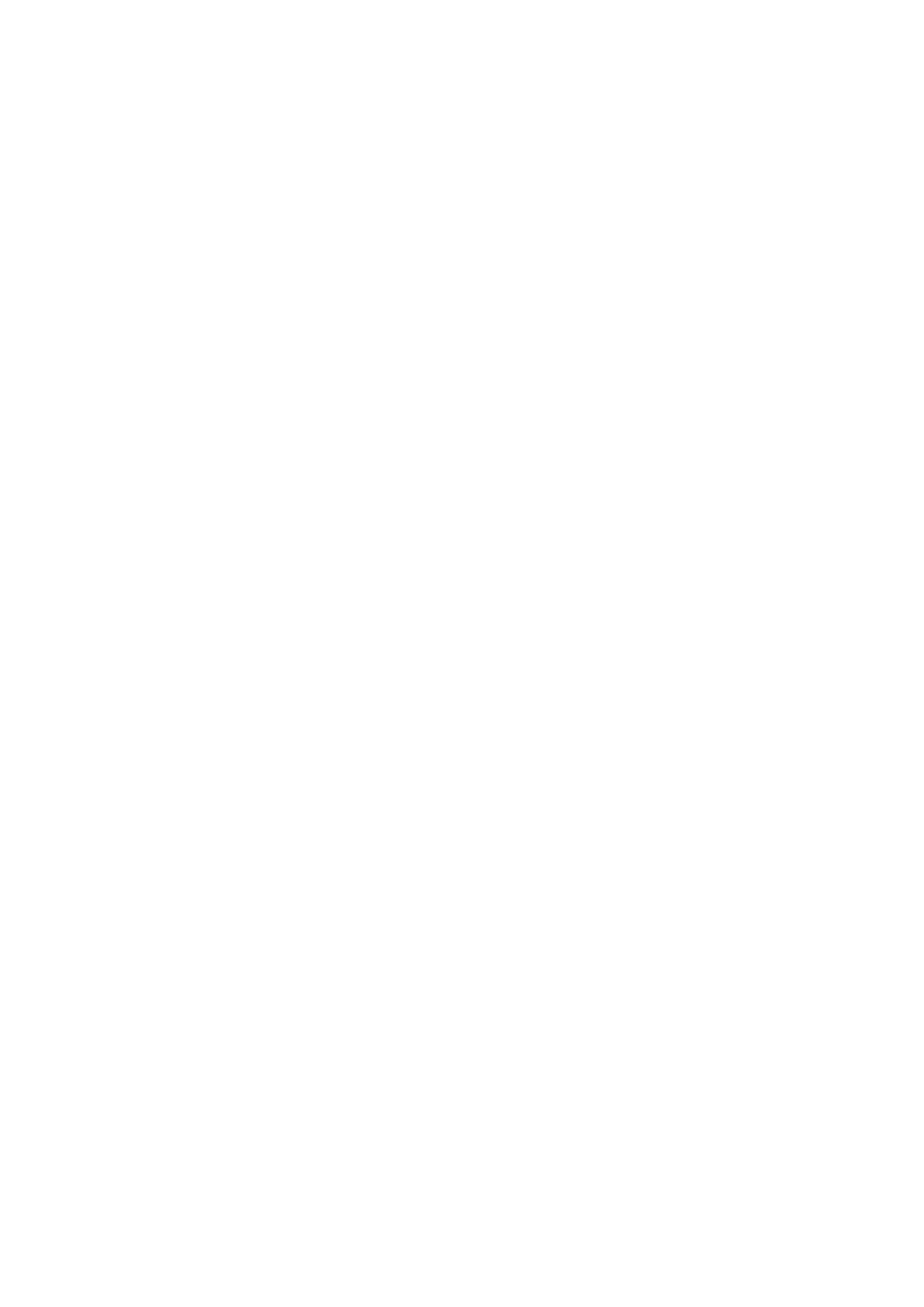

# **REPORT OF THE AUDITOR-GENERAL**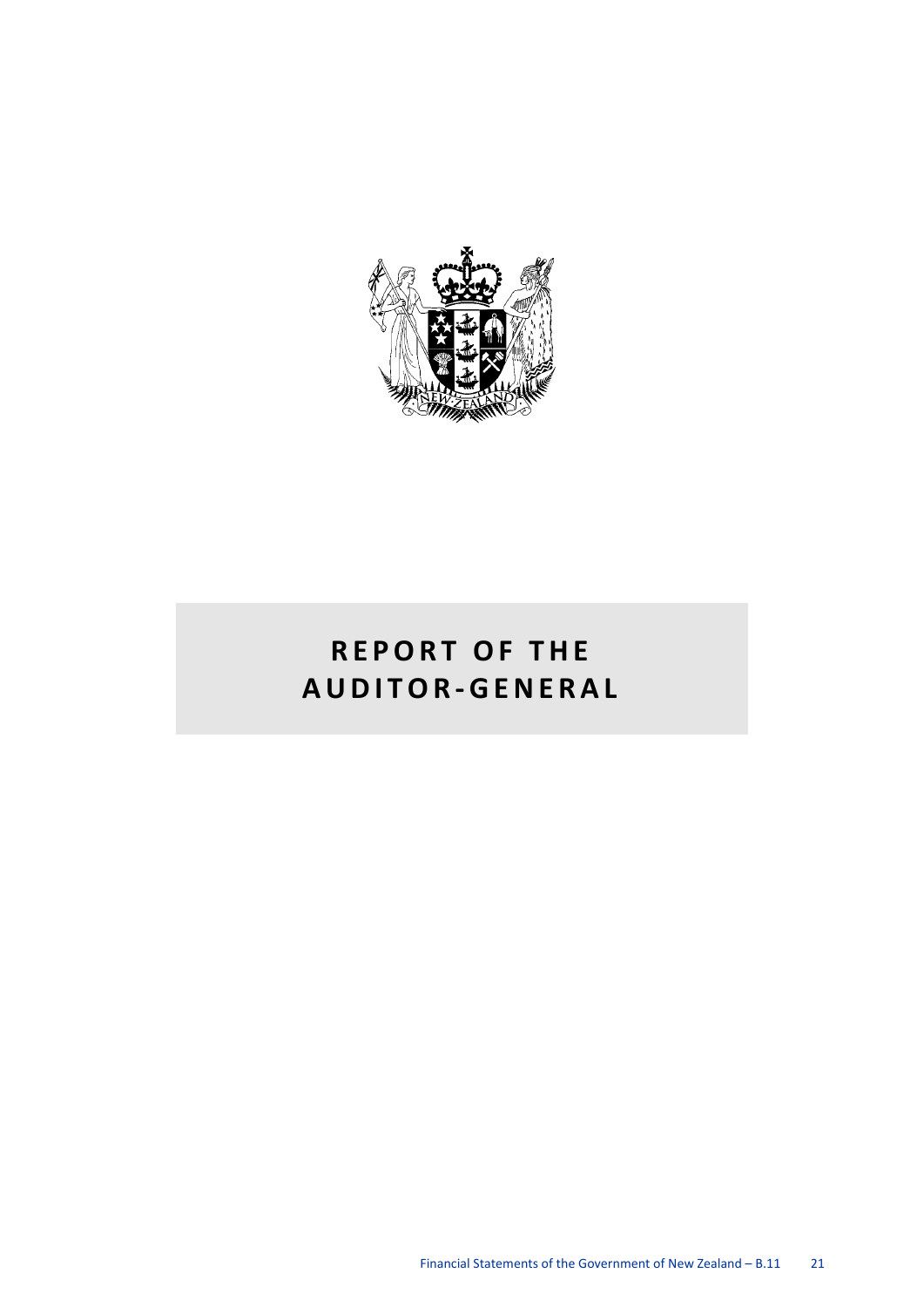#### **Matters relating to the electronic presentation of the audited financial statements**

This audit report relates to the Financial Statements of the Government of New Zealand for the year ended 30 June 2009 included on the Treasury's web site. The Secretary to the Treasury's is responsible for the maintenance and integrity of the Treasury's web site. We have not been engaged to report on the integrity of the Treasury's web site. We accept no responsibility for any changes that may have occurred to the financial statements since they were initially presented on the web site.

The audit report refers only to the financial statements named above. It does not provide an opinion on any other information which may have been hyperlinked to/from these financial statements. If readers of this report are concerned with the inherent risks arising from electronic data communication they should refer to the published hard copy of the audited financial statements and related audit report dated 30 September 2009 to confirm the information included in the audited financial statements presented on this web site.

Legislation in New Zealand governing the preparation and dissemination of financial statements may differ from legislation in other jurisdictions.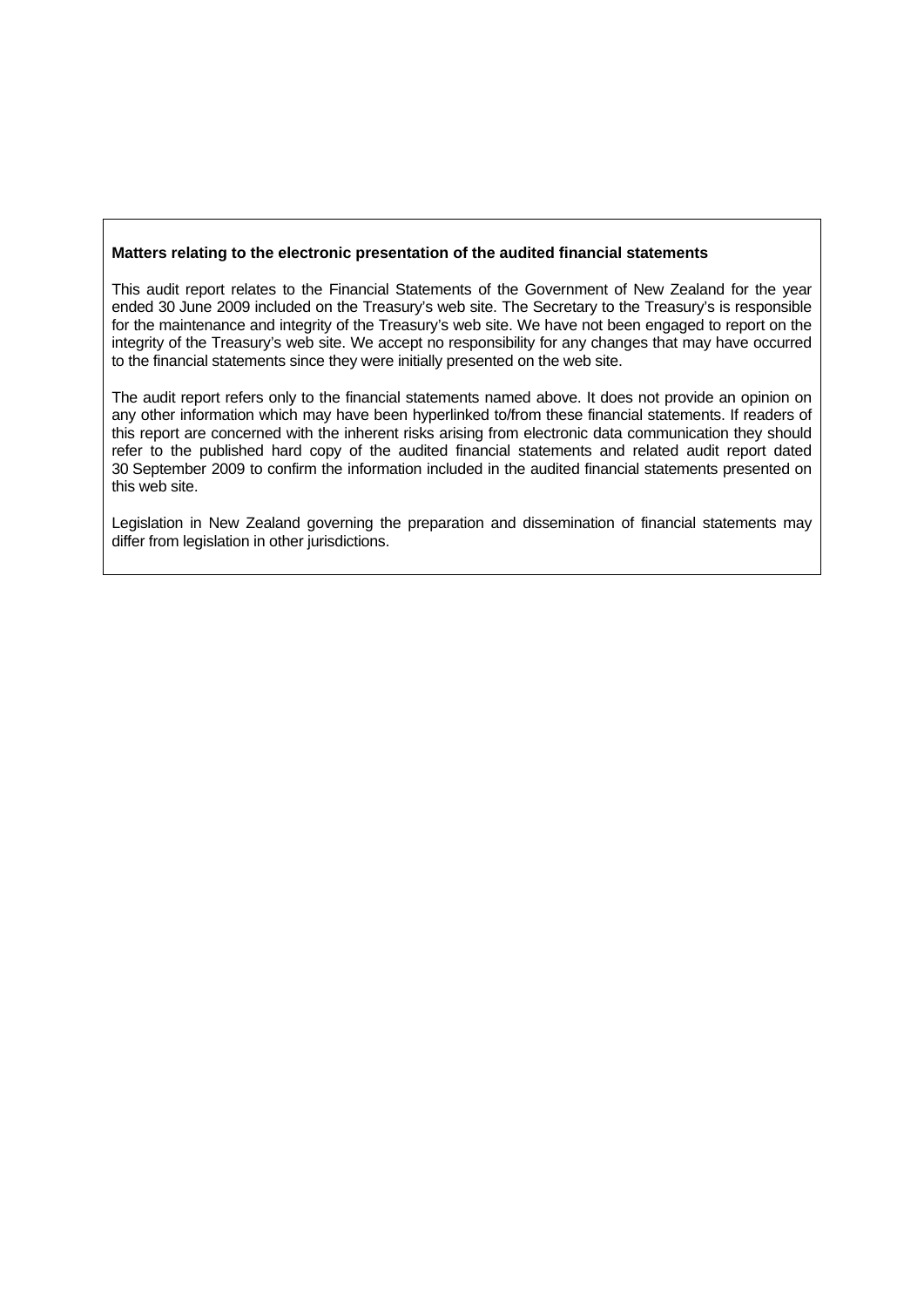OFFICE AL AUDITOR-GENERAL



Te Mana Arotake

#### To the Readers of the Financial Statements of the Government of New Zealand for the year ended 30 June 2009

I have audited the financial statements of the Government of New Zealand for the year ended 30 June 2009, using my staff, resources and appointed auditors and their staff.

#### **Unqualified Opinion**

In our opinion, the financial statements of the Government of New Zealand on pages 27 to 166:

- comply with generally accepted accounting practice in New Zealand; and
- fairly reflect:
	- the Government of New Zealand's financial position as at 30 June 2009; and
	- the results of its operations and cash flows for the year ended on that date;

The audit was completed on 30 September 2009, and is the date at which our opinion is expressed.

The basis of our opinion is explained below. In addition, we outline the responsibilities of the Government and the Auditor, and explain our independence.

#### **Basis of Opinion**

We carried out the audit in accordance with the Auditor-General's Auditing Standards, which incorporate the New Zealand Auditing Standards.

We planned and performed the audit to obtain all the information and explanations we considered necessary in order to obtain reasonable assurance that the financial statements did not have material misstatements, whether caused by fraud or error.

Material misstatements are differences or omissions of amounts and disclosures that would affect a reader's overall understanding of the financial statements. If we had found material misstatements that were not corrected, we would have referred to them in our opinion.

The audit involved performing procedures to test the information presented in the financial statements. We assessed the results of those procedures in forming our opinion.

Audit procedures generally include:

- determining whether significant financial and management controls are working and can be relied on to produce complete and accurate data;
- verifying samples of transactions and account balances;
- performing analyses to identify anomalies in the reported data;
- reviewing significant estimates and judgements made;
- confirming year-end balances;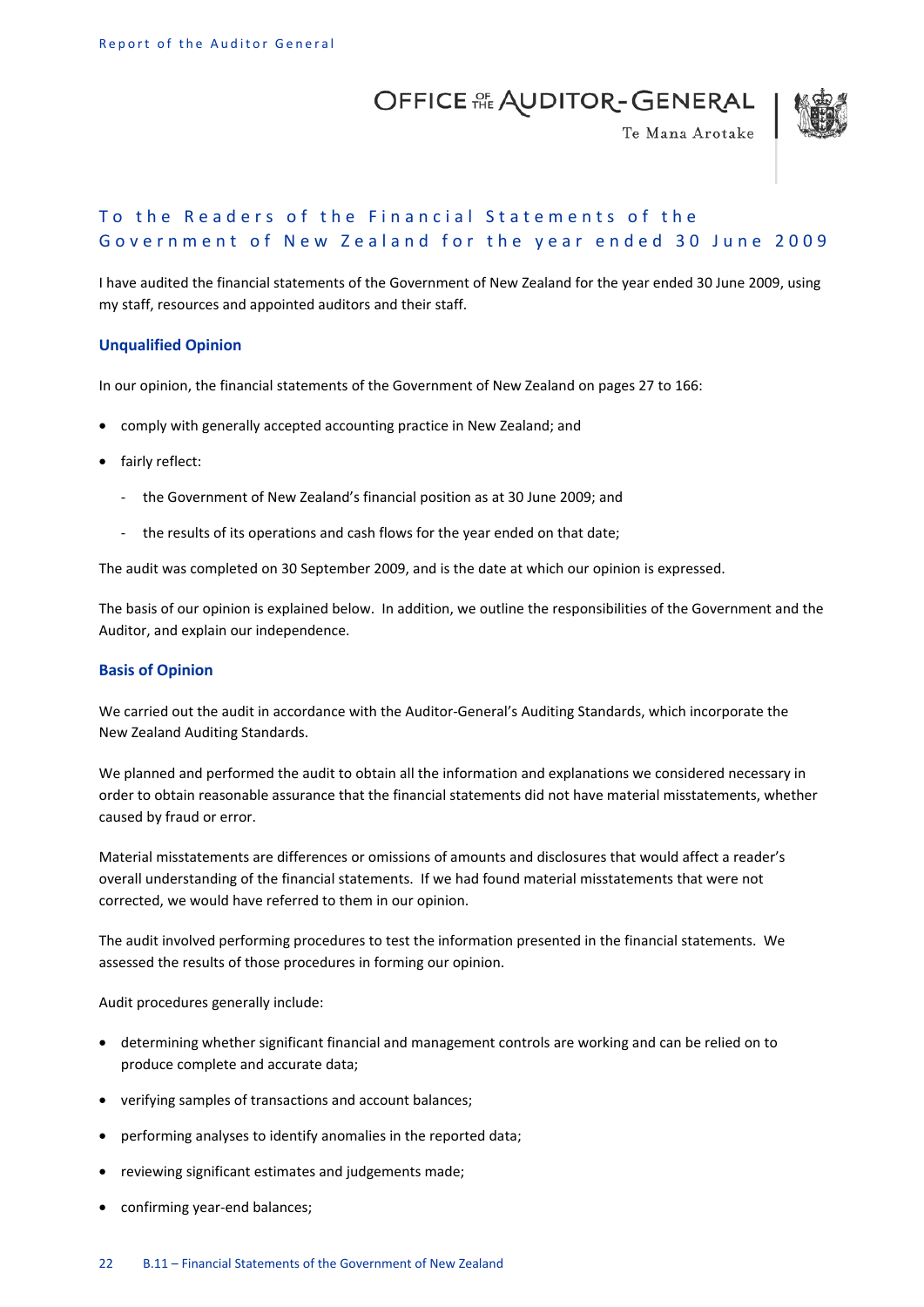- determining whether accounting policies are appropriate and consistently applied; and
- determining whether all financial statement disclosures are adequate.

We did not examine every transaction, nor do we guarantee complete accuracy of the financial statements.

We evaluated the overall adequacy of the presentation of information in the financial statements. We obtained all the information and explanations we required to support our opinion above.

#### **Responsibilities of the Government and the Auditor**

The Treasury is responsible for preparing financial statements for the Government in accordance with generally accepted accounting practice in New Zealand. Those financial statements must fairly reflect the financial position of the Government as at 30 June 2009. They must also fairly reflect the results of its operations and cash flows for the year ended on that date. The Minister of Finance is responsible for forming an opinion that those financial statements fairly reflect the financial position and operations of the Government for that year. The responsibilities of the Treasury and the Minister of Finance arise from the Public Finance Act 1989.

We are responsible for expressing an independent opinion on the financial statements and reporting that opinion to you. This responsibility arises from section 15 of the Public Audit Act 2001 and section 30 of the Public Finance Act 1989.

#### **Independence**

The Auditor-General and the Deputy Auditor-General, as Officers of Parliament, are constitutionally and operationally independent of the Government. Other than in exercising functions and powers under the Public Audit Act 2001 as the auditor of public entities, and in carrying out:

- a review of the Financial Statements of the Government for compliance with International Public Sector Accounting Standards; and
- a review of the processes, criteria, and rules used to determine the content of forecast financial statements under section 26Q of the Public Finance Act 1989,

the Auditor-General and the Deputy Auditor-General have no relationship with or interest in the Government.

The light Click

Phillippa Smith Deputy Controller and Auditor-General Wellington New Zealand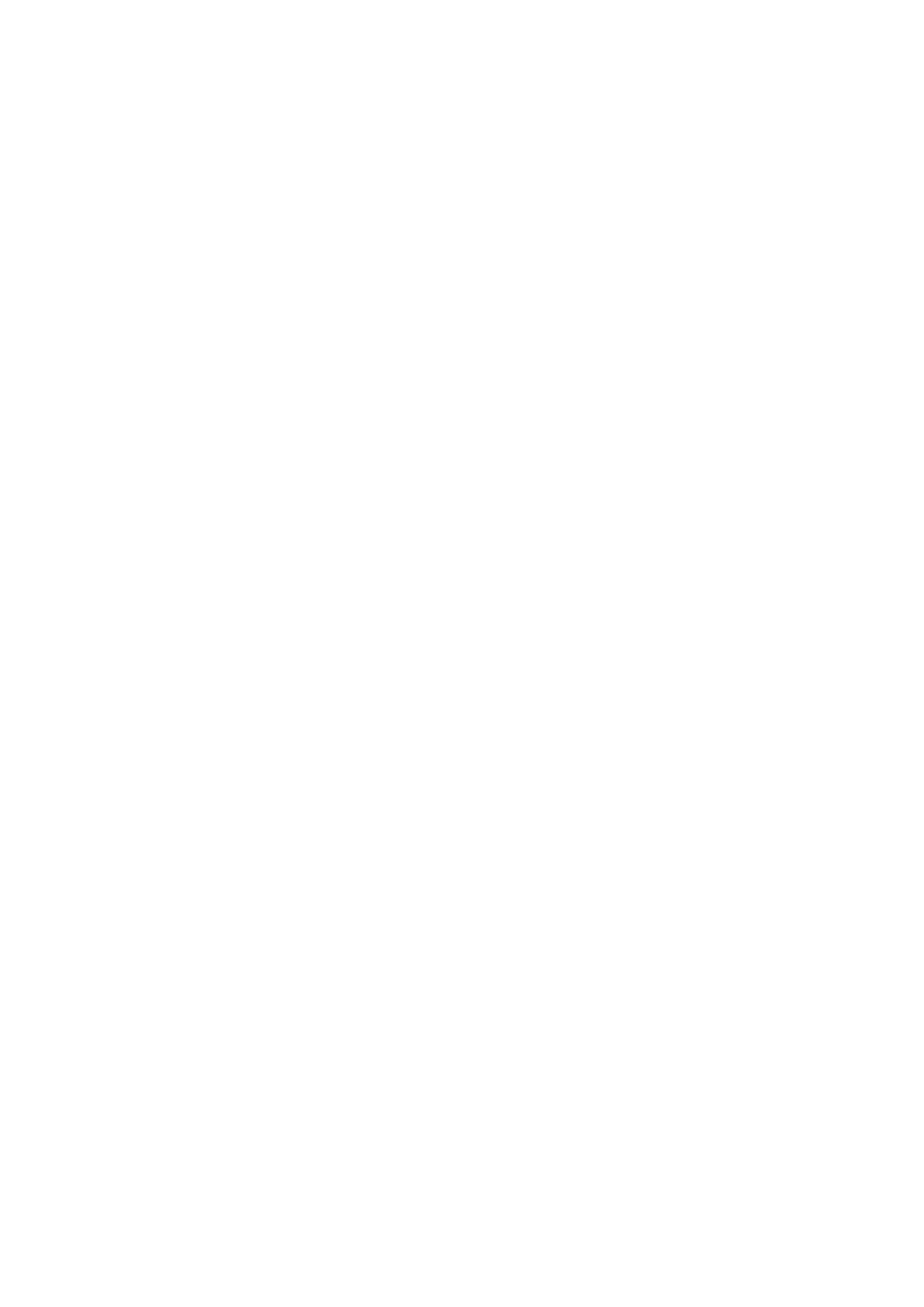

# **AUDITED FINANCIAL STATEMENTS**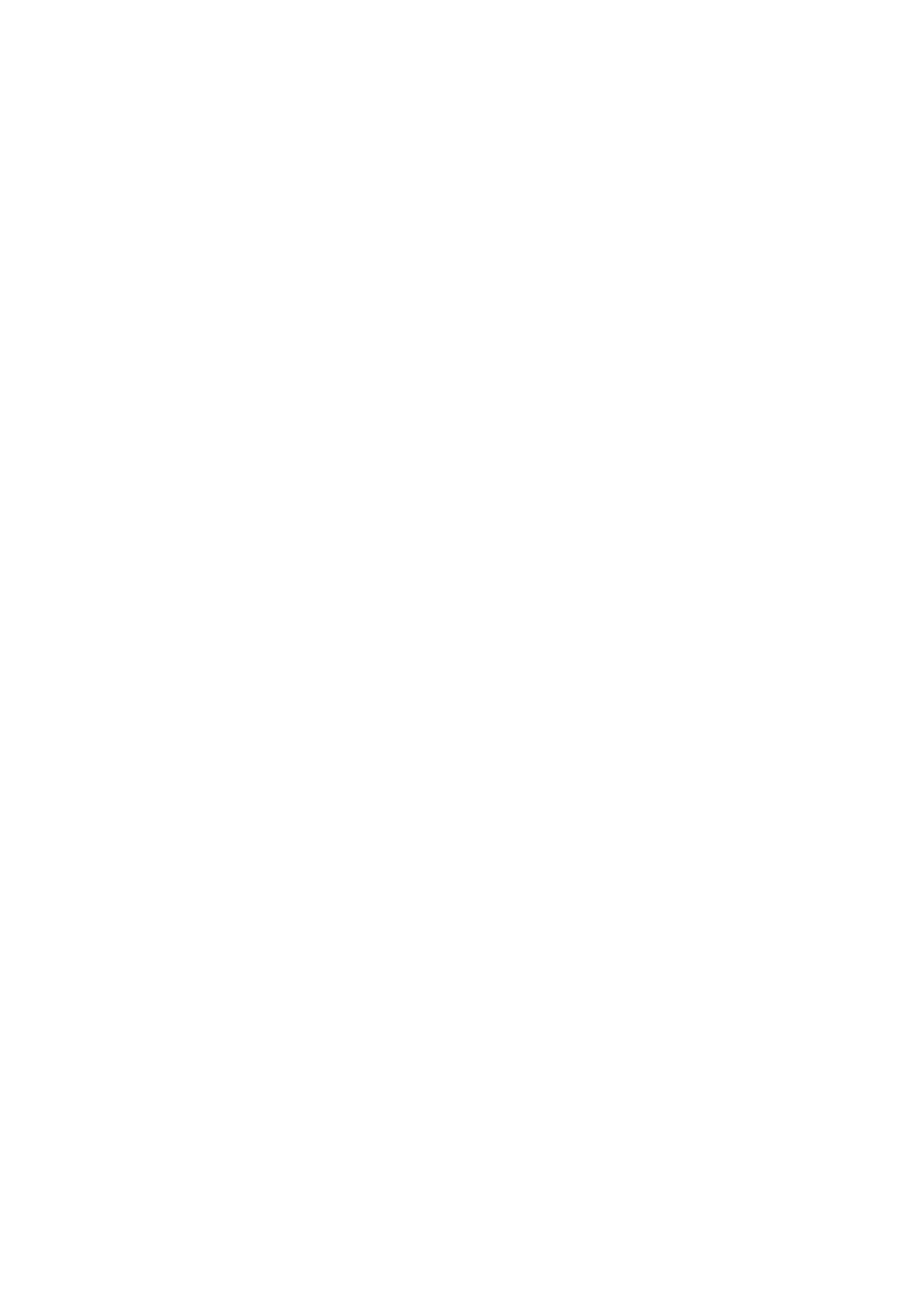# Statement of Financial Performance

#### *for the year ended 30 June 2009*

|               | <b>Forecast</b>                      |                                                                           |                | Actual          |                 |
|---------------|--------------------------------------|---------------------------------------------------------------------------|----------------|-----------------|-----------------|
| <b>Budget</b> | Original Estimated<br><b>Actuals</b> |                                                                           | <b>Note</b>    | 30 June<br>2009 | 30 June<br>2008 |
|               | \$m<br>\$m                           |                                                                           |                | \$m             | \$m             |
| 55,911        |                                      | Revenue<br>53,523 Taxation revenue                                        | $\overline{2}$ | 54,145          | 56,372          |
| 4,037         |                                      | 4,114 Other sovereign revenue                                             | $\overline{2}$ | 4,118           | 3,879           |
|               |                                      | Total revenue levied through the Crown's sovereign                        |                |                 |                 |
| 59,948        | 57,637                               | power                                                                     |                | 58,263          | 60,251          |
| 14,222        |                                      | 15,248 Sales of goods and services                                        | 3              | 15,356          | 15,399          |
| 3,358         |                                      | 2,999 Interest revenue and dividends                                      | 4              | 3,419           | 3,214           |
| 2,591         |                                      | 3,075 Other revenue                                                       | 5              | 2,890           | 2,615           |
| 20,171        |                                      | 21,322 Total revenue earned through operations                            |                | 21,665          | 21,228          |
| 80,119        |                                      | 78,959 Total revenue (excluding gains)                                    |                | 79,928          | 81,479          |
|               |                                      | <b>Expenses</b>                                                           |                |                 |                 |
| 19,681        |                                      | 20,182 Transfer payments and subsidies                                    | 6              | 19,962          | 18,374          |
| 17,061        |                                      | 18,031 Personnel expenses                                                 | 7              | 18,064          | 16,478          |
| 3,950         |                                      | 4,283 Depreciation and amortisation                                       | 8              | 4,305           | 3,670           |
| 32,053        |                                      | 32,605 Other operating expenses                                           | 9              | 34,116          | 30,656          |
| 2,503         |                                      | 3,358 Interest expenses                                                   | 10             | 3,492           | 3,101           |
| 3,799         |                                      | 3,916 Insurance expenses                                                  | 11             | 3,882           | 3,563           |
| 249           | $\blacksquare$                       | Forecast new operating spending                                           |                |                 |                 |
| (495)         |                                      | (500) Top-down expense adjustment                                         |                |                 |                 |
| 78,801        |                                      | 81,875 Total expenses (excluding losses)                                  |                | 83,821          | 75,842          |
| 1,318         |                                      | (2,916) Operating balance before gains/(losses)                           |                | (3,893)         | 5,637           |
|               |                                      | (3,266) Net gains/(losses) on financial instruments                       |                |                 |                 |
| 1,424         |                                      |                                                                           | 12             | (2,634)         | (617)           |
| 170           |                                      | (3,450) Net gains/(losses) on non-financial instruments                   | 13             | (4, 167)        | (2,925)         |
| 1,594         |                                      | (6,716) Total gains/(losses)                                              |                | (6, 801)        | (3, 542)        |
| 193           |                                      | 333 Net surplus from associates and joint ventures                        |                | 212             | 334             |
| 3,105         |                                      | (9,299) Operating balance from continuing activities                      |                | (10, 482)       | 2,429           |
|               |                                      | (4) Gain/(loss) from discontinued operations                              |                | 2               | 22              |
| 3,105         |                                      | (9,303) Operating balance (including minority interest)                   |                | (10, 480)       | 2,451           |
|               |                                      | Operating balance attributable to minority interest in Air<br>New Zealand |                | (25)            | (67)            |
| 3,105         |                                      | (9,303) Operating balance                                                 |                | (10, 505)       | 2,384           |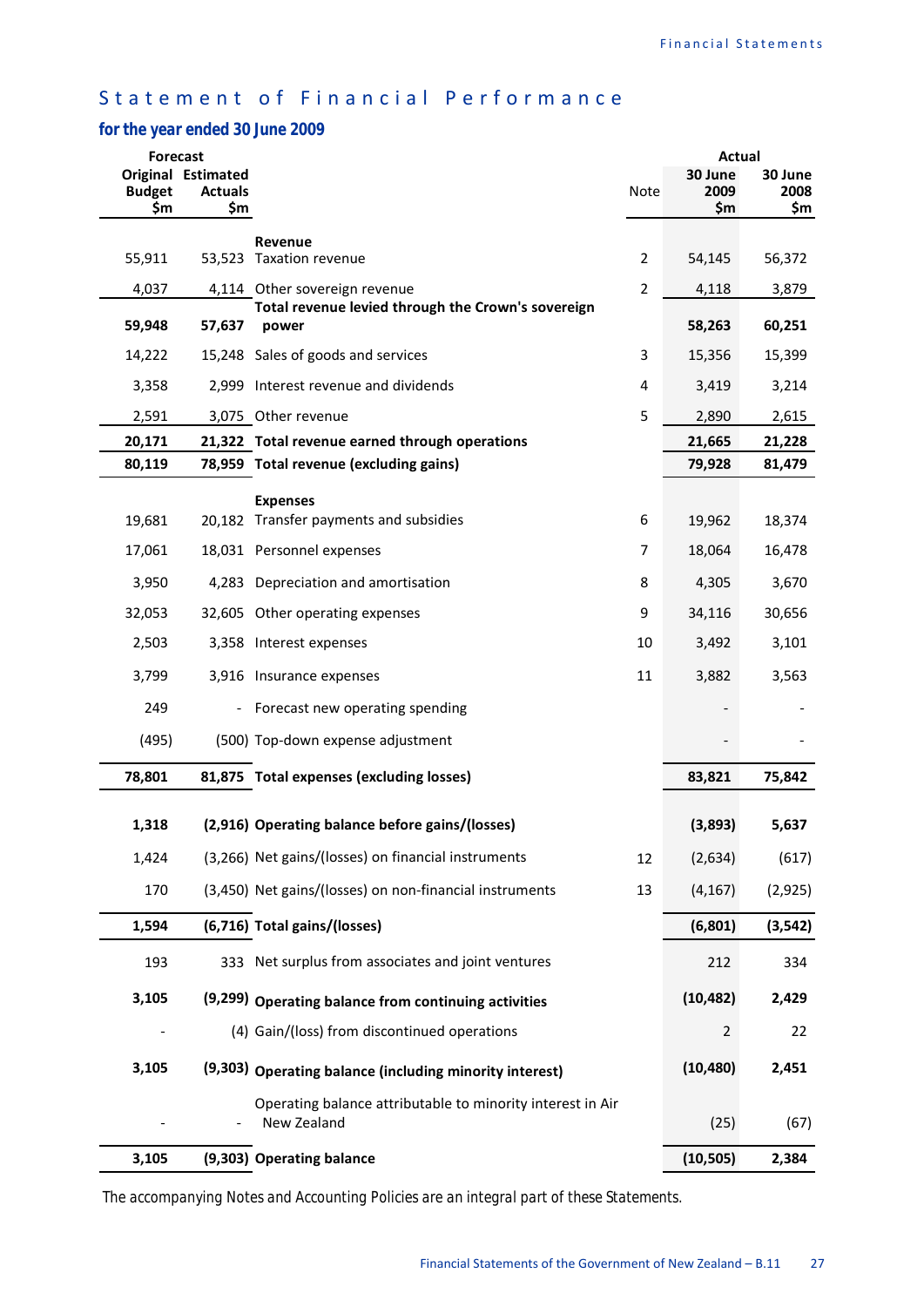# Analysis of Expenses by Functional Classification

#### *for the year ended 30 June 2009*

| <b>Forecast</b>      |                                                    |                                              | <b>Actual</b>          |                        |
|----------------------|----------------------------------------------------|----------------------------------------------|------------------------|------------------------|
| <b>Budget</b><br>\$m | <b>Original Estimated</b><br><b>Actuals</b><br>\$m |                                              | 30 June<br>2009<br>\$m | 30 June<br>2008<br>\$m |
|                      |                                                    |                                              |                        |                        |
|                      |                                                    | <b>Total Crown expenses</b>                  |                        |                        |
| 22,843               | 23.409                                             | Social security and welfare                  | 23,273                 | 21,509                 |
| 652                  | 680                                                | GSF pension expenses                         | 655                    | 690                    |
| 12,024               | 11,947                                             | Health                                       | 12,042                 | 10,809                 |
| 11,017               |                                                    | 11,844 Education                             | 12,465                 | 10,397                 |
| 3,412                | 3.813                                              | Core government services                     | 5,137                  | 3,274                  |
| 3,341                |                                                    | 3,358 Law and order                          | 3,250                  | 3,082                  |
| 1,697                | 1,687                                              | Defence                                      | 1,712                  | 1,525                  |
| 8,027                | 9,349                                              | Transport and communications                 | 9,023                  | 7,424                  |
| 7,918                |                                                    | 8,055 Economic and industrial services       | 7,695                  | 9,038                  |
| 1,364                | 1,437                                              | Primary services                             | 1,487                  | 1,459                  |
| 3,130                | 2,414                                              | Heritage, culture and recreation             | 2,397                  | 2,337                  |
| 1,036                | 904                                                | Housing and community development            | 1,075                  | 938                    |
| 83                   | 120                                                | Other                                        | 118                    | 259                    |
| 2,503                |                                                    | 3,358 Finance costs                          | 3,492                  | 3,101                  |
| 249                  |                                                    | Forecast new operating spending              |                        |                        |
| (495)                |                                                    | (500) Top-down expense adjustment            |                        |                        |
| 78,801               |                                                    | 81,875 Total Crown expenses excluding losses | 83,821                 | 75,842                 |

Below is an analysis of core Crown expenses by functional classification. Core Crown expenses include expenses incurred by Ministers, Departments, Offices of Parliament, the NZS Fund and the Reserve Bank, but not Crown entities and State-owned enterprises.

| <b>Forecast</b> |                           |                                                   | <b>Actual</b> |         |
|-----------------|---------------------------|---------------------------------------------------|---------------|---------|
|                 | <b>Original Estimated</b> |                                                   | 30 June       | 30 June |
| <b>Budget</b>   | <b>Actuals</b>            |                                                   | 2009          | 2008    |
| \$m             | \$m                       |                                                   | \$m           | \$m     |
|                 |                           |                                                   |               |         |
|                 |                           | <b>Core Crown expenses</b>                        |               |         |
| 18,898          | 19.475                    | Social security and welfare                       | 19,382        | 17,877  |
| 652             | 680                       | GSF pension expenses                              | 655           | 690     |
| 12,586          | 12,395 Health             |                                                   | 12,368        | 11,297  |
| 10,524          |                           | 10,964 Education                                  | 11,455        | 9,551   |
| 3,448           |                           | 3,853 Core government services                    | 5,293         | 3,371   |
| 3,101           |                           | 3,116 Law and order                               | 3,089         | 2,894   |
| 1,741           |                           | 1,735 Defence                                     | 1,757         | 1,562   |
| 2,823           |                           | 2,954 Transport and communications                | 2,663         | 2,244   |
| 3,244           |                           | 3,145 Economic and industrial services            | 2,960         | 2,889   |
| 520             | 545                       | Primary services                                  | 534           | 541     |
| 1,769           | 1,062                     | Heritage, culture and recreation                  | 1,002         | 1,107   |
| 334             | 312                       | Housing and community development                 | 297           | 260     |
| 83              | 120                       | Other                                             | 118           | 254     |
| 2,406           | 2.507                     | Finance costs                                     | 2,429         | 2,460   |
| 249             | $\overline{a}$            | Forecast new operating spending                   |               |         |
| (495)           |                           | (500) Top-down expense adjustment                 |               |         |
| 61,883          | 62,363                    | <b>Total core Crown expenses excluding losses</b> | 64,002        | 56,997  |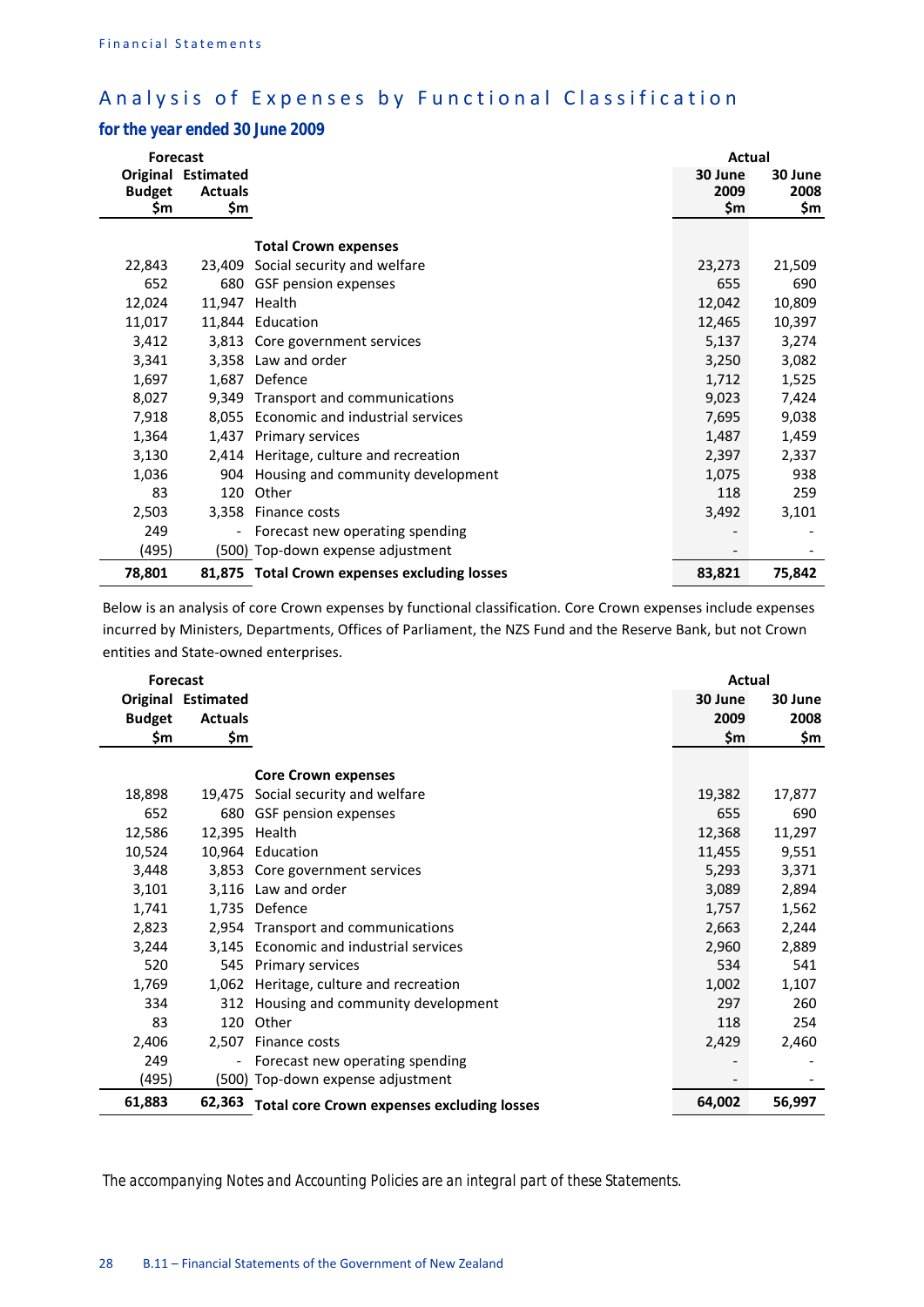# Statement of Cash Flows

#### *for the year ended 30 June 2009*

| <b>Forecast</b> |                    |                                                                 |                | <b>Actual</b> |           |
|-----------------|--------------------|-----------------------------------------------------------------|----------------|---------------|-----------|
|                 | Original Estimated |                                                                 |                | 30 June       | 30 June   |
| <b>Budget</b>   | <b>Actuals</b>     |                                                                 | Note           | 2009          | 2008      |
| \$m             | \$m                |                                                                 |                | \$m           | \$m       |
|                 |                    | <b>Cash Flows From Operations</b>                               |                |               |           |
|                 |                    | Cash was provided from                                          |                |               |           |
| 54,681          |                    | 52,266 Taxation receipts                                        | $\overline{2}$ | 51,119        | 55,168    |
| 3,675           |                    | 3,733 Other sovereign receipts                                  | $\overline{2}$ | 3,716         | 3,460     |
| 14,596          |                    | 16,458 Sales of goods and services                              |                | 16,592        | 14,635    |
| 2,807           |                    | 2,731 Interest and dividend receipts                            |                | 2,792         | 3,111     |
| 2,527           |                    | 2,707 Other operating receipts                                  |                | 2,204         | 2,211     |
| 78,286          |                    | 77,895 Total cash provided from operations                      |                | 76,423        | 78,585    |
|                 |                    | Cash was disbursed to                                           |                |               |           |
| 19,123          |                    | 19,863 Transfer payments and subsidies                          |                | 19,673        | 18,026    |
| 49,961          |                    | 52,281 Personnel and operating payments                         |                | 50,391        | 45,972    |
| 2,284           |                    | 2,907 Interest payments                                         |                | 2,880         | 2,820     |
| 249             |                    | Forecast new operating spending                                 |                |               |           |
| (355)           |                    | (400) Top-down expense adjustment                               |                |               |           |
| 71,262          |                    | 74,651 Total cash disbursed to operations                       |                | 72,944        | 66,818    |
| 7,024           |                    | 3,244 Net cash flows from operations                            |                | 3,479         | 11,767    |
|                 |                    |                                                                 |                |               |           |
|                 |                    | <b>Cash Flows From Investing Activities</b>                     |                |               |           |
|                 |                    | Cash was provided from                                          |                |               |           |
| 509             |                    | 521 Sale of physical assets                                     |                | 765           | 401       |
| 27,508          |                    | 29,106 Sale of shares and other securities                      |                | 38,602        | 26,208    |
| 8               |                    | 18 Sale of intangible assets                                    |                |               | 26        |
| 2,560           |                    | 2,490 Repayment of advances                                     |                | 3,709         | 1,173     |
| 23              |                    | 30 Sale of investments in associates                            |                | 2             | 109       |
| 30,608          |                    | 32,165 Total cash provided from investing activities            |                | 43,078        | 27,917    |
|                 |                    | Cash was disbursed to                                           |                |               |           |
| 7,092           |                    | 6,627 Purchase of physical assets                               |                | 6,202         | 5,323     |
| 28,084          |                    | 36,094 Purchase of shares and other securities                  |                | 40,250        | 32,288    |
| 332             |                    | 409 Purchase of intangible assets                               |                | 433           | 346       |
| 3,150           |                    | 3,503 Issue of advances                                         |                | 4,838         | 3,819     |
|                 |                    | 690 Acquisition of Toll (NZ) Limited                            | 34             | 690           |           |
| 253             |                    | 343 Acquisition of investments in associates                    |                | 401           | 472       |
| 261             |                    | Capital contingency provision                                   |                |               |           |
| (350)           |                    | (275) Top-down capital adjustment                               |                |               | $\sim$    |
| 38,822          |                    | 47,391 Total cash disbursed to investing activities             |                | 52,814        | 42,248    |
| (8, 214)        |                    | (15,226) Net cash flows from investing activities               |                | (9,736)       | (14, 331) |
| (1, 190)        |                    | (11,982) Net cash flows from operating and investing activities |                | (6, 257)      | (2, 564)  |
|                 |                    |                                                                 |                |               |           |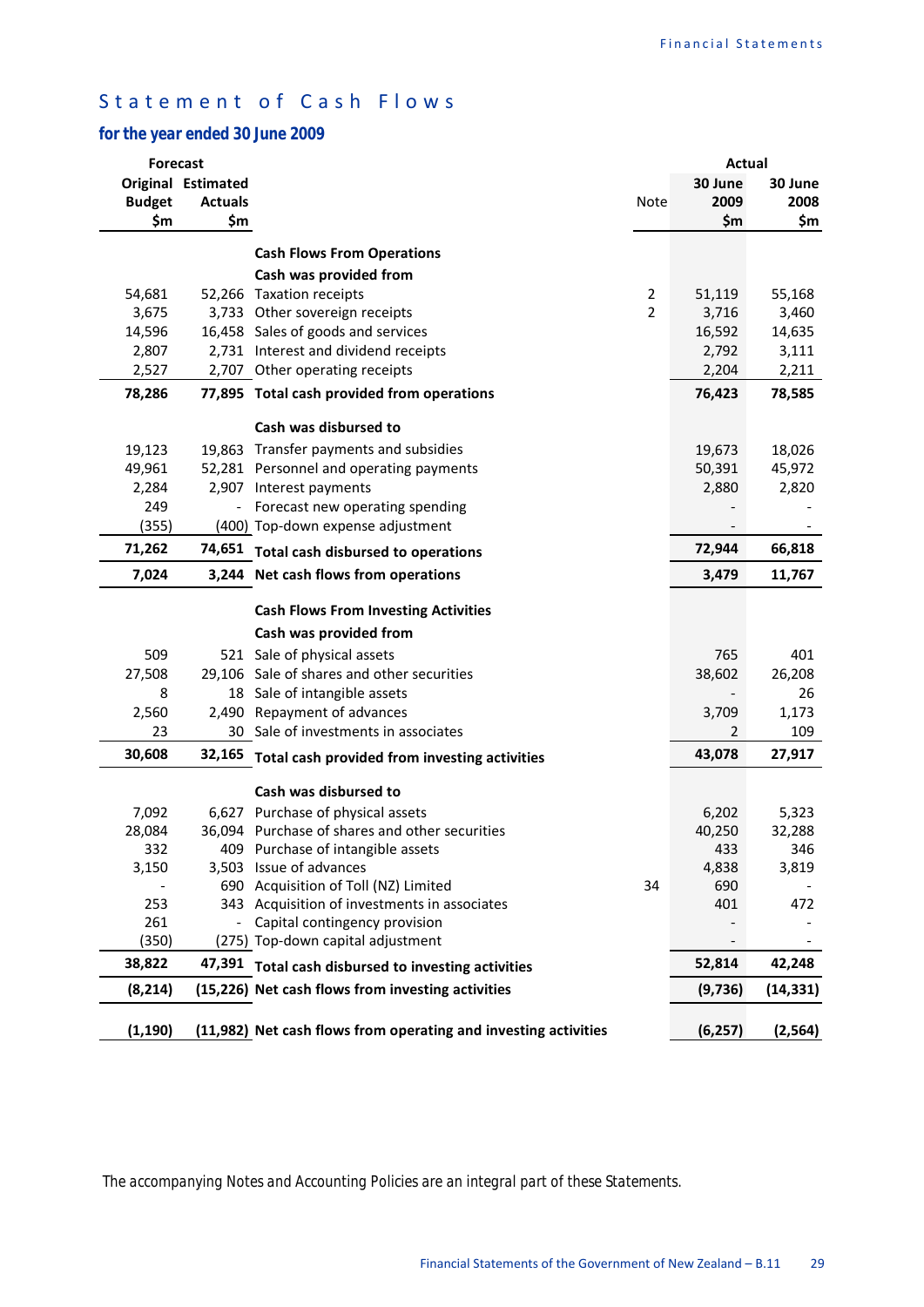# Statement of Cash Flows (continued)

#### *for the year ended 30 June 2009*

| <b>Forecast</b> |                    |                                                                     | <b>Actual</b> |          |
|-----------------|--------------------|---------------------------------------------------------------------|---------------|----------|
|                 | Original Estimated |                                                                     | 30 June       | 30 June  |
| <b>Budget</b>   | <b>Actuals</b>     |                                                                     | 2009          | 2008     |
| \$m             | \$m                |                                                                     | \$m           | \$m      |
|                 |                    |                                                                     |               |          |
| (1, 190)        |                    | (11,982) Net cash flows from operating and investing activities     | (6, 257)      | (2, 564) |
|                 |                    | <b>Cash Flows From Financing Activities</b>                         |               |          |
|                 |                    | Cash was provided from                                              |               |          |
| 181             |                    | 509 Issues of circulating currency                                  | 475           | 86       |
| 4,318           |                    | 5,951 Issue of Government stock and treasury bills <sup>1</sup>     | 6,109         | 2,769    |
| 242             |                    | 857 Issue of foreign currency borrowings                            | 2,448         | 1,278    |
| 1,081           |                    | 17,131 Issue of other New Zealand dollar borrowings                 | 10,772        | 2,147    |
| 5,822           |                    | 24,448 Total cash provided from financing activities                | 19,804        | 6,280    |
|                 |                    |                                                                     |               |          |
|                 |                    | Cash was disbursed to                                               |               |          |
| 3,083           |                    | 3,500 Repayment of Government stock and treasury bills <sup>1</sup> | 3,765         | 1,095    |
| 541             |                    | 6,493 Repayment of foreign currency borrowings                      | 4,284         | 179      |
| (174)           |                    | 1,055 Repayment of other New Zealand dollar borrowings              | 3,003         | 2,819    |
|                 |                    | - Dividends paid to minority interests                              | 17            | 25       |
| 3,450           |                    | 11,048 Total cash disbursed to financing activities                 | 11,069        | 4,118    |
| 2,372           |                    | 13,400 Net cash flows from financing activities                     | 8,735         | 2,162    |
|                 |                    |                                                                     |               |          |
| 1,182           | 1,418              | Net movement in cash                                                | 2,478         | (402)    |
| 5,217           | 3.804              | <b>Opening cash balance</b>                                         | 3,804         | 4,162    |
| 13              |                    | 131 Foreign-exchange gains/(losses) on opening cash                 | (14)          | 44       |
| 6,412           |                    | 5,353 Closing cash balance                                          | 6,268         | 3,804    |

1 Net issues of Government stock and treasury bills is after elimination of holdings by entities such as NZS Fund, ACC and EQC. Further information on the proceeds and repayments of Government stock ("domestic bonds") is available on page 170.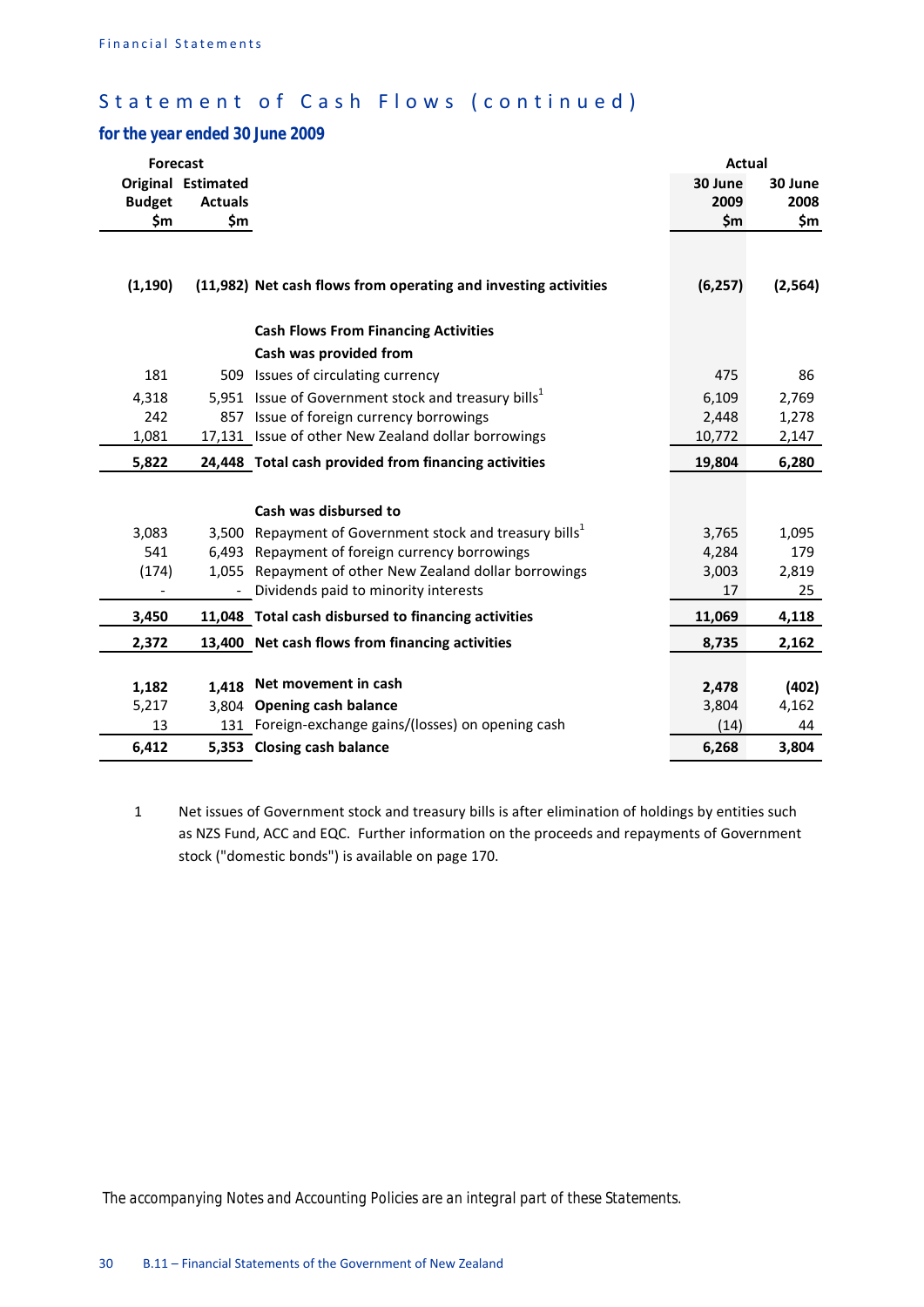# Statement of Cash Flows (continued)

### *for the year ended 30 June 2009*

| <b>Forecast</b>                                             |                                                                                                                                                                                                                                                                                                                                                                  | <b>Actual</b>                                        |                                                                     |
|-------------------------------------------------------------|------------------------------------------------------------------------------------------------------------------------------------------------------------------------------------------------------------------------------------------------------------------------------------------------------------------------------------------------------------------|------------------------------------------------------|---------------------------------------------------------------------|
| <b>Original Estimated</b>                                   |                                                                                                                                                                                                                                                                                                                                                                  | 30 June                                              | 30 June                                                             |
| <b>Budget</b><br><b>Actuals</b>                             |                                                                                                                                                                                                                                                                                                                                                                  | 2009                                                 | 2008                                                                |
| \$m<br>\$m                                                  |                                                                                                                                                                                                                                                                                                                                                                  | \$m                                                  | \$m                                                                 |
| 7,024                                                       | Reconciliation Between the Net Cash Flows from Operations<br>and the Operating Balance<br>3,244 Net Cash Flows from Operations                                                                                                                                                                                                                                   | 3,479                                                | 11,767                                                              |
|                                                             | Items included in the operating balance<br>but not in net cash flows from operations<br>Gains/(losses)                                                                                                                                                                                                                                                           |                                                      |                                                                     |
| 1,424                                                       | (3,266) Net gains/(losses) on financial instruments                                                                                                                                                                                                                                                                                                              | (2,634)                                              | (617)                                                               |
| 170                                                         | (3,450) Net gains/(losses) on non-financial instruments                                                                                                                                                                                                                                                                                                          | (4, 167)                                             | (2, 925)                                                            |
| 1,594                                                       | (6,716) Total gains/(losses)                                                                                                                                                                                                                                                                                                                                     | (6, 801)                                             | (3, 542)                                                            |
| (3,950)<br>(667)<br>$\mathbf{1}$<br>(75)<br>(1, 313)<br>193 | <b>Other Non-cash Items in Operating Balance</b><br>(4,283) Depreciation and amortisation<br>(718) Write-down on initial recognition of financial assets<br>15 Impairment on financial assets (excl receivables)<br>(39) Decrease/(increase) in defined benefit retirement plan liabilities<br>(1,557) Decrease/(increase) in insurance liabilities<br>333 Other | (4,305)<br>(630)<br>(851)<br>(41)<br>(1, 592)<br>212 | (3,670)<br>(559)<br>213<br>$\mathbf{2}^{\prime}$<br>(1, 358)<br>334 |
| (5, 811)                                                    | (6,249) Total other non-cash Items                                                                                                                                                                                                                                                                                                                               | (7, 207)                                             | (5,038)                                                             |
| 422<br>333<br>63<br>13<br>(18)<br>(515)<br>298              | <b>Movements in Working Capital</b><br>(371) Increase/(decrease) in receivables<br>(182) Increase/(decrease) in accrued interest<br>134 Increase/(decrease) in inventories<br>(8) Increase/(decrease) in prepayments<br>74 Decrease/(increase) in deferred revenue<br>771 Decrease/(increase) in payables<br>418 Total movements in working capital              | 461<br>16<br>118<br>31<br>(134)<br>(468)<br>24       | 2,100<br>(179)<br>138<br>77<br>(326)<br>(2,613)<br>(803)            |
|                                                             |                                                                                                                                                                                                                                                                                                                                                                  |                                                      |                                                                     |
| 3,105                                                       | (9,303) Operating balance                                                                                                                                                                                                                                                                                                                                        | (10, 505)                                            | 2,384                                                               |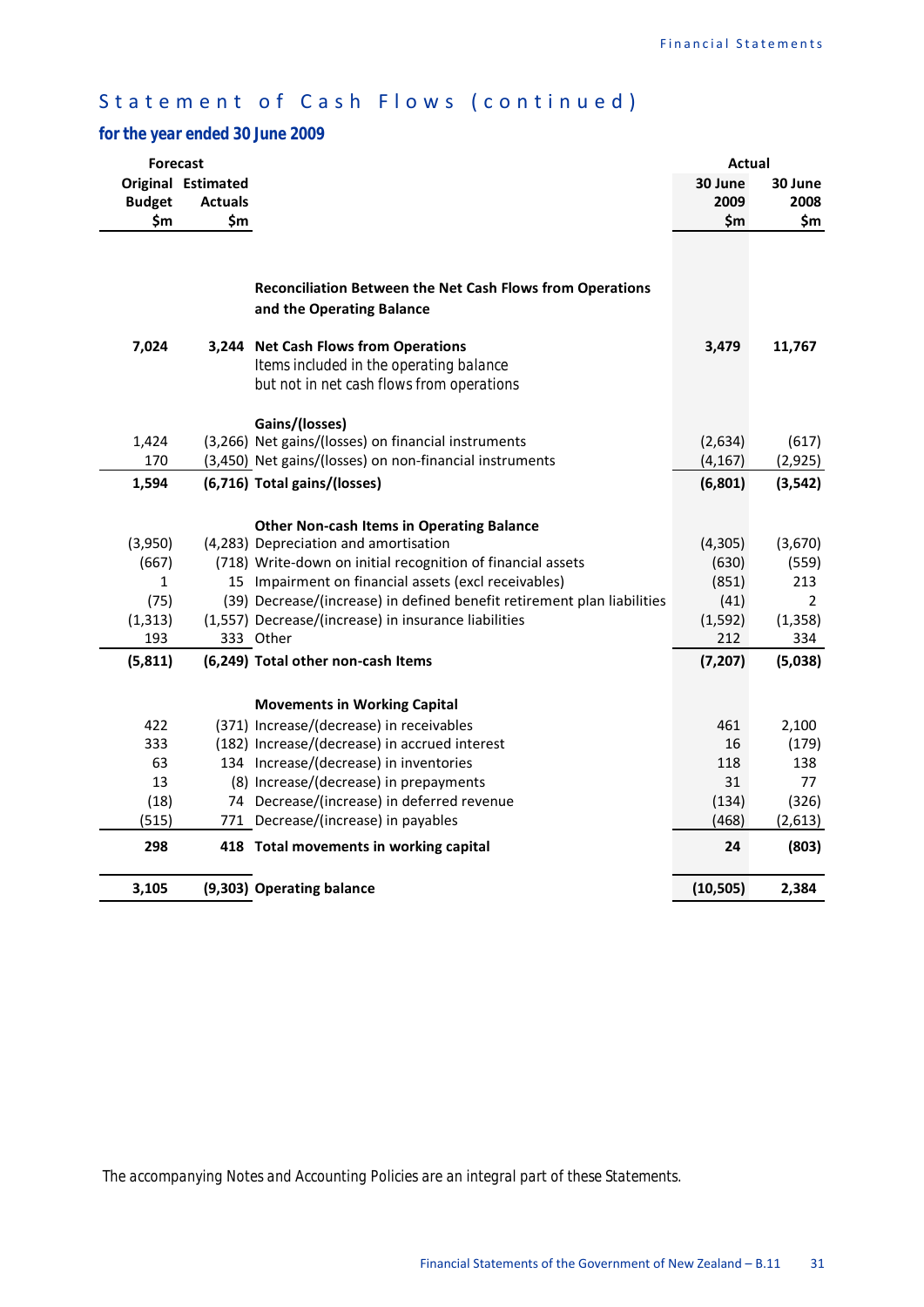# Statement of Recognised Income and Expense

# *for the year ended 30 June 2009*

| <b>Forecast</b> |                           |                                                                                 | Actual    |         |
|-----------------|---------------------------|---------------------------------------------------------------------------------|-----------|---------|
|                 | <b>Original Estimated</b> |                                                                                 | 30 June   | 30 June |
| <b>Budget</b>   | <b>Actuals</b>            |                                                                                 | 2009      | 2008    |
| \$m             | \$m                       |                                                                                 | \$m       | \$m     |
| 3,105           |                           | (9,303) Operating balance (including minority interest)                         | (10, 480) | 2,451   |
|                 |                           | (707) Revaluation of physical assets                                            | 4,087     | 5,896   |
|                 |                           | - Share of associates revaluation of physical assets                            | 148       | 318     |
| 58              |                           | 4 Effective portion of changes in the fair value of cash flow hedges            | 333       | 9       |
|                 | (1)                       | Net change in fair value of cash flow hedges transferred to<br>operating profit |           | 22      |
|                 | 65                        | Net change in fair value of cash flow hedges transferred to the<br>hedged item  | (153)     | (60)    |
|                 |                           | 76 Foreign currency translation differences for foreign operations              | 15        | 17      |
| 6               | 49                        | Valuation gain/(losses) on investments available for sale taken<br>to reserves  | 22        | 11      |
| $\overline{2}$  |                           | 1 Other movements                                                               |           |         |
| 66              |                           | (513) Total income/(expense) recognised directly in net worth                   | 4,452     | 6,213   |
| 3,171           |                           | (9,816) Total recognised income and expense                                     | (6,028)   | 8,664   |
|                 |                           | <b>Attributable to:</b>                                                         |           |         |
|                 |                           | - minority interest in Air New Zealand                                          | 34        | 83      |
| 3,171           |                           | (9,816) - the Crown                                                             | (6,062)   | 8,581   |
| 3,171           |                           | (9,816) Total recognised income and expense                                     | (6,028)   | 8,664   |

Note 28 details the allocation of income and expense items recognised in net worth to taxpayer funds and to each reserve.

*The accompanying Notes and Accounting Policies are an integral part of these Statements.*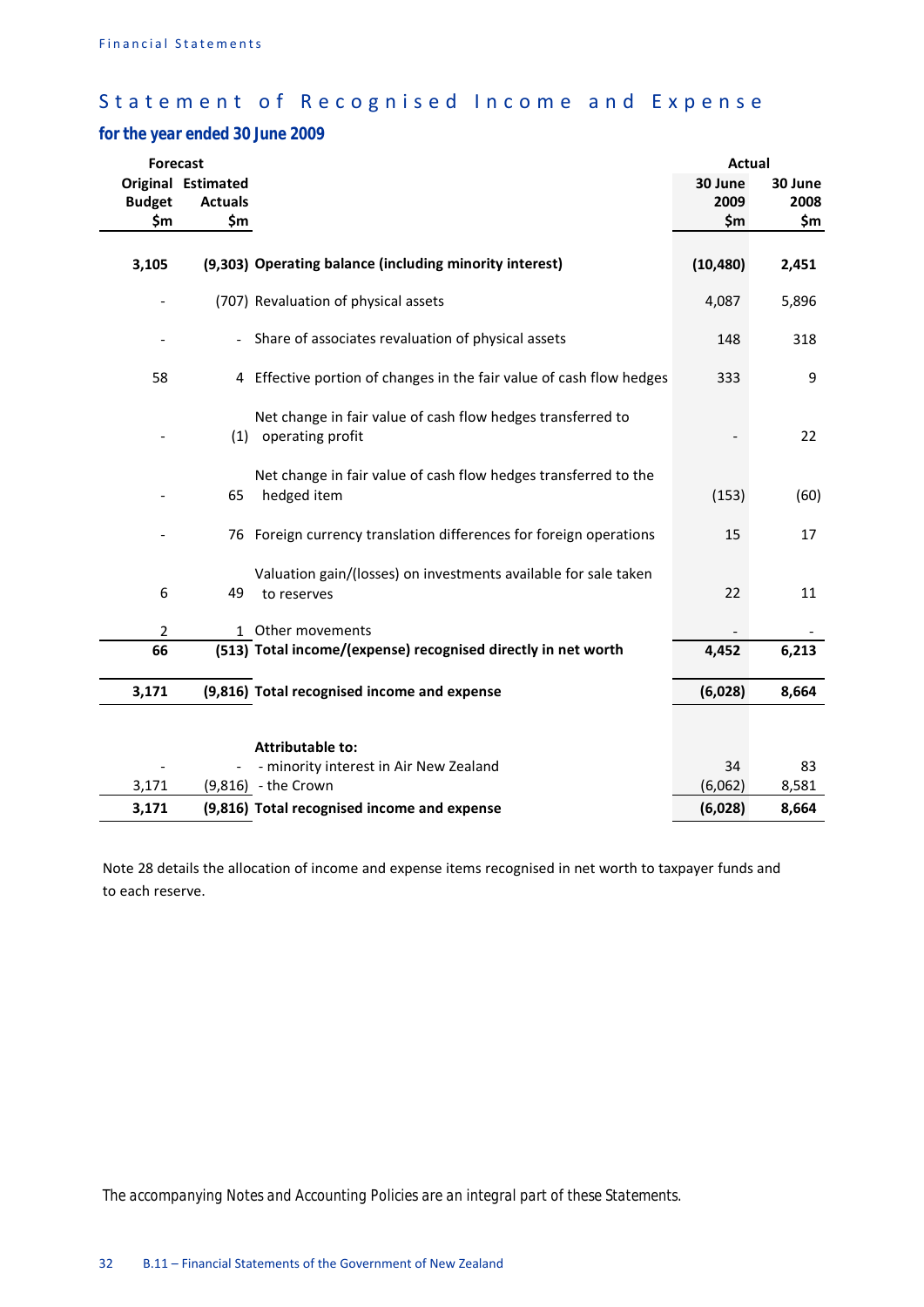# Statement of Financial Position

# *as at 30 June 2009*

| <b>Forecast</b> |                                             |                                                                | Actual      |                 |                 |
|-----------------|---------------------------------------------|----------------------------------------------------------------|-------------|-----------------|-----------------|
| <b>Budget</b>   | <b>Original Estimated</b><br><b>Actuals</b> |                                                                | <b>Note</b> | 30 June<br>2009 | 30 June<br>2008 |
| \$m             | \$m                                         |                                                                |             | \$m             | \$m             |
|                 |                                             | <b>Assets</b>                                                  |             |                 |                 |
| 6,412           |                                             | 5,353 Cash and cash equivalents                                |             | 6,268           | 3,804           |
| 12,749          |                                             | 13,787 Receivables                                             | 14          | 14,619          | 14,158          |
| 35,277          |                                             | 54,676 Marketable securities, deposits and derivatives in gain | 15          | 45,708          | 41,189          |
| 13,446          |                                             | 10,347 Share investments                                       | 16          | 11,160          | 12,964          |
| 16,722          |                                             | 15,042 Advances                                                | 17          | 15,604          | 12,948          |
| 997             | 1,099                                       | Inventory                                                      | 18          | 1,082           | 964             |
| 1,561           |                                             | 1,864 Other assets                                             | 19          | 1,630           | 1,663           |
| 101,276         |                                             | 106,498 Property, plant & equipment                            | 20          | 110,135         | 103,329         |
| 8,683           |                                             | 8,805 Equity accounted investments                             | 21          | 8,777           | 8,065           |
| 1,929           | 1,928                                       | Intangible assets and goodwill                                 | 22          | 2,168           | 1,751           |
| 951             | $\blacksquare$                              | Forecast for new capital spending                              |             |                 |                 |
| (350)           |                                             | (275) Top-down capital adjustment                              |             |                 |                 |
| 199,653         |                                             | 219,124 Total assets                                           |             | 217,151         | 200,835         |
|                 |                                             | <b>Liabilities</b>                                             |             |                 |                 |
| 3,885           | 4,039                                       | Issued currency                                                |             | 4,005           | 3,530           |
| 8,497           |                                             | 9,949 Payables                                                 | 23          | 9,139           | 10,895          |
| 1,064           |                                             | 1,218 Deferred revenue                                         |             | 1,426           | 1,292           |
| 48,656          |                                             | 69,156 Borrowings                                              | 24          | 61,953          | 46,110          |
| 22,065          |                                             | 24,136 Insurance liabilities                                   | 25          | 26,567          | 20,484          |
| 8,221           |                                             | 10,557 Retirement plan liabilities                             | 26          | 8,993           | 8,257           |
| 4,711           |                                             | 4,371 Provisions                                               | 27          | 5,553           | 4,753           |
| 97,099          |                                             | 123,426 Total liabilities                                      |             | 117,636         | 95,321          |
| 102,554         |                                             | 95,698 Total assets less total liabilities                     |             | 99,515          | 105,514         |
|                 |                                             | <b>Net Worth</b>                                               |             |                 |                 |
| 49,886          |                                             | 37,534 Taxpayer funds                                          |             | 36,382          | 46,700          |
| 52,486          |                                             | 57,723 Property, plant and equipment revaluation reserve       |             | 62,612          | 58,566          |
| (114)           |                                             | 59 Other reserves                                              |             | 74              | (134)           |
| 102,258         |                                             | 95,316 Total net worth attributable to the Crown               |             | 99,068          | 105,132         |
|                 |                                             | Net worth attributable to minority interest in                 |             |                 |                 |
| 296             | 382                                         | Air New Zealand                                                |             | 447             | 382             |
| 102,554         |                                             | 95,698 Total net worth                                         | 28          | 99,515          | 105,514         |

*The accompanying Notes and Accounting Policies are an integral part of these Statements.*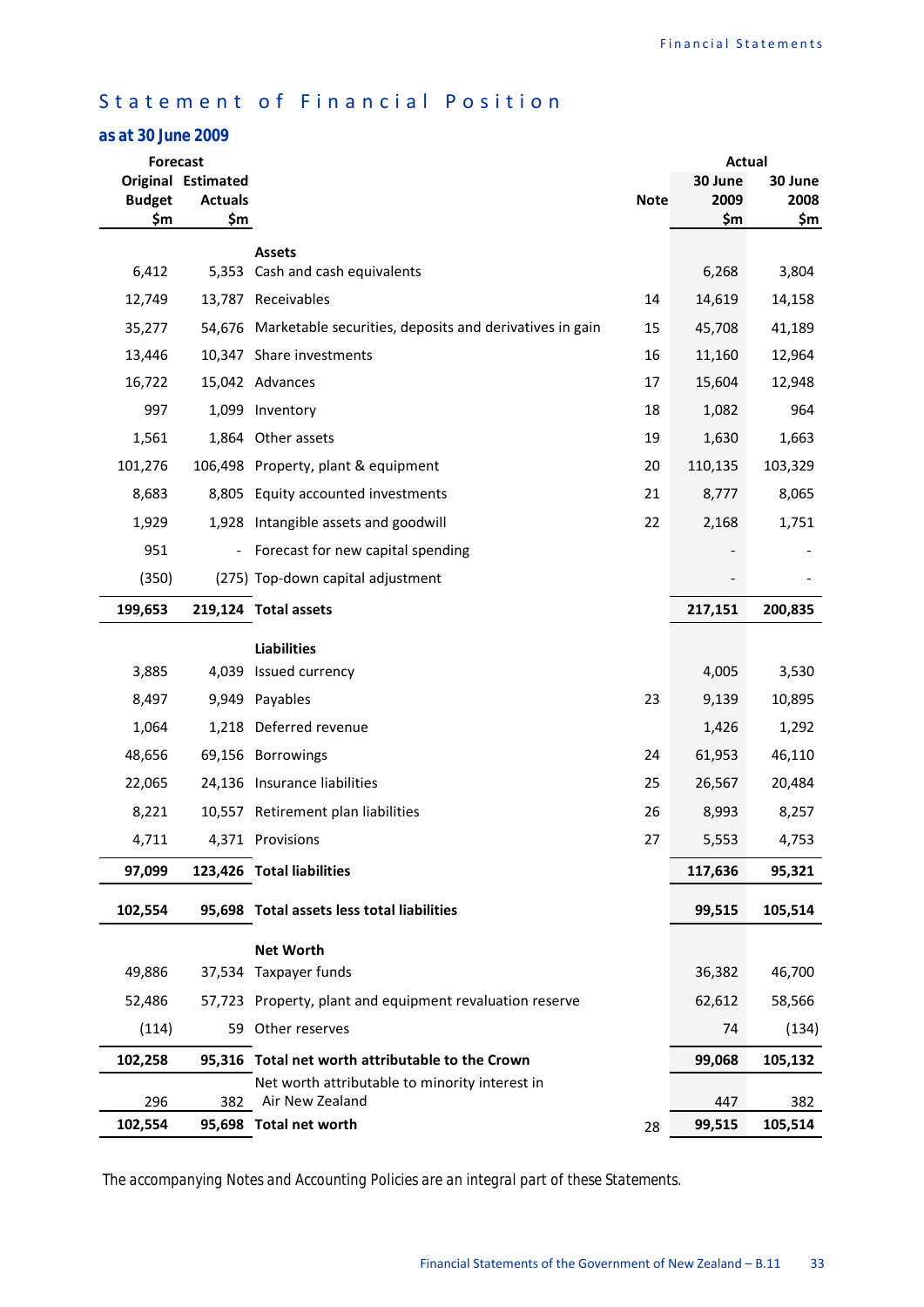|                                                | <b>Core Crown</b> |                  |          | <b>Crown Entities</b> | State-owned |                          |                               |                  |                    |                  |
|------------------------------------------------|-------------------|------------------|----------|-----------------------|-------------|--------------------------|-------------------------------|------------------|--------------------|------------------|
|                                                |                   |                  |          |                       | enterprises |                          | Inter-segment<br>eliminations |                  | <b>Total Crown</b> |                  |
|                                                |                   | <b>Estimated</b> |          | <b>Estimated</b>      |             | <b>Estimated</b>         |                               | <b>Estimated</b> |                    | <b>Estimated</b> |
|                                                | Actual            | Actual           | Actual   | Actual                | Actual      | Actual                   | Actual                        | Actual           | Actual             | Actual           |
|                                                | 2009              | 2009             | 2009     | 2009                  | 2009        | 2009                     | 2009                          | 2009             | 2009               | 2009             |
|                                                | \$m               | \$m              | \$m      | \$m                   | \$m         | \$m                      | \$m                           | \$m              | \$m                | \$m              |
| Revenue                                        |                   |                  |          |                       |             |                          |                               |                  |                    |                  |
| Taxation revenue                               | 54,681            | 54,053           |          |                       |             |                          | (536)                         | (530)            | 54,145             | 53,523           |
| Other sovereign revenue                        | 808               | 779              | 4,417    | 4,433                 |             |                          | (1, 107)                      | (1,098)          | 4,118              | 4,114            |
| Revenue from core Crown funding                |                   |                  | 21,847   | 21,491                |             |                          | (21, 847)                     | (21, 491)        |                    |                  |
| Sales of goods and services                    | 1,237             | 1,266            | 2,268    | 1,749                 | 12,592      | 13,066                   | (741)                         | (833)            | 15,356             | 15,248           |
| Interest revenue and dividends                 | 1,872             | 1,897            | 1,248    | 1,329                 | 1,193       | 739                      | (894)                         | (966)            | 3,419              | 2,999            |
| Other revenue                                  | 884               | 879              | 1,549    | 1,637                 | 1,117       | 1,165                    | (660)                         | (606)            | 2,890              | 3,075            |
| <b>Total Revenue (excluding gains)</b>         | 59,482            | 58,874           | 31,329   | 30,639                | 14,902      | 14,970                   | (25, 785)                     | (25, 524)        | 79,928             | 78,959           |
| Expenses                                       |                   |                  |          |                       |             |                          |                               |                  |                    |                  |
| Transfer payments and subsidies                | 20,244            | 20,463           |          |                       |             |                          | (282)                         | (281)            | 19,962             | 20,182           |
| Personnel expenses                             | 6,037             | 6,102            | 9,592    | 9,513                 | 2,447       | 2,419                    | (12)                          | (3)              | 18,064             | 18,031           |
| Other operating expenses                       | 35,292            | 33,791           | 21,184   | 20,368                | 10,201      | 10,712                   | (24, 374)                     | (24,067)         | 42,303             | 40,804           |
| Interest expenses                              | 2,429             | 2,507            | 185      | 248                   | 1,392       | 1,185                    | (514)                         | (582)            | 3,492              | 3,358            |
| Forecast new operating spending and top        |                   |                  |          |                       |             |                          |                               |                  |                    |                  |
| down adjustment                                |                   | (500)            |          |                       |             | $\overline{\phantom{a}}$ |                               |                  |                    | (500)            |
| <b>Total Expenses (excluding losses)</b>       | 64,002            | 62,363           | 30,961   | 30,129                | 14,040      | 14,316                   | (25, 182)                     | (24, 933)        | 83,821             | 81,875           |
| <b>Operating Balance before gains/(losses)</b> | (4,520)           | (3,489)          | 368      | 510                   | 862         | 654                      | (603)                         | (591)            | (3,893)            | (2,916)          |
| Gains/(losses)                                 | (1, 342)          | (3, 255)         | (5,095)  | (2,878)               | 49          | 11                       | (224)                         | (265)            | (6,612)            | (6, 387)         |
| <b>Operating Balance</b>                       | (5,862)           | (6, 744)         | (4, 727) | (2, 368)              | 911         | 665                      | (827)                         | (856)            | (10, 505)          | (9, 303)         |
| Assets                                         |                   |                  |          |                       |             |                          |                               |                  |                    |                  |
| Financial assets                               | 65,613            | 72,947           | 25,323   | 24,327                | 14,702      | 13,992                   | (12, 279)                     | (12,061)         | 93,359             | 99,205           |
| Property, plant and equipment                  | 30,487            | 29,094           | 46,553   | 44,157                | 33,095      | 33,246                   |                               | $\mathbf{1}$     | 110,135            | 106,498          |
| Investments in associates, CEs and SOEs        | 27,536            | 27,462           | 7,468    | 7,464                 | 257         | 334                      | (26, 484)                     | (26, 455)        | 8,777              | 8,805            |
| Other assets                                   | 2,565             | 2,584            | 731      | 761                   | 1,607       | 1,577                    | (23)                          | (31)             | 4,880              | 4,891            |
| Forecast adjustments                           |                   | (275)            |          |                       |             |                          |                               |                  |                    | (275)            |
| <b>Total Assets</b>                            | 126,201           | 131,812          | 80,075   | 76,709                | 49,661      | 49,149                   | (38, 786)                     | (38, 546)        | 217,151            | 219,124          |
|                                                |                   |                  |          |                       |             |                          |                               |                  |                    |                  |
| Liabilities                                    |                   |                  |          |                       |             |                          |                               |                  |                    |                  |
| <b>Borrowings</b>                              | 49,889            | 57,131           | 4,939    | 5,172                 | 16,963      | 16,976                   | (9,838)                       | (10, 123)        | 61,953             | 69,156           |
| <b>Other liabilities</b>                       | 23,242            | 24,076           | 32,358   | 29,204                | 6,239       | 6,368                    | (6, 156)                      | (5, 378)         | 55,683             | 54,270           |
|                                                |                   |                  |          |                       |             |                          |                               |                  |                    |                  |
| Total Liabilities                              | 73,131            | 81,207           | 37,297   | 34,376                | 23,202      | 23,344                   | (15, 994)                     | (15, 501)        | 117,636            | 123,426          |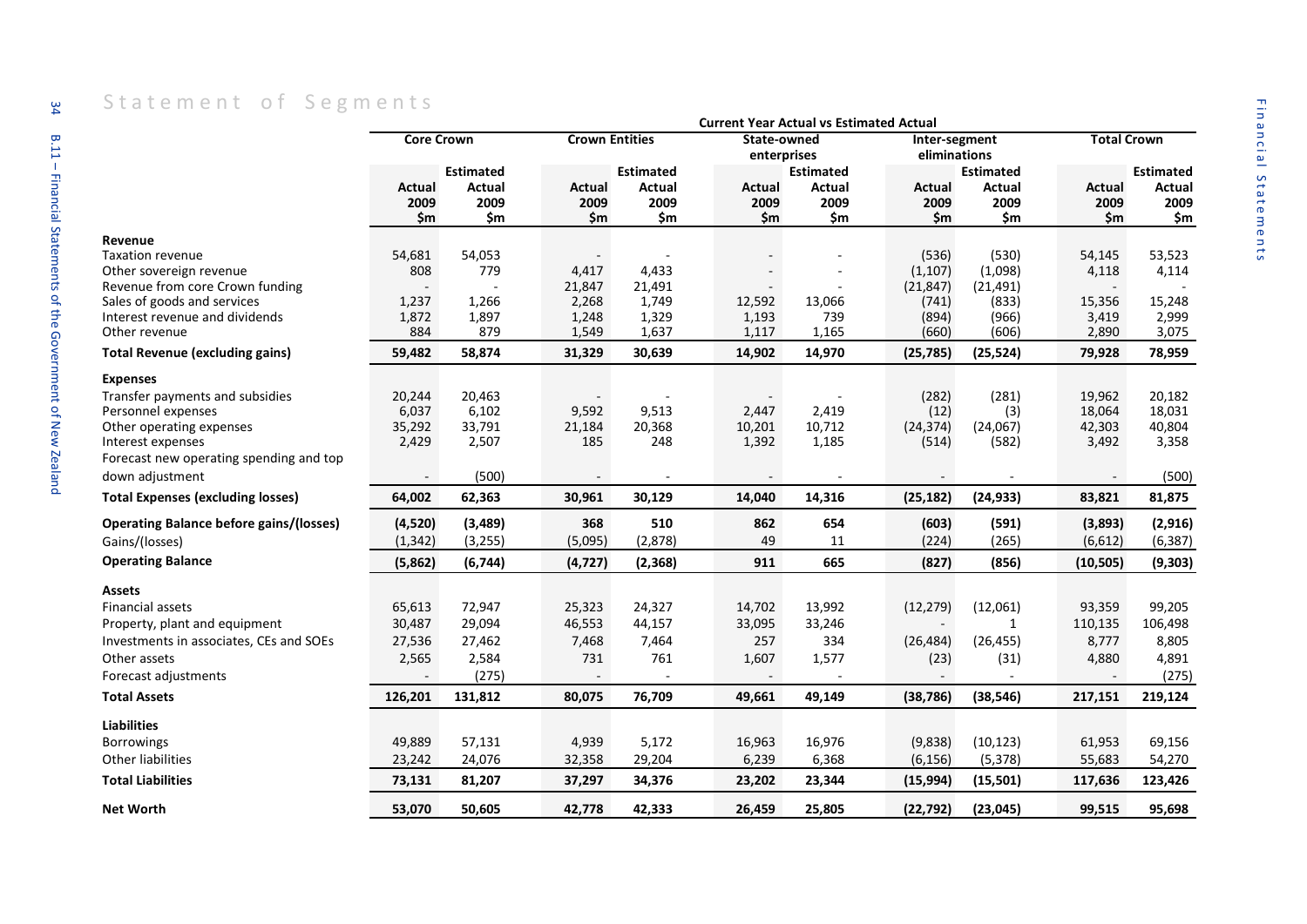# Statement of Segments (continued)

|                                                               | <b>Current Year Actual vs Prior Year Actual</b> |                |                       |                |                 |               |                          |                  |                    |                 |
|---------------------------------------------------------------|-------------------------------------------------|----------------|-----------------------|----------------|-----------------|---------------|--------------------------|------------------|--------------------|-----------------|
|                                                               | <b>Core Crown</b>                               |                | <b>Crown Entities</b> |                | State-owned     |               | Inter-segment            |                  | <b>Total Crown</b> |                 |
|                                                               |                                                 |                |                       |                | enterprises     |               | eliminations             |                  |                    |                 |
|                                                               | Actual                                          | Actual         | Actual                | Actual         | Actual          | Actual        | Actual                   | Actual           | <b>Actual</b>      | Actual          |
|                                                               | 2009                                            | 2008           | 2009                  | 2008           | 2009            | 2008          | 2009                     | 2008             | 2009               | 2008            |
|                                                               | \$m                                             | \$m            | \$m                   | \$m            | \$m\$           | \$m           | \$m                      | \$m              | \$m                | \$m             |
| Revenue                                                       |                                                 |                |                       |                |                 |               |                          |                  |                    |                 |
| <b>Taxation revenue</b>                                       | 54,681                                          | 56,747         |                       |                |                 |               | (536)                    | (375)            | 54,145             | 56,372          |
| Other sovereign revenue                                       | 808                                             | 733            | 4,417                 | 4,039          |                 |               | (1, 107)                 | (893)            | 4,118              | 3,879           |
| Revenue from core Crown funding                               |                                                 |                | 21,847                | 20,259         |                 |               | (21, 847)                | (20, 259)        | $\blacksquare$     |                 |
| Sales of goods and services<br>Interest revenue and dividends | 1,237<br>1,872                                  | 1,097<br>2,344 | 2,268<br>1,248        | 1,797          | 12,592<br>1,193 | 13,201<br>704 | (741)<br>(894)           | (696)<br>(1,067) | 15,356<br>3,419    | 15,399<br>3,214 |
| Other revenue                                                 | 884                                             | 898            | 1,549                 | 1,233<br>1,685 | 1,117           | 692           | (660)                    | (660)            | 2,890              | 2,615           |
| <b>Total Revenue (excluding gains)</b>                        | 59,482                                          | 61,819         | 31,329                | 29,013         | 14,902          | 14,597        | (25, 785)                | (23,950)         | 79,928             | 81,479          |
| <b>Expenses</b>                                               |                                                 |                |                       |                |                 |               |                          |                  |                    |                 |
| Transfer payments and subsidies                               | 20,244                                          | 18,519         |                       |                |                 |               | (282)                    | (145)            | 19,962             | 18,374          |
| Personnel expenses                                            | 6,037                                           | 5,584          | 9,592                 | 8,741          | 2,447           | 2,164         | (12)                     | (11)             | 18,064             | 16,478          |
| Other operating expenses                                      | 35,292                                          | 30,434         | 21,184                | 19,307         | 10,201          | 10,955        | (24, 374)                | (22, 807)        | 42,303             | 37,889          |
| Interest expenses                                             | 2,429                                           | 2,460          | 185                   | 248            | 1,392           | 870           | (514)                    | (477)            | 3,492              | 3,101           |
| <b>Total Expenses (excluding losses)</b>                      | 64,002                                          | 56,997         | 30,961                | 28,296         | 14,040          | 13,989        | (25, 182)                | (23, 440)        | 83,821             | 75,842          |
| <b>Operating Balance before gains/(losses)</b>                | (4,520)                                         | 4,822          | 368                   | 717            | 862             | 608           | (603)                    | (510)            | (3,893)            | 5,637           |
| Gains/(losses)                                                | (1, 342)                                        | (931)          | (5,095)               | (2, 243)       | 49              | 115           | (224)                    | (194)            | (6,612)            | (3, 253)        |
| <b>Operating Balance</b>                                      | (5,862)                                         | 3,891          | (4, 727)              | (1,526)        | 911             | 723           | (827)                    | (704)            | (10, 505)          | 2,384           |
| Assets                                                        |                                                 |                |                       |                |                 |               |                          |                  |                    |                 |
| <b>Financial assets</b>                                       | 65,613                                          | 59,629         | 25,323                | 23,891         | 14,702          | 11,727        | (12, 279)                | (10, 184)        | 93,359             | 85,063          |
| Property, plant and equipment                                 | 30,487                                          | 28,637         | 46,553                | 43,659         | 33,095          | 31,033        | $\overline{\phantom{a}}$ |                  | 110,135            | 103,329         |
| Investments in associates, CEs and SOEs                       | 27,536                                          | 25,696         | 7,468                 | 7,073          | 257             | 224           | (26, 484)                | (24, 928)        | 8,777              | 8,065           |
| Other assets                                                  | 2,565                                           | 2,220          | 731                   | 715            | 1,607           | 1,458         | (23)                     | (15)             | 4,880              | 4,378           |
| <b>Total Assets</b>                                           | 126,201                                         | 116,182        | 80,075                | 75,338         | 49,661          | 44,442        | (38, 786)                | (35, 127)        | 217,151            | 200,835         |
| <b>Liabilities</b>                                            |                                                 |                |                       |                |                 |               |                          |                  |                    |                 |
| <b>Borrowings</b>                                             | 49,889                                          | 37,167         | 4,939                 | 4,705          | 16,963          | 12,817        | (9,838)                  | (8, 579)         | 61,953             | 46,110          |
| <b>Other liabilities</b>                                      | 23,242                                          | 22,032         | 32,358                | 26,256         | 6,239           | 6,648         | (6, 156)                 | (5, 725)         | 55,683             | 49,211          |
| <b>Total Liabilities</b>                                      | 73,131                                          | 59,199         | 37,297                | 30,961         | 23,202          | 19,465        | (15, 994)                | (14, 304)        | 117,636            | 95,321          |
| <b>Net Worth</b>                                              | 53,070                                          | 56,983         | 42,778                | 44,377         | 26,459          | 24,977        | (22, 792)                | (20, 823)        | 99,515             | 105,514         |
|                                                               |                                                 |                |                       |                |                 |               |                          |                  |                    |                 |
| <b>Cost of Acquisition of Physical Assets</b>                 | 1,524                                           | 1,293          | 2,347                 | 2,143          | 2,331           | 1,887         |                          |                  | 6,202              | 5,323           |

35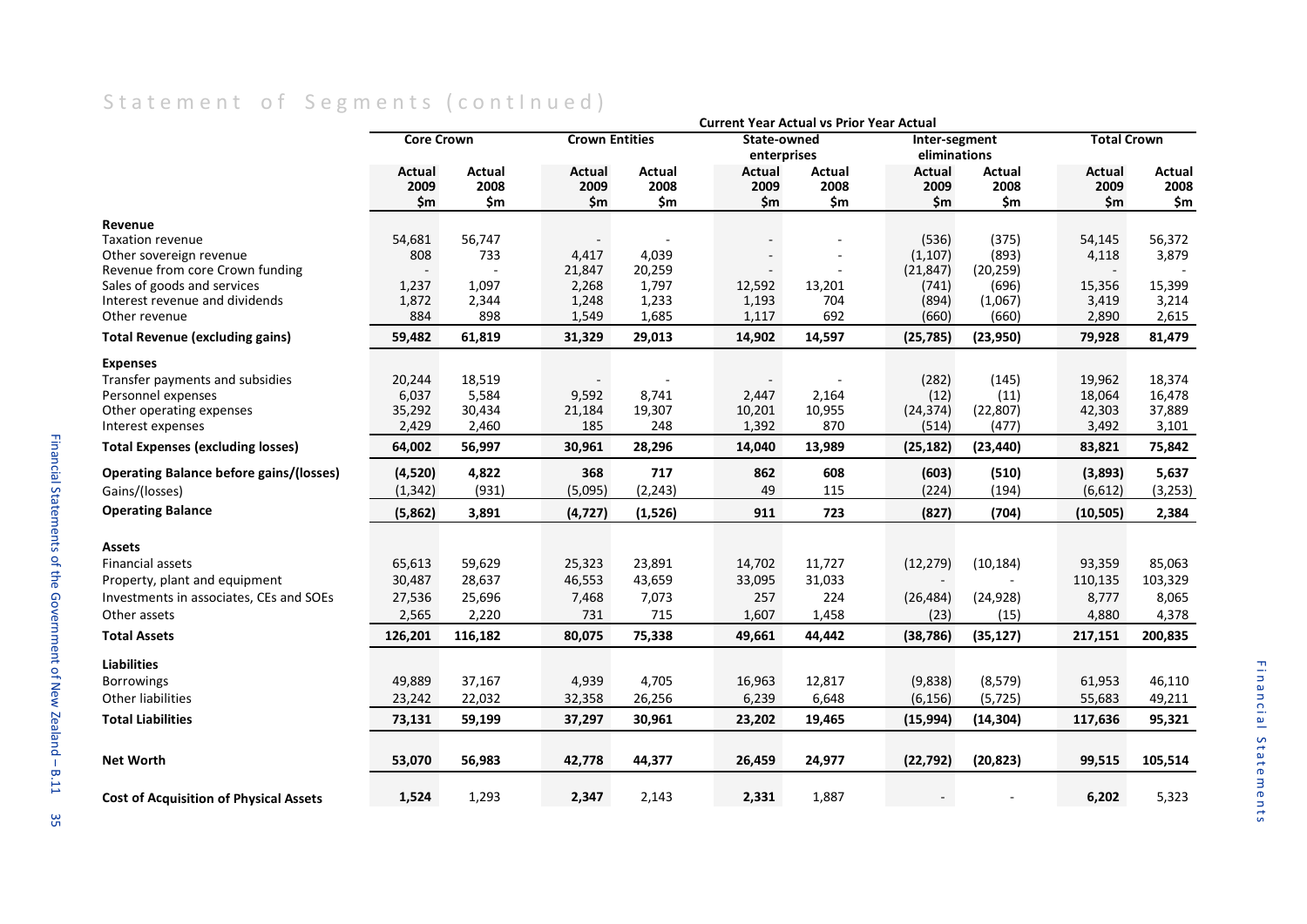#### **Note 1: Summary of Accounting Policies**

#### **Statement of Compliance**

These financial statements are prepared in accordance with the Public Finance Act 1989 and with New Zealand generally accepted accounting practice (NZ GAAP). For this purpose, the Government reporting entity is designated as a public benefit entity. The financial statements comply with New Zealand equivalents to International Financial Reporting Standards (NZ IFRS) as appropriate for public benefit entities.

The financial statements were authorised for issue by the Minister of Finance on 30 September 2009.

#### **Reporting Entity**

The consolidated financial statements for the Government reporting entity (financial statements of the Government of New Zealand), as defined in section 2(1) of the Public Finance Act 1989, means:

- the Sovereign in right of New Zealand, and
- the legislative, executive, and judicial branches of the Government of New Zealand.

The description "Consolidated financial statements for the Government Reporting entity" and the description "financial statements of the Government" have the same meaning and can be used interchangeably.

#### **Basis of Preparation**

The financial statements have been prepared on the basis of historic cost modified by the revaluation of certain assets and liabilities.

The financial statements are prepared on an accrual basis.

The financial statements are presented in New Zealand dollars rounded to the nearest million, unless separately identified.

#### **Judgements and Estimations**

The preparation of these financial statements requires judgements, estimates and assumptions that affect the application of policies and reported amounts of assets and liabilities, income and expenses. For example, the present value of large cash flows that are predicted to occur a long time into the future, as with the settlement of ACC outstanding claim obligations and Government Superannuation retirement benefits, depends critically on judgements regarding the time value of money, the risk free rate and inflation assumptions. The estimates and associated assumptions are based on historical experience and various other factors that are believed to be reasonable under the circumstances. For example the risk free rate is derived from government bond rates for the periods covered by these bonds, and are extrapolated to converge towards 6% beyond that time. Actual results may differ from these estimates.

The estimates and underlying assumptions are reviewed on an ongoing basis. Revisions to accounting estimates are recognised in the period in which the estimate is revised if the revision affects only that period or in the period of the revision and future periods if the revision affects both current and future periods.

Where these judgments significantly affect the amounts recognised in the financial statements they are described below and in the following notes.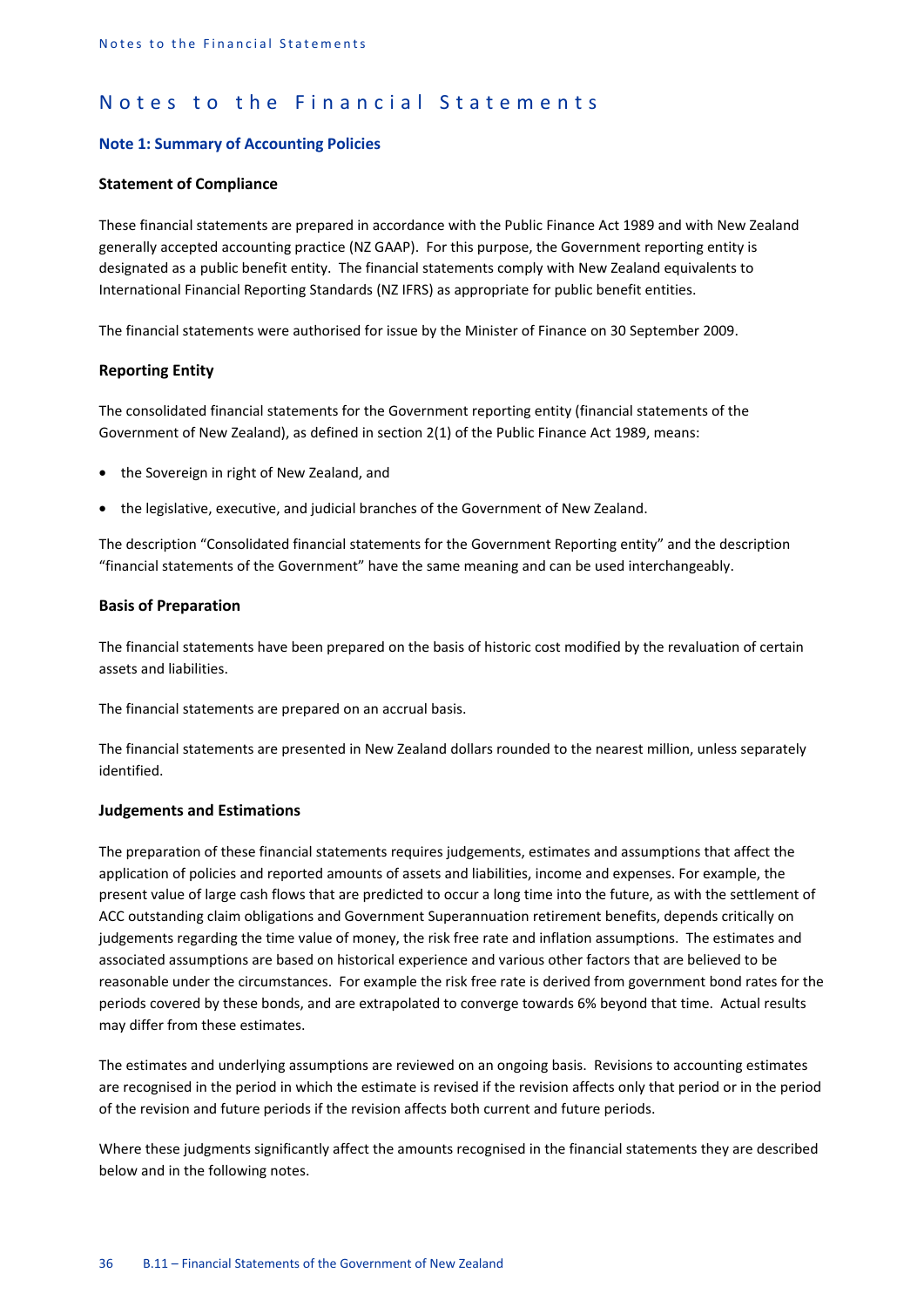#### **Standards and Interpretations Issued But Not Yet Effective**

The Government has elected to early adopt all NZ IFRSs and Interpretations that had been approved by the New Zealand Accounting Standards Review Board as at 30 June 2009 that are not yet applicable, except:

- *NZ IAS 1: Presentation of Financial Statements (revised)* approved by the Accounting Standards Review Board in November 2007. *NZ IAS 1: Presentation of Financial Statements (revised)* becomes effective for periods commencing on or after 1 January 2009, and was adopted in the forecast financial statements presented with the *2009 Budget Economic and Fiscal Update*, but not those presented with the *2008 Budget Economic and Fiscal Update*, against which these financial statements are compared. Adoption of *NZ IAS 1: Presentation of Financial Statements (revised)* results in presentation changes only, and
- *NZ IFRS 7: Financial Instruments: Disclosures (revised)* approved by the Accounting Standards Review Board in March 2009. *NZ IFRS 7: Financial Instruments: Disclosures (revised)* becomes effective for periods commencing on or after 1 January 2009, and results in presentation changes only.

The early adoption of these standards and interpretations did not have a material impact on these financial statements.

#### **Significant Accounting Policies**

#### **Reporting and Forecast Period**

The reporting and forecast period for the financial statements of the Government of New Zealand is the financial year from 1 July to 30 June.

Where necessary the financial information for State-owned enterprises and Crown entities that have a balance date other than 30 June has been adjusted for any transactions or events that have occurred since their most recent balance date and that are significant for the Government's financial statements. Such entities are primarily in the education sector.

#### **Basis of Combination**

These financial statements combine the following entities using the acquisition method of combination:

#### **Core Crown entities Core Crown entities**

- 
- Ministers of the Crown State-owned enterprises
- 
- 
- Government departments Crown entities (excluding Tertiary Education Institutions)
- Offices of Parliament Air New Zealand Limited
- the Reserve Bank of New Zealand
- New Zealand Superannuation Fund
- Organisations listed in Schedule 4 of the Public Finance Act 1989

Corresponding assets, liabilities, income and expenses, are added together line by line. Transactions and balances between these sub-entities are eliminated on combination. Where necessary, adjustments are made to the financial statements of subsidiaries to bring the accounting policies into line with those used by the Government Reporting entity.

Tertiary education institutions are equity accounted for the reasons explained in note 21. This treatment recognises these entities' net assets, including asset revaluation movements, surpluses and deficits.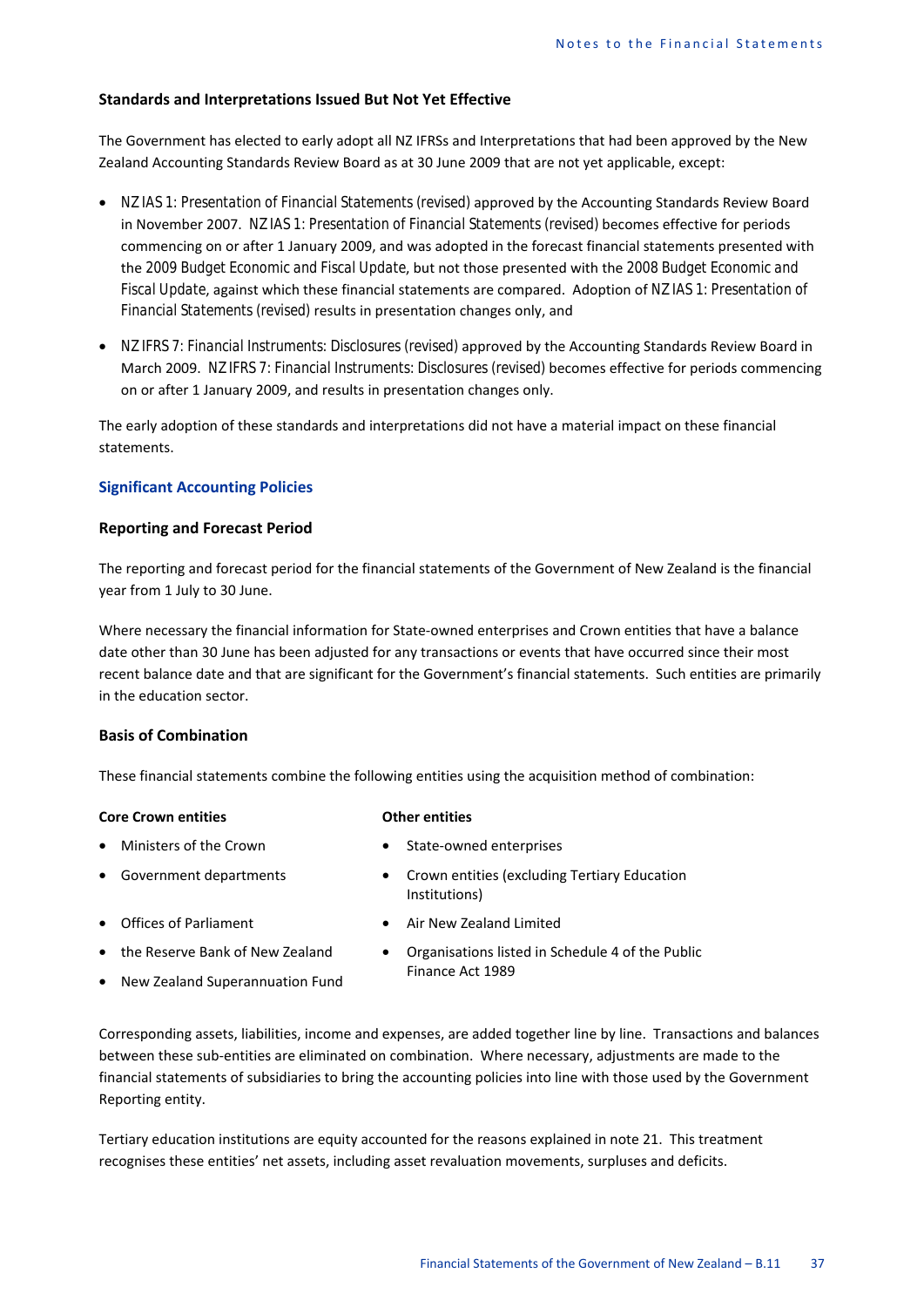The basis of combination for joint ventures depends on the form of the joint venture.

- Jointly controlled operations: The Government reporting entity recognises the assets it controls, the liabilities and expenses that it incurs, and its share of the jointly controlled operations' income.
- Jointly controlled assets: The Government reporting entity recognises its share of the jointly controlled assets, its share of any liabilities and expenses incurred jointly, any other liabilities and expenses it has incurred in respect of the jointly controlled asset, and income from the sale or use of its share of the output of the jointly controlled asset.
- Jointly controlled entities: Jointly controlled entities are equity accounted, whereby the Government reporting entity initially recognises its share of interest in these entities' net assets at cost and subsequently adjusts the cost for changes in net assets. The Government reporting entity's share of the jointly controlled entity's surpluses and deficits are recognised in the statement of financial performance.

#### **Income**

#### *Taxation revenue levied through the Crown's sovereign power*

The Government provides many services and benefits that do not give rise to revenue. Further, payment of tax does not of itself entitle a taxpayer to an equivalent value of services or benefits, since there is no relationship between paying tax and receiving Crown services and transfers. Such revenue is received through the exercise of the sovereign power of the Crown in Parliament.

| Revenue type                             | Revenue recognition point                                                          |
|------------------------------------------|------------------------------------------------------------------------------------|
| Source deductions                        | When an individual earns income that is subject to PAYE                            |
| Resident withholding tax (RWT)           | When an individual is paid interest or dividends subject to<br>deduction at source |
| Fringe benefit tax (FBT)                 | When benefits are provided that give rise to FBT                                   |
| Provisional tax                          | When taxable income is earned                                                      |
| Terminal tax                             | Assessment filed date                                                              |
| Goods and services tax (GST)             | When the liability to the Crown is incurred                                        |
| Customs and excise duty                  | When goods become subject to duty                                                  |
| Road user charges and motor vehicle fees | When payment of the fee or charge is made                                          |
| Stamp, cheque and credit card duties     | When the liability to the Crown is incurred                                        |
| Exhaustible resources levy               | When the resource is extracted                                                     |
| Other indirect taxes                     | When the debt to the Crown arises                                                  |
| Levies (eg, ACC levies)                  | When the obligation to pay the levy is incurred                                    |

Where possible, taxation revenue is recognised at the time the debt to the Crown arises.

#### *Revenue earned through operations*

Revenue from the supply of goods and services to third parties is measured at the fair value of consideration received. Revenue from the supply of goods is recognised when the significant risks and rewards of ownership have been transferred to the buyer. Revenue from the supply of services is recognised on a straight-line basis over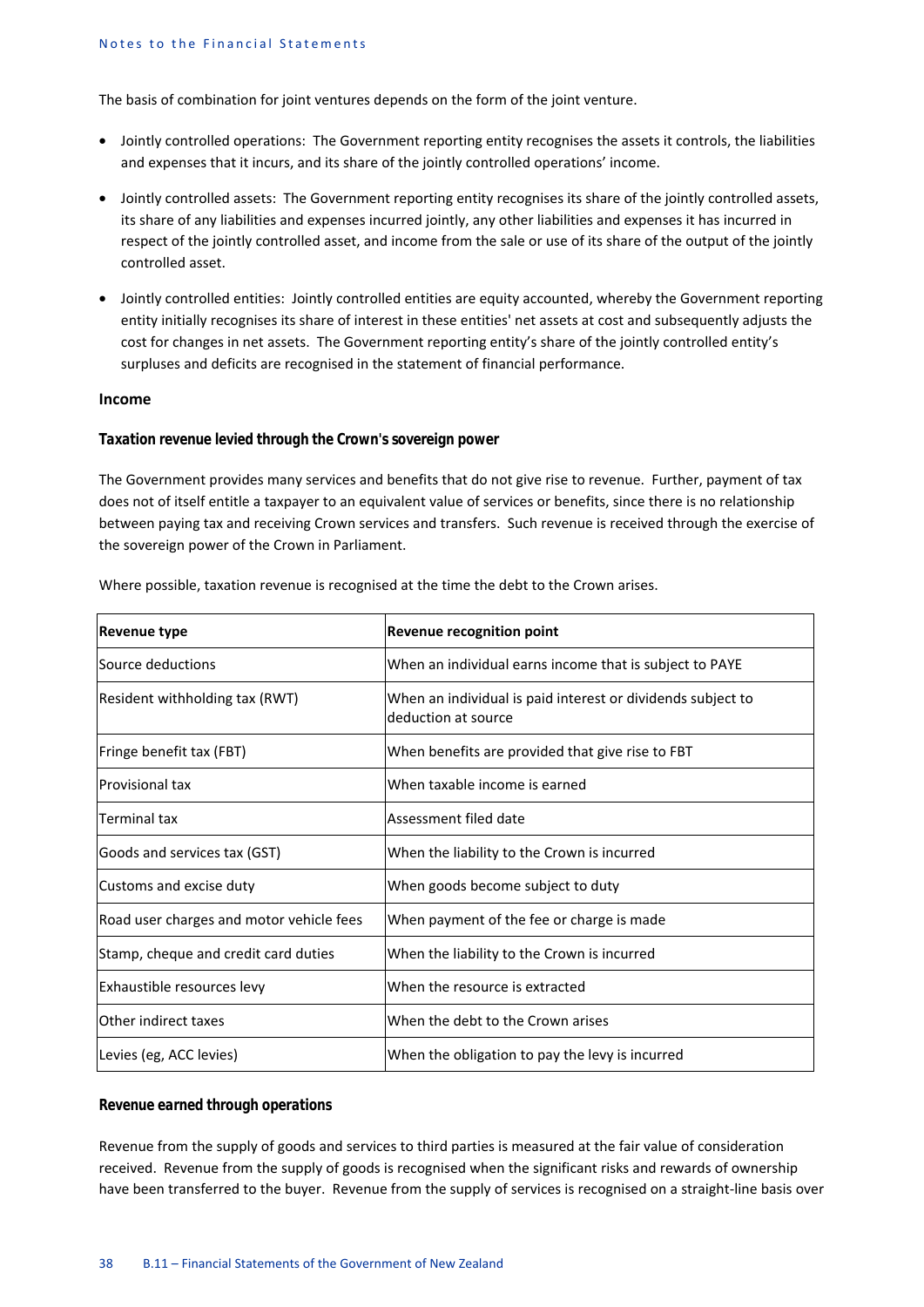the specified period of the services unless an alternative method better represents the stage of completion of the transaction.

#### *Interest income*

Interest income is accrued using the effective interest rate method.

The effective interest rate exactly discounts estimated future cash receipts through the expected life of the financial asset to that asset's net carrying amount. The method applies this rate to the principal outstanding to determine interest income each period.

#### *Dividend income*

Dividend income from investments is recognised when the Government's rights as a shareholder to receive payment have been established.

#### *Rental income*

Rental income is recognised in the statement of financial performance on a straight-line basis over the term of the lease. Lease incentives granted are recognised evenly over the term of the lease as a reduction in total rental income.

#### *Donated or subsidised assets*

Where an asset is acquired for nil or nominal consideration, the fair value of the asset received is recognised as income in the statement of financial performance.

#### **Expenses**

#### *General*

Expenses are recognised in the period to which they relate.

#### *Welfare benefits and entitlements*

Welfare benefits and entitlements, including New Zealand Superannuation, are recognised in the period when an application for a benefit has been received and the eligibility criteria met.

#### *Grants and subsidies*

Where grants and subsidies are discretionary until payment, the expense is recognised when the payment is made. Otherwise, the expense is recognised when the specified criteria have been fulfilled and notice has been given to the Crown.

#### *Interest expense*

Interest expense is accrued using the effective interest rate method.

The effective interest rate exactly discounts estimated future cash payments through the expected life of the financial liability to that liability's net carrying amount. The method applies this rate to the principal outstanding to determine interest expense each period.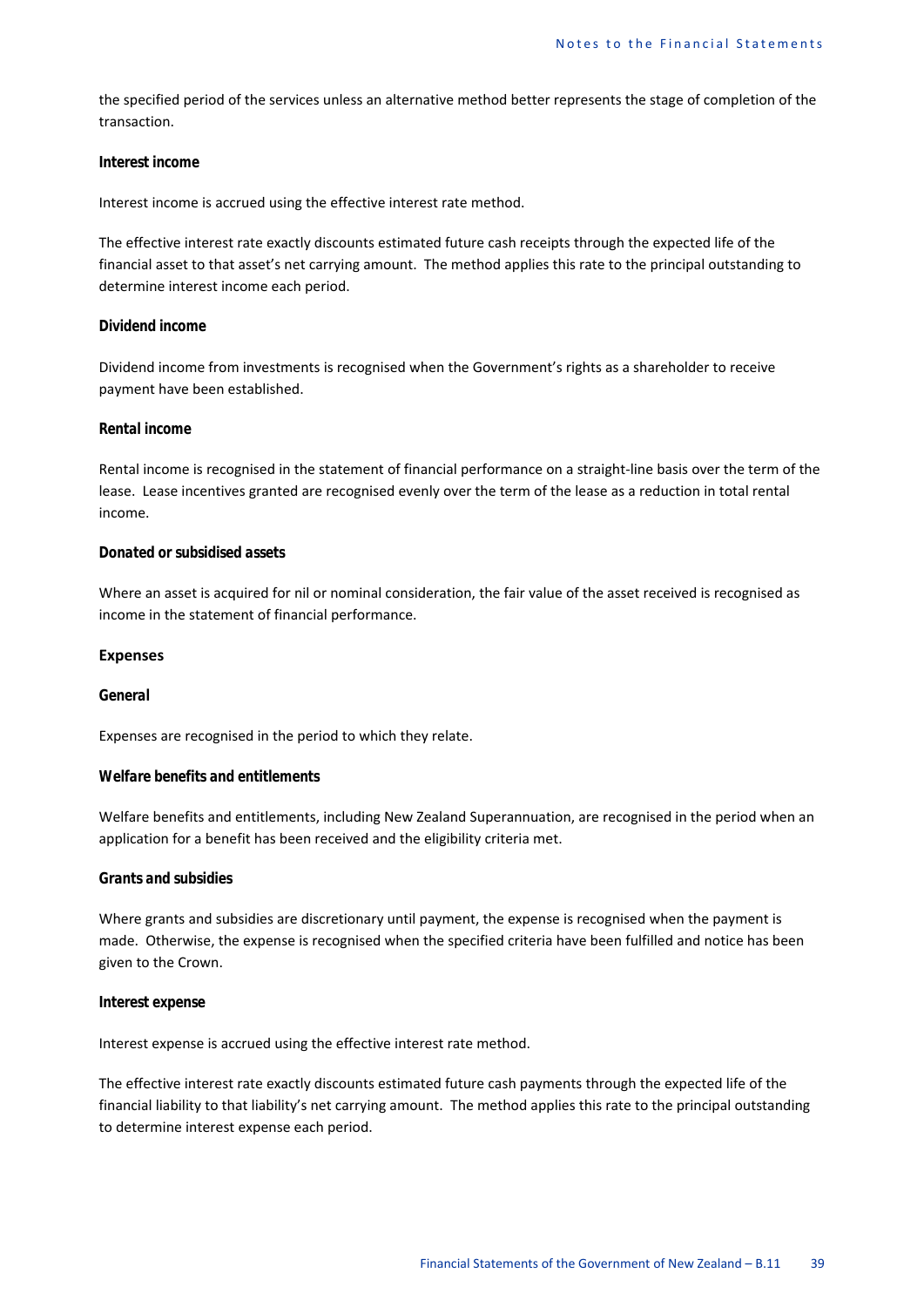#### **Foreign currency**

Transactions in foreign currencies are initially translated at the foreign exchange rate at the date of the transaction. Foreign exchange gains and losses resulting from the settlement of such transactions and from the translation at year-end exchange rates of monetary assets and liabilities denominated in foreign currencies are recognised in the statement of financial performance, except when deferred in net worth when hedge accounting is applied.

Non-monetary assets and liabilities measured at historical cost in a foreign currency are translated using the exchange rate at the date of the transaction. Non-monetary assets and liabilities denominated in foreign currencies and measured at fair value are translated into New Zealand dollars at the exchange rate applicable at the fair value date. The associated foreign exchange gains or losses follow the fair value gains or losses to either the statement of financial performance or directly to net worth.

Foreign exchange gains and losses arising from translating monetary items that form part of the net investment in a foreign operation are reported in a translation reserve in net worth.

#### **Sovereign receivables and taxes repayable**

Receivables from taxes, levies and fines (and any penalties associated with these activities) as well as social benefit receivables do not arise out of a contract. These non-contract receivables are collectively referred to as sovereign receivables.

Sovereign receivables are initially assessed at nominal amount or face value; that is, the receivable reflects the amount of tax owed, levy, fine charged, or social benefit debt payable. These receivables are subsequently adjusted for penalties and interest as they are charged, and tested for impairment. Interest and penalties charged on tax receivables are presented as tax revenue in the statement of financial performance.

Taxes repayable represent refunds due to taxpayers and are recognised at their nominal value. They are subsequently adjusted for interest once account and refund reviews are complete.

#### **Financial instruments**

#### *Financial assets*

Financial assets are designated into the following categories: loans and receivables, financial instruments available-for-sale, financial assets held-for-trading, and financial instruments designated as fair value through profit and loss. This designation is made by reference to the purpose of the financial instruments, policies and practices for their management, their relationship with other instruments and the reporting costs and benefits associated with each designation.

The maximum loss due to default on any financial asset is the carrying value reported in the statement of financial position.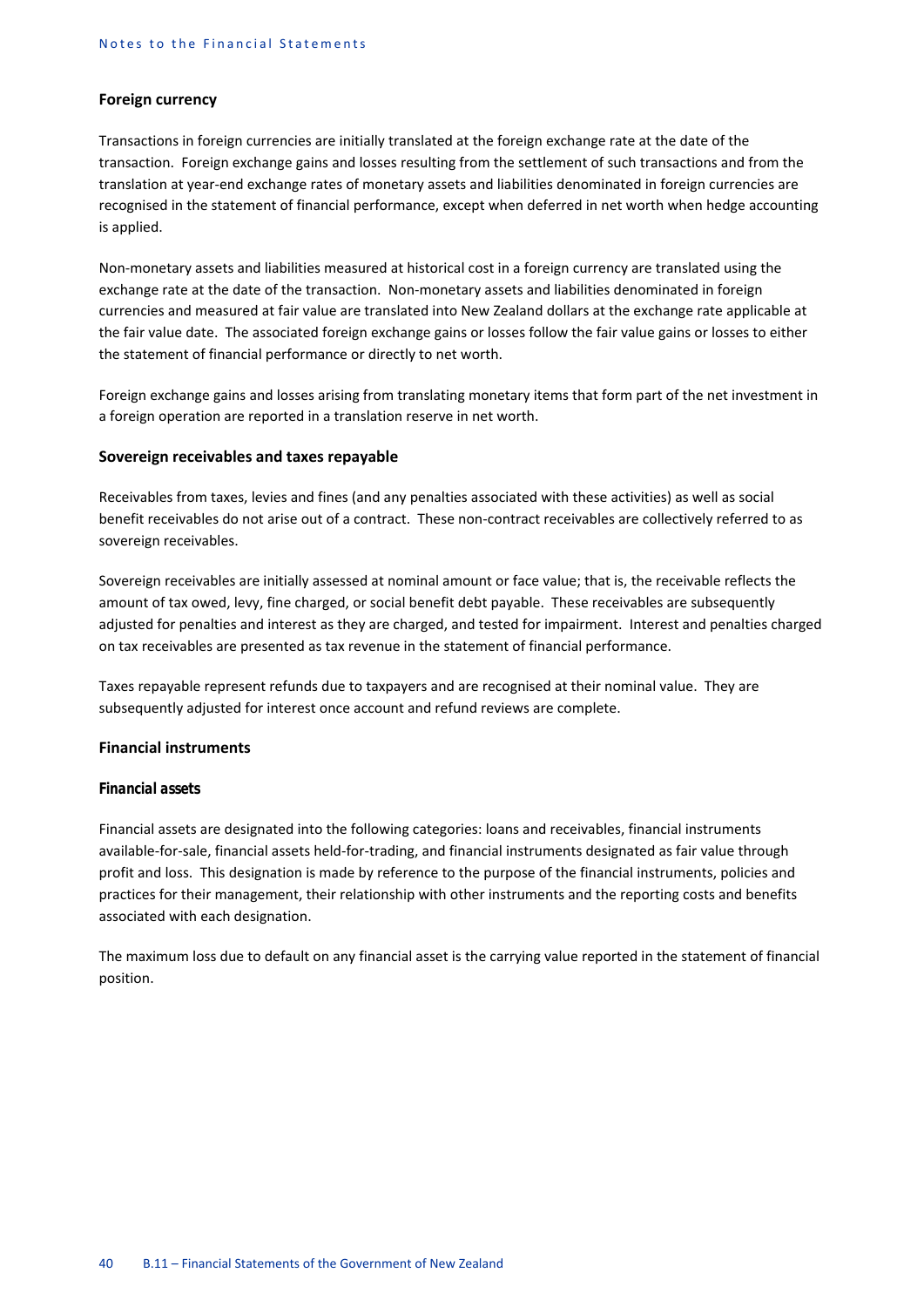| Major financial asset type  | <b>Designation</b>                                         |
|-----------------------------|------------------------------------------------------------|
| Trade and other receivables | All designated as loans and receivables                    |
| <b>Student loans</b>        | All designated as loans and receivables                    |
| Kiwibank mortgages          | Generally designated as fair value through profit and loss |
| Other advances              | Generally designated as loans and receivables              |
| Reserve position at the IMF | Generally designated as available-for-sale                 |
| <b>Share Investments</b>    | Generally designated as fair value through profit and loss |
| Marketable securities       | Generally designated as fair value through profit and loss |

Loans and receivables are recognised initially at fair value plus transaction costs and subsequently measured at amortised cost using the effective interest rate method (refer interest revenue policy). Loans and receivables issued with duration of less than 12 months are recognised at their nominal value, unless the effect of discounting is material. Allowances for estimated irrecoverable amounts are recognised when there is objective evidence that the asset is impaired. Interest, impairment losses and foreign exchange gains and losses are recognised in the statement of financial performance.

The student loans valuation model has been adapted to reflect current student loans policy. As such, the carrying value is sensitive to changes on a number of underlying assumptions, including future income levels, repayment behaviour and macro economic factors such as inflation and the discount rates used to determine the effective interest rate on new borrowers.

The data for valuation of student loans has been integrated from files provided by Inland Revenue Department, Ministry of Social Development and the Ministry of Education. The current data is up to 31 March 2008, and contains information on borrowings, repayments, income, educational factors, and socio-economic factors amongst others and has been analysed and incorporated into the valuation model. This integrated data has been supplemented by less detailed, but more recent data to value student loans at balance date. Given the lead time required to compile and analyse the detailed, integrated data, it is expected that there is a lag between the availability of this data set and balance date.

Financial assets held-for-trading and financial assets designated at fair value through profit or loss are recorded at fair value with any realised and unrealised gains or losses recognised in the statement of financial performance.

A financial asset is designated at fair value through profit and loss if acquired principally for the purpose of trading in the short term. It may also be designated into this category if the accounting treatment results in more relevant information because it either significantly reduces an accounting mismatch with related liabilities or is part of a group of financial assets that is managed and evaluated on a fair value basis, such as with the NZ Superannuation Fund. Gains or losses from interest, foreign exchange and other fair value movements are separately reported in the statement of financial performance. Transaction costs are expensed as they are incurred.

Available-for-sale financial assets are initially recorded at fair value plus transaction costs. They are subsequently recorded at fair value with any resultant fair value gains or losses recognised directly in net worth except for impairment losses, any interest calculated using the effective interest method and, in the case of monetary items (such as debt securities), foreign exchange gains and losses resulting from translation differences due to changes in amortised cost of the asset. These latter items are recognised in the statement of financial performance. For non-monetary available-for-sale financial assets (eg, some unlisted equity instruments) the fair value movements recognised in net worth include any related foreign exchange component. At derecognition, the cumulative fair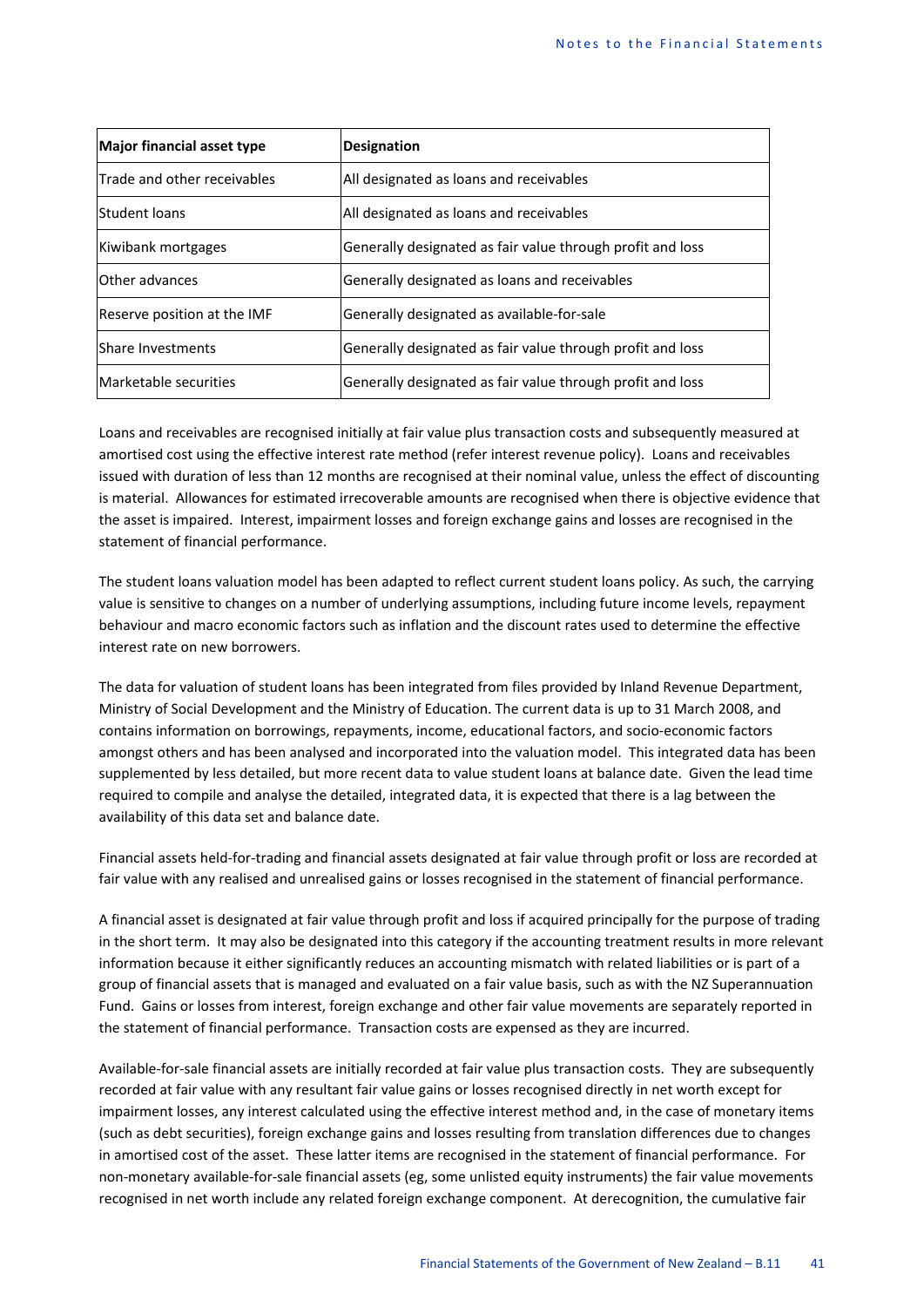value gain or loss previously recognised directly in net worth is recognised in the statement of financial performance.

Cash and cash equivalents include cash on hand, cash in transit, bank accounts and deposits with a maturity of no more than three months from date of acquisition.

Fair values of quoted investments are based on current bid prices. Regular way purchases and sales of all financial assets are accounted for at trade date. If the market for a financial asset is not active, fair values for initial recognition and, where appropriate, subsequent measurement are established by using valuation techniques, as set out in the following notes. At each balance date an assessment is made whether there is objective evidence that a financial asset or group of financial assets is impaired.

#### *Financial liabilities*

| Major financial liability type        | <b>Designation</b>                                         |
|---------------------------------------|------------------------------------------------------------|
| Accounts payable                      | All designated at amortised cost                           |
| Government stock                      | Generally designated at amortised cost                     |
| <b>Treasury bills</b>                 | Generally designated as fair value through profit and loss |
| Government retail stock               | Generally designated as fair value through profit and loss |
| Settlement deposits with Reserve Bank | Generally designated as fair value through profit and loss |
| <b>Issued currency</b>                | Not designated: Recognised at face value                   |

Financial liabilities held for trading and financial liabilities designated at fair value through profit and loss are recorded at fair value with any realised and unrealised gains or losses recognised in the statement of financial performance. A financial liability is designated at fair value through profit and loss if acquired principally for the purpose of trading in the short term. It may also be designated into this category if the accounting treatment results in more relevant information because it either eliminates or significantly reduces an accounting mismatch with related assets or is part of a group of financial liabilities that is managed and evaluated on a fair value basis. Gains or losses from interest, foreign exchange and other fair value movements are separately reported in the statement of financial performance. Transaction costs are expensed as they are incurred.

Other financial liabilities are recognised initially at fair value less transaction costs and subsequently measured at amortised cost using the effective interest rate method. Financial liabilities entered into with a duration of less than 12 months are recognised at their nominal value. Amortisation and, in the case of monetary items, foreign exchange gains and losses, are recognised in the statement of financial performance as is any gain or loss when the liability is derecognised.

Currency issued for circulation, including demonetised currency after 1 July 2004, is recognised at face value. Currency issued represents a liability in favour of the holder.

#### *Derivatives*

Derivative financial instruments are recognised both initially and subsequently at fair value. They are reported as either assets or liabilities depending on whether the derivative is in a net gain or net loss position respectively. Recognition of the movements in the value of derivatives depends on whether the derivative is designated as a hedging instrument and, if so, the nature of the item being hedged (see Hedging section below).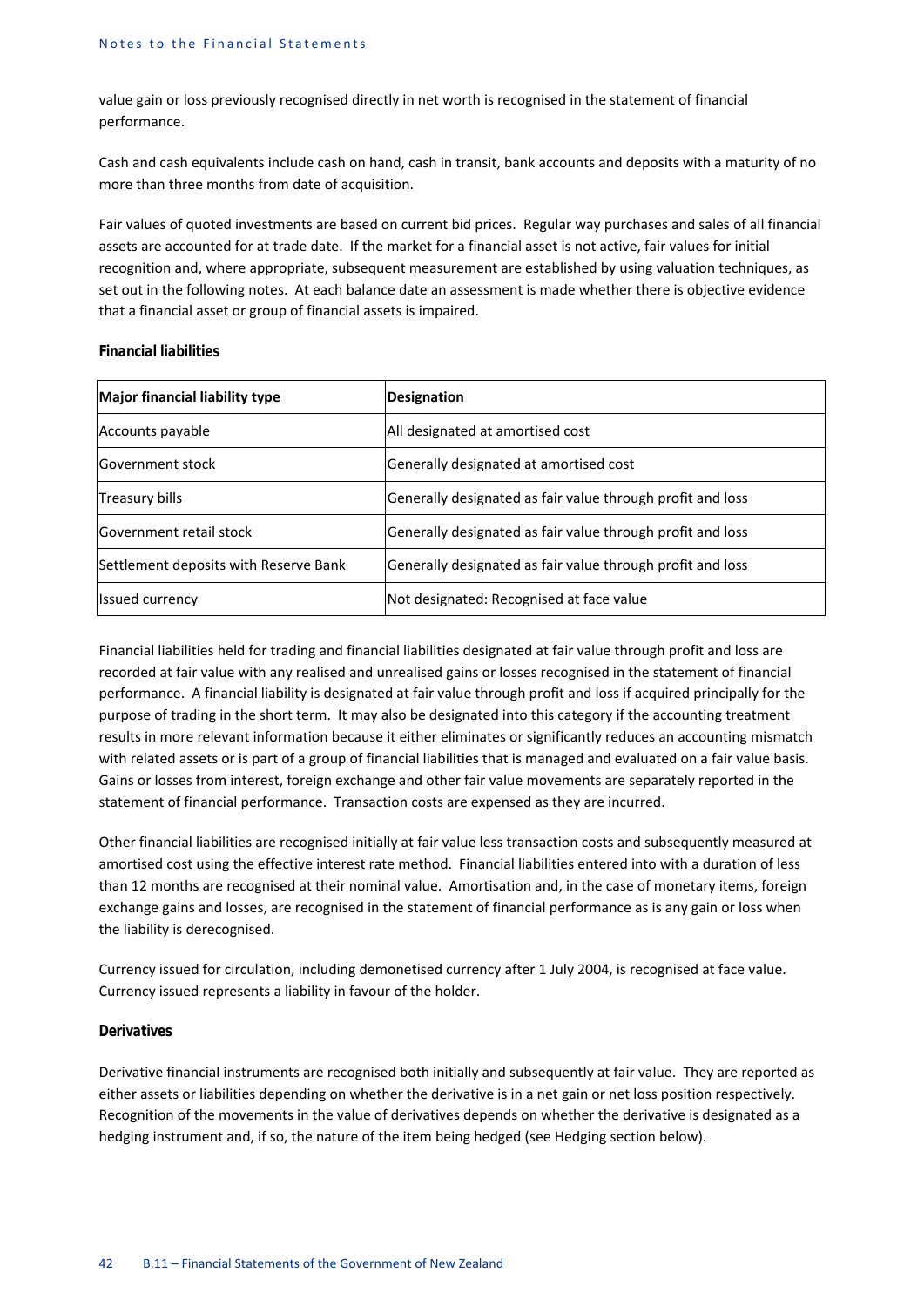Derivatives that are not designated for hedge accounting are classified as held-for-trading financial instruments with fair value gains or losses recognised in the statement of financial performance. Such derivatives may be entered into for risk management purposes, although not formally designated for hedge accounting, or for tactical trading.

#### *Hedging*

Individual entities consolidated within the Government reporting entity apply hedge accounting after considering the costs and benefits of adopting hedge accounting, including whether an economic hedge exists and the effectiveness of that hedge, whether the hedge accounting qualifications could be met, and the extent it would improve the relevance of reported results.

Transactions between entities within the Government reporting entity do not qualify for hedge accounting in the financial statements of the Government (although they may qualify for hedge accounting in the separate financial statements of the individual entities). Where a derivative is used to hedge the foreign exchange exposure of a monetary asset or liability, the effects of the hedge relationship are automatically reflected in the statement of financial performance so hedge accounting is not necessary.

#### (a) Cash flow hedge

Where a derivative qualifies as a hedge of variability in asset or liability cash flows (cash flow hedge), the effective part of any gain or loss on the derivative is recognised in net worth and the ineffective part is recognised in the statement of financial performance. Where the hedge of a forecast transaction subsequently results in the recognition of a non-financial asset or non-financial liability (eg, where the hedge relates to purchase of an asset in a foreign currency), the amount recognised directly in net worth is included in the initial cost of the asset or liability. Otherwise, gains or losses recognised in net worth transfer to the statement of financial performance in the same periods as when the hedged item affects the statement of financial performance (eg, when the forecast sale occurs). Effective parts of the hedge are recognised in the same area of the statement of financial performance as the hedged item.

When a hedging instrument expires or is sold, or when a hedge no longer meets the criteria for hedge accounting, any cumulative gain or loss existing in net worth at that time remains in net worth and is recognised when the forecast transaction is ultimately recognised in the statement of financial performance. When a forecast transaction is no longer expected to occur, the cumulative gain or loss that was reported in net worth is transferred to the statement of financial performance.

#### (b) Fair value hedge

Where a derivative qualifies as a hedge of the exposure to changes in fair value of an asset or liability (fair value hedge) any gain or loss on the derivative is recognised in the statement of financial performance together with any changes in the fair value of the hedged asset or liability.

The carrying amount of the hedged item is adjusted by the fair value gain or loss on the hedged item in respect of the risk being hedged. Effective parts of the hedge are recognised in the same area of the statement of financial performance as the hedged item.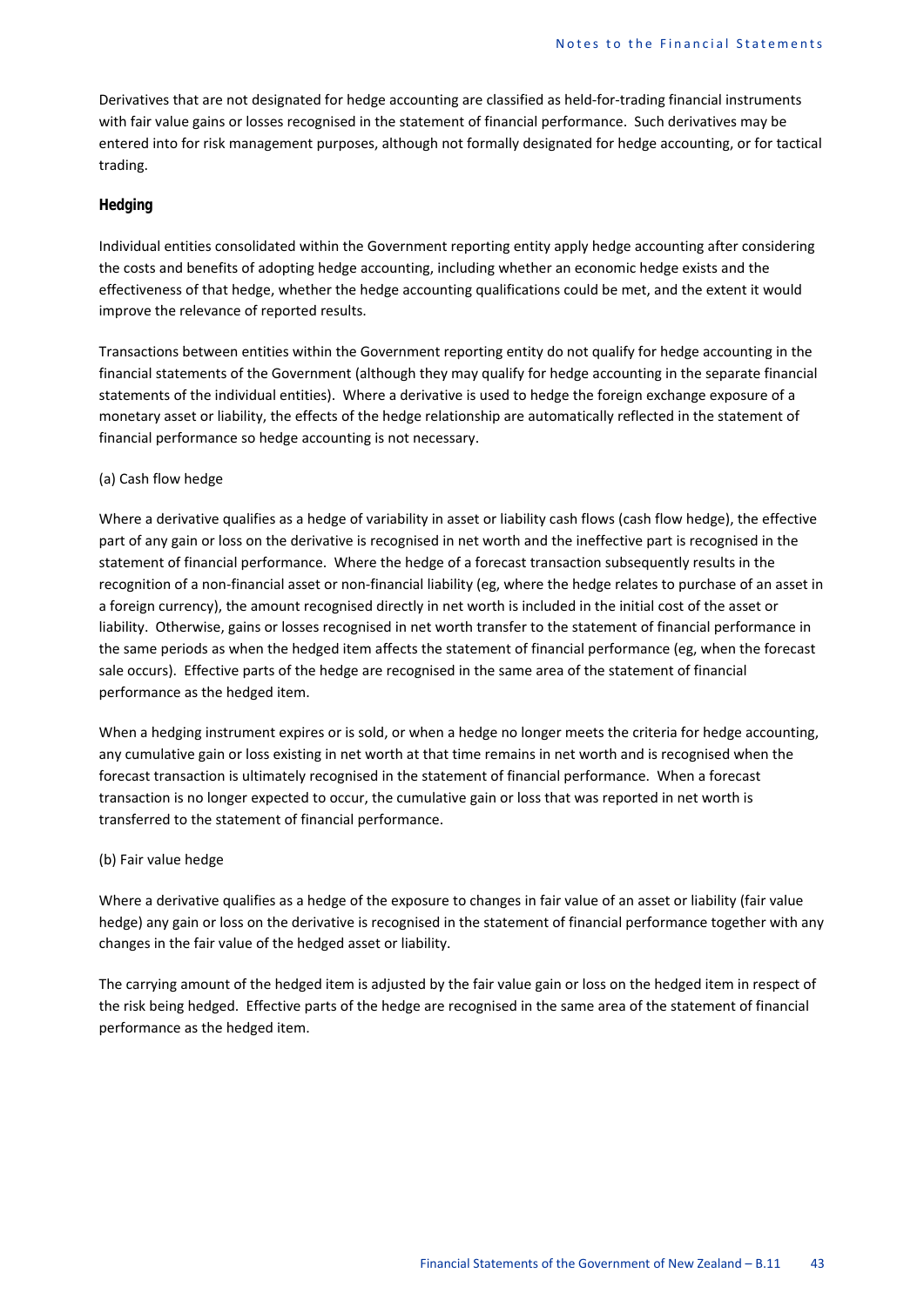#### **Inventories**

Inventories are recorded at the lower of cost (calculated using weighted average method) and net realisable value. Inventories held for distribution for public benefit purposes are recorded at cost adjusted where applicable for any loss of service potential. Where inventories are acquired at no cost, or for nominal consideration, the cost is deemed to be the current replacement cost at the date of acquisition.

Inventories include unissued currency and harvested agricultural produce (eg, logs, wool).

The cost of harvested agricultural produce is measured at fair value less estimated point-of-sale costs at the point of harvest.

#### **Property, plant and equipment (PPE)**

Items of property, plant and equipment are initially recorded at cost. Cost may include transfers from net worth of any gains or losses on qualifying cash flow hedges of foreign currency purchases of property, plant and equipment. Where an asset is acquired for nil or nominal consideration the asset is recognised initially at fair value, where fair value can be reliably determined, and as income in the statement of financial performance.

Revaluations are carried out for a number of classes of property, plant and equipment to reflect the service potential or economic benefit obtained through control of the asset. Revaluation is based on the fair value of the asset, with changes reported by class of asset.

| <b>Class of PPE</b>              | <b>Accounting policy</b>                                                                                                                                                                                                                                                                                    |
|----------------------------------|-------------------------------------------------------------------------------------------------------------------------------------------------------------------------------------------------------------------------------------------------------------------------------------------------------------|
| Land and buildings               | Land and buildings are recorded at fair value less impairment losses and, for buildings,<br>less depreciation accumulated since the assets were last revalued.                                                                                                                                              |
|                                  | Valuations undertaken in accordance with standards issued by the New Zealand<br>Property Institute are used where available.                                                                                                                                                                                |
|                                  | Otherwise, valuations conducted in accordance with the Rating Valuation Act 1998,<br>may be used if they have been confirmed as appropriate by an independent valuer.                                                                                                                                       |
|                                  | When revaluing buildings, there must be componentisation to the level required to<br>ensure adequate representation of the material components of the buildings. At a<br>minimum, this requires componentisation to three levels: structure, building services<br>and fit-out.                              |
| Specialist military<br>equipment | Specialist military equipment is recorded on a depreciated replacement cost basis less<br>depreciation and impairment losses accumulated since the assets were last revalued.                                                                                                                               |
|                                  | Valuations are obtained through specialist assessment by New Zealand Defence Force<br>advisers, and the bases of these valuations are confirmed as appropriate by an<br>independent valuer.                                                                                                                 |
| State highways                   | State highways are recorded on a depreciated replacement cost basis less<br>depreciation and impairment losses accumulated since the assets were last revalued.<br>Land associated with the state highways is valued using an opportunity cost based on<br>adjacent use, as an approximation to fair value. |
| Rail network                     | The rail network is recorded on a depreciated replacement cost basis less<br>depreciation and impairment losses accumulated since the assets were last revalued.<br>Land associated with the rail network is valued using an opportunity cost based on<br>adjacent use, as an approximation to fair value.  |

Subsequent to initial recognition, classes of property, plant and equipment are accounted for as set out below.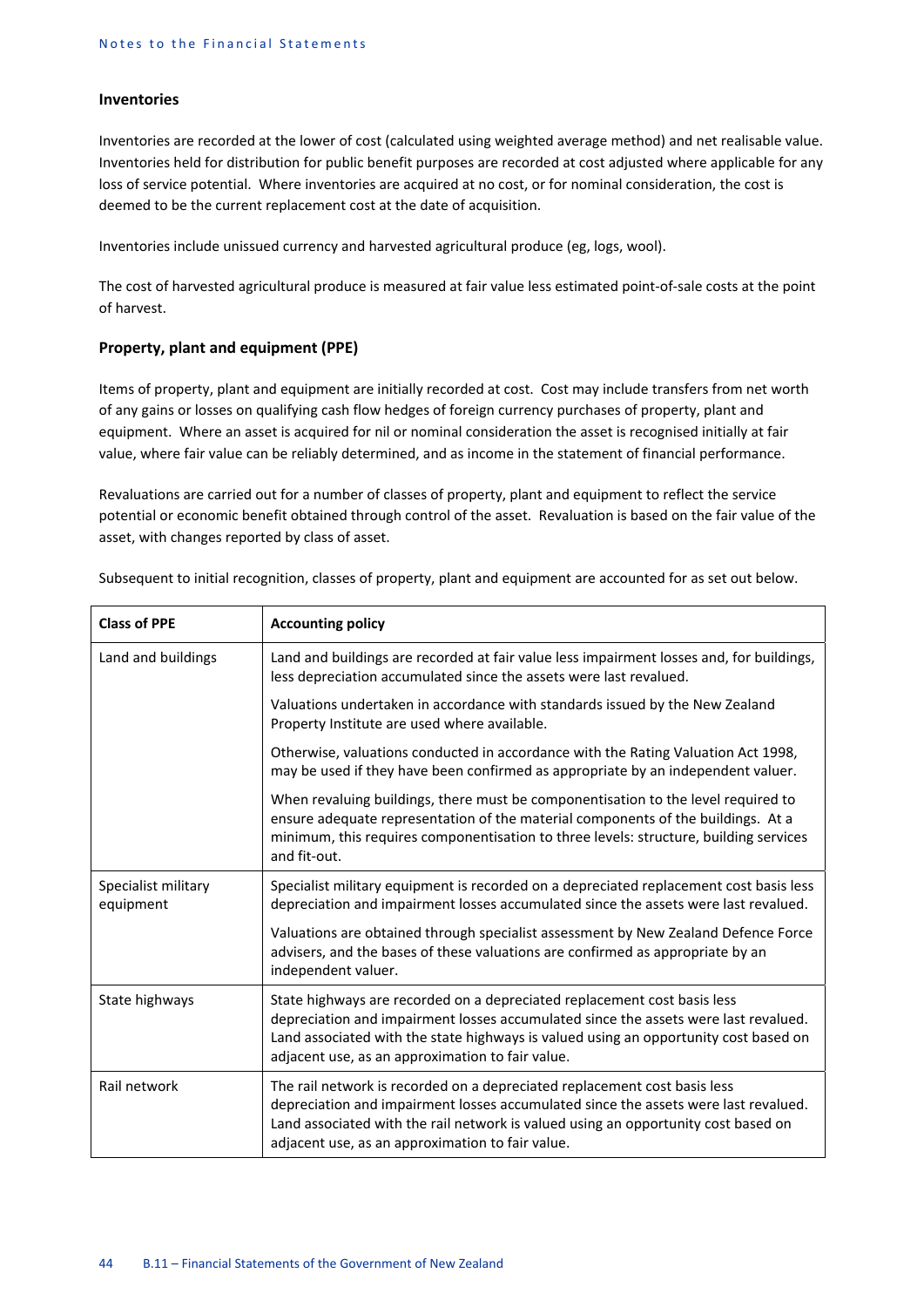| <b>Class of PPE</b>                       | <b>Accounting policy</b>                                                                                                                                                                                                                                                                                                                                                                                                                                                                                                                                                                                                                      |
|-------------------------------------------|-----------------------------------------------------------------------------------------------------------------------------------------------------------------------------------------------------------------------------------------------------------------------------------------------------------------------------------------------------------------------------------------------------------------------------------------------------------------------------------------------------------------------------------------------------------------------------------------------------------------------------------------------|
| Aircraft                                  | Aircraft (excluding specialised military equipment) are recorded at fair value less<br>depreciation and impairment losses accumulated since the assets were last revalued.                                                                                                                                                                                                                                                                                                                                                                                                                                                                    |
| Electricity distribution                  | Electricity distribution network assets are recorded at cost, less accumulated<br>depreciation and accumulated impairment losses.                                                                                                                                                                                                                                                                                                                                                                                                                                                                                                             |
| Electricity generation                    | Electricity generation assets are recorded at fair value less depreciation and<br>impairment losses accumulated since the assets were last revalued.                                                                                                                                                                                                                                                                                                                                                                                                                                                                                          |
| Specified cultural and<br>heritage assets | Specified cultural and heritage assets comprise national parks, conservation areas and<br>related recreational facilities, as well as National Archives holdings and the collections<br>of the National Library, Parliamentary Library and Te Papa. Such physical assets are<br>recorded at fair value less subsequent impairment losses and, for non-land assets, less<br>subsequent accumulated depreciation. Assets are not reported with a financial value<br>in cases where they are not realistically able to be reproduced or replaced, and when<br>they do not generate cash flows and where no market exists to provide a valuation. |
| Other plant and<br>equipment              | Other plant and equipment, which include motor vehicles and office equipment, are<br>recorded at cost less accumulated depreciation and accumulated impairment losses.                                                                                                                                                                                                                                                                                                                                                                                                                                                                        |

Classes of property, plant and equipment that are revalued, are revalued at least every five years or whenever the carrying amount differs materially to fair value.

Items of property are revalued to fair value for the highest and best use of the item on the basis of the market value of the item, or on the basis of market based evidence, such as discounted cash flow calculations. If no market based evidence of fair value exists, an optimised depreciated replacement cost approach is used as the best proxy for fair value. Where an item of property is recorded at its optimised depreciated replacement cost, optimised depreciated replacement cost is based on the estimated present cost of constructing the existing item of property by the most appropriate method of construction, less allowances for physical deterioration and optimisation for obsolescence and relevant surplus capacity. Where an item of property is recorded at its optimised depreciated replacement cost, the cost does not include any borrowing costs.

Unrealised gains and losses arising from changes in the value of property, plant and equipment are recognised as at balance date. To the extent that a gain reverses a loss previously charged to the statement of financial performance for the asset class, the gain is credited to the statement of financial performance. Otherwise, gains are credited to an asset revaluation reserve for that class of asset. To the extent that there is a balance in the asset revaluation reserve for the asset class any loss is debited to the reserve. Otherwise, losses are reported in the statement of financial performance.

Realised gains and losses arising from disposal of property, plant and equipment are recognised in the statement of financial performance in the period in which the transaction occurs. Any balance attributable to the disposed asset in the asset revaluation reserve is transferred to taxpayer funds.

Generally, Government borrowings are not directly attributable to individual assets. Therefore, any borrowing costs incurred during the period required to complete and prepare assets for their intended use are expensed rather than capitalised.

Where an asset's recoverable amount is less than its carrying amount, it is reported at its recoverable amount and an impairment loss is recognised. The main reason for holding some assets (for example, electricity generation assets) is to generate cash. For these assets the recoverable amount is the higher of the amount that could be recovered by sale (after deducting the costs of sale) or the amount that will be generated by using the asset through its useful life. Some assets do not generate cash (for example, state highways) and for those assets, depreciated replacement cost is used. Losses resulting from impairment are reported in the statement of financial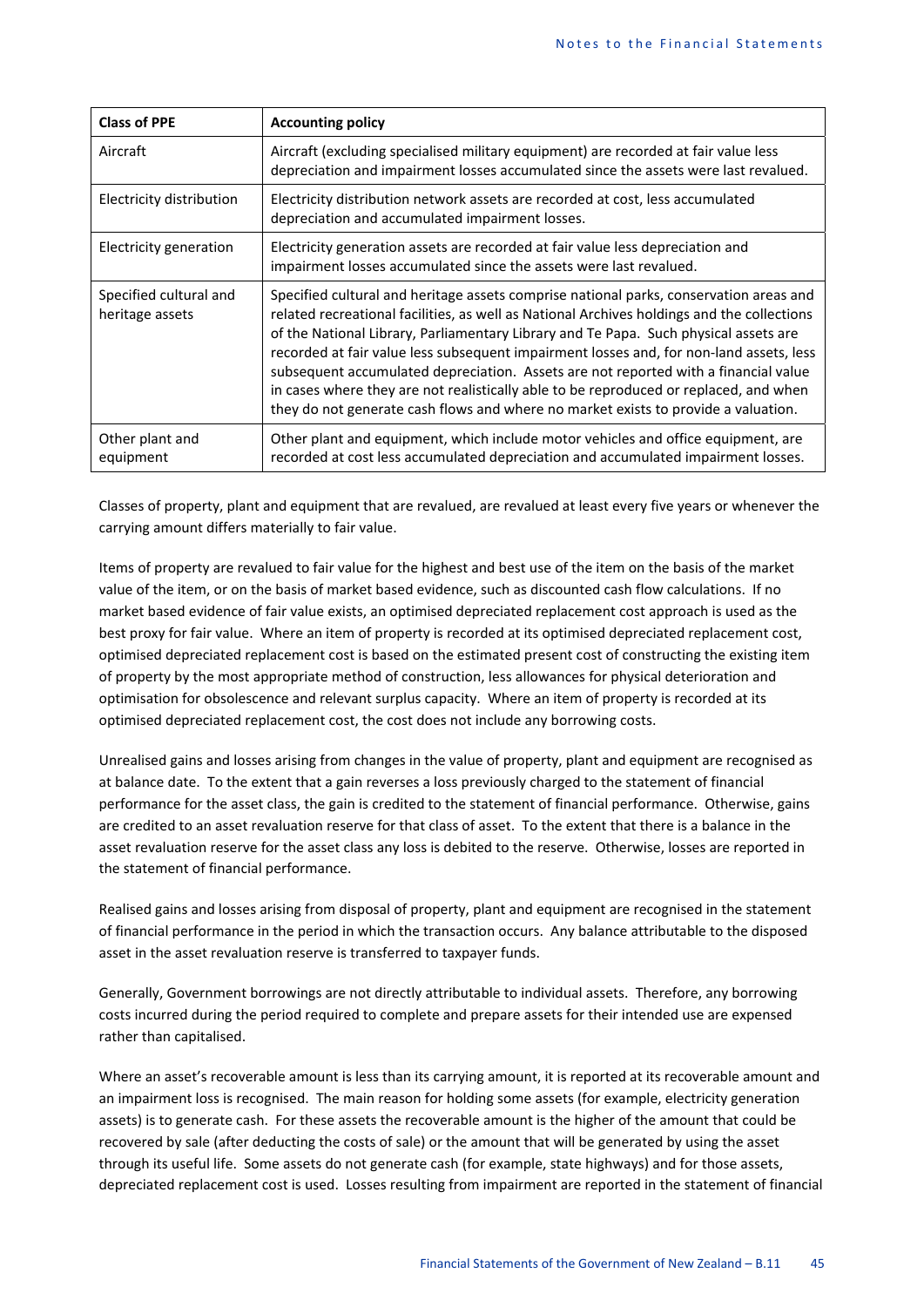performance, unless the asset is carried at a revalued amount in which case any impairment loss is treated as a revaluation decrease.

Depreciation is charged on a straight-line basis at rates calculated to allocate the cost or valuation of an item of property, plant and equipment, less any estimated residual value, over its remaining useful life.

Typically, the estimated useful lives of different classes of property, plant and equipment are as follows:

| <b>Class of PPE</b>                                                                                  | <b>Estimated useful lives</b>                       |
|------------------------------------------------------------------------------------------------------|-----------------------------------------------------|
| <b>Buildings</b>                                                                                     | 25 to 60 years                                      |
| Specialist military equipment                                                                        | 5 to 55 years                                       |
| State highways:<br>Pavement (surfacing)<br>Pavement (other)<br><b>Bridges</b>                        | 7 years<br>50 years<br>70 to 105 years              |
| Rail Network:<br><b>Track and ballast</b><br>Tunnels and bridges<br>Overhead traction and signalling | 25 to 40 years<br>60 to 100 years<br>10 to 40 years |
| Aircraft (ex specialist military<br>equipment)                                                       | 10 to 20 years                                      |
| Electricity distribution network                                                                     | 2 to 80 years                                       |
| Electricity generation assets                                                                        | 25 to 55 years                                      |
| Other plant and equipment                                                                            | 3 to 30 years                                       |

Specified heritage and cultural assets are generally not depreciated.

#### **Equity accounted investments**

The applicable financial reporting standards that determine the basis of combination of entities that make up the Government reporting entity are NZ IAS 27: *Consolidated and Separate Financial Statements* and NZ IAS 28: *Investments in Associates.* NZ IAS 27 refers to guidance provided in IPSAS 6: *Consolidated and Separate Financial Statements* and FRS 37: *Consolidating Investments in Subsidiaries* which shall be used by public benefit entities in determining whether they control another entity.

These standards are, however, not clear about how the definitions of control and significant influence should be applied in some circumstances in the public sector, particularly where legislation provides public sector entities with statutory autonomy and independence, in particular with Tertiary Education Institutions. Treasury's view is that because the Government cannot determine their operating and financing policies, but does have a number of powers in relation to these entities, it is appropriate to treat them as associates.

#### **Biological assets**

Biological assets (eg, trees, sheep) managed for harvesting into agricultural produce (eg, logs, wool) or for transforming into additional biological assets are measured at fair value less estimated point-of-sale costs, with any realised and unrealised gains or losses reported in the statement of financial performance. Where fair value cannot be reliably determined, the asset is recorded at cost less accumulated depreciation and accumulated impairment losses. For commercial forests, fair value takes into account age, quality of timber and the forest management plan.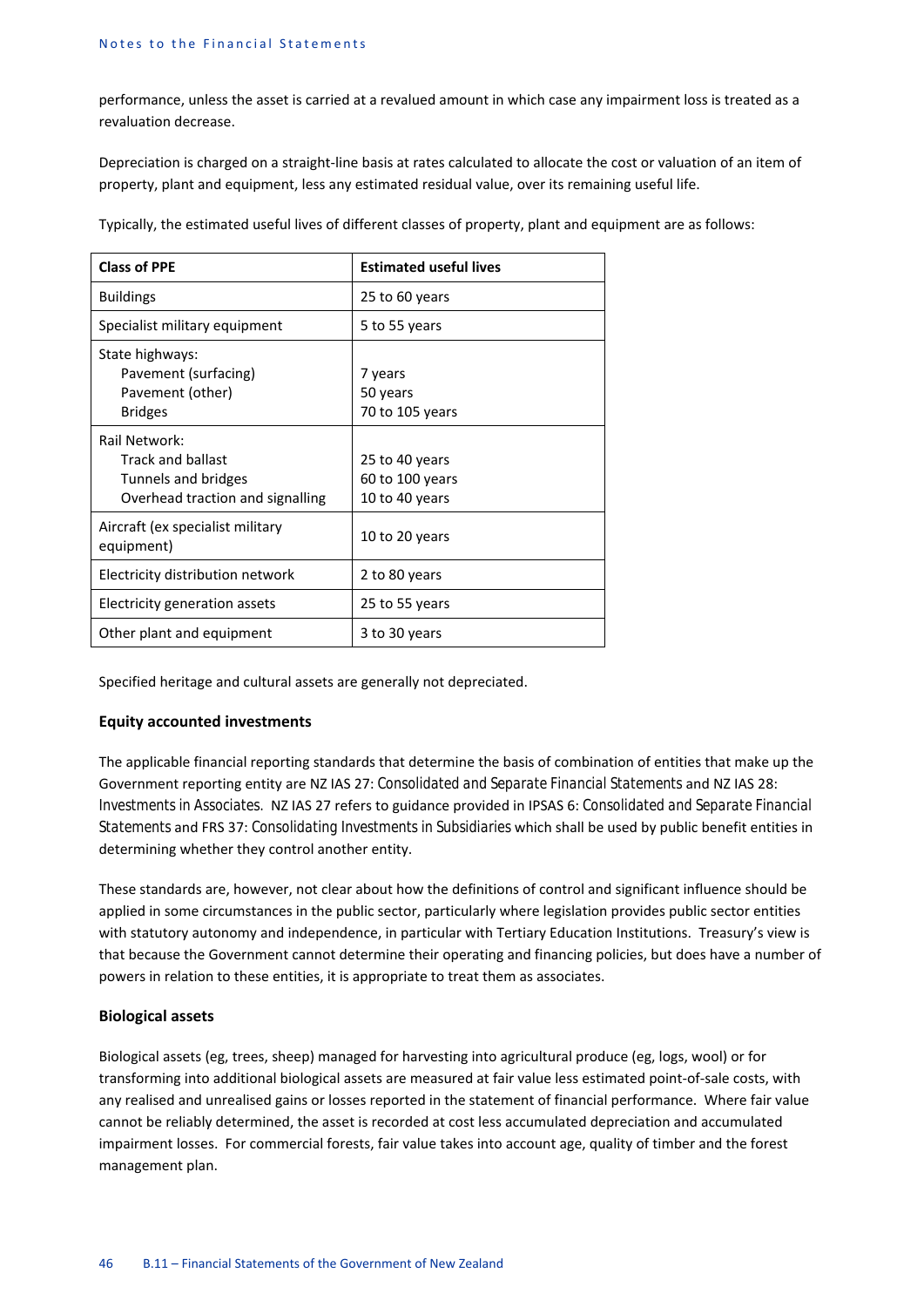Biological assets not managed for harvesting into agricultural produce, or being transformed into additional biological assets are reported as property, plant and equipment in accordance with the policies for property, plant and equipment.

#### **Intangible assets**

Intangible assets are initially recorded at cost. Where an intangible asset is created for nil or nominal consideration it is still initially carried at cost, which by definition is nil/nominal.

The cost of an internally generated intangible asset represents expenditure incurred in the development phase of the asset only. The development phase occurs after the following can be demonstrated: technical feasibility; ability to complete the asset; intention and ability to sell or use; and development expenditure can be reliably measured. Research is "original and planned investigation undertaken with the prospect of gaining new scientific or technical knowledge and understanding". Expenditure incurred on the research phase of an internally generated intangible asset is expensed when it is incurred. Where the research phase cannot be distinguished from the development phase, the expenditure is expensed when it is incurred.

Intangible assets with finite lives are subsequently recorded at cost less any amortisation and impairment losses. Amortisation is charged to the statement of financial performance on a straight-line basis over the useful life of the asset. Typically, the estimated useful life of computer software is three to five years.

Intangible assets with indefinite useful lives are not amortised, but are tested annually for impairment.

Realised gains and losses arising from disposal of intangible assets are recognised in the statement of financial performance in the period in which the transaction occurs.

Intangible assets with finite lives are reviewed annually to determine if there is any indication of impairment. All intangible assets with an indefinite life are tested for impairment annually. Where an intangible asset's recoverable amount is less than its carrying amount, it is reported at its recoverable amount and an impairment loss is recognised. Losses resulting from impairment are reported in the statement of financial performance.

Goodwill in Air New Zealand is tested for impairment annually.

#### **Non-current assets held for sale and discontinued operations**

Non-current assets or disposal groups are separately classified where their carrying amount will be recovered through a sale transaction rather than continuing use; that is, where such assets are available for immediate sale and where sale is highly probable. Non-current assets or disposal groups are recorded at the lower of their carrying amount and fair value less costs to sell.

#### **Investment property**

Investment property is property held primarily to earn rentals or for capital appreciation or both. It does not include property held primarily for strategic purposes or to provide a social service (eg, affordable housing) even though such property may earn rentals or appreciate in value – such property is reported as property, plant and equipment.

Investment properties are measured at fair value. Gains or losses arising from fair value changes are included in the statement of financial performance. Valuations are undertaken in accordance with standards issued by the New Zealand Property Institute.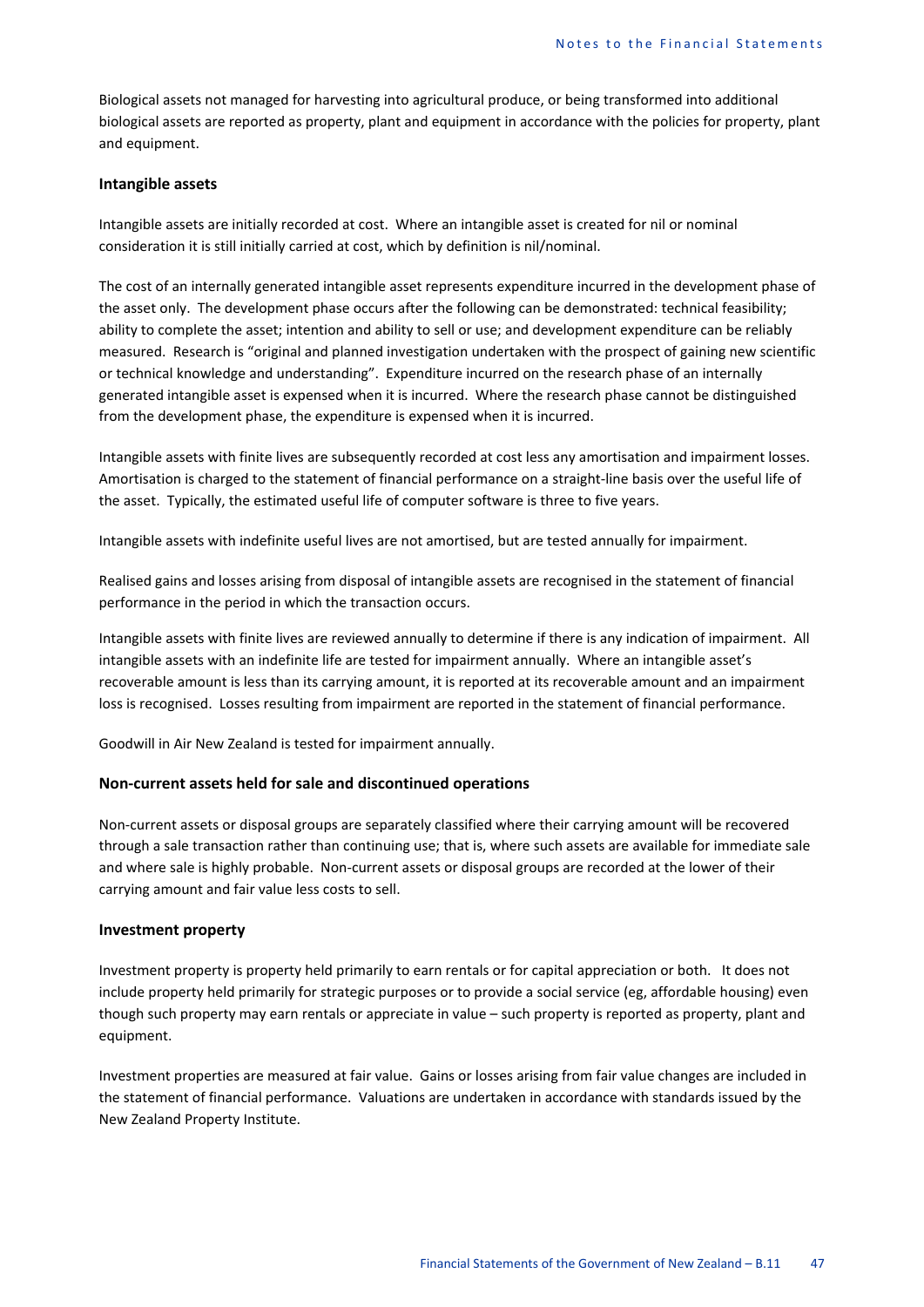#### **Employee benefits**

#### *Pension liabilities*

Obligations for contributions to defined contribution retirement plans are recognised in the statement of financial performance as they fall due. Obligations for defined benefit retirement plans are recorded at the latest actuarial value of the Crown liability. All movements in these liabilities, including actuarial gains and losses, are recognised in full in the statement of financial performance in the period in which they occur.

#### *Other employee entitlements*

Employee entitlements to salaries and wages, annual leave, long service leave, retiring leave and other similar benefits are recognised in the statement of financial performance when they accrue to employees. Employee entitlements to be settled within 12 months are reported at the amount expected to be paid. The liability for long-term employee entitlements is reported as the present value of the estimated future cash outflows.

#### *Termination benefits*

Termination benefits are recognised in the statement of financial performance only when there is a demonstrable commitment to either terminate employment prior to normal retirement date or to provide such benefits as a result of an offer to encourage voluntary redundancy. Termination benefits settled within 12 months are reported at the amount expected to be paid, otherwise they are reported as the present value of the estimated future cash outflows.

#### **Insurance contracts**

The future cost of ACC claims liabilities is revalued annually based on the latest actuarial information. Movements of the liability are reflected in the statement of financial performance. Financial assets backing the liability are designated at fair value through profit and loss.

#### **Leases**

Finance leases transfer to the Crown as lessee substantially all the risks and rewards incident on the ownership of a leased asset. Initial recognition of a finance lease results in an asset and liability being recognised at amounts equal to the lower of the fair value of the leased property or the present value of the minimum lease payments. The capitalised values are amortised over the period in which the Crown expects to receive benefits from their use.

Operating leases, where the lessor substantially retains the risks and rewards of ownership, are recognised in a systematic manner over the term of the lease. Leasehold improvements are capitalised and the cost is amortised over the unexpired period of the lease or the estimated useful life of the improvements, whichever is shorter. Lease incentives received are recognised evenly over the term of the lease as a reduction in rental expense.

#### **Other liabilities and provisions**

Other liabilities and provisions are recorded at the best estimate of the expenditure required to settle the obligation. Liabilities and provisions to be settled beyond 12 months are recorded at the present value of their estimated future cash outflows.

#### **Contingent liabilities and contingent assets**

Contingent liabilities and contingent assets are reported at the point at which the contingency is evident. Contingent liabilities are disclosed if the possibility that they will crystallise is not remote. Contingent assets are disclosed if it is probable that the benefits will be realised.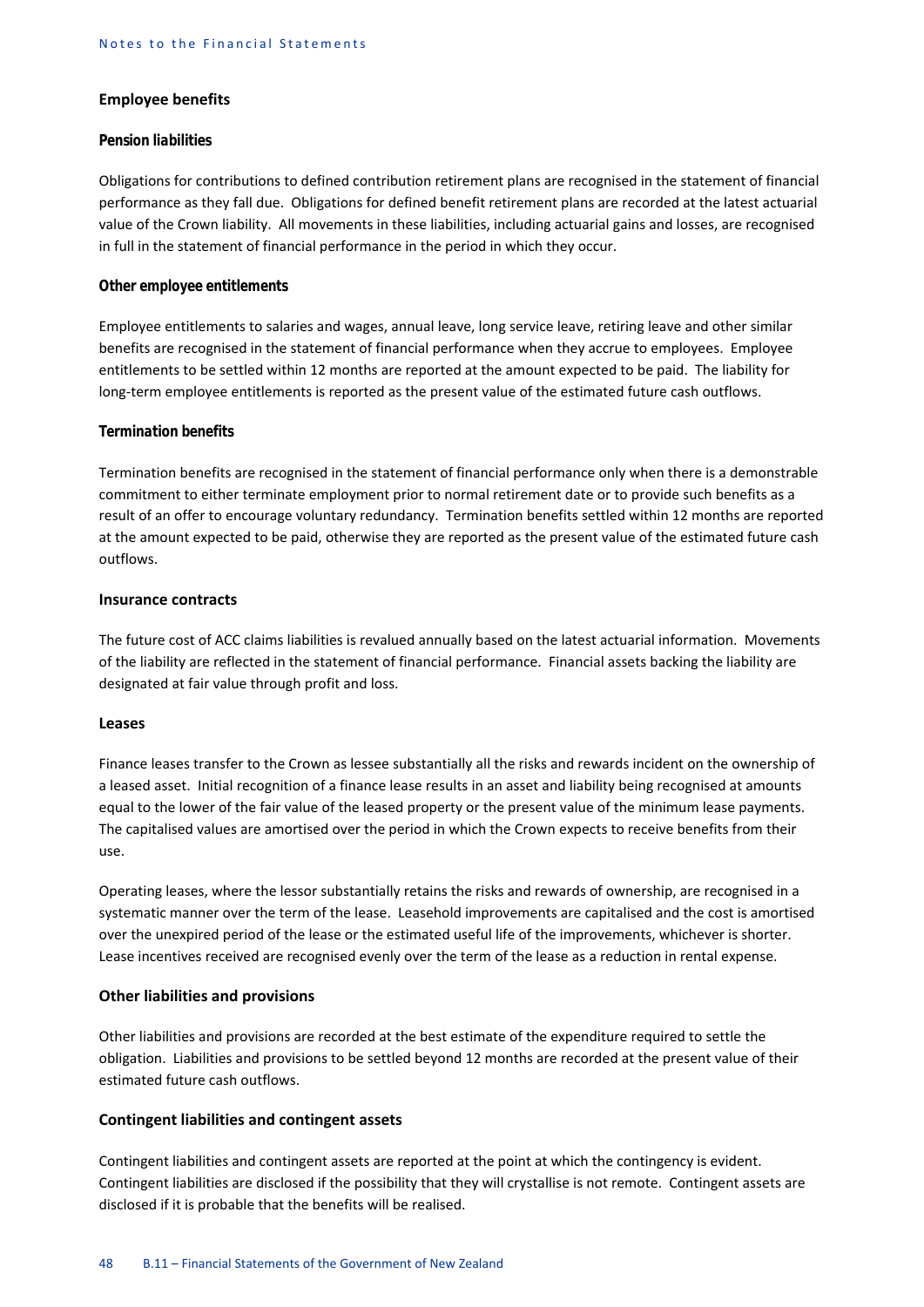#### **Commitments**

Commitments are future expenses and liabilities to be incurred on contracts that have been entered into at balance date.

Cancellable commitments that have penalty or exit costs explicit in the agreement on exercising the option to cancel are reported at the value of that penalty or exit cost (ie, the minimum future payments).

Commitments are classified as:

- capital commitments: aggregate amount of capital expenditure contracted for but not recognised as paid or provided for at period end
- non-cancellable operating leases with a lease term of more than one year, and
- other non-cancellable commitments: these may include consulting contracts, cleaning contracts and ship charters.

Interest commitments on debts and commitments relating to employment contracts are not included in the Statement of Commitments.

#### **Comparatives**

When presentation or classification of items in the financial statements is amended or accounting policies are changed voluntarily, comparative figures have been restated to ensure consistency with the current period unless it is impracticable to do so.

Comparatives referred to as Original Budget were forecasts published in the *2008 Budget Economic and Fiscal Update* while Estimated Actuals were forecasts published in the *2009 Budget Economic and Fiscal Update*. These forecasts include budget adjustments for new unallocated spending during the year (both operating and capital) and top-down adjustments which reduce the bias for forecast expenditure by departments to reflect maximum spending limits instead of mid-point estimates.

#### **Segment analysis**

The Government reporting entity is not required to provide segment reporting as it is a public benefit entity. Nevertheless, information is presented for material institutional components and major economic activities within or undertaken by the Government reporting entity. The three major institutional components of the Crown are:

- Core Crown: This group, which includes Ministers, Departments, Offices of Parliament, the Reserve Bank of New Zealand and the New Zealand Superannuation Fund most closely represents the budget sector and provides information that is useful for fiscal analysis purposes.
- State-owned enterprises: This group includes entities governed by the State–owned Enterprises Act, and for the purposes of these statements also includes Air New Zealand Limited. This group represents entities that undertake commercial activity.
- Crown entities: This group includes entities governed by the Crown Entities Act 2004. These entities have separate legal form and specified governance frameworks (including the degree to which each Crown entity is required to give effect to, or be independent of, government policy).

Functional analysis is also provided of a number of financial statements items. This functional analysis is drawn from the Classification of the Functions of Government produced by the International Monetary Fund.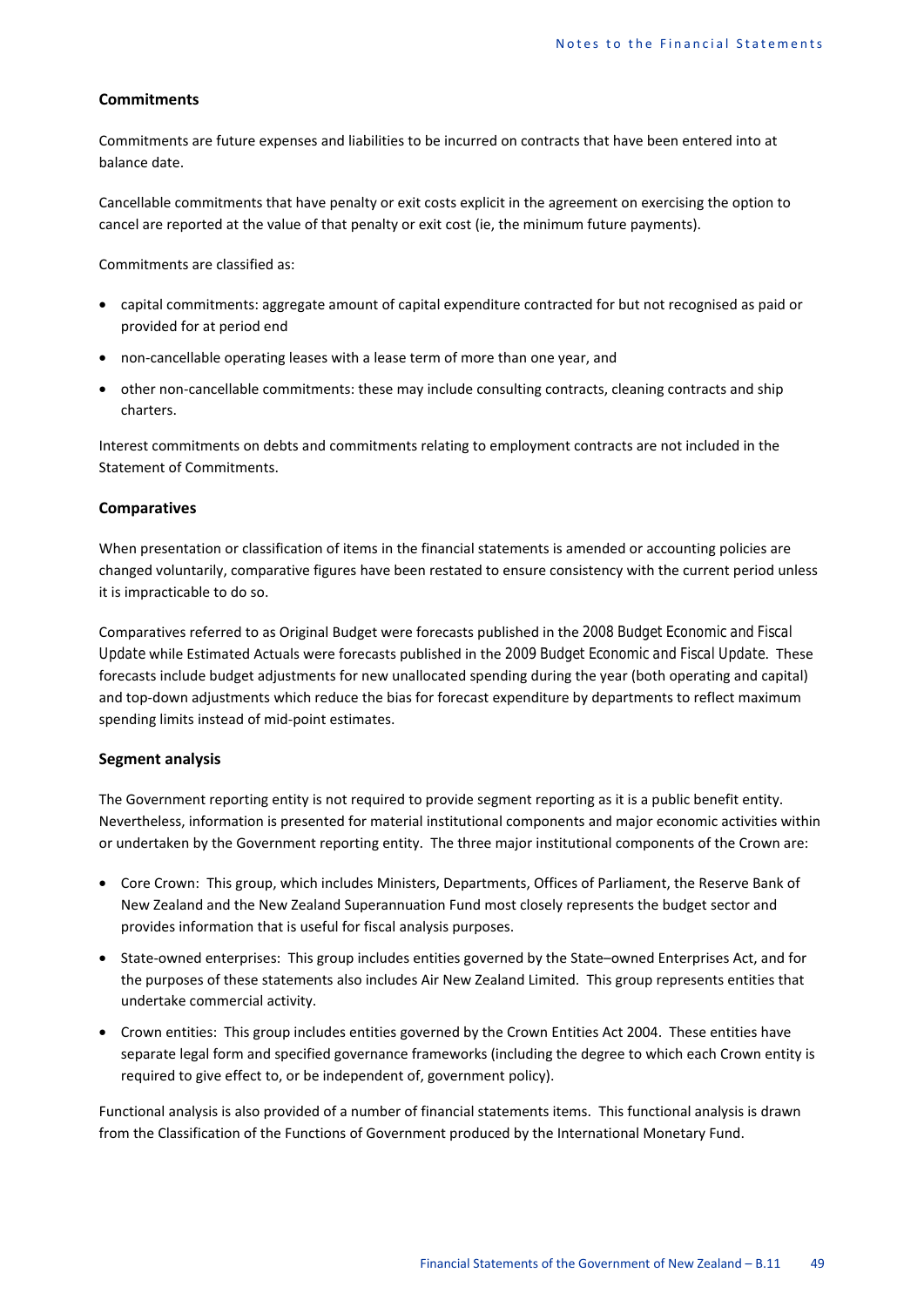#### **Related parties**

The Government comprises a large number of commonly controlled entities. These entities, and their key management personnel, transact amongst themselves and with the Government reporting entity on a regular basis, for example, for the purchase of postage stamps or the registration of vehicles. The Public Finance Act 1989 requires separate reporting by these individual entities and these entities will report transactions with the Crown and other related parties as appropriate in these individual financial statements.

With the exception of key management personnel, no other parties control the Government, are controlled by the Government without being consolidated, or are under common control of another entity with the Government. Tertiary Education Institutions, joint ventures and the Government Superannuation Fund are however considered related parties due to government influence and transactions between the rest of the Government Reporting Entity and these entities are separately disclosed where material.

Key management personnel, defined as Ministers of the Crown that are in Cabinet, are also considered to be related parties.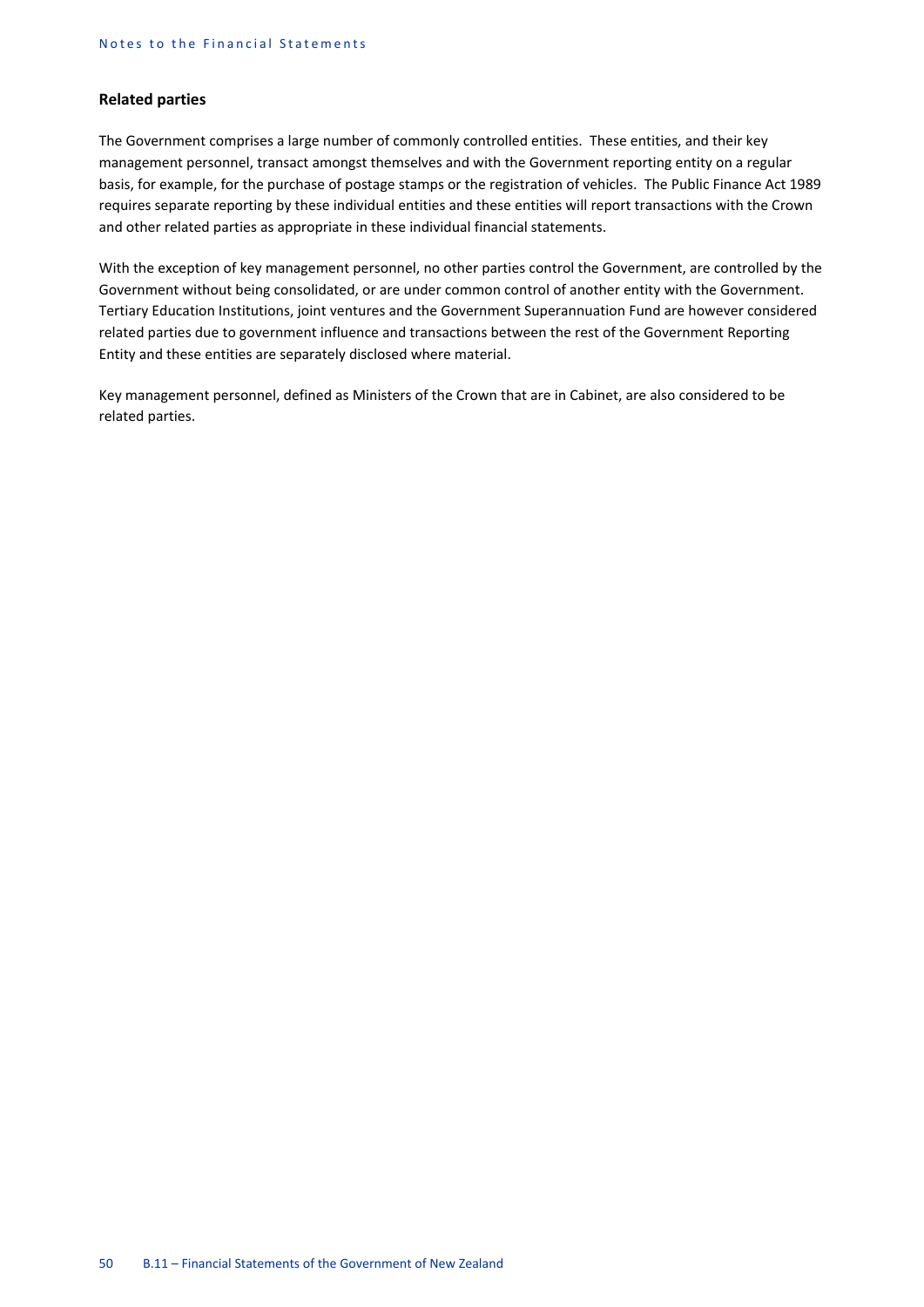# **Note 2: Tax and Levies Collected through the Crown's Sovereign Power (Accrual)**

| <b>Forecast</b> |                    |                                                              | Actual    |           |
|-----------------|--------------------|--------------------------------------------------------------|-----------|-----------|
|                 | Original Estimated |                                                              | 30 June   | 30 June   |
| <b>Budget</b>   | <b>Actuals</b>     |                                                              | 2009      | 2008      |
| \$m             | \$m                |                                                              | \$m       | \$m       |
|                 |                    | Direct Income Tax Revenue (accrual)                          |           |           |
|                 |                    | <b>Individuals</b>                                           |           |           |
| 22,874          |                    | 22,967 Source deductions                                     | 22,587    | 23,345    |
| 4,986           |                    | 4,639 Other persons                                          | 4,408     | 5,071     |
| (1, 199)        |                    | (1,731) Refunds                                              | (1,636)   | (1,470)   |
| 523             |                    | 499 Fringe benefit tax                                       | 500       | 522       |
| 27,184          |                    | 26,374 Total individuals                                     | 25,859    | 27,468    |
|                 |                    | <b>Corporate Tax</b>                                         |           |           |
| 7,817           |                    | 7,014 Gross companies tax                                    | 8,245     | 8,787     |
| (300)           |                    | (535) Refunds                                                | (430)     | (242)     |
| 1,402           |                    | 1,409 Non-resident withholding tax                           | 1,451     | 1,506     |
| 109             |                    | 5 Foreign-source dividend withholding payments               | 10        | 71        |
| 9,028           |                    | 7,893 Total corporate tax                                    | 9,276     | 10,122    |
|                 |                    |                                                              |           |           |
|                 |                    | <b>Other Direct Income Tax</b>                               |           |           |
| 2,740           |                    | 2,763 Resident withholding tax on interest income            | 2,571     | 2,699     |
| 91              |                    | 61 Resident withholding tax on dividend income               | 65        | 69        |
| 3               |                    | 2 Estate and gift duties                                     | 1         | 3         |
| 2,834           |                    | 2,826 Total other direct income tax                          | 2,637     | 2,771     |
| 39,046          |                    | 37,093 Total direct income tax                               | 37,772    | 40,361    |
|                 |                    | <b>Indirect Income Tax Revenue (accrual)</b>                 |           |           |
|                 |                    | <b>Goods and Services Tax</b>                                |           |           |
| 20,458          |                    | 22,248 Gross goods and services tax                          | 20,551    | 20,631    |
| (8, 578)        |                    | (10,655) Refunds                                             | (9,000)   | (9,516)   |
| 11,880          |                    | 11,593 Total goods and services tax                          | 11,551    | 11,115    |
|                 |                    | <b>Other Indirect Taxation</b>                               |           |           |
| 940             |                    | 883 Road user charges                                        | 868       | 851       |
| 813             |                    | 811 Petroleum fuels excise - domestic production             | 781       | 819       |
| 605             |                    | 630 Alcohol excise - domestic production                     | 616       | 573       |
| 151             |                    | 170 Tobacco excise - domestic production                     | 172       | 159       |
| 541             |                    | 540 Petroleum fuels excise - imports <sup>1</sup>            | 514       | 528       |
| 227             |                    | 200 Alcohol excise - imports <sup>1</sup>                    | 213       | 222       |
| 857             |                    | 820 Tobacco excise - imports <sup>1</sup>                    | 891       | 804       |
| 234             |                    | 268 Other customs duty                                       | 262       | 303       |
| 254             |                    | 215 Gaming duties                                            | 215       | 260       |
| 229             |                    | 171 Motor vehicle fees                                       | 171       | 226       |
| 91              |                    | 92 Approved issuer levy and cheque duty                      | 80        | 105       |
| 43              |                    | 37 Energy resources levies                                   | 39        | 46        |
| 4,985           |                    | 4,837 Total other indirect taxation                          | 4,822     | 4,896     |
| 16,865          |                    | 16,430 Total indirect taxation                               | 16,373    | 16,011    |
|                 |                    |                                                              |           |           |
| 55,911          |                    | 53,523 Total taxation revenue                                | 54,145    | 56,372    |
|                 |                    | <b>Other Sovereign Revenue (accrual)</b><br>2,885 ACC levies |           |           |
| 2,780           |                    |                                                              | 2,880     | 2,718     |
| 303<br>87       | 87                 | 303 Fire service levies                                      | 299       | 279       |
| 274             | 345                | <b>EQC</b> levies                                            | 86<br>375 | 86<br>308 |
| 274             |                    | Child support<br>284 Court fines                             | 263       | 262       |
| 319             |                    | 210 Other miscellaneous items                                | 215       | 226       |
|                 |                    |                                                              |           |           |
| 4,037           |                    | 4,114 Total other sovereign revenue                          | 4,118     | 3,879     |
| 59,948          |                    | 57,637 Total sovereign revenue                               | 58,263    | 60,251    |

1. Customs excise-equivalent duty.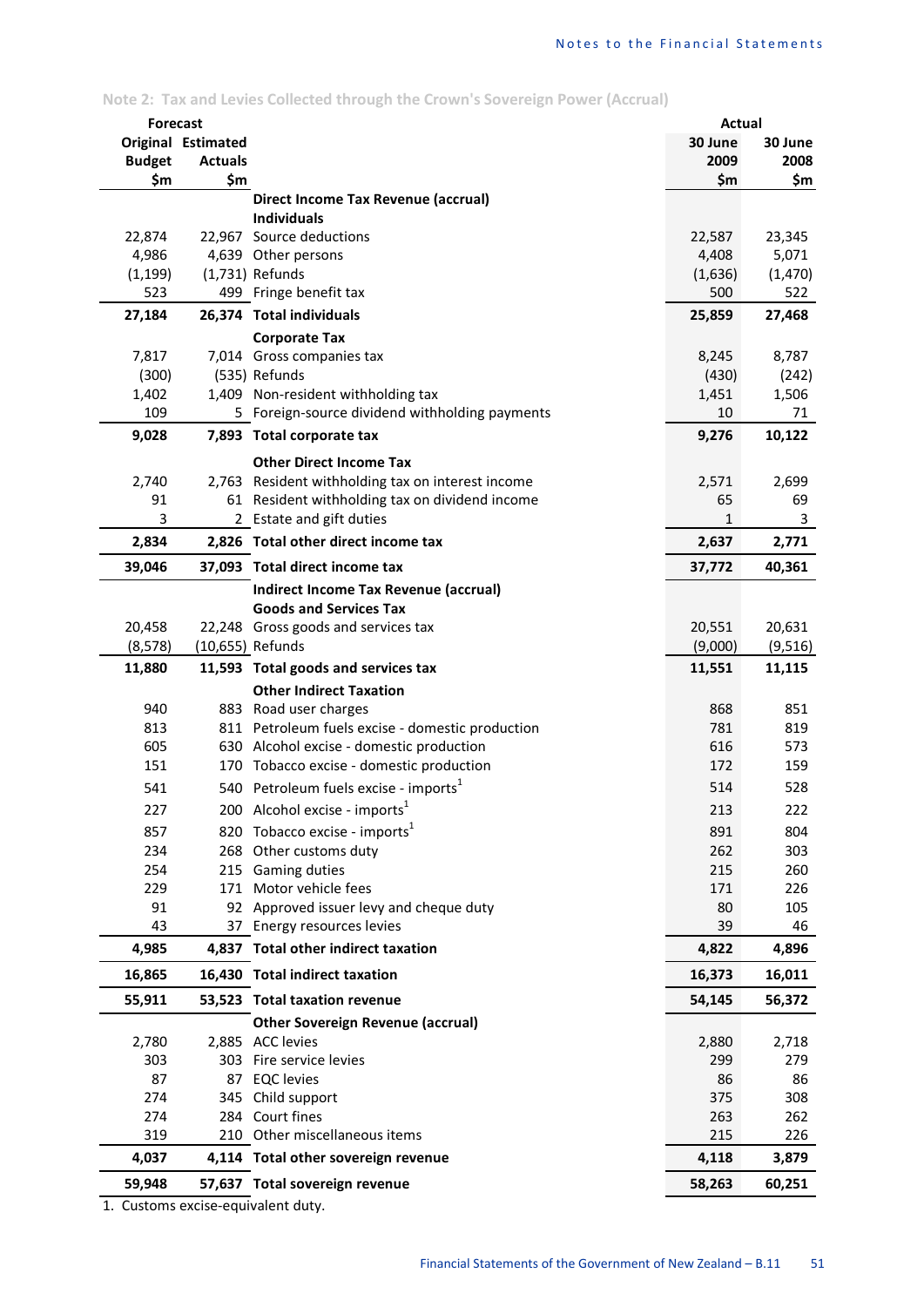# **Note 2: Tax and Levies Collected through the Crown's Sovereign Power (Cash)**

| <b>Forecast</b>    |                    |                                                        | Actual            |                   |
|--------------------|--------------------|--------------------------------------------------------|-------------------|-------------------|
|                    | Original Estimated |                                                        | 30 June           | 30 June           |
| <b>Budget</b>      | <b>Actuals</b>     |                                                        | 2009              | 2008              |
| \$m                | \$m                |                                                        | \$m               | \$m               |
|                    |                    | Direct Income Tax Receipts (cash)                      |                   |                   |
|                    |                    | <b>Individuals</b>                                     |                   |                   |
| 22,737             |                    | 22,767 Source deductions                               | 22,567            | 22,830            |
| 5,570              |                    | 5,050 Other persons                                    | 4,988             | 5,469             |
| (2,065)            |                    | (2,465) Refunds                                        | (2,488)           | (2, 171)          |
| 513                |                    | 500 Fringe benefit tax                                 | 506               | 489               |
| 26,755             |                    | 25,852 Total individuals                               | 25,573            | 26,617            |
|                    |                    | <b>Corporate Tax</b>                                   |                   |                   |
| 7,948              |                    | 7,965 Gross companies tax                              | 7,742             | 9,075             |
| (1,000)            |                    | (1,741) Refunds                                        | (2,013)           | (1,026)           |
| 1,373              |                    | 1,378 Non-resident withholding tax                     | 1,437             | 1,638             |
| 109                |                    | 5 Foreign-source dividend withholding payments         | (2)               | 72                |
| 8,430              |                    | 7,607 Total corporate tax                              | 7,164             | 9,759             |
|                    |                    | <b>Other Direct Income Tax</b>                         |                   |                   |
| 2,740              |                    | 2,746 Resident withholding tax on interest income      | 2,593             | 2,616             |
| 90                 |                    | 86 Resident withholding tax on dividend income         | 97                | 40                |
| 3                  |                    | 2 Estate and gift duties                               | 2                 | $\overline{2}$    |
| 2,833              |                    | 2,834 Total direct other income tax                    | 2,692             | 2,658             |
| 38,018             |                    | 36,293 Total direct income tax                         | 35,429            | 39,034            |
|                    |                    |                                                        |                   |                   |
|                    |                    | <b>Indirect Tax Receipts (cash)</b>                    |                   |                   |
|                    |                    | <b>Goods and Services Tax</b>                          |                   |                   |
| 19,944<br>(8, 267) |                    | 20,566 Gross goods and services tax<br>(9,455) Refunds | 19,715<br>(8,894) | 20,085<br>(8,859) |
|                    |                    |                                                        |                   |                   |
| 11,677             |                    | 11,111 Total goods and services tax                    | 10,821            | 11,226            |
|                    |                    | <b>Other Indirect Taxation</b>                         |                   |                   |
| 940                |                    | 883 Road user charges                                  | 864               | 851               |
| 813                |                    | 811 Petroleum fuels excise - domestic production       | 786               | 809               |
| 605                |                    | 630 Alcohol excise - domestic production               | 587               | 554               |
| 151                |                    | 170 Tobacco excise - domestic production               | 170               | 160               |
| 1,859<br>254       |                    | 1,828 Customs duty<br>224 Gaming duties                | 1,957<br>227      | 1,946<br>238      |
| 229                |                    | 171 Motor vehicle fees                                 | 165               | 223               |
| 92                 |                    | 102 Approved issuer levy and cheque duty               | 77                | 85                |
| 43                 |                    | 43 Energy resources levies                             | 36                | 42                |
| 4,986              |                    | 4,862 Total other indirect taxation                    | 4,869             | 4,908             |
|                    |                    |                                                        |                   |                   |
| 16,663             |                    | 15,973 Total indirect taxation                         | 15,690            | 16,134            |
| 54,681             |                    | 52,266 Total tax receipts collected                    | 51,119            | 55,168            |
|                    |                    | <b>Other Sovereign Receipts (cash)</b>                 |                   |                   |
| 2,688              |                    | 2,795 ACC levies                                       | 2,792             | 2,561             |
| 303                |                    | 304 Fire service levies                                | 300               | 281               |
| 87                 |                    | 86 EQC levies                                          | 87                | 86                |
| 210                |                    | 181 Child support                                      | 177               | 171               |
| 171                |                    | 177 Court fines                                        | 173               | 169               |
| 216                |                    | 190 Other miscellaneous items                          | 187               | 192               |
| 3,675              |                    | 3,733 Total other sovereign receipts                   | 3,716             | 3,460             |
| 58,356             |                    | 55,999 Total sovereign receipts                        | 54,835            | 58,628            |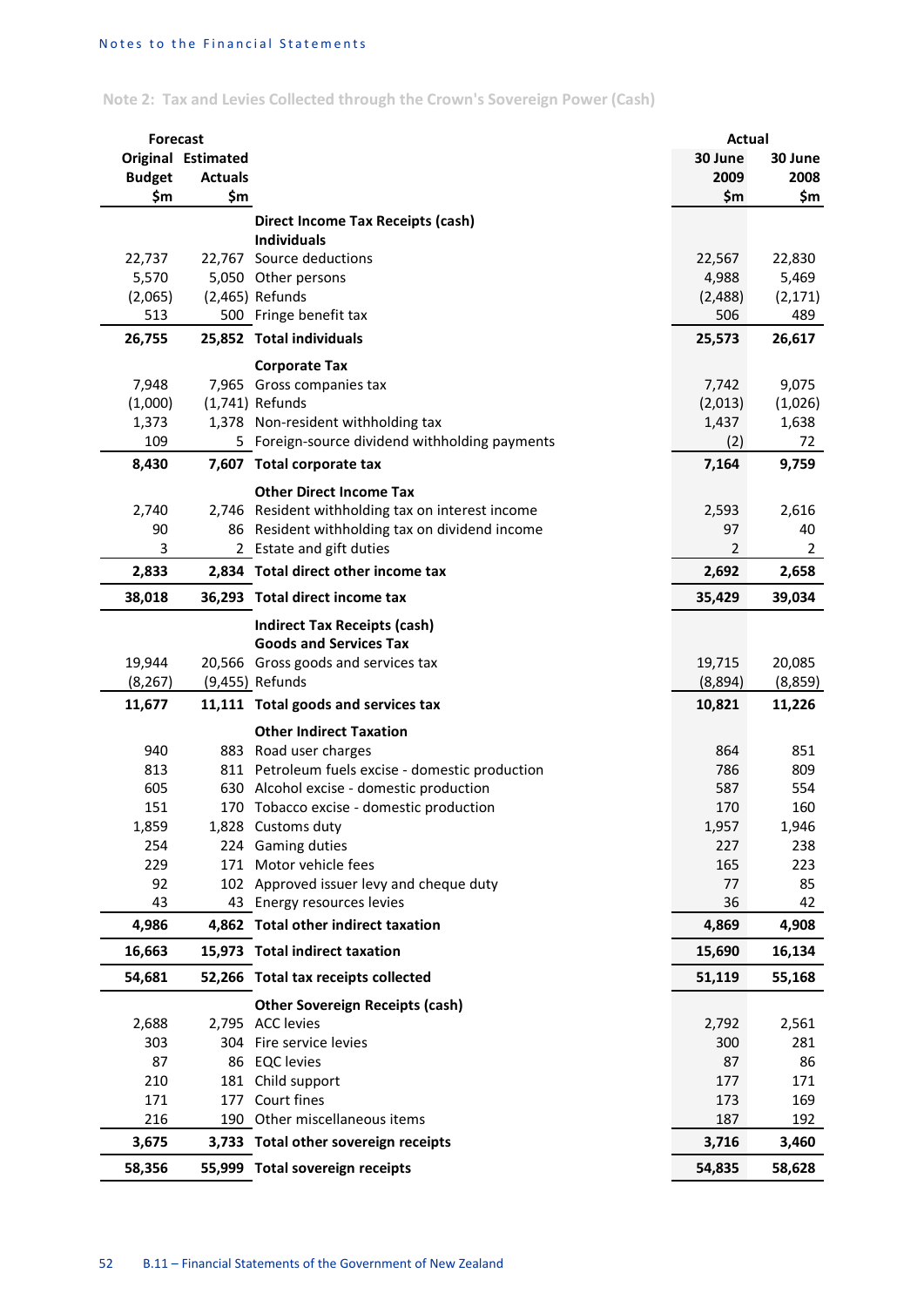#### **Note 3: Sales of Goods and Services**

| <b>Forecast</b>          |                           |                                            | Actual    |                          |
|--------------------------|---------------------------|--------------------------------------------|-----------|--------------------------|
|                          | <b>Original Estimated</b> |                                            | 30 June   | 30 June                  |
| <b>Budget</b>            | <b>Actuals</b>            |                                            | 2009      | 2008                     |
| \$m                      | \$m                       |                                            | \$m       | \$m                      |
|                          |                           | By type                                    |           |                          |
| 7,267                    | 7,817                     | Sales of goods                             | 7,955     | 8,617                    |
| $\overline{\phantom{a}}$ | 69                        | Deposit guarantee schemes - guarantee fees | 74        | $\overline{\phantom{a}}$ |
| 6,955                    |                           | 7,362 Rendering of services                | 7,327     | 6,782                    |
| 14,222                   |                           | 15,248 Total sales of goods and services   | 15,356    | 15,399                   |
|                          |                           | By source                                  |           |                          |
| 1,238                    | 1,266                     | Core Crown                                 | 1,237     | 1,097                    |
| 12,004                   | 12.959                    | Crown entities                             | 13,901    | 12,502                   |
| 12,358                   |                           | 13,066 State-owned enterprises             | 12,592    | 13,201                   |
| (11,378)                 |                           | (12,043) Inter-segment eliminations        | (12, 374) | (11, 401)                |
| 14,222                   |                           | 15,248 Total sales of goods and services   | 15,356    | 15,399                   |

**Note 4: Interest Revenue and Dividends**

| <b>Forecast</b> |                          |                                                                         | <b>Actual</b> |         |
|-----------------|--------------------------|-------------------------------------------------------------------------|---------------|---------|
|                 | Original Estimated       |                                                                         | 30 June       | 30 June |
| <b>Budget</b>   | <b>Actuals</b>           |                                                                         | 2009          | 2008    |
| \$m             | \$m                      |                                                                         | \$m           | \$m     |
|                 |                          | By type                                                                 |               |         |
| 81              | $\overline{\phantom{a}}$ | Sovereign receivables                                                   |               | 45      |
| 445             |                          | 480 Student loans (interest unwind)                                     | 465           | 407     |
|                 |                          | Other financial assets classified as amortised cost or available        |               |         |
| 307             | 385                      | for sale                                                                | 366           | 435     |
| 323             |                          | 7 Financial assets classified as held for trading                       | 6             | 14      |
| 1,811           |                          | 1,749 Financial assets classified as fair value through profit and loss | 2,163         | 1,902   |
| 2,967           | 2,621                    | <b>Total interest revenue</b>                                           | 3,000         | 2,803   |
| 391             |                          | 378 Dividends                                                           | 419           | 411     |
| 3,358           |                          | 2,999 Total interest revenue and dividends                              | 3,419         | 3,214   |
|                 |                          | <b>By source</b>                                                        |               |         |
| 2,835           |                          | 1.897 Core Crown                                                        | 1,872         | 2,344   |
| 1,083           |                          | 1.329 Crown entities                                                    | 1,248         | 1,233   |
| 239             |                          | 739 State-owned enterprises                                             | 1,193         | 704     |
| (799)           |                          | (966) Inter-segment eliminations                                        | (894)         | (1,067) |
| 3,358           |                          | 2,999 Total interest revenue and dividends                              | 3,419         | 3,214   |
|                 |                          |                                                                         |               |         |
|                 |                          | Included in total interest revenue above is interest on                 |               |         |
|                 |                          | impaired financial assets of:                                           |               |         |
|                 |                          | Impaired sovereign receivables                                          |               | 45      |
|                 |                          | Impaired student loans                                                  | 465           | 407     |
|                 |                          | Impaired other financial assets classified as amortised cost or         |               |         |
|                 |                          | available for sale                                                      | 10            | 5       |
|                 |                          | Total interest revenue on impaired financial assets                     | 475           | 457     |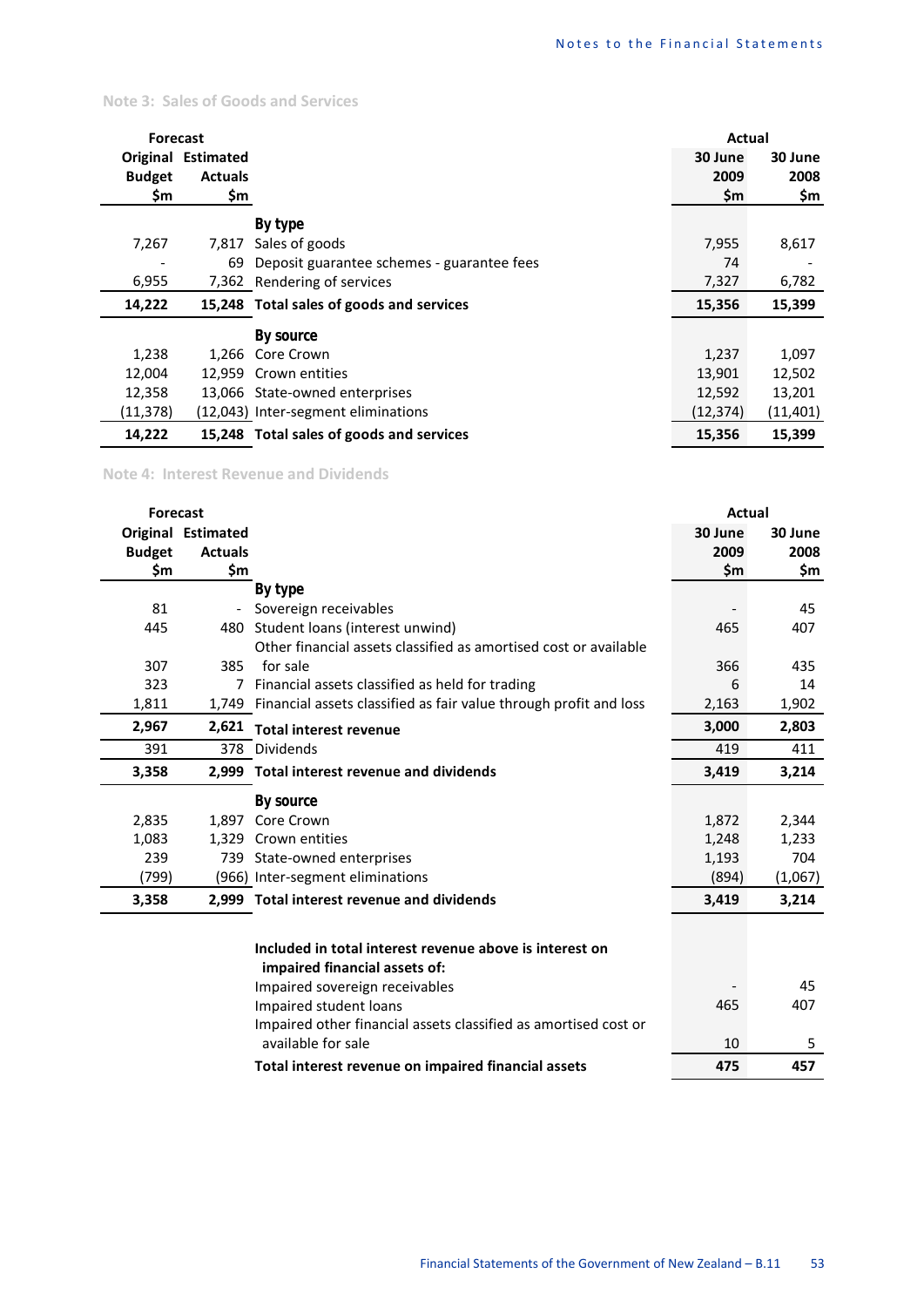### **Note 5: Other Revenue**

| Forecast      |                           |                           | Actual  |         |
|---------------|---------------------------|---------------------------|---------|---------|
|               | <b>Original Estimated</b> |                           | 30 June | 30 June |
| <b>Budget</b> | <b>Actuals</b>            |                           | 2009    | 2008    |
| \$m           | \$m                       |                           | \$m     | \$m     |
|               |                           |                           |         |         |
| 101           |                           | 449 Sale of royalties     | 547     | 112     |
| 986           |                           | 1,021 Rental income       | 1,030   | 965     |
| 1,504         |                           | 1,605 Other revenue       | 1,313   | 1,538   |
| 2,591         |                           | 3,075 Total other revenue | 2,890   | 2,615   |

# **Note 6: Transfer Payments and Subsidies**

| <b>Forecast</b> |                           |                                              | Actual  |         |  |
|-----------------|---------------------------|----------------------------------------------|---------|---------|--|
|                 | <b>Original Estimated</b> |                                              | 30 June | 30 June |  |
| <b>Budget</b>   | <b>Actuals</b>            |                                              | 2009    | 2008    |  |
| \$m             | \$m                       |                                              | \$m     | \$m     |  |
|                 |                           | <b>Social Assistance Grants</b>              |         |         |  |
| 7,741           | 7.746                     | New Zealand superannuation                   | 7,744   | 7,348   |  |
| 2,132           |                           | 2,123 Family tax credit                      | 2,062   | 1,897   |  |
| 1,455           | 1,528                     | Domestic purposes benefit                    | 1,530   | 1,478   |  |
| 1,264           |                           | 1,258 Invalids benefit                       | 1,260   | 1,216   |  |
| 911             | 988                       | Accommodation supplement                     | 989     | 891     |  |
| 548             | 610                       | Sickness benefit                             | 613     | 582     |  |
| 587             | 586                       | In-work tax credit                           | 584     | 563     |  |
| 507             | 511                       | Income related rents                         | 512     | 474     |  |
| 403             | 588                       | Unemployment benefit                         | 586     | 458     |  |
| 398             | 429                       | Student allowances                           | 444     | 386     |  |
| 387             | 390                       | Disability allowances                        | 390     | 278     |  |
| 1,544           |                           | 1,531 Other social assistance benefits       | 1,509   | 1,339   |  |
| 17,877          |                           | 18,288 Total social assistance grants        | 18,223  | 16,910  |  |
|                 |                           | <b>Subsidies</b>                             |         |         |  |
| 1,370           | 1,420                     | KiwiSaver subsidies                          | 1,281   | 1,102   |  |
|                 |                           | Other transfer payments                      |         |         |  |
| 434             |                           | 474 Official development assistance          | 458     | 362     |  |
| 19,681          | 20,182                    | <b>Total transfer payments and subsidies</b> | 19,962  | 18,374  |  |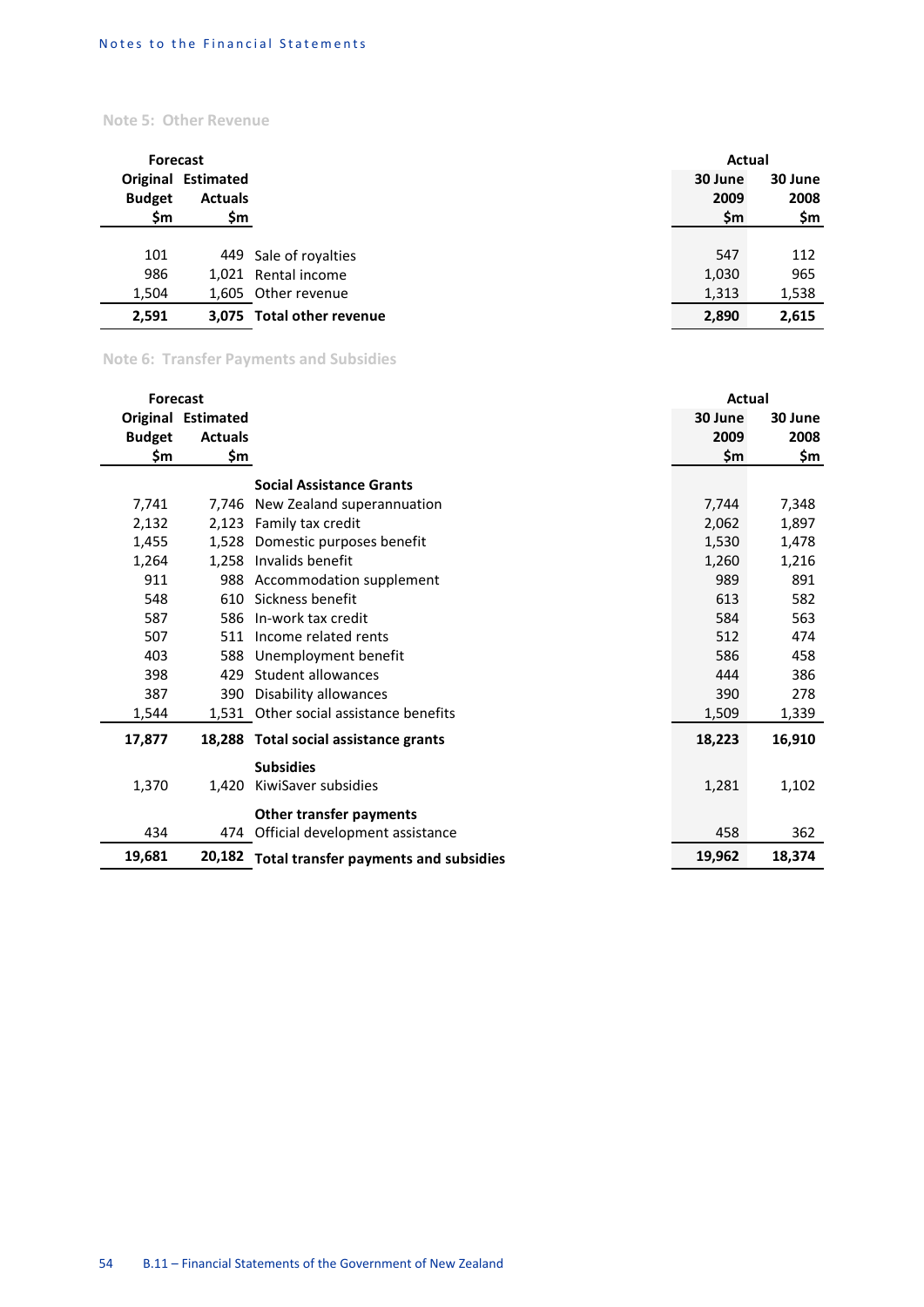#### **Note 7: Personnel Expenses**

| <b>Forecast</b> |                    |                                                              | Actual  |                |
|-----------------|--------------------|--------------------------------------------------------------|---------|----------------|
|                 | Original Estimated |                                                              | 30 June | 30 June        |
| <b>Budget</b>   | <b>Actuals</b>     |                                                              | 2009    | 2008           |
| \$m             | \$m                |                                                              | \$m     | \$m            |
|                 |                    | By type                                                      |         |                |
| 15,659          |                    | 16,421 Salaries and wages                                    | 16,311  | 14,948         |
| 703             |                    | 735 Costs incurred on GSF and other defined benefit plans    | 667     | 711            |
| 192             | 299                | Costs incurred on SSRSS and other defined contribution plans | 351     | 274            |
| 507             |                    | 576 Other personnel expenses                                 | 735     | 545            |
| 17,061          |                    | 18,031 Total personnel expenses                              | 18,064  | 16,478         |
|                 |                    |                                                              |         |                |
|                 |                    | By source                                                    |         |                |
| 5,846           |                    | 6,102 Core Crown                                             | 6,037   | 5,584          |
| 8,976           |                    | 9,513 Crown entities                                         | 9,592   | 8,741          |
| 2,248           |                    | 2,419 State-owned enterprises                                | 2,447   | 2,164          |
| (9)             |                    | (3) Inter-segment eliminations                               | (12)    | (11)           |
| 17,061          |                    | 18,031 Total personnel expenses                              | 18,064  | 16,478         |
|                 |                    |                                                              |         |                |
|                 |                    | Key management personnel compensation                        |         |                |
|                 |                    | Salaries and other short-term employee benefits              | 8       | 7              |
|                 |                    | Post-employment benefits                                     |         |                |
|                 |                    | Other long-term benefits                                     |         |                |
|                 |                    | <b>Termination benefits</b>                                  |         |                |
|                 |                    |                                                              | 8       | $\overline{7}$ |

Key management personnel are 20 Ministers of the Crown who are members of Cabinet.

The Cabinet Manual sets out guidance in respect of the Ministers' conduct, public duty, and personal interests. Ministers are responsible for ensuring that no conflict exists or appears to exist between their personal interests and their public duty. Therefore, there is a clear expectation that Ministers will not influence or affect any transactions and outstanding balances between the Government and themselves or their family, whanau, and close associates.

#### **Note 8: Depreciation and Amortisation**

| <b>Forecast</b> |                           |                                                           | Actual  |         |
|-----------------|---------------------------|-----------------------------------------------------------|---------|---------|
|                 | <b>Original Estimated</b> |                                                           | 30 June | 30 June |
| <b>Budget</b>   | <b>Actuals</b>            |                                                           | 2009    | 2008    |
| \$m             | \$m                       |                                                           | \$m     | \$m     |
|                 |                           |                                                           |         |         |
|                 |                           | <b>Depreciation expense</b>                               |         |         |
| 1,039           | 887                       | <b>Buildings</b>                                          | 1,074   | 980     |
| 100             | 95                        | Electricity distribution network                          | 119     | 136     |
| 360             | 317                       | Electricity generation assets                             | 294     | 266     |
| 242             | 154                       | Aircraft (excluding military)                             | 227     | 166     |
| 285             | 350                       | State highways                                            | 377     | 302     |
| 198             | 181                       | Rail network                                              | 160     | 163     |
| 292             | 263                       | Specialist military equipment                             | 250     | 222     |
| 23              | 21                        | Specified cultural and heritage assets                    | 19      | 20      |
| 908             | 933                       | Other plant and equipment                                 | 920     | 819     |
| 3,447           |                           | 3,201 Total depreciation expense                          | 3,440   | 3,074   |
| 503             |                           | 1,082 Amortisation and impairment of non-financial assets | 865     | 596     |
| 3,950           |                           | 4,283 Total depreciation and amortisation                 | 4,305   | 3,670   |

Refer note 34 for discussion of write-down on acquisition of Toll (NZ) Limited.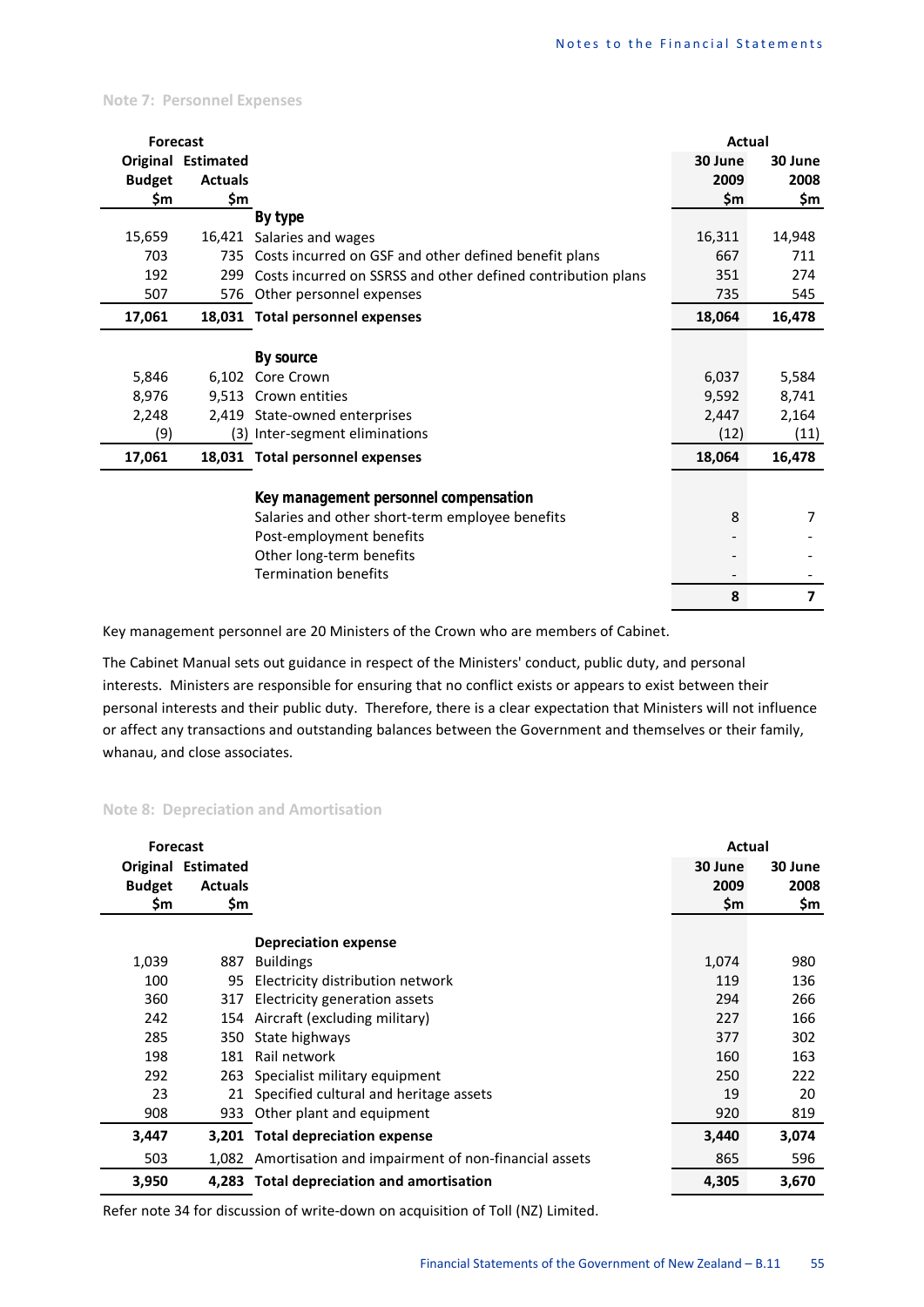**Note 9: Other Operating Expenses**

| <b>Forecast</b> |                           |                                                               | Actual    |                |
|-----------------|---------------------------|---------------------------------------------------------------|-----------|----------------|
|                 | <b>Original Estimated</b> |                                                               | 30 June   | 30 June        |
| <b>Budget</b>   | <b>Actuals</b>            |                                                               | 2009      | 2008           |
| \$m             | \$m                       |                                                               | \$m       | \$m            |
|                 |                           | By type                                                       |           |                |
|                 |                           | Retail deposit guarantee scheme - expenses accrued for        |           |                |
|                 | 26                        | entities in default (net of expected recoveries)              | 35        |                |
|                 |                           | Retail deposit guarantee scheme - provision for future retail |           |                |
|                 |                           | deposit scheme payments (refer note 30)                       | 816       |                |
| 3,240           |                           | 3,415 Donations and ex-gratia payments                        | 3,477     | 3,190          |
| 6               | 5.                        | Fees paid to audit firms (refer below)                        | 4         | 3              |
|                 | $\overline{\phantom{a}}$  | Inventory expenses                                            | 486       | 300            |
| 1,028           | 1.487                     | Impairment of financial assets                                | 2,778     | 1,189          |
| 213             | 228                       | Impairment of inventory                                       | 12        | $\overline{2}$ |
| 434             | 427                       | Lottery prize payments                                        | 504       | 432            |
| 956             | 1,139                     | Rental and leasing costs                                      | 1,175     | 952            |
| 667             | 718                       | Write-down on initial recognition of financial assets         | 630       | 559            |
| 25,509          |                           | 25,160 Other operating expenses                               | 24,199    | 24,029         |
| 32,053          |                           | 32,605 Total other operating expenses                         | 34,116    | 30,656         |
|                 |                           |                                                               |           |                |
|                 |                           | By source<br>Core Crown                                       |           |                |
| 32,663          | 31.924                    |                                                               | 33,647    | 29,219         |
| 14,381          |                           | 15,206 Crown entities                                         | 15,859    | 14,391         |
| 8,824           |                           | 9,542 State-owned enterprises                                 | 8,914     | 9,853          |
| (23, 815)       |                           | (24,067) Inter-segment eliminations                           | (24, 304) | (22, 807)      |
| 32,053          |                           | 32,605 Total operating expenses                               | 34,116    | 30,656         |

Operating expenses relate to those expenses incurred in the course of undertaking the functions and activities of entities included in the financial statements of the Government, excluding those expenses separately identified in the statement of financial performance and other notes. Items disclosed separately are those required by Financial Reporting Standards.

Other operating costs is the large residual item. Most of these costs represent payments made for services provided by third parties (road maintenance for example) or for raw materials (fuel, medicines or inventory for example). They also include other day-to-day operating costs.

|                                                                         | Actual                 |                        |
|-------------------------------------------------------------------------|------------------------|------------------------|
|                                                                         | 30 June<br>2009<br>\$m | 30 June<br>2008<br>\$m |
| <b>Audit and related expenses</b>                                       |                        |                        |
| Auditor-General fees for the audit of financial statements <sup>1</sup> | 34                     | 30                     |
| Auditor-General fees for assurance and related services                 |                        |                        |
| Fees for other services                                                 |                        | $\overline{2}$         |
|                                                                         | 35                     | 33                     |
| Inter-segment eliminations                                              | (35)                   | (33)                   |
| Fees for other work <sup>2</sup>                                        |                        |                        |
| Fees for assurance and related services                                 | $\overline{2}$         |                        |
| Fees for tax services                                                   |                        |                        |
| Fees for other services                                                 |                        |                        |
| Fees paid to audit firms                                                | 4                      | 3                      |

1. The audit of financial statements are those of the Government reporting entity and its sub-entities. Audit fees are eliminated because the Office of the Auditor-General is consolidated into these financial statements. 2. External auditing firms carry out other work for entities that they audit on behalf of the Auditor-General.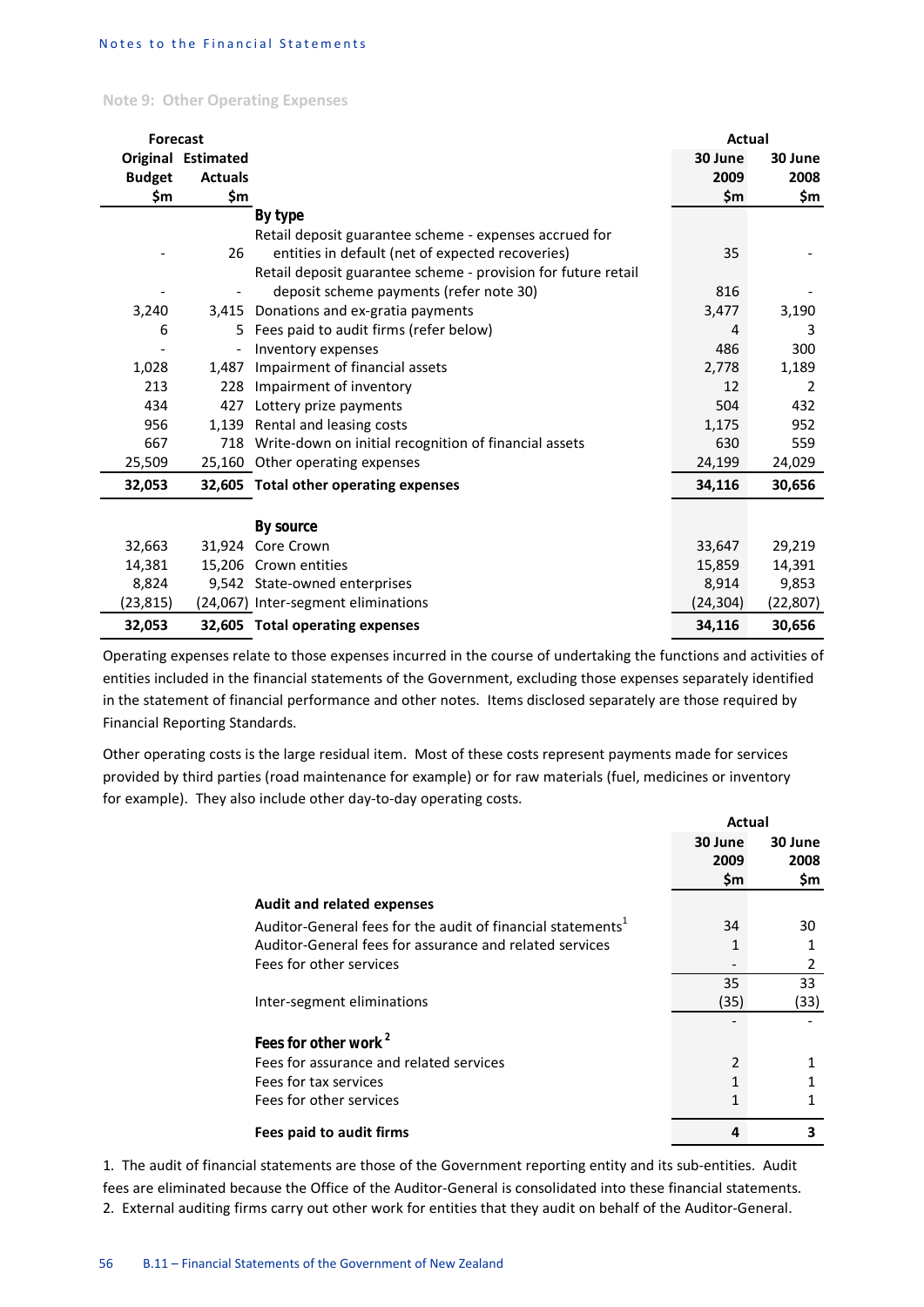**Note 10: Interest Expenses**

| <b>Forecast</b> |                    |                                                                        | Actual  |         |
|-----------------|--------------------|------------------------------------------------------------------------|---------|---------|
|                 | Original Estimated |                                                                        | 30 June | 30 June |
| <b>Budget</b>   | <b>Actuals</b>     |                                                                        | 2009    | 2008    |
| \$m             | \$m                |                                                                        | \$m     | \$m     |
|                 |                    |                                                                        |         |         |
|                 |                    | By type                                                                |         |         |
| 1,732           | 1.621              | Financial liabilities classified as amortised cost                     | 1,516   | 1,297   |
| 4               | $\mathbf{1}$       | Financial liabilities classified as held for trading                   |         | 1       |
| 746             | 1.599              | Financial liabilities classified as fair value through profit and loss | 1,887   | 1,717   |
| 21              | 137                | Interest unwind on provisions                                          | 88      | 86      |
| 2,503           |                    | 3,358 Total interest expenses                                          | 3,492   | 3,101   |
|                 |                    |                                                                        |         |         |
|                 |                    | By source                                                              |         |         |
| 2,406           | 2.507              | Core Crown                                                             | 2,429   | 2,460   |
| 294             | 248                | Crown entities                                                         | 185     | 248     |
| 442             | 1,185              | State-owned enterprises                                                | 1,392   | 870     |
| (639)           |                    | (582) Inter-segment eliminations                                       | (514)   | (477)   |
| 2,503           |                    | 3,358 Total interest expenses                                          | 3,492   | 3,101   |

**Note 11: Insurance Expenses**

| <b>Forecast</b> |                           |                                                            | Actual   |         |
|-----------------|---------------------------|------------------------------------------------------------|----------|---------|
|                 | <b>Original Estimated</b> |                                                            | 30 June  | 30 June |
| <b>Budget</b>   | <b>Actuals</b>            |                                                            | 2009     | 2008    |
| \$m             | \$m                       |                                                            | \$m      | \$m     |
|                 |                           | By entity                                                  |          |         |
| 3,749           | 3,818                     | <b>Accident Compensation Corporation (ACC)</b>             | 3,762    | 3,423   |
| 39              | 81                        | Earthquake Commission                                      | 88       | 130     |
| 11              |                           | 17 Other                                                   | 32       | 10      |
| 3,799           |                           | 3,916 Total insurance expenses                             | 3,882    | 3,563   |
|                 |                           | By type                                                    |          |         |
|                 |                           | Claims expense                                             | 8,710    | 5,257   |
|                 |                           | Outwards reinsurance premium expense                       | 38       | 36      |
|                 |                           | Movement in unexpired risk liability                       | (19)     | 298     |
|                 |                           | Other underwriting expenses                                | 93       | 93      |
|                 |                           | <b>Total claims and other expenses</b>                     | 8,822    | 5,684   |
|                 |                           | less actuarial loss                                        | (4, 491) | (1,709) |
|                 |                           | less operating costs relating to claims                    | (449)    | (412)   |
|                 |                           | Total insurance expenses (excluding losses and operations) | 3,882    | 3,563   |

More detail on insurance liabilities is provided in note 25.

Claims expense is the sum of claims settled and claims management expenses relating to claims incurred plus the movement in the outstanding claims liability.

Total claims and other expenses are those related to claims that have occurred prior to reporting date. Within these expenses are expenses relating to actuarial gains/(losses) and operating costs (e.g. costs for processing claims and injury prevention promotion) which due to their nature are reported elsewhere in the statement of financial performance (eg. under gains/losses or personnel expenses).

Insurance expenses represents underwriting expenses less those expenses reported elsewhere i.e. insurance expenses largely comprise direct settlement of claims and expected movements in the outstanding liability and unexpired risk liability.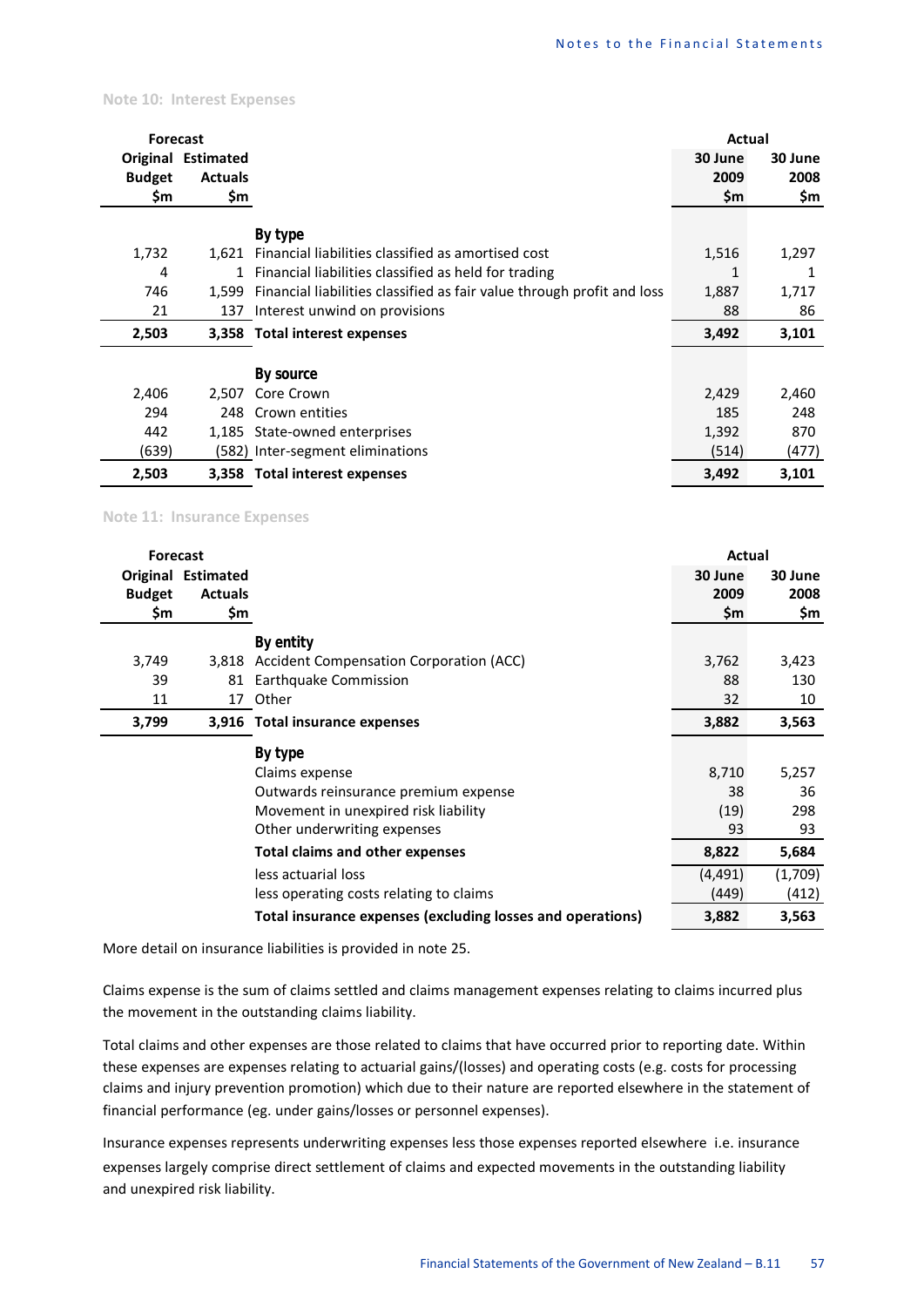**Note 11: Insurance Expenses (continued)**

|                                                     | Actual  |         |
|-----------------------------------------------------|---------|---------|
|                                                     | 30 June | 30 June |
|                                                     | 2009    | 2008    |
|                                                     | \$m     | \$m     |
| <b>Net Underwriting Result</b>                      |         |         |
| Premium revenue                                     | 2,966   | 2,804   |
| Recoveries revenue (including reinsurance recovery) |         |         |
| <b>Underwriting revenue</b>                         | 2,966   | 2,804   |
| Less claims and other expenses                      | (8,822) | (5,684) |
| Net underwriting deficit                            | (5,856) | (2,880) |

The underwriting surplus/(deficit) represents the net effect on the statement of financial performance from claims incurred prior to reporting date. It includes actuarial gains/(losses).

Underwriting revenue is reported separately in the financial statements under other sovereign revenue.

|                                                              | Actual  |         |
|--------------------------------------------------------------|---------|---------|
|                                                              | 30 June | 30 June |
|                                                              | 2009    | 2008    |
|                                                              | \$m     | \$m     |
|                                                              |         |         |
| Operating cash flows associated with the underwriting result |         |         |
| are:                                                         |         |         |
| Cash receipts                                                | 2,879   | 2,647   |
| Cash payments                                                | (3,296) | (3,041) |
| Net operating cash flows                                     | (417)   | (394)   |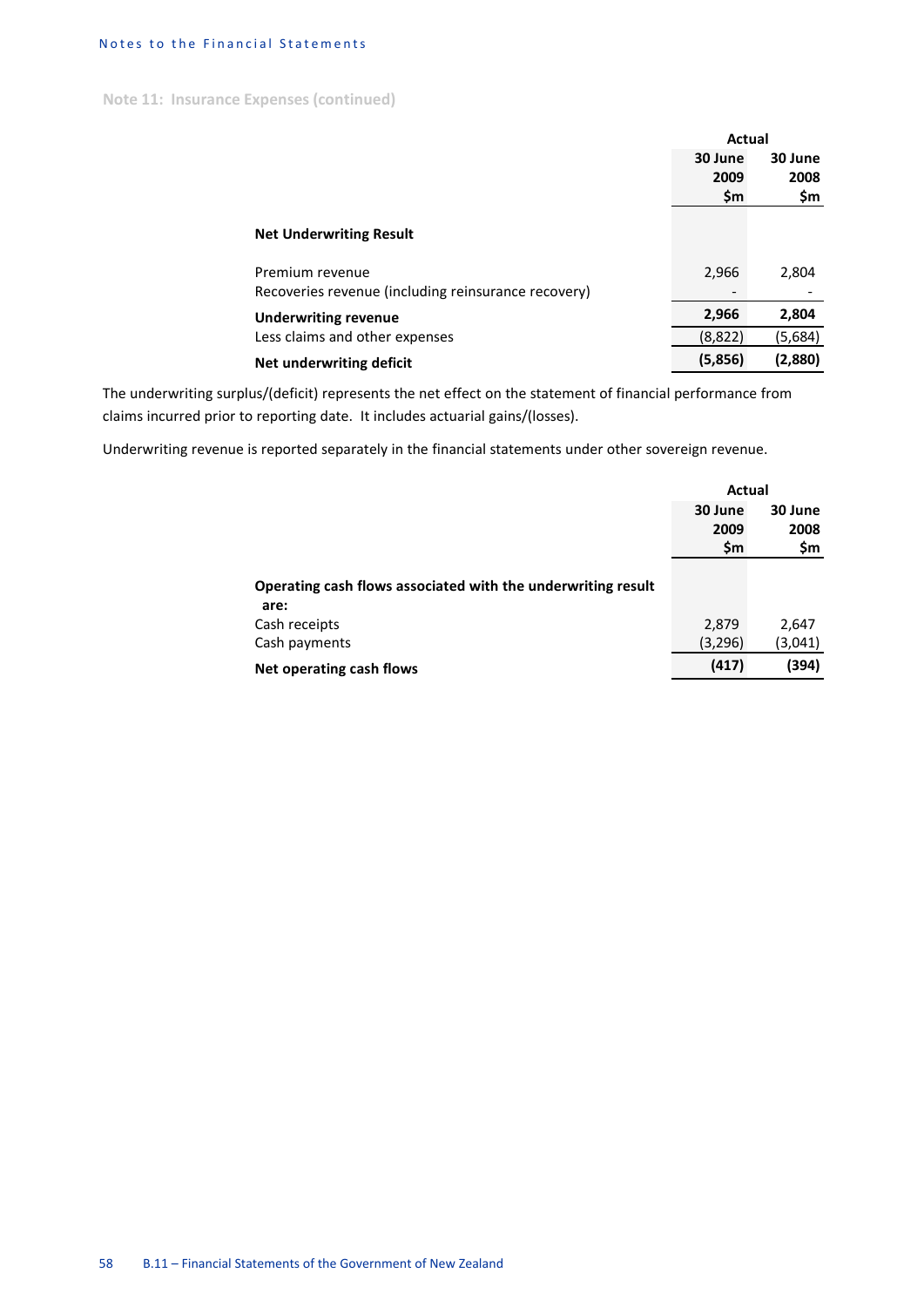#### **Note 12: Gains and Losses on Financial Instruments**

| <b>Forecast</b>          |                          |                                                                   | Actual         |                |
|--------------------------|--------------------------|-------------------------------------------------------------------|----------------|----------------|
|                          | Original Estimated       |                                                                   | 30 June        | 30 June        |
| <b>Budget</b>            | <b>Actuals</b>           |                                                                   | 2009           | 2008           |
| \$m                      | \$m                      |                                                                   | \$m            | \$m            |
|                          |                          | By type                                                           |                |                |
|                          |                          | Foreign exchange gains on financial assets measured at            |                |                |
|                          | 131                      | amortised cost                                                    | 23             | 70             |
|                          |                          | Foreign exchange losses on financial assets measured at           |                |                |
|                          | $\overline{\phantom{a}}$ | amortised cost                                                    | (226)          |                |
|                          |                          | Change in fair value of financial assets classified as held       |                |                |
| 257                      | 8                        | for trading                                                       | (4)            | (18)           |
|                          |                          | Gain/(loss) on disposal of financial assets classified at         |                |                |
|                          |                          | (4) amortised cost                                                | (7)            | (5)            |
|                          |                          | Change in fair value of financial assets classified as fair value |                |                |
| 1,060                    |                          | 6,491 through profit and loss                                     | 1,276          | (226)          |
| 1,317                    |                          | 6,626 Net gains/(losses) on financial assets                      | 1,062          | (179)          |
|                          |                          |                                                                   |                |                |
|                          |                          | Foreign exchange gains on financial liabilities measured at       |                |                |
|                          | 396                      | amortised cost                                                    | 383            | $\overline{2}$ |
|                          |                          | Foreign exchange losses on financial liabilities measured at      |                |                |
|                          |                          | (111) amortised cost                                              | (34)           | (148)          |
|                          |                          | Change in fair value of financial liabilities classified as       |                |                |
|                          |                          | (3) held for trading                                              | (1)            | (2)            |
|                          |                          | Gain/(loss) on disposal of financial liabilities classified at    |                |                |
| (1)                      |                          | (1) amortised cost                                                | (2)            | (7)            |
|                          |                          | Change in fair value of financial liabilities classified as fair  |                |                |
| $\overline{\phantom{a}}$ |                          | (1,138) value through profit and loss                             | (324)          | (591)          |
| (1)                      |                          | (857) Net gains/(losses) on financial liabilities                 | 22             | (746)          |
| 108                      |                          | (9,035) Net gains/(losses) on derivatives                         | (3, 718)       | 308            |
| 1,424                    |                          | (3,266) Net gains/(losses) on financial instruments               | (2,634)        | (617)          |
|                          |                          |                                                                   |                |                |
|                          |                          | <b>By source</b>                                                  |                |                |
| 1,377                    |                          | (1,788) Core Crown                                                | (1,616)        | 353            |
| 354                      |                          | (1,037) Crown entities                                            | (669)          | (743)          |
| (50)<br>(257)            |                          | (179) State-owned enterprises                                     | (138)<br>(211) | (37)           |
|                          |                          | (262) Inter-segment eliminations                                  |                | (190)          |
| 1,424                    |                          | (3,266) Net gains/(losses) on financial instruments               | (2,634)        | (617)          |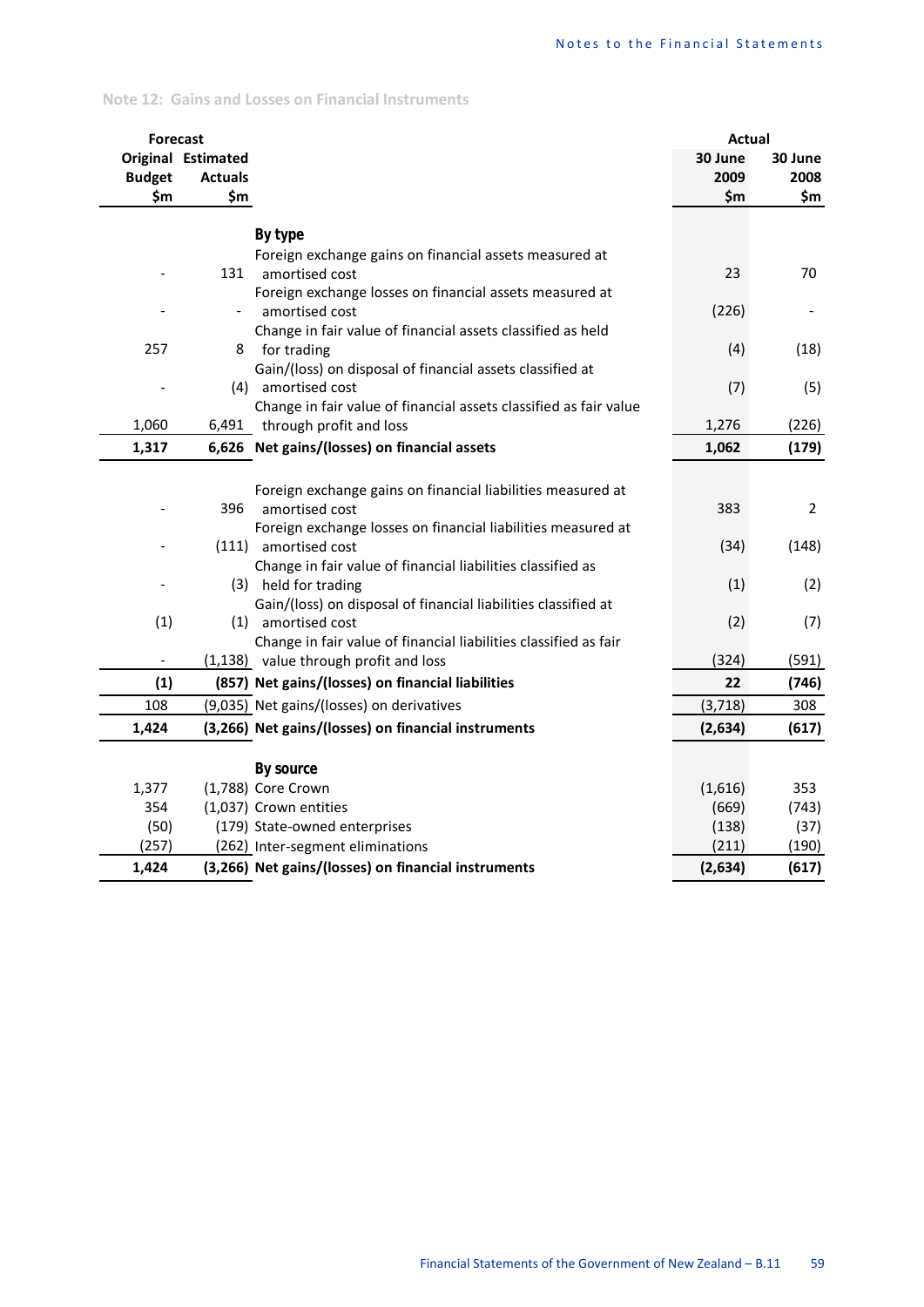| Note 13: Gains and Losses on Non-Financial Instruments |  |  |  |  |  |  |
|--------------------------------------------------------|--|--|--|--|--|--|
|--------------------------------------------------------|--|--|--|--|--|--|

| <b>Forecast</b> |                           |                                                            | Actual   |          |
|-----------------|---------------------------|------------------------------------------------------------|----------|----------|
|                 | <b>Original Estimated</b> |                                                            | 30 June  | 30 June  |
| <b>Budget</b>   | <b>Actuals</b>            |                                                            | 2009     | 2008     |
| \$m             | \$m                       |                                                            | \$m      | \$m      |
|                 |                           | By type                                                    |          |          |
|                 |                           | (22) Foreign exchange gains/(losses)                       | 13       | (91)     |
|                 |                           | (2,262) Actuarial gains/(losses) on GSF liability          | (695)    | (1,098)  |
|                 |                           | (2,095) Actuarial gains/(losses) on ACC outstanding claims | (4, 491) | (1,709)  |
|                 |                           | 810 Other gains/(losses) on non-financial liabilities      | 811      | (183)    |
|                 |                           | Gains/(losses) on sale or disposals of property, plant     |          |          |
|                 | (59)                      | and equipment                                              | 42       | (1)      |
| 170             | 162                       | Gains/(losses) on agricultural assets                      | 164      | 130      |
|                 |                           | 18 Gains/(losses) on intangible assets                     | (1)      | 18       |
|                 |                           | (2) Other gains/(losses) on non-financial assets           | (10)     | 9        |
| 170             |                           | (3,450) Net gains/(losses) on non-financial instruments    | (4, 167) | (2, 925) |
|                 |                           |                                                            |          |          |
|                 |                           | <b>By source</b>                                           |          |          |
| 8               |                           | (1,529) Core Crown                                         | 125      | (1, 369) |
|                 |                           | (2,082) Crown entities                                     | (4, 475) | (1, 725) |
| 162             |                           | 162 State-owned enterprises                                | 200      | 170      |
|                 |                           | (1) Inter-segment eliminations                             | (17)     | (1)      |
| 170             |                           | (3,450) Net gains/(losses) on non-financial instruments    | (4, 167) | (2,925)  |

The GSF and ACC liabilities are valued by an independent actuary (refer notes 25 and 26). Actuarial gains/(losses) represent differences between actual results and what the actuary had assumed when originally calculating the liability (experience adjustments) and the effect of changes in actuarial assumptions.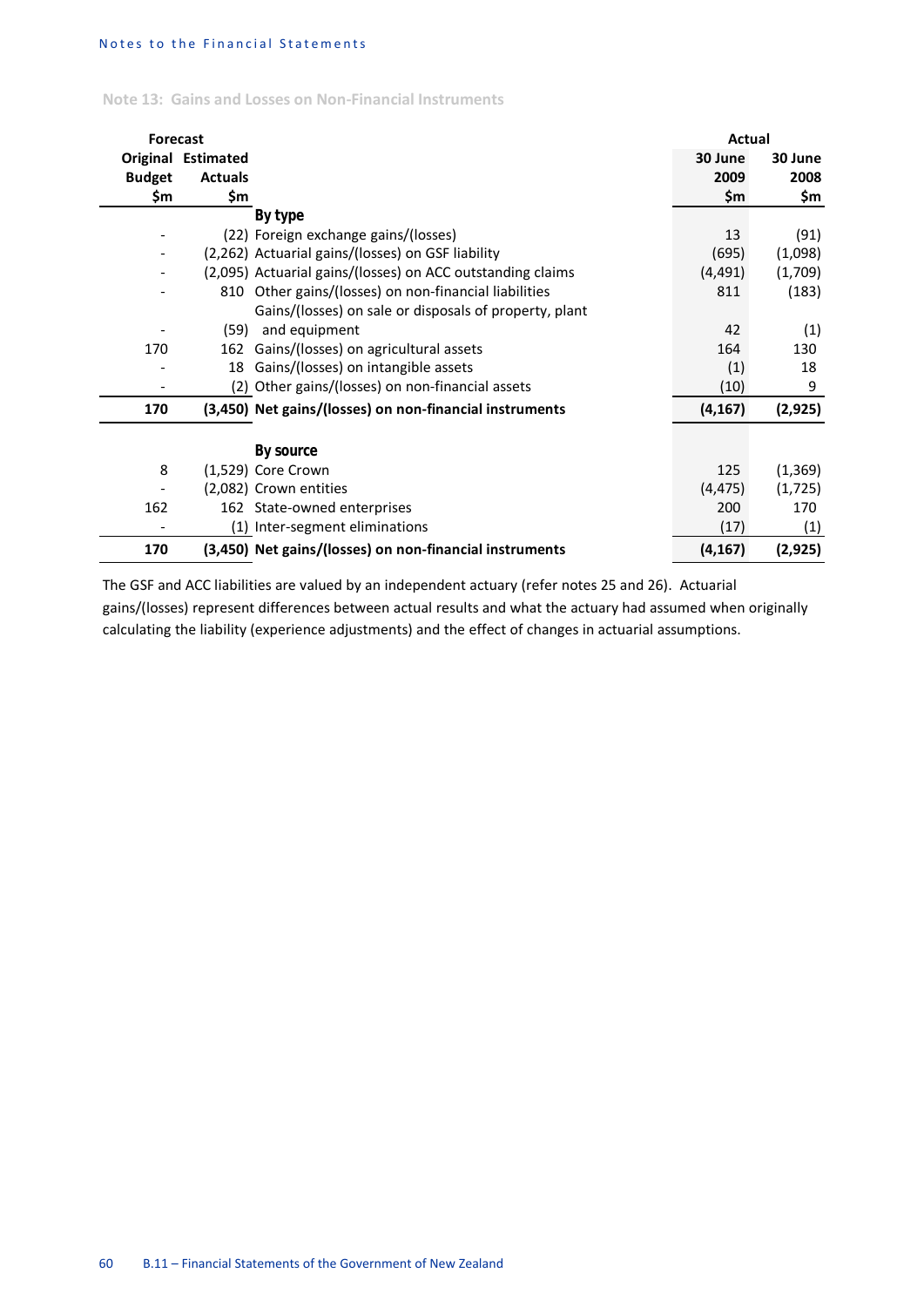**Note 14: Receivables**

| <b>Forecast</b> |                           |                                                | Actual   |          |
|-----------------|---------------------------|------------------------------------------------|----------|----------|
|                 | <b>Original Estimated</b> |                                                | 30 June  | 30 June  |
| <b>Budget</b>   | <b>Actuals</b>            |                                                | 2009     | 2008     |
| \$m             | \$m                       |                                                | \$m      | \$m      |
|                 |                           | By type                                        |          |          |
| 6,139           | 7.248                     | Tax receivables                                | 7,649    | 7,398    |
| 3,378           | 3.417                     | Levies, fines and penalty receivables          | 3,334    | 3,106    |
| 296             |                           | 449 Social benefit receivables                 | 485      | 440      |
| 9,813           |                           | 11,114 Sovereign receivables                   | 11,468   | 10,944   |
| 2,936           |                           | 2,673 Trade and other receivables              | 3,151    | 3,214    |
| 12,749          |                           | 13,787 Total receivables                       | 14,619   | 14,158   |
|                 |                           | By maturity                                    |          |          |
| 12,266          | 13,270                    | Expected to be realised within one year        | 13,793   | 13,564   |
| 483             |                           | 517 Expected to be held for more than one year | 826      | 594      |
| 12,749          | 13,787                    | <b>Total receivables</b>                       | 14,619   | 14,158   |
|                 |                           | By source                                      |          |          |
| 7,201           | 8,786                     | Core Crown                                     | 10,243   | 9,031    |
| 4,437           |                           | 4,514 Crown entities                           | 4,725    | 4,444    |
| 1,910           |                           | 2,165 State-owned enterprises                  | 1,846    | 2,247    |
| (799)           |                           | (1,678) Inter-segment eliminations             | (2, 195) | (1, 564) |
| 12,749          |                           | 13,787 Total receivables                       | 14,619   | 14,158   |

In determining the recoverability of a tax or other sovereign receivables, the Government uses information about the extent to which the tax or levy payer is contesting the assessment and experience of the outcomes of such disputes, from lateness of payment, and other information obtained from credit collection actions taken. Due to the size of the tax base, the concentration of credit risk is limited and this is not a risk that is managed.

The Government does not hold any collateral or any other credit enhancements over receivables which are past due.

All sovereign receivables are denominated in New Zealand dollars.

|                                             | Actual         |                |
|---------------------------------------------|----------------|----------------|
|                                             | 30 June        | 30 June        |
|                                             | 2009           | 2008           |
|                                             | \$m            | \$m            |
| <b>Tax Receivables</b>                      |                |                |
| Gross tax receivable                        | 11,645         | 10,423         |
| Impairment of tax receivables               | (3,996)        | (3,025)        |
| <b>Total tax receivables</b>                | 7,649          | 7,398          |
| <b>Gross Tax Receivable</b>                 |                |                |
| Current                                     |                |                |
| Past due                                    | 6,891<br>4,754 | 6,218<br>4,205 |
|                                             |                |                |
| Total gross tax receivable                  | 11,645         | 10,423         |
| % past due                                  | 41%            | 40%            |
| <b>Impairment of Tax Receivables</b>        |                |                |
| Balance at beginning of the year            | 3,025          | 2,782          |
| Impairment losses recognised on receivables | 1,693          | 944            |
| Amounts written off as uncollectible        | (722)          | (701)          |
| Impairment losses reversed                  |                |                |
| Balance at end of the year                  | 3,996          | 3,025          |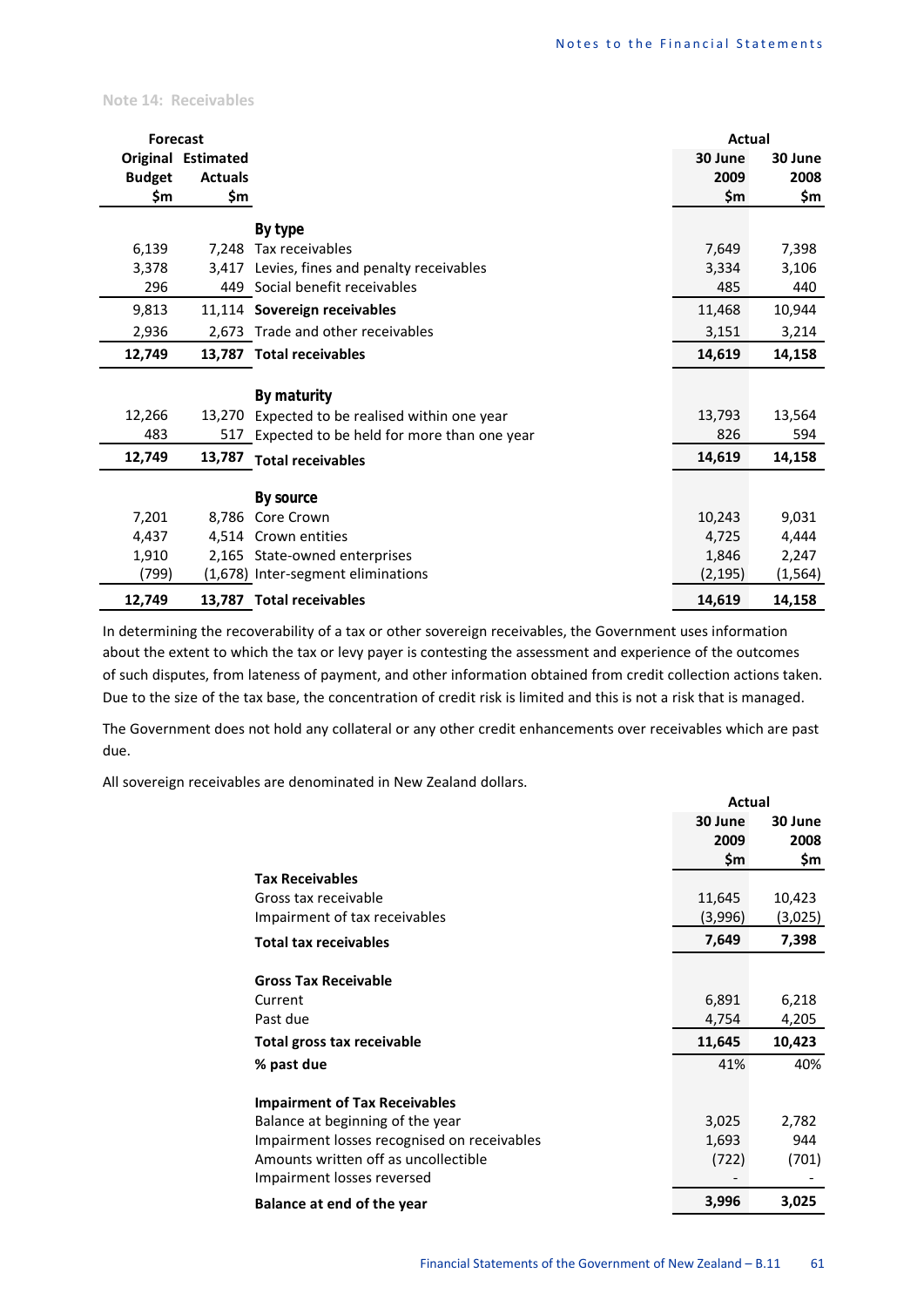#### **Note 14: Receivables (continued)**

The Inland Revenue Department (IRD) administers the majority of the tax receivable portfolio. The recoverable amount of the portfolio administered by IRD is calculated by forecasting the expected repayments based on analysis of historical debt data, deducting an estimate of service costs and then discounting at the current use of money interest (UOMI) rate. An additional 5% has been added to the UOMI rate in 2009 to allow for recessionary impact. If the recoverable amount of the IRD portfolio is less than the carrying amount, the carrying amount is reduced to the recoverable amount.

|                                                                                                           | Actual  |         |
|-----------------------------------------------------------------------------------------------------------|---------|---------|
|                                                                                                           | 30 June | 30 June |
|                                                                                                           | 2009    | 2008    |
|                                                                                                           | \$m     | \$m     |
| The estimated recoverable amount of this portfolio and key<br>assumptions underpinning the valuation are: |         |         |
| Recoverable amount of tax receivables current                                                             | 6,812   | 6,218   |
| Recoverable amount of tax receivables past due                                                            | 837     | 1,180   |
| Discount rate                                                                                             | 13.91%  | 14.24%  |
| Impact on recoverable amount of a 2% increase in discount rate                                            | (16)    | (18)    |
| Impact on recoverable amount of a 2% decrease in discount rate                                            | 17      | 19      |

Tax receivables are classified as past due when any outstanding tax is not paid by the taxpayer's due date. Due dates will vary depending on the type of tax outstanding (e.g. GST, income tax, PAYE) and the taxpayer's balance date. Past due debt includes debt collected under instalment, debt under dispute, default assessments and debts of taxpayers who are bankrupt, in receivership or in liquidation. IRD has debt management policies and procedures to actively manage the collection of past due debt.

|                                            | Actual  |         |  |
|--------------------------------------------|---------|---------|--|
|                                            | 30 June | 30 June |  |
|                                            | 2009    | 2008    |  |
|                                            | \$m     | \$m     |  |
| Ageing of Tax Receivables Past Due (Gross) |         |         |  |
| Less than six months                       | 1,542   | 1,458   |  |
| Between six months and one year            | 519     | 458     |  |
| Between one year and two years             | 954     | 701     |  |
| Greater than two years                     | 1,739   | 1,588   |  |
| Tax receivables past due                   | 4.754   | 4.205   |  |

The carrying amount of tax receivables provides a reasonable approximation of their fair value.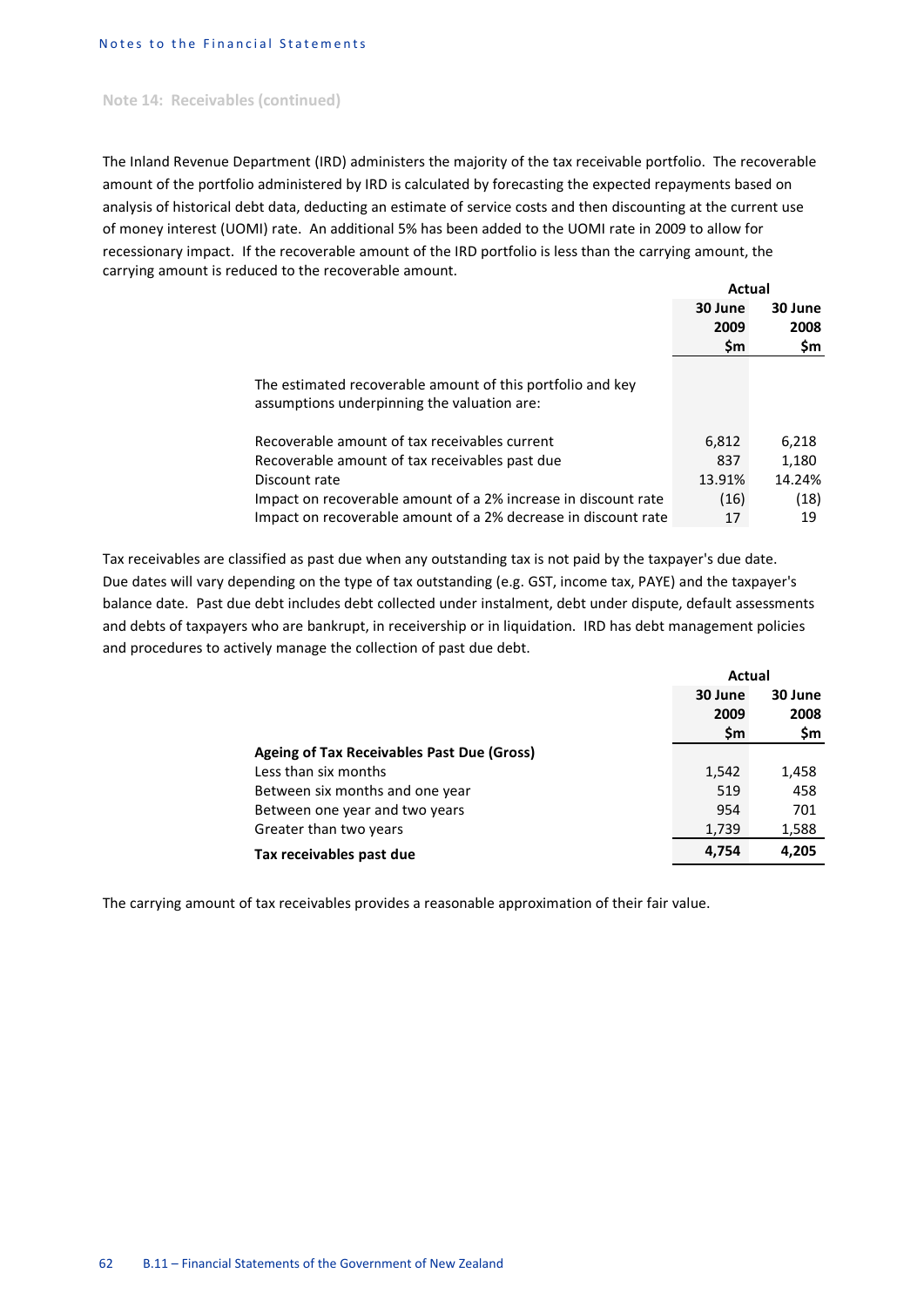|                                                                  | <b>Actual</b> |              |
|------------------------------------------------------------------|---------------|--------------|
|                                                                  | 30 June       | 30 June      |
|                                                                  | 2009          | 2008         |
|                                                                  | \$m           | \$m          |
|                                                                  |               |              |
| Levies, Fines and Penalty Receivables                            |               |              |
| Gross ACC levy receivables                                       | 3,151         | 2,895        |
| Gross other levies, fines and penalty receivables                | 1,683         | 1,529        |
| Total gross levies, fines and penalty receivables                | 4,834         | 4,424        |
| Impairment of ACC levy receivables                               | (72)          | (73)         |
| Impairment of other levies, fines and penalty receivables        |               |              |
|                                                                  | (1, 428)      | (1, 245)     |
| <b>Total impairment of receivables</b>                           | (1,500)       | (1, 318)     |
| Total levies, fines and penalty receivables                      | 3,334         | 3,106        |
|                                                                  |               |              |
| <b>Impairment of ACC Levy Receivables</b>                        |               |              |
| Balance at beginning of the year                                 | 73            | 73           |
| Impairment losses recognised on receivables                      |               | $\mathbf{1}$ |
| Amounts written off as uncollectible                             |               | (1)          |
| Impairment losses reversed                                       | (1)           |              |
| Balance at end of the year                                       | 72            | 73           |
| Collective impairment allowance                                  | 72            | 73           |
| Individual impairment allowance                                  |               |              |
|                                                                  | 72            | 73           |
| Balance at end of the year                                       |               |              |
| <b>Impairment of other Levies, Fines and Penalty Receivables</b> |               |              |
| Balance at beginning of the year                                 | 1,245         | 1,084        |
| Impairment losses recognised on receivables                      | 193           | 206          |
| Amounts written off as uncollectible                             | (10)          | (45)         |
| Impairment losses reversed                                       |               |              |
| Balance at end of the year                                       | 1,428         | 1,245        |
|                                                                  |               |              |
| Collective impairment allowance                                  | 1,428         | 1,245        |
| Individual impairment allowance                                  |               |              |
| Balance at end of the year                                       | 1,428         | 1,245        |
| Ageing of Levies, Fines and Penalty Receivables Past Due But     |               |              |
| <b>Not Impaired</b>                                              |               |              |
| Less than six months                                             | 36            | 20           |
| Between six months and one year                                  |               |              |
| Greater than one year                                            |               |              |
| Total levies, fines and penalty receivables past due but         |               |              |
| not impaired                                                     | 36            | 20           |

The ACC levy receivables are short term, so their carrying amount provides a reasonable approximation of their fair value. Of the other levy, fines and penalties receivables, the majority is in the debtor portfolio administered by the Ministry of Justice (i.e., court fines, associated court fees and enforcement fees) with a carrying value of \$223 million (2008: \$206 million). Their carrying amount provides a reasonable approximation of their fair value. The recoverable amount of these Justice receivables is calculated using discounted cash flows (net of estimated service costs).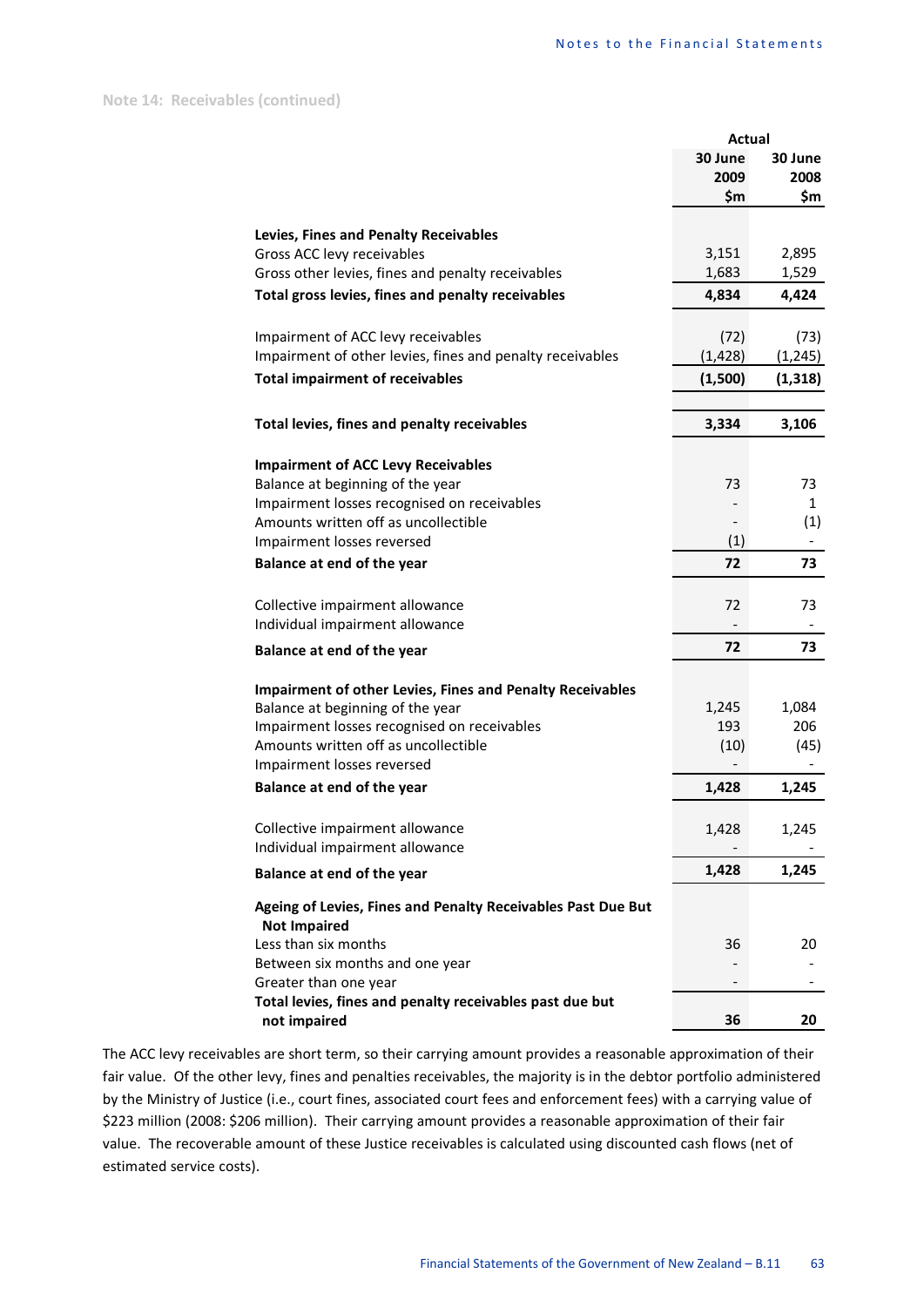**Note 14: Receivables (continued)**

|                                                                | Actual  |         |
|----------------------------------------------------------------|---------|---------|
|                                                                | 30 June | 30 June |
|                                                                | 2009    | 2008    |
|                                                                | \$m     | \$m     |
| <b>Social Benefit Receivables</b>                              |         |         |
| Gross social benefit receivables                               | 1,013   | 942     |
| Impairment of social benefit receivables                       | (528)   | (502)   |
| <b>Total social benefit receivables</b>                        | 485     | 440     |
| <b>Impairment of Social Benefit Receivables</b>                |         |         |
| Balance at beginning of the year                               | 502     | 448     |
| Impairment losses recognised on receivables                    | 26      | 49      |
| Amounts written off as uncollectible                           |         | 5       |
| Impairment losses reversed                                     |         |         |
| Balance at end of the year                                     | 528     | 502     |
| Collective impairment allowance                                | 528     | 502     |
| Individual impairment allowance                                |         |         |
| Balance at end of the year                                     | 528     | 502     |
| Ageing of Social Benefit Receivables Past Due But Not Impaired |         |         |
| Less than six months                                           |         |         |
| Between six months and one year                                |         |         |
| Greater than one year                                          |         |         |
| Total social benefit receivables past due but not impaired     |         |         |

Social benefit receivables comprise benefit overpayments, advances on benefits and recoverable special needs grants primarily administered by the Ministry of Social Development with a carrying value of \$413 million (2008: \$374 million). The recoverable amount of social benefit receivables is determined by discounting the expected future cash flows (net of estimated service costs).

Their carrying amount provides a reasonable approximation of their fair value.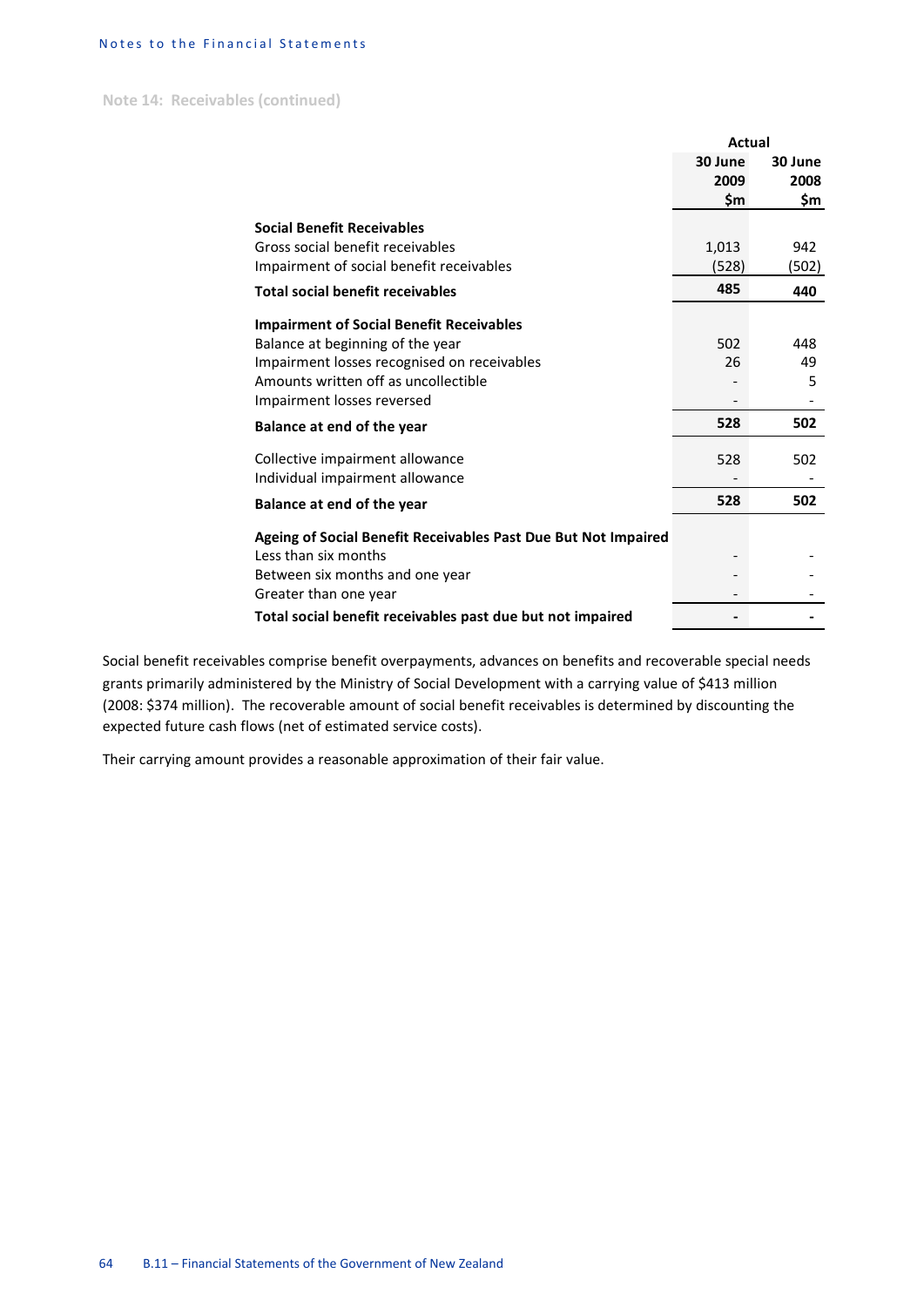|                                                                           | <b>Actual</b> |                |  |
|---------------------------------------------------------------------------|---------------|----------------|--|
|                                                                           | 30 June       | 30 June        |  |
|                                                                           | 2009          | 2008           |  |
|                                                                           | \$m           | \$m            |  |
| <b>Trade and Other Receivables</b>                                        |               |                |  |
| Gross trade and other receivables                                         | 3,194         | 3,258          |  |
| Impairment of trade and other receivables                                 | (43)          | (44)           |  |
|                                                                           | 3,151         | 3,214          |  |
| <b>Total trade and other receivables</b>                                  |               |                |  |
| <b>Impairment of Trade and Other Receivables</b>                          |               |                |  |
| Balance at beginning of the year                                          | 44            | 70             |  |
| Impairment losses recognised on receivables                               | 18            | 10             |  |
| Amounts written off as uncollectible                                      | (16)          | (32)           |  |
| Impairment losses reversed                                                | (3)           | (4)            |  |
| Balance at end of the year                                                | 43            | 44             |  |
| Collective impairment allowance                                           | 39            | 42             |  |
| Individual impairment allowance                                           | 4             | $\overline{2}$ |  |
| Balance at end of the year                                                | 43            | 44             |  |
|                                                                           |               |                |  |
| Ageing of Trade and Other Receivables Past Due But Not<br><b>Impaired</b> |               |                |  |
| Less than six months                                                      | 113           | 183            |  |
| Between six months and one year                                           | 4             | 13             |  |
| Greater than one year                                                     | 4             | 4              |  |
| Total trade and other receivables past due but not impaired               | 121           | 200            |  |

Most trade and other receivables are short term, with \$3,013 million (2008: \$2,974 million) expected to be settled in the next year. Their carrying amount provides a reasonable approximation of their fair value.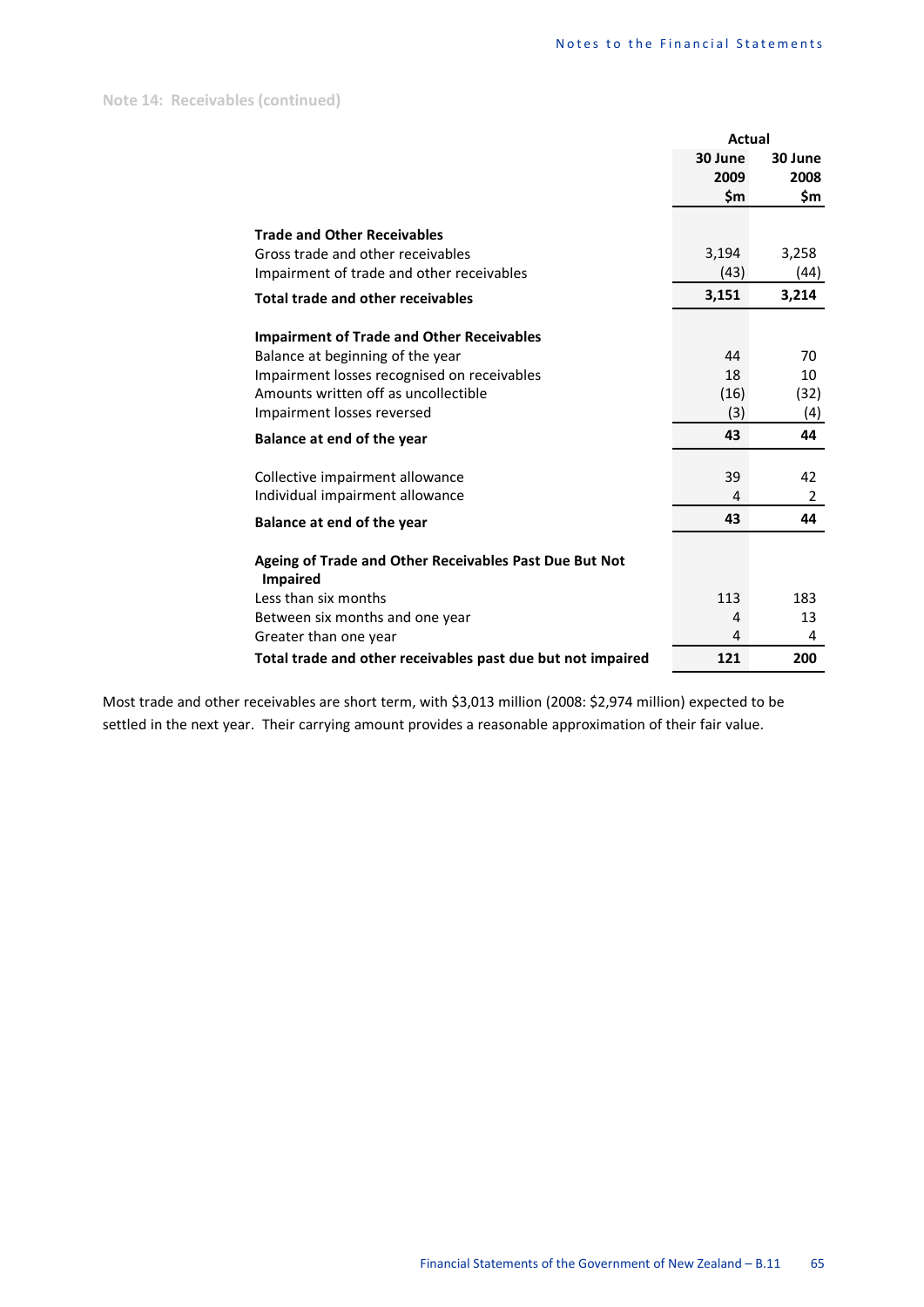**Note 15: Marketable securities, deposits and derivatives in gain**

| <b>Forecast</b> |                           |                                                               | Actual  |         |
|-----------------|---------------------------|---------------------------------------------------------------|---------|---------|
|                 | <b>Original Estimated</b> |                                                               | 30 June | 30 June |
| <b>Budget</b>   | <b>Actuals</b>            |                                                               | 2009    | 2008    |
| \$m             | \$m                       |                                                               | \$m     | \$m     |
|                 |                           | By type                                                       |         |         |
|                 | 48.054                    | Marketable securities                                         |         |         |
| 32,786          |                           |                                                               | 38,373  | 36,651  |
| 1,785           | 2,789                     | Long term deposits                                            | 3,136   | 2,787   |
| 565             | 2.934                     | Derivatives in gain                                           | 3,745   | 1,563   |
| 141             | 899                       | IMF special drawing rights                                    | 454     | 188     |
| 35,277          | 54,676                    | Total marketable securities, deposits and derivatives in gain | 45,708  | 41,189  |
|                 |                           | By maturity                                                   |         |         |
|                 |                           |                                                               |         |         |
| 36,371          | 50,421                    | Expected to be realised within one year                       | 38,916  | 37,431  |
| (1,094)         |                           | 4,255 Expected to be held for more than one year              | 6,792   | 3,758   |
| 35,277          | 54,676                    | Total marketable securities, deposits and derivatives in gain | 45,708  | 41,189  |
|                 |                           |                                                               |         |         |
|                 |                           | By source                                                     |         |         |
| 27,294          | 45.189                    | Core Crown                                                    | 36,089  | 32,108  |
| 11,034          |                           | 11,673 Crown entities                                         | 12,042  | 10,790  |
| 2,017           |                           | 3,922 State-owned enterprises                                 | 3,444   | 3,029   |
| (5,068)         |                           | (6,108) Inter-segment eliminations                            | (5,867) | (4,738) |
| 35,277          | 54,676                    | Total marketable securities, deposits and derivatives in gain | 45,708  | 41,189  |

Marketable securities comprise bonds, commercial paper, debentures and similar tradable financial assets held by the Government for the purposes of realising capital gains or interest revenue. Marketable securities and derivatives in gain are reported at their fair value. Fair value is either based on quoted market price or using a valuation model where there is no active market. The valuation models used generally calculate the expected cash flows under the terms of each specific contract and then discounts these values back to present value.

Long-term deposits are instruments with maturities greater than three months that are not traded in an active market. Long-term deposits are measured at amortised cost. Their carrying amount provides a reasonable approximation of their fair value.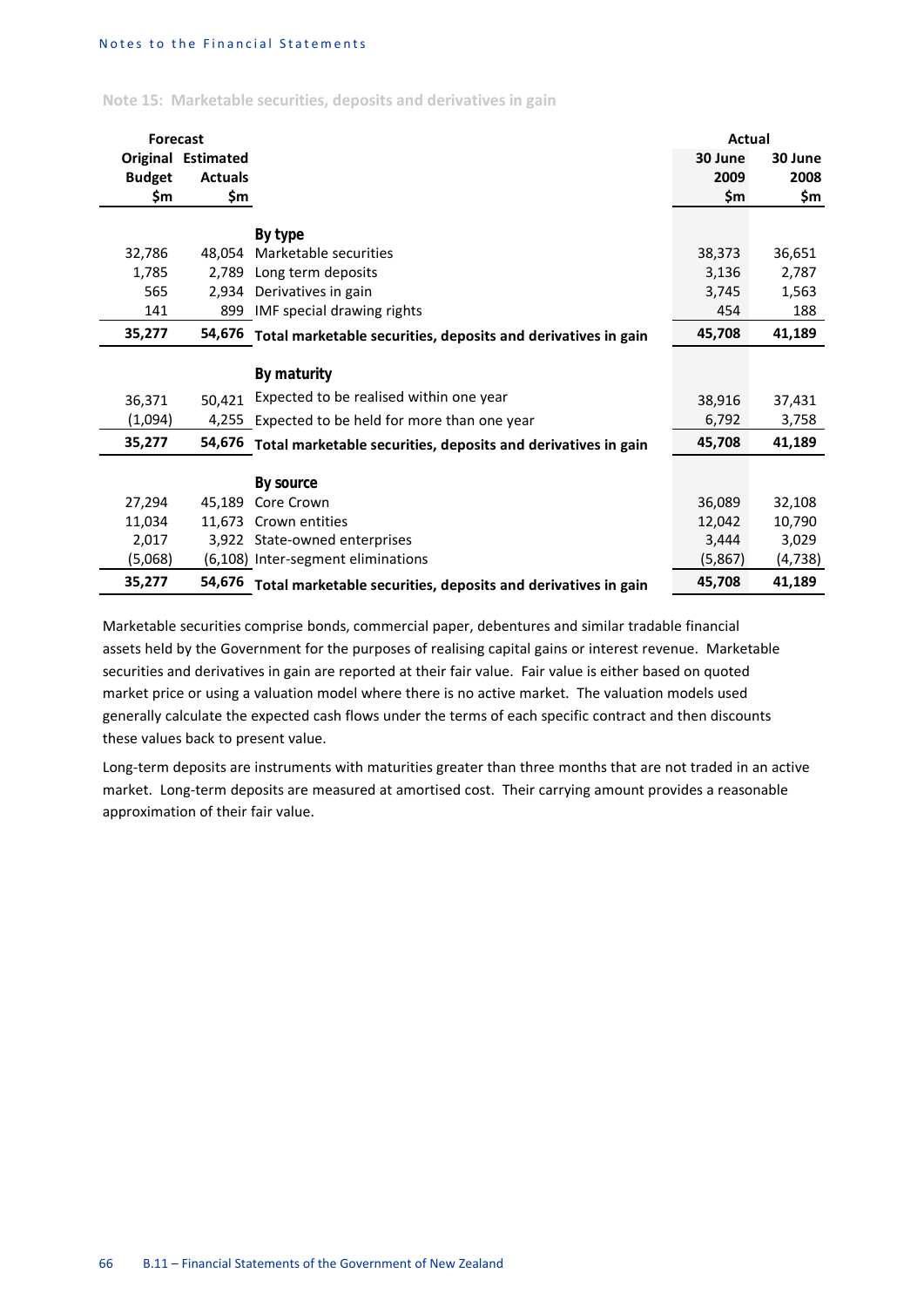#### **Note 16: Share Investments**

| <b>Forecast</b> |                           |                                            | Actual  |         |
|-----------------|---------------------------|--------------------------------------------|---------|---------|
|                 | <b>Original Estimated</b> |                                            | 30 June | 30 June |
| <b>Budget</b>   | <b>Actuals</b>            |                                            | 2009    | 2008    |
| \$m             | \$m                       |                                            | \$m     | \$m     |
|                 |                           |                                            |         |         |
|                 |                           | By maturity                                |         |         |
| 9,033           | 3,227                     | Expected to be realised within one year    | 7,087   | 8,934   |
| 4,413           | 7,120                     | Expected to be held for more than one year | 4,073   | 4,030   |
| 13,446          |                           | 10.347 Total share investments             | 11,160  | 12,964  |
|                 |                           |                                            |         |         |
|                 |                           | By source                                  |         |         |
| 7,607           | 5,365                     | Core Crown                                 | 5,477   | 7,340   |
| 5,810           | 4.946                     | Crown entities                             | 5,651   | 5,583   |
| 68              | 59                        | State-owned enterprises                    | 61      | 63      |
| (39)            |                           | (23) Inter-segment eliminations            | (29)    | (22)    |
| 13,446          | 10,347                    | <b>Total share investments</b>             | 11,160  | 12,964  |

Share investments are reported at fair value. The fair value of listed share investments are based on quoted market prices. The fair value of unlisted share investments is determined from the initial cost of the investment and adjusted for performance of the business and changes in equity market conditions since inception date.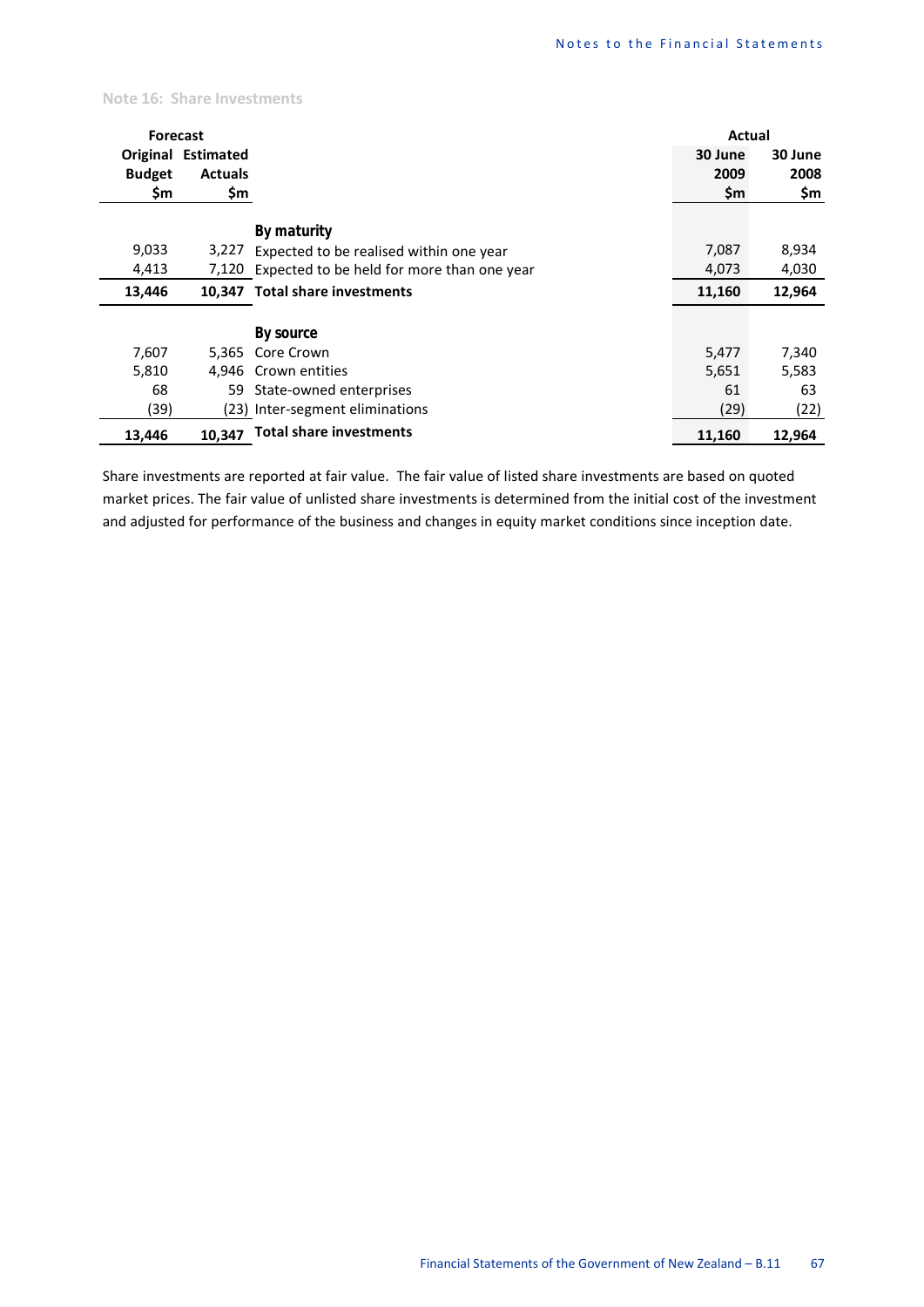# **Note 17: Advances**

|               | <b>Forecast</b>    |                                                                                     | <b>Actual</b> |         |
|---------------|--------------------|-------------------------------------------------------------------------------------|---------------|---------|
|               | Original Estimated |                                                                                     | 30 June       | 30 June |
| <b>Budget</b> | <b>Actuals</b>     |                                                                                     | 2009          | 2008    |
| \$m           | \$m                |                                                                                     | \$m           | \$m     |
|               |                    |                                                                                     |               |         |
| 6,718         |                    | By type<br>7,131 Student loans                                                      | 6,553         | 6,741   |
| 8,137         |                    | 7,219 Kiwibank mortgages                                                            | 8,492         | 5,581   |
| 1,867         |                    | 692 Other advances                                                                  | 559           | 626     |
| 16,722        |                    | 15,042 Total advances                                                               | 15,604        | 12,948  |
|               |                    |                                                                                     |               |         |
|               |                    | By source                                                                           |               |         |
| 11,797        |                    | 11,175 Core Crown                                                                   | 10,429        | 10,278  |
| 453           |                    | 443 Crown entities                                                                  | 379           | 434     |
| 8,427         |                    | 7,414 State-owned enterprises                                                       | 8,768         | 5,857   |
| (3,955)       |                    | (3,990) Inter-segment eliminations                                                  | (3, 972)      | (3,621) |
| 16,722        |                    | 15,042 Total advances                                                               | 15,604        | 12,948  |
|               |                    |                                                                                     |               |         |
|               |                    | <b>Student Loans</b>                                                                |               |         |
|               |                    |                                                                                     |               |         |
| 10,642        |                    | 10,320 Nominal value                                                                | 10,259        | 9,573   |
| (3, 924)      |                    | (3,189) Write-down on initial recognition and impairment                            | (3,706)       | (2,832) |
| 6,718         |                    | 7,131 Total student loans                                                           | 6,553         | 6,741   |
|               |                    |                                                                                     |               |         |
|               |                    | Gross carrying value                                                                | 7,635         | 7,044   |
|               |                    | Impairment of student loans                                                         | (1,082)       | (303)   |
|               |                    | <b>Total student loans</b>                                                          | 6,553         | 6,741   |
|               |                    | Expected to be repaid within one year                                               | 761           | 630     |
|               |                    | Expected to be held for more than one year                                          | 5,792         | 6,111   |
|               |                    | <b>Total student loans</b>                                                          | 6,553         | 6,741   |
|               |                    |                                                                                     |               |         |
|               |                    | Movement During the Year                                                            |               |         |
| 6,278         |                    | 6,741 Opening balance                                                               | 6,741         | 6,011   |
| 1,305         |                    | 1,366 Amount borrowed in current year                                               | 1,350         | 1,201   |
| (525)         |                    | (539) Less initial write down to fair value                                         | (532)         | (487)   |
| (675)         |                    | (717) Repayments made during the year                                               | (710)         | (629)   |
| 445           |                    | 480 Interest unwind                                                                 | 465           | 407     |
| (110)         |                    | (210) (Impairment)/reversal of impairment                                           | (779)         | 231     |
|               |                    | 10 Other movements                                                                  | 18            | 7       |
| 6,718         |                    | 7,131 Closing balance student loans                                                 | 6,553         | 6,741   |
|               |                    |                                                                                     |               |         |
|               |                    | <b>Impairment Allowance of Student Loans</b>                                        |               |         |
|               |                    | Balance at beginning of the year                                                    | 303           | 533     |
|               |                    | Impairment losses recognised on receivables<br>Amounts written off as uncollectible | 779           |         |
|               |                    | Impairment losses reversed                                                          |               | (230)   |
|               |                    |                                                                                     | 1,082         | 303     |
|               |                    | Balance at end of the year                                                          |               |         |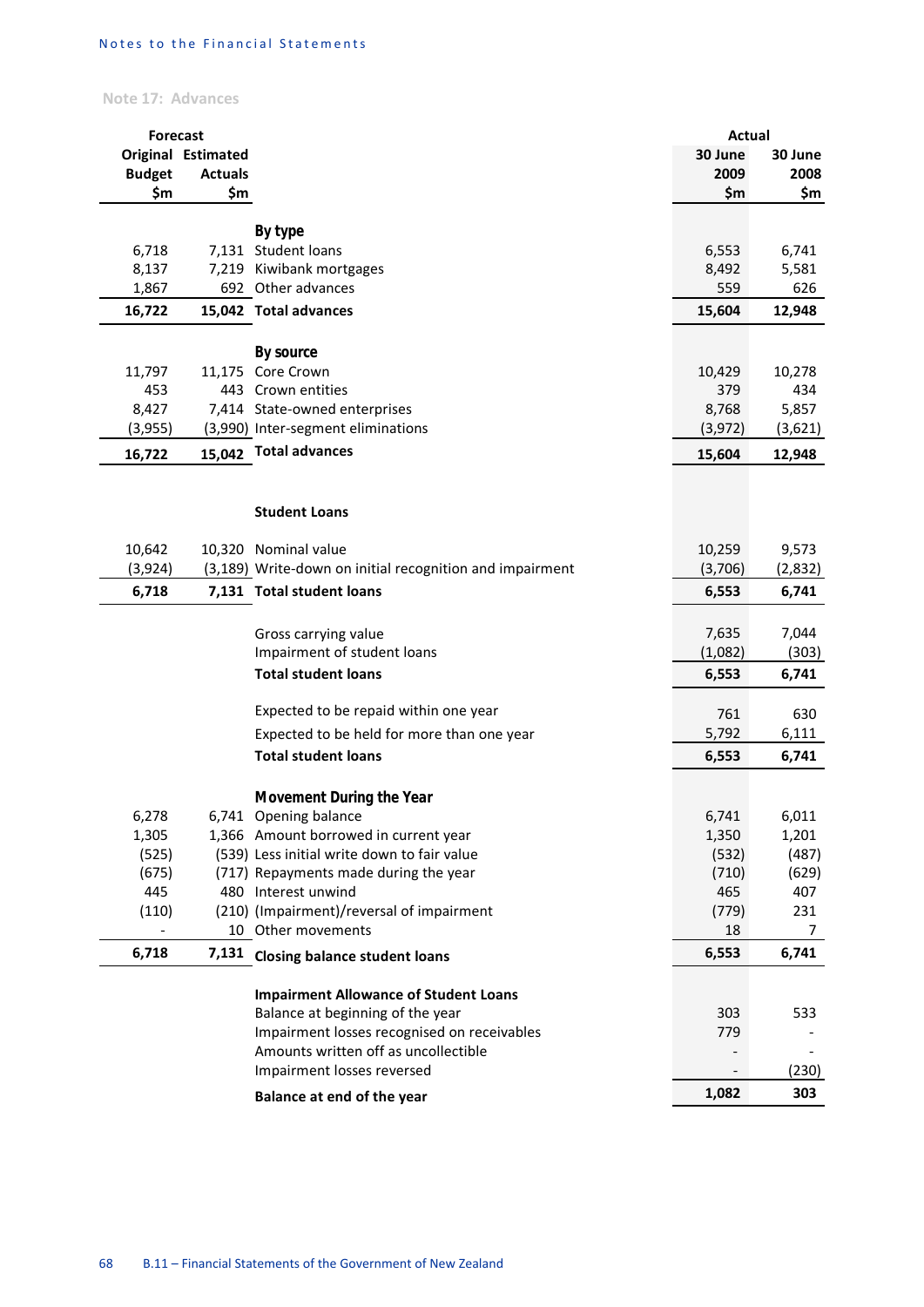### **Note 17: Advances (continued)**

Student loans are recognised initially at fair value plus transaction costs, and subsequently measured at amortised cost using the effective interest rate method, less any impairment loss. Fair value on initial recognition of student loans is determined by projecting forward expected repayments required under the scheme and discounting them back at an appropriate discount rate. The difference between the amount lent and the fair value on initial recognition is expensed on initial recognition. The subsequent measurement at amortised cost is determined using the effective interest rate calculated at initial recognition. This rate is used to spread the Crown's interest income across the life of the loan and determines the loan's carrying value at each reporting date.

|                                                        | Actual          |                     |
|--------------------------------------------------------|-----------------|---------------------|
|                                                        | 30 June<br>2009 | 30 June<br>2008     |
|                                                        | \$m             | \$m                 |
| Significant assumptions behind the carrying value are: |                 |                     |
| Effective interest rate - current year                 | 9.4%            | 8.4%                |
| Effective interest rate - weighted average             | 6.7%            | 6.6%                |
| Interest rate applied to loans for overseas borrowers  | $6.7\% - 6.8\%$ | 6.7%-6.8%           |
| <b>CPI</b>                                             | 1.5%-2.5%       | 2.5%-4.0%           |
| Future salary inflation                                |                 | 1.5%-3.5% 3.5%-4.7% |

Fair value is the amount for which the loan book value could be exchanged between knowledgeable, willing parties in an arm's-length transaction as at 30 June 2009. It is determined by discounting the cash flows at an appropriate discount rate.

|                                                                | Actual          |                 |
|----------------------------------------------------------------|-----------------|-----------------|
|                                                                | 30 June<br>2009 | 30 June<br>2008 |
|                                                                | \$m             | \$m             |
| The estimated fair value of the student loan portfolio and key |                 |                 |
| assumptions underpinning the fair valuation are:               |                 |                 |
| Fair value                                                     | 5,464           | 5,521           |
| Fair value discount rate                                       | 9.2%            | 9.2%            |
| Impact on fair value of a 1% increase in discount rate         | (276)           | (321)           |
| Impact on fair value of a 1% decrease in discount rate         | 308             | 366             |

The fair value differs from the carrying value due to changes in market interest rates at reporting date. The carrying value is not adjusted for such changes as it is valued using the effective interest rate determined when the loan was initially drawn. However, the fair value was calculated on a discount rate that was current at 30 June 2009. At that date the fair value was calculated on a discount rate of 9.2% whereas a weighted average effective interest rate of 6.7% was used for the carrying value. Therefore, the lower fair value does not represent an impairment of the asset.

Through the everyday operations of the student loan scheme the Government is exposed to the risk that borrowers will default on their obligation to repay their loans or die before their loan is repaid. The student loan scheme does not require borrowers to provide any collateral or security to support their borrowings. As the total sum advanced is widely dispersed over a large number of borrowers, the scheme does not have any material individual concentrations of credit risk. The credit risk is reduced by collection of repayments through the tax system.

The Student Loan Scheme Annual Report contains more information on the student loan scheme.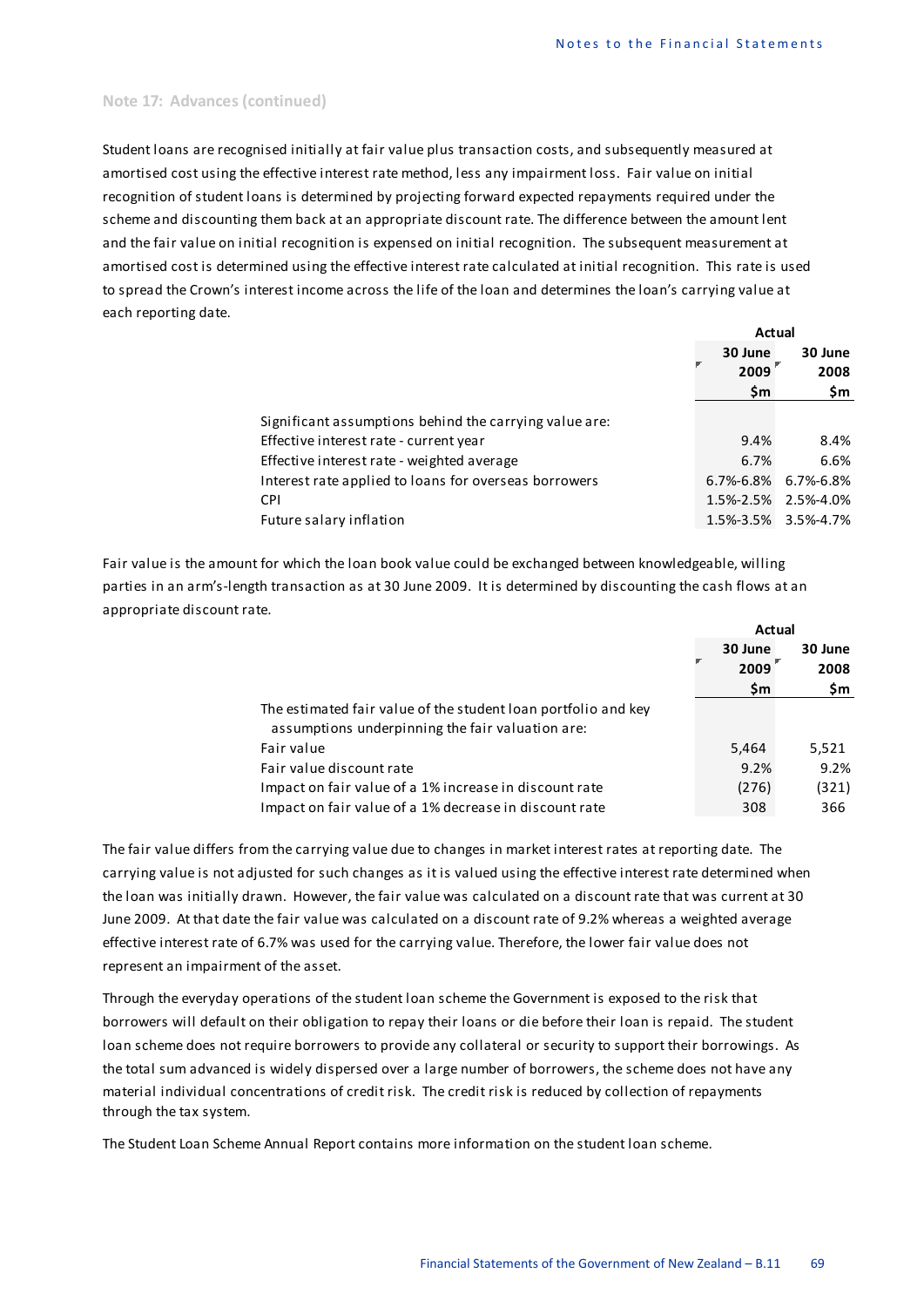**Note 17: Advances (continued)**

| Original Estimated<br>30 June<br>30 June<br>2009<br>2008<br><b>Budget</b><br><b>Actuals</b><br>\$m<br>\$m<br>\$m<br>\$m<br><b>Kiwibank Mortgages</b><br><b>By maturity</b><br>763<br>619<br>Expected to be repaid within one year<br>7,729<br>Expected to be held for more than one year<br>4,962<br>8,137<br>7,219 Total Kiwibank mortgages<br>8,492<br>5,581<br><b>Impairment of Kiwibank Mortgages</b><br>Balance at beginning of the year<br>3<br>Impairment losses recognised on mortgages<br>9<br>3<br>Amounts written off as uncollectible<br>Impairment losses reversed<br>$\overline{\mathbf{3}}$<br>Balance at end of the year<br>12<br>Collective impairment allowance<br>12<br>3<br>Individual impairment allowance<br>$\overline{\mathbf{3}}$<br>Balance at end of the year<br>12<br>Ageing of Kiwibank Mortgages Past Due But Not Impaired<br>315<br>227<br>Less than six months<br>Between six months and one year<br>Greater than one year<br>227<br>Total Kiwibank mortgages past due but not impaired<br>315<br><b>Measurement Basis for Kiwibank Mortgages</b><br>6,370<br>2,427<br>Kiwibank mortgages measured at amortised cost<br>Kiwibank mortgages measured at fair value<br>2,122<br>3,154<br>8,492<br>5,581<br><b>Total Kiwibank mortgages</b> | <b>Forecast</b> |  | <b>Actual</b> |  |
|--------------------------------------------------------------------------------------------------------------------------------------------------------------------------------------------------------------------------------------------------------------------------------------------------------------------------------------------------------------------------------------------------------------------------------------------------------------------------------------------------------------------------------------------------------------------------------------------------------------------------------------------------------------------------------------------------------------------------------------------------------------------------------------------------------------------------------------------------------------------------------------------------------------------------------------------------------------------------------------------------------------------------------------------------------------------------------------------------------------------------------------------------------------------------------------------------------------------------------------------------------------------------|-----------------|--|---------------|--|
|                                                                                                                                                                                                                                                                                                                                                                                                                                                                                                                                                                                                                                                                                                                                                                                                                                                                                                                                                                                                                                                                                                                                                                                                                                                                          |                 |  |               |  |
|                                                                                                                                                                                                                                                                                                                                                                                                                                                                                                                                                                                                                                                                                                                                                                                                                                                                                                                                                                                                                                                                                                                                                                                                                                                                          |                 |  |               |  |
|                                                                                                                                                                                                                                                                                                                                                                                                                                                                                                                                                                                                                                                                                                                                                                                                                                                                                                                                                                                                                                                                                                                                                                                                                                                                          |                 |  |               |  |
|                                                                                                                                                                                                                                                                                                                                                                                                                                                                                                                                                                                                                                                                                                                                                                                                                                                                                                                                                                                                                                                                                                                                                                                                                                                                          |                 |  |               |  |
|                                                                                                                                                                                                                                                                                                                                                                                                                                                                                                                                                                                                                                                                                                                                                                                                                                                                                                                                                                                                                                                                                                                                                                                                                                                                          |                 |  |               |  |
|                                                                                                                                                                                                                                                                                                                                                                                                                                                                                                                                                                                                                                                                                                                                                                                                                                                                                                                                                                                                                                                                                                                                                                                                                                                                          |                 |  |               |  |
|                                                                                                                                                                                                                                                                                                                                                                                                                                                                                                                                                                                                                                                                                                                                                                                                                                                                                                                                                                                                                                                                                                                                                                                                                                                                          |                 |  |               |  |
|                                                                                                                                                                                                                                                                                                                                                                                                                                                                                                                                                                                                                                                                                                                                                                                                                                                                                                                                                                                                                                                                                                                                                                                                                                                                          |                 |  |               |  |
|                                                                                                                                                                                                                                                                                                                                                                                                                                                                                                                                                                                                                                                                                                                                                                                                                                                                                                                                                                                                                                                                                                                                                                                                                                                                          |                 |  |               |  |
|                                                                                                                                                                                                                                                                                                                                                                                                                                                                                                                                                                                                                                                                                                                                                                                                                                                                                                                                                                                                                                                                                                                                                                                                                                                                          |                 |  |               |  |
|                                                                                                                                                                                                                                                                                                                                                                                                                                                                                                                                                                                                                                                                                                                                                                                                                                                                                                                                                                                                                                                                                                                                                                                                                                                                          |                 |  |               |  |
|                                                                                                                                                                                                                                                                                                                                                                                                                                                                                                                                                                                                                                                                                                                                                                                                                                                                                                                                                                                                                                                                                                                                                                                                                                                                          |                 |  |               |  |
|                                                                                                                                                                                                                                                                                                                                                                                                                                                                                                                                                                                                                                                                                                                                                                                                                                                                                                                                                                                                                                                                                                                                                                                                                                                                          |                 |  |               |  |
|                                                                                                                                                                                                                                                                                                                                                                                                                                                                                                                                                                                                                                                                                                                                                                                                                                                                                                                                                                                                                                                                                                                                                                                                                                                                          |                 |  |               |  |
|                                                                                                                                                                                                                                                                                                                                                                                                                                                                                                                                                                                                                                                                                                                                                                                                                                                                                                                                                                                                                                                                                                                                                                                                                                                                          |                 |  |               |  |
|                                                                                                                                                                                                                                                                                                                                                                                                                                                                                                                                                                                                                                                                                                                                                                                                                                                                                                                                                                                                                                                                                                                                                                                                                                                                          |                 |  |               |  |
|                                                                                                                                                                                                                                                                                                                                                                                                                                                                                                                                                                                                                                                                                                                                                                                                                                                                                                                                                                                                                                                                                                                                                                                                                                                                          |                 |  |               |  |
|                                                                                                                                                                                                                                                                                                                                                                                                                                                                                                                                                                                                                                                                                                                                                                                                                                                                                                                                                                                                                                                                                                                                                                                                                                                                          |                 |  |               |  |
|                                                                                                                                                                                                                                                                                                                                                                                                                                                                                                                                                                                                                                                                                                                                                                                                                                                                                                                                                                                                                                                                                                                                                                                                                                                                          |                 |  |               |  |
|                                                                                                                                                                                                                                                                                                                                                                                                                                                                                                                                                                                                                                                                                                                                                                                                                                                                                                                                                                                                                                                                                                                                                                                                                                                                          |                 |  |               |  |
|                                                                                                                                                                                                                                                                                                                                                                                                                                                                                                                                                                                                                                                                                                                                                                                                                                                                                                                                                                                                                                                                                                                                                                                                                                                                          |                 |  |               |  |
|                                                                                                                                                                                                                                                                                                                                                                                                                                                                                                                                                                                                                                                                                                                                                                                                                                                                                                                                                                                                                                                                                                                                                                                                                                                                          |                 |  |               |  |
|                                                                                                                                                                                                                                                                                                                                                                                                                                                                                                                                                                                                                                                                                                                                                                                                                                                                                                                                                                                                                                                                                                                                                                                                                                                                          |                 |  |               |  |
|                                                                                                                                                                                                                                                                                                                                                                                                                                                                                                                                                                                                                                                                                                                                                                                                                                                                                                                                                                                                                                                                                                                                                                                                                                                                          |                 |  |               |  |
|                                                                                                                                                                                                                                                                                                                                                                                                                                                                                                                                                                                                                                                                                                                                                                                                                                                                                                                                                                                                                                                                                                                                                                                                                                                                          |                 |  |               |  |
|                                                                                                                                                                                                                                                                                                                                                                                                                                                                                                                                                                                                                                                                                                                                                                                                                                                                                                                                                                                                                                                                                                                                                                                                                                                                          |                 |  |               |  |
|                                                                                                                                                                                                                                                                                                                                                                                                                                                                                                                                                                                                                                                                                                                                                                                                                                                                                                                                                                                                                                                                                                                                                                                                                                                                          |                 |  |               |  |
|                                                                                                                                                                                                                                                                                                                                                                                                                                                                                                                                                                                                                                                                                                                                                                                                                                                                                                                                                                                                                                                                                                                                                                                                                                                                          |                 |  |               |  |
|                                                                                                                                                                                                                                                                                                                                                                                                                                                                                                                                                                                                                                                                                                                                                                                                                                                                                                                                                                                                                                                                                                                                                                                                                                                                          |                 |  |               |  |

Kiwibank mortgages originating from 1 January 2008 are measured at amortised cost. Retail fixed rate lending issued prior to 1 January 2008 has been designated at fair value through the profit and loss, as this significantly reduces an accounting mismatch, which would arise if such loans were carried at amortised cost, and the derivatives, which have been entered into to offset the interest rate risk on the retail fixed loans are held for trading. Movements in fair value are reported in the statement of financial performance.

The fair value of Kiwibank mortgages measured at amortised cost is \$6,429 million (2008: \$2,428 million). This valuation is based on a discounted cash flow model with reference to market interest rates, prepayment rates and estimated credit losses.

The maximum loss due to default on Kiwibank mortgages is the carrying value reported in the statement of financial position. Collateral is obtained to mitigate any risk of loss, which in the case of Kiwibank mortgages are primarily in the form of properties.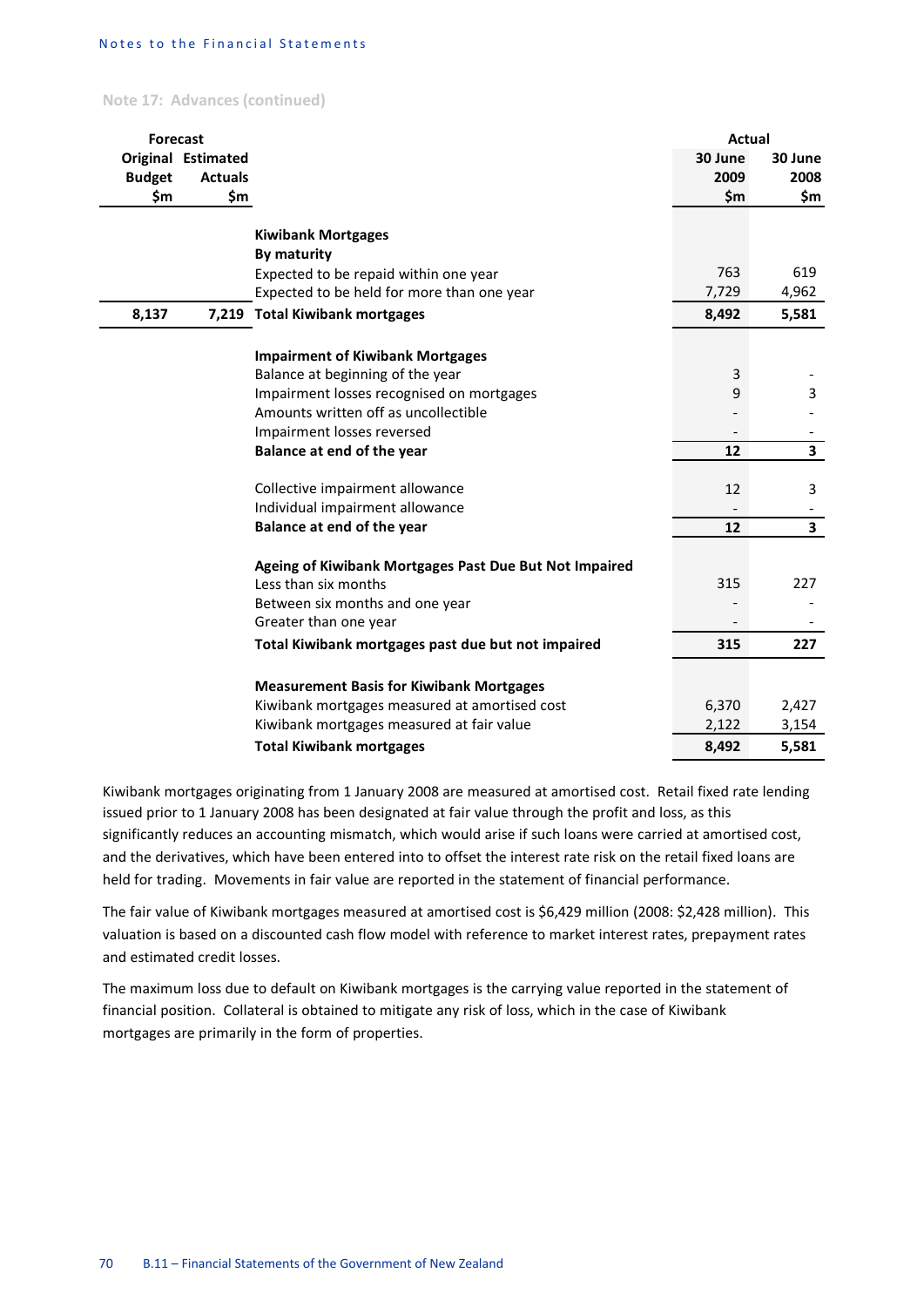# **Note 17: Advances (continued)**

The carrying value of Kiwibank mortgages measured at fair value will be affected by changes in interest rates. Such changes may be specific to these assets (i.e. changes to credit risk on these assets) and broader market sentiment changes. The following table identifies changes in fair value attributable to credit risk alone for the current period and cumulatively for the life of the assets. It also identifies the extent that credit derivatives are used to manage credit exposure:

|                 |                           |                                                            | <b>Actual</b>  |                          |
|-----------------|---------------------------|------------------------------------------------------------|----------------|--------------------------|
|                 |                           |                                                            | 30 June        | 30 June                  |
|                 |                           |                                                            | 2009           | 2008                     |
|                 |                           |                                                            | \$m            | \$m                      |
|                 |                           | <b>Credit Risk Exposure for Kiwibank Mortgages</b>         |                |                          |
|                 |                           | Fair value impact for the year from changes in credit risk | (2)            | 3                        |
|                 |                           | Cumulative fair value impact from changes in credit risk   | 1              | $\mathbf{1}$             |
|                 |                           |                                                            |                |                          |
|                 |                           |                                                            |                |                          |
| <b>Forecast</b> |                           |                                                            | Actual         |                          |
|                 | <b>Original Estimated</b> |                                                            | 30 June        | 30 June                  |
| <b>Budget</b>   | <b>Actuals</b>            |                                                            | 2009           | 2008                     |
| \$m             | \$m                       |                                                            | \$m            | \$m                      |
|                 |                           |                                                            |                |                          |
|                 |                           | <b>Other Advances</b>                                      |                |                          |
|                 |                           | <b>By maturity</b>                                         |                |                          |
| 1,330           |                           | 110 Expected to be repaid within one year                  | 51             | 71                       |
| 537             |                           | 582 Expected to be held for more than one year             | 508            | 555                      |
| 1,867           |                           | 692 Total other advances                                   | 559            | 626                      |
|                 |                           |                                                            |                |                          |
|                 |                           | <b>Impairment of Other Advances</b>                        |                |                          |
|                 |                           | Balance at beginning of the year                           | 247            | 38                       |
|                 |                           | Impairment losses recognised on receivables                | 58             | 211                      |
|                 |                           | Amounts written off as uncollectible                       | (203)          | (2)                      |
|                 |                           | Impairment losses reversed                                 | $\overline{a}$ | $\overline{\phantom{0}}$ |
|                 |                           |                                                            | 102            | 247                      |
|                 |                           | Balance at end of the year                                 |                |                          |
|                 |                           | Collective impairment allowance                            | 46             | 210                      |
|                 |                           | Individual impairment allowance                            | 56             | 37                       |
|                 |                           |                                                            |                |                          |
|                 |                           | Balance at end of the year                                 | 102            | 247                      |
|                 |                           |                                                            |                |                          |
|                 |                           | Ageing of Other Advances Past Due But Not Impaired         |                |                          |
|                 |                           | Less than six months                                       | 24             |                          |
|                 |                           | Between six months and one year                            |                |                          |
|                 |                           | Greater than one year                                      |                |                          |
|                 |                           | Total other advances past due but not impaired             | 24             |                          |
|                 |                           | <b>Measurement Basis for Other Advances</b>                |                |                          |
| 588             |                           | 653 Other advances measured at amortised cost              | 519            | 578                      |
| 1,279           |                           | 39 Other advances measured at fair value                   | 40             | 48                       |
|                 |                           | 692 Total other advances                                   |                |                          |
| 1,867           |                           |                                                            | 559            | 626                      |

The fair value of other advances measured at amortised cost is \$504 million (2008: \$553 million).

Other advances measured at fair value are those that are managed and performance is evaluated on a fair value basis. As they are designated at fair value through profit and loss, the value of these instruments will be affected by changes in interest rates. Changes to interest rates may arise from features specific to these assets (i.e. changes to credit risk on these assets) and broader market sentiment changes.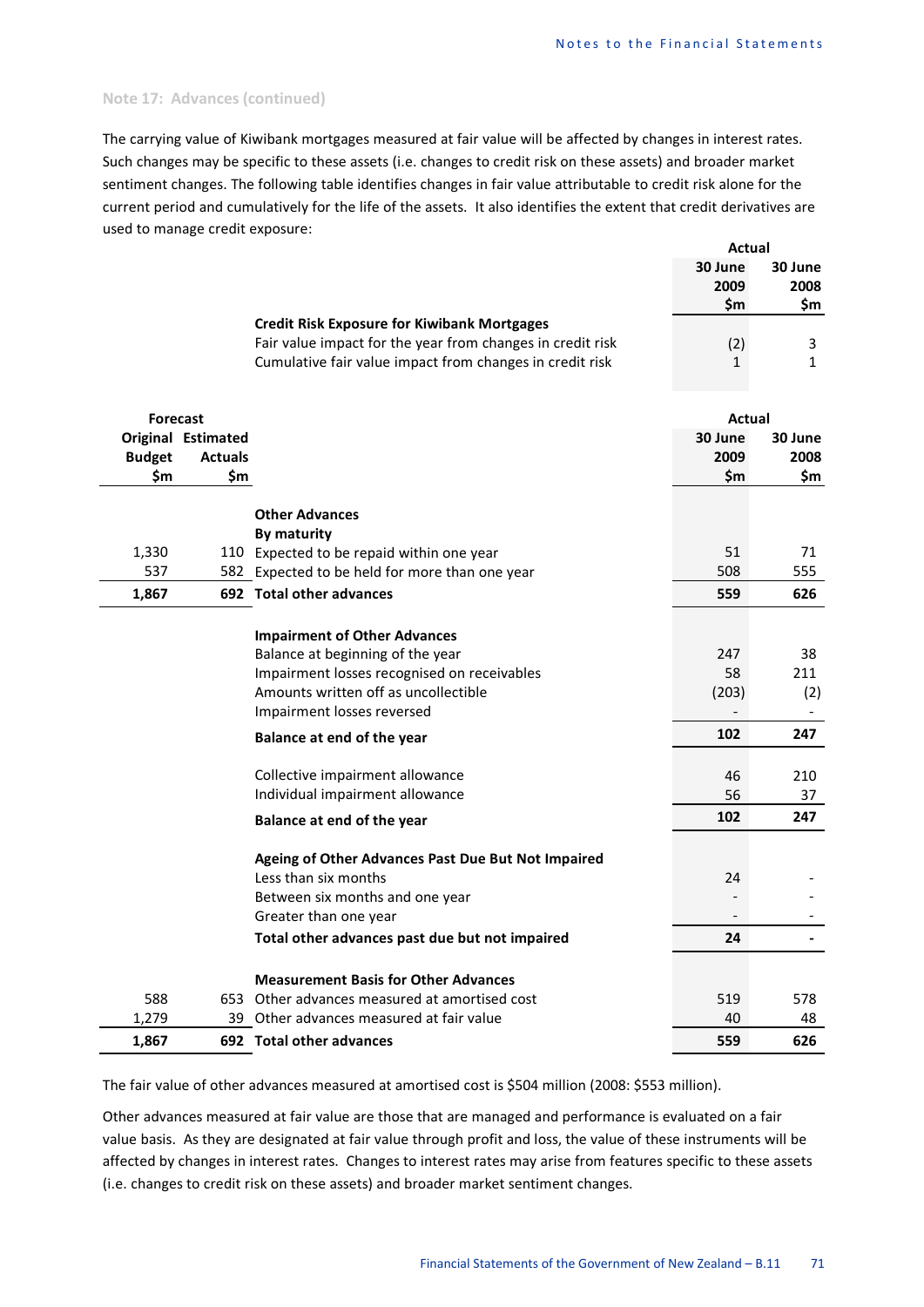# **Note 18: Inventory**

| <b>Forecast</b> |                           |                                                     | Actual  |         |
|-----------------|---------------------------|-----------------------------------------------------|---------|---------|
|                 | <b>Original Estimated</b> |                                                     | 30 June | 30 June |
| <b>Budget</b>   | <b>Actuals</b>            |                                                     | 2009    | 2008    |
| \$m             | \$m                       |                                                     | \$m     | \$m     |
|                 |                           |                                                     |         |         |
|                 |                           | By type                                             |         |         |
|                 |                           | Inventories held for sale                           | 104     | 43      |
|                 |                           | Military inventories                                | 276     | 254     |
|                 |                           | Other consumables                                   | 702     | 667     |
| 997             |                           | 1,099 Total inventory                               | 1,082   | 964     |
|                 |                           |                                                     |         |         |
|                 |                           | By maturity                                         |         |         |
| 759             |                           | 884 Expected to be sold or consumed within one year | 893     | 758     |
| 238             |                           | 215 Expected to be sold or consumed after one year  | 189     | 206     |
| 997             |                           | 1,099 Total inventory                               | 1,082   | 964     |
|                 |                           |                                                     |         |         |
|                 |                           | By source                                           |         |         |
| 411             | 408                       | Core Crown                                          | 431     | 392     |
| 150             | 177                       | Crown entities                                      | 157     | 182     |
| 436             |                           | 514 State-owned enterprises                         | 494     | 390     |
|                 | $\overline{\phantom{a}}$  | Inter-segment eliminations                          |         |         |
| 997             |                           | 1,099 Total inventory                               | 1,082   | 964     |

**Note 19: Other Assets**

| <b>Forecast</b> |                           |                                                  | Actual  |         |
|-----------------|---------------------------|--------------------------------------------------|---------|---------|
|                 | <b>Original Estimated</b> |                                                  | 30 June | 30 June |
| <b>Budget</b>   | <b>Actuals</b>            |                                                  | 2009    | 2008    |
| \$m             | \$m                       |                                                  | \$m     | \$m     |
|                 |                           |                                                  |         |         |
|                 |                           | By type                                          |         |         |
| 266             | 371                       | Prepayments                                      | 410     | 379     |
| 85              | 118                       | Investment property                              | 86      | 99      |
| 882             | 717                       | Agricultural assets                              | 640     | 732     |
| 254             | 317                       | Investment in supranational organisations        | 313     | 268     |
| 74              |                           | 341 Other                                        | 181     | 185     |
| 1,561           |                           | 1,864 Total other assets                         | 1,630   | 1,663   |
|                 |                           | By maturity                                      |         |         |
| 388             |                           | 762 Expected to be realised within one year      | 617     | 608     |
| 1,173           |                           | 1,102 Expected to be held for more than one year | 1,013   | 1,055   |
| 1,561           | 1,864                     | <b>Total other assets</b>                        | 1,630   | 1,663   |
|                 |                           | <b>By source</b>                                 |         |         |
| 1,027           | 1.243                     | Core Crown                                       | 998     | 982     |
| 122             | 180                       | Crown entities                                   | 149     | 147     |
| 457             |                           | 472 State-owned enterprises                      | 506     | 549     |
|                 |                           |                                                  |         |         |
| (45)            |                           | (31) Inter-segment eliminations                  | (23)    | (15)    |
| 1,561           |                           | 1,864 Total other assets                         | 1,630   | 1,663   |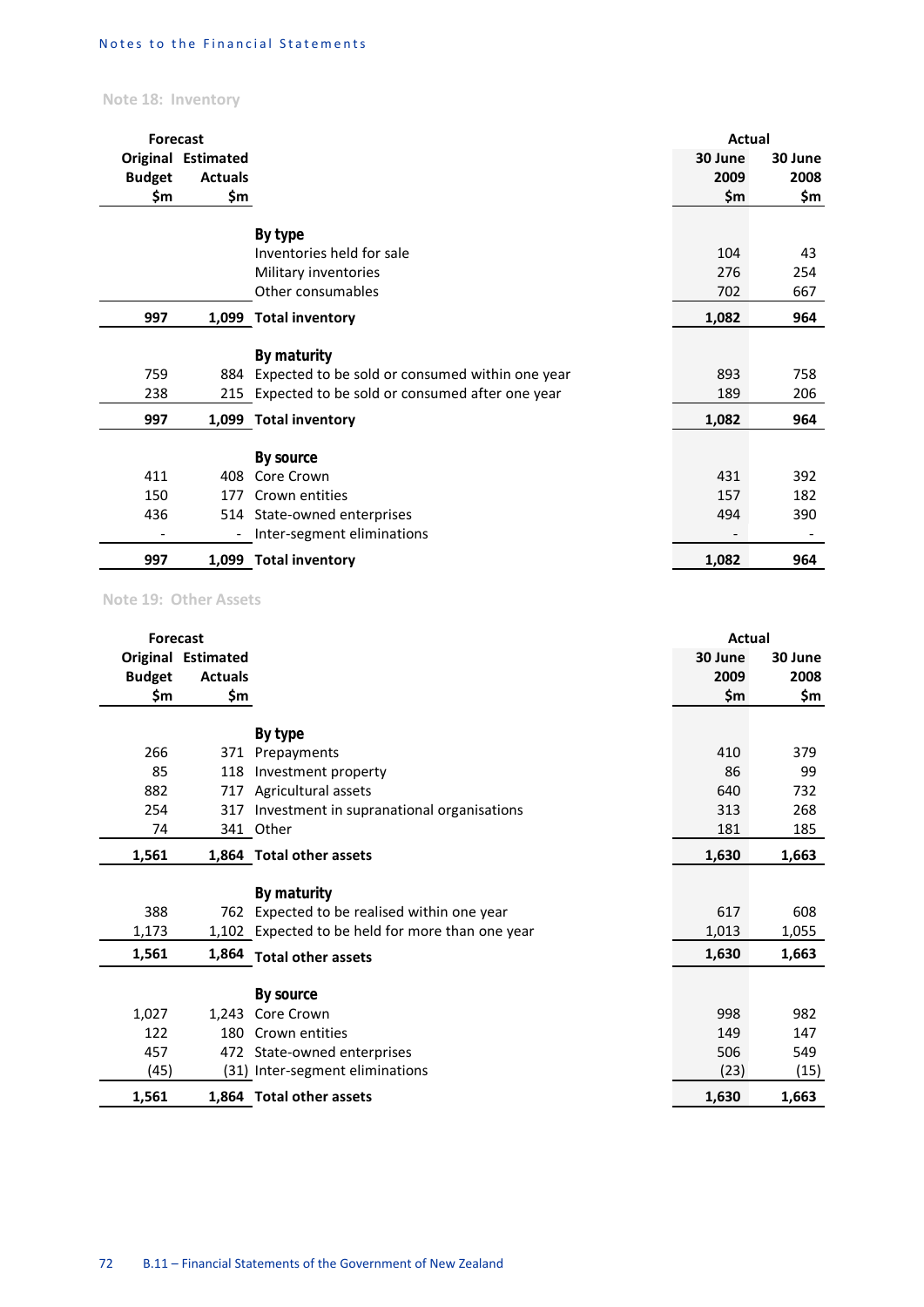|  |  |  | <b>Note 20: Property, Plant and Equipment</b> |
|--|--|--|-----------------------------------------------|
|--|--|--|-----------------------------------------------|

| <b>Forecast</b> |                    |                                                          | <b>Actual</b> |         |
|-----------------|--------------------|----------------------------------------------------------|---------------|---------|
|                 | Original Estimated |                                                          | 30 June       | 30 June |
| <b>Budget</b>   | <b>Actuals</b>     |                                                          | 2009          | 2008    |
| \$m             | \$m                |                                                          | \$m           | \$m     |
|                 |                    |                                                          |               |         |
|                 |                    | By class of asset                                        |               |         |
|                 |                    | <b>Net Carrying Value</b>                                |               |         |
| 16,918          |                    | 17,394 Land (valuation)                                  | 16,289        | 17,609  |
| 21,715          |                    | 22,246 Buildings (valuation)                             | 23,719        | 22,128  |
| 2,343           |                    | 2,255 Electricity distribution network (cost)            | 2,046         | 1,887   |
| 11,882          |                    | 11,800 Electricity generation assets (valuation)         | 11,664        | 11,202  |
| 1,756           |                    | 2,133 Aircraft (excluding military) (valuation)          | 1,952         | 2,071   |
| 20,937          |                    | 21,787 State highways (valuation)                        | 24,067        | 20,947  |
| 10,977          |                    | 12,176 Rail network (valuation)                          | 12,506        | 11,750  |
| 3,160           |                    | 3,340 Specialist military equipment (valuation)          | 3,927         | 3,345   |
| 7,075           |                    | 7,970 Specified cultural and heritage assets (valuation) | 8,582         | 7,978   |
| 4,513           |                    | 5,397 Other plant and equipment (cost)                   | 5,383         | 4,412   |
| 101,276         |                    | 106,498 Total property, plant and equipment              | 110,135       | 103,329 |
|                 |                    |                                                          |               |         |
|                 |                    | By source                                                |               |         |
| 26,827          |                    | 29,094 Core Crown                                        | 30,487        | 28,637  |
| 43,868          |                    | 44,157 Crown entities                                    | 46,553        | 43,659  |
| 30,580          |                    | 33,246 State-owned enterprises                           | 33,095        | 31,033  |
| 1               |                    | 1 Inter-segment eliminations                             |               |         |
| 101,276         | 106,498            | Total property, plant and equipment                      | 110,135       | 103,329 |
|                 |                    |                                                          |               |         |
|                 |                    | <b>By holding</b>                                        |               |         |
| 1,222           |                    | 1,271 Leasehold                                          | 1,304         | 1,235   |
| 100,054         |                    | 105,227 Freehold                                         | 108,831       | 102,094 |
| 101,276         |                    | 106,498 Total property, plant and equipment              | 110,135       | 103,329 |
|                 |                    |                                                          |               |         |
|                 |                    | Dronoutu, plant and conjument pladead to convert horrori | 1.501         | 1.502   |

**Property, plant and equipment pledged to secure borrowing 1,564** 1,593

Borrowing by the Crown is, under Section 55 of the Public Finance Act 1989, a charge on the revenue of the Crown equally and rateably. Therefore, no property, plant and equipment owned by the Core Crown has been pledged as security for liabilities. Government-owned property, plant and equipment is, however, subject to a significant number of legislative and policy restrictions with respect to its use and disposal.

These carrying values critically depend on judgments of useful lives to determine depreciation and the assumptions used in revaluations. Depreciation rates are affirmed to be appropriate each year by those responsible for managing the assets, whereas assurance on the assumptions used in valuations is provided by the use of independent valuers as noted below.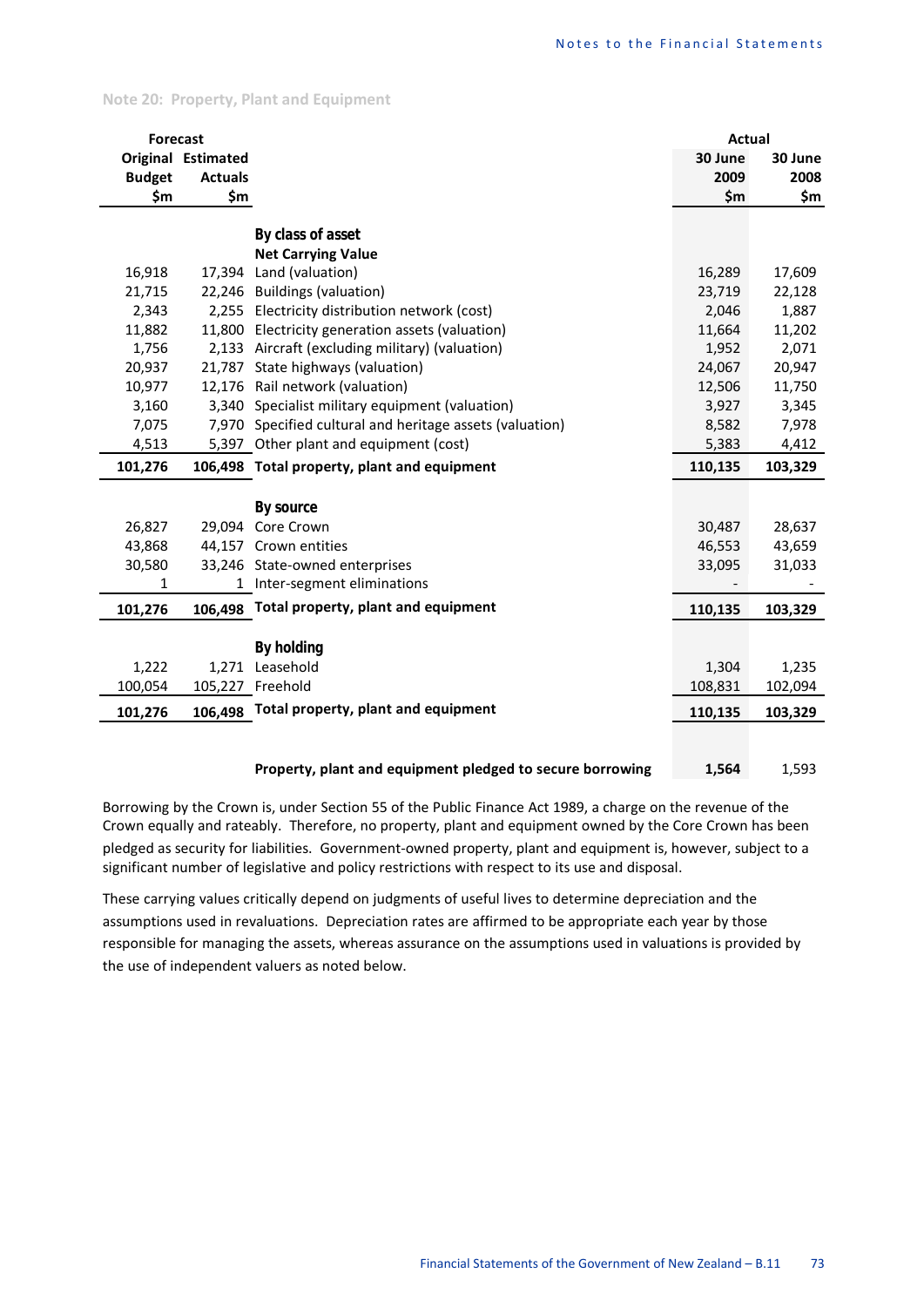**Note 20: Property, Plant and Equipment (continued)**

|                                                             | Actual   |         |  |
|-------------------------------------------------------------|----------|---------|--|
|                                                             | 30 June  | 30 June |  |
|                                                             | 2009     | 2008    |  |
|                                                             | \$m      | \$m     |  |
| <b>Total Property, Plant and Equipment</b>                  |          |         |  |
| <b>Cost or Valuation</b>                                    |          |         |  |
| Opening balance                                             | 112,428  | 103,787 |  |
| Additions                                                   | 6,504    | 5,231   |  |
| <b>Disposals</b>                                            | (1, 468) | (682)   |  |
| Acquisitions through business combinations                  | 754      | 58      |  |
| Net revaluations                                            | 1,704    | 4,120   |  |
| Net foreign currency exchange differences                   | 7        | 7       |  |
| Other                                                       | (382)    | (93)    |  |
| <b>Total cost or valuation</b>                              | 119,547  | 112,428 |  |
| <b>Accumulated Depreciation and Impairment</b>              |          |         |  |
| Opening balance                                             | 9,099    | 8,189   |  |
| Eliminated on disposal                                      | (676)    | (373)   |  |
| Eliminated on revaluation                                   | (2, 333) | (1,695) |  |
| Impairment losses charged to operating balance              | 93       | 5       |  |
| Reversals of impairment losses charged to operating balance | (51)     | (13)    |  |
| Depreciation expense                                        | 3,440    | 3,074   |  |
| Net foreign currency exchange differences                   | (39)     | 27      |  |
| Other                                                       | (121)    | (115)   |  |
| Total accumulated depreciation and impairment               | 9,412    | 9,099   |  |
|                                                             |          |         |  |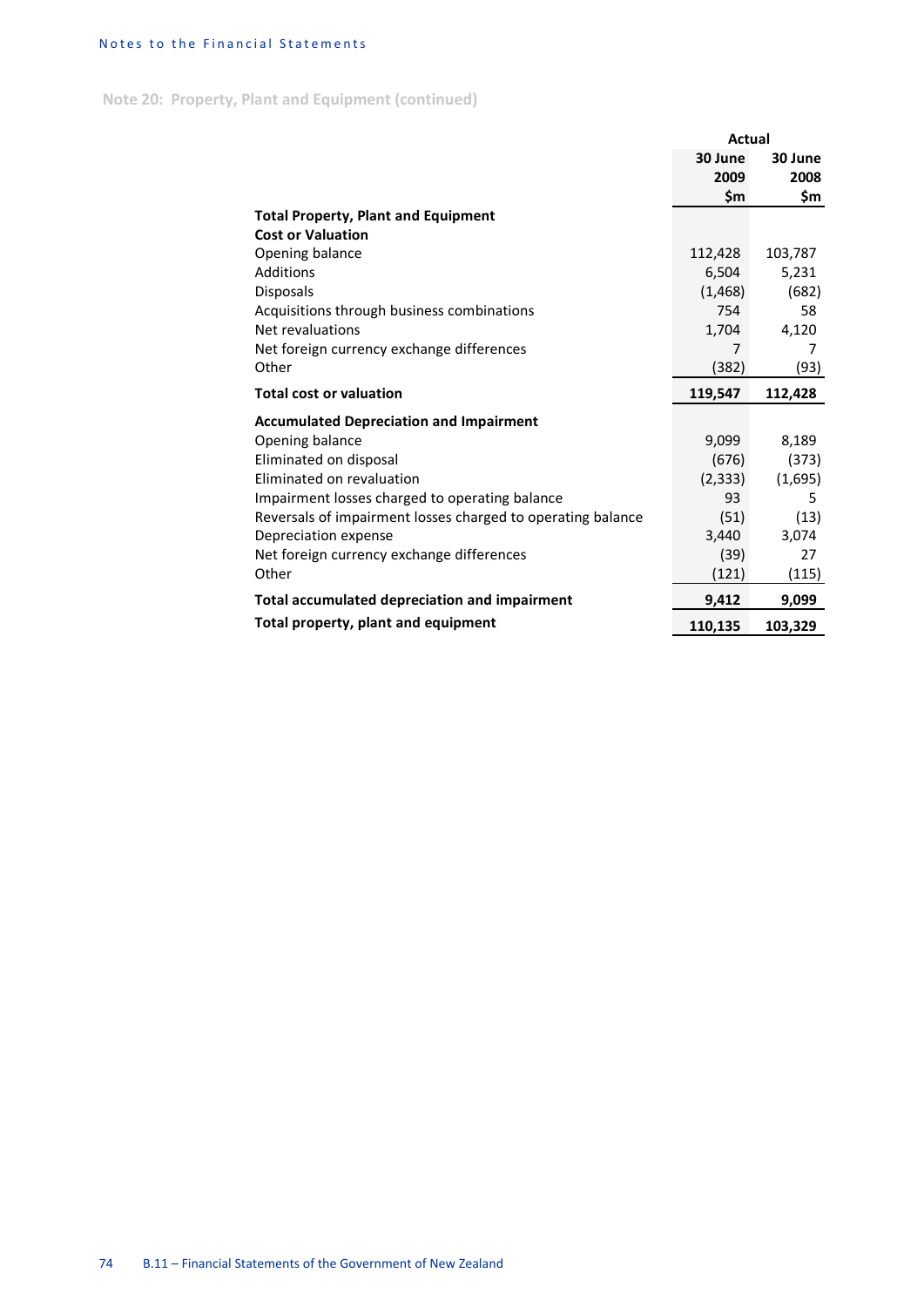|                                            | <b>Actual</b> |         |  |
|--------------------------------------------|---------------|---------|--|
|                                            | 30 June       | 30 June |  |
|                                            | 2009          | 2008    |  |
|                                            | \$m           | \$m     |  |
| Land (valuation)                           |               |         |  |
| Opening balance                            | 17,609        | 16,473  |  |
| <b>Additions</b>                           | 188           | 250     |  |
| <b>Disposals</b>                           | (424)         | (66)    |  |
| Acquisitions through business combinations | 1             |         |  |
| Net revaluations                           | (972)         | 1,036   |  |
| Net foreign currency exchange differences  | 11            | 1       |  |
| Other                                      | (124)         | (85)    |  |
| Carrying value of land                     | 16,289        | 17,609  |  |
| By holding                                 |               |         |  |
| Leasehold                                  |               |         |  |
| Freehold                                   | 16,289        | 17,609  |  |
| Carrying value of land                     | 16,289        | 17,609  |  |

The value of the land underneath state highways and the rail network, as well as land set aside for cultural and heritage purposes (i.e. national parks, forest parks, conservation areas and recreational facilities) is included as a component of the value of those separate classes of assets.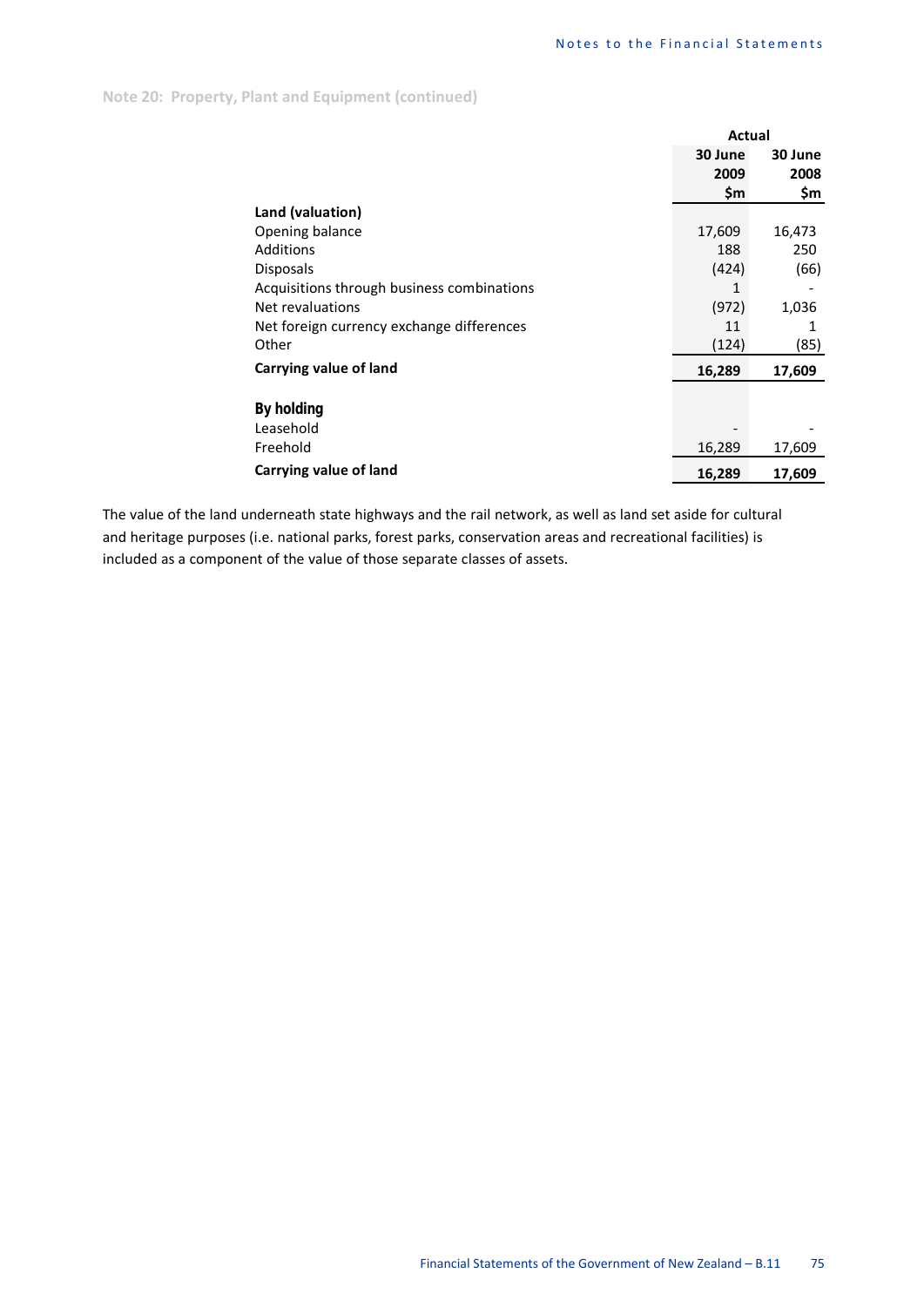**Note 20: Property, Plant and Equipment (continued)**

|                                                             | <b>Actual</b> |         |  |
|-------------------------------------------------------------|---------------|---------|--|
|                                                             | 30 June       | 30 June |  |
|                                                             | 2009          | 2008    |  |
|                                                             | \$m           | \$m     |  |
|                                                             |               |         |  |
| <b>Buildings (valuation)</b>                                |               |         |  |
| Opening balance                                             | 23,530        | 21,883  |  |
| <b>Additions</b>                                            | 1,726         | 1,402   |  |
| Disposals                                                   | (85)          | (65)    |  |
| Acquisitions through business combinations                  | 40            | 1       |  |
| Net revaluations                                            | 171           | 316     |  |
| Net foreign currency exchange differences                   | (2)           | 1       |  |
| Other                                                       | (196)         | (8)     |  |
| <b>Total buildings (valuation)</b>                          | 25,184        | 23,530  |  |
| <b>Accumulated Depreciation and Impairment on Buildings</b> |               |         |  |
| Opening balance                                             | 1,402         | 1,158   |  |
| Eliminated on disposal                                      | (47)          | (50)    |  |
| Eliminated on revaluation                                   | (909)         | (645)   |  |
| Reversals of impairment losses charged to operating balance | (15)          | (7)     |  |
| Depreciation expense                                        | 1,074         | 980     |  |
| Net foreign currency exchange differences                   |               | 1       |  |
| Other                                                       | (40)          | (35)    |  |
| Accumulated depreciation and impairment on buildings        | 1,465         | 1,402   |  |
| Carrying value of buildings                                 | 23,719        | 22,128  |  |
| <b>By holding</b>                                           |               |         |  |
| Leasehold                                                   | 257           | 247     |  |
| Freehold                                                    | 23,462        | 21,881  |  |
| <b>Carrying value of buildings</b>                          | 23,719        | 22,128  |  |

Independent valuations of the Government's land and buildings have been performed by a number of valuers to determine the fair value of the land and buildings. The valuations, which conform to International Valuation Standards, were determined by reference to prices for similar properties and in some cases by reference to discounted cash flows or depreciated replacement cost.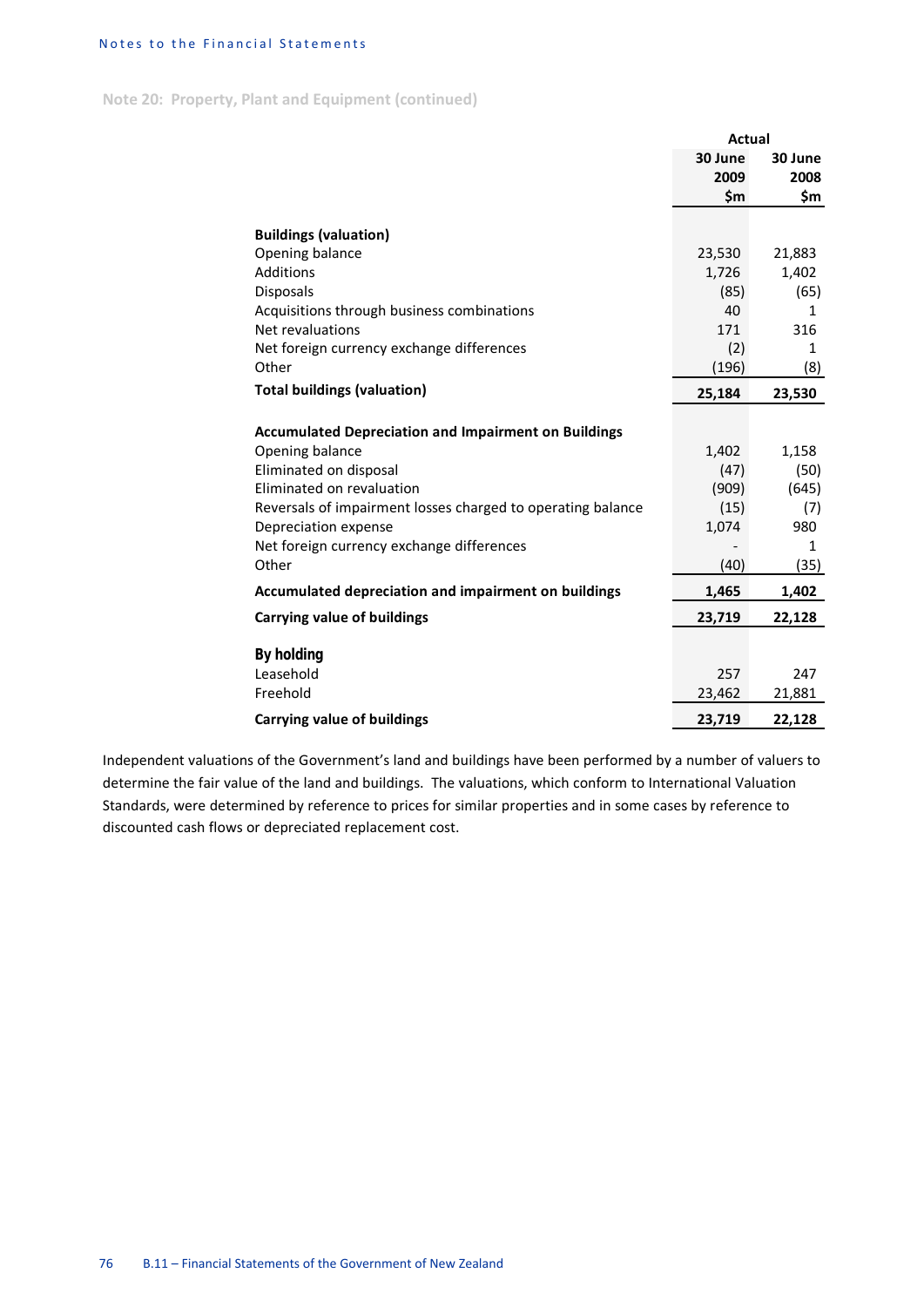Valuation details for land and buildings with a carrying value over \$500 million are as follows:

| Category                                        | Valuer/Reviewer                                                                                                                       | Approach                                                                                                                                                            | <b>Timing</b>                                                                                                                                      | <b>Carrying value</b>    |
|-------------------------------------------------|---------------------------------------------------------------------------------------------------------------------------------------|---------------------------------------------------------------------------------------------------------------------------------------------------------------------|----------------------------------------------------------------------------------------------------------------------------------------------------|--------------------------|
|                                                 |                                                                                                                                       |                                                                                                                                                                     |                                                                                                                                                    | $(\mathsf{5m})$          |
| Housing stock                                   | Quotable Value NZ<br>Limited                                                                                                          | Valuations based on<br>market evidence or<br>adjusted current rating<br>valuations.                                                                                 | Annual valuation<br>cycle. Latest<br>valuation completed<br>as at 30 June 2009.                                                                    | 14,609<br>(2008: 15,103) |
| School property                                 | Quotable Value NZ<br>Limited or<br>experienced<br>ministry staff<br>(reviewed by<br>Quotable Value)                                   | Valuations based on<br>market evidence where<br>possible, or depreciated<br>replacement cost.                                                                       | Annual valuation<br>cycle. Latest<br>valuation completed<br>as at 30 June 2009.                                                                    | 10,881<br>(2008: 10,466) |
| <b>Corrections Land</b><br>and Buildings        | Darroch<br>Valuations                                                                                                                 | The latest full valuation<br>was based on market<br>evidence, except for<br>prison buildings, which<br>were valued at<br>optimised depreciated<br>replacement cost. | Two-year valuation<br>cycle. Latest full<br>valuation completed<br>as at 30 June 2009.                                                             | 1,835<br>(2008: 1,648)   |
| NZ Defence Force<br>Land and Buildings          | <b>Sellars Valuation</b><br>Limited                                                                                                   | Valuations were based<br>on market evidence or<br>rating valuations.                                                                                                | Five-year valuation<br>cycle. Latest full<br>valuation completed<br>as at 30 June 2009.                                                            | 1,531<br>(2008: 1,634)   |
| Landcorp Land and<br><b>Buildings</b>           | Quotable Value NZ<br>Limited                                                                                                          | Valuations based on<br>market evidence where<br>possible.                                                                                                           | Annual valuation<br>cycle. Latest<br>valuation completed<br>as at 30 June 2009.                                                                    | 1,261<br>(2008: 1,322)   |
| <b>New Zealand Police</b><br>Land and Buildings | Experienced staff<br>undertake the<br>property valuation<br>in-house, using<br><b>Beca Valuations</b><br>Ltd as an expert<br>adviser. | Valuations based on<br>market evidence where<br>possible, or depreciated<br>replacement cost.                                                                       | Three-year valuation<br>cycle. Latest full<br>valuation performed<br>as at 30 June 2009.                                                           | 759<br>(2008: 465)       |
| Ministry of Justice<br>Land and Buildings       | <b>Beca Valuations</b><br>Ltd                                                                                                         | Valuations based on<br>market evidence where<br>possible.                                                                                                           | Annual valuation<br>cycles with physical<br>inspections every<br>three years. The<br>latest full physical<br>inspection was as at<br>30 June 2009. | 544<br>(2008: 471)       |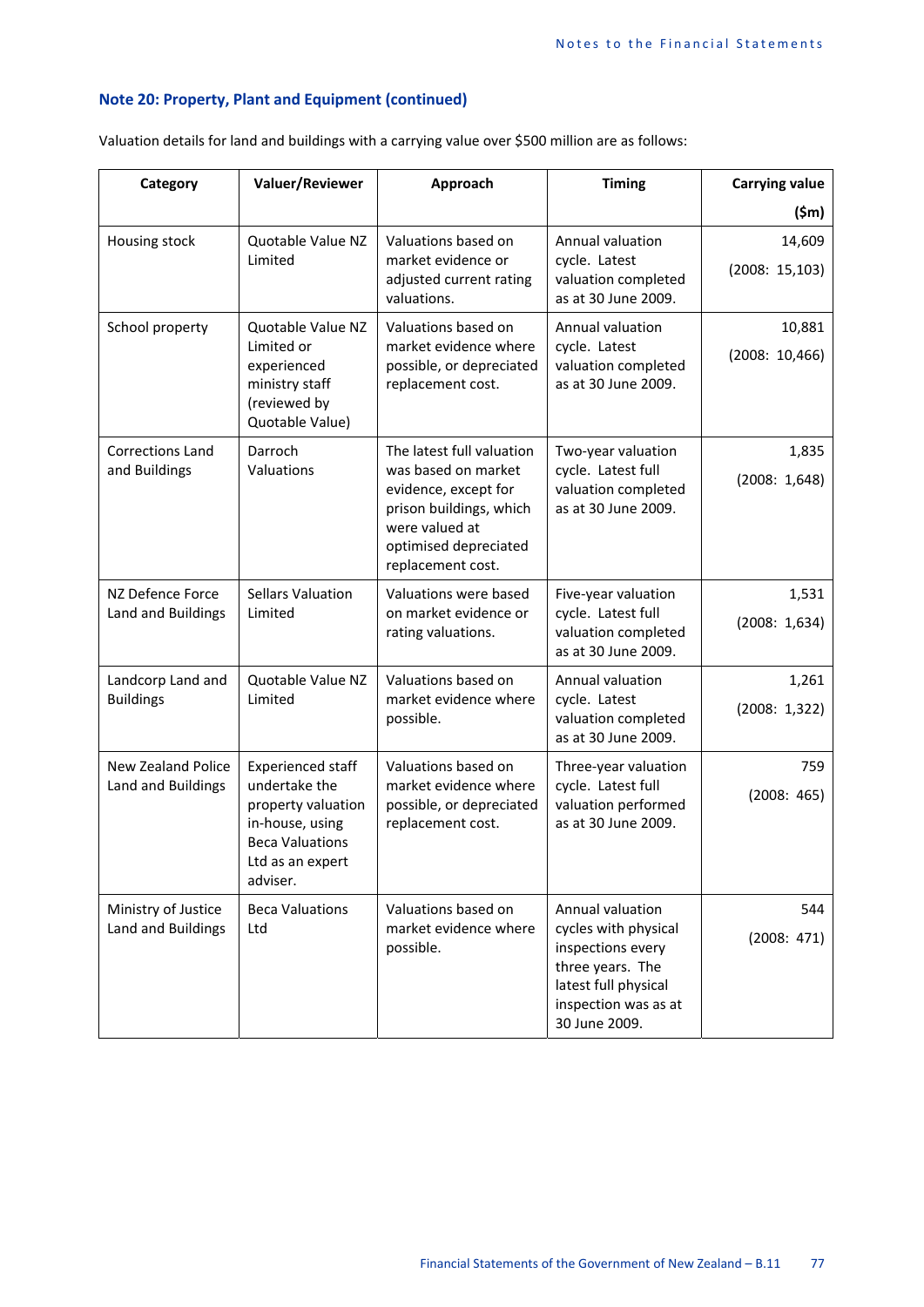**Note 20: Property, Plant and Equipment (continued)**

|                                                                                              | Actual  |         |  |
|----------------------------------------------------------------------------------------------|---------|---------|--|
|                                                                                              | 30 June | 30 June |  |
|                                                                                              | 2009    | 2008    |  |
|                                                                                              | \$m     | \$m     |  |
| <b>Electricity Distribution Network (cost)</b>                                               |         |         |  |
| Opening balance                                                                              | 2,415   | 2,369   |  |
| Additions                                                                                    | 278     | 51      |  |
| <b>Disposals</b>                                                                             | (16)    | (5)     |  |
| Other                                                                                        |         |         |  |
| Total electricity distribution network (cost)                                                | 2,677   | 2,415   |  |
|                                                                                              |         |         |  |
| <b>Accumulated Depreciation and Impairment on Electricity</b><br><b>Distribution Network</b> |         |         |  |
| Opening balance                                                                              | 528     | 397     |  |
| Eliminated on disposal                                                                       | (16)    | (5)     |  |
| Depreciation expense                                                                         | 119     | 136     |  |
| Other                                                                                        |         |         |  |
| Accumulated depreciation and impairment on electricity                                       |         |         |  |
| distribution network                                                                         | 631     | 528     |  |
| Carrying value of electricity distribution network                                           | 2,046   | 1,887   |  |
| <b>By holding</b>                                                                            |         |         |  |
| Leasehold                                                                                    |         |         |  |
| Freehold                                                                                     | 2,046   | 1,887   |  |
| Carrying value of electricity distribution network                                           | 2,046   | 1,887   |  |
|                                                                                              |         |         |  |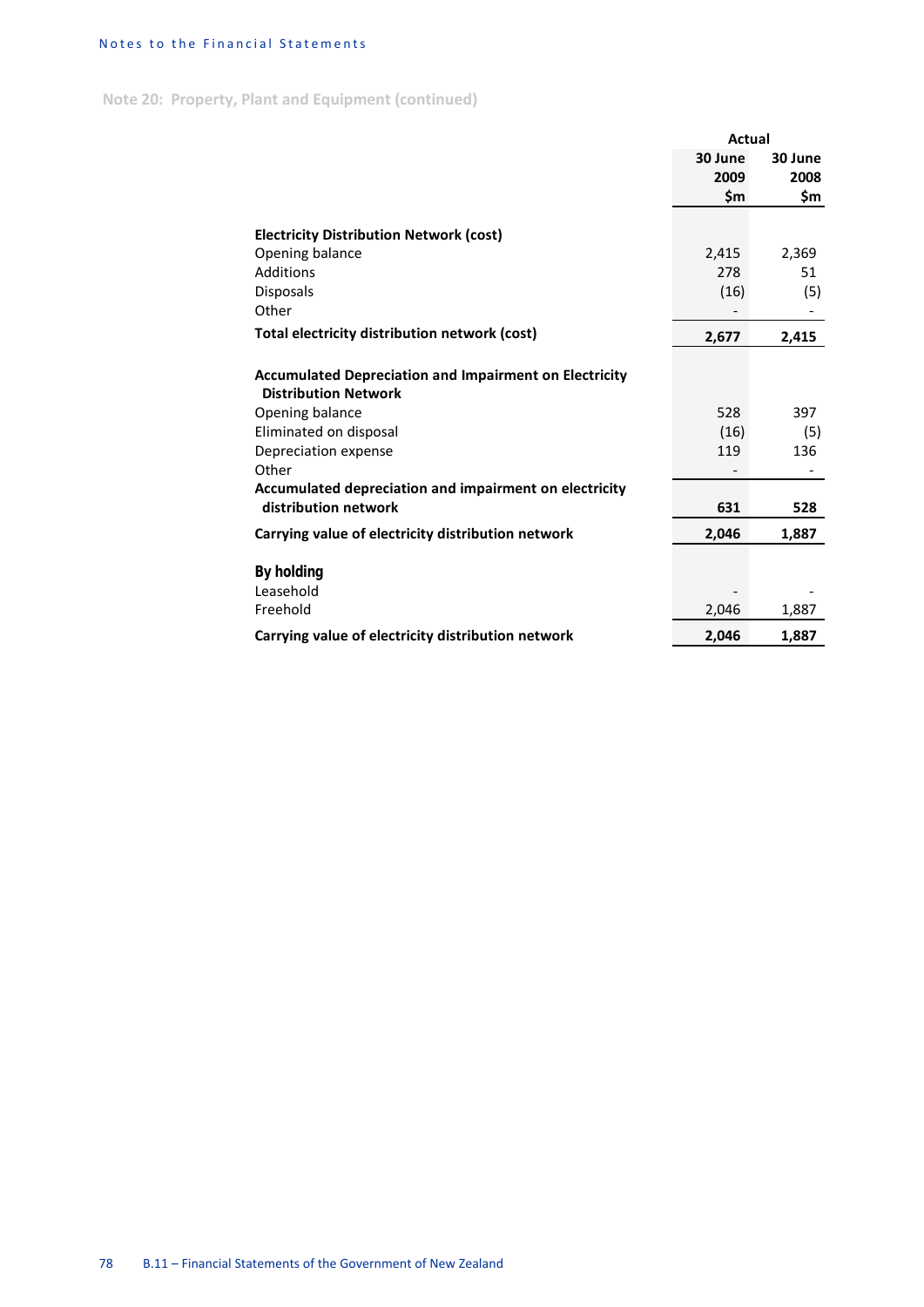|                                                                                           | Actual         |         |
|-------------------------------------------------------------------------------------------|----------------|---------|
|                                                                                           | 30 June        | 30 June |
|                                                                                           | 2009           | 2008    |
|                                                                                           | \$m            | \$m     |
| <b>Electricity Generation Assets (valuation)</b>                                          |                |         |
| Opening balance                                                                           | 11,531         | 10,674  |
| Additions                                                                                 | 918            | 573     |
| Disposals                                                                                 | (2)            | (2)     |
| Net revaluations                                                                          | 3              | 640     |
| Other                                                                                     | (371)          | (354)   |
| <b>Total electricity generation assets</b>                                                | 12,079         | 11,531  |
|                                                                                           |                |         |
| <b>Accumulated Depreciation and Impairment on Electricity</b><br><b>Generation Assets</b> |                |         |
| Opening balance                                                                           | 329            | 272     |
| Eliminated on disposal                                                                    | (2)            |         |
| Eliminated on revaluation                                                                 | (212)          | (196)   |
| Depreciation expense                                                                      | 294            | 266     |
| Net foreign currency exchange differences                                                 | 5              |         |
| Other                                                                                     | $\mathbf{1}$   | (13)    |
| Accumulated depreciation and impairment on electricity                                    |                |         |
| generation assets                                                                         | 415            | 329     |
| Carrying value of electricity generation assets                                           | 11,664         | 11,202  |
| <b>By holding</b>                                                                         |                |         |
| Leasehold                                                                                 | $\overline{2}$ | 4       |
| Freehold                                                                                  | 11,662         | 11,198  |
| Carrying value of electricity generation assets                                           | 11,664         | 11,202  |

Included in net revalutions for the year is a \$321 million negative revaluation in Genesis Power Limited which largely related to Huntly units 1 to 4 and 6. This is consistent with Genesis Power's business plan and forecast use of the assets.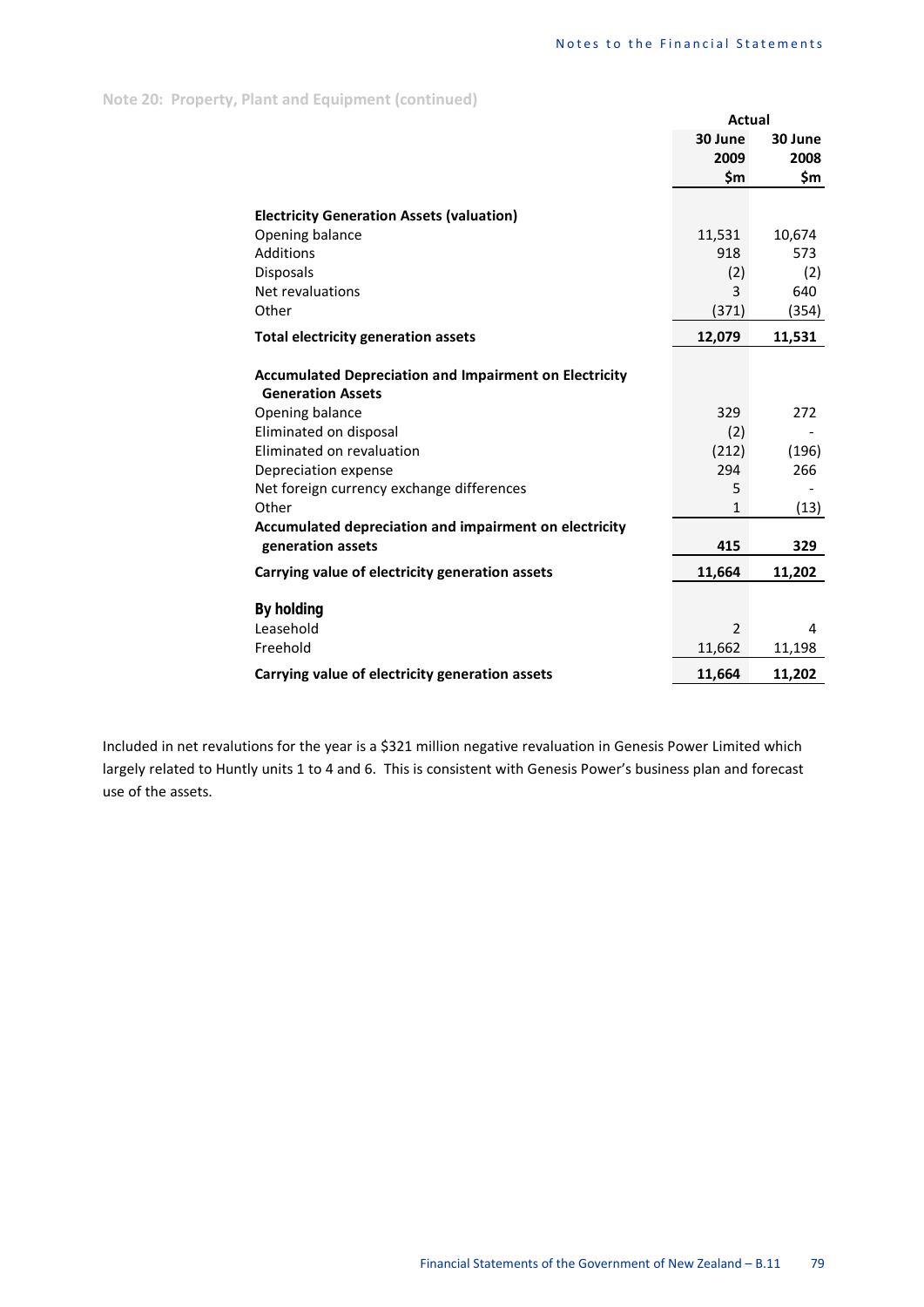Independent valuations of the Government's electricity generation assets have been performed by a number of valuers as detailed below:

| Entity                               | Valuer/Reviewer                                                                                       | Approach                                                                                                                                                  | <b>Timing</b>                                                                                                                                                                                                                                                                   | <b>Carrying value</b>   |
|--------------------------------------|-------------------------------------------------------------------------------------------------------|-----------------------------------------------------------------------------------------------------------------------------------------------------------|---------------------------------------------------------------------------------------------------------------------------------------------------------------------------------------------------------------------------------------------------------------------------------|-------------------------|
|                                      |                                                                                                       |                                                                                                                                                           |                                                                                                                                                                                                                                                                                 | (\$m)                   |
| <b>Genesis Power</b><br>Limited      | Directors'<br>valuation based on<br>an independent<br>review of cash<br>flows by First NZ<br>Capital. | Valuations based on net<br>present value of future<br>earnings of the assets<br>on an existing use basis.                                                 | Regular revaluations<br>not to exceed five<br>years. Latest<br>valuation completed<br>as at 30 June 2009.                                                                                                                                                                       | 1,527<br>(2008:1,817)   |
| <b>Meridian Energy</b><br>Limited    | Pricewaterhouse<br>Coopers                                                                            | Valuations based on net<br>present value of future<br>earnings of the assets<br>on an existing use basis,<br>excluding disposal and<br>restoration costs. | Revaluations are<br>made with sufficient<br>regularity to ensure<br>that the carrying<br>amount does not<br>differ materially from<br>that which would be<br>determined using fair<br>values at the balance<br>sheet date. Latest<br>valuation completed<br>as at 30 June 2007. | 6,582<br>(2008: 6, 316) |
| <b>Mighty River</b><br>Power Limited | Pricewaterhouse<br>Coopers                                                                            | Valuations based on net<br>present value of future<br>earnings of the assets<br>on an existing use basis,<br>excluding disposal and<br>restoration costs. | Five-year valuation<br>cycle. Hydro and co-<br>generation assets<br>were last valued as at<br>30 June 2008.<br>Geothermal and<br>landfill assets were<br>last valued as at 30<br>June 2009.                                                                                     | 3,476<br>(2008: 2,981)  |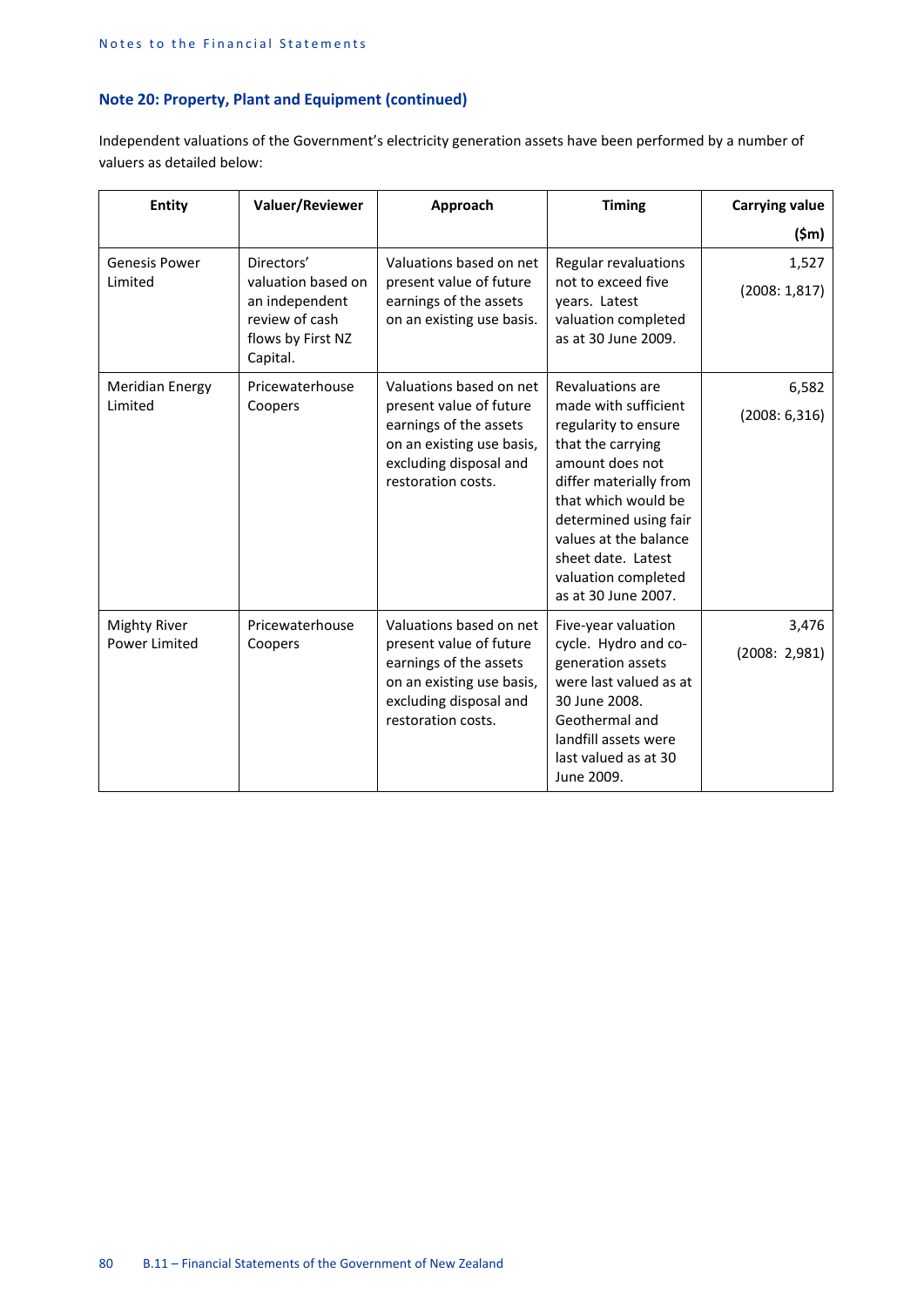|                                                             | <b>Actual</b> |              |  |
|-------------------------------------------------------------|---------------|--------------|--|
|                                                             | 30 June       | 30 June      |  |
|                                                             | 2009          | 2008         |  |
|                                                             | \$m           | \$m          |  |
| Aircraft (excluding military) (valuation)                   |               |              |  |
| Opening balance                                             | 2,073         | 2,165        |  |
| Additions                                                   | 168           | 112          |  |
| <b>Disposals</b>                                            | (134)         | (2)          |  |
| Acquisitions through business combinations                  | 3             | 11           |  |
| Net revaluations                                            | (120)         | (204)        |  |
| Other                                                       | (33)          | (9)          |  |
| Total aircraft (excluding military)                         | 1,957         | 2,073        |  |
| <b>Accumulated Depreciation and Impairment on Aircraft</b>  |               |              |  |
| Opening balance                                             | 2             | 61           |  |
| Eliminated on disposal                                      | (6)           | (1)          |  |
| Eliminated on revaluation                                   | (145)         | (224)        |  |
| Impairment losses charged to operating balance              | 72            |              |  |
| Reversals of impairment losses charged to operating balance | (20)          |              |  |
| Depreciation expense                                        | 227           | 166          |  |
| Other                                                       | (125)         |              |  |
| Accumulated depreciation and impairment on aircraft         | 5             | $\mathbf{2}$ |  |
| Carrying value of aircraft (excluding military)             | 1,952         | 2,071        |  |
| <b>By holding</b>                                           |               |              |  |
| Leasehold                                                   | 941           | 935          |  |
| Freehold                                                    | 1,011         | 1,136        |  |
| Carrying value of aircraft (excluding military)             | 1,952         | 2,071        |  |

Aircraft and related assets are valued annually. Independent valuations as at 30 June 2009 have been obtained from The Aircraft Value Analysis Company and Ascend Worldwide Limited to ascertain indicative market values of each aircraft on a stand-alone basis. The carrying value of the aircraft is recorded at an average of the valuations provided by the two valuers.

The related assets include spare engines and flight simulators.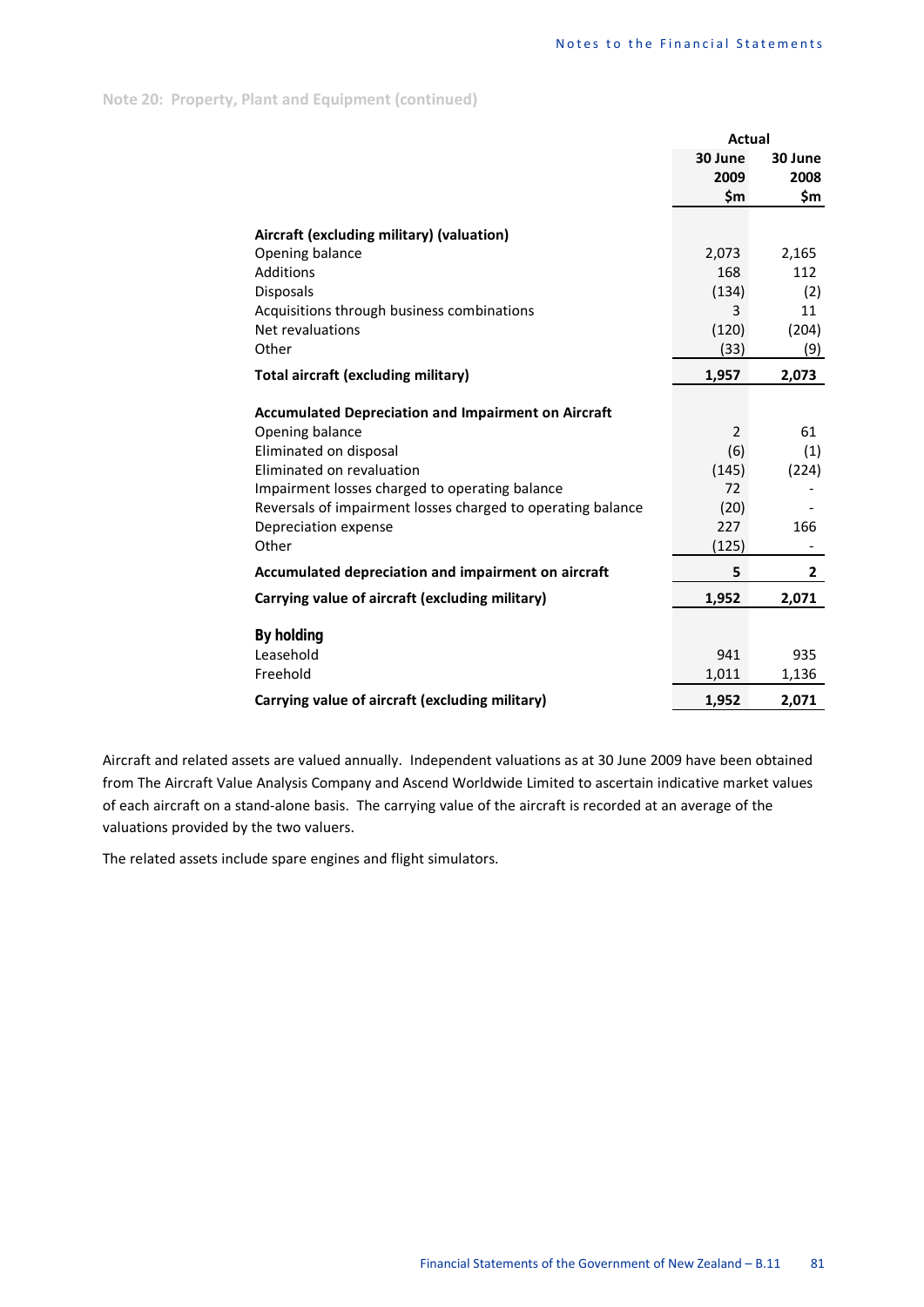**Note 20: Property, Plant and Equipment (continued)**

|                                                                                                                                          | <b>Actual</b> |              |
|------------------------------------------------------------------------------------------------------------------------------------------|---------------|--------------|
|                                                                                                                                          | 30 June       | 30 June      |
|                                                                                                                                          | 2009          | 2008         |
|                                                                                                                                          | \$m           | \$m          |
| <b>State Highways (valuation)</b>                                                                                                        |               |              |
| Opening balance                                                                                                                          | 20,947        | 19,400       |
| Additions                                                                                                                                | 1,207         | 1,012        |
| Disposals                                                                                                                                |               | (26)         |
| Net revaluations                                                                                                                         | 1,913         | 561          |
| Other                                                                                                                                    |               |              |
| <b>Total state highways</b>                                                                                                              | 24,067        | 20,947       |
| <b>Accumulated Depreciation and Impairment on State Highways</b><br>Opening balance<br>Eliminated on revaluation<br>Depreciation expense | (377)<br>377  | (302)<br>302 |
| Other                                                                                                                                    |               |              |
| Accumulated depreciation and impairment on state highways                                                                                |               |              |
| Carrying value of state highways                                                                                                         | 24,067        | 20,947       |
| <b>By holding</b><br>Leasehold<br>Freehold                                                                                               | 24,067        | 20,947       |
| Carrying value of state highways                                                                                                         | 24,067        | 20,947       |
|                                                                                                                                          |               |              |

State highways comprise the land, formation works, road structure, drainage works and traffic facilities of the roads, bridges, culverts, tunnels, stock and pedestrian underpasses, protection works and retaining structures. The state highways valuation is performed by an independent valuer, Opus International Consultants Limited with property valuations supplied by DTZ New Zealand Limited. State highways are subject to a full revaluation each year as at 30 June.

State highways are valued at depreciated replacement cost based on the estimated present cost of constructing the existing assets by the most appropriate method of construction, reduced by factors for the age and condition of the asset. State highway corridor land, is included as part of the state highway, and is valued using an opportunity cost based on adjacent use, as an approximation to fair value. Borrowing costs have not been capitalised.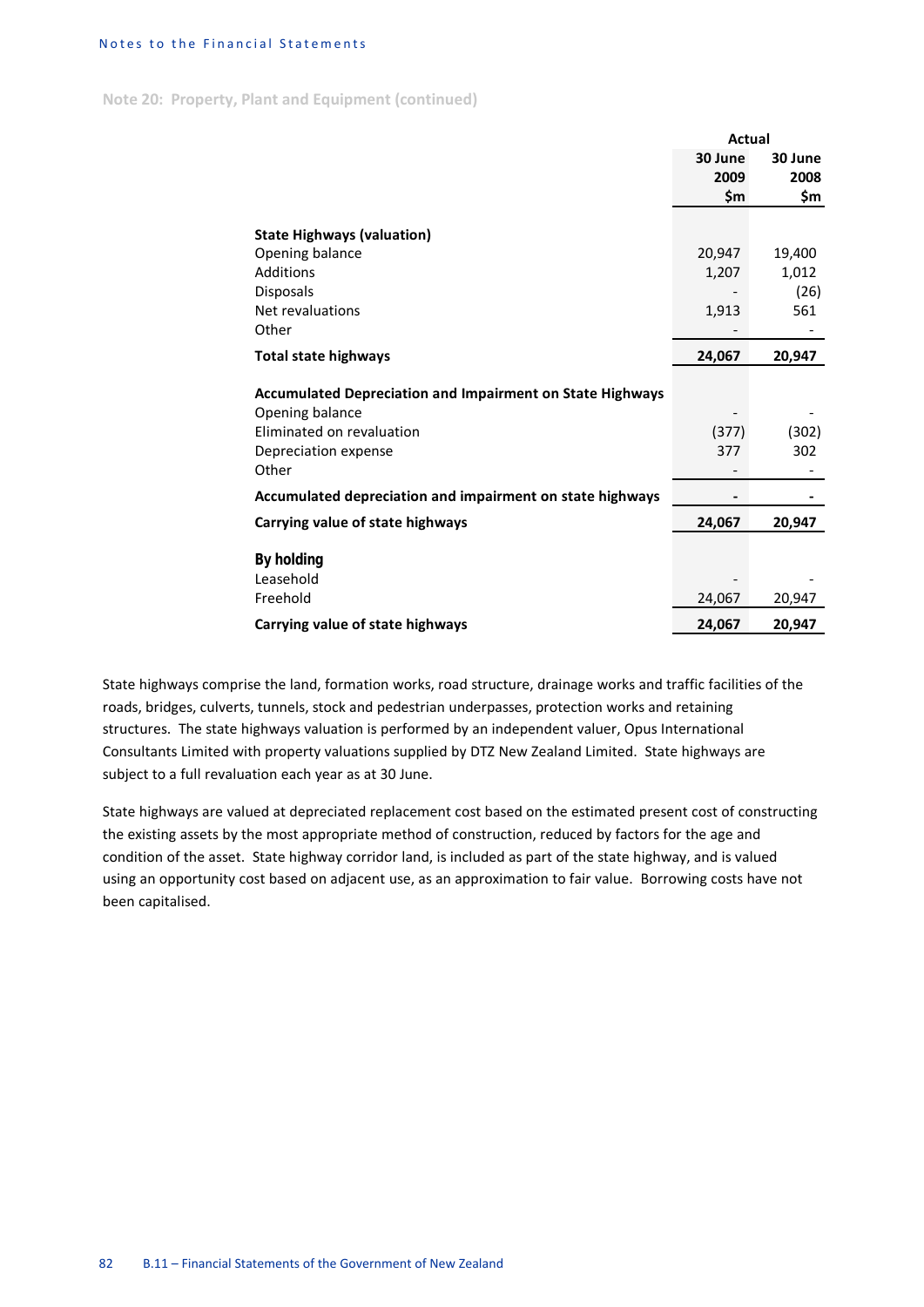|                                                                                                                                          | Actual              |            |  |
|------------------------------------------------------------------------------------------------------------------------------------------|---------------------|------------|--|
|                                                                                                                                          | 30 June             | 30 June    |  |
|                                                                                                                                          | 2009                | 2008       |  |
|                                                                                                                                          | Śm                  | \$m        |  |
| <b>Rail Network (valuation)</b>                                                                                                          |                     |            |  |
| Opening balance                                                                                                                          | 12,063              | 10,774     |  |
| Additions                                                                                                                                | 451                 | 276        |  |
| Disposals                                                                                                                                | (4)                 | (8)        |  |
| Acquisitions through business combinations                                                                                               | 165                 |            |  |
| Net revaluations                                                                                                                         | (157)               | 1,089      |  |
| Other                                                                                                                                    | $\overline{2}$      | (68)       |  |
| <b>Total rail network</b>                                                                                                                | 12,520              | 12,063     |  |
| <b>Accumulated Depreciation and Impairment on Rail Network</b><br>Opening balance<br>Eliminated on disposal<br>Eliminated on revaluation | 313<br>(4)<br>(465) | 154<br>(3) |  |
| Depreciation expense                                                                                                                     | 160                 | 163        |  |
| Other                                                                                                                                    | 10                  | (1)        |  |
| Accumulated depreciation and impairment on rail network                                                                                  | 14                  | 313        |  |
| Carrying value of rail network                                                                                                           | 12,506              | 11,750     |  |
| By holding<br>Leasehold<br>Freehold                                                                                                      | 12,506              | 11,750     |  |
| Carrying value of rail network                                                                                                           | 12,506              | 11,750     |  |

The rail network assets comprise land, buildings, and rail infrastructure assets (bridges, tunnels, tracks, level crossings, signals and electrification). The assets are recorded at their fair value at the date of the last revaluation, less any subsequent accumulated depreciation and subsequent accumulated impairment losses.

Revaluations are performed with sufficient regularity such that the carrying amount does not differ materially from that which would be determined using fair values at the balance sheet date.

Valuations are undertaken in accordance with the standards issued by the New Zealand Property Institute. Land and buildings were valued at 30 June 2008 by DTZ New Zealand Limited. The last valuation of rail infrastructure assets was as at 30 June 2009 and was also conducted by DTZ New Zealand Limited.

Railway infrastructure assets and specialised land and buildings are valued using Depreciated Replacement Cost (optimised). Non-specialised land and buildings which could be sold with relative ease are valued at market value. Land associated with the rail corridor is valued using an opportunity cost based on adjacent use, as an approximation to fair value. Borrowing costs have not been capitalised.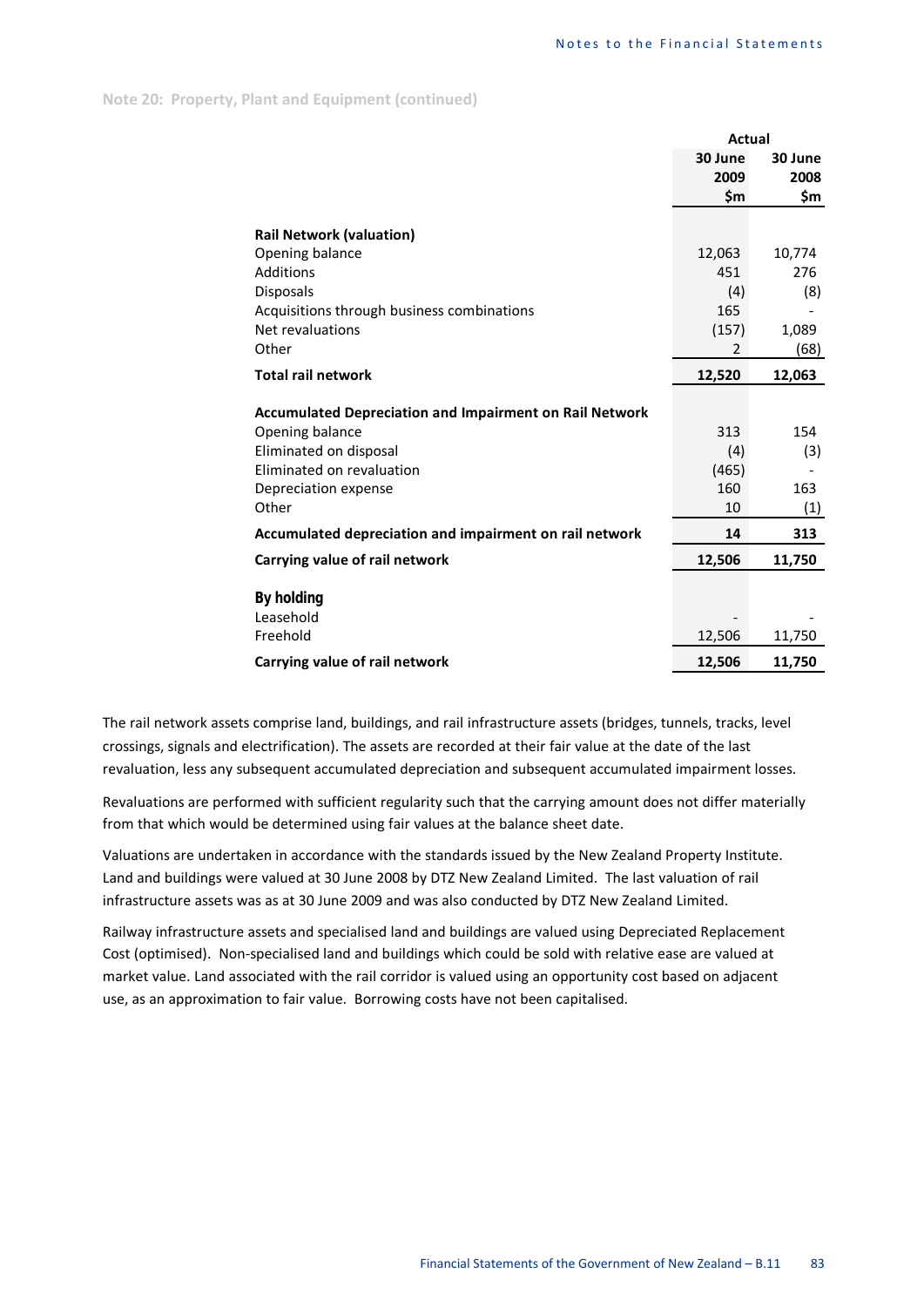**Note 20: Property, Plant and Equipment (continued)**

|                                                                                           | Actual         |              |  |  |
|-------------------------------------------------------------------------------------------|----------------|--------------|--|--|
|                                                                                           | 30 June        | 30 June      |  |  |
|                                                                                           | 2009           | 2008         |  |  |
|                                                                                           | \$m            | \$m          |  |  |
| <b>Specialist Military Equipment (valuation)</b>                                          |                |              |  |  |
| Opening balance                                                                           | 3,808          | 3,652        |  |  |
| Additions                                                                                 | 261            | 336          |  |  |
| <b>Disposals</b>                                                                          | (16)           | (16)         |  |  |
| Net revaluations                                                                          | 334            | (164)        |  |  |
| Other                                                                                     | $\overline{7}$ |              |  |  |
| Total specialist military equipment                                                       | 4,394          | 3,808        |  |  |
|                                                                                           |                |              |  |  |
| <b>Accumulated Depreciation and Impairment on Specialist</b><br><b>Military Equipment</b> |                |              |  |  |
| Opening balance                                                                           | 463            | 573          |  |  |
| Eliminated on disposal                                                                    | (12)           | (13)         |  |  |
| Eliminated on revaluation                                                                 | (225)          | (330)        |  |  |
| Depreciation expense                                                                      | 250            | 222          |  |  |
| Net foreign currency exchange differences                                                 | (9)            | 10           |  |  |
| Other                                                                                     |                | $\mathbf{1}$ |  |  |
| Accumulated depreciation and impairment on specialist                                     |                |              |  |  |
| military equipment                                                                        | 467            | 463          |  |  |
| Carrying value of specialist military equipment                                           | 3,927          | 3,345        |  |  |
| <b>By holding</b>                                                                         |                |              |  |  |
| Leasehold                                                                                 |                |              |  |  |
| Freehold                                                                                  | 3,927          | 3,345        |  |  |
| Carrying value of specialist military equipment                                           | 3,927          | 3,345        |  |  |

Specialist Military Equipment (SME) assets are subject to revaluation with sufficient regularity to ensure that the carrying amount does not differ materially from fair value and at least once every five years. Valuations use a market based approach, except where reliable market evidence is unavailable and then Optimised Depreciated Replacement Cost is used to calculate fair value. The carrying values of revalued items are reviewed at each balance date to ensure that those values are not materially different to fair value.

Specialist Military Equipment with a net carrying value of \$2 million or more, or groups of like assets with a total carrying value of \$4 million or more, are revalued annually using an internally assessed valuation. All other SME is stated at depreciated replacement cost based on a historic internal valuation or depreciated historical cost.

The internally assessed valuation for SME is reviewed by an independent registered valuer (Beca Valuations Limited).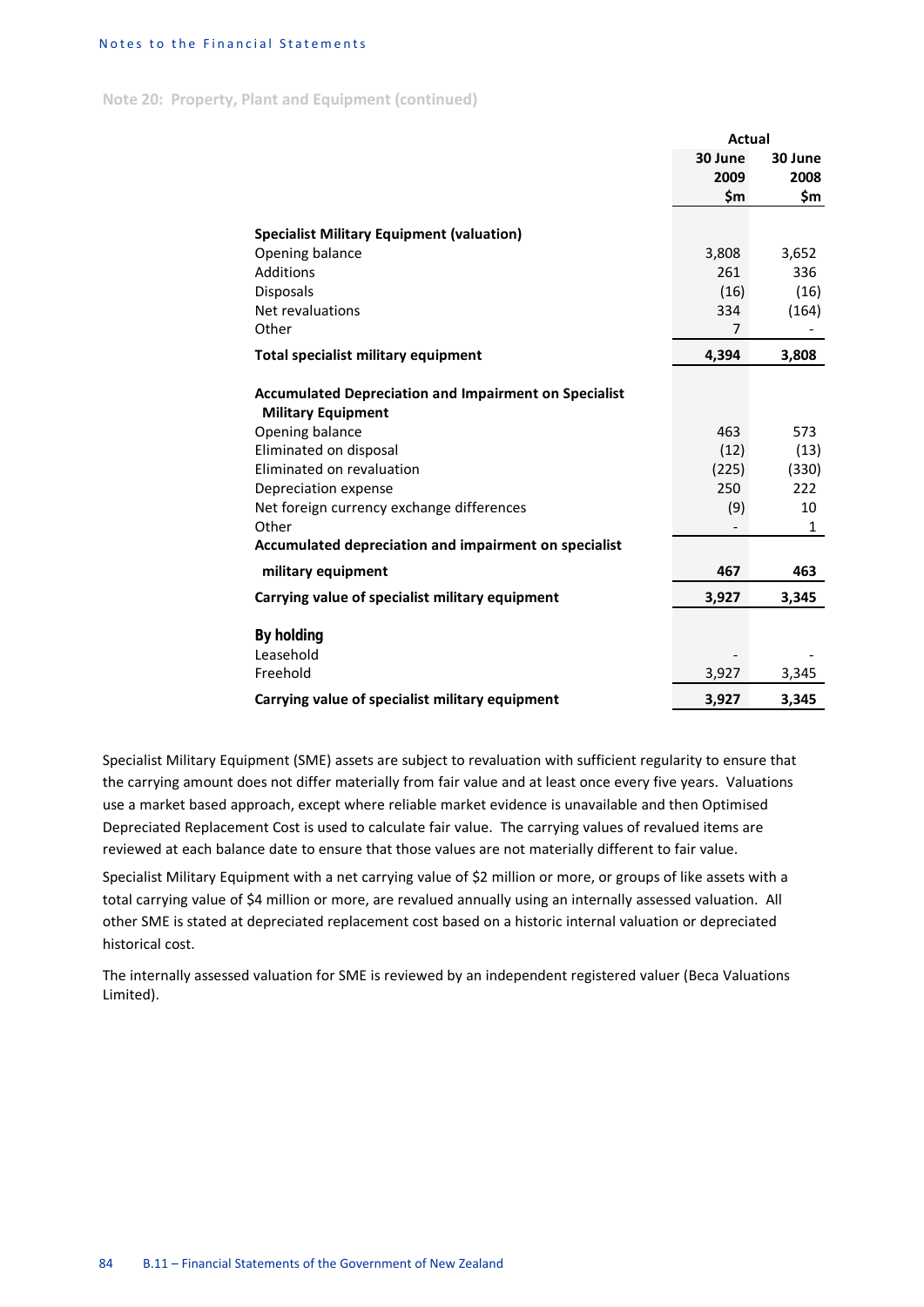|                                                             | <b>Actual</b>            |             |
|-------------------------------------------------------------|--------------------------|-------------|
|                                                             | 30 June                  | 30 June     |
|                                                             | 2009                     | 2008        |
|                                                             | \$m                      | \$m         |
|                                                             |                          |             |
| <b>Specified Cultural and Heritage Assets (valuation)</b>   |                          |             |
| Opening balance<br><b>Additions</b>                         | 8,297                    | 7,331       |
| <b>Disposals</b>                                            | 134<br>(6)               | 120<br>(28) |
| Net revaluations                                            | 532                      | 847         |
| Other                                                       | $\overline{\phantom{0}}$ | 27          |
|                                                             |                          |             |
| Total specified cultural and heritage assets                | 8,957                    | 8,297       |
| <b>Accumulated Depreciation and Impairment on Specified</b> |                          |             |
| <b>Cultural and Heritage Assets</b>                         |                          |             |
| Opening balance                                             | 319                      | 313         |
| Eliminated on disposal                                      | (4)                      | (15)        |
| Eliminated on revaluation                                   |                          | 2           |
| Depreciation expense                                        | 19                       | 20          |
| Other                                                       | 41                       | (1)         |
| Accumulated depreciation and impairment on specified        |                          |             |
| cultural and heritage assets                                | 375                      | 319         |
| Carrying value of specified cultural and heritage assets    | 8,582                    | 7,978       |
| <b>By holding</b>                                           |                          |             |
| Leasehold                                                   |                          |             |
| Freehold                                                    | 8,582                    | 7,978       |
|                                                             |                          |             |
| Carrying value of specified cultural and heritage assets    | 8,582                    | 7,978       |
| By group                                                    |                          |             |
| <b>National Archives</b>                                    | 513                      | 506         |
| National Library                                            | 982                      | 1,004       |
| Conservation property                                       | 6,412                    | 5,787       |
| Parliament Library                                          | 30                       | 35          |
| Te Papa                                                     | 639                      | 641         |
| Other                                                       | 6                        | 5           |
| Carrying value of specified cultural and heritage assets    | 8,582                    | 7,978       |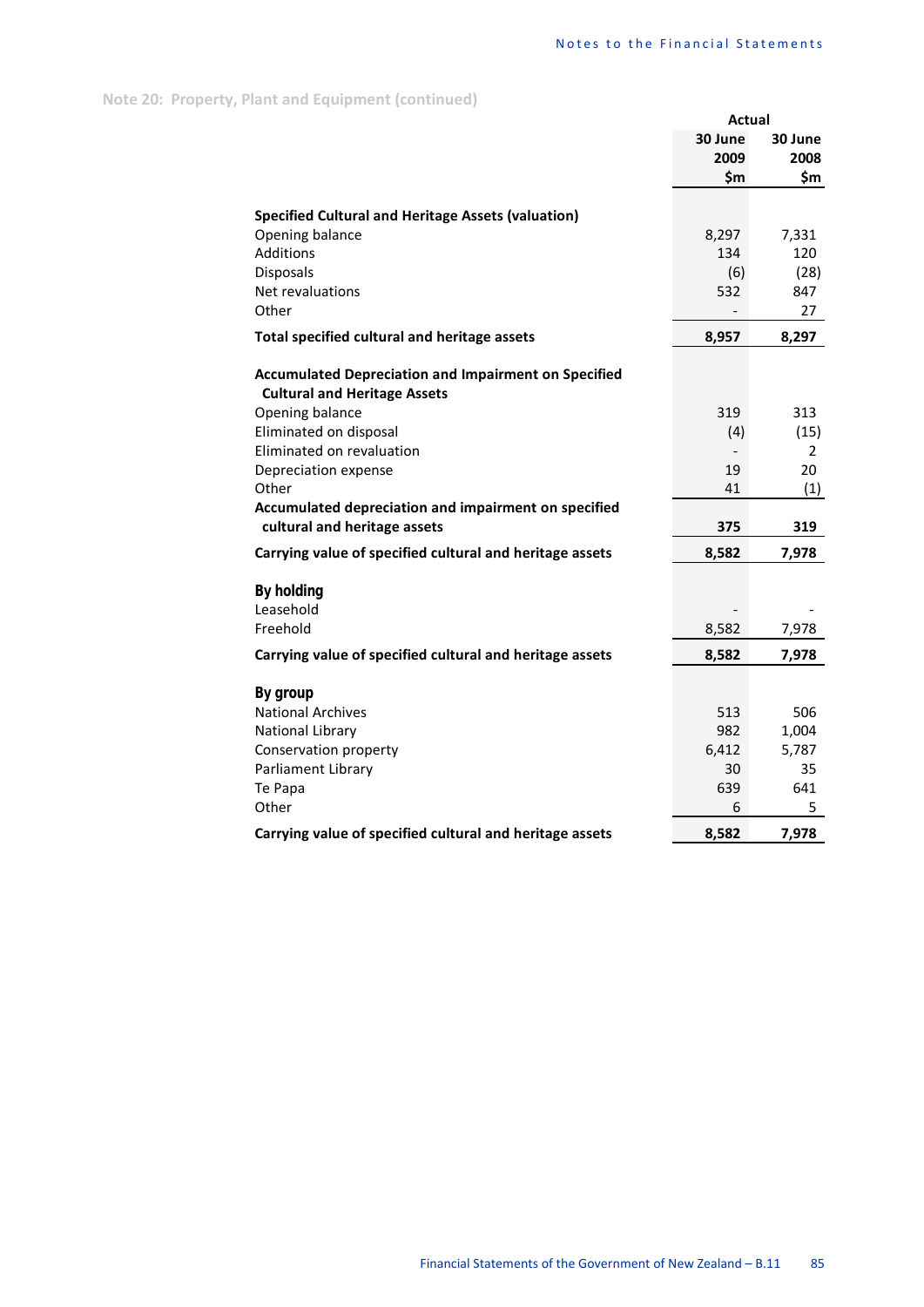There are difficulties associated with obtaining an objective valuation for the specified cultural and heritage assets of the Government. These are discussed below:

#### **National Archives Holdings**

Archives in the possession of Archives New Zealand have been valued and recorded at a best estimate of fair value as at 30 June 2009. Non exceptional items are revalued every three years and were last revalued in June 2008 using a methodology that divided the collection into categories by format and age, to associate records that could be said to have a broad commonality of value. Benchmark valuations were obtained from an independent valuer, Dunbar Sloane, through market assessments and from other collections of a similar nature to Government archives. Accessions since the date of valuation are valued on the basis of these benchmarks.

The value of the Treaty of Waitangi was based on a valuation as at 30 June 2008, supported by Sotheby's, an independent valuer. Other items of exceptional value were based on a valuation from Dunbar Sloane, also obtained in June 2008. These valuations were based on market assessments and comparisons with other items of a similar nature.

The Protected New Zealand Objects Act 1975 requires protected records to be kept in safe custody in accordance with the directions of the Minister for Arts, Culture and Heritage. Also, the Public Records Act 2005 establishes a recordkeeping framework, focusing on supporting good recordkeeping in Government.

# **National Library collections**

The Heritage Collections are valued at fair value. The valuation was performed by National Library staff as at 30 June 2008, with the valuation methodology reviewed by an independent valuer (Rowan Gibbs of Smiths Books). The carrying value includes the value of purchases for the collections since the last revaluation and the value of material received through donation and legal deposit.

Section 11 of the National Library of New Zealand (Te Puna Mātauranga o Aotearoa) Act 2003 requires the Crown to own the collections of the Alexander Turnbull Library in perpetuity. The Heritage Collections are not depreciated.

### **Conservation Property**

Conservation property includes the Conservation Estate (national parks, forest parks, conservation areas) and recreational facilities. The Conservation Estate valuation at 30 June 2009 was based on rateable valuations supplied by Quotable Value New Zealand and independently reviewed by valuersnet.nz Limited.

The Department of Conservation recreational facilities were recorded at their fair value.

The fences that border Conservation Estate areas or form part of the recreational facilities have been valued on a depreciated replacement cost basis.

The use and disposal of all the Crown land managed by the Department of Conservation is determined by legislation, in particular the Reserves Act 1977, the National Parks Act 1980 and the Conservation Act 1987. The Crown land managed by the Department is not subject to mortgages or other charges. Specific areas may, however, be included in the Treaty settlements if the Crown decides to offer those areas to claimants. Some areas may be subject to leases, licences or permits issued by the Department under concession provisions of the relevant legislation.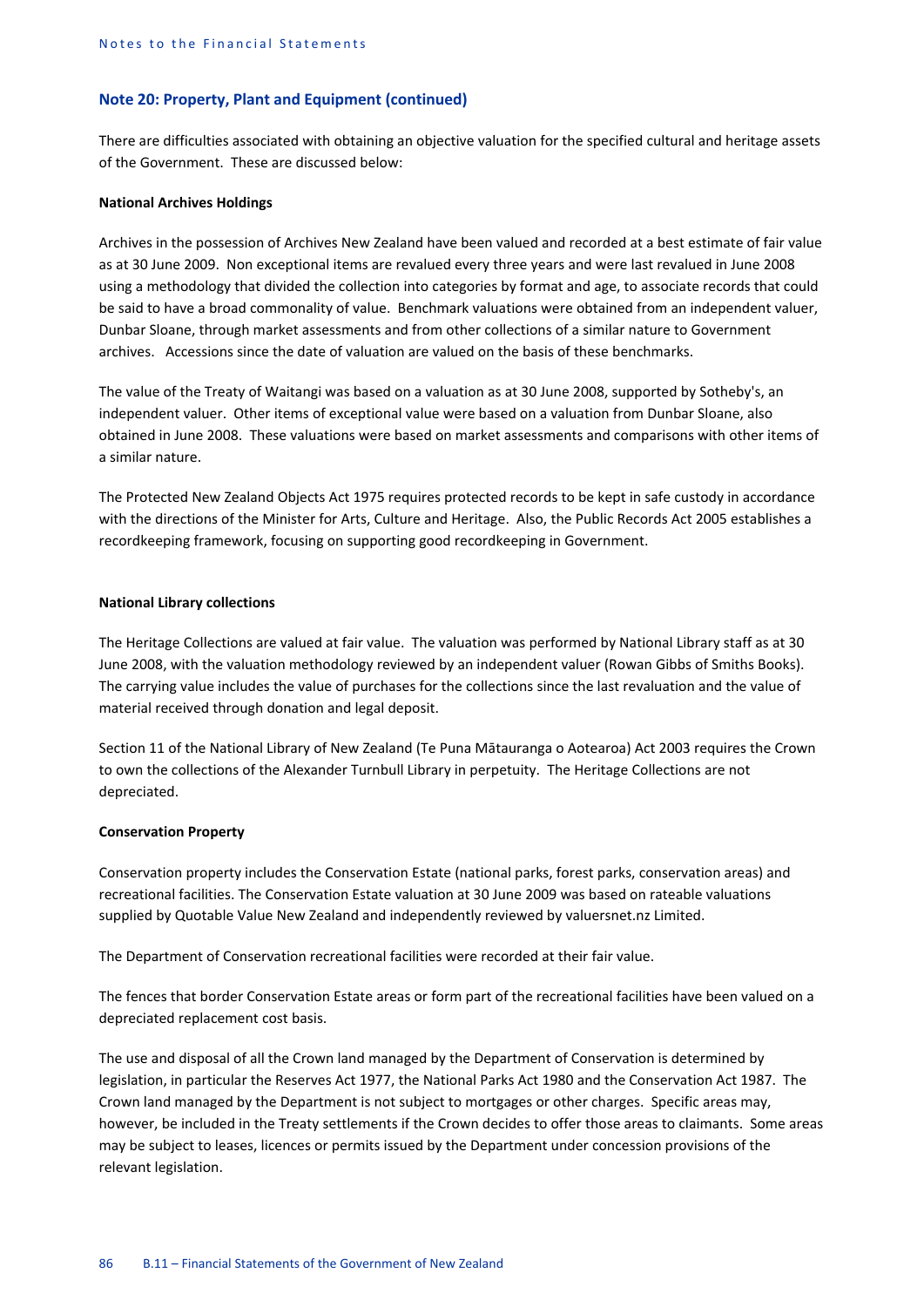### **Parliamentary Library**

The Library Heritage collection is valued at current market value on an annual basis by the Service's library staff in accordance with guidelines released by the New Zealand Library Association and the National Library of New Zealand.

Library Reference Collections are measured at historic cost.

### **Te Papa's collections**

Te Papa's collections have been valued at cost or market value, with the exception of the Natural Environment collections, which are shown at replacement cost. Collections are valued annually, with each class of collection valued at least once every three years. Acquisitions to collections between revaluations are recorded at cost. As the collections tend to have an indefinite life and are generally not of a depreciable nature, depreciation is not applicable. The collections were valued by Robin Watt & Associates, cultural and forensic specialists.

### **Crown Research Institutes "collection type" asset values**

The Crown, when establishing Crown Research Institutes in 1992, transferred various national databases and reference collections to individual Institutes at nil value. No reliable valuation is able to be obtained for these assets, and so they remain at nil value. Many of the databases and collections were specifically identified by the Foundation for Research, Science and Technology as being of significant importance and as such have covenants attached to them restricting an Institute's ability to deal with them.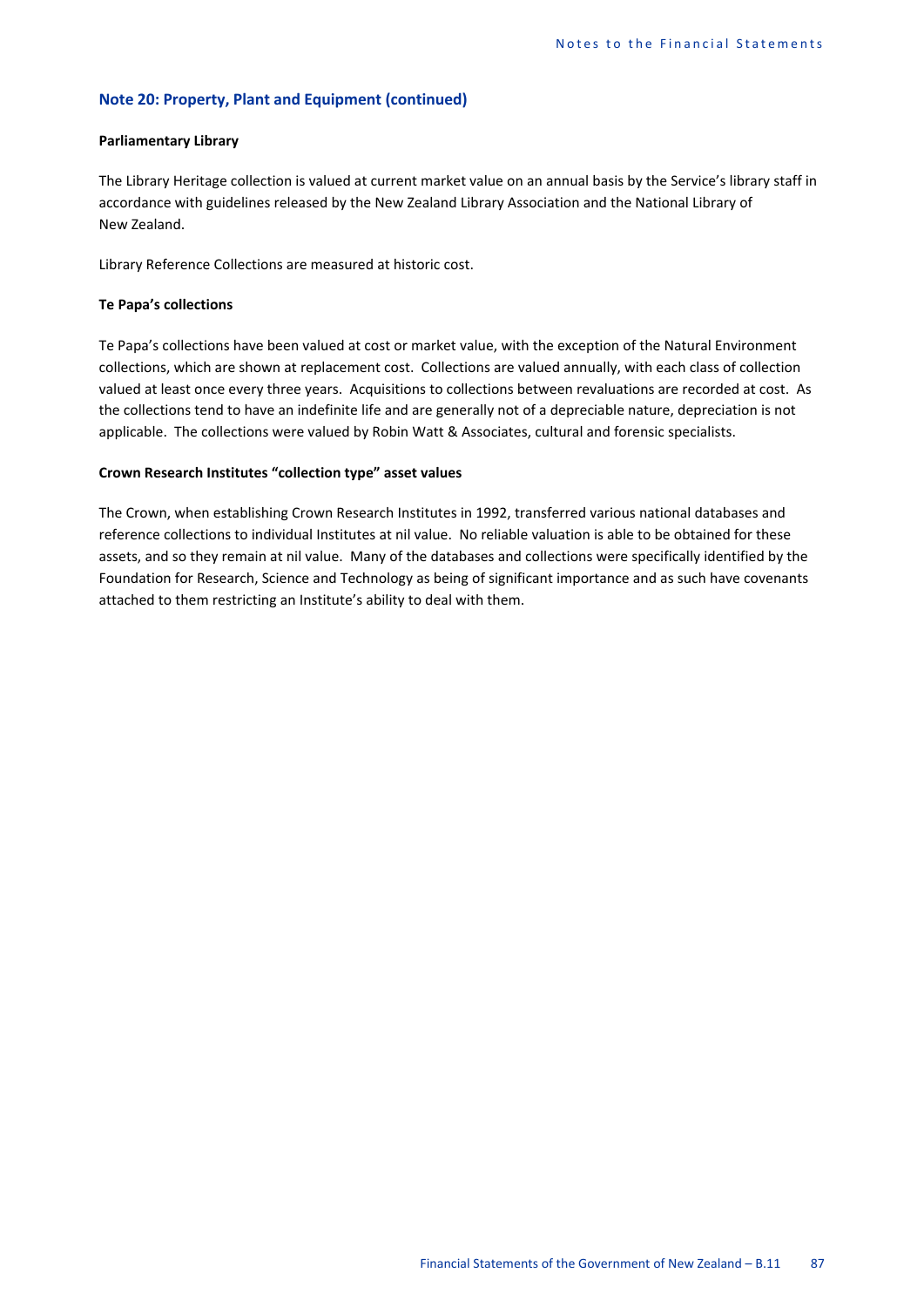**Note 20: Property, Plant and Equipment (continued)**

|                                                             | <b>Actual</b> |         |
|-------------------------------------------------------------|---------------|---------|
|                                                             | 30 June       | 30 June |
|                                                             | 2009          | 2008    |
|                                                             | \$m           | \$m     |
|                                                             |               |         |
| <b>Other Plant and Equipment (cost)</b>                     |               |         |
| Opening balance                                             | 10,155        | 9,066   |
| Additions                                                   | 1,173         | 1,099   |
| <b>Disposals</b>                                            | (781)         | (464)   |
| Acquisitions through business combinations                  | 545           | 46      |
| Net revaluations                                            |               | (1)     |
| Net foreign currency exchange differences                   | (2)           | 5       |
| Other                                                       | 333           | 404     |
| <b>Total other plant and equipment</b>                      | 11,423        | 10,155  |
| <b>Accumulated Depreciation and Impairment on Other</b>     |               |         |
| <b>Plant and Equipment</b>                                  |               |         |
| Opening balance                                             | 5,743         | 5,261   |
| Eliminated on disposal                                      | (585)         | (286)   |
| Impairment losses charged to operating balance              | 21            | 5       |
| Reversals of impairment losses charged to operating balance | (16)          | (6)     |
| Depreciation expense                                        | 920           | 819     |
| Net foreign currency exchange differences                   | (35)          | 16      |
| Other                                                       | (8)           | (66)    |
| Accumulated depreciation and impairment on other            |               |         |
| plant and equipment                                         | 6,040         | 5,743   |
| Carrying value of other plant and equipment                 | 5,383         | 4,412   |
| <b>By holding</b>                                           |               |         |
| Leasehold                                                   | 104           | 49      |
| Freehold                                                    | 5,279         | 4,363   |
| Carrying value of other plant and equipment                 | 5,383         | 4,412   |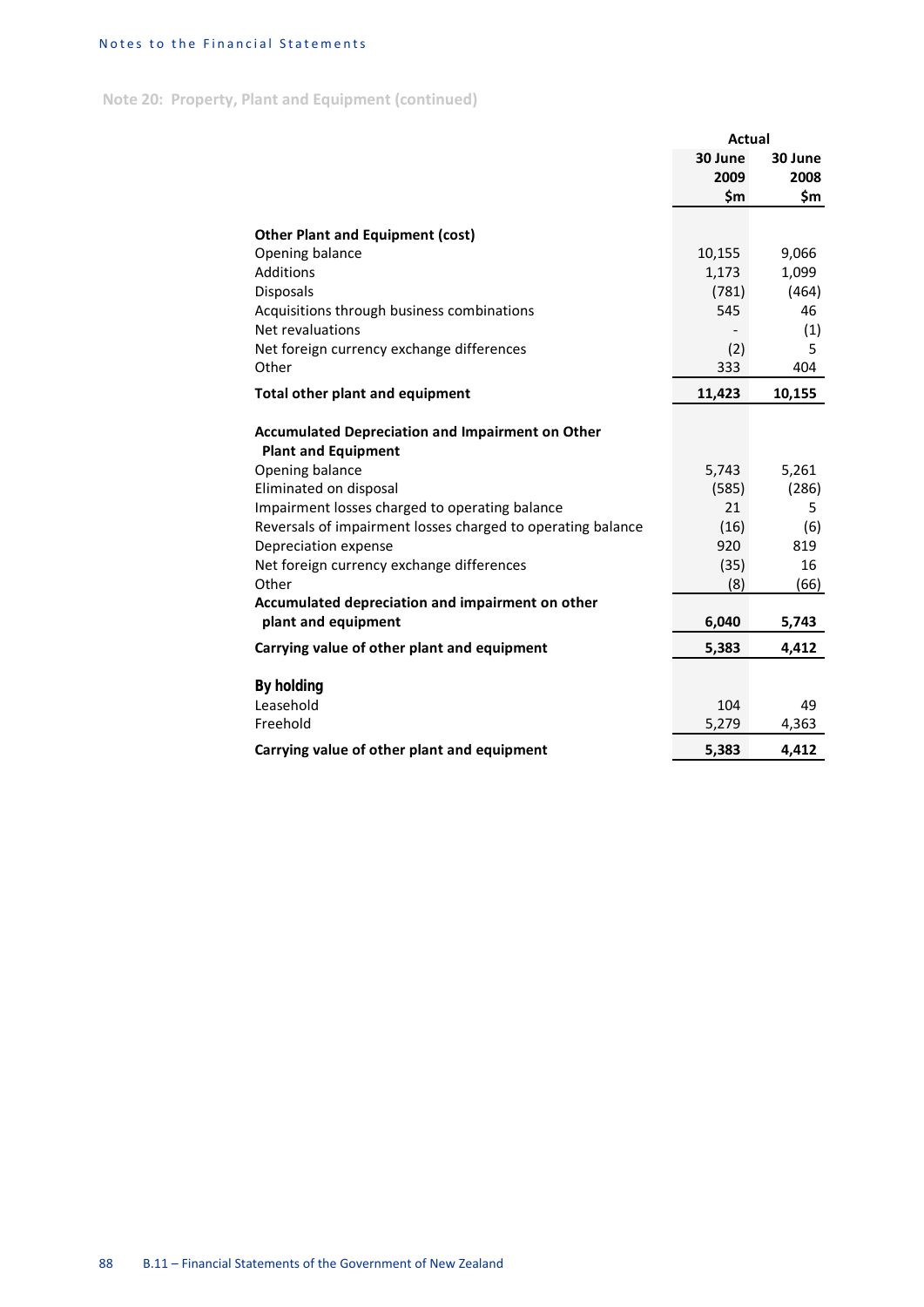### **Note 21: Equity Accounted Investments**

| <b>Forecast</b> |                  |                                          | Actual  |         |
|-----------------|------------------|------------------------------------------|---------|---------|
| Original        | <b>Estimated</b> |                                          | 30 June | 30 June |
| <b>Budget</b>   | <b>Actuals</b>   |                                          | 2009    | 2008    |
| \$m             | \$m              |                                          | \$m     | \$m     |
|                 |                  |                                          |         |         |
| 6,792           |                  | 7,424 Tertiary Education Institutions    | 7,417   | 7,037   |
| 1,891           |                  | 1,381 Other                              | 1,360   | 1,028   |
| 8,683           |                  | 8,805 Total equity accounted investments | 8,777   | 8,065   |

# **Tertiary Education Institutions (TEIs)**

TEIs are Crown entities, and the Government has a number of legislative powers with respect to them in the interests of public accountability and has some significant reserve controls in the event of an institution facing financial risk. However, the Government does not determine the operating and financing policies of TEIs, if they are not at financial risk, but rather is committed to safeguarding their academic freedom and autonomy. By so doing, the Government obtains the benefits of an effective tertiary education sector. Their relationship to the Crown is managed by a plan agreed between them and the Tertiary Education Commission.

The applicability of the test for consolidation in accounting standards as it applies to TEIs and the Government is unclear, and is still under consideration by the relevant accounting authorities. In the interim the TEIs have been included in the accounts as a 100% equity accounted investment.

The financial year of TEIs is the academic year ending 31 December. Half-year information is used to incorporate TEI information into the financial statements. All other associates have a 30 June balance date.

Summarised financial information in respect of TEIs is set out below:

| <b>Forecast</b> |                           |                               | Actual  |         |
|-----------------|---------------------------|-------------------------------|---------|---------|
|                 | <b>Original Estimated</b> |                               | 30 June | 30 June |
| <b>Budget</b>   | <b>Actuals</b>            |                               | 2009    | 2008    |
| \$m             | \$m                       |                               | \$m     | \$m     |
|                 |                           | <b>Operating Results</b>      |         |         |
|                 |                           |                               |         |         |
| 2,030           |                           | 2,121 Revenue from Crown      | 2,068   | 2,018   |
| 1,849           |                           | 1,960 Other revenue           | 1,913   | 1,912   |
| (3,757)         |                           | (3,839) Expenses              | (3,932) | (3,705) |
| 122             |                           | 242 Net surplus               | 49      | 225     |
|                 |                           |                               |         |         |
|                 |                           | Net worth                     |         |         |
|                 |                           | <b>Assets</b>                 |         |         |
| 1,000           | 766                       | Financial assets              | 1,127   | 766     |
| 6,939           | 7,315                     | Property, plant and equipment | 7,290   | 6,928   |
| 297             |                           | 692 Other assets              | 476     | 692     |
| 8,236           |                           | 8,773 Total assets            | 8,893   | 8,386   |
|                 |                           | <b>Liabilities</b>            |         |         |
| 223             | 176                       | <b>Borrowings</b>             | 174     | 176     |
| 1,221           |                           | 1,173 Other liabilities       | 1,302   | 1,173   |
| 1,444           |                           | 1,349 Total liabilities       | 1,476   | 1,349   |
| 6,792           |                           | 7,424 Net worth               | 7,417   | 7,037   |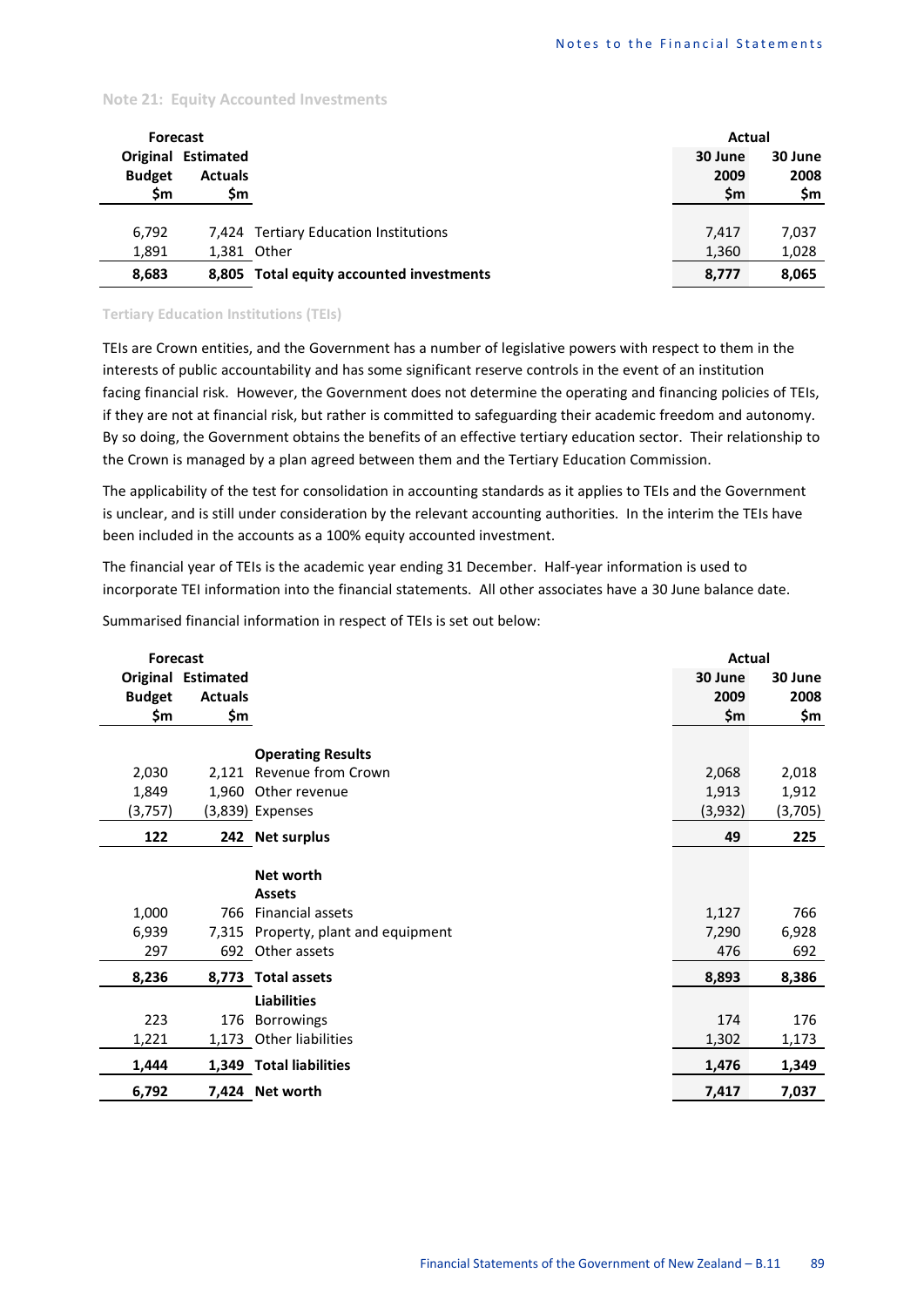**Note 22: Intangible Assets and Goodwill**

| <b>Forecast</b> |                           |                                                 | Actual  |         |
|-----------------|---------------------------|-------------------------------------------------|---------|---------|
|                 | <b>Original Estimated</b> |                                                 | 30 June | 30 June |
| <b>Budget</b>   | <b>Actuals</b>            |                                                 | 2009    | 2008    |
| \$m             | \$m                       |                                                 | \$m     | \$m     |
|                 |                           | By type                                         |         |         |
|                 |                           | Computer software                               | 1,177   | 1,045   |
|                 |                           | Net Kyoto position (refer note 27)              | 207     |         |
|                 |                           | Goodwill                                        | 461     | 444     |
|                 |                           | Other intangible assets                         | 323     | 262     |
| 1,929           |                           | 1,928 Total intangible assets and goodwill      | 2,168   | 1,751   |
|                 |                           | By maturity                                     |         |         |
|                 |                           | Expected to be sold or consumed within one year | 318     | 287     |
|                 |                           | Expected to be sold or consumed after one year  | 1,850   | 1,464   |
|                 |                           | Total intangible assets and goodwill            | 2,168   | 1,751   |
|                 |                           |                                                 |         |         |
| 1,053           | 933                       | By source<br>Core Crown                         | 1,135   | 845     |
| 337             | 404                       | Crown entities                                  | 425     | 386     |
| 539             | 591                       | State-owned enterprises                         | 607     | 520     |
|                 | $\overline{\phantom{a}}$  | Inter-segment eliminations                      | 1       |         |
| 1,929           |                           | 1,928 Total intangible assets and goodwill      | 2,168   | 1,751   |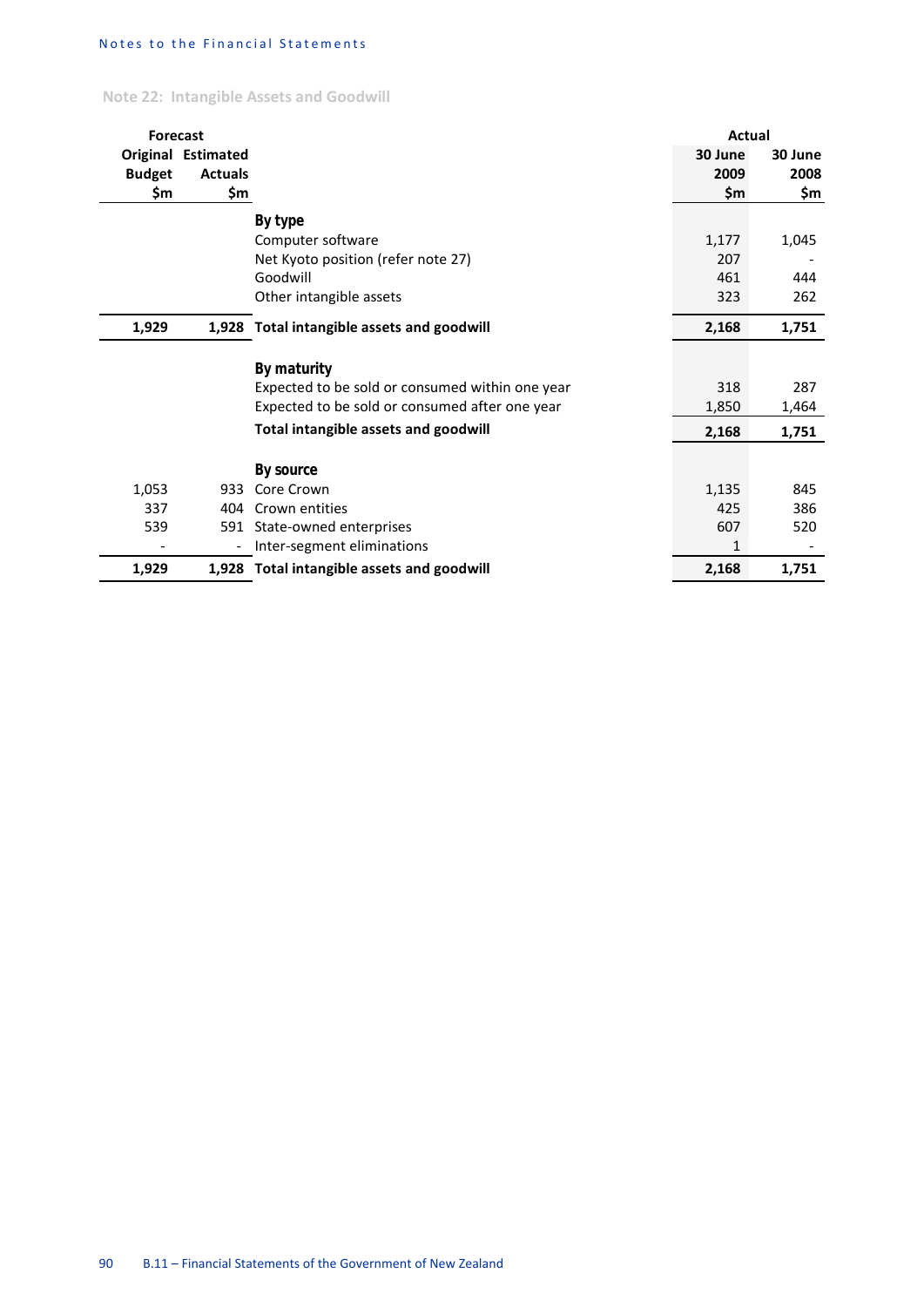**Note 22: Intangible Assets and Goodwill (continued)**

|                                                                                                               | Actual     |               |  |
|---------------------------------------------------------------------------------------------------------------|------------|---------------|--|
|                                                                                                               | 30 June    | 30 June       |  |
|                                                                                                               | 2009       | 2008          |  |
| <b>Computer Software</b>                                                                                      | \$m        | \$m           |  |
|                                                                                                               |            |               |  |
| <b>Internally-Generated Computer Software</b><br>Cost                                                         |            |               |  |
| Opening balance                                                                                               | 1,839      | 1,533         |  |
| <b>Additions</b>                                                                                              | 287        | 342           |  |
| <b>Disposals</b>                                                                                              | (95)       | (70)          |  |
| Other movements                                                                                               | (97)       | 34            |  |
| <b>Total cost</b>                                                                                             | 1,934      | 1,839         |  |
| <b>Accumulated Amortisation</b>                                                                               |            |               |  |
| Opening balance                                                                                               | 1,103      | 880           |  |
| Eliminated on disposal                                                                                        | (89)       | (64)          |  |
| Impairment losses charged to operating balance<br>Reversals of impairment losses charged to operating balance | (3)        | 11            |  |
| Amortisation                                                                                                  | 189        | 178           |  |
| Other movements                                                                                               | (27)       | 98            |  |
| <b>Total accumulated amortisation</b>                                                                         | 1,173      | 1,103         |  |
| Carrying value of internally-generated computer software                                                      | 761        | 736           |  |
| <b>Purchased Computer Software</b>                                                                            |            |               |  |
| Cost                                                                                                          |            |               |  |
| Opening balance                                                                                               | 1,067      | 1,046         |  |
| Additions                                                                                                     | 216        | 176           |  |
| Disposals<br>Other movements                                                                                  | (25)<br>57 | (59)          |  |
| <b>Total cost</b>                                                                                             | 1,315      | (96)<br>1,067 |  |
| <b>Accumulated Amortisation</b>                                                                               |            |               |  |
| Opening balance                                                                                               | 758        | 755           |  |
| Eliminated on disposal                                                                                        | (14)       | (41)          |  |
| Impairment losses charged to operating balance                                                                | 2          |               |  |
| Reversals of impairment losses charged to operating balance                                                   | (1)        |               |  |
| Amortisation                                                                                                  | 129        | 109           |  |
| Other movements                                                                                               | 25         | (65)          |  |
| <b>Total accumulated amortisation</b>                                                                         | 899        | 758           |  |
| Carrying value of purchased computer software                                                                 | 416        | 309           |  |
| <b>Total computer software</b>                                                                                | 1,177      | 1,045         |  |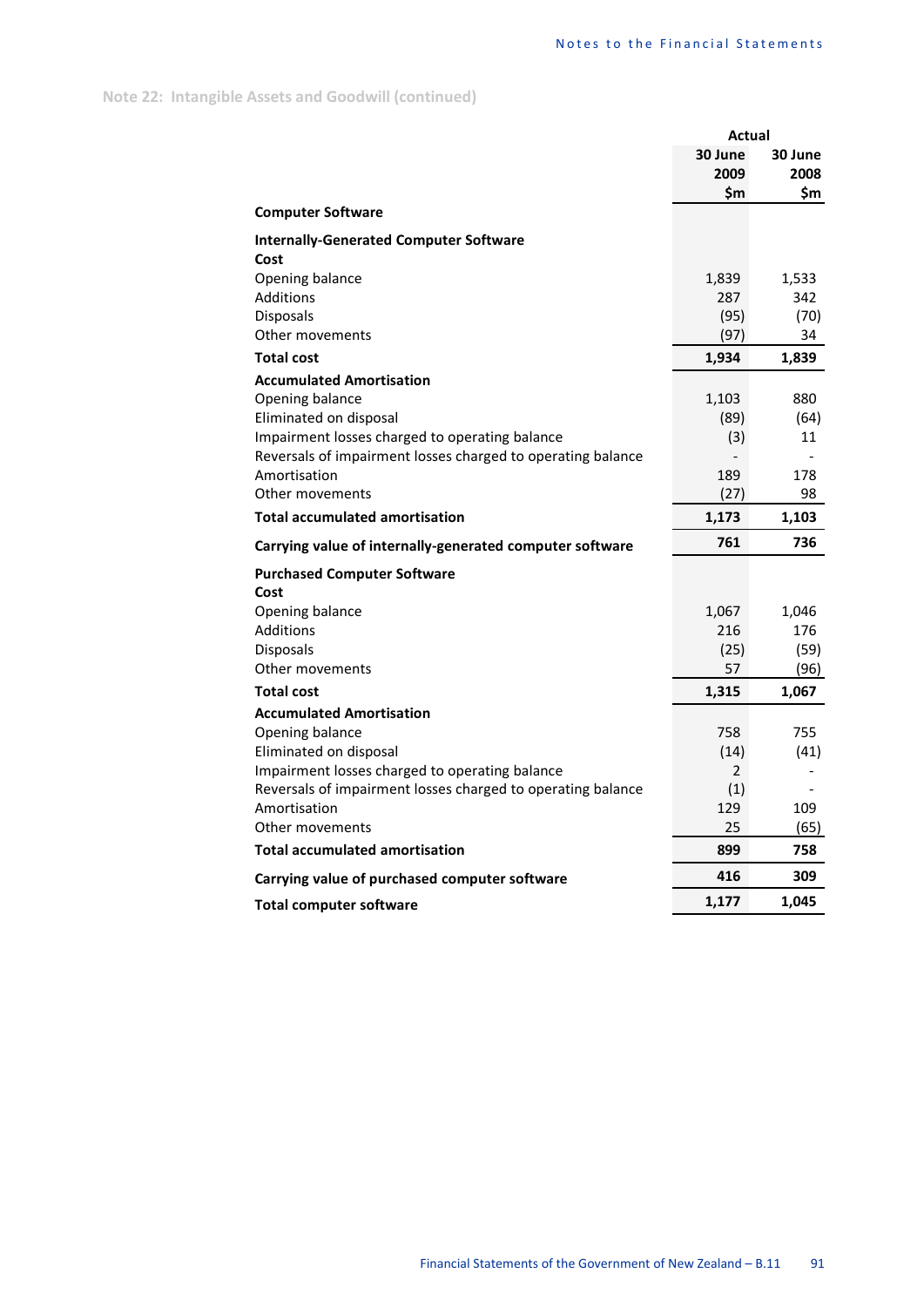**Note 22: Intangible Assets and Goodwill (continued)**

|                                                         | <b>Actual</b>   |                 |
|---------------------------------------------------------|-----------------|-----------------|
|                                                         | 30 June         | 30 June         |
|                                                         | 2009            | 2008            |
|                                                         | \$m             | \$m             |
|                                                         |                 |                 |
| <b>Net Kyoto Position/(Provision)</b>                   |                 |                 |
| Opening net position/(provision)                        | (562)           | (704)           |
| Change in the price of carbon and foreign exchange rate | (41)<br>810     | (226)           |
| Change in net projected emission units                  |                 | 368             |
| <b>Closing net position/(provision)</b>                 | 207             | (562)           |
|                                                         |                 |                 |
|                                                         | 30 June<br>2009 | 30 June<br>2008 |
|                                                         | <b>Emission</b> | <b>Emission</b> |
|                                                         | <b>Units</b>    | <b>Units</b>    |
|                                                         | million         | million         |
|                                                         | tonnes          | tonnes          |
|                                                         | (Mt)            | (Mt)            |
| <b>Net Kyoto Position</b>                               |                 |                 |
| Kyoto target (assigned amount units)                    | 309.6           | 309.6           |
| Less AAUs allocated to emission reducing projects       | 6.8             | 7.0             |
| <b>Total commitment target</b>                          | 302.8           | 302.6           |
| <b>Projected emission units</b>                         |                 |                 |
| Agriculture                                             | 184.0           | 198.5           |
| Energy (incl. transport) and industrial processes       | 185.6           | 185.6           |
| Waste                                                   | 8.3             | 7.2             |
| Solvent and other product use                           | 0.2             | 0.2             |
| Total projected emission units                          | 378.1           | 391.5           |
| Removals via forest                                     | 92.3            | 84.1            |
| Deforestation emissions                                 | (7.4)           | (16.9)          |
| Less net removals via forests                           |                 |                 |
|                                                         | 84.9            | 67.2            |
| Net projected emission units                            | 293.2           | 324.3           |

The New Zealand Government has committed under the Kyoto Protocol to ensuring that New Zealand's average net emissions of greenhouse gases over 2008-2012 (the first commitment period of the Kyoto Protocol or CP1) is reduced to 1990 levels or to take responsibility for the difference. New Zealand can meet its commitment through emissions reductions and use of the Kyoto Protocol flexibility mechanisms such as Joint Implementation, the Clean Development Mechanism, and offsetting increased emissions against carbon removed by forests. The position will crystallise when the first Kyoto commitment period is settled up post-2012. These financial statements report on the New Zealand Government's obligations for the first commitment period, but not for future commitment periods which are currently being negotiated.

New Zealand's net Kyoto position as at 30 June 2009 of \$NZ207 million (2008: \$NZ(562) million) is based on the projected surplus of 9.6 million Kyoto Protocol emission units and a carbon price of €10 per unit. The carbon price in New Zealand dollars equates to \$NZ21.61, using the 30 June 2009 exchange rate of €0.46280 = \$NZ1 (30 June 2008: €0.48285 = \$NZ1, and a carbon price of €12.50 per unit).

The carbon price has been determined by the Treasury, based on market transactions that have occurred.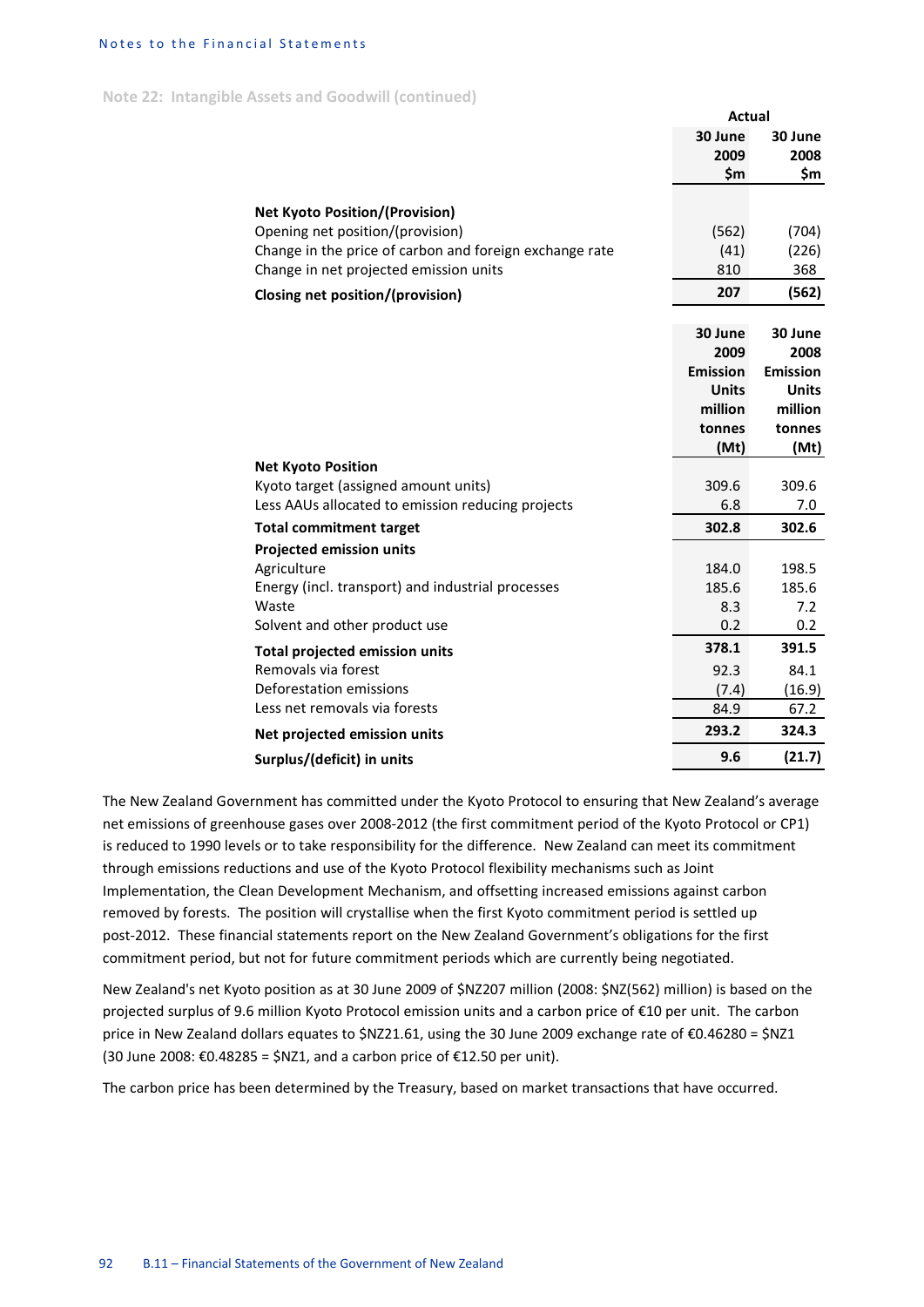### **Note 22: Intangible Assets and Goodwill (continued)**

# **Net Kyoto Position (continued)**

The size of the surplus has been compiled from agricultural, forest sink and deforestation projections provided by the Ministry of Agriculture and Forestry, energy (including transport) and industrial processes projections from the Ministry of Economic Development and waste projections from the Ministry for the Environment. The projections use the latest information from the national inventory of greenhouse gas emissions and removals submitted to the United Nations Framework Convention on Climate Change Secretariat on 15 April 2009.

No liability for periods beyond 2012 has been recognised, as New Zealand currently has no specific obligations beyond the first commitment period. However, a view about the outcome of negotiations for future periods is intrinsic to the market price for carbon that has been used to measure the position.

Beyond 2012, the financial impact of New Zealand's climate change response will depend on the global stabilisation goal, the global cap/emission reducing strategy, the rules regarding which activities can be used to achieve emission reductions and the target that New Zealand signs up to. Within New Zealand, the Emissions Trading Scheme (NZ ETS) will transfer the impact of the world price for carbon through the economy. Determinations as to when sectors are covered under the NZ ETS and how much free allocation is made to these sectors will therefore impact the financial statements of government.

In addition, during the first commitment period, MAF estimate that 92.3 million tonnes of credits will be generated by carbon removals via forests. To the extent that these forests are harvested (in subsequent commitment periods), there will be an associated liability generated that will need to be repaid. As the forestry credits have been incorporated when calculating the current position for the first commitment period, the associated obligation in respect of future commitment periods has been reported as a separate contingent liability. Using the price as at 30 June 2009, this contingent liability can be measured at NZ \$1,995 million (i.e. 92.3 million x NZ \$21.61).

AEA Technology, an independent UK based firm, has previously assessed the robustness of the assumptions and methodologies underpinning the projections of New Zealand's net Kyoto position and found them to be sound and reasonable.

The movement in the projected balance of Kyoto Protocol units is set out in the Net Position Report 2009: New Zealand's projected balance of Kyoto Protocol units during the first commitment period which is published by the Ministry for the Environment. A full copy of this report can be found on the Ministry's website: www.mfe.govt.nz . The change from the previous projection is explained mainly by lower projected emissions from the agriculture sector and increased net removals from planted forests. Agriculture emissions projections are lower largely due to the effect of the 2007/2008 drought. The two key reasons for the change in net removals by post-1989 forests are that new information on post-1989 planted forests indicates that these forests are removing more carbon dioxide per hectare than assumed previously (8.2 million tonnes) and new information on intended deforestation emissions (9.6 million tonnes).

The measurement of the Kyoto position is, by its nature, more uncertain than a number of other items in the statement of financial position. Fluctuations in the value of the estimate may occur through changes in the assumptions underlying the quantum, movements in the price of carbon and the exchange rate with the European currency unit, and government policy changes.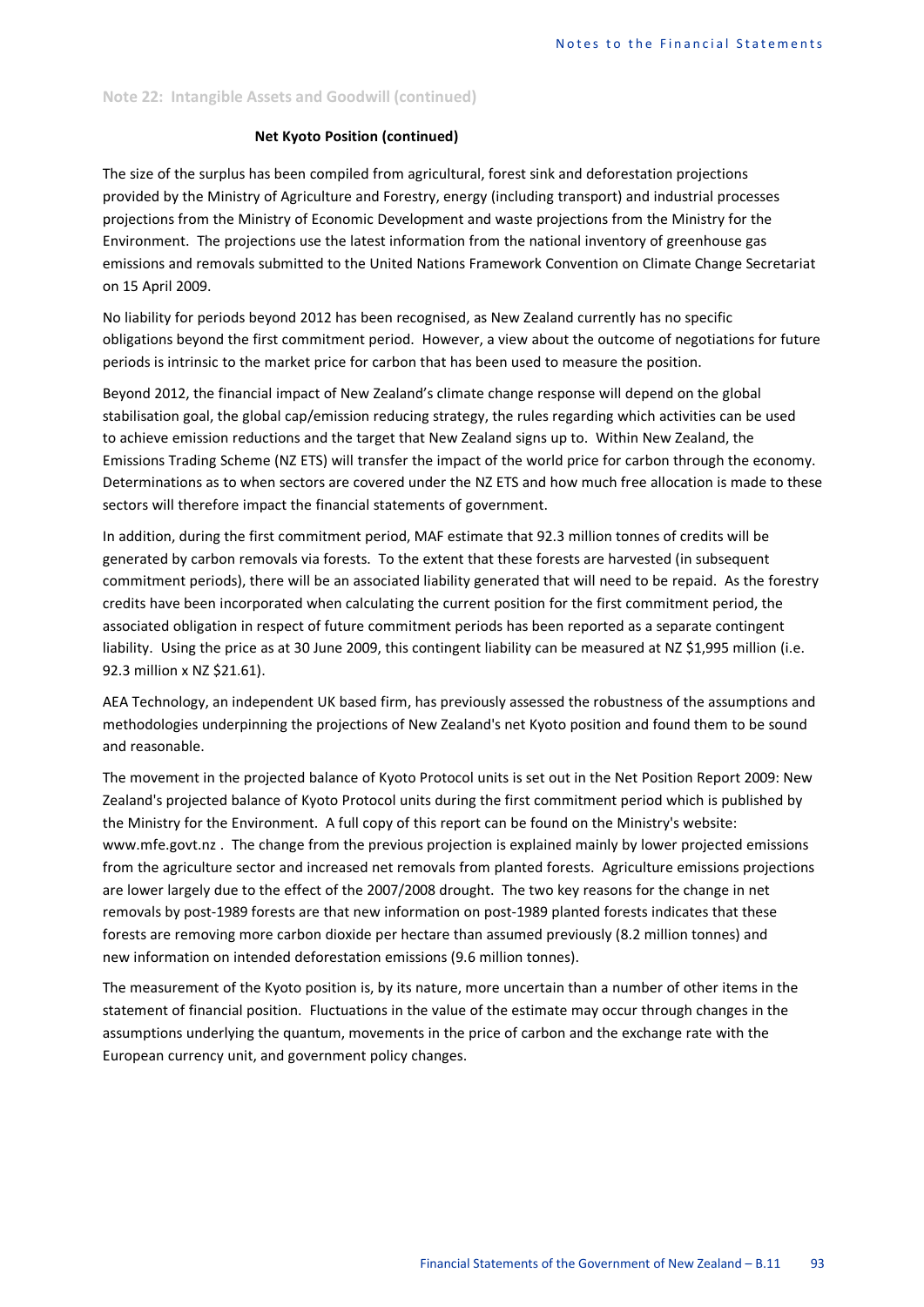**Note 22: Intangible Assets and Goodwill (continued)**

|                                     | Actual         |         |
|-------------------------------------|----------------|---------|
|                                     | 30 June        | 30 June |
|                                     | 2009           | 2008    |
|                                     | \$m            | \$m     |
|                                     |                |         |
|                                     |                |         |
| Goodwill                            |                |         |
|                                     |                |         |
| Cost                                |                |         |
| Opening balance                     | 660            | 645     |
| Additions                           | 19             | 48      |
| Disposals                           |                | (31)    |
| Other movements                     |                | (2)     |
| <b>Total cost</b>                   | 679            | 660     |
| <b>Accumulated Impairment</b>       |                |         |
| Opening balance                     | 216            | 224     |
| Amortisation charge                 |                |         |
| Other movements                     | $\overline{2}$ | (8)     |
| <b>Total accumulated impairment</b> | 218            | 216     |
| Carrying value of goodwill          | 461            | 444     |

Goodwill in relation to Air New Zealand of \$258 million (2008: \$258 million) has been tested for impairment in June 2009 based on a value in use discounted cash flow valuation. Cash flow forecasts were prepared for five years using Air New Zealand board reviewed business plans. Key assumptions include exchange rates, jet fuel costs, passenger load factors and route yields. These assumptions have been based on historical data and current market information. The cash flow forecasts are particularly sensitive to fluctuations in fuel prices and exchange rates and are extrapolated using an average growth rate of approximately 2.0 %. The cash flow projections are discounted using post-tax discount rate scenarios of 8.8–9.6 %. The valuation confirmed that there was no impairment to the goodwill asset required.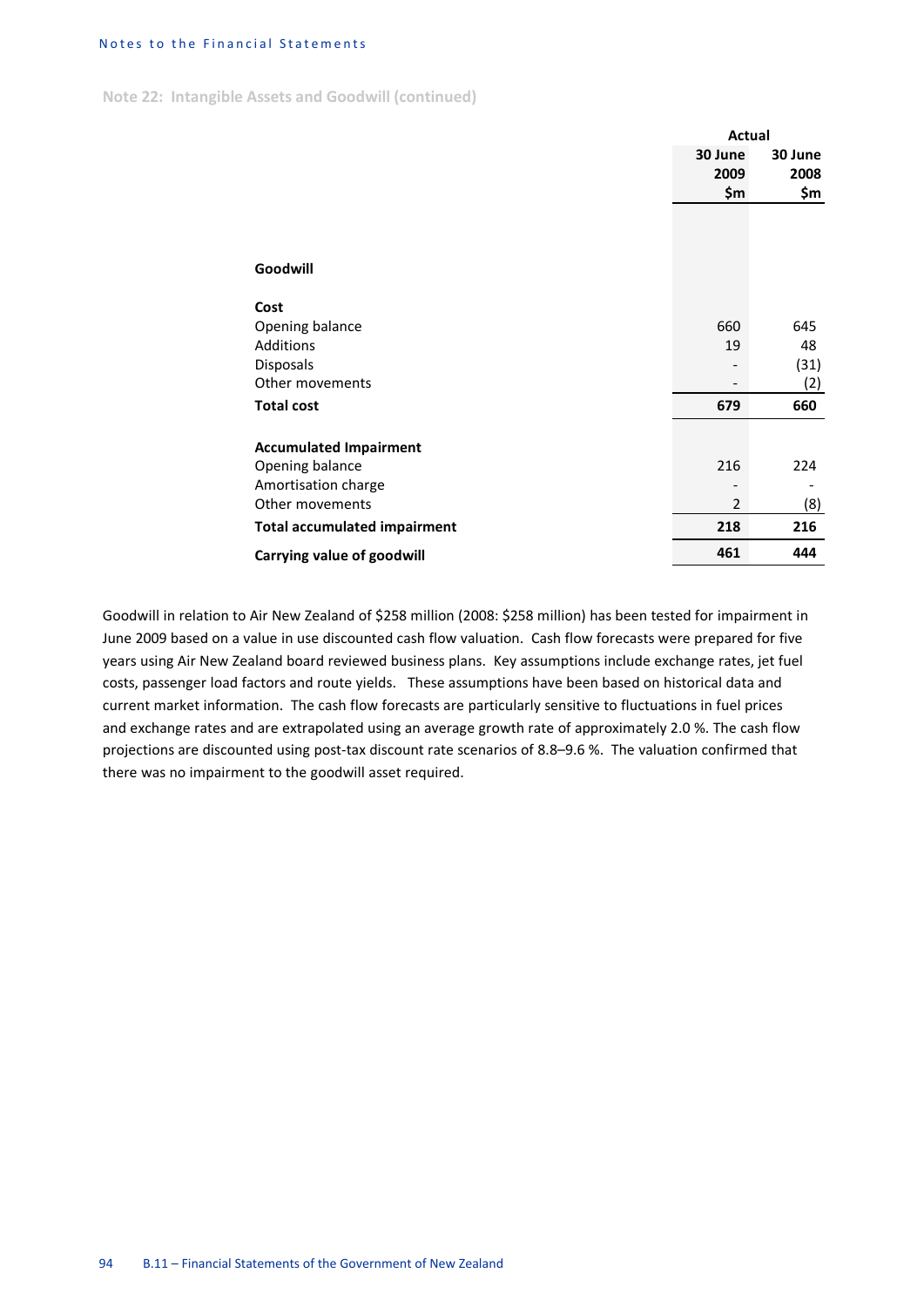**Note 23: Payables**

| <b>Forecast</b> |                           |                                                       | Actual  |         |
|-----------------|---------------------------|-------------------------------------------------------|---------|---------|
|                 | <b>Original Estimated</b> |                                                       | 30 June | 30 June |
| <b>Budget</b>   | <b>Actuals</b>            |                                                       | 2009    | 2008    |
| \$m             | \$m                       |                                                       | \$m     | \$m     |
|                 |                           |                                                       |         |         |
|                 |                           | By type                                               |         |         |
| 5,318           | 5,498                     | Accounts payable                                      | 5,380   | 6,444   |
| 3,179           |                           | 4,451 Taxes repayable                                 | 3,759   | 4,451   |
| 8,497           |                           | 9,949 Total payables                                  | 9,139   | 10,895  |
|                 |                           |                                                       |         |         |
|                 |                           | By maturity                                           |         |         |
| 8,136           | 9,409                     | Expected to be settled within one year                | 8,981   | 10,707  |
| 361             |                           | 540 Expected to be outstanding for more than one year | 158     | 188     |
| 8,497           |                           | 9,949 Total payables                                  | 9,139   | 10,895  |
|                 |                           |                                                       |         |         |
|                 |                           | By source                                             |         |         |
| 5,235           | 7,232                     | Core Crown                                            | 6,885   | 7,425   |
| 3,910           | 3,451                     | Crown entities                                        | 3,968   | 4,042   |
| 4,079           |                           | 4,558 State-owned enterprises                         | 4,324   | 4,877   |
| (4,727)         |                           | (5,292) Inter-segment eliminations                    | (6,038) | (5,449) |
| 8,497           |                           | 9,949 Total payables                                  | 9,139   | 10,895  |

Government entities have financial internal control procedures in place to ensure that accounts payable are settled accurately and on a timely basis. The carrying value is a reasonable approximation of the fair value for accounts payable, as they are typically short-term in nature.

Taxes repayable represent refunds due to the taxpayer as a result of assessments being filed. Refunds are issued to taxpayers once account and refund reviews are complete. The carrying value is a reasonable approximation of the fair value for taxes repayable.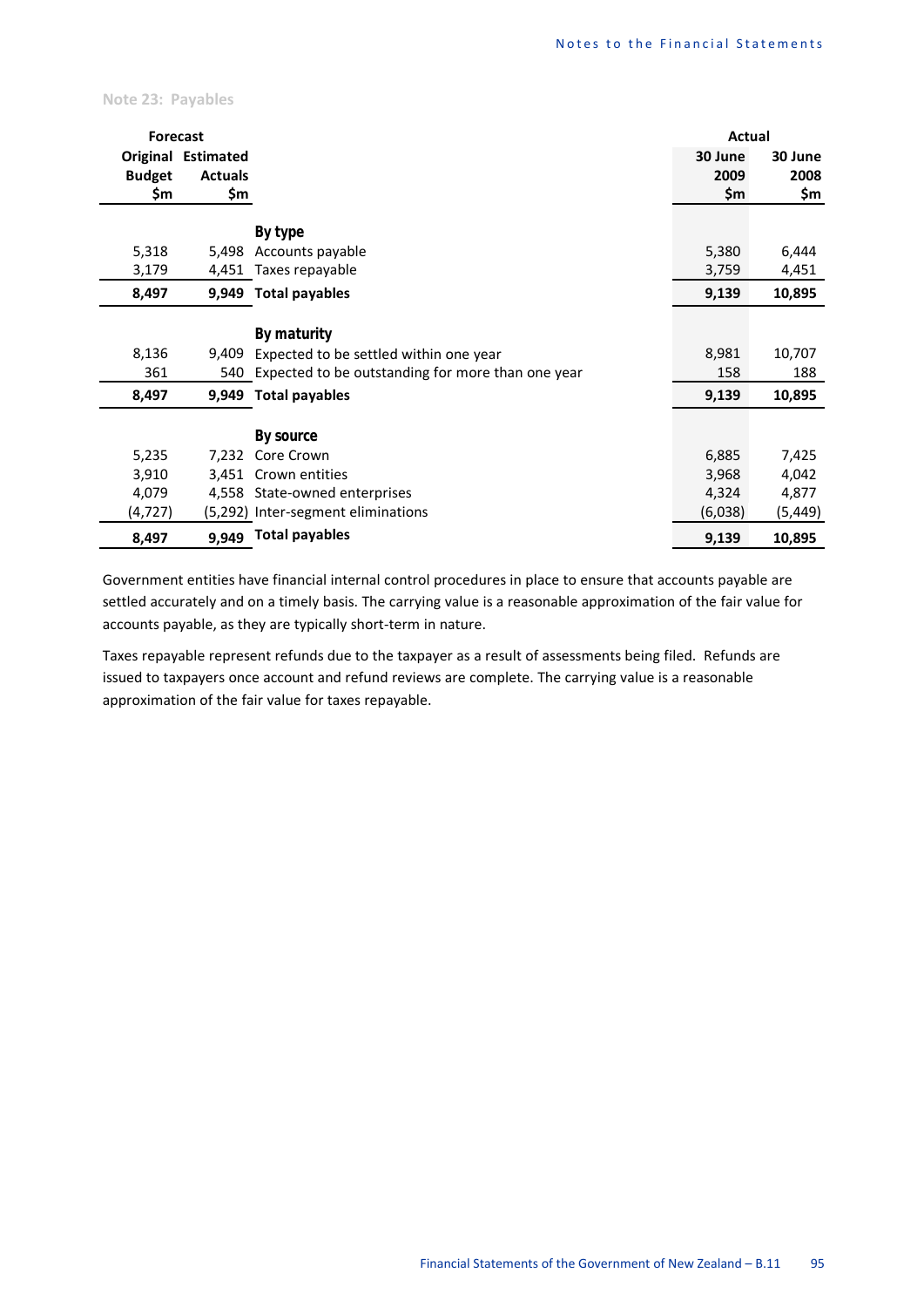**Note 24: Borrowings**

| <b>Forecast</b> |                           |                                                          | <b>Actual</b> |          |
|-----------------|---------------------------|----------------------------------------------------------|---------------|----------|
|                 | <b>Original Estimated</b> |                                                          | 30 June       | 30 June  |
| <b>Budget</b>   | <b>Actuals</b>            |                                                          | 2009          | 2008     |
| \$m             | \$m                       |                                                          | \$m           | \$m      |
|                 |                           | By type                                                  |               |          |
| 19,073          | 21.237                    | Government stock <sup>1</sup>                            | 21,164        | 18,516   |
| 1,289           |                           | 7,140 Treasury bills                                     | 7,432         | 1,484    |
| 381             |                           | 581 Government retail stock                              | 491           | 423      |
| 7,465           |                           | 9,432 Settlement deposits with Reserve Bank              | 6,908         | 7,750    |
| 493             |                           | 4,127 Derivatives in loss <sup>2</sup>                   | 2,158         | 1,591    |
| 993             |                           | 1,444 Finance lease liabilities                          | 1,002         | 955      |
| 18,962          |                           | 25,195 Other borrowings                                  | 22,798        | 15,391   |
| 48,656          |                           | 69,156 Total borrowings <sup>3</sup>                     | 61,953        | 46,110   |
|                 |                           | <b>By source</b>                                         |               |          |
| 37,639          |                           | 57,131 Core Crown                                        | 49,889        | 37,167   |
| 4,621           |                           | 5,172 Crown entities                                     | 4,939         | 4,705    |
| 15,719          |                           | 16,976 State-owned enterprises                           | 16,963        | 12,817   |
| (9, 323)        |                           | (10,123) Inter-segment eliminations                      | (9,838)       | (8, 579) |
| 48,656          | 69,156                    | <b>Total borrowings</b>                                  | 61,953        | 46,110   |
|                 |                           | By maturity                                              |               |          |
| 27,344          | 46,569                    | Expected to be settled within one year                   | 32,687        | 21,610   |
| 21,312          |                           | 22,587 Expected to be outstanding for more than one year | 29,266        | 24,500   |
| 48,656          |                           | 69,156 Total borrowings                                  | 61,953        | 46,110   |
|                 |                           | By guarantee                                             |               |          |
| 32,534          |                           | 51,654 Sovereign-guaranteed debt <sup>4</sup>            | 44,448        | 33,192   |
| 16,122          |                           | 17,502 Non-sovereign debt                                | 17,505        | 12,918   |
| 48,656          |                           | 69,156 Total borrowings                                  | 61,953        | 46,110   |

This note constitutes a Statement of Borrowings as required by the Public Finance Act 1989.

All principal, interest and other money payable in relation to money borrowed by the core Crown is a charge on, and payable out of, the revenues of the core Crown equally and rateably with all other general borrowing obligations of the core Crown.

Except for sums the Government is liable for under any Act, any guarantee given by the Government, by virtue of an action a creditor has against the Government, or liability the Government has to a creditor of the Reserve Bank, the Government is not liable to contribute towards the payments of debts of Government entities, their subsidiaries or any entity in which the Government has an interest or that is controlled or wholly owned by the Government.

# **Notes on Borrowings**

1. Government stock includes \$395 million of infrastructure bonds (2008: \$295 million).

2. Derivatives are included in either borrowings or marketable securities depending on their gain or loss position at balance date. This treatment leads to fluctuations in individual items primarily due to exchange rate movements.

3. Total Borrowings are the total borrowings (both sovereign-guaranteed and non-sovereign guaranteed) of the total Crown. This equates to the amount in the total Crown statement of financial position and represents the complete picture of whole-of-Crown debt obligations to external parties.

4. Total Borrowings can be split into sovereign-guaranteed and non-sovereign-guaranteed debt. This split reflects the fact that borrowings by State-owned enterprises and Crown entities are not explicitly guaranteed by the Crown. Sovereign-guaranteed debt excludes Kiwibank deposits guaranteed under the retail deposit guarantee scheme. No other debt of State-owned enterprises and Crown entities is currently guaranteed by the Crown.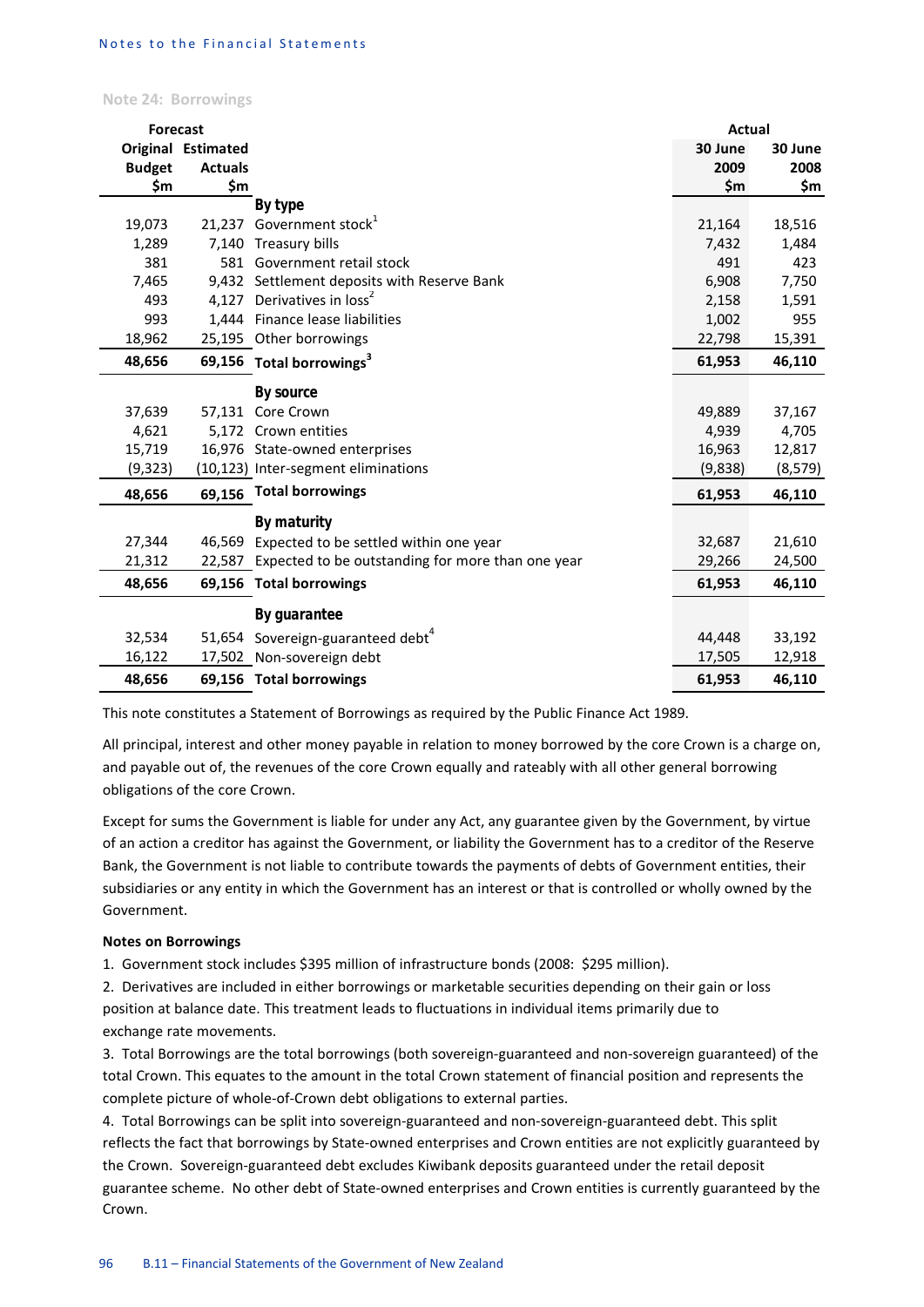### **Note 24: Borrowings (continued)**

### **Government Stock**

| <b>Forecast</b> |                           |                                                    | Actual  |         |
|-----------------|---------------------------|----------------------------------------------------|---------|---------|
|                 | <b>Original Estimated</b> |                                                    | 30 June | 30 June |
| <b>Budget</b>   | <b>Actuals</b>            |                                                    | 2009    | 2008    |
| \$m             | Şm                        |                                                    | Sm      | \$m     |
|                 |                           |                                                    |         |         |
| 12.074          |                           | 15,056 Government stock measured at amortised cost | 17.710  | 13.722  |
| 6,999           |                           | 6,181 Government stock measured at fair value      | 3,454   | 4,794   |
| 19,073          |                           | 21,237 Total Government stock                      | 21,164  | 18,516  |

Government stock is measured at amortised cost, unless it is managed and its performance is evaluated on a fair value basis. Where it is evaluated on a fair value basis it is reported at fair value with movements in fair value reported in the statement of financial performance.

The fair value of government stock measured at amortised cost is \$18,093 million (2008: \$13,778 million). This valuation is based on observable market prices.

The valuation of government stock reported at fair value is also based on observable market prices. There have been no changes in the international credit rating for New Zealand. Accordingly changes in fair value are due to factors other than Sovereign credit risk.

|                                                            | Actual    |         |
|------------------------------------------------------------|-----------|---------|
|                                                            | 30 June   | 30 June |
|                                                            | 2009      | 2008    |
|                                                            | <b>Sm</b> | \$m     |
| Government stock measured at fair value                    |           |         |
| Carrying value                                             | 3,454     | 4,794   |
| Amount payable on maturity                                 | 3.296     | 5,608   |
| Fair value impact from changes in credit risk for the year |           |         |
| Cumulative fair value impact from changes in credit risk   |           |         |

### **Treasury Bills**

Treasury bills are reported at fair value, with fair value based on observable market price. As these are short-term sovereign-issued instruments, the carrying value is not materially affected by changes in Sovereign credit risk and the carrying value approximates the amount payable at maturity.

### **Settlement Deposits with Reserve Bank**

Settlement deposits with the Reserve Bank represent the level of money deposited with the Reserve Bank by commercial banks. They represent a liquidity mechanism used to settle wholesale obligations between the banks and provide the basis for settling most of the retail transactions that occur every working day between corporates and individuals.

Settlement deposits with the Reserve Bank are financed from commercial banks and not by government funding. Settlement deposits with the Reserve Bank are technically a form of borrowing by the Reserve Bank, where the liability is matched by a corresponding financial asset (reported as an element of marketable securities and deposits – refer note 15). Settlement deposits are reported at fair value, which is equivalent to the amount payable to depositors given the short term (ie, overnight) nature of these liabilities. The value of these deposits is not affected by the Crown's credit rating.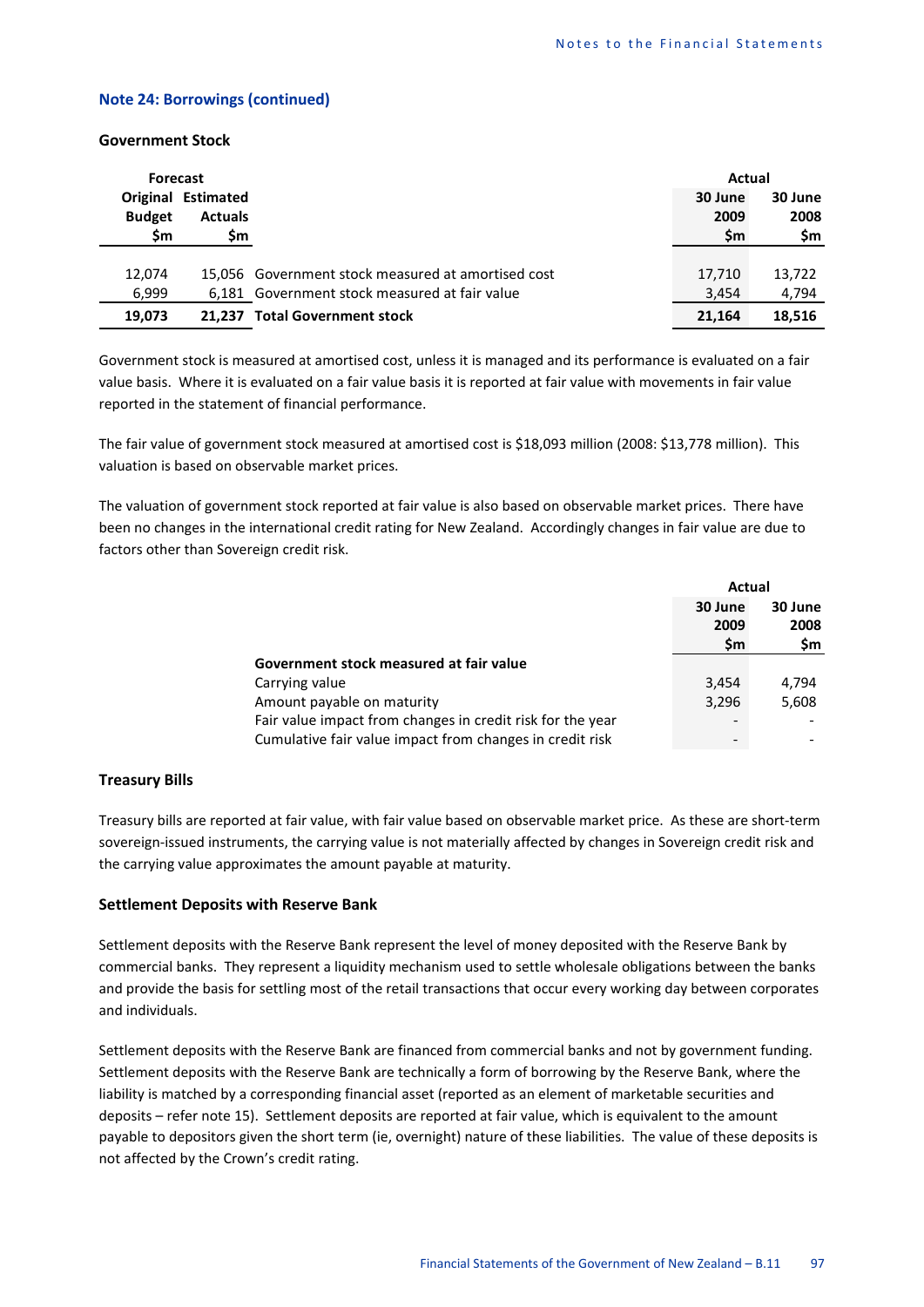# **Note 24: Borrowings (continued)**

Settlement accounts are administered through the Exchange Settlement Account System (ESAS). ESAS account holders receive interest at the Official Cash Rate on their end-of-day balances. The Reserve Bank provides collateralised overnight borrowing facilities for banks, at an interest rate set at a margin over the Official Cash Rate.

| <b>Forecast</b> |                    |                                                                                                                                                                                                         | Actual                     |                         |
|-----------------|--------------------|---------------------------------------------------------------------------------------------------------------------------------------------------------------------------------------------------------|----------------------------|-------------------------|
|                 | Original Estimated |                                                                                                                                                                                                         | 30 June                    | 30 June                 |
| <b>Budget</b>   | <b>Actuals</b>     |                                                                                                                                                                                                         | 2009                       | 2008                    |
| \$m             | \$m                |                                                                                                                                                                                                         | \$m                        | \$m                     |
|                 |                    | <b>Finance Lease Liabilities</b>                                                                                                                                                                        |                            |                         |
|                 |                    | By source                                                                                                                                                                                               |                            |                         |
| 6               | 6                  | Core Crown                                                                                                                                                                                              | 13                         | 6                       |
| 42              |                    | 43 Crown entities                                                                                                                                                                                       | 40                         | 43                      |
| 945             |                    | 1,395 State-owned enterprises                                                                                                                                                                           | 949                        | 906                     |
|                 |                    | Inter-segment eliminations                                                                                                                                                                              |                            |                         |
| 993             |                    | 1,444 Total finance lease liabilities                                                                                                                                                                   | 1,002                      | 955                     |
|                 |                    | <b>Undiscounted Minimum Lease Payments</b><br>No later than one year<br>Later than one year and not later than five years<br>Later than five years                                                      | 139<br>462<br>647          | 133<br>473<br>710       |
|                 |                    | Total undiscounted minimum lease payments                                                                                                                                                               | 1,248                      | 1,316                   |
|                 |                    | <b>Present Value of Minimum Lease Payments</b><br>No later than one year<br>Later than one year and not later than five years<br>Later than five years<br>Total present value of minimum lease payments | 115<br>381<br>544<br>1,040 | 67<br>289<br>569<br>925 |
|                 |                    |                                                                                                                                                                                                         |                            |                         |
|                 |                    | <b>Future finance charges</b>                                                                                                                                                                           | 208                        | 391                     |

Finance leases relate to aircraft, electricity generation and transmission equipment and office equipment. The Government entities entering into finance leases generally have options to purchase the equipment for a nominal amount at the conclusion of the lease agreements. The Government's obligations under finance leases are secured by the lessors' title to the leased assets.

The fair value of finance lease liabilities is approximately equal to their carrying value.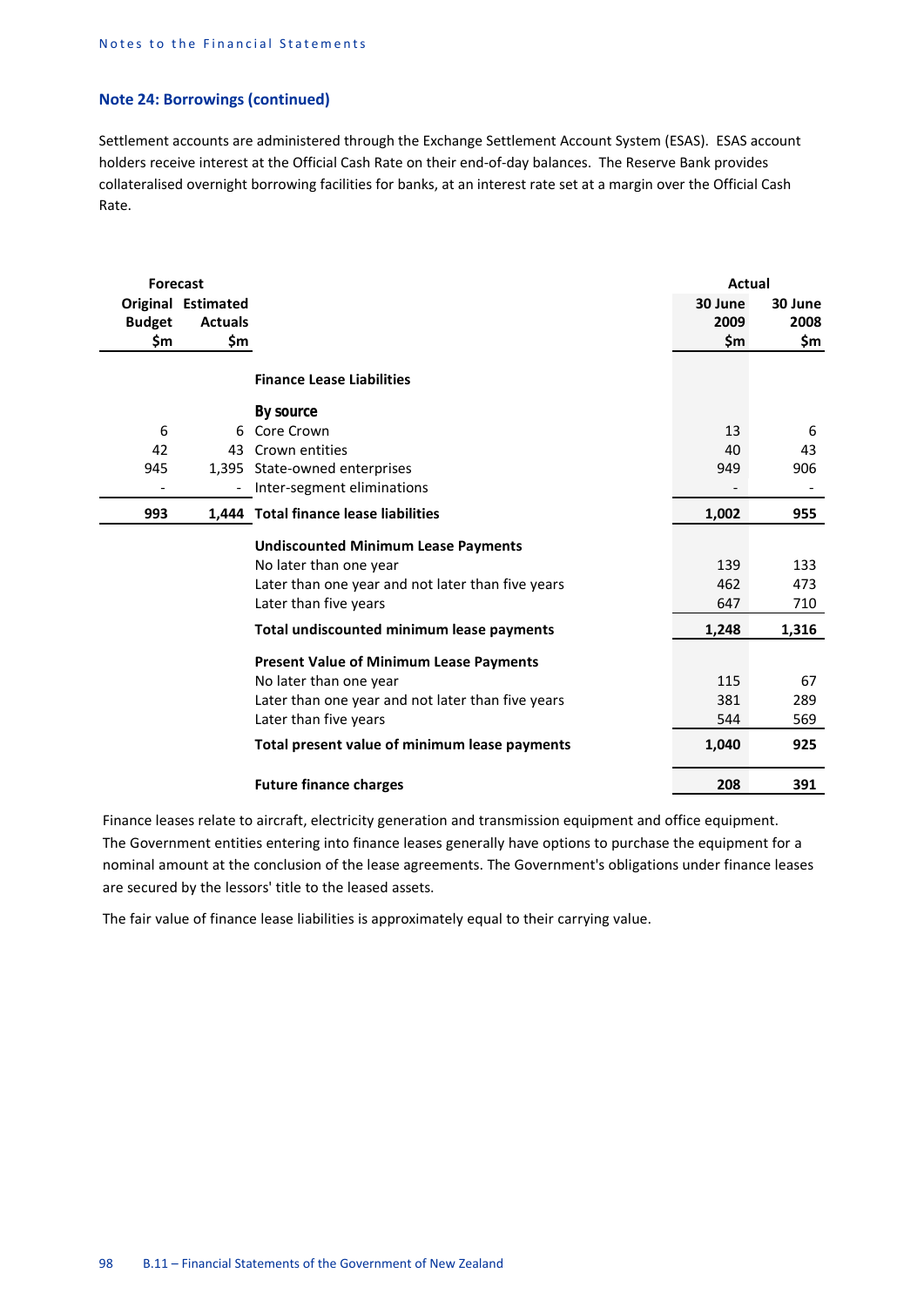### **Note 24: Borrowings (continued)**

### **Other Borrowings**

| <b>Forecast</b> |                                             |                                                    |                 | Actual          |  |
|-----------------|---------------------------------------------|----------------------------------------------------|-----------------|-----------------|--|
| <b>Budget</b>   | <b>Original Estimated</b><br><b>Actuals</b> |                                                    | 30 June<br>2009 | 30 June<br>2008 |  |
| \$m             | Şm                                          |                                                    | \$m             | \$m             |  |
|                 |                                             |                                                    |                 |                 |  |
| 11,172          |                                             | 12,887 Other borrowings measured at amortised cost | 14,602          | 10,737          |  |
| 7,790           |                                             | 12,308 Other borrowings measured at fair value     | 8,196           | 4,654           |  |
| 18,962          |                                             | 25,195 Total other borrowings                      | 22,798          | 15,391          |  |

Other borrowings are reported at fair value with movements in fair value reported in the statement of financial performance when they are held for trading or they are managed and performance is evaluated on a fair value basis.

The fair value of other borrowings measured at amortised cost is \$14,718 million (2008: \$10,933 million). The fair value of financial liabilities with standard terms and conditions traded on active liquid markets are determined by reference to quoted market prices. Where such prices are not available use is made of estimated discounted cash flows models with reference to market interest rates.

For those other borrowings designated at fair value through profit and loss, the value of these instruments will be affected by changes in interest rates due to credit risk and broader market influences.

Of these borrowings, \$7,261 million (2008: \$3,393 million) is Sovereign-issued debt administered by the Reserve Bank and NZDMO. As there have been no changes in the international credit rating for Sovereign debt there has been no value change attributable to credit risk for these borrowings.

The remaining borrowings of \$15,537 million (2008: \$11,998 million) comprise non-sovereign-issued debt of Crown entities and State-owned enterprises. The following table identifies the difference between the carrying amount and amount payable at maturity as well as the extent that fair value movements have resulted from changes in credit risk of the issuing entity. The carrying value can differ to the amount actually payable on maturity where the effect of discounting cash flows is material.

|                                                            | Actual          |                 |
|------------------------------------------------------------|-----------------|-----------------|
|                                                            | 30 June<br>2009 | 30 June<br>2008 |
|                                                            | \$m             | \$m             |
| Other borrowings measured at fair value                    |                 |                 |
| Carrying value                                             | 8,196           | 4,654           |
| Amount payable on maturity                                 | 7,800           | 4,809           |
| Fair value impact from changes in credit risk for the year | (97)            | (158)           |
| Cumulative fair value impact from changes in credit risk   | (183)           | (79)            |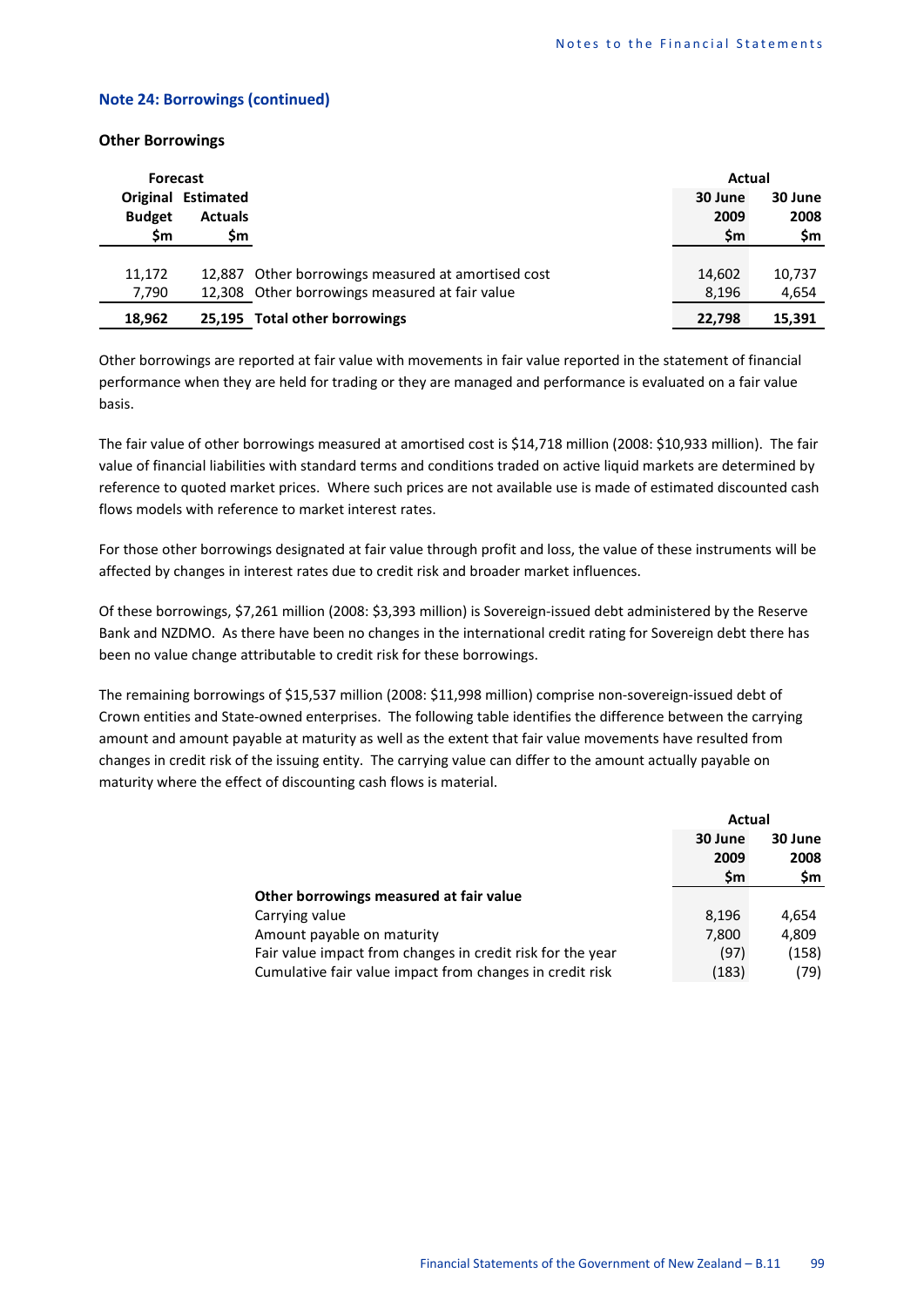**Note 25: Insurance Liabilities**

| <b>Forecast</b> |                    |                                                          | Actual  |         |
|-----------------|--------------------|----------------------------------------------------------|---------|---------|
|                 | Original Estimated |                                                          | 30 June | 30 June |
| <b>Budget</b>   | <b>Actuals</b>     |                                                          | 2009    | 2008    |
| \$m             | \$m                |                                                          | \$m     | \$m     |
|                 |                    |                                                          |         |         |
|                 |                    | By entity                                                |         |         |
| 21,976          |                    | 23,958 ACC liability                                     | 26,446  | 20,374  |
| 79              |                    | 91 EQC - property damage claims                          | 87      | 97      |
| 10              | 87                 | Other insurance liabilities                              | 34      | 13      |
| 22,065          |                    | 24,136 Total insurance liabilities                       | 26,567  | 20,484  |
|                 |                    |                                                          |         |         |
|                 |                    | By type                                                  |         |         |
|                 |                    | Outstanding claims liability                             | 23,829  | 18,039  |
|                 |                    | Unearned premium liability                               | 2,140   | 1,828   |
|                 |                    | Unearned premium liability deficiency                    | 598     | 617     |
|                 |                    | Other                                                    |         |         |
|                 |                    | <b>Total insurance liabilities</b>                       | 26,567  | 20,484  |
|                 |                    |                                                          |         |         |
|                 |                    | By maturity                                              |         |         |
| 5,088           |                    | 5,461 Expected to be settled within one year             | 5,152   | 4,615   |
| 16,977          |                    | 18,675 Expected to be outstanding for more than one year | 21,415  | 15,869  |
| 22,065          |                    | 24,136 Total insurance liabilities                       | 26,567  | 20,484  |
|                 |                    |                                                          |         |         |
|                 |                    | Assets arising from insurance obligations are:           |         |         |
|                 |                    | Receivables for premiums                                 | 3,099   | 2,822   |

Further information on insurance expenses can be found in note 11.

Insurance obligations arise primarily from the accident compensation scheme provision of personal injury cover for all New Zealand citizens, residents and temporary visitors to New Zealand and the earthquake commission provision of natural disaster insurance to residential property owners.

The objectives, policies and procedures for managing these risks are set out in the governing statutes and policy documents of the Accident Compensation Corporation (ACC) and the Earthquake Commission (EQC).

EQC recognises a liability in respect of outstanding claims and assesses the adequacy of its unearned premium liability. As required by financial reporting standards, a risk premium is applied to a central estimate to increase to 75% the likelihood that claims will be settled within this amount. No discount factor or inflation factor is applied to the EQC claims liability as claims are generally settled within one year.

All assets held by ACC and EQC are considered available to back present and future claims obligations. ACC and EQC have not deferred any acquisition costs in respect of insurance obligations at the reporting date.

### **Analysis of ACC insurance liability**

The material insurance obligations of the Crown at balance date are managed by ACC. The accounting for these claims is made complex by the existence of a long "tail" to these claims. The rest of this note therefore focuses on these claims.

Future expenditure commitments exist in respect of claims notified and accepted in the current and previous years (but which will not be fully met until future years), and claims incurred but not notified, or accepted by, ACC at balance date.

PricewaterhouseCoopers Actuarial Pty Limited have prepared the independent actuarial estimate of the ACC outstanding claims liability as at 30 June 2009. The actuary is satisfied with the nature, sufficiency and accuracy of the data used to determine the outstanding claims liability.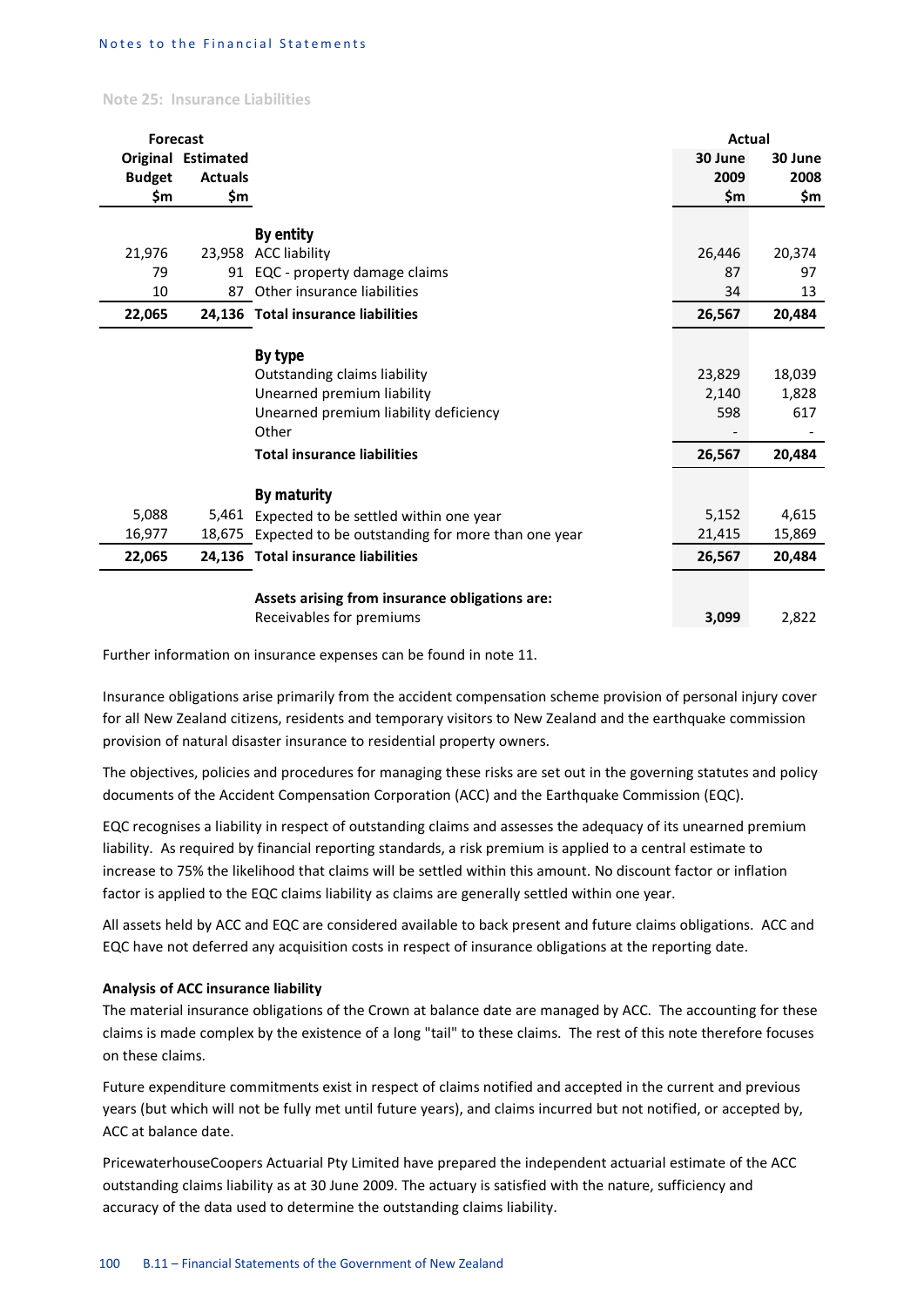**Note 25: Insurance Liabilities (continued)**

|                                                      | Actual    |           |
|------------------------------------------------------|-----------|-----------|
|                                                      | 30 June   | 30 June   |
|                                                      | 2009      | 2008      |
|                                                      | \$m       | \$m       |
| <b>Analysis of Outstanding ACC Claims Liability</b>  |           |           |
| Undiscounted outstanding claims liability            | 64,592    | 47,461    |
| Discounted adjustment                                | (43, 469) | (31, 463) |
| Risk margin                                          | 2,663     | 2,008     |
| <b>Total outstanding ACC claims liability</b>        | 23,786    | 18,006    |
| Expected future claims payments - central estimate   | 19,862    | 15,059    |
| Claims handling expenses                             | 1,261     | 939       |
| Risk margin                                          | 2,663     | 2,008     |
| <b>Total outstanding ACC claims liability</b>        | 23,786    | 18,006    |
|                                                      |           |           |
| <b>Movement in Outstanding ACC Claims Liability</b>  |           |           |
| Opening balance                                      | 18,006    | 15,392    |
| Claims incurred for the year                         | 3,515     | 2,881     |
| Claims paid out in the year                          | (3, 395)  | (3,023)   |
| Discount rate unwind                                 | 1,170     | 953       |
| Experience adjustments (actuarial gains and losses): |           |           |
| - actual and assumed claim experience                | 3,084     | 1,021     |
| - change in discount rate                            | 1,752     | 126       |
| - change in inflation rate                           | (345)     | 492       |
| - change in other economic assumptions               |           | 70        |
| Other movements                                      | (1)       | 94        |
| <b>Closing outstanding ACC claims liability</b>      | 23,786    | 18,006    |

The outstanding claims liability is the present value of expected payments for claims incurred plus a risk margin.

|                                                   | Actual  |         |  |
|---------------------------------------------------|---------|---------|--|
|                                                   | 30 June | 30 June |  |
|                                                   | 2009    | 2008    |  |
|                                                   | \$m     | \$m     |  |
| <b>Movement in ACC Unearned Premium Liability</b> |         |         |  |
| Opening balance                                   | 1,783   | 1,617   |  |
| Earning of premiums previously deferred           | (1,783) | (1,617) |  |
| Deferral of premiums on current year              | 2,095   | 1,783   |  |
| Other                                             |         |         |  |
| <b>Closing ACC unearned premium liability</b>     | 2,095   | 1,783   |  |

The unearned premium liability represents premiums received in advance of the insured period.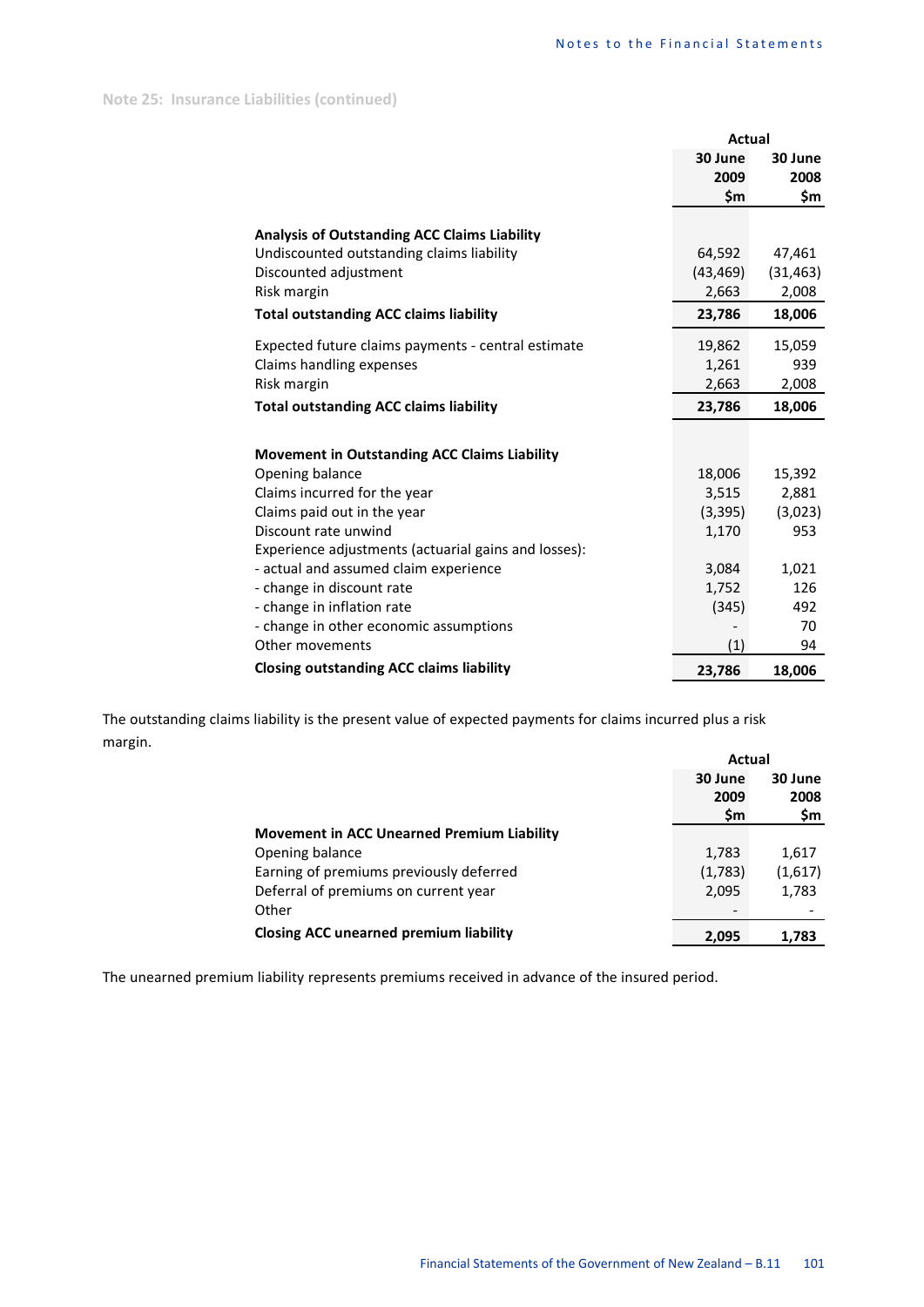**Note 25: Insurance Liabilities (continued)**

|                                                                 | Actual    |         |
|-----------------------------------------------------------------|-----------|---------|
|                                                                 | 30 June   | 30 June |
|                                                                 | 2009      | 2008    |
|                                                                 | <b>Sm</b> | \$m     |
| Analysis of ACC unearned premium liability deficiency           |           |         |
| Unearned premium liability                                      | 2,095     | 1,783   |
| Adjusted for unearned premium relating to residual claims       | (527)     | (472)   |
| <b>Adjusted ACC unearned premium liability</b>                  | 1,568     | 1,311   |
| Central estimate of discounted cash flows for future claims     | 1,825     | 1,630   |
| Central estimate of discounted future reinsurance recoveries    |           |         |
| Risk margin                                                     | 308       | 266     |
| Present value of expected cash flows for future accident claims | 2,133     | 1,896   |
| Total ACC unearned premium liability deficiency                 | 565       | 585     |

The unexpired risk liability is the extent that the unearned premium liability is insufficient to cover expected future claims (i.e. payments for future accidents within the period covered by the premiums received).

Unearned premiums relating to residual claims are excluded from this calculation as they relate to accidents that occurred prior to 1999. **Actual**

|                                                           |                 | Actual          |                 |  |
|-----------------------------------------------------------|-----------------|-----------------|-----------------|--|
|                                                           | 30 June<br>2009 | 30 June<br>2008 | 30 June<br>2007 |  |
|                                                           | \$m             | \$m             | \$m             |  |
| <b>ACC Claims Development</b>                             |                 |                 |                 |  |
| Current year net ACC claims incurred                      |                 |                 |                 |  |
| Gross claims incurred and related expenses - undiscounted | 7,511           | 5,804           | 4,433           |  |
| Reinsurance and other recoveries - undiscounted           |                 |                 |                 |  |
| Net claims incurred - undiscounted                        | 7,511           | 5,804           | 4,433           |  |
| Discount and discount movement                            |                 |                 |                 |  |
| - gross claims incurred                                   | (3,996)         | (2,923)         | (2, 126)        |  |
| - reinsurance and other recoveries                        |                 |                 |                 |  |
| Net discount movement                                     | (3,996)         | (2,923)         | (2, 126)        |  |
| Total current year net claims incurred                    | 3,515           | 2,881           | 2,307           |  |
| Previous years' net ACC claims incurred                   |                 |                 |                 |  |
| Gross claims incurred and related expenses - undiscounted | 14,698          | 6,763           | 7,423           |  |
| Reinsurance and other recoveries - undiscounted           |                 |                 |                 |  |
| Net claims incurred - undiscounted                        | 14,698          | 6,763           | 7,423           |  |
| Discount and discount movement                            |                 |                 |                 |  |
| - gross claims incurred                                   | (9,607)         | (4, 522)        | (6, 221)        |  |
| - reinsurance and other recoveries                        |                 |                 |                 |  |
| Net discount movement                                     | (9,607)         | (4, 522)        | (6, 221)        |  |
| Total previous years' net claims incurred                 | 5,091           | 2,241           | 1,202           |  |
| Net ACC insurance claims incurred (included               |                 |                 |                 |  |
| in insurance expenses - refer note 11)                    | 8,606           | 5,122           | 3,509           |  |
|                                                           |                 |                 |                 |  |

Given the uncertainty over insurance claims, it is likely that the final cost will be different from the original liability established. Claims development refers to the adjustment in the liability arising from claims incurred in the current financial year and reassessment of claims incurred in previous years. This reassessment results from new information on these claims (including new claims relating to incidents incurred in previous years) and changes in assumptions.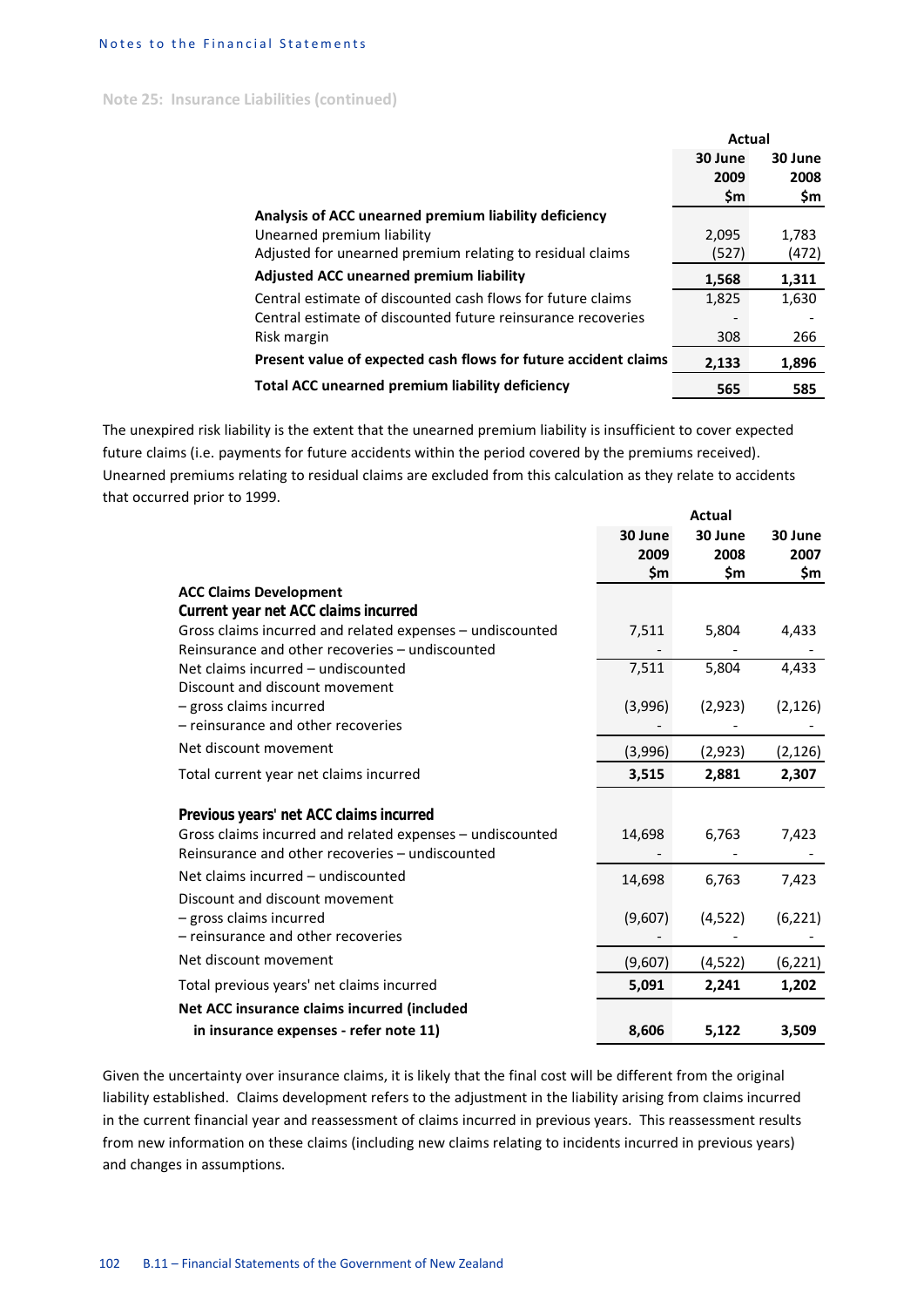## **Note 25: Insurance Liabilities (continued)**

# **Key assumptions and methodology applied in the valuation of outstanding ACC claims obligation are as follows:**

### *(i) Risk-free discount rates*

The projected cash flows were discounted using a series of forward discount rates at the balance date derived from the yield curve for New Zealand government bonds. The equivalent single effective discount rate taking into account ACC's projected future cash flow patterns is 5.86%.

# *(ii) Risk margin*

The outstanding claims liability includes a risk margin that relates to the inherent uncertainty in the central estimate of the present value of expected future payments. The risk margin ensures that the liability provided for will be sufficient at a set probability of possible outcomes (the probability of adequacy).

### *(iii) Inflation and indexation*

ACC claims and costs are subject to inflation. Some costs are assumed to increase faster than the general rate of inflation due to factors such as innovation in medical treatment (referred to as superimposed inflation).

### *(iv) Case management and the 'tail' of claims*

Assumptions for the incidence of settlements and claims closures are primarily based on investigations of previous experience and other factors including expectations of future events that are believed to be reasonable under the circumstances.

# *(v) Liability adequacy test*

An unearned premium liability deficiency is recognised when the amount of the present value of expected future claim cash outflows, plus a risk margin, exceeds the unearned premium liability.

|                                                                 | Actual    |          |
|-----------------------------------------------------------------|-----------|----------|
|                                                                 | 30 June   | 30 June  |
| <b>Summary of assumptions</b>                                   | 2009      | 2008     |
|                                                                 |           |          |
| Weighted average term to settle claims                          | 12 years  | 11 years |
|                                                                 | 11 months | 1 month  |
|                                                                 |           |          |
| Weighted average risk margin                                    | 12.6%     | 12.5%    |
|                                                                 |           |          |
| Probability of adequacy of liability                            | 75.0%     | 75.0%    |
| Risk margin for liability adequacy test                         | 17.5%     | 16.3%    |
|                                                                 |           |          |
| Probability of adequacy of liability to cover unearned premiums | 75.0%     | 75.0%    |
|                                                                 |           |          |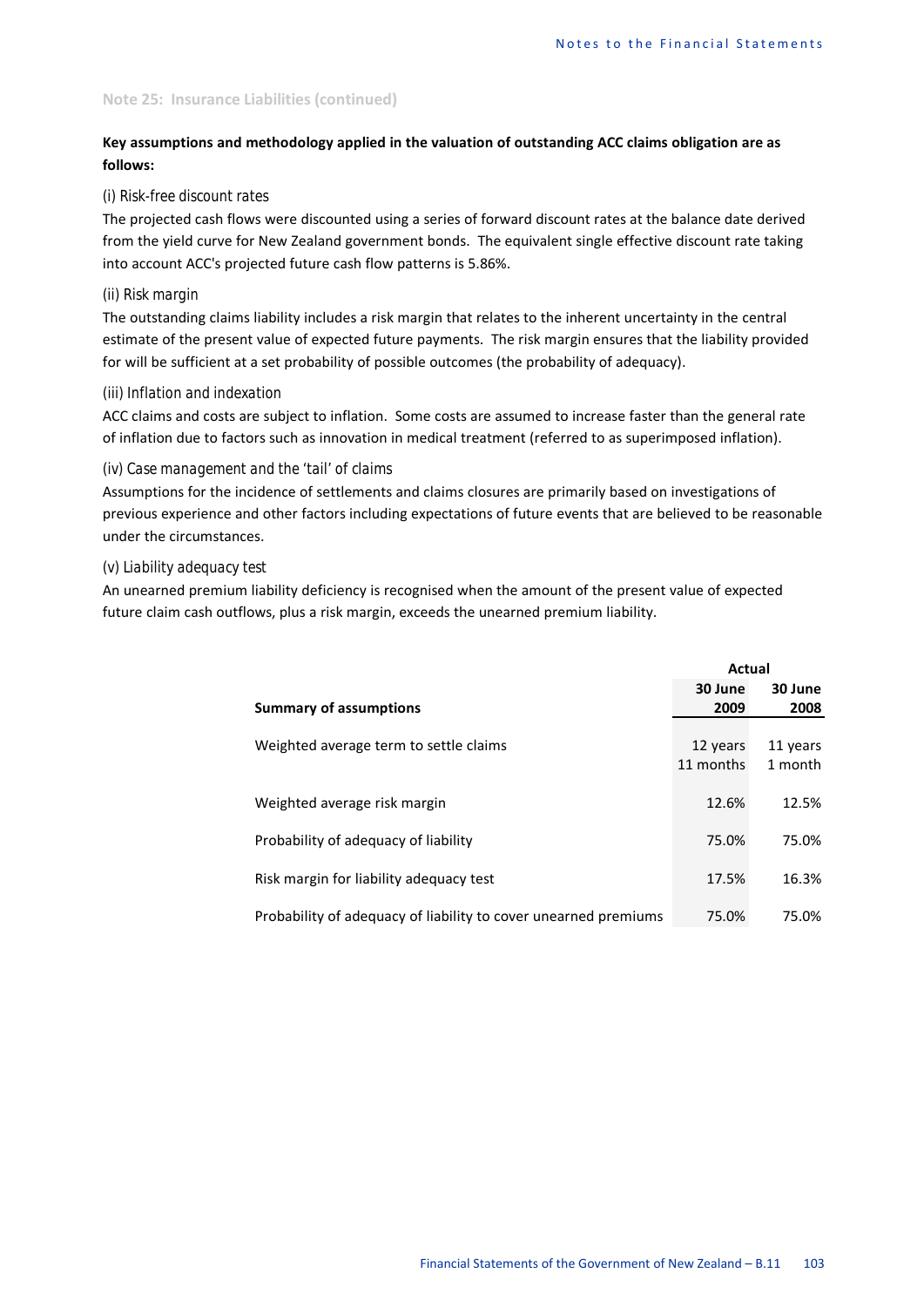## Notes to the Financial Statements

**Note 25: Insurance Liabilities (continued)**

|                                                                 | <b>Actual</b> |               |             |               |
|-----------------------------------------------------------------|---------------|---------------|-------------|---------------|
| <b>Summary of assumptions (continued)</b>                       | 30 June       | 30 June       | 30 June     | 30 June       |
|                                                                 | 2009          | 2009          | 2008        | 2008          |
|                                                                 |               | <b>Beyond</b> |             | <b>Beyond</b> |
|                                                                 | <b>Next</b>   | <b>Next</b>   | <b>Next</b> | <b>Next</b>   |
|                                                                 | Year          | Year          | Year        | Year          |
|                                                                 |               |               |             |               |
| Risk-free discount rate <sup>1</sup>                            | 2.9%          | 4.0% to       | 7.4%        | 6.2% to       |
|                                                                 |               | 7.1%          |             | 6.7%          |
| Inflation rates (excluding superimposed inflation):             |               |               |             |               |
| Weekly compensation                                             | 2.8%          | 2.8% to       | 4.1%        | 3.5% to       |
|                                                                 |               | 3.6%          |             | 3.7%          |
| Impairment benefits                                             | 3.0%          | 1.8% to       | 3.1%        | 2.6% to       |
|                                                                 |               | 2.6%          |             | 2.7%          |
| Social rehabilitation benefits (serious and non serious injury) | 2.0%          | 2.0% to       | 3.3%        | 2.7% to       |
|                                                                 |               | 2.8%          |             | 2.9%          |
| Hospital rehabilitation benefits                                | 2.0%          | 2.0% to       | 3.3%        | 2.7% to       |
|                                                                 |               | 2.8%          |             | 2.9%          |
| <b>Medical costs</b>                                            | 2.0%          | 2.0% to       | 3.3%        | 2.7% to       |
|                                                                 |               | 2.8%          |             | 2.9%          |
| Superimposed inflation:                                         |               |               |             |               |
| Social rehabilitation benefits (serious injury)                 | 7.5%          | 1.9% to       | 5.0%        | 1.0% to       |
|                                                                 |               | 6.5%          |             | 5.0%          |
| Social rehabilitation benefits (non serious injury)             | 2.5%          | 3.0% to       |             |               |
|                                                                 |               | 4.0%          |             |               |
| Hospital rehabilitation benefits                                | 5.0%          | 3.0% to       | 5.0%        | 1.5%          |
|                                                                 |               | 5.0%          |             |               |
| <b>Medical costs</b>                                            | 2.0%          | 2.5% to       | 3.0%        | 2.5%          |
|                                                                 |               | 5.0%          |             |               |

1. The risk-free discount rate beyond 10 years is 6.0% (2008: 6.7%).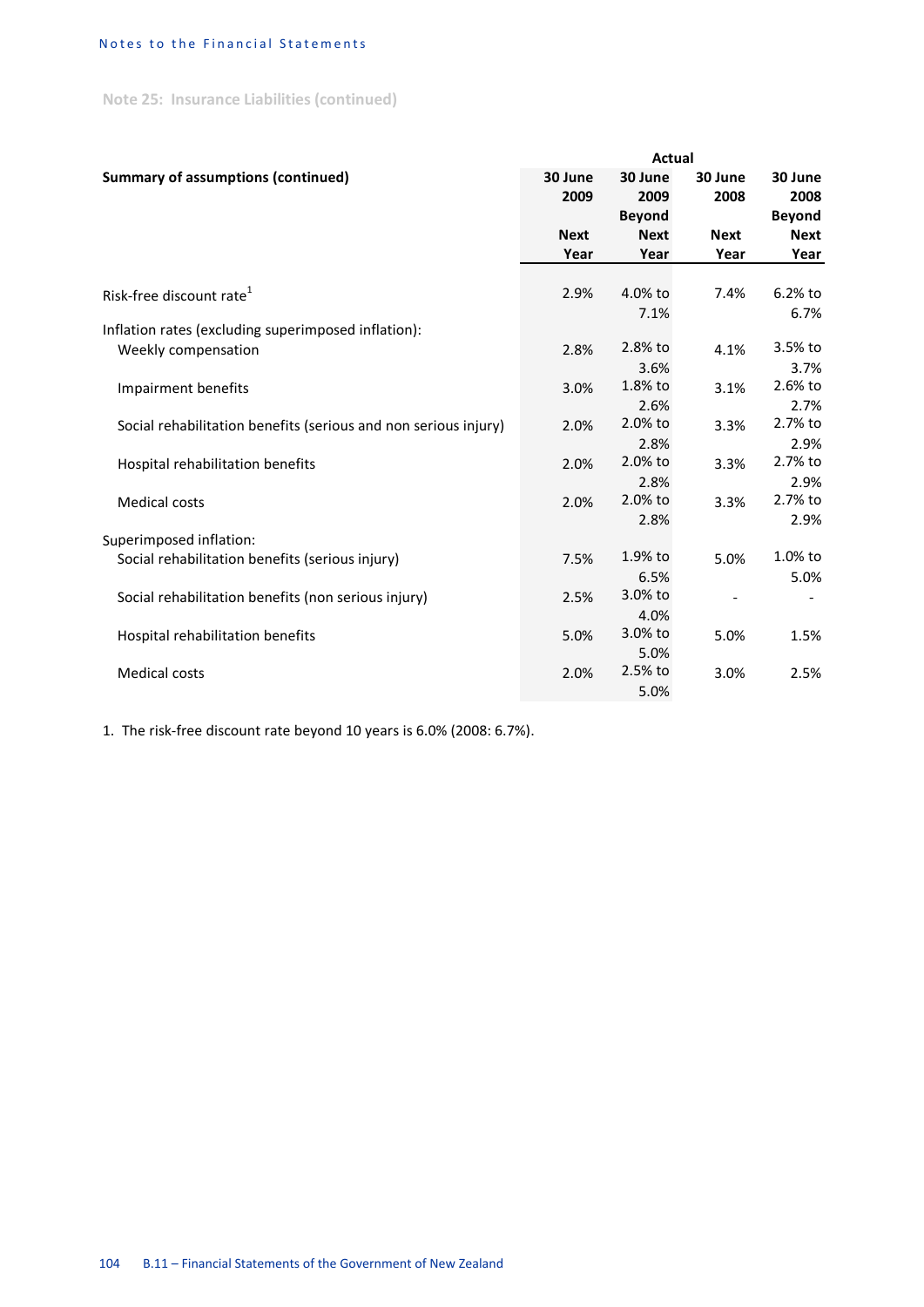#### **Note 25: Insurance Liabilities (continued)**

## **Sensitivity Analysis**

The present value of the ACC claims obligation is sensitive to underlying assumptions such as the discount rate, inflation rates and expected medical costs. These assumptions are closely linked. For example, a change to the discount rate may have implications on the inflation rate used. Therefore, when calculating the present value of claims it is unlikely that an assumption will change in isolation.

If the assumptions described above were to change in isolation, this would impact the measurement of the ACC claims obligation as per the table below:

|                                                      | Change  | <b>Impact on liability</b><br>Actual |                        |
|------------------------------------------------------|---------|--------------------------------------|------------------------|
|                                                      |         | 30 June<br>2009<br>\$m               | 30 June<br>2008<br>\$m |
| Sensitivity of assumptions                           |         |                                      |                        |
| Weighted average term to settle claims               | +1 year | (665)                                | (620)                  |
|                                                      | -1 year | 685                                  | 643                    |
| Risk-free discount rate                              | $+1%$   | (2,604)                              | (1,683)                |
|                                                      | $-1%$   | 3,335                                | 2,095                  |
| Inflation rates (including superimposed inflation)   | $+1\%$  | 3,515                                | 2,229                  |
|                                                      | $-1%$   | (2,777)                              | (1, 813)               |
| Social rehabilitation benefits - superimposed        | $+1\%$  | 643                                  | 432                    |
| inflation for non-serious injury claims              | $-1%$   | (492)                                | (325)                  |
| Social rehabilitation benefits - superimposed        | $+1\%$  | 1,316                                | 750                    |
| inflation after four years for serious injury claims | $-1\%$  | (1,015)                              | (591)                  |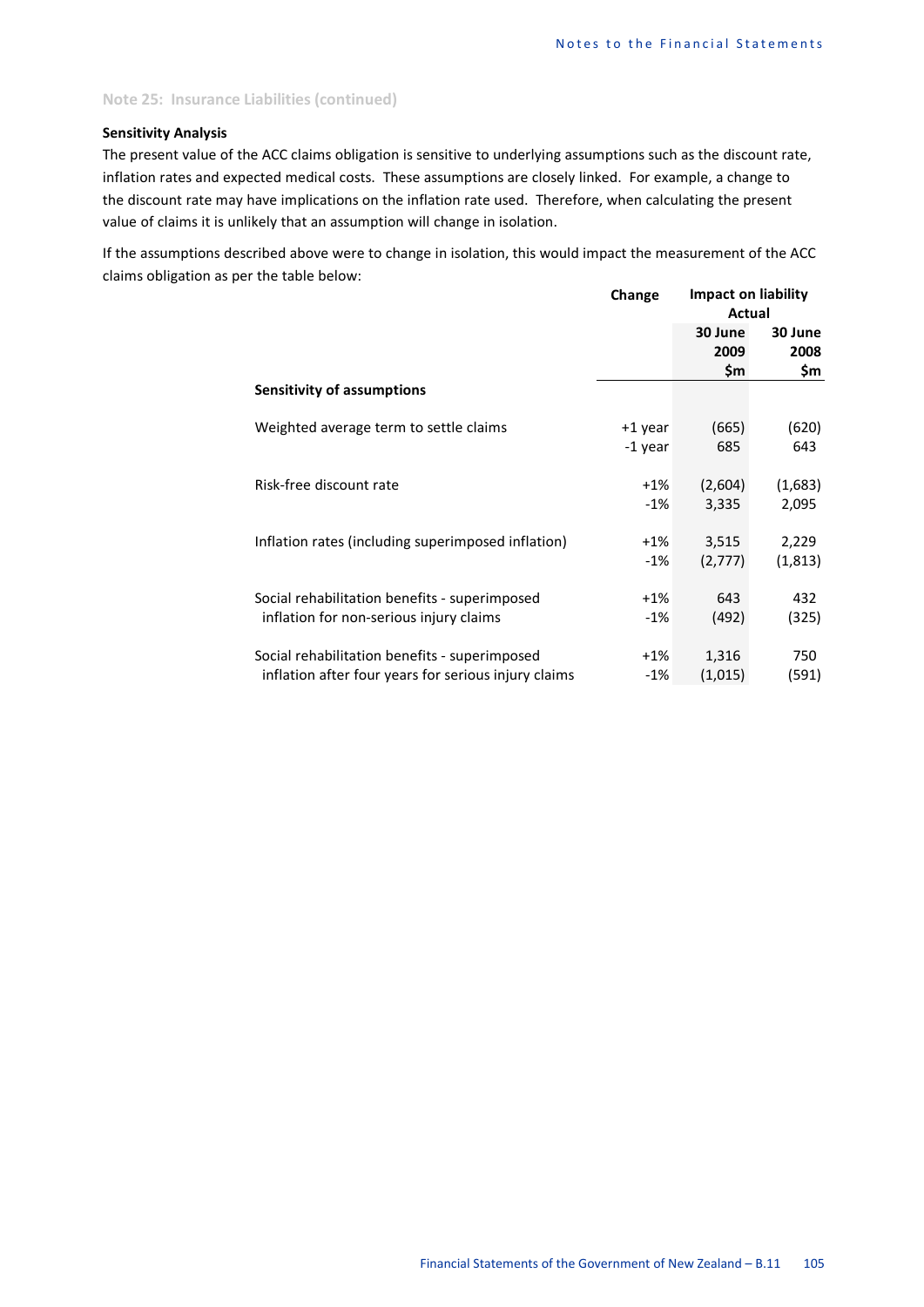### **Note 25: Insurance Liabilities (continued)**

#### **Undiscounted outstanding claims liability**

The reported outstanding claims liability (before risk margin) of \$21,123 million (2008 \$15,998 million) represents the net present value of estimated cash flows associated with this obligation. The following table represents the timing of future undiscounted cash flows for claims to 30 June 2009. These estimated cash flows include the effects of assumed future inflation.

|                                                | Actual  |         |
|------------------------------------------------|---------|---------|
|                                                | 30 June | 30 June |
|                                                | 2009    | 2008    |
|                                                | \$m     | \$m     |
|                                                |         |         |
| No later than 1 year                           | 2,146   | 2,028   |
| Later than 1 year and no later than 2 years    | 1,560   | 1,424   |
| Later than 2 years and no later than 5 years   | 4,059   | 3,616   |
| Later than 5 years and no later than 10 years  | 6,202   | 5,296   |
| Later than 10 years and no later than 15 years | 5,981   | 4,808   |
| Later than 15 years and no later than 20 years | 5,824   | 4,500   |
| Later than 20 years and no later than 25 years | 5,665   | 4,238   |
| Later than 25 years and no later than 30 years | 5,448   | 3,948   |
| Later than 30 years and no later than 35 years | 5,124   | 3,582   |
| Later than 35 years and no later than 40 years | 4,719   | 3,183   |
| Later than 40 years and no later than 45 years | 4,242   | 2,760   |
| Later than 45 years and no later than 50 years | 3,698   | 2,321   |
| Later than 50 years                            | 9,924   | 5,757   |
| Undiscounted outstanding claims liability      | 64,592  | 47,461  |

The total future undiscounted outstanding claims liability has increased by \$17 billion from the previous financial year. The majority of this increase (\$11 billion) was attributable to the expected future increase in regulated and contracted rates for medical and rehabilitation services. This represents a change in methodology from assuming these rates will increase in line with underlying inflation to assuming rates will increase at a faster rate in line with recent experience. The remaining increase was due to the expected number of incremental claims to 30 June 2009, an increase in the length of support for weekly compensation claims, and increased costs associated with elective surgery and other rehabilitation.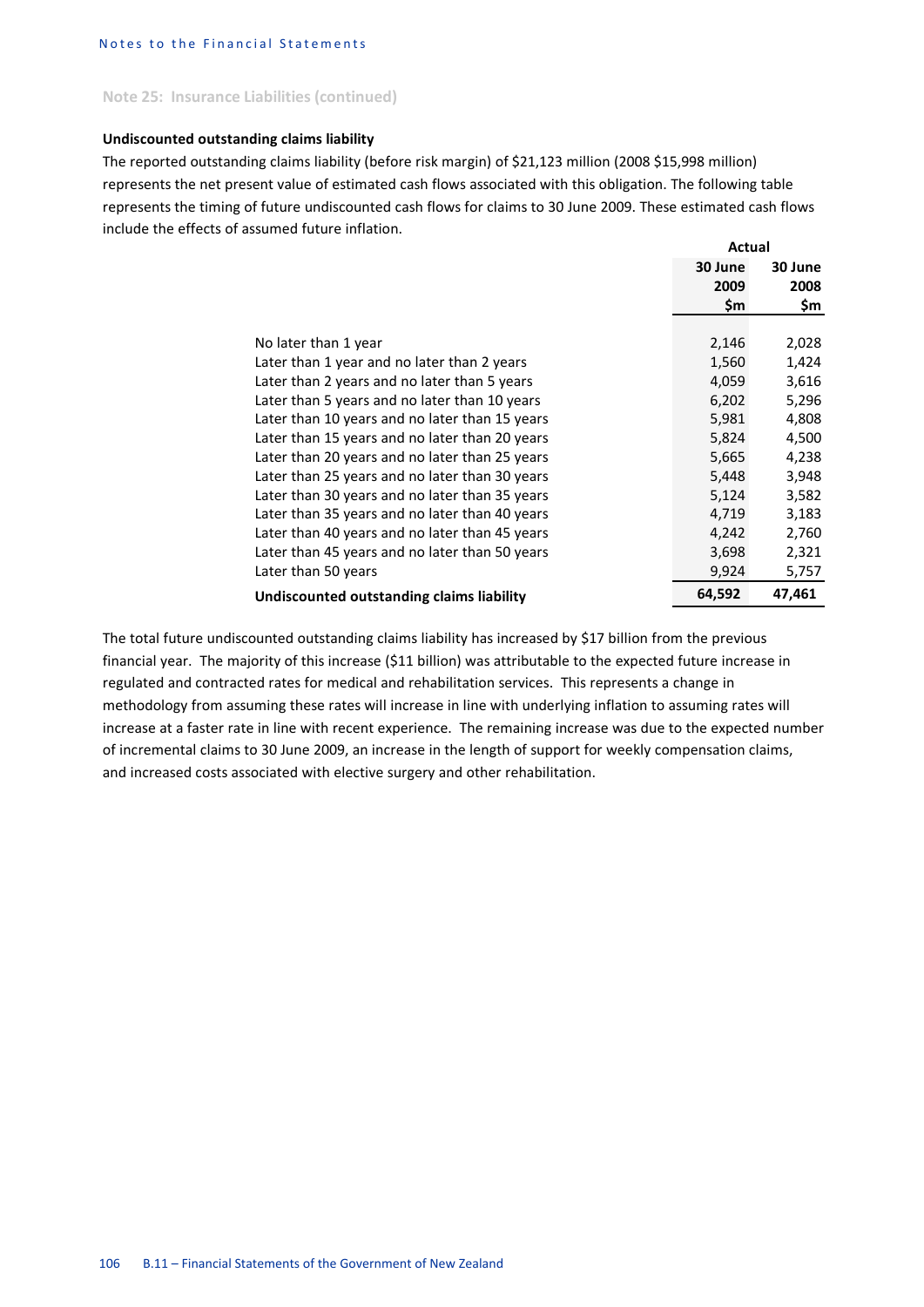## **Note 26: Retirement Plan Liabilities**

| <b>Forecast</b>                 |                                                            | <b>Actual</b> |         |
|---------------------------------|------------------------------------------------------------|---------------|---------|
| <b>Original Estimated</b>       |                                                            | 30 June       | 30 June |
| <b>Actuals</b><br><b>Budget</b> |                                                            | 2009          | 2008    |
| \$m                             | \$m                                                        | \$m           | \$m     |
|                                 |                                                            |               |         |
| 8,216<br>10,557                 | Government Superannuation Fund (GSF)                       | 8,988         | 8,257   |
| 5                               | Other funds<br>$\overline{\phantom{a}}$                    | 5             |         |
| 8,221                           | 10,557 Total retirement plan liabilities                   | 8,993         | 8,257   |
|                                 |                                                            |               |         |
|                                 | By source                                                  |               |         |
| 8,215<br>10.557                 | Core Crown                                                 | 8,991         | 8,255   |
| 3                               | 1 Crown entities                                           |               | 3       |
| 4                               | (1) State-owned enterprises                                |               | (1)     |
| $\left( 1\right)$               | Inter-segment eliminations<br>$\qquad \qquad \blacksquare$ |               |         |
| 8,221<br>10.557                 | <b>Total retirement plan liabilities</b>                   | 8,993         | 8,257   |

The Government operates a defined benefit superannuation plan for qualifying employees who are members of the Government Superannuation Fund (GSF). The members' entitlements are defined in the Government Superannuation Fund Act 1956. Members make regular payments to GSF and in return, on retirement, receive a defined level of income. GSF is closed to employees who were not members at 1 July 1992.

The GSF obligation has been calculated by the Government Actuary as at 30 June 2009. A Projected Unit Credit Method, based on balance-date membership data, is used for the valuation. This method requires the benefits payable from the GSF in respect of past service to be estimated and then discounted back to the valuation date.

Amounts recognised in the statement of financial position in respect of GSF are as follows:

|                                                      | <b>Actual</b> |         |
|------------------------------------------------------|---------------|---------|
|                                                      | 30 June       | 30 June |
|                                                      | 2009          | 2008    |
|                                                      | \$m           | \$m     |
| <b>Net GSF Obligation</b>                            |               |         |
| Present value of defined benefit obligation          | 11,792        | 11,831  |
| Fair value of plan assets                            | (2,804)       | (3,574) |
| Present value of unfunded defined benefit obligation | 8,988         | 8,257   |
| Present value of defined benefit obligation          |               |         |
| Opening defined benefit obligation                   | 11,831        | 11,167  |
| Expected current service cost                        | 133           | 141     |
| Expected unwind of discount rate                     | 821           | 833     |
| Actuarial (gains)/losses                             | (111)         | 617     |
| Benefits paid                                        | (882)         | (947)   |
| Past service cost                                    |               | 20      |
| Closing defined benefit obligation                   | 11,792        | 11,831  |
| Fair value of plan assets                            |               |         |
| Opening fair value of plan assets                    | 3,574         | 4,007   |
| Expected return on plan assets                       | 223           | 220     |
| <b>Actuarial losses</b>                              | (806)         | (481)   |
| Funding of benefits paid by Government               | 618           | 691     |
| Contributions from other entities                    | 13            | 15      |
| Contributions from members                           | 64            | 68      |
| Benefits paid                                        | (882)         | (947)   |
| Other                                                |               | 1       |
| Closing fair value of plan assets                    | 2,804         | 3,574   |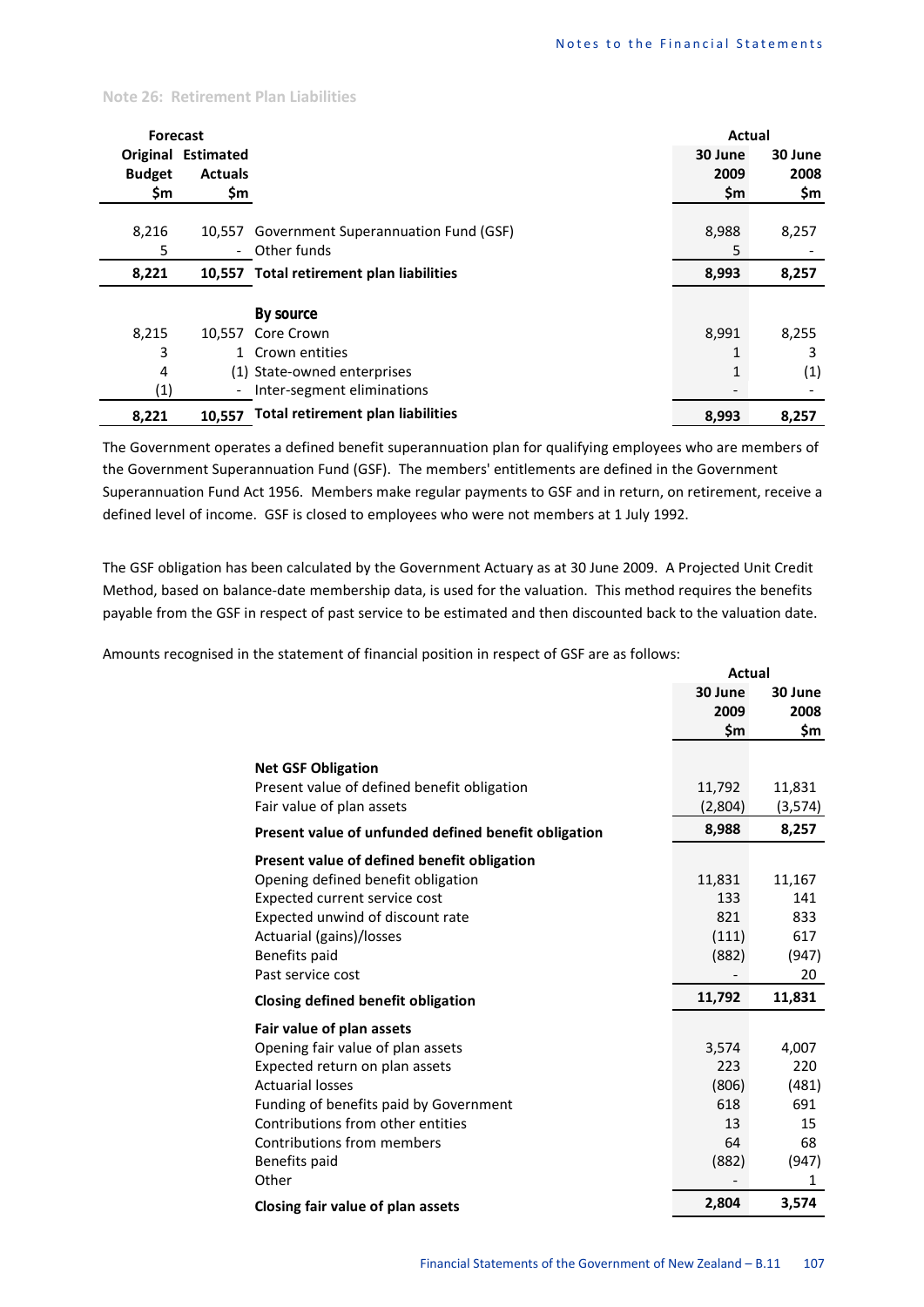## **Note 26: Retirement Plan Liabilities (continued)**

| <b>Forecast</b> |                    |                                                    | Actual  |         |
|-----------------|--------------------|----------------------------------------------------|---------|---------|
|                 | Original Estimated |                                                    | 30 June | 30 June |
| <b>Budget</b>   | <b>Actuals</b>     |                                                    | 2009    | 2008    |
| \$m             | \$m                |                                                    | \$m     | \$m     |
|                 |                    | <b>Personnel Expenses</b>                          |         |         |
|                 |                    | Expected current service cost                      | 133     | 141     |
|                 |                    | Expected unwind of discount rate on GSF obligation | 822     | 833     |
|                 |                    | Expected return on plan assets                     | (223)   | (220)   |
|                 |                    | Contribution from funding employers                | (77)    | (84)    |
|                 |                    | Past service cost                                  |         | 20      |
| 652             |                    | 680 Total included in personnel expenses           | 655     | 690     |
|                 |                    | Net (Gains)/Losses on Non-Financial Instruments    |         |         |
|                 |                    | 2,262 Actuarial losses recognised in the year      | 695     | 1,098   |
| 652             | 2.942              | <b>Total GSF expense</b>                           | 1,350   | 1.788   |

Amounts recognised in the statement of financial performance in respect of GSF are as follows:

The Government expects to make a contribution of \$648 million to GSF in the year ended 30 June 2010.

In addition to its obligations to past and present employees, because GSF is liable to income tax, the Crown will be required to make additional contributions equivalent to the tax on future investment income.

The principal assumptions used for the purposes of the GSF actuarial valuations are as follows:

|                                                  | Actual   |          |
|--------------------------------------------------|----------|----------|
|                                                  | 30 June  | 30 June  |
|                                                  | 2009     | 2008     |
|                                                  | %        | %        |
| <b>Summary of assumptions</b>                    |          |          |
| For following year                               |          |          |
| Discount rate                                    | 3.79%    | 6.95%    |
| Expected return on plan assets                   | 6.25%    | 5.50%    |
| Expected rate of salary increases                | 3.00%    | 3.00%    |
| Expected rate of inflation                       | 2.25%    | 2.50%    |
| Beyond next year                                 |          |          |
| Discount rate from 2 to 15 years                 | 3.84% to | 6.06% to |
|                                                  | 7.70%    | 6.38%    |
| Discount rate from 16 years onwards              | 6.00%    | 6.36%    |
| Expected return on plan assets                   | 6.25%    | 5.50%    |
| Expected rate of salary increases                | 3.00%    | 3.00%    |
| Expected rate of inflation from 2 to 15 years    | 2.00% to | 2.50%    |
|                                                  | 2.25%    |          |
| Expected rate of inflation from 16 years onwards | 2.00%    | 2.50%    |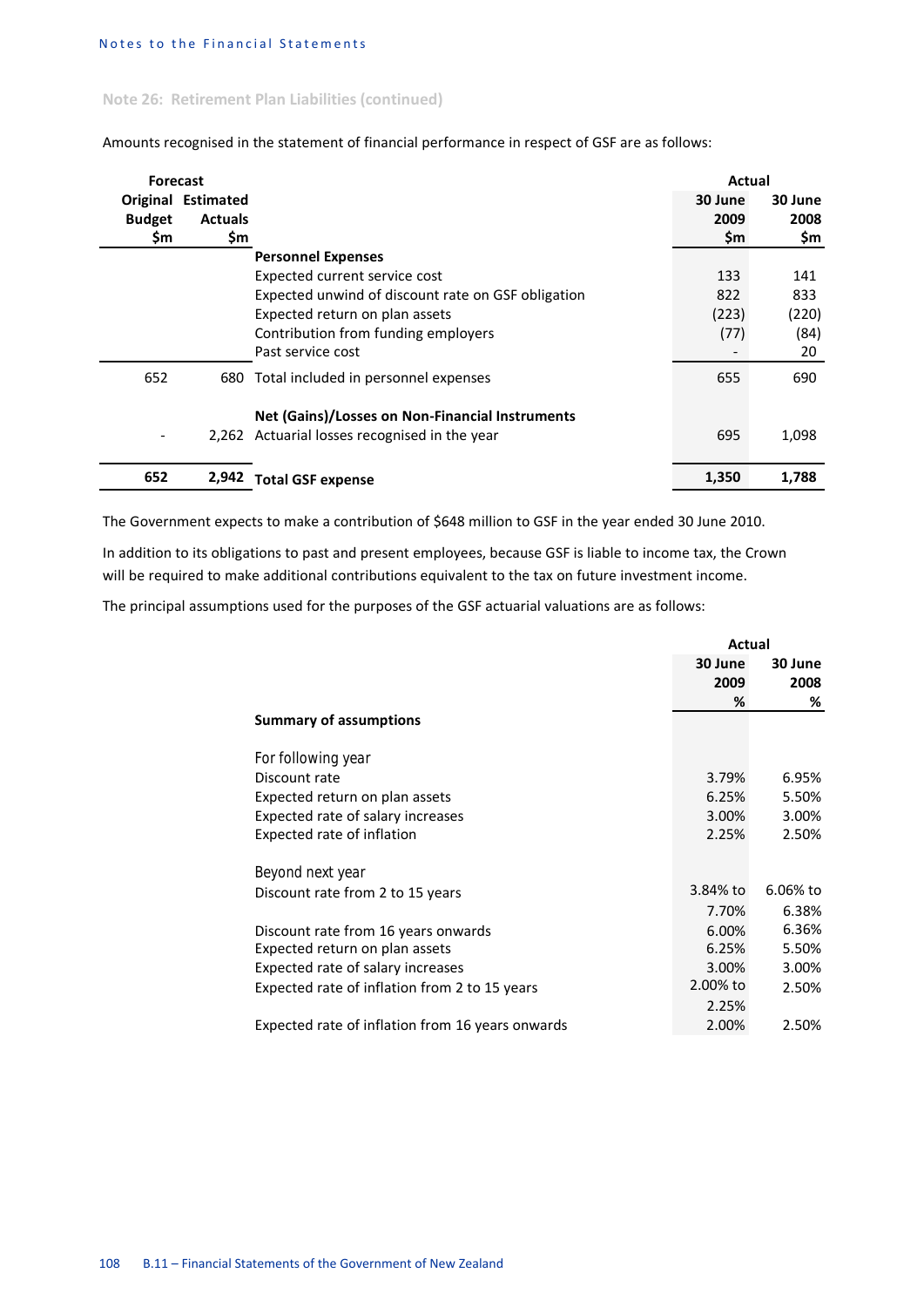#### **Note 26: Retirement Plan Liabilities (continued)**

#### The major categories of GSF plan assets at 30 June are as follows:

|                                    | Actual  |         |
|------------------------------------|---------|---------|
|                                    | 30 June | 30 June |
|                                    | 2009    | 2008    |
|                                    | \$m     | \$m     |
|                                    |         |         |
| Equity instruments                 | 1,208   | 1,838   |
| Debt instruments of the Government |         | 34      |
| Other debt instruments             | 510     | 830     |
| Property                           | 161     | 229     |
| Other                              | 925     | 643     |
| Fair value of plan assets          | 2,804   | 3,574   |

The expected rate of return on the plan assets of 6.25% (2008: 5.50%) has been calculated by taking the expected long term returns from each asset class, reduced by tax and investment expenses (using the current rates of tax and investment expenses).

The actual return on plan assets for the year ended 30 June 2009 was -16.76%, or -\$583 million (2008: -6.66% or -\$261 million).

#### **Sensitivity Analysis**

The present value of the GSF obligation is sensitive to underlying assumptions such as the discount rate, inflation rates and expected salary increases. These assumptions are closely linked. For example, a change to the discount rate may have implications on the inflation rate used. Therefore, when calculating the present value of pension payments it is unlikely that an assumption will change in isolation.

If the discount rate was to change in isolation, this would impact the measurement of GSF obligation as per the table below:

|                                   | Change |                        | Impact on obligation<br>Actual |  |
|-----------------------------------|--------|------------------------|--------------------------------|--|
|                                   |        | 30 June<br>2009<br>\$m | 30 June<br>2008<br>\$m         |  |
| <b>Sensitivity of assumptions</b> |        |                        |                                |  |
| Discount rate                     | $+1%$  | (1,085)                | (1, 139)                       |  |
|                                   | $-1%$  | 1,299                  | 1,371                          |  |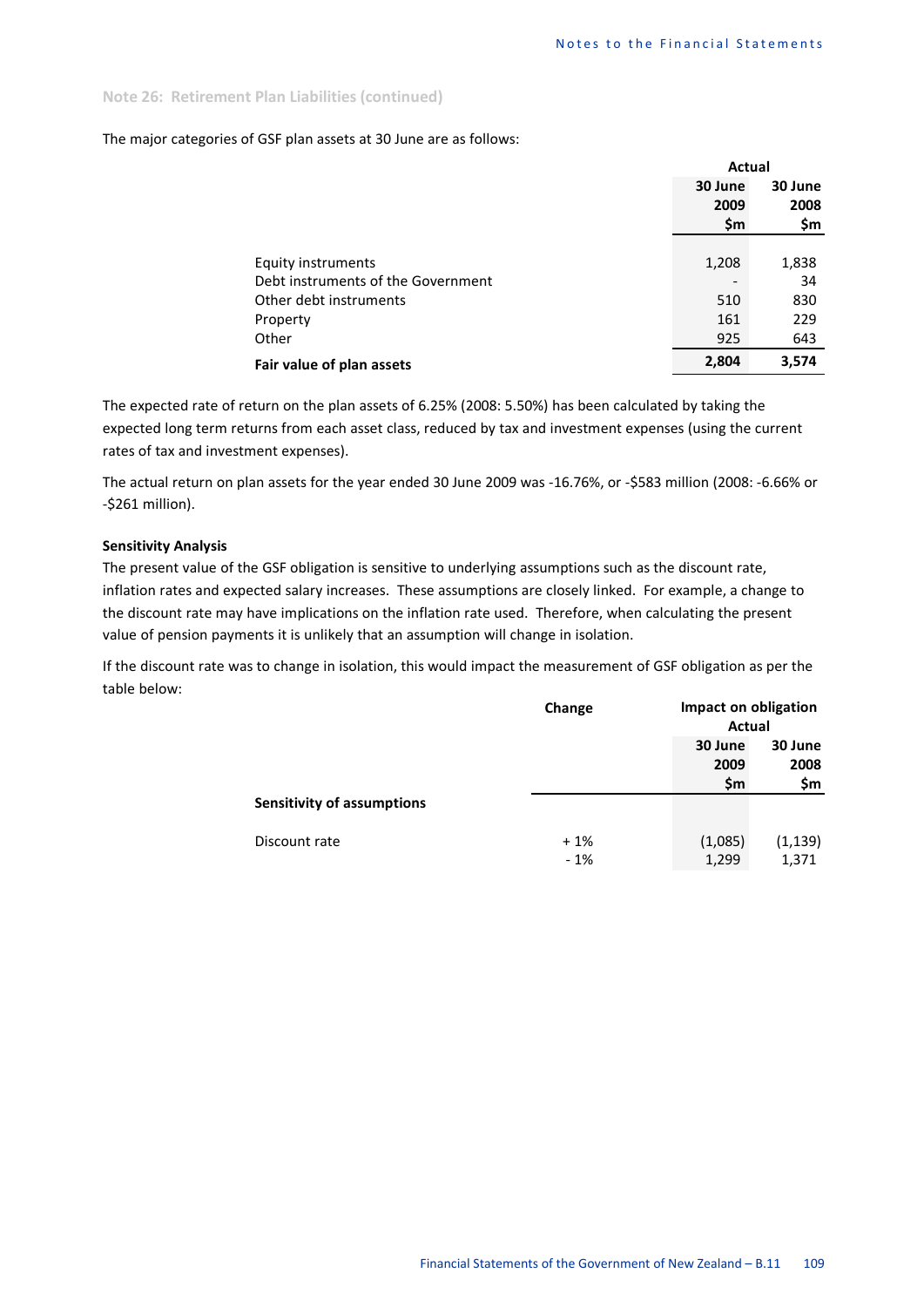## **Note 26: Retirement Plan Liabilities (continued)**

#### **Historical Analysis**

Actual gains and losses comprise experience adjustments (the effects of differences between the previous actuarial assumptions and what has actually occurred in the year) and the effects of changes in actuarial assumptions on valuation date. The history of the present value of the unfunded defined benefit obligation and experience adjustments is as follows:

|                                                                 |         | Actual    |         |
|-----------------------------------------------------------------|---------|-----------|---------|
|                                                                 | 30 June | 30 June   | 30 June |
|                                                                 | 2009    | 2008      | 2007    |
|                                                                 | \$m     | <b>Sm</b> | \$m     |
| Present value of defined benefit obligation                     | 11,792  | 11,831    | 11,167  |
| Fair value of plan assets                                       | (2,804) | (3,574)   | (4,007) |
| Present value of unfunded defined benefit obligation            | 8,988   | 8,257     | 7,160   |
|                                                                 |         |           |         |
| Experience adjustment - increase/(decrease) in plan liabilities | 79      | 164       | 129     |
| Experience adjustment - increase/(decrease) in plan assets      | (806)   | (479)     | 136     |
| Total experience adjustments                                    | (885)   | (643)     | 7       |
| Changes in actuarial assumptions                                | 190     | (455)     | 1,126   |
| Actuarial gains/(losses) recognised in the year                 | (695)   | (1,098)   | 1,133   |

### **Undiscounted defined benefit obligation**

The reported GSF defined benefit obligation of \$11,792 million (2008 \$11,831 million) represents the net present value of estimated cash flows associated with this obligation. The following table represents the timing of future undiscounted cash flows for entitlements to 30 June 2009. These estimated cash flows include the effects of assumed future inflation.

|                                                | 30 June | 30 June |
|------------------------------------------------|---------|---------|
|                                                | 2009    | 2008    |
|                                                | \$m     | \$m     |
|                                                |         |         |
| No later than 1 year                           | 844     | 819     |
| Later than 1 year and no later than 2 years    | 855     | 837     |
| Later than 2 years and no later than 5 years   | 2,622   | 2,598   |
| Later than 5 years and no later than 10 years  | 4,352   | 4,348   |
| Later than 10 years and no later than 15 years | 4,253   | 4,321   |
| Later than 15 years and no later than 20 years | 3,908   | 4,059   |
| Later than 20 years and no later than 25 years | 3,366   | 3,581   |
| Later than 25 years and no later than 30 years | 2,644   | 2,897   |
| Later than 30 years and no later than 35 years | 1,880   | 2,123   |
| Later than 35 years and no later than 40 years | 1,210   | 1,413   |
| Later than 40 years and no later than 45 years | 697     | 845     |
| Later than 45 years and no later than 50 years | 353     | 447     |
| Undiscounted defined benefit obligation        | 26,984  | 28,288  |

After 50 years there is expected to be a reducing level of cash for a further 20 years (approximately \$180 million in total).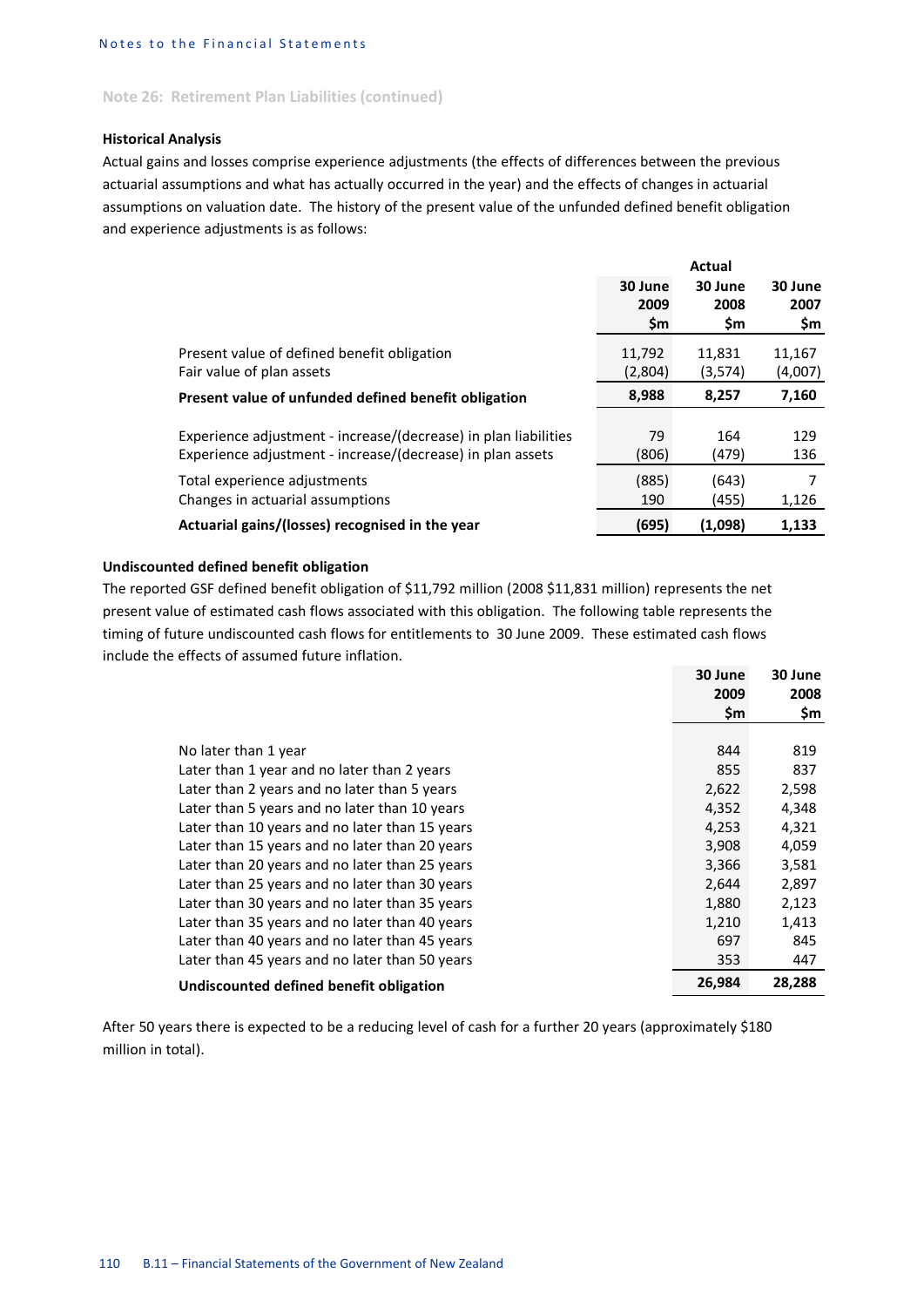**Note 27: Provisions**

| <b>Forecast</b>      |                           |                                                               | <b>Actual</b> |             |
|----------------------|---------------------------|---------------------------------------------------------------|---------------|-------------|
|                      | <b>Original Estimated</b> |                                                               | 30 June       | 30 June     |
| <b>Budget</b><br>\$m | <b>Actuals</b><br>\$m     |                                                               | 2009<br>\$m   | 2008<br>\$m |
|                      |                           |                                                               |               |             |
|                      |                           | By type                                                       |               |             |
| 1,747                |                           | 2,358 Provision for employee entitlements                     | 2,580         | 2,220       |
|                      |                           | Provision for future retail deposit guarantee scheme payments | 831           |             |
| 482                  |                           | Provision for Kyoto (refer note 22)                           |               | 562         |
| 780                  |                           | 978 Provision for National Provident Fund guarantee           | 954           | 907         |
| 1,702                |                           | 1,035 Other provisions                                        | 1,188         | 1,064       |
| 4,711                |                           | 4,371 Total provisions                                        | 5,553         | 4,753       |
|                      |                           |                                                               |               |             |
|                      |                           | <b>By source</b>                                              |               |             |
| 2,862                |                           | 2,114 Core Crown                                              | 3,081         | 2,763       |
| 1,220                |                           | 1,475 Crown entities                                          | 1,598         | 1,500       |
| 652                  |                           | 808 State-owned enterprises                                   | 919           | 684         |
| (23)                 |                           | (26) Inter-segment eliminations                               | (45)          | (194)       |
| 4,711                |                           | 4,371 Total provisions                                        | 5,553         | 4,753       |
|                      |                           | By maturity                                                   |               |             |
| 1,710                |                           | 2,109 Expected to be settled within one year                  | 2,650         | 2,281       |
| 3,001                |                           | 2,262 Expected to be outstanding for more than one year       | 2,903         | 2,472       |
| 4,711                |                           | 4,371 Total provisions                                        | 5,553         | 4,753       |
|                      |                           |                                                               |               |             |
|                      |                           | Provision for employee entitlements                           |               |             |
|                      |                           | Opening provision                                             | 2,220         | 1,828       |
|                      |                           | Additional provisions recognised                              | 1,568         | 1,467       |
|                      |                           | Provision used during the period                              | (1, 163)      | (976)       |
|                      |                           | Reversal of previous provision                                | (74)          | (99)        |
|                      |                           | Unwind of discount rate                                       | 29            |             |
|                      |                           | Effect of changes in discount rate                            |               |             |
|                      |                           | <b>Closing provision</b>                                      | 2,580         | 2,220       |

The provision for employee entitlements represents annual leave, accrued long service leave and retiring leave, and sick leave entitlements accrued by employees. Probability assumptions about continued future service affecting entitlements accrued as at reporting date have been made using previous employment data. For entitlements that vest over a period exceeding one year discount rates between 3% and 6% have been used.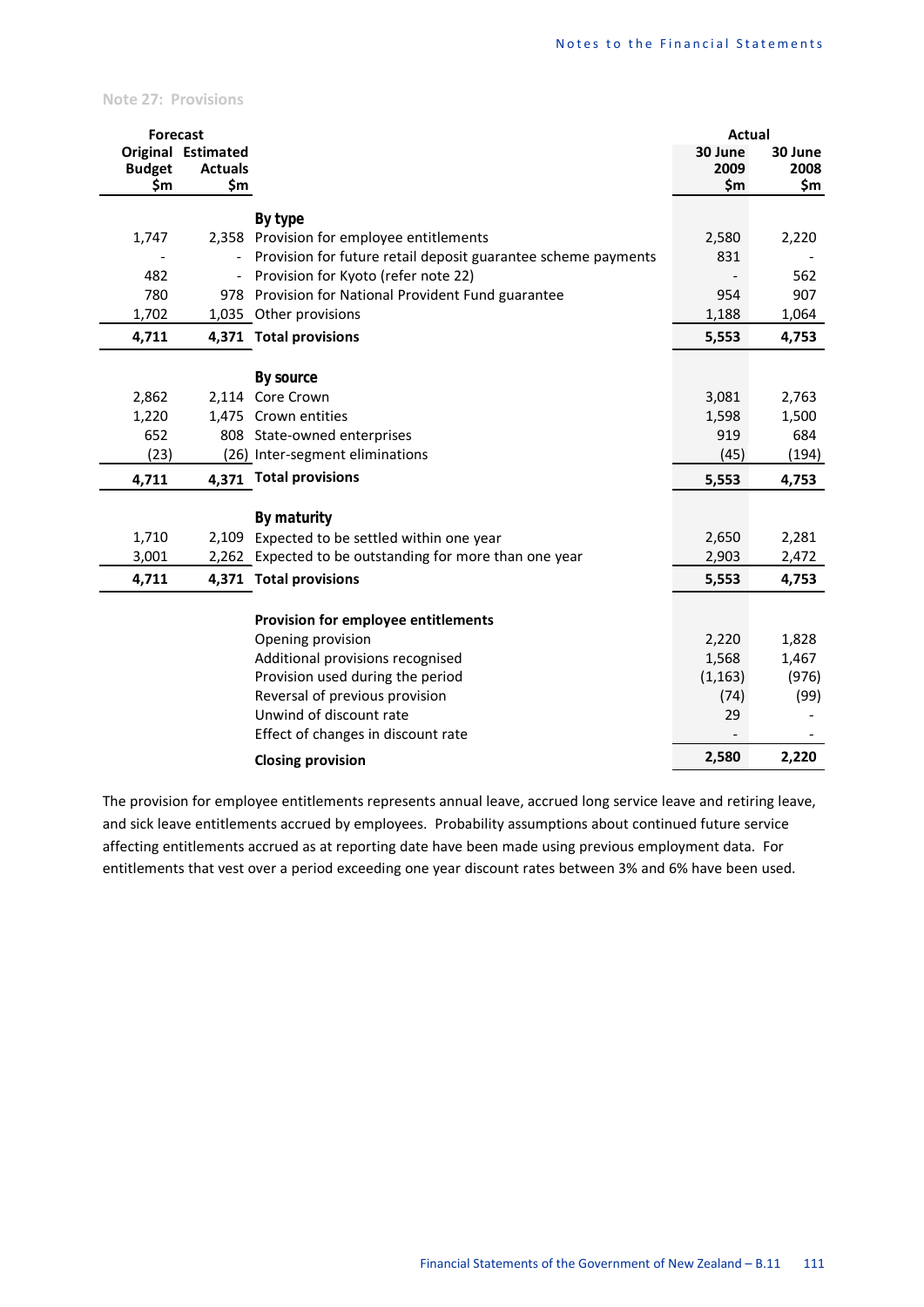## Notes to the Financial Statements

**Note 27: Provisions (continued)**

|                                                                | Actual  |         |
|----------------------------------------------------------------|---------|---------|
|                                                                | 30 June | 30 June |
|                                                                | 2009    | 2008    |
|                                                                | \$m     | \$m     |
|                                                                |         |         |
| Provision for future retail deposit guarantee scheme payments  |         |         |
| Opening provision                                              |         |         |
| New provision recognised during the period                     | 831     |         |
| Provision used during the period                               |         |         |
| Reversal of previous provision                                 |         |         |
| Unwind of discount rate and effect of changes in discount rate |         |         |
| <b>Closing provision</b>                                       | 831     |         |

Refer to note 30 for discussion on the Deposit Guarantee schemes.

|                                                                | Actual  |         |
|----------------------------------------------------------------|---------|---------|
|                                                                | 30 June | 30 June |
|                                                                | 2009    | 2008    |
|                                                                | \$m     | \$m     |
|                                                                |         |         |
| <b>Provision for National Provident Fund guarantee</b>         |         |         |
| Opening provision                                              | 907     | 771     |
| Additional provisions recognised                               | 6       | 46      |
| Provision used during the period                               | (9)     |         |
| Reversal of previous provision                                 |         |         |
| Unwind of discount rate and effect of changes in discount rate | 50      | 90      |
| <b>Closing provision</b>                                       | 954     | 907     |

The Government has guaranteed superannuation schemes managed by the National Provident Fund (NPF) (refer to note 32 Contingent Liabilities and Contingent Assets for details of the guarantee). Included in the provision is the NPF's DBP Annuitants' Scheme deficit position of \$947 million (2008: \$907 million), represented by a gross estimated pension obligation of \$994 million (2008: \$1,020 million) with net investment assets valued at \$47 million (2008: \$113 million). No additional provision was required in the year for other pension schemes managed by NPF under the Government's guarantee.

|                                                                | Actual  |         |
|----------------------------------------------------------------|---------|---------|
|                                                                | 30 June | 30 June |
|                                                                | 2009    | 2008    |
|                                                                | \$m     | \$m     |
|                                                                |         |         |
| <b>Other provisions</b>                                        |         |         |
| Opening provision                                              | 1,064   | 1,253   |
| Additional provisions recognised                               | 403     | 309     |
| Provision used during the period                               | (273)   | (479)   |
| Reversal of previous provision                                 | (13)    | (22)    |
| Unwind of discount rate and effect of changes in discount rate |         | 3       |
| <b>Closing provision</b>                                       | 1,188   | 1,064   |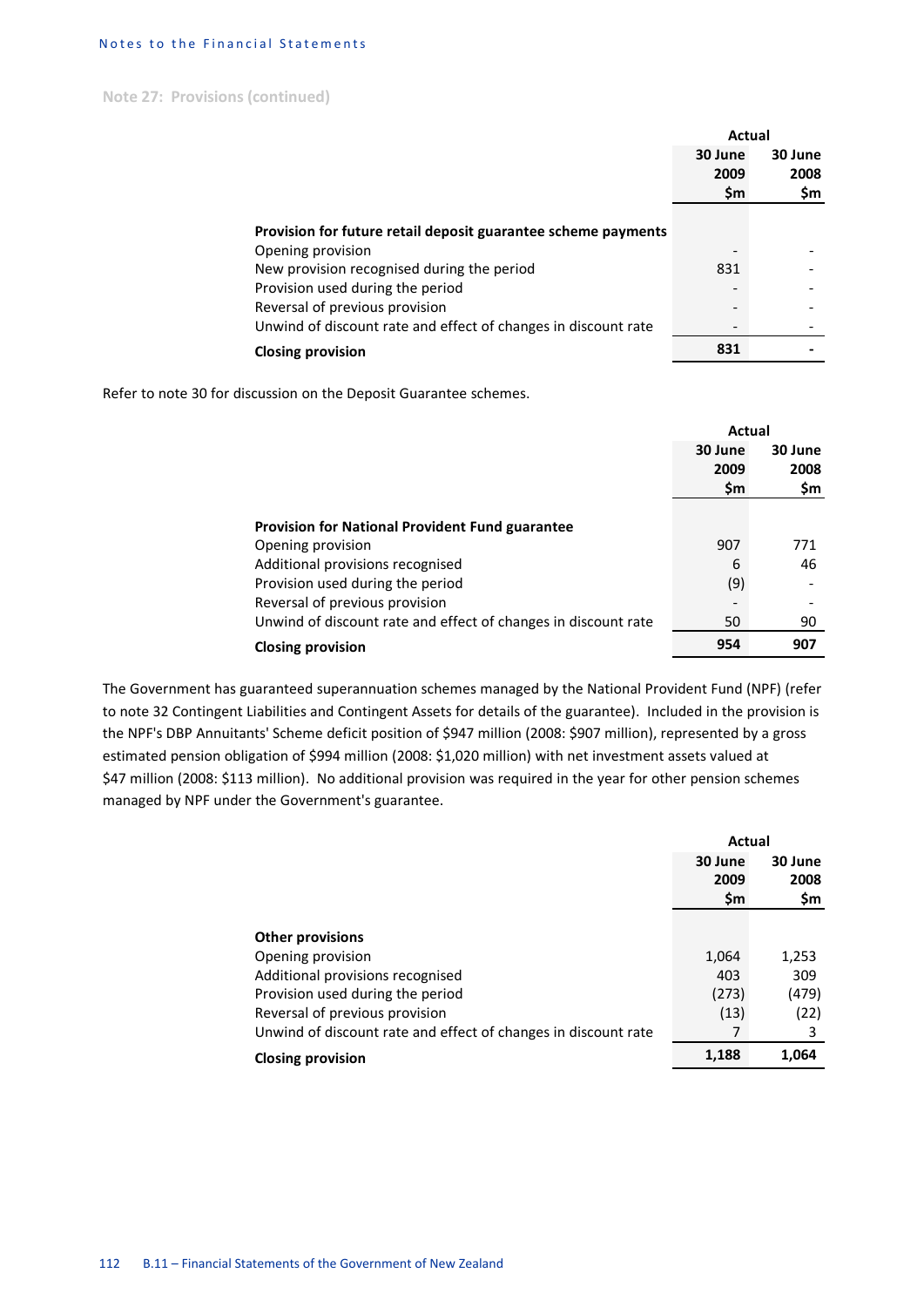### **Note 28: Net Worth**

|                                                       | <b>Taxpayer</b> | <b>PPE</b><br>funds revaluation<br>reserve | reserve | Cash flow Investment<br>hedge revaluation<br>reserve | Foreign<br>currency<br>translation<br>reserve | Minority<br>interest | <b>Total</b><br>net<br>worth |
|-------------------------------------------------------|-----------------|--------------------------------------------|---------|------------------------------------------------------|-----------------------------------------------|----------------------|------------------------------|
|                                                       | \$m             | \$m                                        | \$m     | \$m                                                  | \$m                                           | \$m                  | \$m                          |
| Net worth at 30 June 2007                             | 44,222          | 52,442                                     | (122)   | 23                                                   | (34)                                          | 296                  | 96,827                       |
| Operating balance                                     | 2,384           |                                            |         |                                                      |                                               | 67                   | 2,451                        |
| Net revaluations                                      |                 | 6,214                                      |         |                                                      |                                               |                      | 6,214                        |
| Transfer to taxpayer funds                            | 90              | (90)                                       |         |                                                      |                                               |                      |                              |
| Transfer into reserve                                 |                 |                                            | 9       | 14                                                   |                                               |                      | 23                           |
| Transfer to the statement<br>of financial performance |                 |                                            | 22      |                                                      |                                               |                      | 22                           |
| Transfer to initial carrying<br>value of hedged item  |                 |                                            | (60)    |                                                      |                                               |                      | (60)                         |
| Other movements                                       | 4               |                                            |         | (3)                                                  | 17                                            | 19                   | 37                           |
| Net worth at 30 June 2008                             | 46,700          | 58,566                                     | (151)   | 34                                                   | (17)                                          | 382                  | 105,514                      |
| Operating balance                                     | (10, 505)       |                                            |         |                                                      |                                               | 25                   | (10, 480)                    |
| Net revaluations                                      |                 | 4,235                                      |         |                                                      |                                               |                      | 4,235                        |
| Transfer to taxpayer funds                            | 189             | (189)                                      |         |                                                      |                                               |                      |                              |
| <b>Transfer into reserve</b>                          |                 |                                            | 322     | 23                                                   |                                               |                      | 345                          |
| Transfer to the statement                             |                 |                                            |         |                                                      |                                               |                      |                              |
| of financial performance                              |                 |                                            |         |                                                      |                                               |                      |                              |
| Transfer to initial carrying                          |                 |                                            |         |                                                      |                                               |                      |                              |
| value of hedged item                                  |                 |                                            | (153)   |                                                      |                                               |                      | (153)                        |
| Other movements                                       | (2)             |                                            |         | (1)                                                  | 17                                            | 40                   | 54                           |
| Net worth at 30 June 2009                             | 36,382          | 62,612                                     | 18      | 56                                                   |                                               | 447                  | 99,515                       |

The property, plant and equipment (PPE) revaluation reserve arises on the revaluation of physical assets. Where revalued property, plant or equipment is sold, the portion of the property, plant and equipment revaluation reserve that relates to that asset is effectively realised, and is transferred to taxpayer funds.

The cash flow hedge reserve represents hedging gains and losses recognised on the effective portion of cash flow hedges. The cumulative deferred gain or loss on the hedge is recognised in the statement of financial performance when the hedged transaction impacts the statement of financial performance, or is included as a basis adjustment to the non-financial hedged item, consistent with the applicable accounting policy.

The investment revaluation reserve arises on the revaluation of available-for-sale financial assets. Where a revalued financial asset is sold, the portion of the reserve that relates to that financial asset is effectively realised, and is recognised in the statement of financial performance. Where a revalued financial asset is impaired, the portion of the reserve that relates to that financial asset is recognised in the statement of financial performance.

The foreign currency translation reserve holds foreign exchange gains and losses arising from translating monetary items that form part of the net investment in a foreign operation into New Zealand dollars, and foreign exchange gains and losses associated with translating non-monetary assets into New Zealand dollars if revaluations of those assets are reflected in another reserve rather than in the statement of financial performance.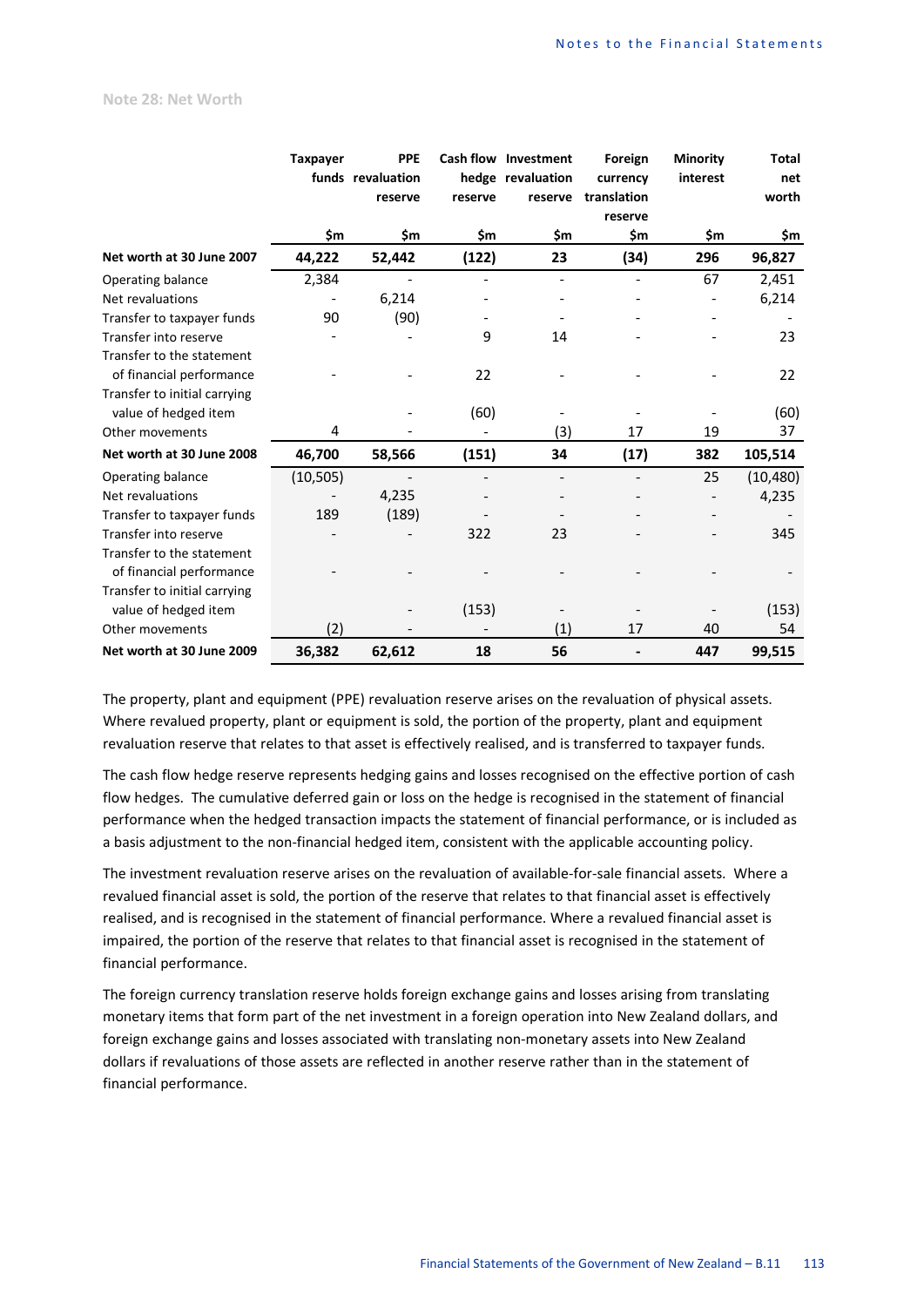## **Note 29: Capital Objectives and Fiscal Policy**

The Government's fiscal policy is pursued in accordance with the principles of responsible fiscal management set out in the Public Finance Act 1989:

- reducing total debt to prudent levels so as to provide a buffer against factors that may impact adversely on the level of total debt in the future by ensuring that, until those levels have been achieved, total operating expenses in each financial year are less than total operating revenues in the same financial year
- once prudent levels of total debt have been achieved, maintaining those levels by ensuring that, on average, over a reasonable period of time, total operating expenses do not exceed total operating revenues
- achieving and maintaining levels of total net worth that provide a buffer against factors that may impact adversely on total net worth in the future
- managing prudently the fiscal risks facing the Government, and
- pursuing policies that are consistent with a reasonable degree of predictability about the level and stability of tax rates for future years.

Consistent with these principles, the Government seeks to strengthen its fiscal position to help manage future spending demands, particularly those arising from an ageing population by maintaining debt at prudent levels and accumulating assets through the NZS Fund.

The Government's fiscal strategy can be expressed through its long term objectives and short term intentions for fiscal policy.

Further information on the Government's fiscal strategy can be found in the *Fiscal Strategy Report* published with the Government's budget.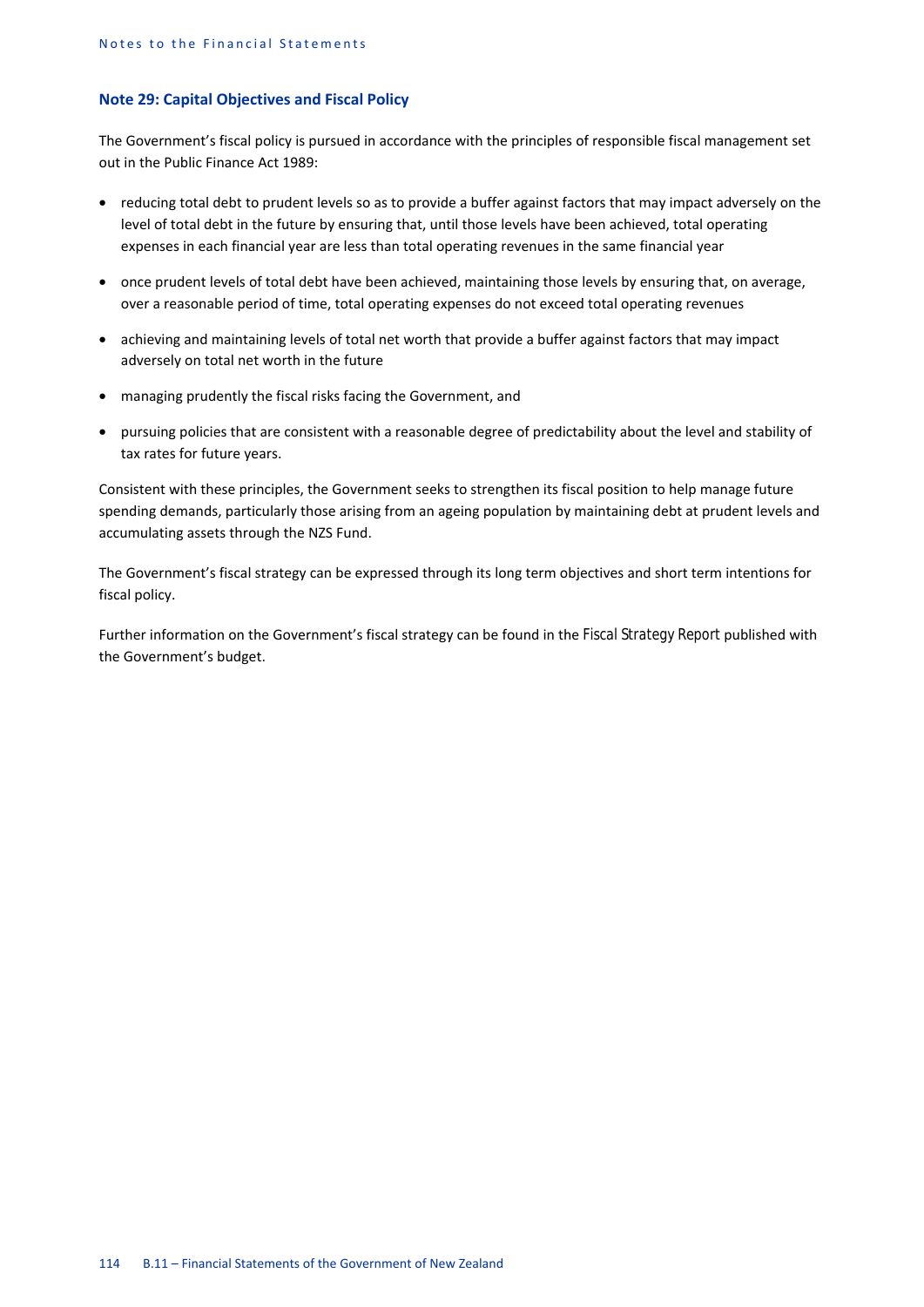# **Note 29: Capital Objectives and Fiscal Policy (continued)**

| <b>Fiscal Strategy Report 2008</b>                                                                                                                                                    | <b>Fiscal Strategy Report 2009</b>                                                                                                                                                                                                                                                                                                                                               |
|---------------------------------------------------------------------------------------------------------------------------------------------------------------------------------------|----------------------------------------------------------------------------------------------------------------------------------------------------------------------------------------------------------------------------------------------------------------------------------------------------------------------------------------------------------------------------------|
| <b>Debt</b>                                                                                                                                                                           | <b>Debt</b>                                                                                                                                                                                                                                                                                                                                                                      |
| Manage total debt at prudent levels. Gross<br>sovereign-issued debt broadly stable at around<br>20% of GDP over the next 10 years.                                                    | Manage total debt at prudent levels. Over the<br>short to medium term it is prudent to allow an<br>increase in debt to deal with the current economic<br>and fiscal shock.                                                                                                                                                                                                       |
|                                                                                                                                                                                       | However, we need to ensure that this increase is<br>eventually reversed and that we return to a level<br>of debt that can act as a buffer against future<br>shocks. We will do this by ensuring that net debt<br>remains consistently below 40% of GDP, and is<br>brought back to around 30% of GDP no later than<br>the early 2020s.                                            |
|                                                                                                                                                                                       | Over the longer term, we consider that it is<br>prudent to have net debt closer to 20% of GDP<br>and we will work towards this as conditions<br>permit.                                                                                                                                                                                                                          |
| <b>Operating balance</b>                                                                                                                                                              | <b>Operating balance</b>                                                                                                                                                                                                                                                                                                                                                         |
| Operating surpluses on average over the economic<br>cycle sufficient to meet the requirements for<br>contributions to the NZS Fund and ensure<br>consistency with the debt objective. | Return to an operating surplus sufficient to meet<br>the Government's net capital requirements,<br>including contributions to the New Zealand<br>Superannuation Fund, and ensure consistency<br>with the debt objective.                                                                                                                                                         |
| <b>Operating expenses</b>                                                                                                                                                             | <b>Operating expenses</b>                                                                                                                                                                                                                                                                                                                                                        |
| Ensure expenses are consistent with the operating<br>balance objective.                                                                                                               | Reduce the growth in government spending to<br>ensure operating expenses are consistent with the<br>operating balance objective.                                                                                                                                                                                                                                                 |
| <b>Operating revenues</b>                                                                                                                                                             | <b>Operating revenues</b>                                                                                                                                                                                                                                                                                                                                                        |
| Ensure sufficient operating revenue to meet the<br>operating balance objective.                                                                                                       | Ensure sufficient operating revenue to meet the<br>operating balance objective.                                                                                                                                                                                                                                                                                                  |
| Net worth                                                                                                                                                                             | <b>Net worth</b>                                                                                                                                                                                                                                                                                                                                                                 |
| Increase net worth consistent with the operating<br>balance objective.                                                                                                                | Ensure net worth remains at a level sufficient to<br>act as a buffer to economic shocks. Over the<br>medium term, net worth will continue to fall as<br>the impact of the global financial crisis unfolds.<br>Consistent with the debt and operating balance<br>objectives, we will start building up net worth<br>ahead of the demographic change expected in the<br>mid-2020s. |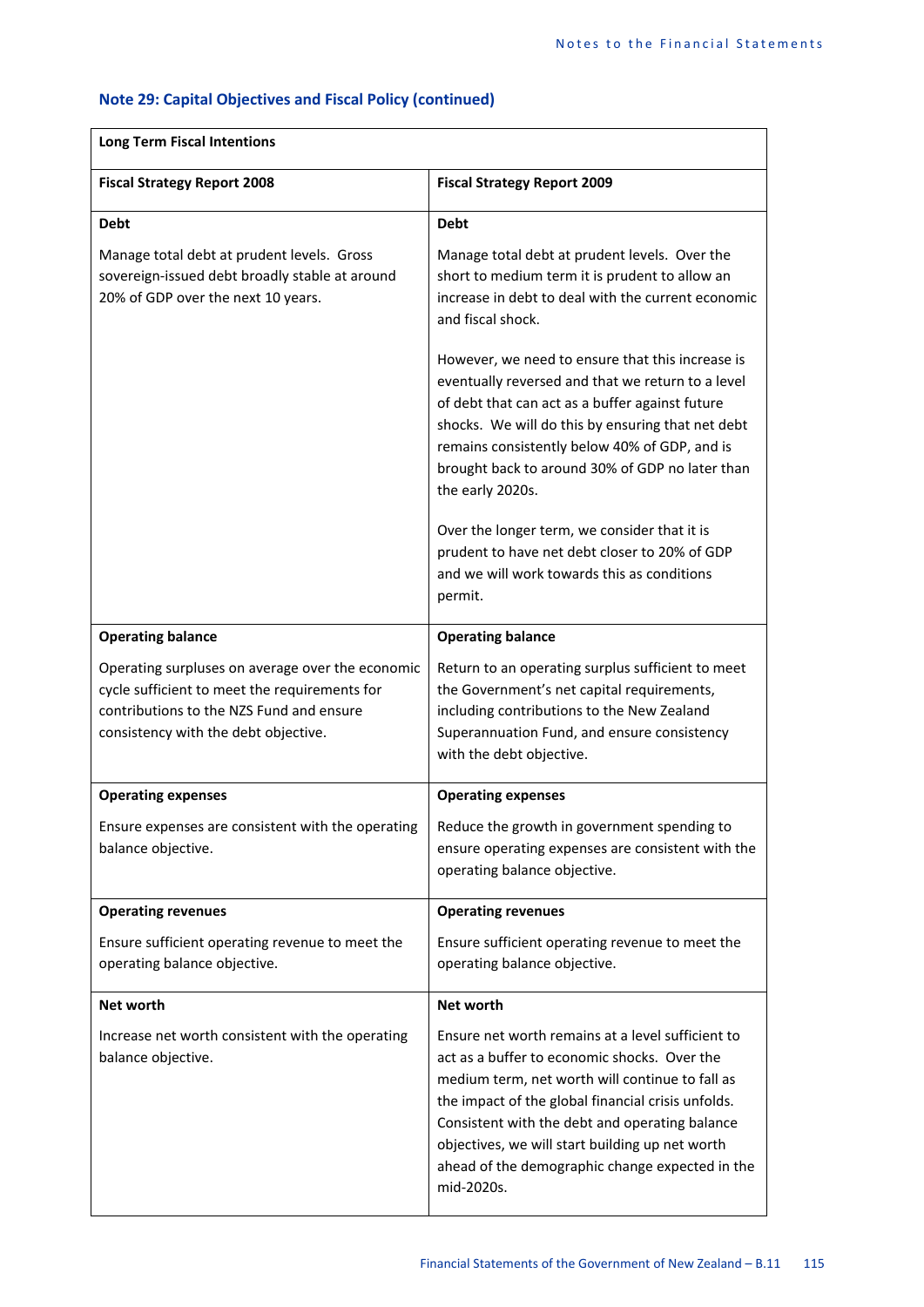# **Note 29: Capital Objectives and Fiscal Policy (continued)**

| <b>Short Term Fiscal Intentions</b>                                                                                                                                                                                                                                                                                                                                                                                                                                                                                     |                                                                                                                                                                                                                                                                                                   |                                                                                                                                                                                                                                                                                            |  |  |  |  |  |
|-------------------------------------------------------------------------------------------------------------------------------------------------------------------------------------------------------------------------------------------------------------------------------------------------------------------------------------------------------------------------------------------------------------------------------------------------------------------------------------------------------------------------|---------------------------------------------------------------------------------------------------------------------------------------------------------------------------------------------------------------------------------------------------------------------------------------------------|--------------------------------------------------------------------------------------------------------------------------------------------------------------------------------------------------------------------------------------------------------------------------------------------|--|--|--|--|--|
| <b>Fiscal Strategy Report 2008</b>                                                                                                                                                                                                                                                                                                                                                                                                                                                                                      | <b>Fiscal Strategy Report 2009</b>                                                                                                                                                                                                                                                                | <b>Fiscal Position 2009</b>                                                                                                                                                                                                                                                                |  |  |  |  |  |
| <b>Debt</b>                                                                                                                                                                                                                                                                                                                                                                                                                                                                                                             | <b>Debt</b>                                                                                                                                                                                                                                                                                       | <b>Debt</b>                                                                                                                                                                                                                                                                                |  |  |  |  |  |
| <b>Total debt (including Reserve</b><br>Bank Settlement Cash) is<br>forecast to be 25.9% of GDP in<br>2011/12. Gross sovereign-<br>issued debt including Settlement<br>Cash is forecast to be 19.6% of<br>GDP in 2011/12. Excluding<br>Settlement Cash, gross<br>sovereign-issued debt is forecast<br>to be 16.8% of GDP in 2011/12.<br>The Government will set<br>forecast new operating and<br>capital spending amounts over<br>the next three years that are<br>consistent with the long-term<br>objective for debt. | Gross sovereign-issued debt<br>(including Reserve Bank<br>settlement cash and Reserve<br>Bank bills) is forecast to be 45%<br>of GDP in 2012/13.<br>Core Crown net debt (excluding<br>NZS Fund and advances) is<br>forecast to be 30.9% in 2012/13.                                               | Gross sovereign-issued debt<br>(including Reserve Bank<br>settlement cash and Reserve<br>Bank bills) at 30 June 2009 was<br>28.3% of GDP (30 June 2008:<br>21.0%).<br>Core Crown net debt (excluding<br>NZS Fund and advances) at 30<br>June 2009 was 9.5% of GDP (30<br>June 2008: 5.7%). |  |  |  |  |  |
| <b>Operating balance</b>                                                                                                                                                                                                                                                                                                                                                                                                                                                                                                | <b>Operating balance</b>                                                                                                                                                                                                                                                                          | <b>Operating balance</b>                                                                                                                                                                                                                                                                   |  |  |  |  |  |
| Based on operating amounts for<br>the 2008 Budget, and indicative<br>amounts for the 2009 and 2010<br>Budgets, the OBEGAL excluding<br>NZS Fund retained revenue is<br>forecast to be 0.7% of GDP in<br>2008/09, decreasing to 0.1% of<br>GDP by 2011/12. This remains<br>consistent with the long-term<br>objective for the operating<br>balance.                                                                                                                                                                      | Based on the operating<br>allowance for the 2009 Budget,<br>the operating deficit is forecast<br>to be 3.3% of GDP in 2009/10.<br>The operating deficit is forecast<br>to be 2.9% of GDP in 2012/13.<br>This decrease is consistent with<br>the long-term objective for the<br>operating balance. | The operating deficit was 5.8%<br>of GDP for the year ended 30<br>June 2009 (30 June 2008: 1.3%<br>surplus).                                                                                                                                                                               |  |  |  |  |  |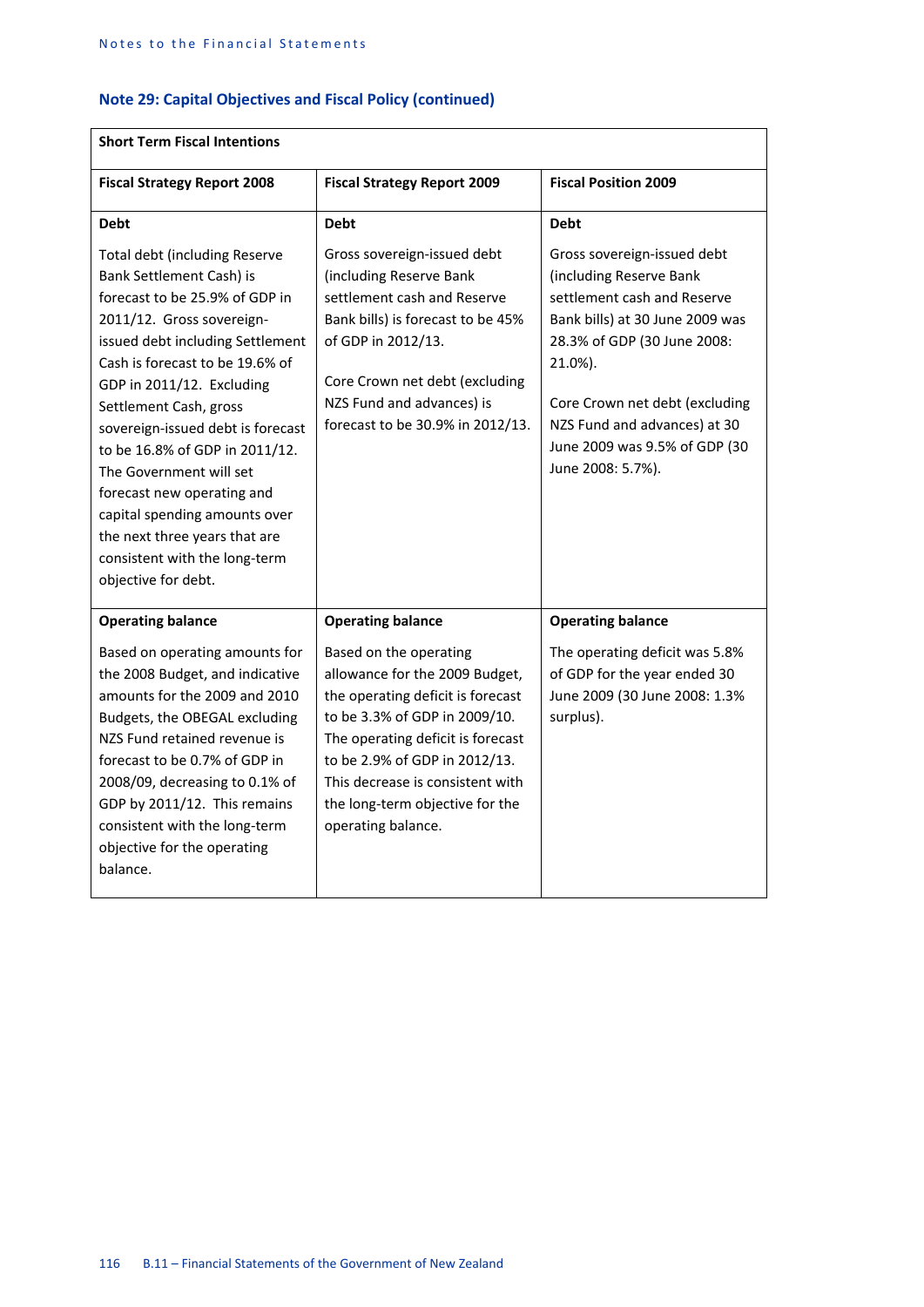| <b>Fiscal Strategy Report 2008</b>                                                                                                                                                                                                                                                                                                                                                                                         | <b>Fiscal Strategy Report 2009</b>                                                                                                                                                                                                                                                                                                                    | <b>Fiscal Position 2009</b>                                                                                                                                                                                                                                                                                                   |
|----------------------------------------------------------------------------------------------------------------------------------------------------------------------------------------------------------------------------------------------------------------------------------------------------------------------------------------------------------------------------------------------------------------------------|-------------------------------------------------------------------------------------------------------------------------------------------------------------------------------------------------------------------------------------------------------------------------------------------------------------------------------------------------------|-------------------------------------------------------------------------------------------------------------------------------------------------------------------------------------------------------------------------------------------------------------------------------------------------------------------------------|
| <b>Expenses</b>                                                                                                                                                                                                                                                                                                                                                                                                            | <b>Expenses</b>                                                                                                                                                                                                                                                                                                                                       | <b>Expenses</b>                                                                                                                                                                                                                                                                                                               |
| Total Crown expenses are<br>forecast to be 42.4% of GDP in<br>2011/12. Core Crown expenses<br>are forecast to average 32.9%<br>over the forecast period and be<br>33.0% of GDP in 2011/12. This<br>assumes new operating expense<br>amounts of \$1.75 billion per<br>annum for the 2009 Budget,<br>\$1.79 billion per annum for the<br>2010 Budget and \$1.82 billion<br>per annum for the 2011 Budget<br>(GST exclusive). | Total Crown expenses are<br>forecast to be 48.2% of GDP in<br>2012/13.<br>Core Crown expenses are<br>forecast to be 36.3% of GDP in<br>2012/13.<br>This assumes a new operating<br>allowance of \$1.45 billion per<br>annum for the 2009 Budget and<br>\$1.1 billion per annum for<br>Budgets thereafter, growing at<br>2% per annum (GST exclusive). | Total Crown expenses were<br>46.5% of GDP for the year ended<br>30 June 2009 (30 June 2008:<br>42.1%). Core Crown expenses<br>were 35.5% GDP for the year<br>ended 30 June 2009 (30 June<br>2008: 31.7%).                                                                                                                     |
| <b>Revenues</b>                                                                                                                                                                                                                                                                                                                                                                                                            | <b>Revenues</b>                                                                                                                                                                                                                                                                                                                                       | <b>Revenues</b>                                                                                                                                                                                                                                                                                                               |
| Total Crown revenues are<br>forecast to be 42.5% of GDP in<br>2011/12. Within this, core<br>Crown revenues are forecast to<br>be 32.7% of GDP in 2011/12.<br>Budget 2008 introduces<br>personal tax reductions. As a<br>result, core Crown tax-to-GDP is<br>forecast to decline from 31.5%<br>in 2007/08 to 29.6% in 2011/12.                                                                                              | Total Crown revenues are<br>forecast to be 44% of GDP in<br>2012/13.<br>Core Crown revenues are<br>forecast to be 32.1% of GDP in<br>2012/13.<br>Core Crown tax revenues are<br>forecast to be 28.8% of GDP in<br>2012/13.                                                                                                                            | Total Crown revenues were<br>44.4% of GDP for the year ended<br>30 June 2009 (30 June 2008:<br>45.3%).<br>Core Crown revenues were<br>33.0% of GDP for the year ended<br>30 June 2009 (30 June 2008:<br>34.3%).<br>Core Crown tax revenues were<br>30.3 % of GDP for the year<br>ended 30 June 2009 (30 June<br>2008: 31.5%). |
| Net worth                                                                                                                                                                                                                                                                                                                                                                                                                  | <b>Net worth</b>                                                                                                                                                                                                                                                                                                                                      | <b>Net worth</b>                                                                                                                                                                                                                                                                                                              |
| Total Crown net worth is<br>forecast to be 52.5% of GDP in<br>2011/12. Core Crown net worth<br>is forecast to be 28.4% of GDP in<br>2011/12.                                                                                                                                                                                                                                                                               | Total Crown net worth is<br>forecast to be 34.5% of GDP in<br>2012/13. Core Crown net worth<br>is forecast to be 10% of GDP in<br>2012/13.                                                                                                                                                                                                            | Total Crown net worth was<br>55.2% of GDP as at 30 June 2009<br>(30 June 2008: 58.6%).<br>Core Crown net worth was<br>29.5% of GDP as at 30 June 2009<br>(30 June 2008: 31.6%).                                                                                                                                               |

# **Note 29: Capital Objectives and Fiscal Policy (continued)**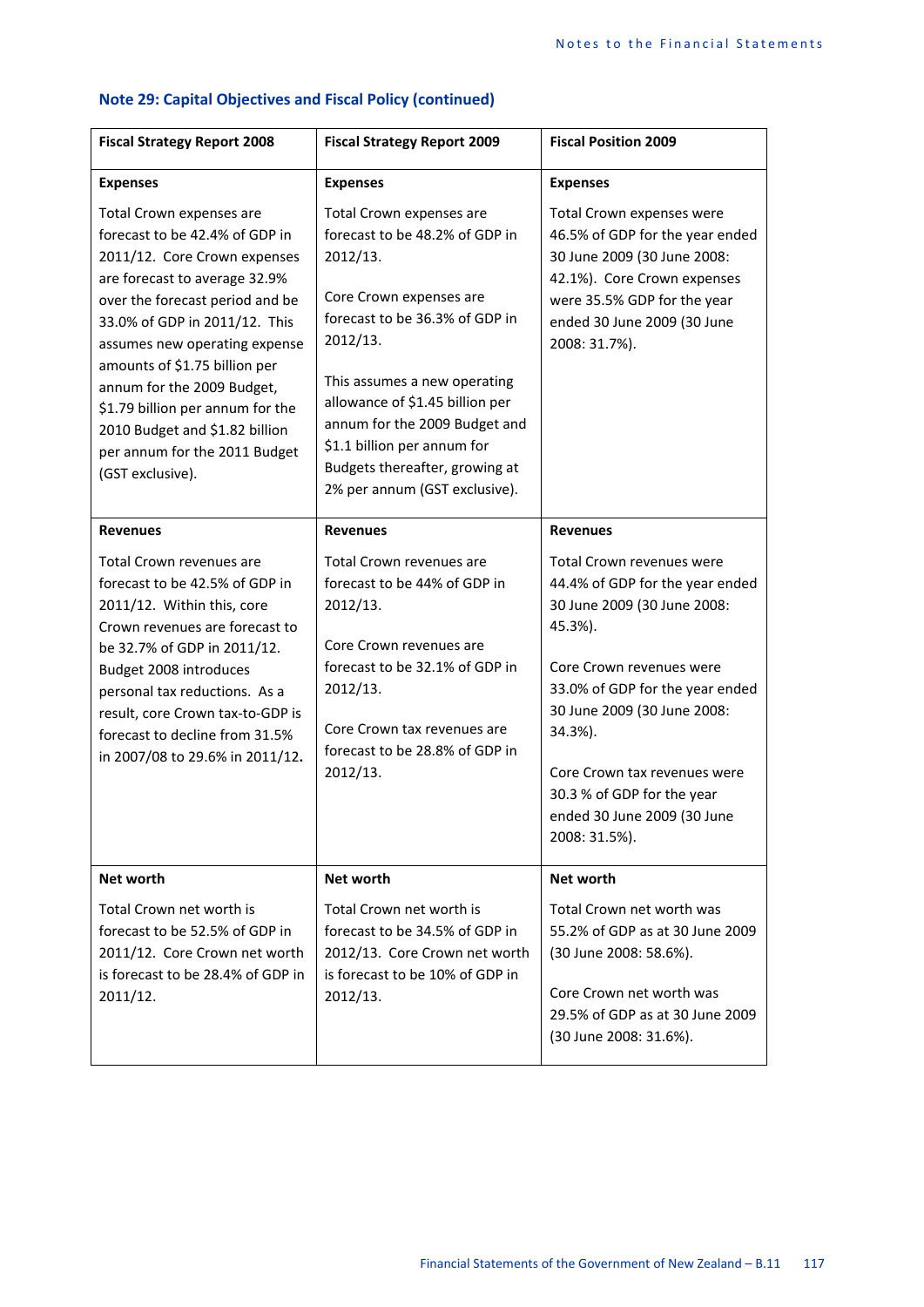#### **Note 30: Deposit Guarantee Schemes**

The Government provides two guarantee schemes in relation to financial institution deposits: the Retail Deposit Guarantee Scheme and the Wholesale Funding Guarantee Facility. Information on the Government's exposure as a result of these schemes, the management of these exposures and the impact of these schemes is detailed below.

#### **Retail Deposit Guarantee Scheme**

On 12 October 2008 the Minister of Finance initiated an opt-in Retail Deposit Guarantee Scheme. The objective of this scheme is to ensure ongoing retail depositor confidence in New Zealand's financial system given the international financial market turbulence. Under the Retail Deposit Guarantee Scheme, fees are payable to the Government by participating institutions if they hold significant deposits (ie, greater than \$5 billion) or if they experience significant growth in deposits (ie, greater than 10% per annum). Approved deposit takers to date are listed on the Treasury website.

The Government is managing its exposure to this risk both through the prudential regulation processes for registered banks, and by requiring other deposit takers who sign the guarantee to agree to certain controls on their business including:

- some restrictions on distributions to shareholders
- some assurance that the business dealings of the deposit taker are on arm's-length terms
- the ability for the Crown to appoint an inspector
- the ability for the Crown to withdraw the guarantee if the business is being deliberately operated in a way to undermine the intention of the guarantee, and
- personal undertakings from directors to ensure the non-bank deposit takers comply with the guarantee.

In addition, the Crown has established a monitoring regime to continually assess the risk associated with the scheme as it develops.

As at 30 June 2009, 73 financial institutions had joined the scheme and deposits totalling \$124.2 billion had been guaranteed. This is the maximum exposure and does not include any offset resulting from the recovery of the remaining assets of the financial institution in the event the guarantee is called upon. The Crown assesses the potential loss to be associated with the entities that hold significant deposits (ie, greater than \$5 billion) as being remote. It is recognising the revenue received from these institutions over the guarantee period and has made no provision for any loss associated with these entities.

For other entities within the scheme (ie, entities that hold deposits less than \$5 billion) a provision has been made both when guarantees have been triggered and to provide for losses that are more likely than not to occur. Guarantees have been triggered for two entities and the estimated cost of \$34 million associated with these guarantees has been included in the statement of financial performance. The Crown also continually updates the likelihood of further default actions triggering the guarantee and assesses the expected loss given default. Based on these assessments, the Crown has provided for \$816 million as at 30 June 2009 for future payments under this scheme. The provision has been made applying the assumption that the Retail Deposit Guarantee Scheme will finish in October 2010, the policy position as at 30 June 2009. The policy decision to extend and amend the Retail Deposit Guarantee Scheme announced on Tuesday 25 August 2009 represents a change in conditions that arose after the reporting period, it has not led to an adjustment of the provision. This decision would however be unlikely to significantly impact the amount of the provision.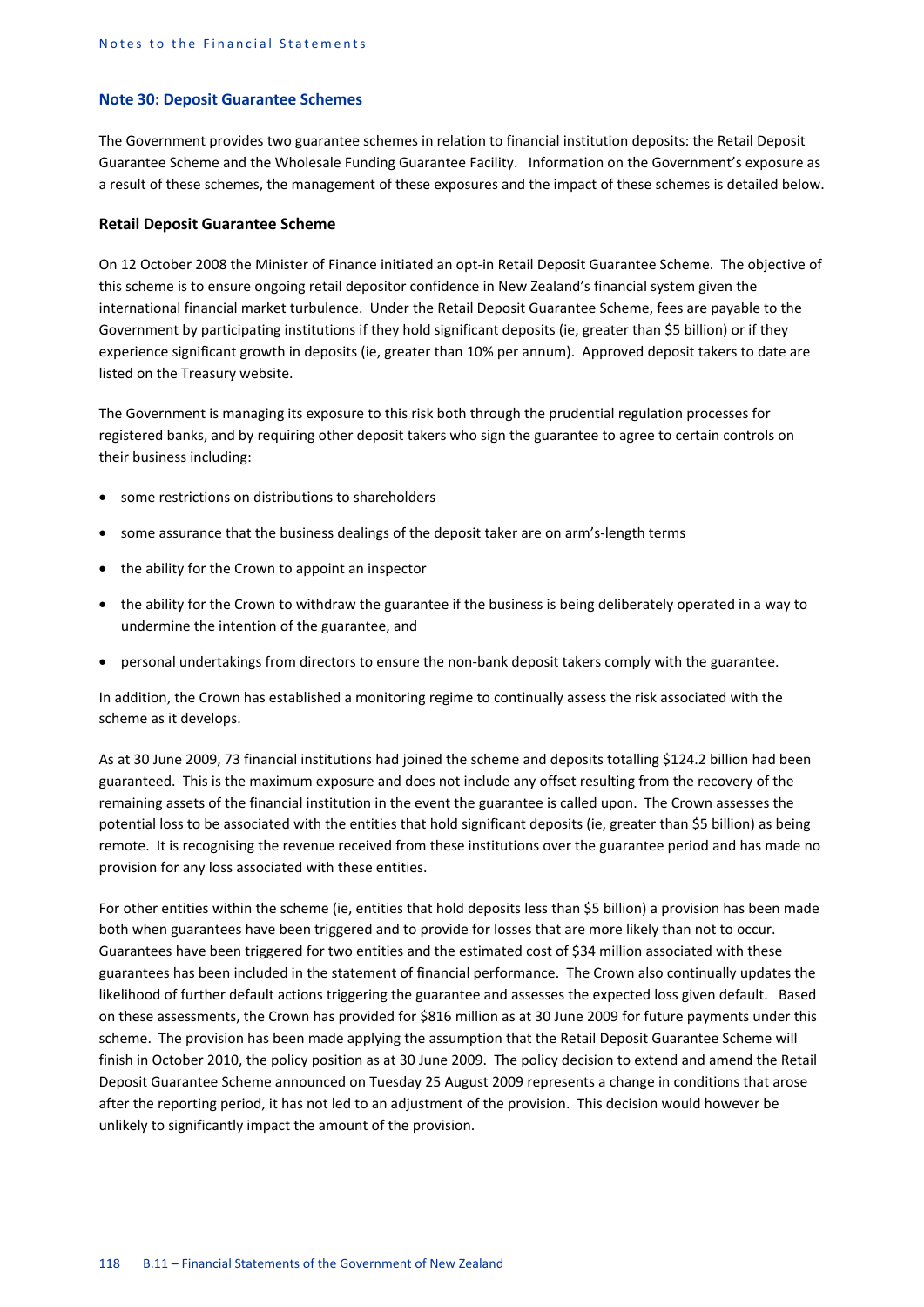## **Note 30: Deposit Guarantee Schemes (continued)**

While the provision represents a best estimate of likely loss, a significant range of outcomes are possible under the scheme in terms of which entities may default and the eventual loss to the Crown following an event of default. This reflects the significant uncertainty as to the value that can be realised from an entity's assets following an event of default. Except as provided on the Treasury web site, further information on the Retail Deposit Guarantee Scheme cannot be provided due to commercial sensitivity.

## **Wholesale Funding Guarantee Facility**

On 1 November 2008 the Minister of Finance initiated an opt-in wholesale funding guarantee facility. The objective of the opt-in wholesale funding guarantee facility is to facilitate access to international financial markets by New Zealand financial institutions, in a global environment where international investors remain highly risk averse and where many other governments have offered guarantees on their banks' wholesale debt. Under the wholesale funding guarantee facility, the Government receives a fee from each participating institution based on the institution's credit rating and the term and amount of guaranteed debt issued.

Deposit-taking financial institutions utilising the wholesale funding guarantee facility have applied for a guarantee under the Crown retail deposit guarantee scheme. In addition to the risk management under the retail scheme, the Government further manages its risk exposure by:

- limiting the availability of the facility to financial institutions that have an investment grade credit rating (BBBor better), and have substantial New Zealand borrowing and lending operations (but not to institutions that are simply financing a parent or related company)
- limiting the amount of debt covered by the guarantee to debt up to 125 percent of the total stock of eligible types of debt in issue prior to the intensification of the crisis
- establishing additional capital buffers by requiring an additional two percent Tier 1 capital buffer above the four percent regulatory minimum, and
- requiring the debt issuer to hedge and manage any foreign exchange risk.

As at 30 June 2009, \$5.7 billion wholesale securities had been guaranteed. No provision is made in these financial statements for losses under this scheme as these are considered remote.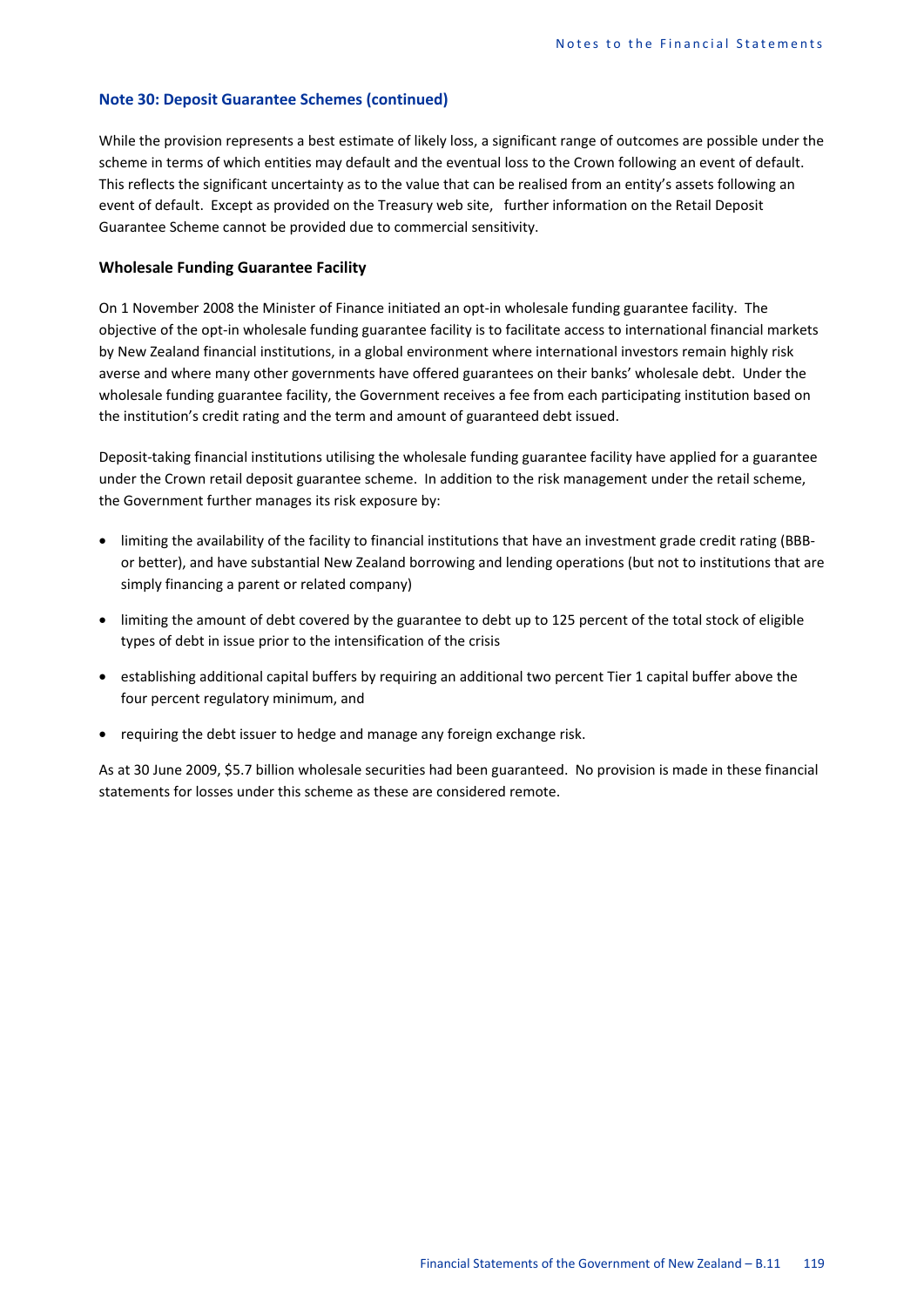## **Note 30: Deposit Guarantee Schemes (continued)**

## **Impact on the financial statements**

Amounts recognised in the financial statements in respect of the deposit guarantee schemes are:

| <b>Forecast</b>      |                                                    |                                                                                                                                                                             | Actual                 |                        |
|----------------------|----------------------------------------------------|-----------------------------------------------------------------------------------------------------------------------------------------------------------------------------|------------------------|------------------------|
| <b>Budget</b><br>\$m | <b>Original Estimated</b><br><b>Actuals</b><br>\$m |                                                                                                                                                                             | 30 June<br>2009<br>\$m | 30 June<br>2008<br>\$m |
|                      |                                                    | <b>Statement of financial performance</b><br>Revenue<br>69 Deposit guarantee schemes - guarantee fees                                                                       | 74                     |                        |
|                      |                                                    | <b>Expenses</b>                                                                                                                                                             |                        |                        |
|                      | 26                                                 | Retail deposit guarantee scheme - expenses accrued for<br>entities in default (net of expected recoveries)<br>Retail deposit guarantee scheme - provision for future retail | 35                     |                        |
|                      |                                                    | deposit scheme payments                                                                                                                                                     | 816                    |                        |
|                      |                                                    | <b>Statement of financial position</b><br><b>Deferred Revenue</b>                                                                                                           |                        |                        |
|                      |                                                    | 72 Deposit guarantee schemes - guarantee fees                                                                                                                               | 154                    |                        |
|                      | $\overline{\phantom{a}}$                           | <b>Provisions</b><br>Provision for future retail deposit guarantee scheme payments                                                                                          | 831                    |                        |
|                      | $\overline{a}$                                     | Receivables<br>Retail deposit scheme - expected recoveries                                                                                                                  | 34                     |                        |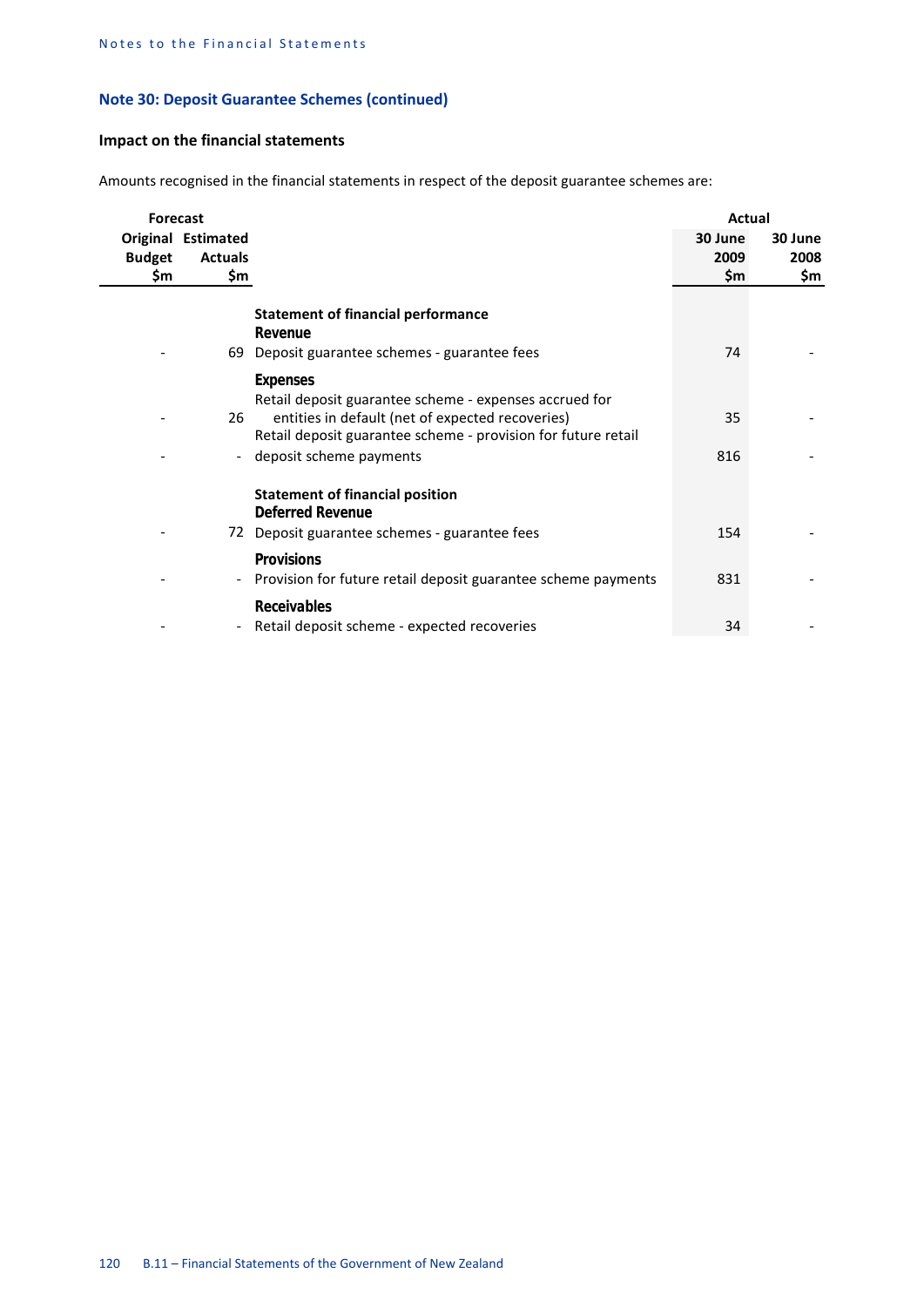**Note 31: Commitments**

|                                                                | Actual         |                |
|----------------------------------------------------------------|----------------|----------------|
|                                                                | 30 June        | 30 June        |
|                                                                | 2009           | 2008           |
|                                                                | \$m            | \$m            |
|                                                                |                |                |
| <b>Capital Commitments</b><br>Specialist military equipment    | 699            | 873            |
| Land and buildings                                             | 699            | 1,121          |
| Other property, plant and equipment                            | 4,859          | 4,303          |
| Other capital commitments                                      | 429            | 304            |
| <b>Tertiary Education Institutions</b>                         | 245            | 209            |
| <b>Total capital commitments</b>                               | 6,931          | 6,810          |
|                                                                |                |                |
| <b>Operating Commitments</b>                                   |                |                |
| Non-cancellable accommodation leases                           | 2,366          | 2,460          |
| Other non-cancellable leases                                   | 2,630          | 2,390          |
| Non-cancellable contracts for the supply of goods and services | 2,256          | 2,157          |
| Other operating commitments                                    | 9,731          | 7,995          |
| <b>Tertiary Education Institutions</b>                         | 335            | 315            |
| <b>Total operating commitments</b>                             | 17,318         | 15,317         |
|                                                                |                |                |
| <b>Total commitments</b>                                       | 24,249         | 22,127         |
|                                                                |                |                |
| <b>Total Commitments by Segment</b>                            |                |                |
| Core Crown                                                     | 20,300         | 19,627         |
| Crown entities                                                 | 15,972         | 15,830         |
| State-owned enterprises                                        | 5,706          | 4,724          |
| Inter-segment eliminations                                     | (17, 729)      | (18,054)       |
| <b>Total commitments</b>                                       | 24,249         | 22,127         |
|                                                                |                |                |
| <b>By Term</b>                                                 |                |                |
|                                                                |                |                |
| <b>Capital Commitments</b>                                     |                |                |
| One year or less                                               | 3,058          | 3,013          |
| From one year to two years                                     | 1,465          | 1,131          |
| From two to five years                                         | 1,843          | 2,376          |
| Over five years                                                | 565            | 290            |
| <b>Capital Commitments</b>                                     | 6,931          | 6,810          |
|                                                                |                |                |
| <b>Operating Commitments</b>                                   |                |                |
| One year or less                                               | 6,531          | 7,128          |
| From one year to two years<br>From two to five years           | 3,355          | 2,783          |
| Over five years                                                | 4,755<br>2,677 | 3,208<br>2,198 |
| <b>Operating Commitments</b>                                   | 17,318         | 15,317         |
|                                                                |                |                |
| <b>Total Commitments</b>                                       | 24,249         | 22,127         |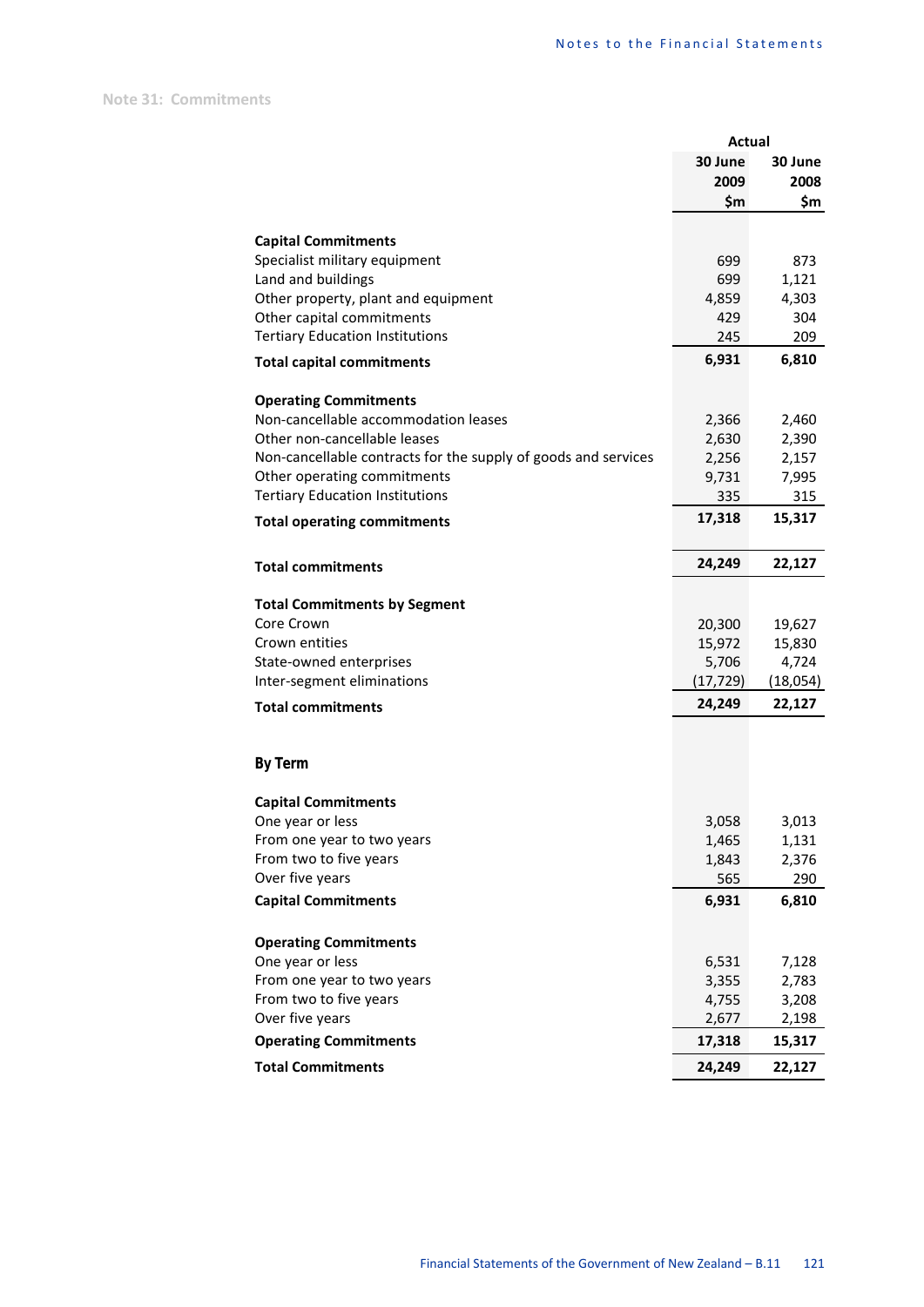## Notes to the Financial Statements

# **Note 32: Contingent Liabilities and Contingent Assets**

|                                                               | <b>Actual</b> |         |
|---------------------------------------------------------------|---------------|---------|
|                                                               | 30 June       | 30 June |
|                                                               | 2009          | 2008    |
|                                                               | \$m           | \$m     |
| <b>Quantifiable Contingent Liabilities</b>                    |               |         |
| <b>Guarantees and indemnities</b>                             |               |         |
| Air New Zealand - letters of credit and performance bonds     | 37            | 21      |
| Cook Islands - Asian Development Bank loans                   | 16            | 14      |
|                                                               |               |         |
| Indemnification of receivers and managers - Terralink Limited | 10            | 10      |
| Ministry of Transport - funding guarantee                     | 10            | 10      |
| Other guarantees and indemnities                              | 23            | 231     |
| <b>Total guarantees and indemnities</b>                       | 96            | 286     |
| <b>Uncalled capital</b>                                       |               |         |
| International Bank for Reconstruction and Development         | 1,256         | 1,077   |
| Asian Development Bank                                        | 1,198         | 1,081   |
| <b>Bank for International Settlements</b>                     |               | 26      |
|                                                               | 29            |         |
| European Bank for Reconstruction and Development              | 15            | 14      |
| Other uncalled capital                                        | 8             | 7       |
| <b>Total uncalled capital</b>                                 | 2,506         | 2,205   |
| Legal proceedings and disputes                                |               |         |
| Tax disputes                                                  | 1,661         | 249     |
|                                                               |               |         |
| Kapiti West Link Road                                         | 25            |         |
| Health - legal claims                                         | 15            | 39      |
| Other legal proceedings and disputes                          | 53            | 95      |
| <b>Total legal proceedings and disputes</b>                   | 1,754         | 383     |
| <b>Other contingent liabilities</b>                           |               |         |
| Kyoto Protocol Units                                          | 1,995         |         |
| International finance organisations                           | 1,762         | 1,727   |
| New Zealand Export Credit Office                              |               |         |
|                                                               | 155           | 37      |
| Air New Zealand partnership                                   | 68            | 39      |
| Inland Revenue Department - unclaimed monies                  | 46            | 42      |
| Crown Health Financing Agency                                 | 28            | 30      |
| Reserve Bank - demonetised currency                           | 23            | 23      |
| Other contingent liabilities                                  | 56            | 97      |
| <b>Total other contingent liabilities</b>                     | 4,133         | 1,995   |
| Total quantifiable contingent liabilities                     | 8,489         | 4,869   |
|                                                               |               |         |
| <b>Total Quantifiable Contingent Liabilities by Segment</b>   |               |         |
| Core Crown                                                    | 8,287         | 4,685   |
| Crown entities                                                | 90            | 86      |
| <b>State-owned Enterprises</b>                                | 112           | 98      |
| Inter-segment eliminations                                    |               |         |
| <b>Total quantifiable contingent liabilities</b>              | 8,489         | 4,869   |
|                                                               |               |         |
| <b>Quantifiable Contingent Assets</b>                         |               |         |
| Suspensory loans to integrated schools                        | 74            | 77      |
| Legal proceedings and disputes                                | 1,502         | 307     |
| Other contingent assets                                       | 6             | 5.      |
|                                                               | 1,582         | 389     |
| Total quantifiable contingent assets                          |               |         |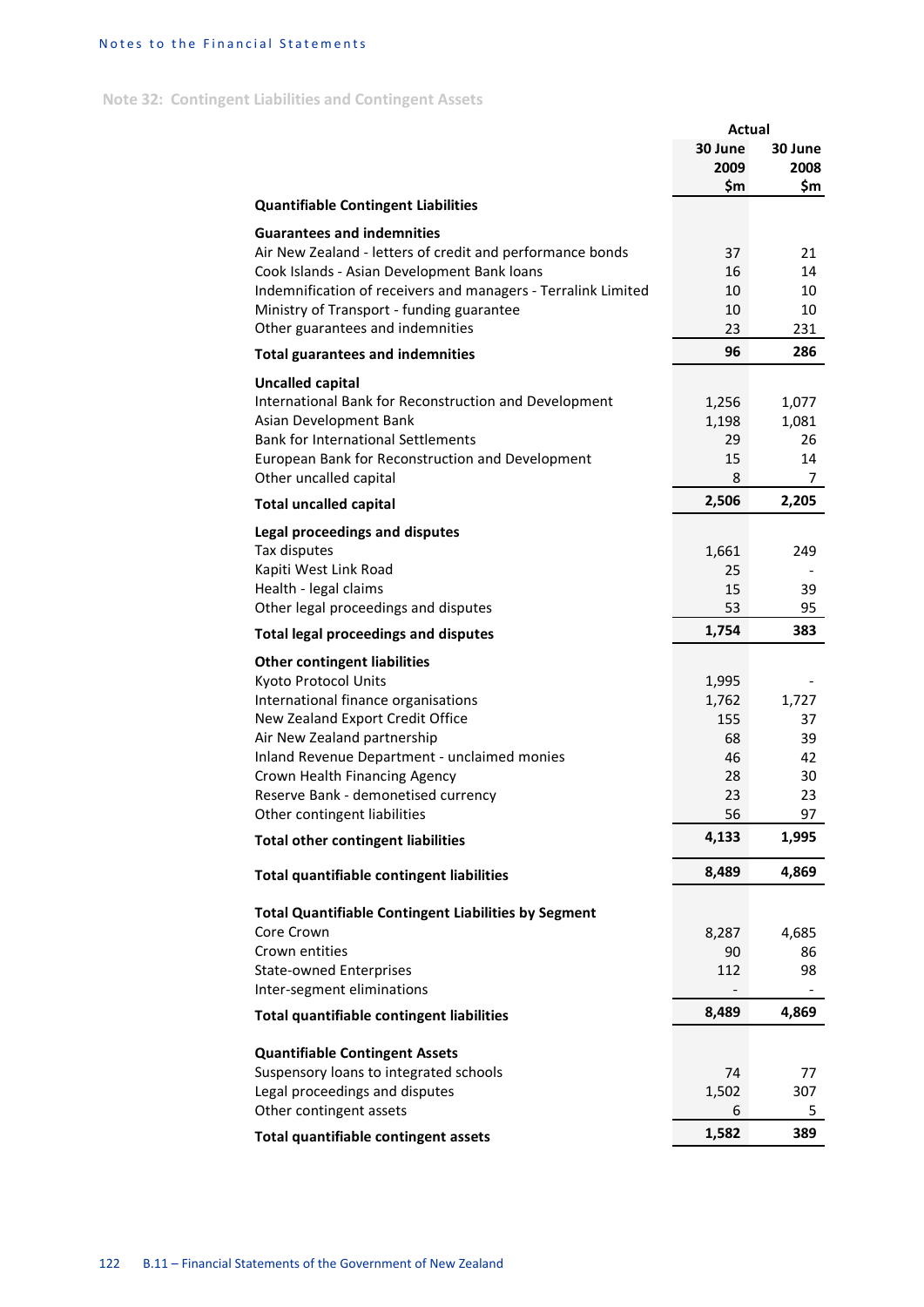Contingent liabilities are costs that the Crown will have to face if a particular event occurs. Typically, contingent liabilities consist of guarantees and indemnities, legal disputes and claims, and uncalled capital. The contingent liabilities facing the Crown are a mixture of operating and balance sheet risks, and they can vary greatly in magnitude and likelihood of realisation. In general, if a contingent liability was realised it would reduce the operating balance and net worth and increase gross sovereign-issued debt. However, in the case of contingencies for uncalled capital, the negative impact would be restricted to gross sovereign-issued debt.

Where contingent liabilities have arisen as a consequence of legal action being taken against the Crown, the amount shown is the amount claimed and thus the maximum potential cost. It does not represent either an admission that the claim is valid or an estimation of the amount of any award against the Crown.

#### **Guarantees and Indemnities**

Guarantees and indemnities are disclosed in accordance with *NZ IAS 37 Provisions, Contingent Liabilities and Contingent Assets*. In addition, guarantees given under Section 65ZD of the *Public Finance Act 1989* are disclosed in accordance with Section 26Q(3)(b)(i)(B) of the same Act.

#### *Air New Zealand – Letters of credit and performance bonds*

The letters of credit are primarily given in relation to passenger charges, airport landing charges and indemnities provided to financial institutions on limits provided on staff credit cards. The performance bonds are primarily given in respect to Engineering contracts.

\$37 million at 30 June 2009 (\$21 million at 30 June 2008)

## *Cook Islands – Asian Development Bank (ADB) loans*

Before 1992, the New Zealand Government guaranteed the Cook Islands' borrowing from the ADB. These guarantees have first call on New Zealand's Official Development Assistance.

\$16 million at 30 June 2009 (\$14 million at 30 June 2008)

#### *Indemnification of receivers and managers – Terralink Limited*

The Crown has issued a Deed of Receivership indemnity to the appointed receivers of Terralink Limited against claims arising from the conduct of the receivership.

\$10 million at 30 June 2009 (\$10 million at 30 June 2008)

## *Ministry of Transport – funding guarantee*

The Minister of Finance has issued a guarantee of \$10 million to the Transport Accident Investigation Commission. The guarantee allows the Commission to assure payment to suppliers of specialist salvage equipment in the event of the Commission initiating an urgent investigation of any future significant transport accident.

\$10 million at 30 June 2009 (\$10 million at 30 June 2008)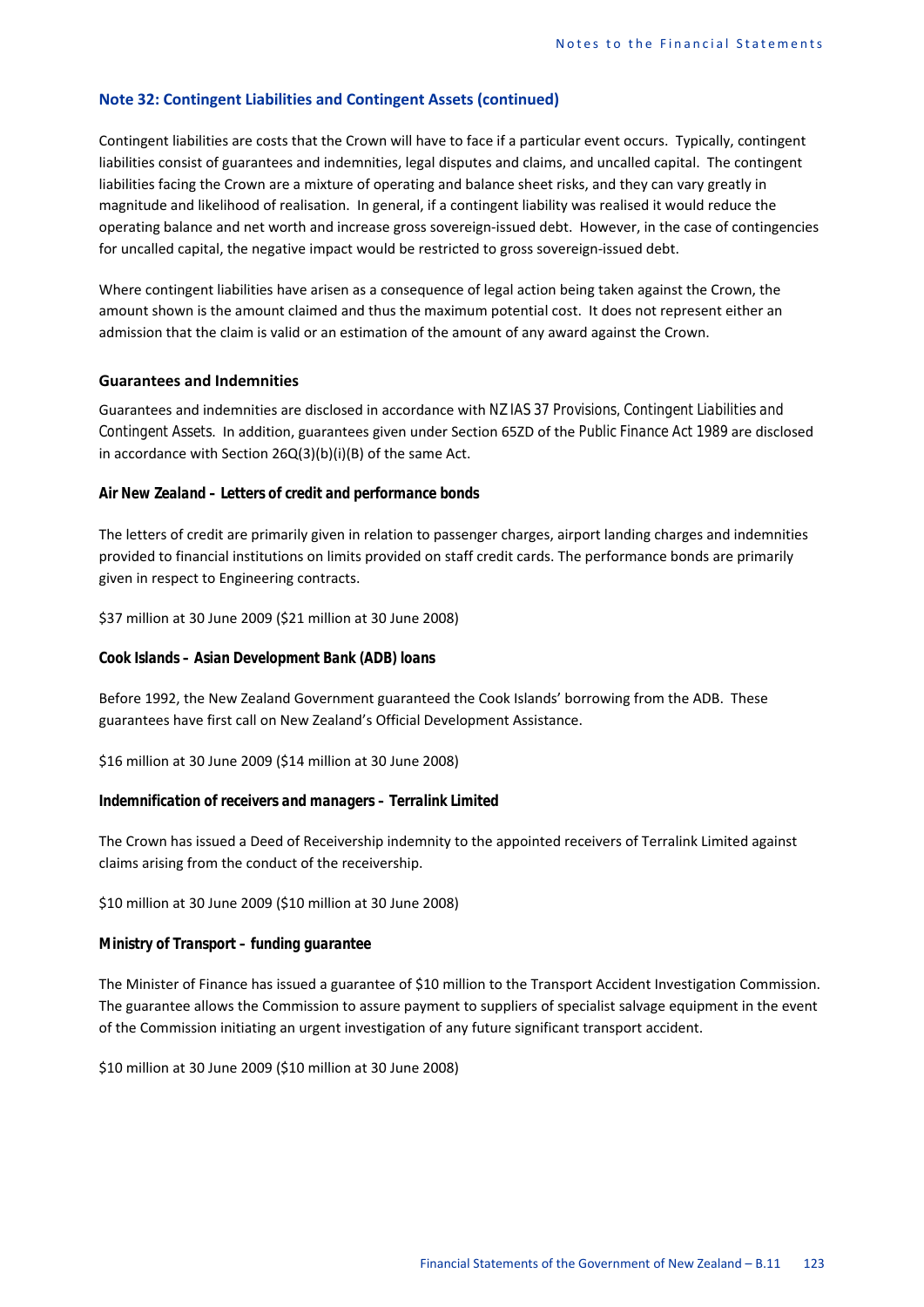### **Legal proceedings and disputes**

The amounts under quantifiable contingent liabilities for legal proceedings and disputes are shown exclusive of any interest and costs that may be claimed if these cases were decided against the Crown.

Where contingent liabilities have arisen as a consequence of legal action being taken against the Crown, the amount shown is the amount claimed and thus the maximum potential cost. It does not represent either an admission that the claim is valid or an estimation of the possible amount of any award against the Crown.

#### *Tax in dispute*

Tax in dispute represents the outstanding debt of those tax assessments raised, against which an objection has been lodged and legal action is proceeding. When a taxpayer disagrees with an assessment issued following the dispute process, the taxpayer may challenge that decision by filing proceedings with the Taxation Review Authority or the High Court.

The Crown is currently in dispute with a number of financial institutions regarding the tax treatment of certain structured finance transactions. Due to a High Court ruling for one structured finance case, all structured finance assessments have been recognised as revenue in the 2009 financial year (\$1,423 million). However, as legal proceedings are still ongoing, the assessed tax has been recognised as a contingent liability.

A contingent asset has also been disclosed in relation to these transactions (refer page 134).

\$1,661 million at 30 June 2009 (\$249 million at 30 June 2008)

#### *Kapiti West Link Road*

Court action has been filed against New Zealand Transport Agency to have the land held for the Kapiti West Link Road released for sale. The maximum liability is \$25 million.

\$25 million at 30 June 2009 (nil at 30 June 2008)

#### *Health – legal claims*

Claims against the Crown in respect of alleged negligence for failing to screen blood for Hepatitis C when screening had first become available, resulting in people allegedly contracting Hepatitis C through contaminated blood and blood products.

\$15 million at 30 June 2009 (\$39 million at 30 June 2008)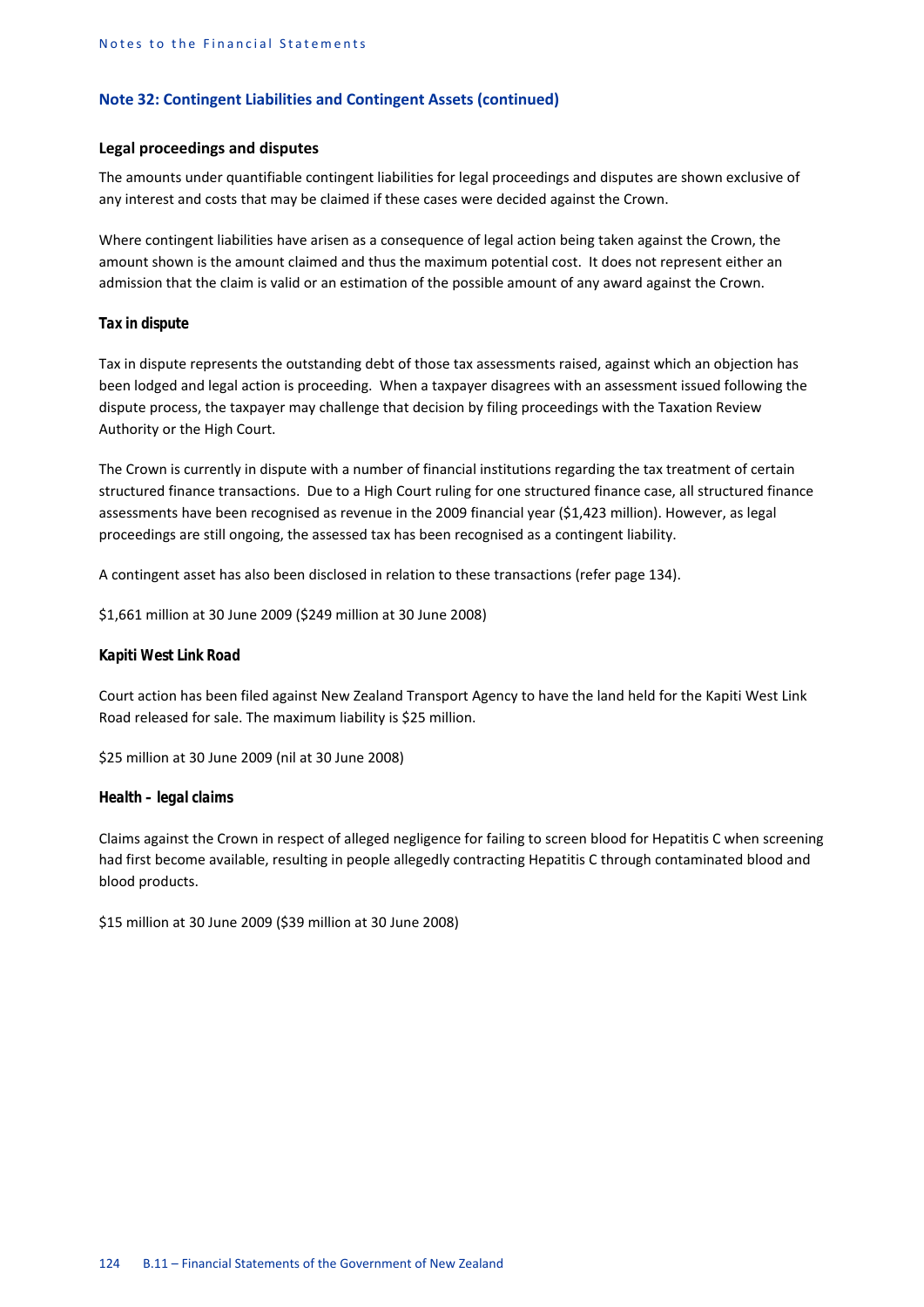## **Other Quantifiable Contingent Liabilities**

#### *Kyoto protocol*

During the first commitment period the Ministry of Agriculture and Fisheries estimate that 92.3 million tonnes of carbon credits will be generated by carbon removals via forests. To the extent that these forests are harvested in subsequent commitments periods there will be an associated liability generated that will need to be repaid. Refer note 22.

\$1,995 million at 30 June 2009 (not previously quantified)

### *International finance organisations*

The Crown has lodged promissory notes with the International Monetary Fund. Payment of the notes depends upon the operation of the rules of the organisation.

\$1,762 million at 30 June 2009 (\$1,727 million at 30 June 2008)

#### *New Zealand Export Credit Office – export guarantees*

The New Zealand Export Credit Office (NZECO) provides a range of guarantee products to assist New Zealand exporters. These NZECO guarantees are recorded by the Crown as contingent liabilities. The amount of future liabilities arising from these guarantees is expected to be minor.

\$155 million at 30 June 2009 (\$37 million at 30 June 2008)

#### *Air New Zealand Limited*

The Air New Zealand Group has a partnership agreement with Christchurch Engineering Centre in which it holds 49 per cent interest. By the nature of the agreement joint and several liability exists between the two parties.

\$68 million at 30 June 2009 (\$39 million at 30 June 2008)

#### *Inland Revenue – Unclaimed monies*

Under the Unclaimed Monies Act 1971, companies (eg, financial institutions, insurance companies) hand over money not claimed after six years to Inland Revenue. The funds are repaid to the entitled owner on proof of identification.

\$46 million at 30 June 2009 (\$42 million at 30 June 2008)

## *Crown Health Financing Agency*

The agency is subject to potential legal claims plus associated legal fees in respect of the actions of the former Area Health Boards. The agency is defending those claims that have resulted in litigation and will defend any of the others that result in litigation. The agency does not accept liability for the claims.

\$28 million at 30 June 2009 (\$30 million at 30 June 2008)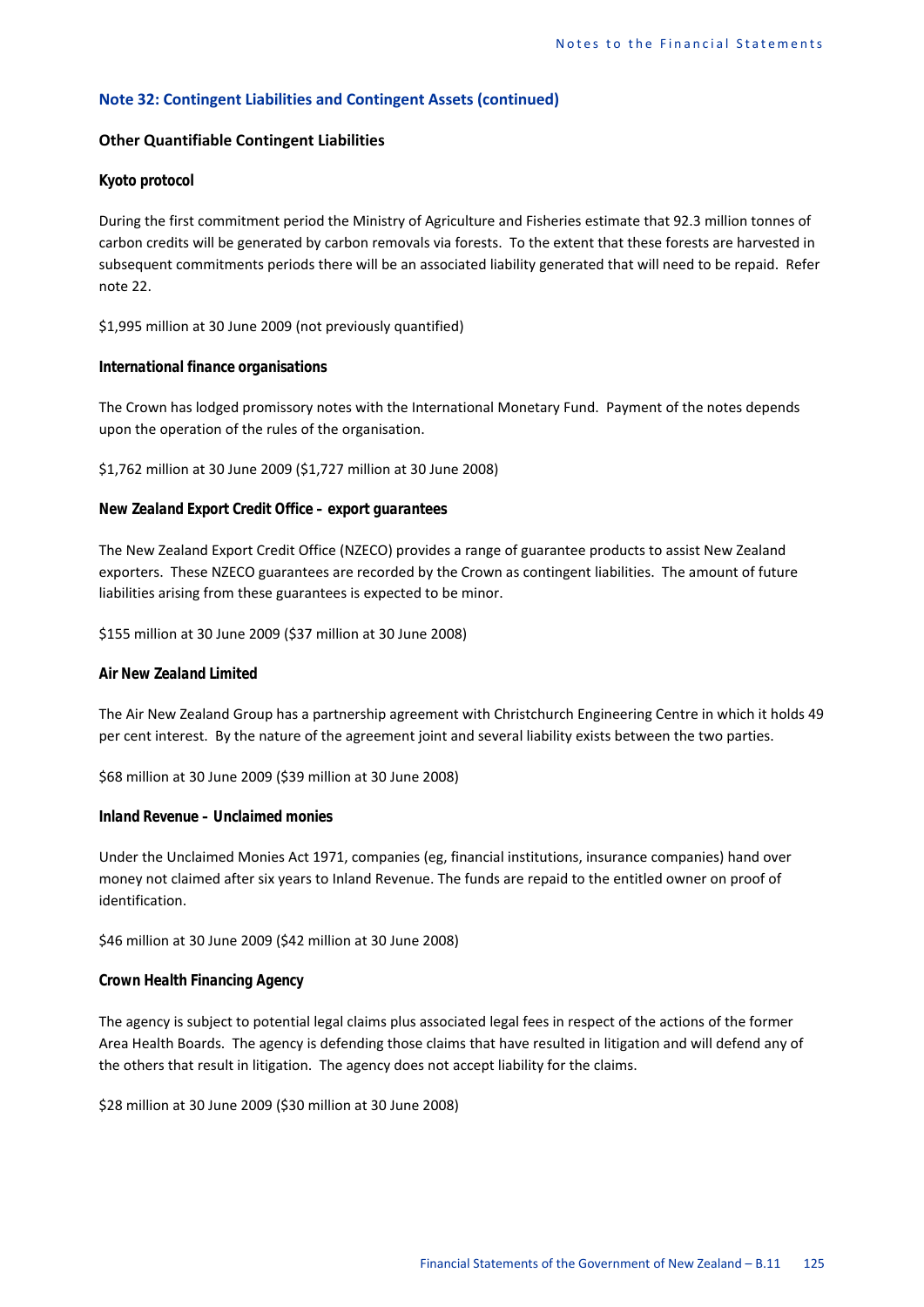#### *Reserve Bank – demonetised currency*

The Crown has a contingent liability for the face value of the demonetised currency issued which have yet to be repatriated.

\$23 million at 30 June 2009 (\$23 million at 30 June 2008)

## **Unquantifiable Contingent Liabilities**

Accounting standard *NZ IAS 37 Provisions, Contingent Liabilities and Contingent Assets* requires that contingent liabilities be disclosed unless the possibility of an outflow of resources embodying economic benefits is remote. Disclosure of remote contingent liabilities is only required if knowledge of the transaction or event is necessary to achieve the objectives of general purpose financial reporting. This part of the Statement provides details of those contingent liabilities of the Crown which cannot be quantified (remote contingent liabilities are excluded).

## **Guarantees and Indemnities**

## *Airways New Zealand*

The Crown has indemnified Airways Corporation of New Zealand Limited as contained in Airways' contract with New Zealand Defence Force for the provision of air traffic control services. The indemnity relates to any claim brought against Airways by third parties arising from military flight operations undertaken by the Royal New Zealand Air Force.

## *AsureQuality Limited*

The Crown has indemnified the directors of AsureQuality Limited in the event that they incur any personal liability for redundancies arising from any agreement by international trading partners that allows post-mortem meat inspection by parties other than the Ministry of Agriculture and Forestry, or its sub-contractor.

#### *At Work Insurance Limited*

The Crown has indemnified the liquidators of At Work Insurance Limited (Deloitte Touche Tohmatsu) against various employment-related claims.

#### *Bona Vacantia property*

P&O NZ Ltd sought a declaratory judgement that property disclaimed by a liquidator is bona vacantia. A settlement has been reached, which includes a Crown indemnity in favour of New Zealand Aluminium Smelters and Comalco in relation to aluminium dross disposed of in their landfill, for costs that may be incurred in removing the dross and disposing of it at another site if they are required to do so by an appropriate authority. The Minister of Finance signed the indemnity on 24 November 2003. In February 2004, a similar indemnity was signed in respect of aluminium dross currently stored at another site in Invercargill.

## *Building Industry Authority*

The Building Industry Authority (BIA) is a joint defendant in a number of claims before the courts and the Weathertight Homes Resolution Service relating to the BIA's previous role as regulator of the building industry. The BIA has been disestablished and absorbed into the Department of Building and Housing and, to prevent conflicts of interest, Treasury was given responsibility for managing weathertight claims against the BIA on behalf of the Crown from 1 July 2005.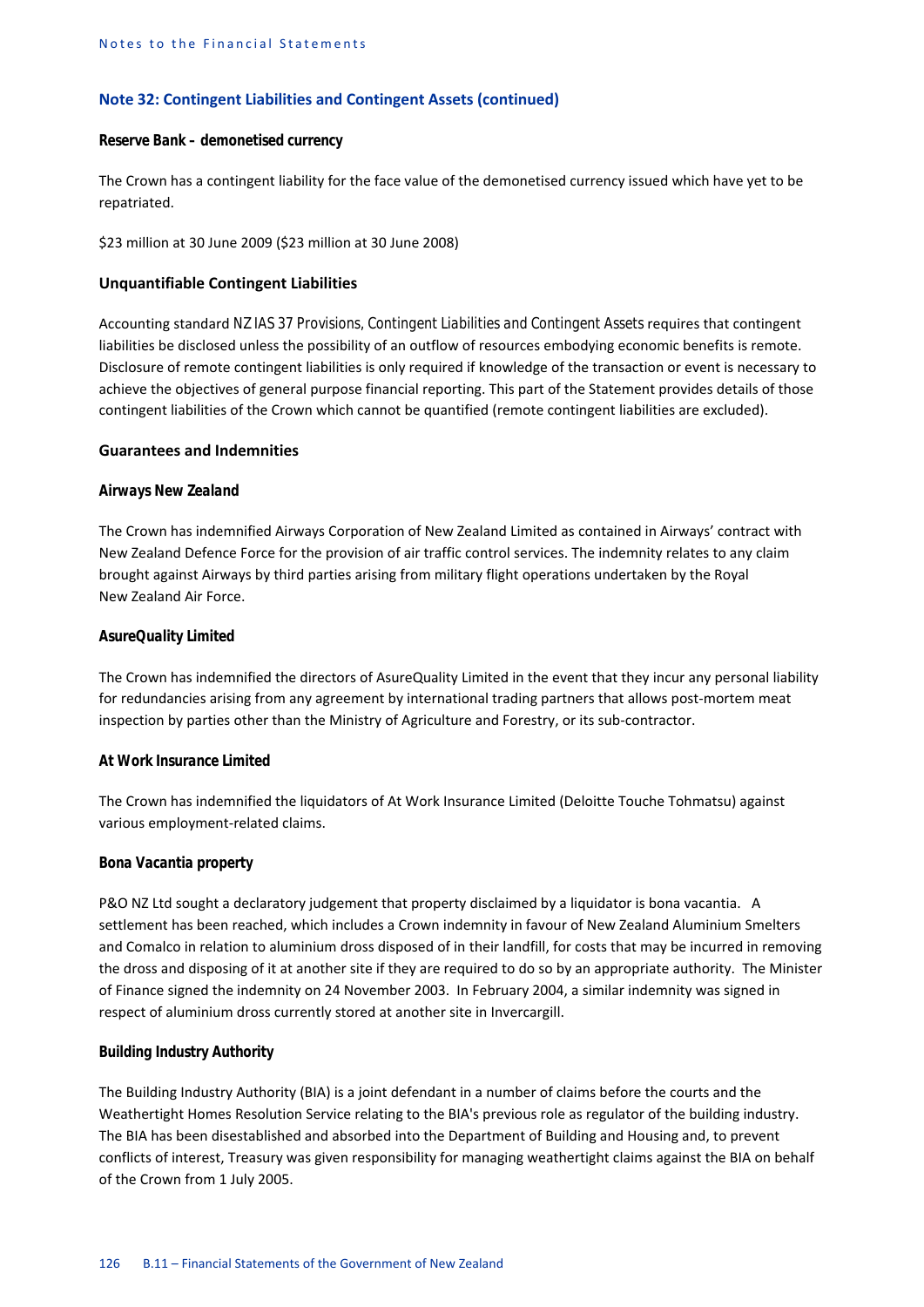#### *Contact Energy Limited*

The Crown and Contact Energy signed a number of documents to settle in full Contact's outstanding land rights and geothermal asset rights at Wairakei. Those documents contained two reciprocal indemnities between the Crown and Contact to address the risk of certain losses to the respective parties' assets arising from the negligence or fault of the other party.

#### *Earthquake Commission (EQC)*

The Crown is liable to meet any deficiency in the EQC's assets in meeting the Commission's financial liabilities (section 16 of the Earthquake Commission Act 1993). In the event of a major natural disaster the Crown may be called upon to meet any financial shortfall incurred by the Commission.

#### *Electricity Corporation of New Zealand Limited (ECNZ)*

The ECNZ Sale and Purchase Agreement provides for compensation to ECNZ for any tax, levy, or royalty imposed on ECNZ for the use of water or geothermal energy for plants in existence or under construction at the date of the Sale and Purchase Agreement. The Agreement also provides for compensation for any net costs to ECNZ arising from resumption of assets pursuant to the Treaty of Waitangi (State Enterprises) Act 1988.

The Deed of Assumption and Release between ECNZ, Contact Energy Limited and the Crown provides that the Crown is no longer liable to ECNZ in respect of those assets transferred to it from ECNZ. As a result of the split of ECNZ in 1999, Ministers have transferred the benefits of the Deed to ECNZ's successors – Meridian Energy Limited, Mighty River Power Limited and Genesis Power Limited.

Under the Transpower New Zealand Limited (Transpower) Sale and Purchase and Debt Assumption Agreements, the Crown has indemnified ECNZ for any losses resulting from changes in tax rules applicable to transactions listed in the Agreements. Additionally, the Crown has indemnified the directors and officers of ECNZ for any liability they may incur in their personal capacities as a result of the Transpower separation process.

Following the split of ECNZ in 1999 into three new companies, the Crown has indemnified ECNZ in relation to all ECNZ's pre-split liabilities, including:

- existing debt and swap obligations
- hedge contracts and obligations
- any liabilities that arise out of the split itself.

#### *Ministry of Fisheries – indemnity provided for delivery of registry services*

The Crown has indemnified Commercial Fisheries Services Limited against claims made by third parties arising from Commercial Fisheries Services undertaking registry services under contract to the Chief Executive of the Ministry of Fisheries. This indemnity, provided under the Fisheries Acts 1983 and 1996, expires on 30 September 2009.

## *Genesis Power Ltd (Genesis Energy)*

The Crown has entered into a deed with Genesis Energy to share a specified and limited amount of risk around the sufficiency of Genesis Energy's long term supply of gas to cover the Huntly e3p's (a 385 MW combined cycle gas turbine power station) minimum needs. The agreement sees the Crown compensate Genesis Energy in the event it has less gas than it needs.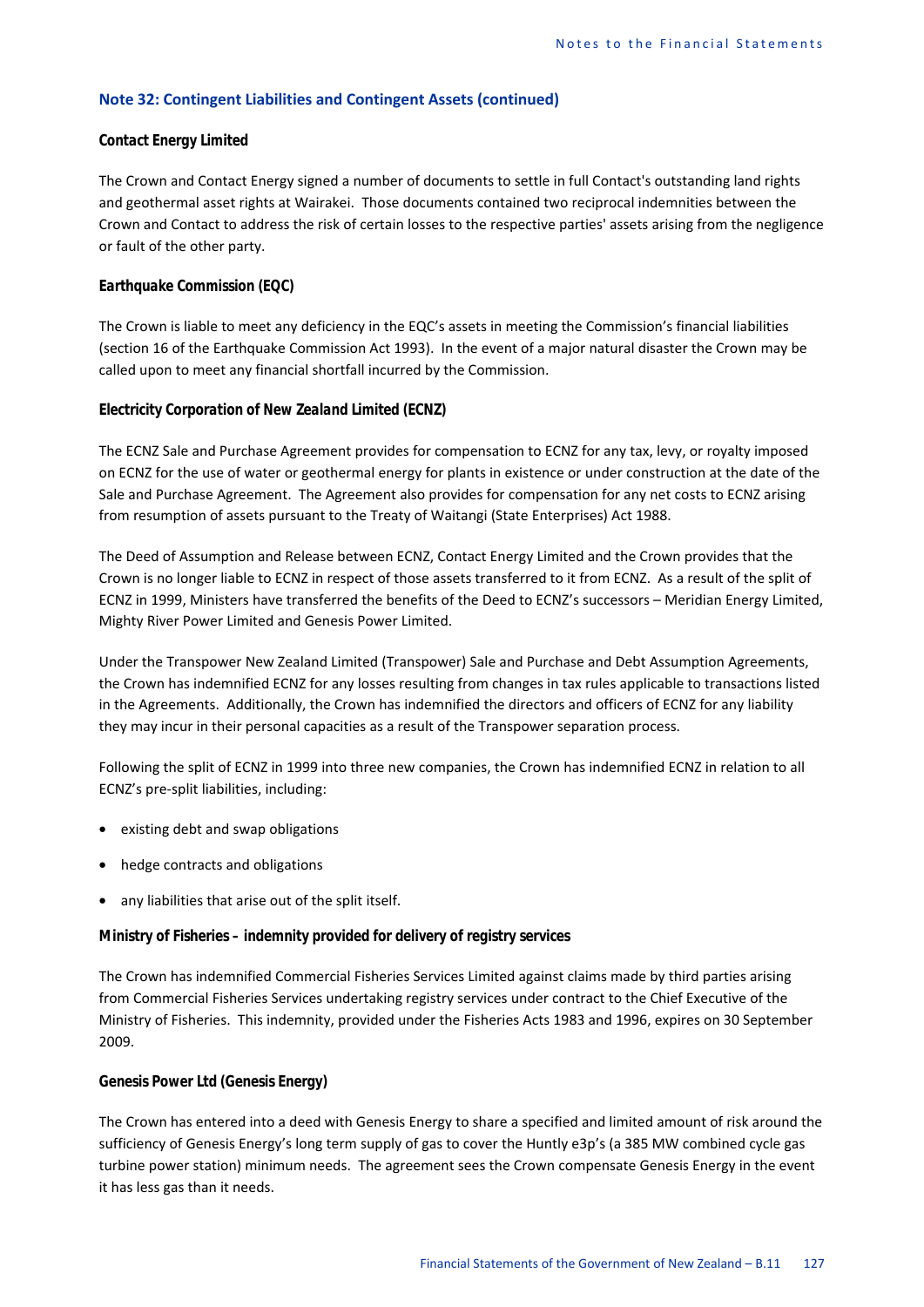#### *Genesis Power Ltd (Genesis Energy) – Financial guarantees*

The company issued financial guarantees to the alliance contractor and other agents of the Kupe joint venture for the full and faithful performance of it's subsidiaries in their capacities as joint venture partners, to the extent of their several liabilities under the development agreement.

The company issued a financial guarantee to Energy Clearing House Limited for the full and faithful performance of its subsidiary Energy Online Limited, to the extent of its liabilities for its retail electricity purchases.

These guarantees may give rise to liabilities in the company if the subsidiaries do not meet their obligations under the terms of the respective arrangements.

#### *Genesis Power Ltd (Genesis Energy) – Letters of credit and performance bonds*

The company, as a participant in the electricity market, issued letters of credit to the Energy Clearing House Limited under the markets' security requirements. These letters of credit are issued as part of normal trading conditions and are to ensure there is no significant credit risk exposure to any one market participant.

The company has also issued letters of credit and performance bonds to certain suppliers and services providers under normal trading conditions. The liabilities covered by these arrangements are already provided for in the statement of financial position, and therefore not expected to create any adverse effects on the financial results presented. These are not material to the financial statements.

## *Geothermal carbon tax indemnity*

As part of the sale and purchase agreement between the Crown and Mighty River Power (MRP), the Crown has agreed to provide an indemnity for the payment of carbon taxes, should legislation be passed that does not allow for an automatic pass-through of the charges to end-users. The indemnity is time bound and contractually limited in the amount that can be claimed. The indemnity is not limited to MRP and will be available to any subsequent owner of the Crown's Kawerau geothermal assets.

#### *Housing New Zealand Corporation (HNZC)*

HNZC is liable to the owners (ANZ National Bank Limited, Ichthus Limited and Westpac Banking Corporation) of mortgages sold by HNZC during 1992 to 1999 for credit losses they may incur from specified limited aspects of their ownership of those mortgages with the Crown standing behind this obligation.

The Crown has provided a warranty in respect of title to the assets transferred to Housing New Zealand Limited (HNZL) (HNZL was incorporated into the HNZC group as a subsidiary in 2001 as part of a legislated consolidation of government housing functions) and has indemnified HNZL against any breach of this warranty. In addition, the Crown has indemnified HNZL against any third-party claims that are a result of acts or omissions prior to 1 November 1992. It has also indemnified the directors and officers of HNZL against any liability consequent upon the assets not complying with statutory requirements, provided it is taking steps to rectify any non-compliance.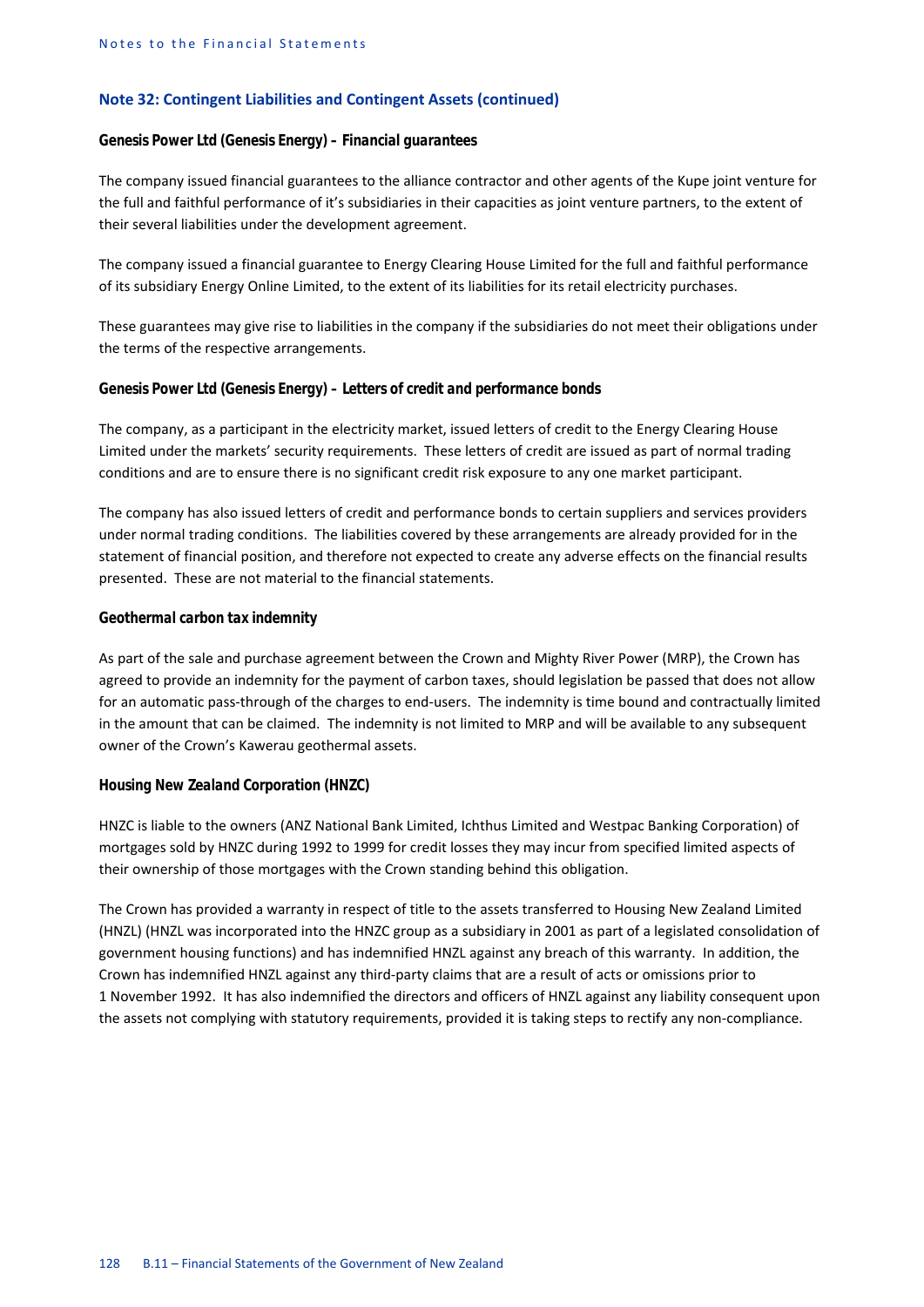#### *Indemnities against acts of war and terrorism*

The Crown has indemnified Air New Zealand against claims arising from acts of war and terrorism that cannot be met from insurance, up to a limit of US\$1 billion in respect of any one claim.

#### *Justices of the Peace, Community Magistrates and Disputes Tribunal Referees*

Section 197 of the Summary Proceedings Act 1957, requires the Crown to indemnify Justices of the Peace and Community Magistrates against damages or costs awarded against them as a result of them exceeding their jurisdiction, provided a High Court Judge certifies that they have exceeded their jurisdiction in good faith and ought to be indemnified.

Section 58 of the Disputes Tribunal Act 1988 confers a similar indemnity on Disputes Tribunal Referees.

#### *Landcorp Farming Ltd*

The Protected Land Agreement provides that the Crown will pay Landcorp any accumulated capital costs and accumulated losses or Landcorp will pay the Crown any accumulated profit, attributed to a Protected Land property that is required to be transferred to the Crown or that the Crown releases for sale. The Crown will also be liable to pay Landcorp, at the time of sale or transfer of any property deemed to be Protected Land, the amount of any outstanding equity payments on the initial value of the property.

#### *Maui Partners*

The Crown has entered into confidentiality agreements with the Maui Partners in relation to the provision of gas reserves information. The deed contains an indemnity against any losses arising from a breach of the deed.

### *National Provident Fund*

The National Provident Fund (NPF) has been indemnified for certain potential tax liabilities. Under the NPF Restructuring Act 1990, the Crown guarantees:

- the benefits payable by all NPF schemes (section 60)
- investments and interest thereon deposited with the NPF Board prior to 1 April 1991 (section 61)
- payment to certain NPF defined contribution schemes where application of the 4% minimum earnings rate causes any deficiency or increased deficiencies in reserves to arise (section 72).

A provision has been made in these financial statements in respect of the actuarially assessed deficit in the DBP Annuitants' Scheme (refer to note 27).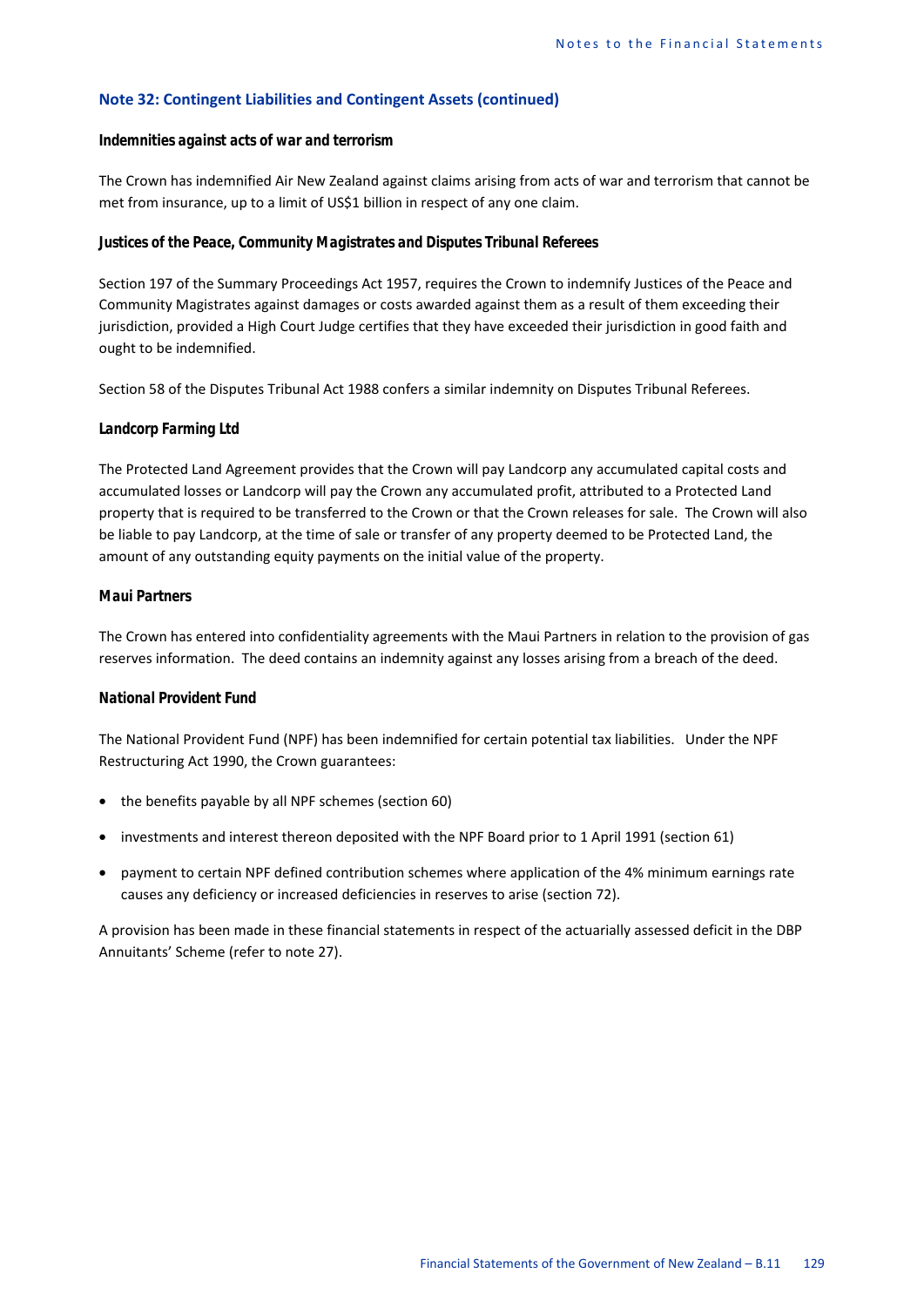#### *New Zealand Railways Corporation*

The Crown has indemnified the directors of NZ Railways Corporation against any liability arising from the surrender of the licence and lease of the Auckland rail corridor. The liability expires in 2009.

The Crown has further indemnified the directors of NZ Railways Corporation against all liabilities in connection with the Corporation taking ownership and/or responsibility for the national rail network and any associated assets and liabilities on 1 September 2004. Section 10 of the Finance Act 1990 guarantees all loan and swap obligations of the New Zealand Railways Corporation.

## *Persons exercising investigating powers*

Section 63 of the Corporations (Investigation and Management) Act 1989 indemnifies the Securities Commission, the Registrar and Deputy Registrar of Companies, members of advising committees within the Act, every statutory manager of a corporation, and persons appointed pursuant to sections 17 to 19 of the Act, in the exercise of investigating powers, unless the power has been exercised in bad faith.

## *Public Trust*

Section 52 of the Public Trust Act 2001 provides for the Crown to meet any deficiency in the Public Trust's Common Fund in meeting lawful claims on the Fund. This is a permanent (legislated) liability. On 7 November 2008 the Minister of Finance guaranteed interest payable on estates whose money constitutes the Common Fund.

## *Reserve Bank of New Zealand*

Section 21(2) of the Reserve Bank of NZ Act 1989 requires the Crown to pay the Reserve Bank the amount of any exchange losses incurred by the Bank as a result of dealing in foreign exchange under Sections 17 and 18 of the Act. This is a permanent (legislated) liability.

## *Synfuels-Waitara Outfall Indemnity*

As part of the 1990 sale of the Synfuels plant and operations to New Zealand Liquid Fuels Investment Limited (NZLFI), the Crown transferred to NZLFI the benefit and obligation of a Deed of Indemnity between the Crown and Borthwick-CWS Limited (and subsequent owners) in respect of the Waitara effluent transfer line which was laid across the Waitara meat processing plant site.

The Crown has the benefit of a counter indemnity from NZLFI which has since been transferred to Methanex Motunui Limited.

#### *Tainui Corporation*

Several leases of Tainui land at Huntly and Meremere have been transferred from ECNZ to Genesis Power. The Crown has provided guarantees to Tainui Corporation relating to Genesis Power's obligations under the lease agreements.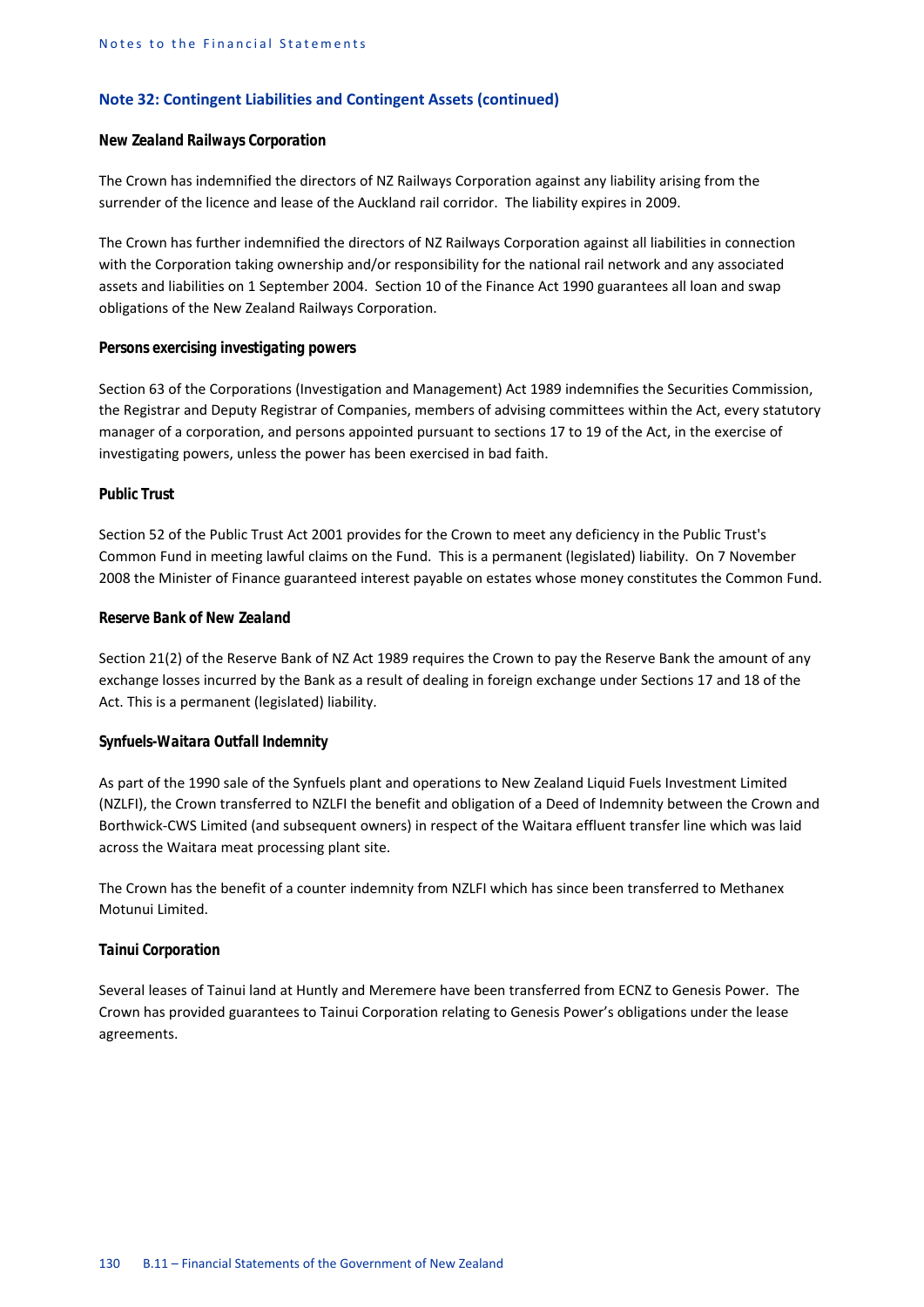## **Other Unquantifiable Contingent Liabilities**

## *Abuse Claims*

There is ongoing legal action against the Crown in relation to historical abuse claims. At this stage the number of claimants and outcome of these cases are uncertain.

## *Accident Compensation Corporation (ACC) litigations*

There are several legal actions against ACC in existence, arising in the main from challenges to operational decisions made by ACC. ACC will be vigorously defending these claims.

#### *Air New Zealand litigation*

Air New Zealand has been named in four class actions. One, in Australia, claims travel agents commission on fuel surcharges and two (one in Australia and the other in the United States) make allegations against more than 30 airlines, of anti competitive conduct in relation to pricing in the air cargo business. The allegations made in relation to the air cargo business are also the subject of investigations by regulators in a number of jurisdictions including the United States and the European Union. A formal Statement of Objections has been issued by the European Commission to 25 airlines including Air New Zealand and has been responded to. In the event that a court determined, or it was agreed with a regulator, that Air New Zealand had breached relevant laws, the Company would have potential liability for pecuniary penalties and to third party damages under the laws of the relevant jurisdictions. The fourth class action alleges (in the United States) that Air New Zealand together with 11 other airlines conspired in respect of fares and surcharges on trans-Pacific routes. All class actions are being defended.

#### *Environmental liabilities*

Under common law and various statutes, the Crown may have responsibility to remedy adverse effects on the environment arising from Crown activities.

Departments managing significant Crown properties have implemented systems to identify, monitor and assess potential contaminated sites.

In accordance with *NZ IAS 37: Provisions, Contingent Liabilities and Contingent Assets* any contaminated sites for which costs can be reliably measured have been included in the statement of financial position as provisions.

#### *Kordia Group Limited*

As part of its contractual obligations with clients, Kordia Limited has an undertaking to provide services at a certain level and should this not be achieved, Kordia Limited may be liable for contract penalties. It is not possible to quantify what these may be until an event has occurred. The Company does not expect any liabilities to occur as a result of these contractual obligations.

The Company makes advances to its subsidiary companies. The Company's loan facility comprises a syndicated revolving cash advance facility between three banks, committed to a maximum amount of \$136 million (2008: \$150 million). The facility is supported by a negative pledge by the Company and its guaranteeing subsidiaries over their assets and undertakings. Under the negative pledge, each guaranteeing subsidiary may be liable for indebtedness incurred by the Company and other guaranteeing subsidiaries. The Company considers the negative pledge to be an insurance contract. Such contracts and cross guarantees are treated as a contingent liability and only recognised as a liability if a payment is probable.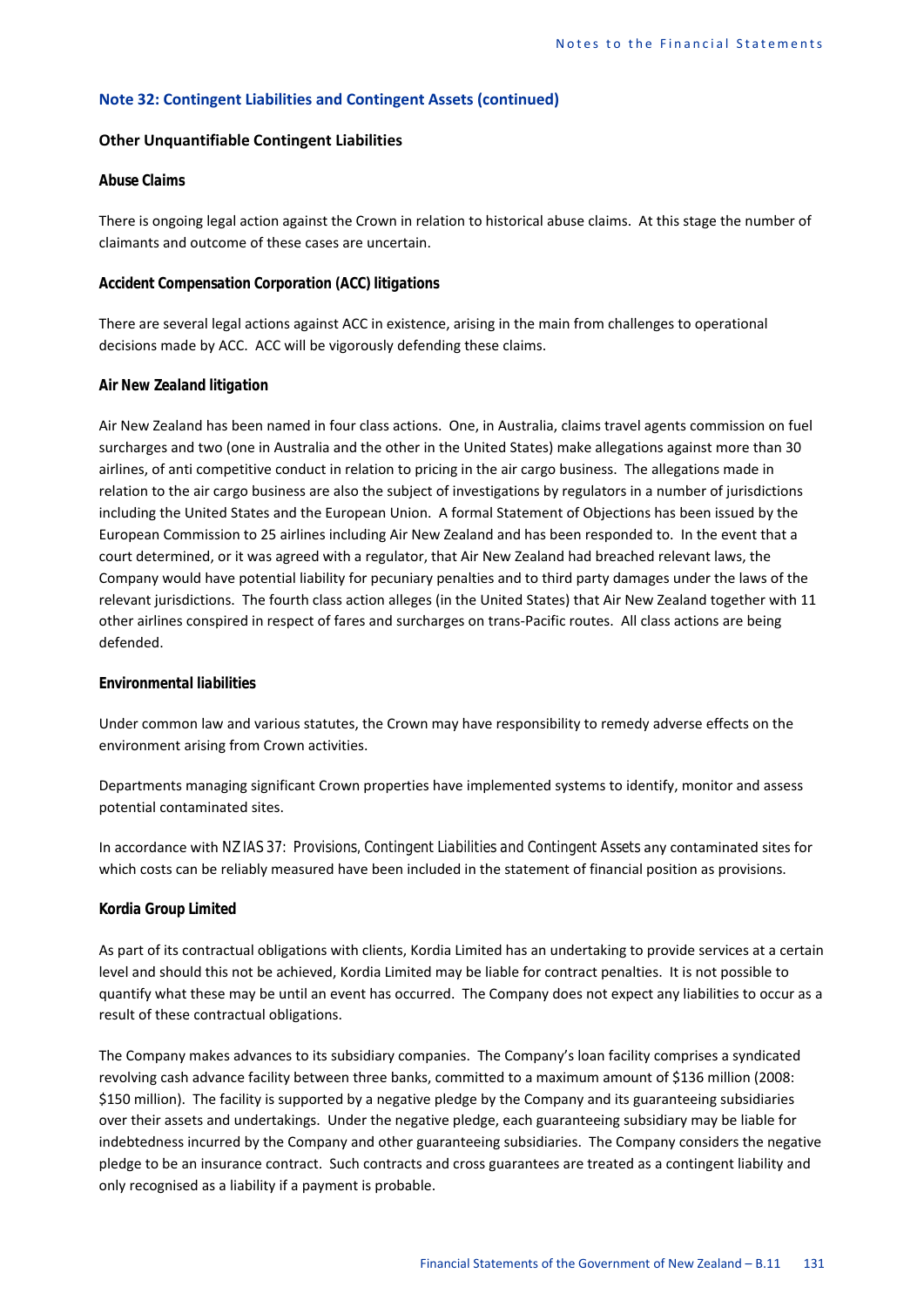#### *Maui Contracts*

Contracts in respect of which the Crown purchases gas from Maui Mining companies and sells gas downstream to Contract Energy Limited, Vector Gas Limited and Methanex Waitara Valley Limited provide for invoices to be reopened in certain circumstances within two years of their issue date as a result of revisions to indices. These revisions may result in the Crown refunding monies or receiving monies from those parties.

#### *Rugby World Cup 2011*

The Crown has agreed in joint venture arrangements with the New Zealand Rugby Union to an uncapped underwrite of the costs of hosting the 2011 Rugby World Cup, on a loss sharing basis (Crown 67%, NZRU 33%). A provision for the forecast losses has been made in the Government's financial statements.

The Crown has agreed to reimburse New Zealand income tax that might be incurred by the joint venture entity (Rugby New Zealand 2011 Limited) or the NZRU in relation to the joint venture entity, and has also agreed to reimburse the NZRU for New Zealand withholding tax that might be incurred on certain payments made in relation to the tournament.

The Crown has further agreed to review its level of support to the tournament if the actual tax revenue arising from the tournament exceeds forecasts.

## *Television New Zealand*

The Company is subject to a number of legal claims. Given the stage of proceedings and uncertainty as to outcomes of the cases, no estimate of the financial effect can be made and no provision for any potential liability has been made in the Financial Statements.

## *Treaty of Waitangi claims*

Under the Treaty of Waitangi Act 1975, any Māori may lodge claims relating to land or actions counter to the principles of the Treaty with the Waitangi Tribunal. Where the Tribunal finds a claim is well founded, it may recommend to the Crown that action be taken to compensate those affected. The Tribunal can make recommendations that are binding on the Crown with respect to land which has been transferred by the Crown to an SOE or tertiary institution, or is subject to the Crown Forest Assets Act 1989.

#### *Treaty of Waitangi claims – settlement relativity payments*

The Deeds of Settlement negotiated with Waikato-Tainui and Ngāi Tahu include a relativity mechanism. The mechanism provides that, where the total redress amount for all historical Treaty settlements exceeds \$1 billion in 1994 present-value terms, the Crown is liable to make payments to maintain the real value of Ngāi Tahu's and Waikato-Tainui's settlements as a proportion of all Treaty settlements. The agreed relativity proportions are 17% for Waikato-Tainui and approximately 16% for Ngāi Tahu. The non-quantifiable contingent liability relates to the risk that total settlement redress, including binding recommendations from the Waitangi Tribunal, will trigger these relativity payments.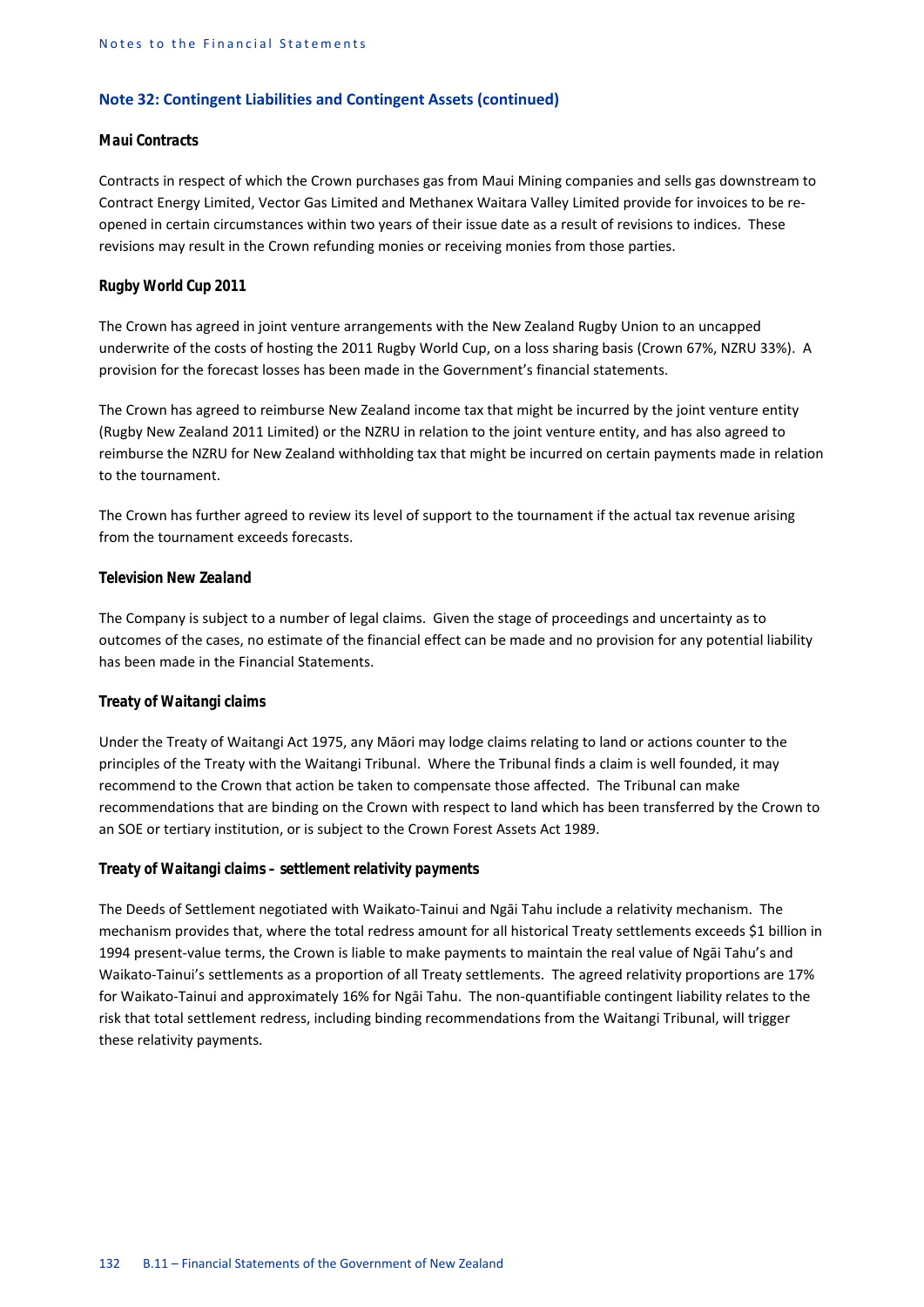#### *Westpac Banking Corporation*

Under the Domestic Transaction Banking Services Master Agreement with Westpac Banking Corporation, dated 30 November 2004, the Crown has indemnified Westpac:

- In relation to letters of credit issued on behalf of the Crown.
- For costs and expenses incurred by reason of third party claims against Westpac relating to indirect instructions, direct debits, third party cheques, departmental credit card merchant agreements, use of online banking products and IRD processing arrangements.

## **Other contingencies**

## *Deposit Guarantee Schemes*

The Crown's exposure with respect to the Retail Deposit Guarantee Scheme and the Wholesale Funding Guarantee Facility is described in note 30.

## *Foreshore and seabed*

The Foreshore and Seabed Act 2004 (FSA):

- vests the full legal and beneficial ownership of the public foreshore and seabed in the Crown
- provides for the recognition and protection of ongoing customary rights with respect to the public foreshore and seabed
- enables applications to the High Court to investigate if previously held common law rights have been adversely impacted, and if so, providing for those affected either to participate in the administration of a foreshore and seabed reserve or else enter into formal discussions on redress, and
- provides for general rights of public access and recreation in, on, over, and across the public foreshore and seabed and general rights of navigation within the foreshore and seabed.

The public foreshore and seabed means the marine area that is bounded on the landward side by the line of mean high water spring; and on the seaward side by the outer limits of the territorial sea, but does not include land subject to a specified freehold interest (refer section 5 of the FSA).

The FSA codifies the nature of the Crown's ownership interest in the public foreshore and seabed on behalf of the public of New Zealand. Although full legal and beneficial ownership of the public foreshore and seabed has been vested in the Crown, there are significant limitations to the Crown's rights under the FSA. As well as recognising and protecting customary rights, the FSA significantly restricts the Crown's ability to alienate or dispose of any part of the public foreshore and seabed and significantly restricts the Crown's ability to exclude others from entering or engaging in recreational activities or navigating in, on or within the public foreshore and seabed. Because of the complex nature of the Crown's ownership interest in the public foreshore and seabed and because we are unable to obtain a reliable valuation of the Crown's interest, the public foreshore and seabed has not been recognised as an asset in these financial statements.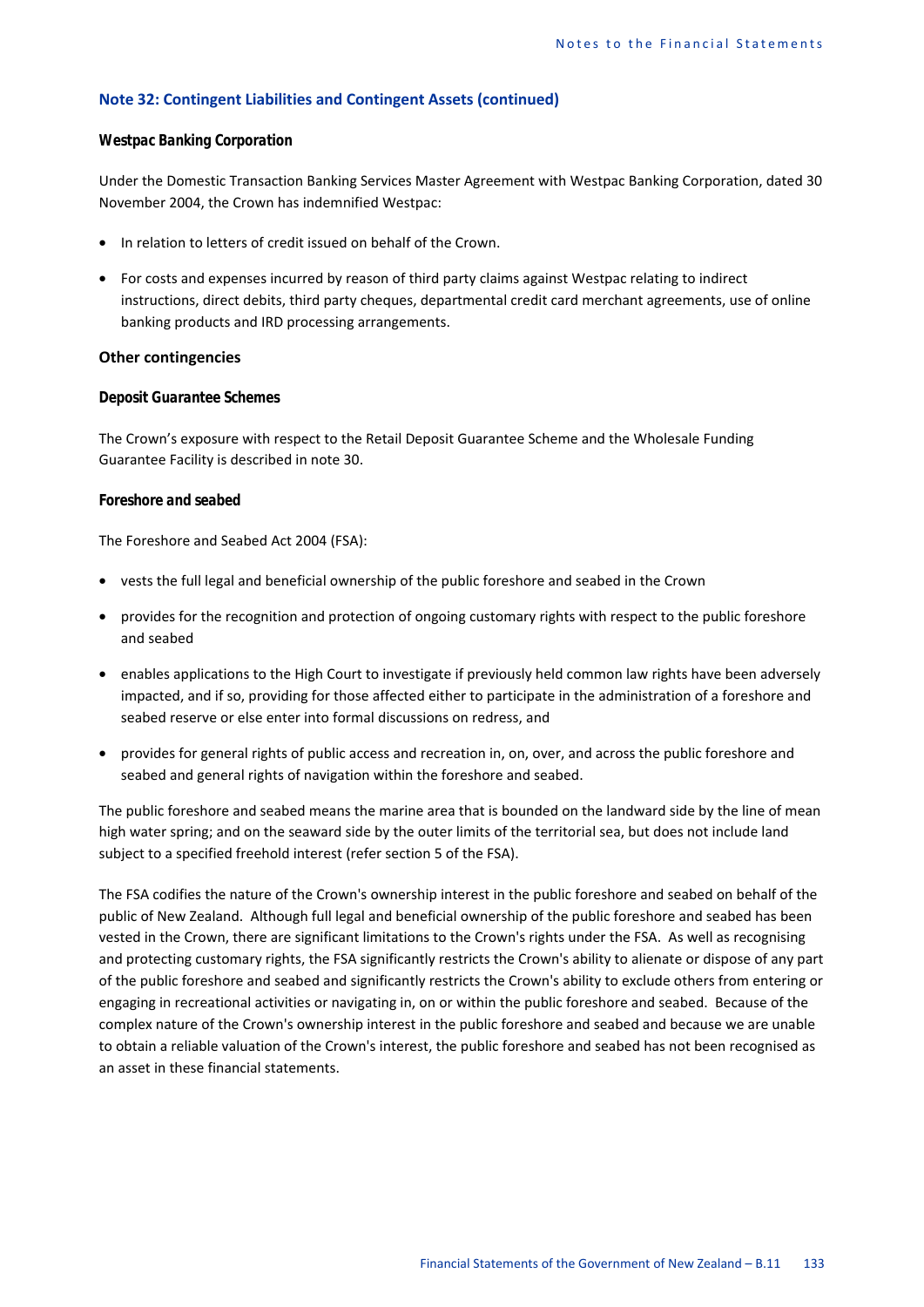## **Contingent Assets**

## *Legal proceedings and disputes*

Legal proceedings and disputes are contingent assets in relation to Inland Revenue pending assessments. Contingent assets arise where Inland Revenue has advised a taxpayer of a proposed adjustment to their tax assessment. There has been no amended assessment issued at this point or revenue recognised so these are recorded in the note 32 as legal proceedings and disputes – non-assessed*.* The taxpayer has the right to dispute this adjustment and a disputes resolution process is entered into. Inland Revenue quantifies a contingent asset based on the likely outcome of the disputes process based on experience and similar prior cases.

A contingent asset of \$1,191 million has been disclosed in relation to use of money interest on the structured finance transactions discussed on page 126. The interest has been calculated based on the maximum amount which the taxpayers are due to pay to the department at that date. However some of these taxpayers may have money in the tax pooling account which they could transfer at an earlier date, thereby reducing the actual interest received.

Shortfall penalties that Inland Revenue may impose have not been quantified as they are too uncertain at this stage. These penalties would not meet the asset definition or recognition criteria due to the fundamental uncertainty as to what penalty would be applied and the value of the penalty that Inland Revenue would impose. Penalties would be recognised following a final court decision once all appeals are exhausted.

\$1,502 million at 30 June 2009 (\$307 million at 30 June 2008)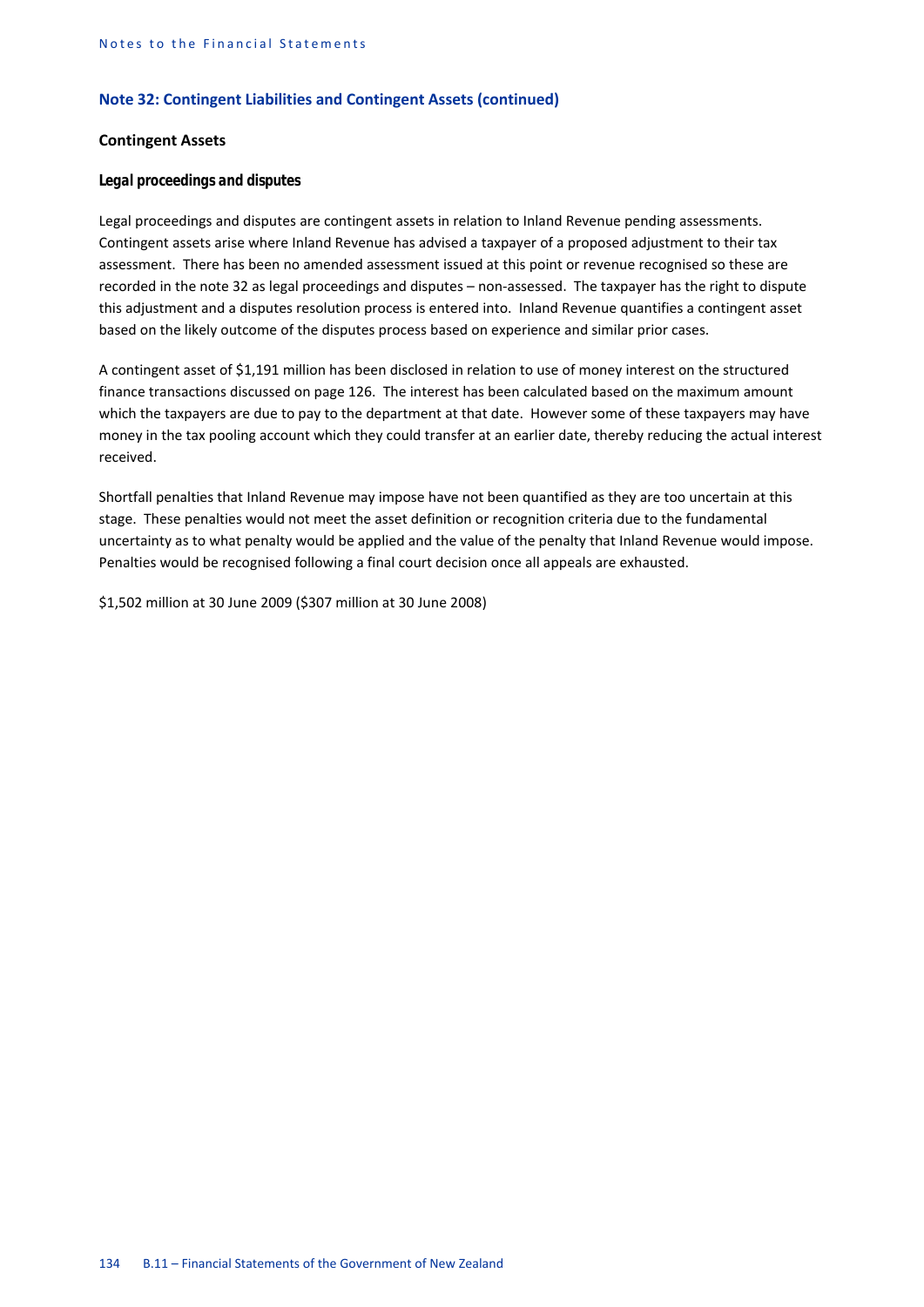## **Note 33: Financial Instruments**

The Government has devolved responsibility for the financial management of its financial portfolios to its subentities such as NZDMO, Reserve Bank, NZS Fund, Inland Revenue and ACC. The financial management objectives of each of these portfolios are influenced by the purpose and associated governance framework for which the portfolio is held. The purposes of a portfolio may cover:

- public policy considerations eg, the provision of student loans to support tertiary education policy
- liquidity management eg, Treasury bills and Government Stock are the primary debt instruments for funding core Government operations, and
- long-term economic return eg, the function of the NZ Superannuation Fund.

These purposes are not mutually exclusive, with portfolios typically established for, or arising from, a public policy objective, such as pre-funding future superannuation expenses, but in doing so are managed to maximise economic returns consistent with the policy objective.

Reporting to Ministers on these portfolios is done on a portfolio-by-portfolio basis. The institutional frameworks and policy objectives of these portfolios are reviewed periodically. Otherwise reporting on the consolidated financial management and performance of these portfolios is done in the context of the interim and annual Financial Statements of the Government and the forecasts reported in the *Half-Year and Budget Economic and Fiscal Updates.* 

Details of the significant accounting policies and methods adopted including the criteria for recognition, the basis of measurement and the basis on which income and expenses are recognised, in respect of each class of financial asset and financial liability are disclosed in Note 1 of the financial statements.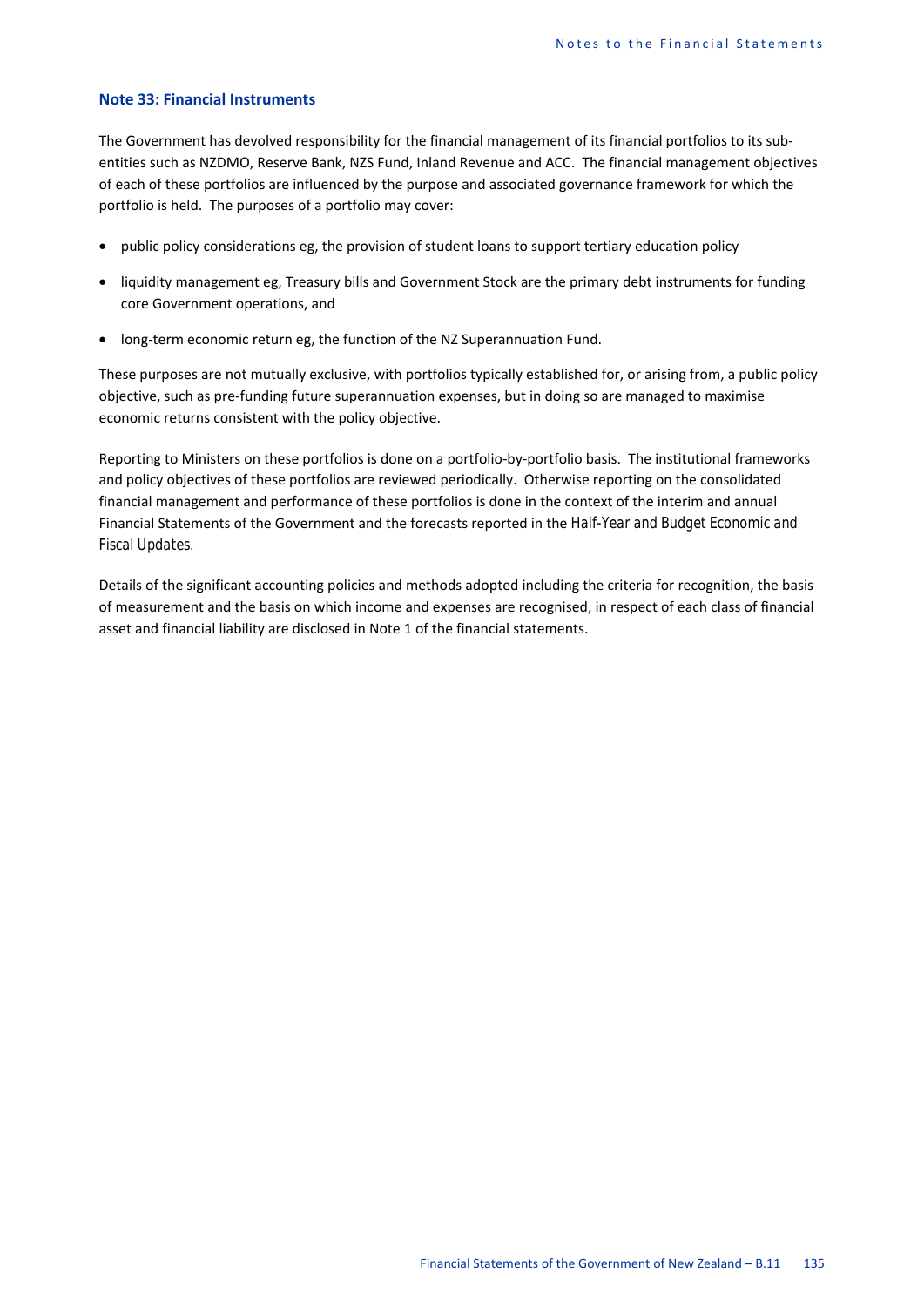#### **Note 33: Financial Instruments (continued)**

## **(a) Analysis of financial instruments**

Financial instruments are measured at either fair value or amortised cost. Changes in the value of an instrument may be reported in the operating balance or directly in net worth depending on its designation. The following table details the value of financial assets and financial liabilities by class of instrument and by designation category, as defined in the accounting policies in Note 1.

## *Financial Assets*

| Financial assets as at 30 June 2009 |             | <b>Designation</b>       |                          |                 |                   |              |
|-------------------------------------|-------------|--------------------------|--------------------------|-----------------|-------------------|--------------|
|                                     |             | Amortised                | <b>Available</b>         | <b>Held for</b> | <b>Fair value</b> | <b>Total</b> |
|                                     |             | cost                     | for sale                 | trading         | through           |              |
|                                     | <b>Note</b> |                          |                          |                 | P&L               |              |
|                                     |             | \$m                      | \$m                      | \$m             | \$m               | \$m          |
|                                     |             |                          |                          |                 |                   |              |
| Cash and cash equivalents           |             | 6,268                    |                          |                 |                   | 6,268        |
| Trade and other receivables         | 14          | 3,151                    |                          |                 |                   | 3,151        |
| Long-term deposits                  | 15          | 2,695                    |                          |                 | 441               | 3,136        |
| Derivatives in gain                 | 15          | $\overline{\phantom{a}}$ |                          | 3,745           |                   | 3,745        |
| Marketable securities               | 15          |                          | 646                      | 773             | 36,954            | 38,373       |
| IMF special drawing rights          | 15          | 454                      |                          |                 |                   | 454          |
| Share investments                   | 16          |                          | 74                       | -               | 11,086            | 11,160       |
| Student loans                       | 17          | 6,553                    |                          | -               |                   | 6,553        |
| Kiwibank mortgages                  | 17          | 6,370                    | $\overline{\phantom{a}}$ | -               | 2,122             | 8,492        |
| Other advances                      | 17          | 519                      |                          |                 | 40                | 559          |
| <b>Total financial assets by</b>    |             |                          |                          |                 |                   |              |
| designation                         |             | 26,010                   | 720                      | 4,518           | 50,643            | 81,891       |

| Financial assets as at 30 June 2008 |             | <b>Designation</b> |           |                          |                   |        |
|-------------------------------------|-------------|--------------------|-----------|--------------------------|-------------------|--------|
|                                     |             | <b>Amortised</b>   | Available | <b>Held for</b>          | <b>Fair value</b> |        |
|                                     |             | cost               | for sale  | trading                  | through           |        |
|                                     | <b>Note</b> |                    |           |                          | P&L               | Total  |
|                                     |             | \$m                | \$m       | \$m                      | \$m               | \$m    |
| Cash and cash equivalents           |             | 3,804              |           |                          |                   | 3,804  |
| Trade and other receivables         | 14          |                    |           |                          |                   |        |
|                                     |             | 3,214              |           |                          |                   | 3,214  |
| Long-term deposits                  | 15          | 2,039              |           |                          | 748               | 2,787  |
| Derivatives in gain                 | 15          |                    |           | 1,563                    |                   | 1,563  |
| Marketable securities               | 15          |                    | 759       | 490                      | 35,402            | 36,651 |
| IMF special drawing rights          | 15          | 188                |           | $\overline{\phantom{a}}$ |                   | 188    |
| Share investments                   | 16          |                    | 76        | $\overline{\phantom{0}}$ | 12,888            | 12,964 |
| Student loans                       | 17          | 6,741              |           |                          |                   | 6,741  |
| Kiwibank mortgages                  | 17          | 2,427              |           |                          | 3,154             | 5,581  |
| Other advances                      | 17          | 578                |           |                          | 48                | 626    |
| <b>Total financial assets by</b>    |             |                    |           |                          |                   |        |
| designation                         |             | 18,991             | 835       | 2,053                    | 52,240            | 74,119 |

As at 30 June 2009, the carrying value of financial assets that have been pledged as collateral was \$930 million (2008: \$634 million). These transactions are conducted under terms that are usual and customary to standard securities borrowing.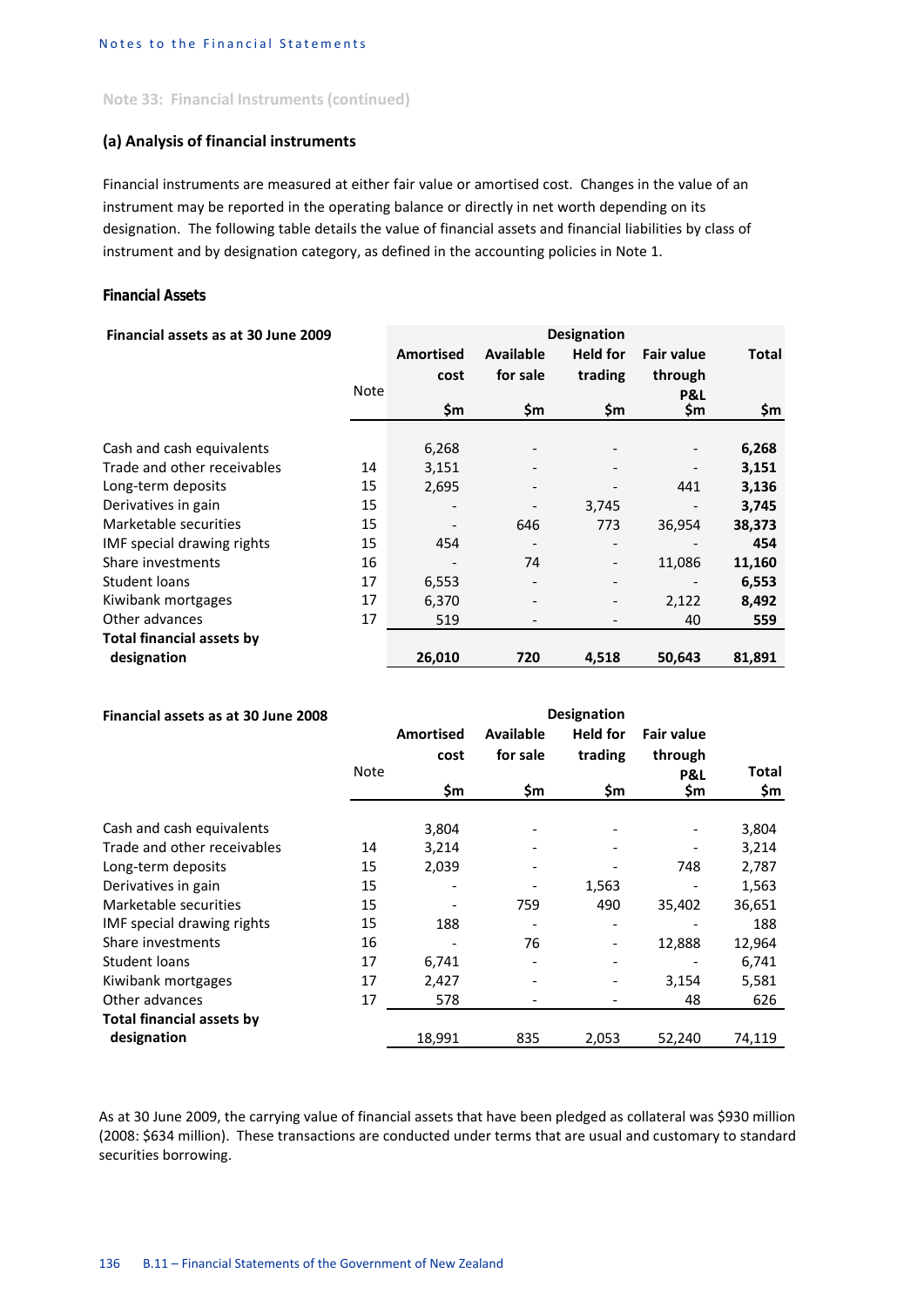## **Note 33: Financial Instruments (continued)**

# **(a) Analysis of financial instruments (continued)**

## *Financial Liabilities*

## **Financial liabilities as at 30 June 2009 Designation**

|                                                   |             | <b>Amortised</b><br>cost | <b>Held for</b><br>trading | <b>Fair value</b><br>through |                     |
|---------------------------------------------------|-------------|--------------------------|----------------------------|------------------------------|---------------------|
|                                                   | <b>Note</b> | \$m                      | \$m                        | P&L<br>\$m                   | <b>Total</b><br>\$m |
|                                                   |             |                          |                            |                              |                     |
| Issued currency                                   |             | 4,005                    |                            |                              | 4,005               |
| Accounts payable                                  | 23          | 5,380                    |                            |                              | 5,380               |
| Borrowings:                                       | 24          |                          |                            |                              |                     |
| Government stock                                  |             | 17,710                   |                            | 3,454                        | 21,164              |
| Treasury bills                                    |             |                          |                            | 7,432                        | 7,432               |
| Government retail stock                           |             | 491                      |                            |                              | 491                 |
| Settlement deposits with Reserve Bank             |             |                          |                            | 6,908                        | 6,908               |
| Derivatives in loss                               |             |                          | 2,158                      |                              | 2,158               |
| Finance lease liabilities                         |             | 1,002                    |                            |                              | 1,002               |
| Other borrowings                                  |             | 14,602                   | 8                          | 8,188                        | 22,798              |
| <b>Total borrowings</b>                           |             | 33,805                   | 2,166                      | 25,982                       | 61,953              |
| <b>Total financial liabilities by designation</b> |             | 43,190                   | 2,166                      | 25,982                       | 71,338              |

## **Financial liabilities as at 30 June 2008 Designation**

|                                                   |             | <b>Amortised</b><br>cost | <b>Held for</b><br>trading | <b>Fair value</b><br>through |              |
|---------------------------------------------------|-------------|--------------------------|----------------------------|------------------------------|--------------|
|                                                   | <b>Note</b> | \$m                      | \$m                        | P&L<br>\$m                   | Total<br>\$m |
| Issued currency                                   |             | 3,530                    |                            |                              | 3,530        |
| Accounts payable                                  | 23          | 6,444                    |                            |                              | 6,444        |
| Borrowings:                                       | 24          |                          |                            |                              |              |
| Government stock                                  |             | 13,722                   |                            | 4,794                        | 18,516       |
| Treasury bills                                    |             |                          |                            | 1,484                        | 1,484        |
| Government retail stock                           |             | 423                      |                            |                              | 423          |
| Settlement deposits with Reserve Bank             |             |                          |                            | 7,750                        | 7,750        |
| Derivatives in loss                               |             |                          | 1,591                      |                              | 1,591        |
| Finance lease liabilities                         |             | 955                      |                            |                              | 955          |
| Other borrowings                                  |             | 10,784                   |                            | 4,607                        | 15,391       |
| <b>Total borrowings</b>                           |             | 25,884                   | 1,591                      | 18,635                       | 46,110       |
| <b>Total financial liabilities by designation</b> |             | 35,858                   | 1,591                      | 18,635                       | 56,084       |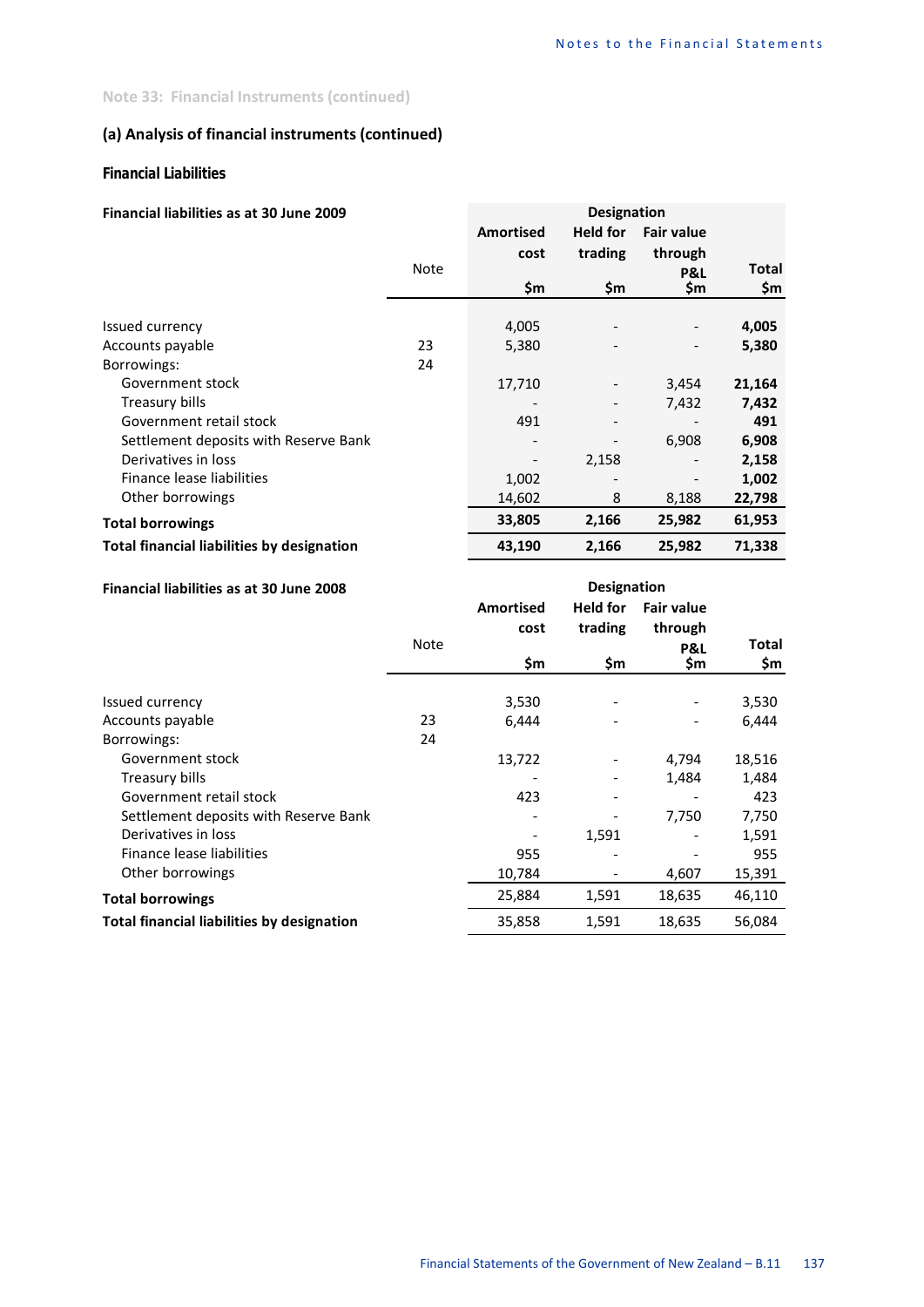**Note 33: Financial Instruments (continued)**

# **(a) Analysis of financial instruments (continued)**

## *Derivatives*

|                                | Carrying        | <b>Notional</b> | Carrying     | <b>Notional</b> | <b>Net</b>   |
|--------------------------------|-----------------|-----------------|--------------|-----------------|--------------|
| Derivatives as at 30 June 2009 | value in        | value in        | value in     | value in        | carrying     |
|                                | gain            | gain            | loss         | loss            | value        |
|                                | \$m             | \$m             | \$m          | \$m             | \$m          |
| Foreign exchange contracts     | 1,506           | 15,055          | 500          | 8,309           | 1,006        |
| Foreign exchange options       | 10              | 192             |              |                 | 10           |
| Cross currency swaps           | 1,043           | 8,132           | 821          | 8,432           | 222          |
| Interest rate swaps            | 919             | 12,646          | 605          | 15,450          | 314          |
| Interest rate options          |                 |                 | 8            | 500             | (8)          |
| <b>Futures</b>                 | $\mathbf{1}$    | 998             | $\mathbf{1}$ | 636             |              |
| Other derivatives              | 266             | 2,698           | 223          | 10,123          | 43           |
| <b>Total derivatives</b>       | 3,745           | 39,721          | 2,158        | 43,450          | 1,587        |
|                                |                 |                 |              |                 |              |
|                                | <b>Carrying</b> | <b>Notional</b> | Carrying     | <b>Notional</b> | <b>Net</b>   |
| Derivatives as at 30 June 2008 | value in        | value in        | value in     | value in        | carrying     |
|                                | gain<br>\$m     | gain<br>\$m     | loss<br>\$m  | loss<br>\$m     | value<br>\$m |
| Foreign exchange contracts     | 206             | 6,028           | 510          | 15,524          | (304)        |
| Foreign exchange options       | 5               | 320             |              | 12              | 5            |
| Cross currency swaps           | 570             | 2,861           | 521          | 2,985           | 49           |
| Interest rate swaps            | 347             | 17,786          | 218          | 9,244           | 129          |
| Interest rate options          |                 | 25              |              | 110             |              |
| <b>Futures</b>                 |                 | 1,119           | $\mathbf{1}$ | 303             | (1)          |
| Other derivatives              | 435             | 8,553           | 341          | 4,264           | 94           |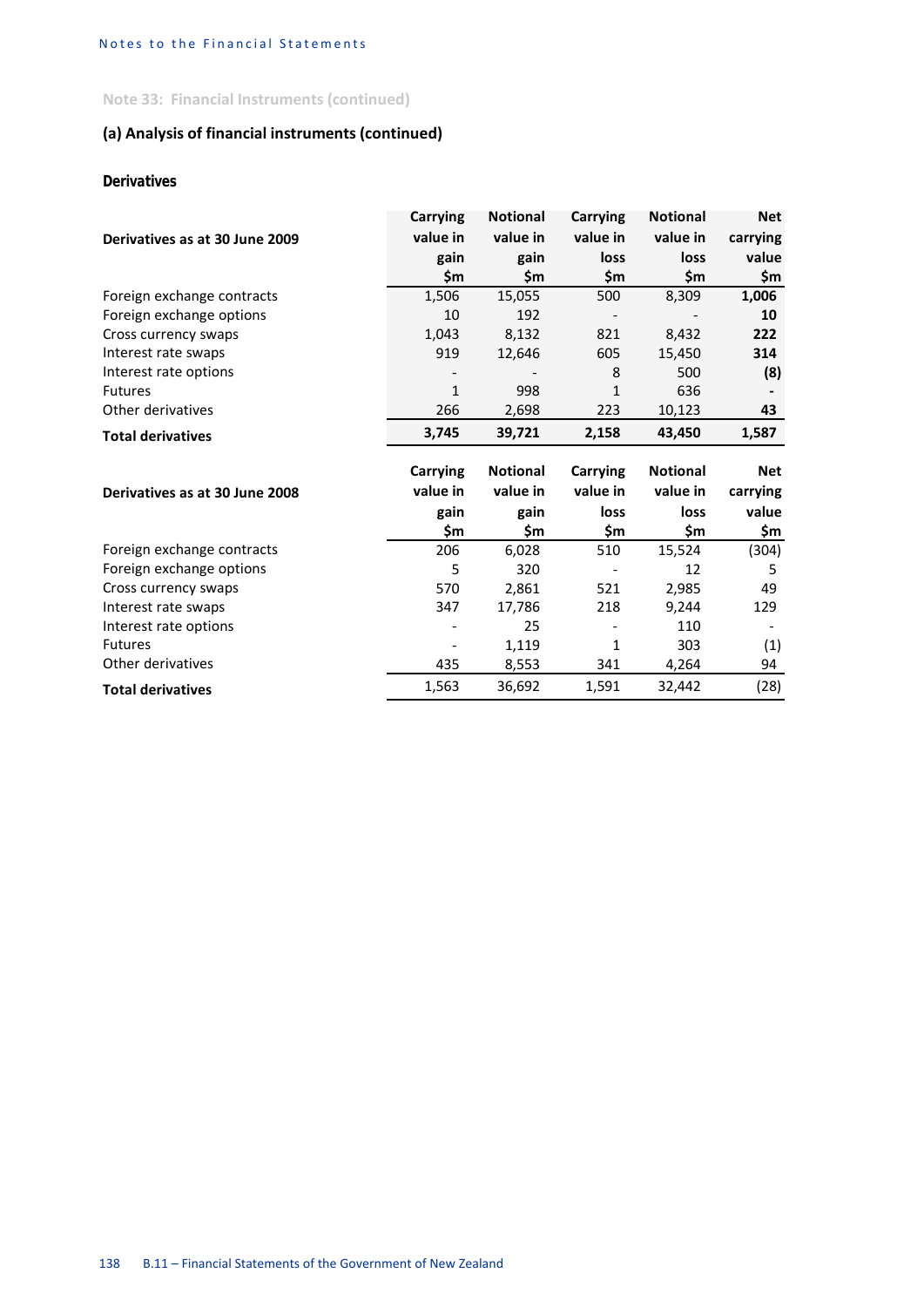## **(a) Analysis of financial instruments (continued)**

## *Hedge Derivatives*

Some derivatives are reported using the hedge accounting approaches available under financial reporting standards. These approaches permit the effective portion of a cash flow hedging instrument to be initially reported in equity and subsequently transferred to the statement of financial performance or value of the hedged asset. A fair value hedge enables the hedged item to be adjusted by the effective portion of the fair value hedge and for this adjustment to be reported in the statement of financial performance. The carrying values of hedge accounted derivatives are:

|                                                | Carrying<br>value in<br>gain<br>\$m | Carrying<br>value in<br>loss<br>\$m | <b>Net</b><br>carrying<br>value<br>\$m |
|------------------------------------------------|-------------------------------------|-------------------------------------|----------------------------------------|
| Hedge accounted derivatives as at 30 June 2009 |                                     |                                     |                                        |
| Derivatives hedging fair value                 | 95                                  | 13                                  | 82                                     |
| Derivatives hedging cash flows                 | 188                                 | 272                                 | (84)                                   |
| Hedge accounted derivatives as at 30 June 2008 |                                     |                                     |                                        |
| Derivatives hedging fair value                 | 1                                   | 64                                  | (63)                                   |
| Derivatives hedging cash flows                 | 343                                 | 338                                 | 5                                      |

As a result of fair value hedge accounting, the hedged items were adjusted by a loss of \$78 million (2008: gain of \$51 million), which is included in the statement of financial performance along with the change in fair value of the hedging derivative.

The periods when cash flows are expected to occur from activities subject to cash flow hedge accounting and when they are expected to affect the operating balance are:

| <12 months<br>\$m | 1-2 years<br>\$m | 2-5 years<br>\$m | >5 years<br>\$m | <b>Total</b><br>\$m |
|-------------------|------------------|------------------|-----------------|---------------------|
|                   |                  |                  |                 |                     |
| (73)              | (33)             | 9                |                 | (96)                |
| (60)              | (34)             | 21               | (56)            | (129)               |
| (135)             | (15)             | 13               |                 | (137)<br>(183)      |
|                   | (160)            | 19               | 42              | (84)                |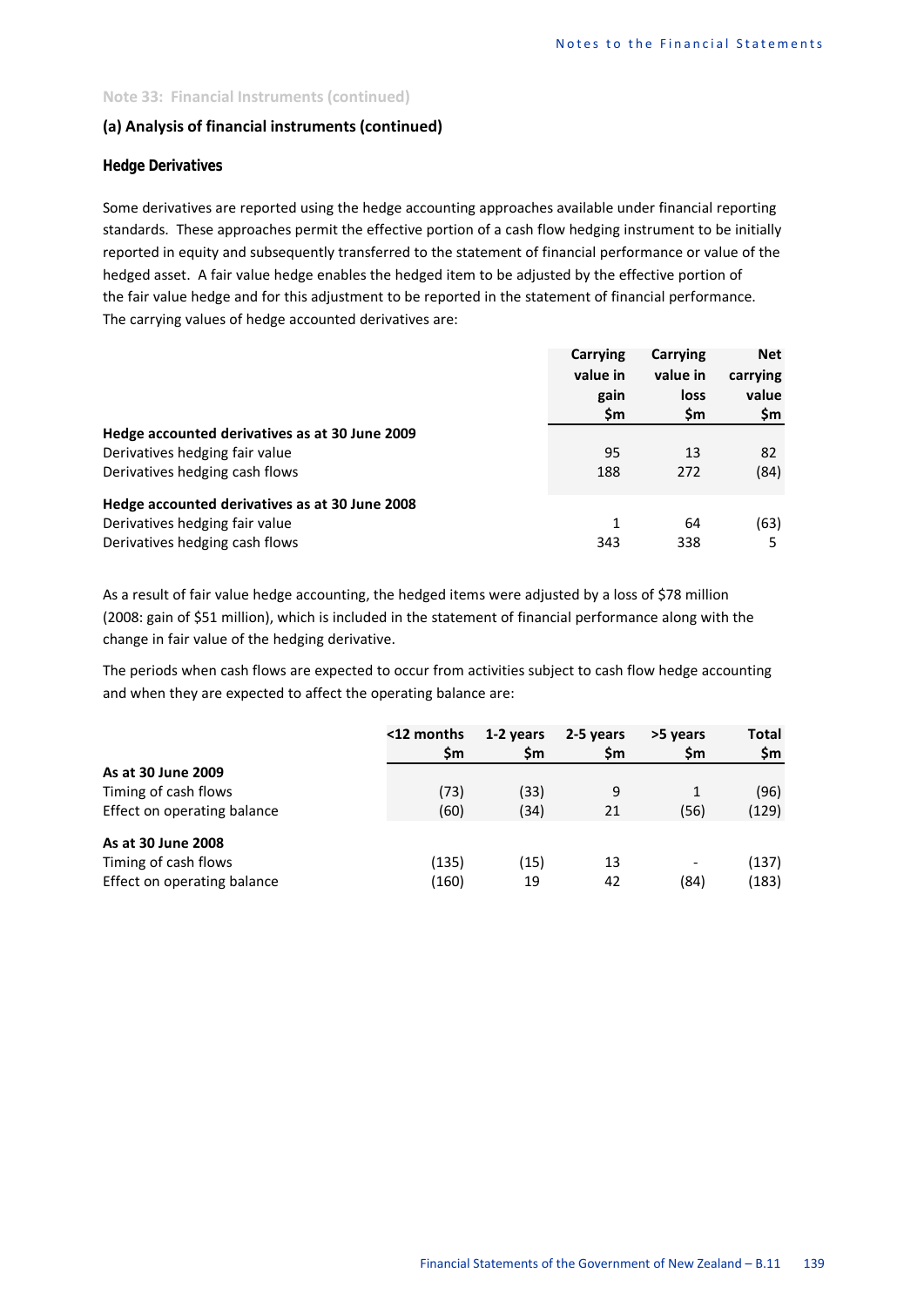#### **(b) Risk Management Policies**

Risk management policies are outlined for entities that hold significant portfolios of financial instruments. The size of these portfolios on an unconsolidated basis (ie, including cross-holdings of government stock and other Crown instruments) are:

|                                              | 30 June 2009                                        |                                                                   | 30 June 2008                                 |                                                                 |  |  |
|----------------------------------------------|-----------------------------------------------------|-------------------------------------------------------------------|----------------------------------------------|-----------------------------------------------------------------|--|--|
|                                              | <b>Unconsolidated</b><br>financial<br>assets<br>\$m | <b>Unconsolidated</b><br>financial<br><b>liabilities</b><br>\$m\$ | Unconsolidated<br>financial<br>assets<br>\$m | <b>Unconsolidated</b><br>financial<br><b>liabilities</b><br>\$m |  |  |
| New Zealand Debt<br><b>Management Office</b> |                                                     |                                                                   |                                              |                                                                 |  |  |
| (NZDMO)                                      | 19,222                                              | 43,357                                                            | 16,578                                       | 32,952                                                          |  |  |
| Reserve Bank                                 | 22,509                                              | 18,997                                                            | 18,159                                       | 16,160                                                          |  |  |
| <b>Inland Revenue</b>                        | 6,905                                               | 304                                                               | 7,317                                        | 124                                                             |  |  |
| NZ Superannuation Fund                       | 12,877                                              | 561                                                               | 13,791                                       | 494                                                             |  |  |
| ACC                                          | 11,178                                              | 764                                                               | 10,128                                       | 720                                                             |  |  |
| NZ Post (including Kiwibank)                 | 10,630                                              | 10,508                                                            | 7,385                                        | 7,243                                                           |  |  |
| Air New Zealand                              | 2,194                                               | 1,998                                                             | 2,065                                        | 1,932                                                           |  |  |
| EQC                                          | 5,622                                               | 5                                                                 | 5,598                                        | 6                                                               |  |  |
| Transpower                                   | 292                                                 | 1,411                                                             | 283                                          | 1,266                                                           |  |  |
| Ministry of Social                           |                                                     |                                                                   |                                              |                                                                 |  |  |
| Development                                  | 975                                                 | 369                                                               | 1,034                                        | 368                                                             |  |  |
| <b>Mighty River Power</b>                    | 406                                                 | 968                                                               | 459                                          | 1,096                                                           |  |  |
| <b>Meridian Energy</b>                       | 371                                                 | 1,546                                                             | 689                                          | 1,649                                                           |  |  |
| <b>Genesis Energy</b>                        | 334                                                 | 928                                                               | 510                                          | 1,035                                                           |  |  |
| <b>Public Trust</b>                          | 1,083                                               | 1,104                                                             | 995                                          | 986                                                             |  |  |

The risk management policies applied by each of these entities are outlined below.

| <b>Manager</b> | <b>Financial Instrument Portfolio</b>                                                                                                                                                                                                                       | <b>Risk Management</b>                                                                                                                                                                                                                                                                                                     |
|----------------|-------------------------------------------------------------------------------------------------------------------------------------------------------------------------------------------------------------------------------------------------------------|----------------------------------------------------------------------------------------------------------------------------------------------------------------------------------------------------------------------------------------------------------------------------------------------------------------------------|
| <b>NZDMO</b>   | Financial assets and liabilities<br>held to:<br>finance the Government's<br>gross borrowing<br>requirements<br>provide funds to<br>Government entities, and<br>provide capital market<br>services and derivative<br>transactions to<br>Government entities. | NZDMO operates within a risk<br>management framework that is approved<br>by the Minister of Finance. The<br>framework specifies NZDMO's policies for<br>managing market risk, credit risk, liquidity<br>risk, funding risk and operational risk.<br>The risk management framework is<br>subject to continuous improvement. |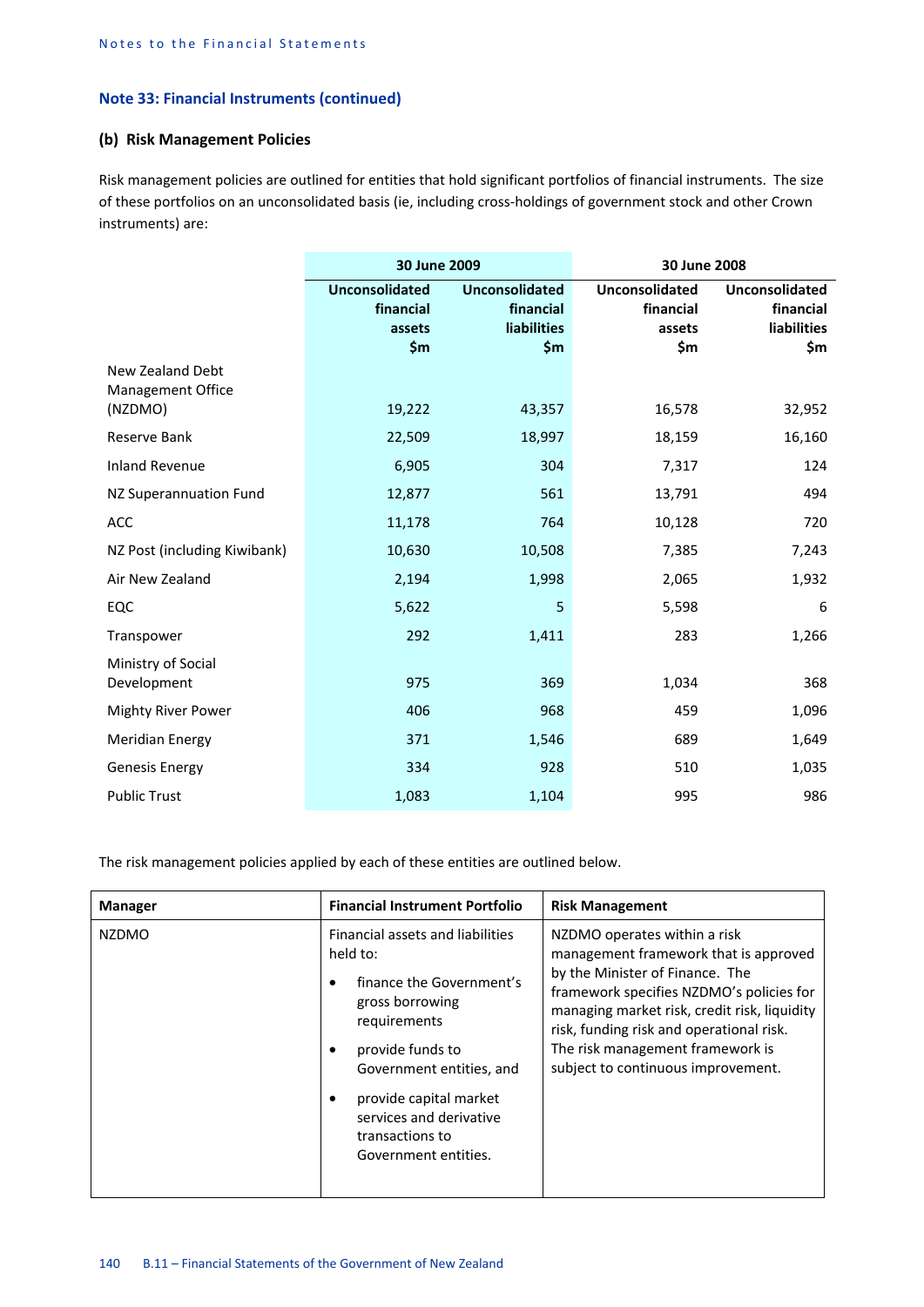## **(b) Risk Management Policies (continued)**

| <b>Manager</b>                                    | <b>Financial Instrument Portfolio</b>                                                                                                                                            | <b>Risk Management</b>                                                                                                                                                                                                                                                                                                                                                                                                                                                                                                                                                                                                                                                                                                                                                  |
|---------------------------------------------------|----------------------------------------------------------------------------------------------------------------------------------------------------------------------------------|-------------------------------------------------------------------------------------------------------------------------------------------------------------------------------------------------------------------------------------------------------------------------------------------------------------------------------------------------------------------------------------------------------------------------------------------------------------------------------------------------------------------------------------------------------------------------------------------------------------------------------------------------------------------------------------------------------------------------------------------------------------------------|
| The Reserve Bank of<br>New Zealand                | Financial assets and liabilities<br>held for the purpose of effective<br>foreign exchange intervention<br>capability, wholesale banking<br>liquidity and circulating<br>currency | The overall risk management framework<br>is designed to strongly encourage the<br>sound and prudent management of the<br>bank's risk in a way that is consistent with<br>financial market best practice.                                                                                                                                                                                                                                                                                                                                                                                                                                                                                                                                                                |
| <b>Inland Revenue Department</b>                  | <b>Student Loans</b>                                                                                                                                                             | Risk is minimised by the collection of<br>compulsory repayments through the tax<br>system. In addition, advances are widely<br>dispersed, reducing the concentration of<br>credit risk.                                                                                                                                                                                                                                                                                                                                                                                                                                                                                                                                                                                 |
| The New Zealand<br>Superannuation Fund (NZS Fund) | Investment Fund assets                                                                                                                                                           | The Guardians manage the NZS Fund's<br>risks by adopting an appropriate risk<br>profile that is commensurate with the<br>return objective and time horizon of the<br>Fund. The objective is to:<br>avoid concentration of risk by<br>$\bullet$<br>ensuring there is adequate<br>diversification between and within<br>asset classes, investment managers<br>and geographically<br>careful selection and monitoring of<br>$\bullet$<br>managers to ensure the Guardians<br>have sufficient conviction that each<br>manager will maximise the<br>probability that return expectations<br>will be met<br>to ensure that there are no<br>$\bullet$<br>unintended biases away from the<br>intended investment strategy, and<br>perform rigorous measurement and<br>$\bullet$ |
|                                                   |                                                                                                                                                                                  | management of market and manager<br>risk.                                                                                                                                                                                                                                                                                                                                                                                                                                                                                                                                                                                                                                                                                                                               |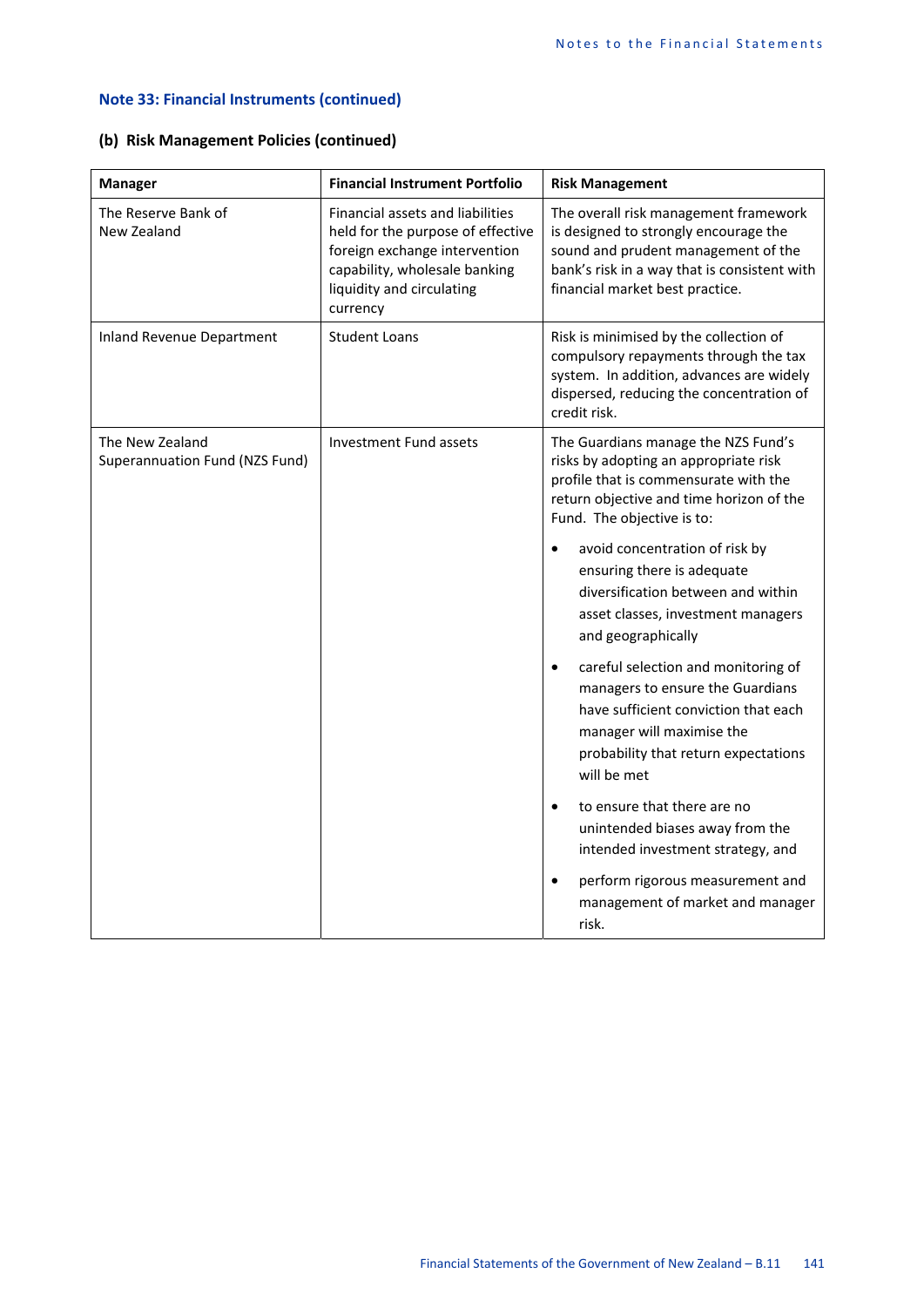## **(b) Risk Management Policies (continued)**

| <b>Manager</b>                              | <b>Financial Instrument Portfolio</b>                                                                                                                                                   | <b>Risk Management</b>                                                                                                                                                                                                                                                                                                                                                                                                                                                                                                                                                                                                                                                                           |
|---------------------------------------------|-----------------------------------------------------------------------------------------------------------------------------------------------------------------------------------------|--------------------------------------------------------------------------------------------------------------------------------------------------------------------------------------------------------------------------------------------------------------------------------------------------------------------------------------------------------------------------------------------------------------------------------------------------------------------------------------------------------------------------------------------------------------------------------------------------------------------------------------------------------------------------------------------------|
| <b>Accident Compensation</b><br>Corporation | <b>ACC Reserves</b>                                                                                                                                                                     | The investment committee sets<br>investment guidelines by requiring<br>investment managers to manage their<br>portfolios within defined market<br>exposure limits. These limits include<br>limits on percentage weight of any<br>particular company in the portfolio<br>relative to its benchmark weight; limits<br>on aggregate investment companies not<br>represented in the benchmark; limits on<br>the maximum investment in any<br>individual company; duration limits<br>relative to the duration of the<br>benchmark; and maximum credit<br>exposure to single entities. Compliance<br>with the investment guidelines is<br>reviewed by the internal auditors on a<br>half-yearly basis. |
| New Zealand Post (including<br>Kiwibank)    | Financial instruments from its<br>debt portfolio and investment<br>activity. This includes activities<br>as a financial intermediary and<br>financial market participant<br>(Kiwibank). | The Board is responsible for risk<br>management policies and procedures.<br>This includes appointing a finance risk<br>committee to monitor risk management.                                                                                                                                                                                                                                                                                                                                                                                                                                                                                                                                     |
| Air New Zealand                             | Financial instruments arising<br>from its business activity                                                                                                                             | The Board of directors approve risk<br>management policies. Compliance with<br>these policies is reviewed and reported<br>monthly to the Board and is included as<br>part of the internal audit programme.<br>Group policy is not to enter, issue, or<br>hold financial instruments for speculative<br>purposes.                                                                                                                                                                                                                                                                                                                                                                                 |
| Earthquake Commission                       | Assets in National Disaster Fund                                                                                                                                                        | The Commission applies best-practice<br>portfolio management that maximises<br>return without undue risk to the Fund as<br>a whole while avoiding prejudice to New<br>Zealand's reputation as a responsible<br>member of the world community.                                                                                                                                                                                                                                                                                                                                                                                                                                                    |
| Transpower                                  | Financial instruments arising<br>from its business activity                                                                                                                             | The Board has approved policy and<br>guidelines and authorised the use of<br>various financial instruments. The policy<br>adopted by the Board prohibits the use of<br>financial instruments for speculative<br>purposes. All derivatives must be directly<br>related to underlying physical debt or<br>firm capital commitments on Board<br>approved projects.                                                                                                                                                                                                                                                                                                                                  |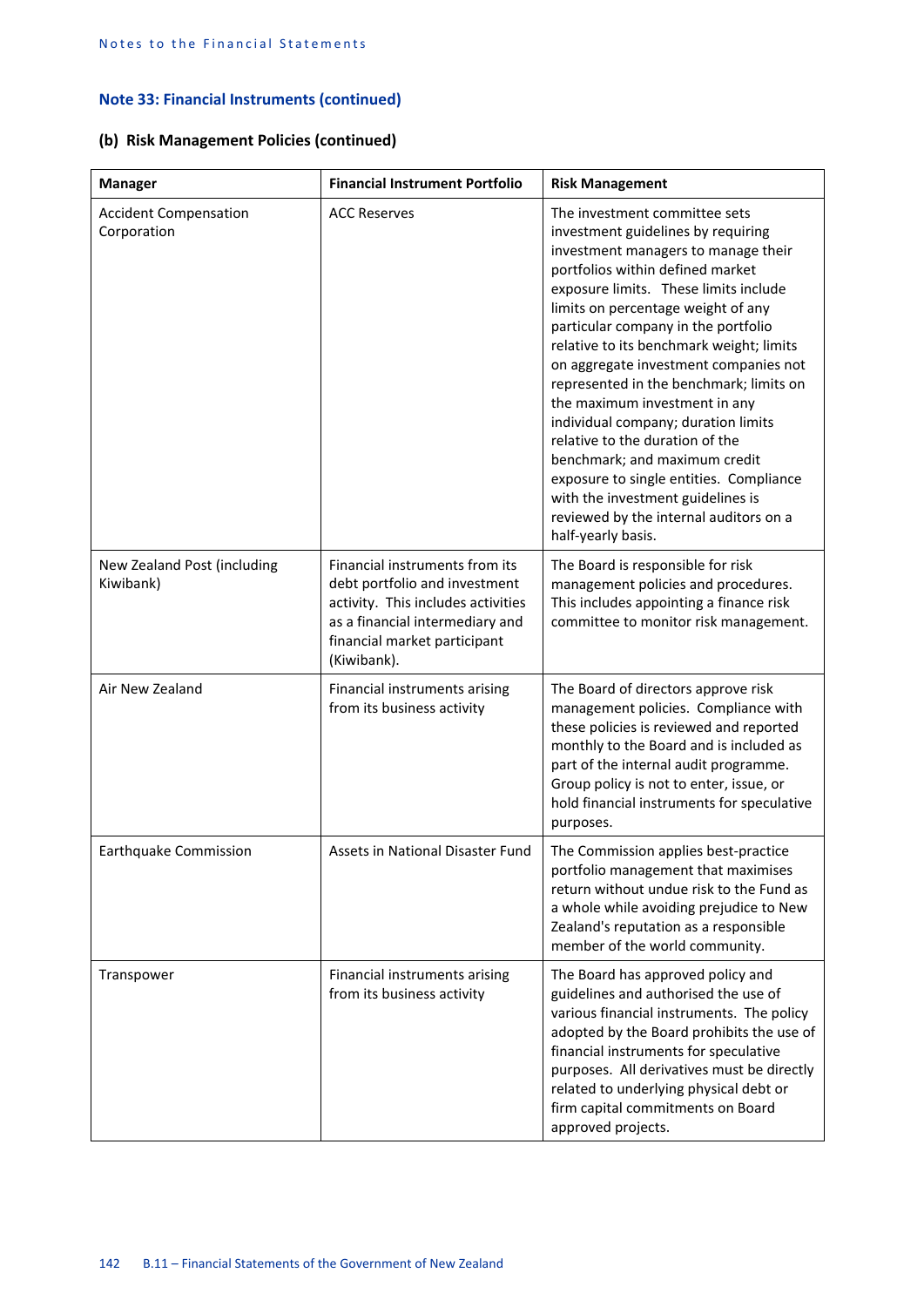## **(b) Risk Management Policies (continued)**

| <b>Manager</b>                 | <b>Financial Instrument Portfolio</b>                       | <b>Risk Management</b>                                                                                                                                                                                                                                                                                                                     |
|--------------------------------|-------------------------------------------------------------|--------------------------------------------------------------------------------------------------------------------------------------------------------------------------------------------------------------------------------------------------------------------------------------------------------------------------------------------|
| Ministry of Social Development | <b>Student loans</b>                                        | The Ministry has a series of policies to<br>manage the risks associated with<br>financial instruments. These policies do<br>not allow any transactions that are<br>speculative in nature.                                                                                                                                                  |
| <b>Mighty River Power</b>      | Financial instruments arising<br>from its business activity | The Group's overall risk management<br>programme focuses on the<br>unpredictability of financial markets and<br>seeks to proactively manage these risks<br>with the aim of protecting shareholder<br>wealth. The Group uses derivative<br>financial instruments to hedge these risk<br>exposures.                                          |
| <b>Meridian Energy</b>         | Financial instruments arising<br>from its business activity | Meridian's overall risk management<br>programme focuses on the<br>unpredictability of financial markets and<br>the electricity spot price and seeks to<br>minimise potential adverse effects on the<br>financial performance and economic<br>value of the Group. The Group uses<br>financial instruments to hedge these risk<br>exposures. |
| Genesis Energy                 | Financial instruments arising<br>from its business activity | The Group's overall risk management<br>programme focuses on the<br>unpredictability of financial markets and<br>seeks to minimise potential adverse<br>effects on the financial performance of<br>the Group. The Group uses financial<br>instruments to hedge these risk<br>exposures.                                                     |
| <b>Public Trust</b>            | <b>Financial assets and liabilities</b>                     | Public Trust has a series of policies to<br>manage the risks associated with<br>financial instruments.                                                                                                                                                                                                                                     |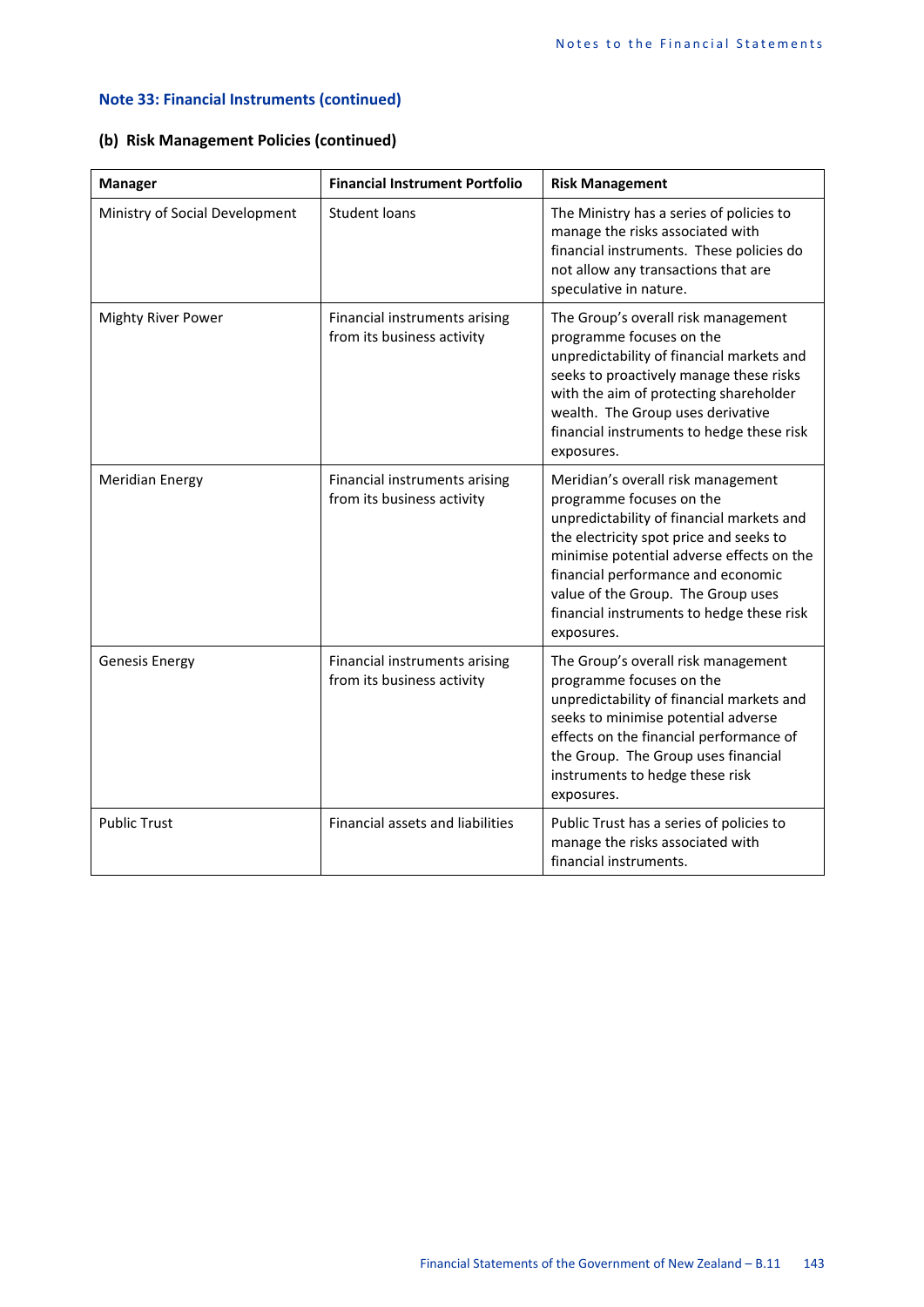#### **(c) Market risk**

The Government's activities expose it primarily to the financial risks of changes in interest rates, foreign exchange rates and equity markets. These risks are managed at portfolio level consistent with the policy purpose of the portfolio and risk management objectives. Detailed information on the exposure to market risk and policies for managing this risk are available in the separate financial statements prepared by the Manager for each portfolio.

The Government's exposure to market risk reflects the combination of these portfolio management practices. These practices include use of Value-at-Risk (VaR) limits and stop-loss limits to manage risk. While NZDMO and Reserve Bank's activities collectively manage the core Crown's exposure to foreign exchange, there is no other centralised management of market or other risk.

There has been no change to the manner in which the Government, or more precisely the Crown reporting entities that manage the Government's portfolios, manage and measure risks from the year ended 30 June 2008.

A variety of derivative financial instruments are used across the portfolios to manage exposure to interest rate, foreign currency and electricity sector risk including:

- foreign exchange contracts and options to hedge exchange rate risk arising from foreign investments and liabilities as well as budgeted overseas purchases. Under foreign exchange contracts the Government agrees to exchange one currency for another at a future date using an exchange rate determined when the contract is entered into
- interest rate swaps and options to manage interest rate risk. Under interest rate swap contracts, the Government agrees to exchange the difference between fixed and floating rate interest amounts calculated on agreed notional principal amounts. Such contracts enable the Government to mitigate the risk of changing interest rates on the fair value of issued fixed rate debt and the cash flow exposures on the issued variable rate debt
- cross currency swaps combine an interest rate swap and a currency swap whereby the interest rate in one currency is fixed, and the interest rate in the other is floating. In doing so, they manage both interest rate and currency risk, and
- electricity derivatives are typically "contracts for differences" entered into by the electricity generation Stateowned enterprises to hedge against volatility in electricity prices.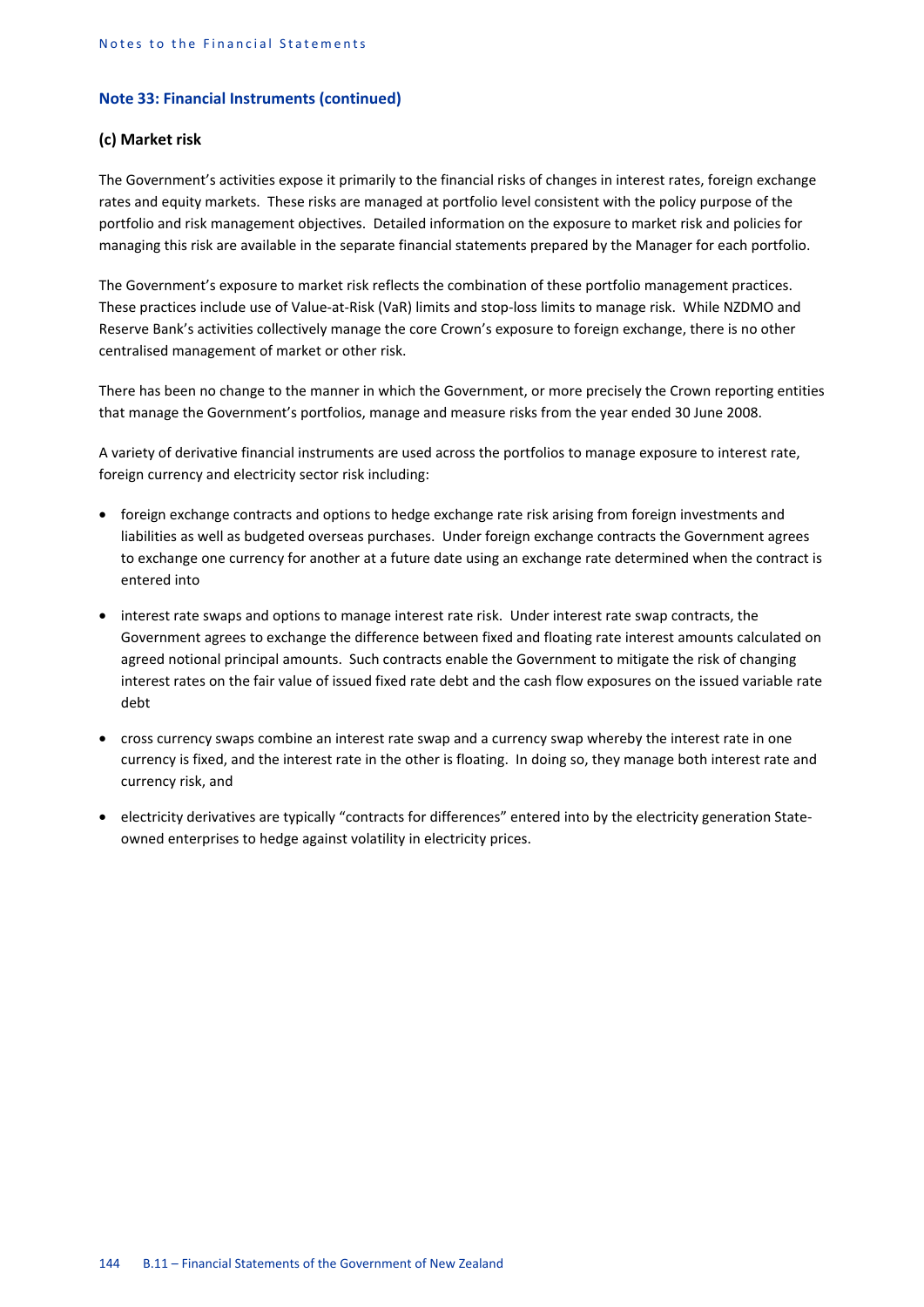#### **(c) Market risk (continued)**

#### *Interest rate risk management*

The Government is exposed to interest rate risk as entities in the government borrow and invest funds at both fixed and floating interest rates. The risk is managed at the entity level in accordance with their capital objectives and risk management policies. These objectives and policies include maintaining an appropriate mix between fixed and floating rate borrowings, by the use of interest rate swap contracts and forward interest rate contracts, and by the use of Value-at-Risk and stop-loss limits. Hedging activities are evaluated regularly to align with interest rate views and defined risk appetite; ensuring optimal hedging strategies are applied, by either positioning the balance sheet or protecting interest expense through different interest rate cycles.

#### *Interest rate sensitivity analysis*

The following analysis of financial instruments shows how the operating balance and equity reserves would have been affected by a 100 basis point increase or decrease in New Zealand interest rates while holding all other variables constant. The effect on the operating balance is primarily from changes in interest revenue and interest expense on floating rate instruments and changes in value of instruments measured at fair value through profit and loss. The Government does not have material exposure to foreign interest rates.

The sensitivity analysis below has been determined based on the exposure to interest rates for both derivatives and non-derivative financial instruments at the balance sheet date. The effect of exposure to interest rates on the valuation of non-financial instruments, such as the ACC liability and GSF defined benefit plan, are provided in the relevant notes to the financial statements.

Movements in interest rates affect the financial results of the Government in the following manner:

- the resulting valuation changes for fixed interest instruments that are measured at fair value through profit and loss will affect the operating balance, while the valuation changes of fixed interest instruments designated as available-for-sale will affect equity reserves
- the resulting changes in interest expense and interest revenue on floating rate instruments will affect the operating balance, and
- where derivatives are designated as cash flow hedges of floating rate instruments, equity reserves will be affected by the resulting changes in the fair value of these derivatives.

If interest rates had been 100 basis points higher/(lower) at balance date and all other variables were held constant, the effect of financial instruments would increase/(decrease) the Government's financial results as outlined in the following table. The impact is net of hedging via interest rate derivatives.

| <b>Change in New Zealand Interest Rates</b> |       | Impact on operating balance | Impact on net worth |       |  |
|---------------------------------------------|-------|-----------------------------|---------------------|-------|--|
|                                             | 2009  | 2008                        | 2009                | 2008  |  |
|                                             | Sm    | Sm                          | <b>Sm</b>           | Sm    |  |
| Increase 1% (100 basis points)              | (407) | (408)                       | (368)               | (401) |  |
| Decrease 1% (100 basis points)              | 392   | 467                         | 351                 | 459   |  |

The Government's sensitivity to interest rates has not materially changed from the previous year.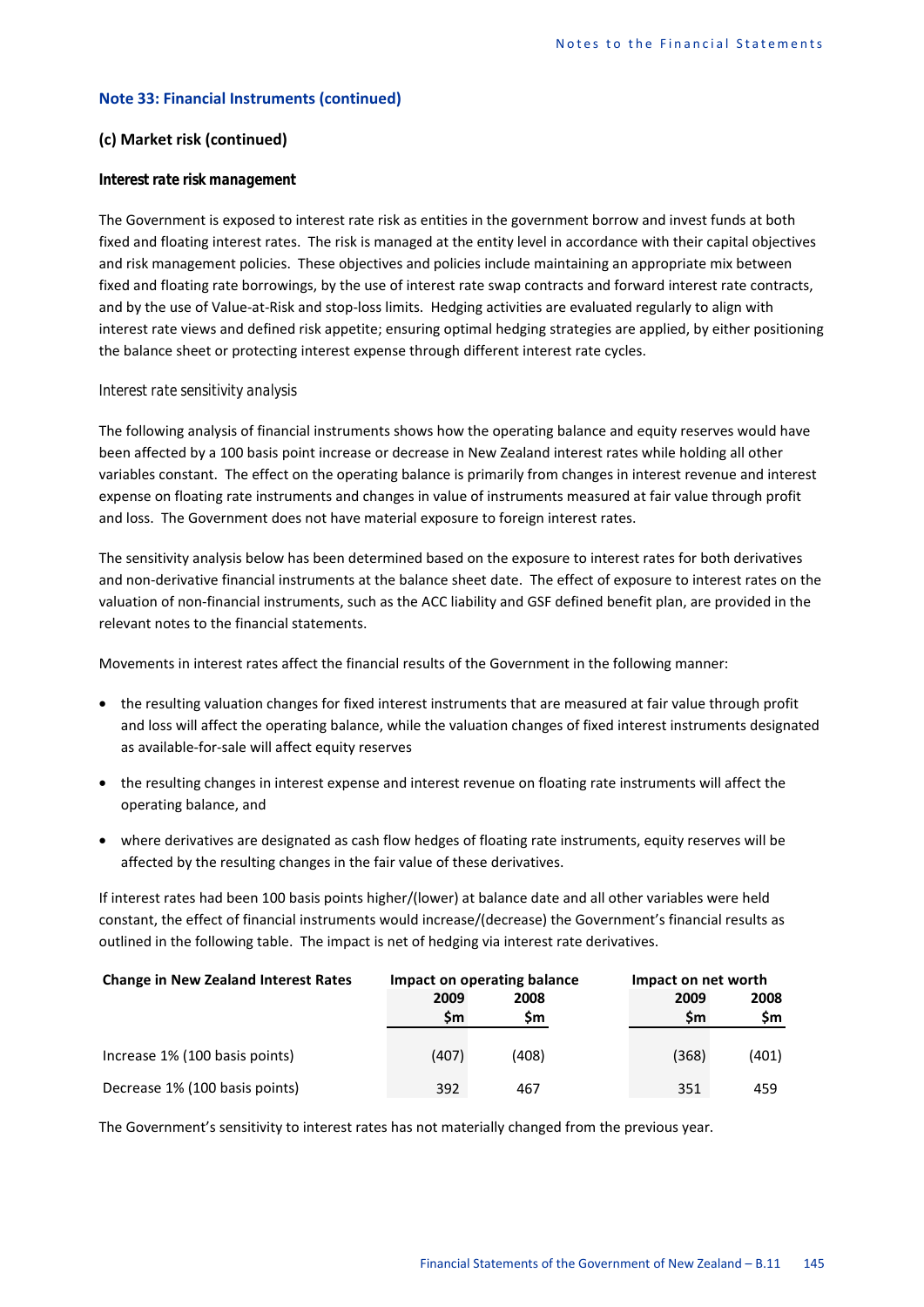## **(c) Market risk (continued)**

## *Foreign currency risk management*

The Government undertakes transactions denominated in foreign currencies. Hence, exposures to exchange rate fluctuations arise. Exchange rate exposures are managed within approved policy parameters utilising forward foreign exchange contracts. The carrying amounts of the Government's foreign currency denominated financial assets and financial liabilities translated to NZD at the reporting date are as follows:

| As at 30 June 2009                 | Note | <b>NZD</b> | <b>USD</b> | Yen                      | Euro    | Other   | <b>Total</b> |
|------------------------------------|------|------------|------------|--------------------------|---------|---------|--------------|
|                                    |      | NZ\$m      | NZ\$m      | NZ\$m                    | NZ\$m   | NZ\$m   | NZ\$m        |
| Cash and cash equivalents          |      | 3,293      | 2,114      | 76                       | 319     | 466     | 6,268        |
| Trade and other receivables        | 14   | 2,275      | 646        | 47                       | 35      | 148     | 3,151        |
| Long-term deposits                 | 15   | 2,802      | 62         | 20                       | 35      | 217     | 3,136        |
| Derivatives in gain                | 15   | 23,900     | (13,860)   | (1,600)                  | (2,964) | (1,731) | 3,745        |
| Marketable securities              | 15   | 14,329     | 15,733     | 1,578                    | 5,848   | 885     | 38,373       |
| IMF special drawing rights         | 15   |            |            |                          |         | 454     | 454          |
| Share investments                  | 16   | 2,250      | 3,466      | 760                      | 1,080   | 3,604   | 11,160       |
| Student loans                      | 17   | 6,553      |            |                          |         |         | 6,553        |
| Kiwibank mortgages                 | 17   | 8,492      |            |                          |         |         | 8,492        |
| Other advances                     | 17   | 539        | 12         |                          |         | 8       | 559          |
| <b>Total financial assets</b>      |      | 64,433     | 8,173      | 881                      | 4,353   | 4,051   | 81,891       |
| Issued currency                    |      | 4,005      |            |                          |         |         | 4,005        |
| Accounts payable                   | 23   | 4,371      | 432        | 14                       | 535     | 28      | 5,380        |
| Borrowings:                        | 24   |            |            |                          |         |         |              |
| Government stock                   |      | 21,164     |            |                          |         |         | 21,164       |
| Treasury bills                     |      | 7,432      |            |                          |         |         | 7,432        |
| Government retail stock            |      | 491        |            |                          |         |         | 491          |
| Settlement deposits with           |      |            |            |                          |         |         |              |
| Reserve Bank                       |      | 6,908      |            |                          |         |         | 6,908        |
| Derivatives in loss                |      | (2, 158)   | 1,270      | 425                      | 2,114   | 507     | 2,158        |
| Finance lease liabilities          |      | 607        | 395        | $\overline{\phantom{a}}$ |         |         | 1,002        |
| Other borrowings                   |      | 17,090     | 4,138      | 435                      |         | 1,135   | 22,798       |
| <b>Total financial liabilities</b> |      | 59,910     | 6,235      | 874                      | 2,649   | 1,670   | 71,338       |
| Net financial currency holdings    |      | 4,523      | 1,938      | $\overline{7}$           | 1,704   | 2,381   | 10,553       |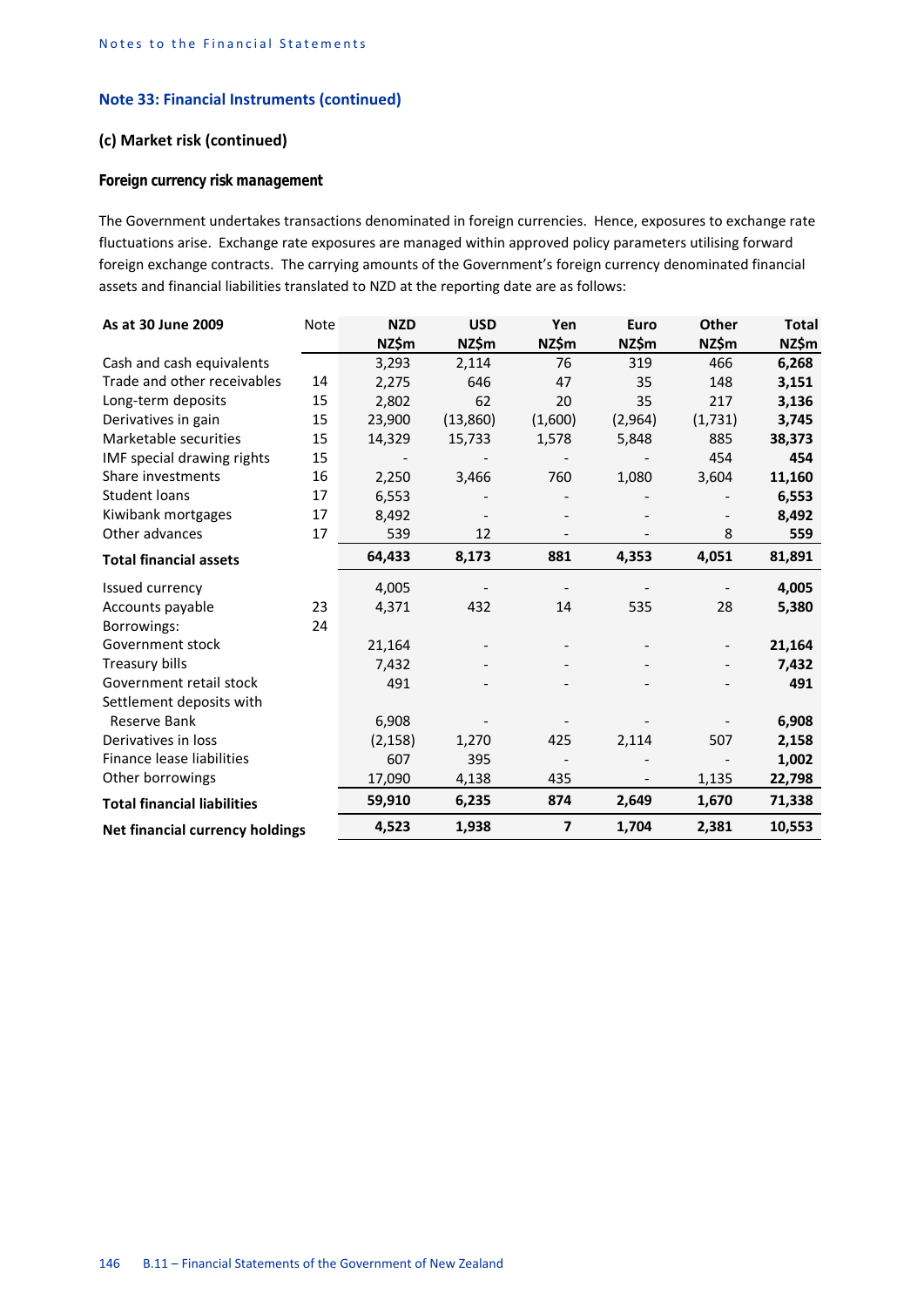## **(c) Market risk (continued)**

## *Foreign currency risk management (continued)*

| As at 30 June 2008                     | Note | <b>NZD</b><br>NZ\$m | <b>USD</b><br>NZ\$m | Yen<br>NZ\$m | Euro<br>NZ\$m | <b>Other</b><br>NZ\$m | <b>Total</b><br>NZ\$m |
|----------------------------------------|------|---------------------|---------------------|--------------|---------------|-----------------------|-----------------------|
| Cash and cash equivalents              |      | 2,745               | 517                 | 97           | 115           | 330                   | 3,804                 |
| Trade and other receivables            | 14   | 2,778               | 185                 | 31           | 97            | 123                   | 3,214                 |
| Long-term deposits                     | 15   | 1,968               | 409                 | 31           | 83            | 296                   | 2,787                 |
| Derivatives in gain                    | 15   | 13,575              | (11,696)            | (1, 224)     | 43            | 865                   | 1,563                 |
| Marketable securities                  | 15   | 7,650               | 21,345              | 1,686        | 4,996         | 974                   | 36,651                |
| IMF special drawing rights             | 15   |                     |                     |              |               | 188                   | 188                   |
| Share investments                      | 16   | 1,949               | 5,715               | 621          | 1,190         | 3,489                 | 12,964                |
| <b>Student loans</b>                   | 17   | 6,741               |                     |              |               |                       | 6,741                 |
| Kiwibank mortgages                     | 17   | 5,581               |                     |              |               |                       | 5,581                 |
| Other advances                         | 17   | 622                 |                     |              |               | 4                     | 626                   |
| <b>Total financial assets</b>          |      | 43,609              | 16,475              | 1,242        | 6,524         | 6,269                 | 74,119                |
| Issued currency                        |      | 3,530               |                     |              |               |                       | 3,530                 |
| Accounts payable                       | 23   | 5,674               | 323                 | 31           | 279           | 137                   | 6,444                 |
| Borrowings:                            | 24   |                     |                     |              |               |                       |                       |
| Government stock                       |      | 18,516              |                     |              |               |                       | 18,516                |
| Treasury bills                         |      | 1,484               |                     |              |               |                       | 1,484                 |
| Government retail stock                |      | 423                 |                     |              |               |                       | 423                   |
| Settlement deposits with               |      |                     |                     |              |               |                       |                       |
| Reserve Bank                           |      | 7,750               |                     |              |               |                       | 7,750                 |
| Derivatives in loss                    |      | (16, 296)           | 9,975               | 860          | 4,491         | 2,561                 | 1,591                 |
| Finance lease liabilities              |      | 606                 | 349                 |              |               |                       | 955                   |
| Other borrowings                       |      | 11,543              | 2,288               | 358          |               | 1,202                 | 15,391                |
| <b>Total financial liabilities</b>     |      | 33,230              | 12,935              | 1,249        | 4,770         | 3,900                 | 56,084                |
| <b>Net financial currency holdings</b> |      | 10,379              | 3,540               | (7)          | 1,754         | 2,369                 | 18,035                |

#### *Foreign currency sensitivity analysis*

The following table details the Government's sensitivity to a 10% strengthening and weakening in the New Zealand dollar with all other variables held constant. The sensitivity analysis includes outstanding foreign currency denominated monetary items and adjusts their translation at the period end for a 10% change in foreign currency rates.

The sensitivity analysis is net of hedging via foreign exchange derivatives, but does not include the impact on prices of goods and services purchased or sold in foreign currencies.

## **Change in New Zealand exchange rate**

|                   |                   | Impact on operating balance | Impact on net worth |            |  |
|-------------------|-------------------|-----------------------------|---------------------|------------|--|
|                   | 2009<br><b>Sm</b> | 2008<br>Sm                  | 2009<br>Sm          | 2008<br>Sm |  |
| Strengthen by 10% | (319)             | (961)                       | (297)               | (830)      |  |
| Weaken by 10%     | 371               | 860                         | 352                 | 819        |  |

The Government's sensitivity to foreign currency has decreased during the current period mainly in relation to financial instrument portfolios held by the NZS Fund.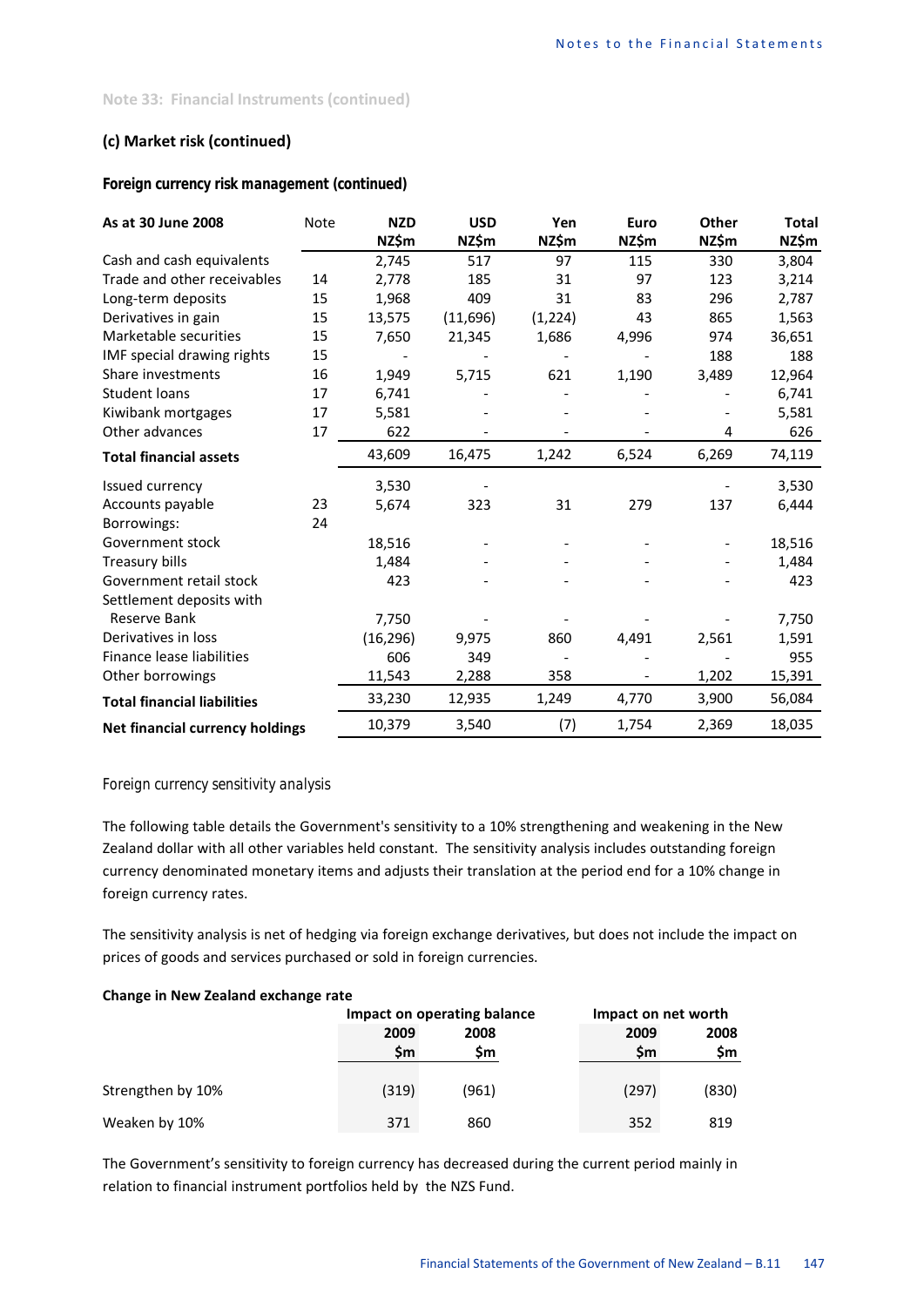#### **(c) Market risk (continued)**

#### *Equity market risk management*

The Government is exposed to share price risks arising from its holding of share investments.

#### *Equity market sensitivity analysis*

Share investments are reported at fair value. Movements in share prices therefore directly translate into movements in the value of the share investment portfolio.

The sensitivity analyses below have been determined based on the New Zealand Superannuation Fund's, ACC's and EQC's exposure to share price risks at the reporting date. The combined portfolios of these three portfolios makes up 98% of the Government's total share investments (2008: 96%).

| Change in share prices   |       | Impact on operating balance |       | Impact on net worth |  |  |
|--------------------------|-------|-----------------------------|-------|---------------------|--|--|
|                          | 2009  | 2008                        | 2009  | 2008                |  |  |
|                          | Sm    | Sm                          | Sm    | Sm                  |  |  |
| Strengthen/weaken by 10% | 1,097 | 1.275                       | 1,097 | 1,275               |  |  |

The Government's sensitivity to share prices has not changed significantly from the prior year.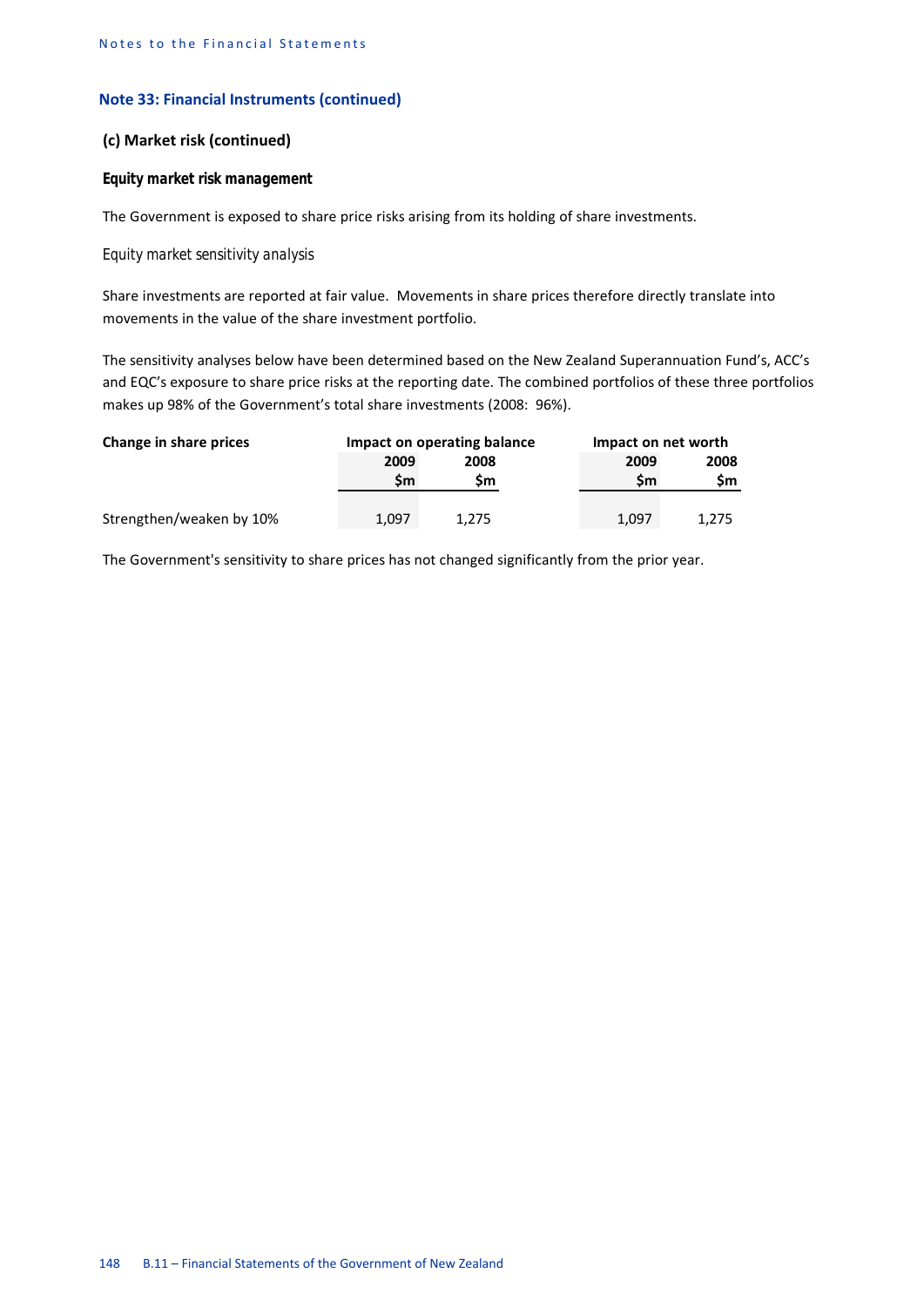#### **(d) Credit risk management**

Credit risk refers to the risk that counterparty will default on its contractual obligations resulting in financial loss to the Government. The carrying value of financial assets equates to the maximum exposure to credit risk as at balance date. Credit risk is managed at the entity level in accordance with their capital objectives and risk management policies. These objectives and policies include limits to individual and industry counterparty exposure, collateral requirements, and counterparty credit ratings.

Of the financial assets held by the government at 30 June 2009 the fair value of collateral held that can be sold or repurchased was \$4,041 million (2008: \$2,221 million).

Concentrations of credit exposure classified by credit rating, geography and industry of the counterparty are provided in the following tables. The credit exposure of financial assets that are neither past due nor impaired is not materially different to the total credit exposure of the Government.

#### **Concentration of credit exposure by credit rating (using the lower rating of Standard & Poor's or Moody's)**

| As at 30 June 2009              | Note | <b>AAA</b><br>\$m        | AA<br>\$m | $\mathbf{A}$<br>\$m | Other<br>\$m             | Non-rated<br>\$m | <b>Total</b><br>\$m |
|---------------------------------|------|--------------------------|-----------|---------------------|--------------------------|------------------|---------------------|
|                                 |      |                          |           |                     |                          |                  |                     |
| Cash and cash equivalents       |      | 2,485                    | 3,559     | 214                 | 3                        | $\overline{7}$   | 6,268               |
| Trade and other receivables     | 14   |                          |           |                     |                          | 3,151            | 3,151               |
| Long-term deposits              | 15   | 38                       | 2,665     | 408                 |                          | 25               | 3,136               |
| Derivatives in gain             | 15   | 92                       | 2,605     | 988                 | 13                       | 47               | 3,745               |
| Marketable securities           | 15   | 20,908                   | 12,366    | 1,315               | 462                      | 3,322            | 38,373              |
| IMF special drawing rights      | 15   | $\overline{\phantom{a}}$ |           |                     | 454                      | $\overline{a}$   | 454                 |
| Share investments               | 16   | 78                       | 299       | 801                 | 4,707                    | 5,275            | 11,160              |
| <b>Student loans</b>            | 17   |                          |           |                     |                          | 6,553            | 6,553               |
| Kiwibank mortgages <sup>1</sup> | 17   | $\overline{\phantom{a}}$ |           |                     |                          | 8,492            | 8,492               |
| Other advances                  | 17   | 24                       | 7         |                     |                          | 528              | 559                 |
| <b>Total credit exposure by</b> |      |                          |           |                     |                          |                  |                     |
| credit rating                   |      | 23,625                   | 21,501    | 3,726               | 5,639                    | 27,400           | 81,891              |
|                                 |      |                          |           |                     |                          |                  |                     |
|                                 |      |                          |           |                     |                          |                  |                     |
| As at 30 June 2008              | Note | <b>AAA</b>               | AA        | A                   | <b>Other</b>             | Non-rated        | <b>Total</b>        |
|                                 |      | \$m                      | \$m       | \$m                 | \$m                      | \$m              | \$m                 |
| Cash and cash equivalents       |      | 600                      | 2,770     | 263                 | 36                       | 135              | 3,804               |
| Trade and other receivables     | 14   |                          |           |                     | $\overline{\phantom{a}}$ | 3,214            | 3,214               |
| Long-term deposits              | 15   | 280                      | 2,436     | 54                  | $\mathbf{1}$             | 16               | 2,787               |
| Derivatives in gain             | 15   | 55                       | 1,231     | 43                  | 68                       | 166              | 1,563               |
| Marketable securities           | 15   | 19,935                   | 10,611    | 1,842               | 641                      | 3,622            | 36,651              |
| IMF special drawing rights      | 15   | $\overline{\phantom{a}}$ |           |                     | 188                      | $\overline{a}$   | 188                 |
| Share investments               | 16   | 158                      | 587       | 1,337               | 4,976                    | 5,906            | 12,964              |
| <b>Student loans</b>            | 17   |                          |           |                     |                          | 6,741            | 6,741               |
| Kiwibank mortgages <sup>1</sup> | 17   |                          |           |                     |                          | 5,581            | 5,581               |
| Other advances                  | 17   | $\overline{\phantom{a}}$ | 15        |                     | 96                       | 515              | 626                 |
| Total credit exposure by        |      |                          |           |                     |                          |                  |                     |

1. Kiwibank mortgages consist mainly of residential lending. Therefore these financial assets have been classified as non-rated for the purposes of credit risk.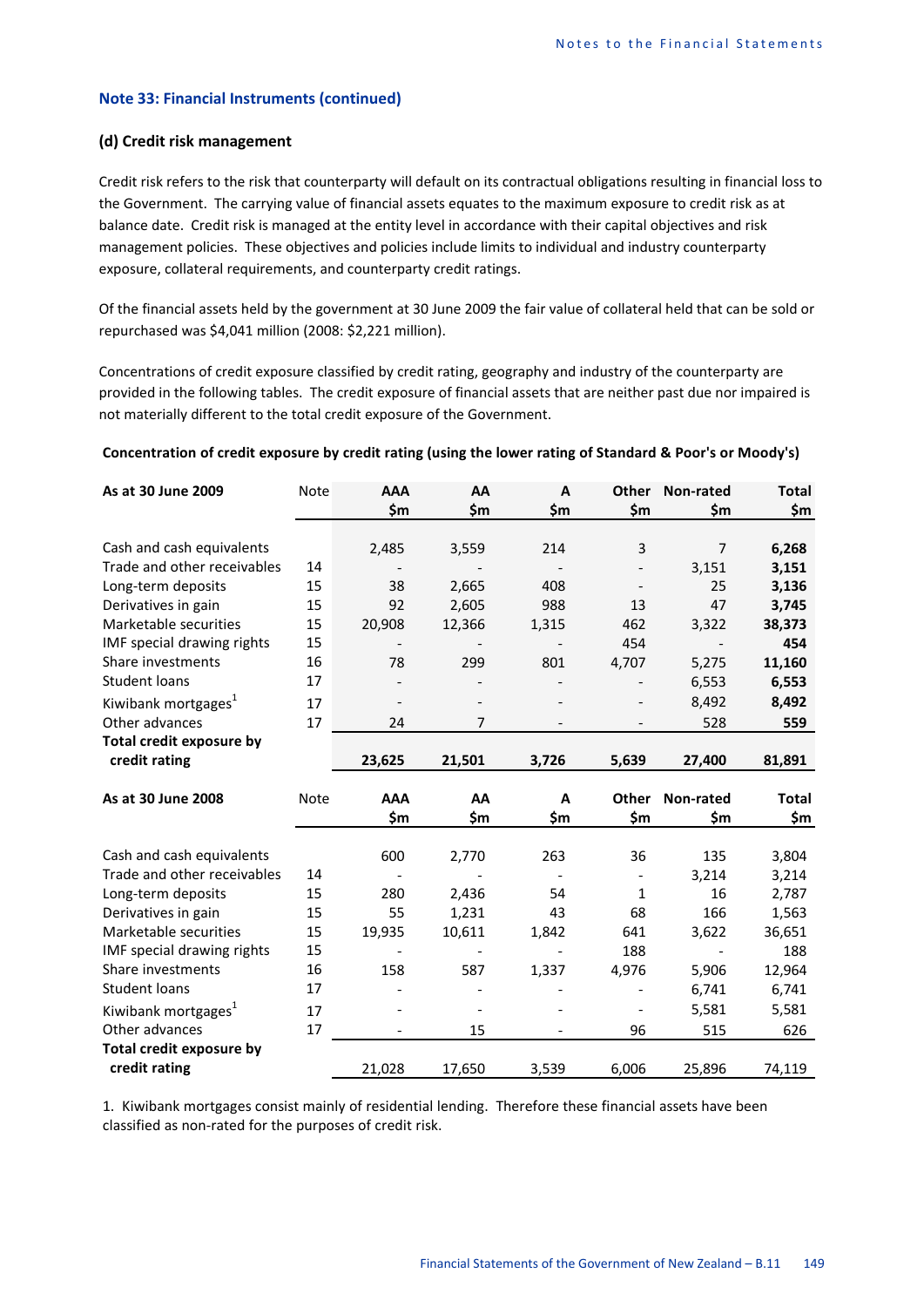## **(d) Credit risk management (continued)**

## **Concentration of credit exposure by geographical area:**

| As at 30 June 2009           |      |                          |                          |                              |                          | <b>New</b>     |                          |              |
|------------------------------|------|--------------------------|--------------------------|------------------------------|--------------------------|----------------|--------------------------|--------------|
|                              | Note | <b>USA</b>               | <b>Europe</b>            | Japan                        | Australia                | <b>Zealand</b> | <b>Other</b>             | <b>Total</b> |
|                              |      | \$m\$                    | \$m                      | \$m                          | \$m                      | \$m            | \$m                      | \$m          |
|                              |      |                          |                          |                              |                          |                |                          |              |
| Cash and cash equivalents    |      | 2,078                    | 406                      | 73                           | 129                      | 3,452          | 130                      | 6,268        |
| Trade and other              |      |                          |                          |                              |                          |                |                          |              |
| receivables                  | 14   | $\overline{\phantom{a}}$ | $\overline{\phantom{a}}$ | $\qquad \qquad -$            | $\overline{\phantom{a}}$ | 3,150          | $\mathbf{1}$             | 3,151        |
| Long-term deposits           | 15   | 49                       | 10                       |                              | 59                       | 3,018          |                          | 3,136        |
| Derivatives in gain          | 15   | 675                      | 683                      | 2                            | 175                      | 2,130          | 80                       | 3,745        |
| Marketable securities        | 15   | 8,063                    | 11,508                   | 1,570                        | 1,239                    | 13,317         | 2,676                    | 38,373       |
| IMF special drawing rights   | 15   | $\blacksquare$           |                          |                              | $\blacksquare$           |                | 454                      | 454          |
| Share investments            | 16   | 3,257                    | 2,297                    | 760                          | 1,578                    | 2,170          | 1,098                    | 11,160       |
| Student loans <sup>1</sup>   | 17   |                          |                          |                              |                          | 6,553          | $\overline{\phantom{a}}$ | 6,553        |
| Kiwibank mortgages           | 17   | $\overline{\phantom{a}}$ |                          |                              | $\overline{\phantom{a}}$ | 8,492          | $\overline{\phantom{a}}$ | 8,492        |
| Other advances               | 17   | 25                       | $\overline{\phantom{a}}$ | $\overline{\phantom{a}}$     | 2                        | 531            | 1                        | 559          |
| <b>Total credit exposure</b> |      |                          |                          |                              |                          |                |                          |              |
| by geography                 |      | 14,147                   | 14,904                   | 2,405                        | 3,182                    | 42,813         | 4,440                    | 81,891       |
| As at 30 June 2008           |      |                          |                          |                              |                          | <b>New</b>     |                          |              |
|                              | Note | <b>USA</b>               | <b>Europe</b>            | Japan                        | <b>Australia</b>         | <b>Zealand</b> | Other                    | <b>Total</b> |
|                              |      | \$m                      | \$m                      | \$m                          | \$m                      | \$m            | \$m                      | \$m          |
|                              |      |                          |                          |                              |                          |                |                          |              |
| Cash and cash equivalents    |      | 441                      | 170                      | 96                           | 134                      | 2,357          | 606                      | 3,804        |
| Trade and other              |      |                          |                          |                              |                          |                |                          |              |
| receivables                  | 14   | $\overline{\phantom{a}}$ | $\overline{\phantom{a}}$ | $\overline{\phantom{a}}$     | $\overline{\phantom{a}}$ | 3,214          | $\overline{\phantom{a}}$ | 3,214        |
| Long-term deposits           | 15   | 261                      | 75                       | 1                            | 27                       | 2,227          | 196                      | 2,787        |
| Derivatives in gain          | 15   | 318                      | 291                      | 1                            | 246                      | 691            | 16                       | 1,563        |
| Marketable securities        | 15   | 4,200                    | 16,434                   | 1,667                        | 2,009                    | 7,221          | 5,120                    | 36,651       |
| IMF special drawing rights   | 15   |                          |                          |                              |                          |                | 188                      | 188          |
| Share investments            | 16   | 4,069                    | 3,361                    | 927                          | 1,460                    | 2,155          | 992                      | 12,964       |
| Student loans <sup>1</sup>   | 17   |                          |                          |                              |                          | 6,741          | $\overline{\phantom{a}}$ | 6,741        |
| Kiwibank mortgages           | 17   | $\overline{\phantom{a}}$ | $\overline{\phantom{a}}$ |                              | $\overline{\phantom{a}}$ | 5,581          | $\overline{\phantom{a}}$ | 5,581        |
| Other advances               | 17   | 10                       | $\overline{a}$           | $\qquad \qquad \blacksquare$ | $\overline{\phantom{a}}$ | 615            | 1                        | 626          |
| <b>Total credit exposure</b> |      |                          |                          |                              |                          |                |                          |              |
| by geography                 |      | 9,299                    | 20,331                   | 2,692                        | 3,876                    | 30,802         | 7,119                    | 74,119       |

1. At 30 June 2009 14.7% (2008: 14.5%) of student loan borrowers were overseas. The majority of these individuals are overseas for a short time and therefore the credit risk is not significantly impacted by their current location.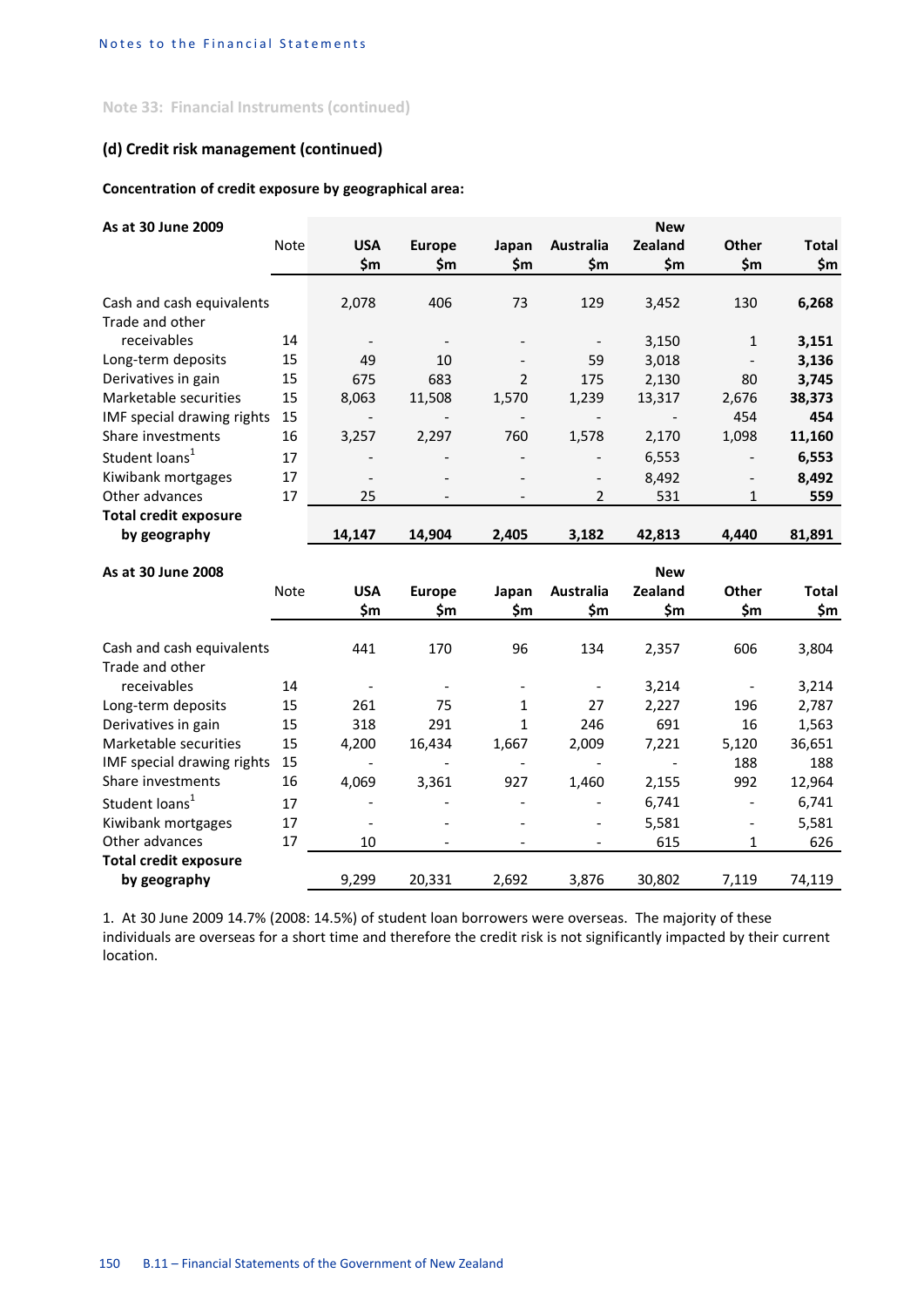## **(d) Credit risk management (continued)**

## **Concentration of credit exposure by industry:**

|                                 |      |                              |                          | <b>NZ</b>                | Foreign |        |                              |        |
|---------------------------------|------|------------------------------|--------------------------|--------------------------|---------|--------|------------------------------|--------|
|                                 |      | Sovereign                    | Supra-                   | banking                  | banking |        |                              |        |
| As at 30 June 2009              | Note | <b>issuers</b>               | national                 | sector                   | sector  |        | <b>Other Individuals</b>     | Total  |
|                                 |      | \$m                          | \$m                      | \$m                      | \$m     | \$m    | \$m                          | \$m    |
|                                 |      |                              |                          |                          |         |        |                              |        |
| Cash and cash equivalents       |      | 2,322                        | 8                        | 3,195                    | 448     | 295    | $\qquad \qquad -$            | 6,268  |
| Trade and other                 |      |                              |                          |                          |         |        |                              |        |
| receivables                     | 14   |                              |                          |                          |         | 3,150  | $\mathbf{1}$                 | 3,151  |
| Long-term deposits              | 15   | $\qquad \qquad \blacksquare$ |                          | 3,018                    | 118     |        | $\qquad \qquad -$            | 3,136  |
| Derivatives in gain             | 15   |                              |                          | 1,654                    | 1,604   | 486    | $\mathbf{1}$                 | 3,745  |
| Marketable securities           | 15   | 14,269                       | 732                      | 7,877                    | 5,315   | 10,180 | $\qquad \qquad \blacksquare$ | 38,373 |
| IMF special drawing rights      | 15   |                              | 454                      |                          |         |        |                              | 454    |
| Share investments               | 16   | $\overline{\phantom{a}}$     | 6                        | 2                        | 511     | 10,578 | 63                           | 11,160 |
| Student loans                   | 17   |                              |                          | $\overline{\phantom{a}}$ |         |        | 6,553                        | 6,553  |
| Kiwibank mortgages <sup>1</sup> | 17   | $\overline{\phantom{a}}$     | $\overline{\phantom{0}}$ | $\overline{\phantom{a}}$ |         |        | 8,492                        | 8,492  |
| Other advances                  | 17   | 15                           |                          | 11                       | 12      | 151    | 370                          | 559    |
| <b>Total credit exposure</b>    |      |                              |                          |                          |         |        |                              |        |
| by industry                     |      | 16,606                       | 1,200                    | 15,757                   | 8,008   | 24,840 | 15,480                       | 81,891 |

| As at 30 June 2008              | <b>Note</b> | Sovereign<br><b>issuers</b><br>\$m | Supra-<br>national<br>\$m | <b>NZ</b><br>banking<br>sector<br>\$m | Foreign<br>banking<br>sector<br>\$m | \$m    | <b>Other Individuals</b><br>\$m | <b>Total</b><br>\$m |
|---------------------------------|-------------|------------------------------------|---------------------------|---------------------------------------|-------------------------------------|--------|---------------------------------|---------------------|
|                                 |             |                                    |                           |                                       |                                     |        |                                 |                     |
| Cash and cash equivalents       |             | 484                                | 4                         | 2,621                                 | 381                                 | 314    |                                 | 3,804               |
| Trade and other                 |             |                                    |                           |                                       |                                     |        |                                 |                     |
| receivables                     | 14          |                                    |                           |                                       |                                     | 3,214  |                                 | 3,214               |
| Long-term deposits              | 15          | 261                                |                           | 2,227                                 | 299                                 |        | -                               | 2,787               |
| Derivatives in gain             | 15          |                                    |                           | 388                                   | 786                                 | 389    | $\qquad \qquad -$               | 1,563               |
| Marketable securities           | 15          | 6,383                              | 2,499                     | 1,181                                 | 8,464                               | 18,124 | $\qquad \qquad -$               | 36,651              |
| IMF special drawing rights      | 15          |                                    | 188                       |                                       |                                     |        |                                 | 188                 |
| Share investments               | 16          |                                    |                           | 2                                     | 446                                 | 12,471 | 45                              | 12,964              |
| Student loans                   | 17          |                                    |                           | $\overline{\phantom{a}}$              |                                     |        | 6,741                           | 6,741               |
| Kiwibank mortgages <sup>1</sup> | 17          |                                    |                           |                                       |                                     |        | 5,581                           | 5,581               |
| Other advances                  | 17          |                                    |                           | 108                                   | 11                                  | 178    | 329                             | 626                 |
| <b>Total credit exposure</b>    |             |                                    |                           |                                       |                                     |        |                                 |                     |
| by industry                     |             | 7,128                              | 2,691                     | 6,527                                 | 10,387                              | 34,690 | 12,696                          | 74,119              |

1. Kiwibank mortgages consist mainly of residential lending. Therefore these financial assets have been classified as other individual for the purposes of credit risk.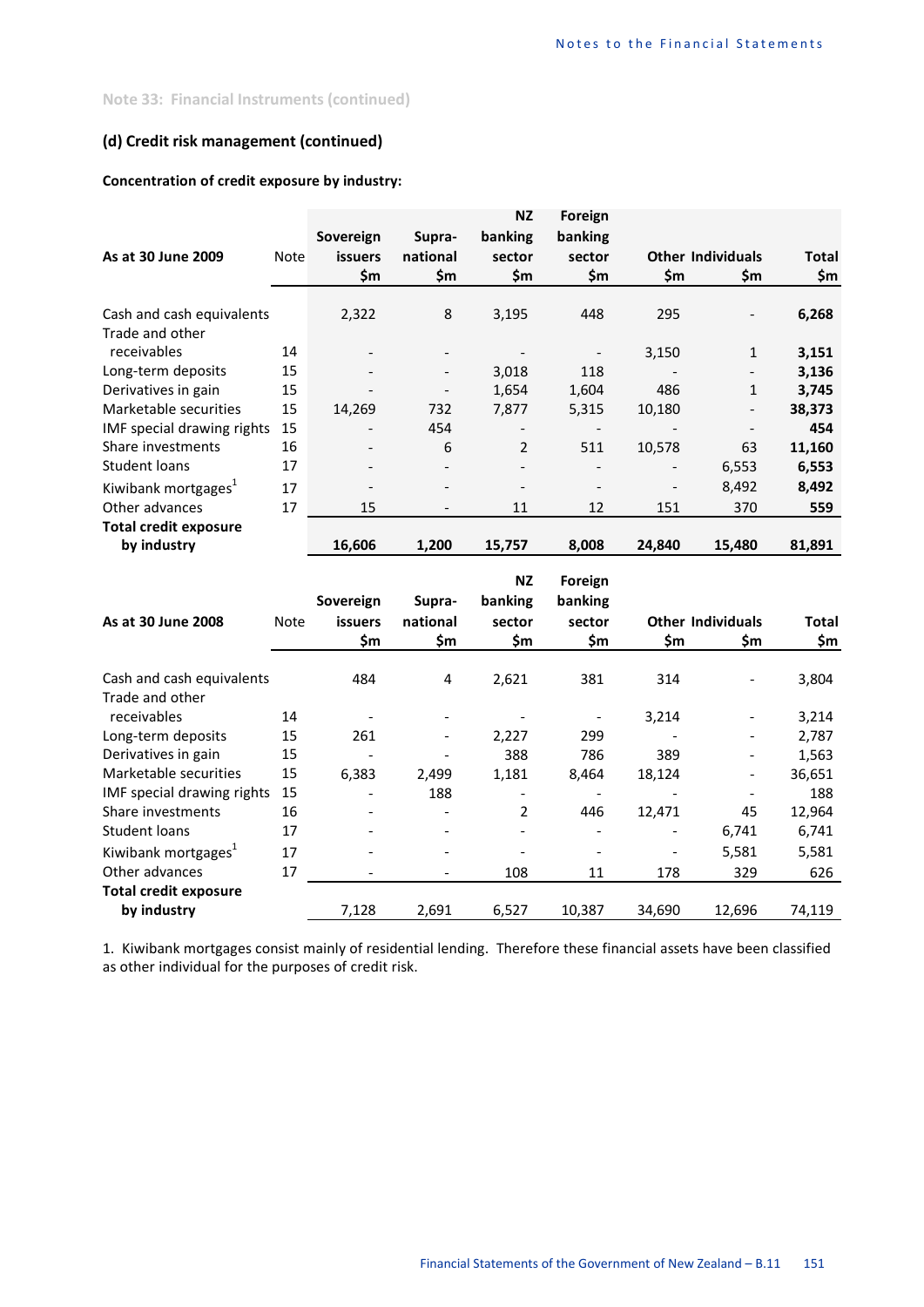#### **(e) Liquidity risk management**

Liquidity risk refers to the loss due to the lack of liquidity preventing quick or cost-effective liquidation of products, positions or portfolios.

Liquidity risk is managed on an individual entity basis generally by maintaining adequate reserves, banking facilities and reserve borrowing facilities, by continuously monitoring forecast and actual cash flows.

The following table details the Government's remaining contractual maturity for its financial liabilities. The table has been drawn up based on:

- the undiscounted cash flows of financial liabilities based on the earliest date on which the Government can be required to pay, and
- both interest and principal cash flows.

|                             |      |          | Contractual |          |           |        |                                     |                |
|-----------------------------|------|----------|-------------|----------|-----------|--------|-------------------------------------|----------------|
|                             |      | Carrying | cash        | $0 - 12$ |           |        |                                     |                |
|                             | Note | value    | flows       | months   | 1-2 years |        | 2-5 years $5-10$ years $> 10$ years |                |
| As at 30 June 2009          |      | \$m      | \$m         | \$m      | \$m       | \$m    | \$m                                 | \$m            |
| Issued currency             |      | 4,005    | 4,005       | 4,005    |           |        |                                     |                |
| Accounts payable            | 23   | 5,380    | 5,424       | 5,304    | 104       | 9      | 5                                   | $\overline{2}$ |
| Borrowings:                 | 24   |          |             |          |           |        |                                     |                |
| Government stock            |      | 21,164   | 27,048      | 5,432    | 1,089     | 9,388  | 10,131                              | 1,008          |
| Treasury bills              |      | 7,432    | 7,490       | 7,490    |           |        |                                     |                |
| Government retail stock     |      | 491      | 500         | 413      | 87        |        |                                     |                |
| Settlement deposits with    |      |          |             |          |           |        |                                     |                |
| Reserve Bank                |      | 6,908    | 6,908       | 6,908    |           |        |                                     |                |
| Finance lease liabilities   |      | 1,002    | 1,188       | 112      | 108       | 318    | 649                                 | 1              |
| Other borrowings            |      | 22,798   | 23,492      | 15,535   | 800       | 3,210  | 3,635                               | 312            |
| <b>Total non-derivative</b> |      |          |             |          |           |        |                                     |                |
| <b>liabilities</b>          |      | 69,180   | 76,055      | 45,199   | 2,188     | 12,925 | 14,420                              | 1,323          |
| Derivatives in loss         |      |          |             |          |           |        |                                     |                |
| settled net                 |      |          | 811         | 455      | 44        | 55     | 207                                 | 50             |
| Derivatives settled gross:  |      |          |             |          |           |        |                                     |                |
| - inflow                    |      |          | 41,069      | 24,871   | 1,394     | 8,075  | 5,840                               | 888            |
| - outflow                   |      |          | 38,715      | 23,460   | 1,201     | 7,607  | 5,733                               | 713            |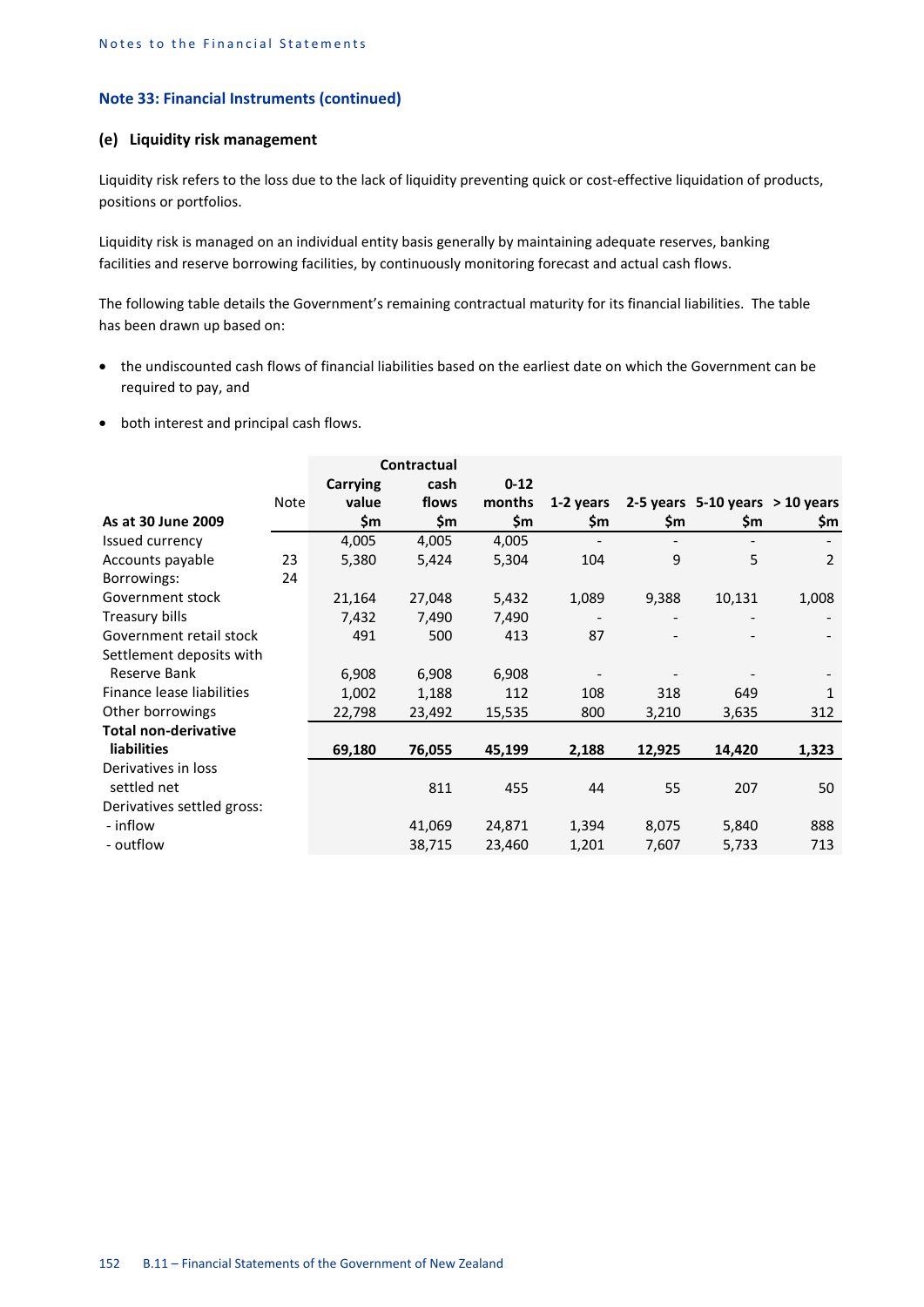## **(e) Liquidity management (continued)**

|                             | Contractual |                 |        |          |           |        |                                     |     |
|-----------------------------|-------------|-----------------|--------|----------|-----------|--------|-------------------------------------|-----|
|                             |             | <b>Carrying</b> | cash   | $0 - 12$ |           |        |                                     |     |
|                             | Note        | value           | flows  | months   | 1-2 years |        | 2-5 years $5-10$ years $> 10$ years |     |
| As at 30 June 2008          |             | \$m             | \$m    | \$m      | \$m       | \$m    | \$m                                 | \$m |
| Issued currency             |             | 3,530           | 3,530  | 3,530    |           |        |                                     |     |
| Accounts payable            | 23          | 6,444           | 6,601  | 6,503    | 93        | 5      |                                     |     |
| Borrowings:                 | 24          |                 |        |          |           |        |                                     |     |
| Government stock            |             | 18,516          | 22,841 | 3,761    | 4,792     | 8,142  | 6,146                               |     |
| Treasury bills              |             | 1,484           | 1,497  | 1,497    |           |        |                                     |     |
| Government retail stock     |             | 423             | 434    | 397      | 37        |        |                                     |     |
| Settlement deposits with    |             |                 |        |          |           |        |                                     |     |
| Reserve Bank                |             | 7,750           | 7,750  | 7,750    |           |        |                                     |     |
| Finance lease liabilities   |             | 955             | 1,304  | 130      | 123       | 342    | 708                                 | 1   |
| Other borrowings            |             | 15,391          | 16,430 | 9,768    | 823       | 2,208  | 2,989                               | 642 |
| <b>Total non-derivative</b> |             |                 |        |          |           |        |                                     |     |
| <b>liabilities</b>          |             | 54,493          | 60,387 | 33,336   | 5,868     | 10,697 | 9,843                               | 643 |
| Derivatives in loss         |             |                 |        |          |           |        |                                     |     |
| settled net                 |             |                 | 662    | 418      | 60        | 40     | 105                                 | 39  |
| Derivatives settled gross:  |             |                 |        |          |           |        |                                     |     |
| - inflow                    |             |                 | 40,239 | 28,576   | 2,364     | 4,701  | 4,490                               | 108 |
| - outflow                   |             |                 | 39,724 | 28,744   | 2,168     | 4,392  | 4,296                               | 124 |

The Government has access to financing facilities, of which the total unused amount at 30 June 2009 was \$1,220 million (2008: \$1,044 million). The Government expects to meet its obligations from operating cash flows, from the results of bond tenders, and proceeds of maturing financial assets.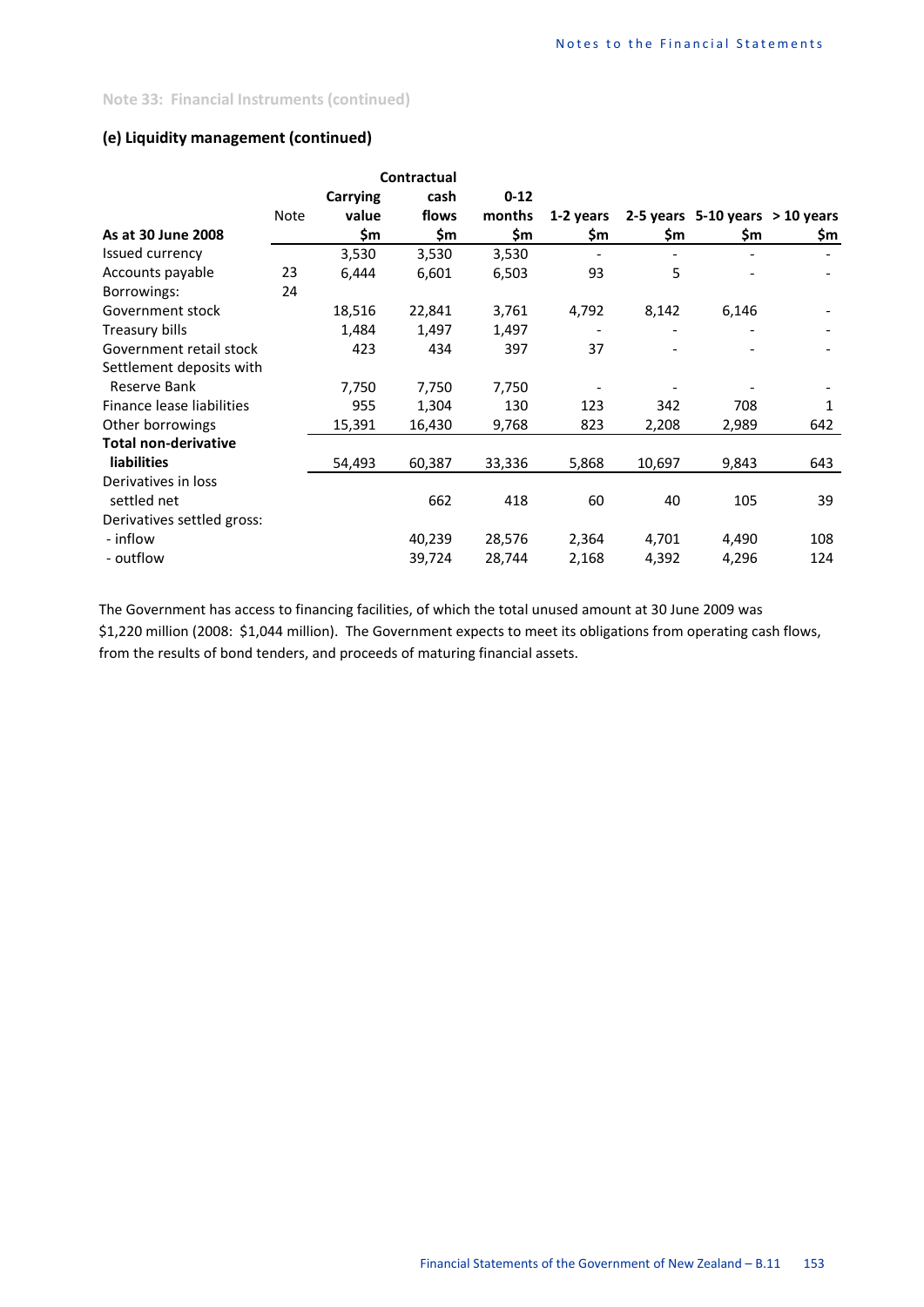### **Note 34: Acquisition of Toll (NZ) Limited**

On 1 July 2008, negotiations were completed and an agreement was signed for the purchase of 100% of the shares in Toll (New Zealand) Limited. Prior to the acquisition, assets and operations not integral to the rail operation were separated out of Toll (New Zealand) Limited. On acquisition by the Government, the company was renamed KiwiRail Holdings Limited (KiwiRail). The cost of acquisition of the company was \$690 million, settled in cash on 1 July.

Ownership of the rail business is intended to place the Government in a better position to integrate rail planning and funding with its wider transport policy, and to facilitate appropriate capital investment in the national rail network.

On 1 October 2008, the Crown sold the shares in KiwiRail to the New Zealand Railway Corporation (NZRC). The transfer price was based on the fair value of the assets and liabilities held by KiwiRail as at 1 October 2008. The valuation was performed by PricewaterhouseCoopers and completed in May 2009.

Based on the fair value exercise as at 1 October 2008, it has been calculated that the fair value of the assets acquired and liabilities assumed through this purchase on acquisition (1 July) was \$370 million. No goodwill has been recognised and the difference between the assessment of the fair value of the assets acquired and liabilities assumed and the cost of acquisition has been charged to the statement of financial performance.

The effect of this acquisition on the government's assets and liabilities on acquisition date was:

|                                                                                                                                                    | Pre-<br>acquisition<br>carrying<br>\$m | value<br>\$m        | <b>Fair Recognised</b><br><b>on</b><br>amount adjustments acquisition<br>Sm. |
|----------------------------------------------------------------------------------------------------------------------------------------------------|----------------------------------------|---------------------|------------------------------------------------------------------------------|
| Cash<br>Receivables and other assets<br>Property, plant and equipment<br>Other assets                                                              | 25<br>98<br>552<br>79                  | (29)<br>140<br>(63) | 25<br>69<br>692<br>16                                                        |
| <b>Total assets</b>                                                                                                                                | 754                                    | 48                  | 802                                                                          |
| <b>Borrowings</b><br>Other liabilities<br><b>Total liabilities</b>                                                                                 | 125<br>252<br>377                      | 55<br>55            | 125<br>307<br>432                                                            |
| Net identifiable assets and liabilities<br>Deferred tax liability (eliminated on consolidation)<br>Write-down on acquisition<br>Consideration paid |                                        |                     | 370<br>65<br>255<br>690                                                      |

In the year ended 30 June 2009, revenue earned by KiwiRail Holdings Limited of \$652 million and an operating surplus of \$16 million (excluding the write-down on acquisition) has been included in the financial statements of the Government.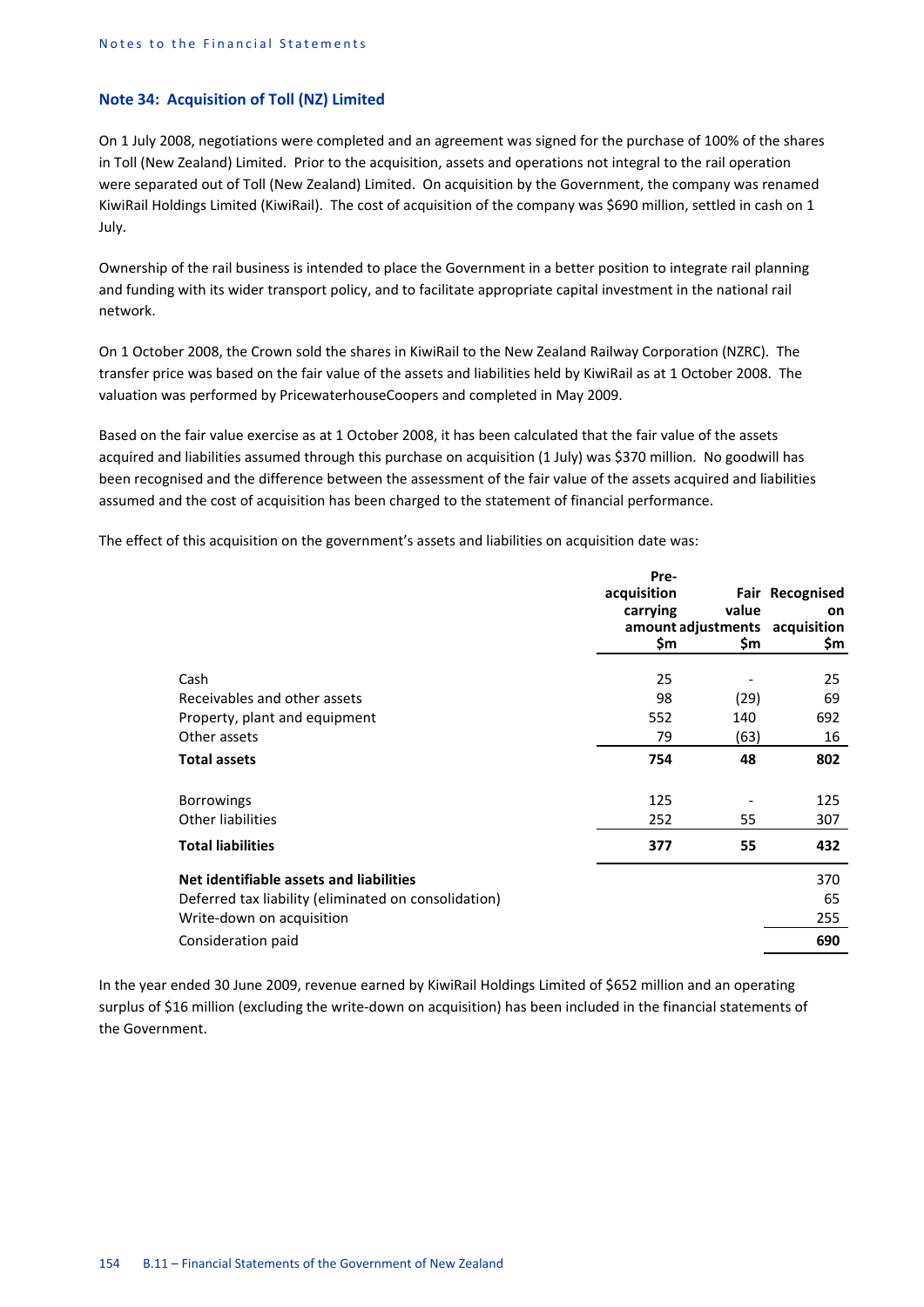## Statement of Unappropriated Expenditure

## *for the year ended 30 June 2009*

An appropriation is a statutory authorisation by Parliament for the incurring of expenses or capital expenditure. This statement reports expenses or capital expenditure without appropriation and in excess, or outside the scope, of existing appropriations. This statement also reports breaches of projected net asset balance limits set by section 22(3) of the Public Finance Act 1989.

Section 26B of the Public Finance Act 1989 authorises the Minister of Finance to approve limited amounts of expenses or capital expenditure in excess of, but within the scope, of an existing appropriation. Unappropriated amounts incurred in terms of such an approval are shown separately in this statement.

Expenses or capital expenditure incurred without or outside the scope of appropriation or any other authority is unlawful unless validated by Parliament. Unappropriated expenses or capital expenditure in excess of the limits which the Minister of Finance can approve under section 26B of the Public Finance Act 1989 require validating legislation. Such validating legislation will be accompanied by a report to the House of Representatives that sets out the unappropriated items together with an explanation of the Minister responsible for the expenses or capital expenditure.

Amounts in this statement are expressed in thousands of dollars, reflecting the level at which appropriations are made.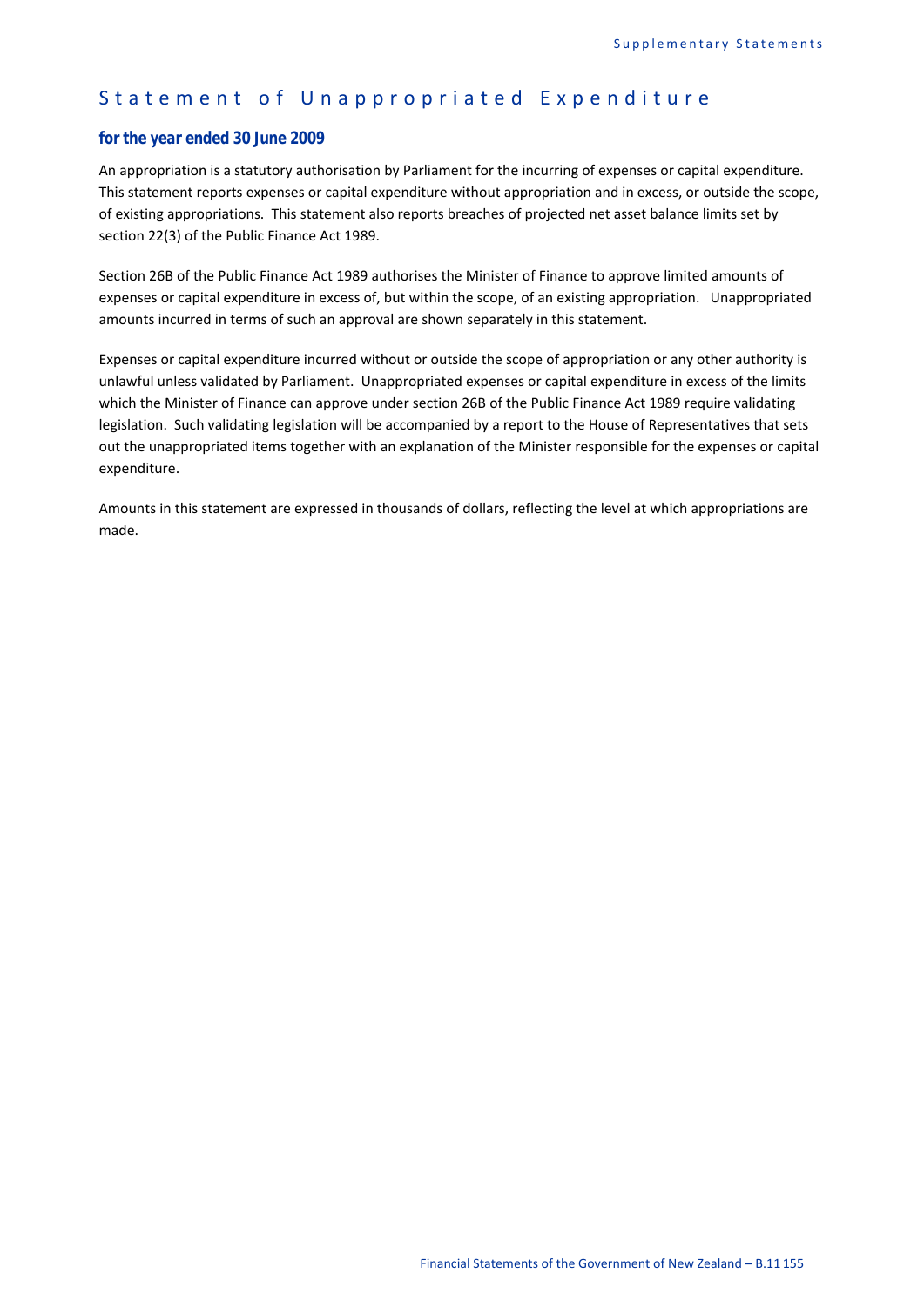## *for the year ended 30 June 2009*

**Unappropriated expenditure approved under Section 26B of the Public Finance Act 1989**

| <b>Department</b>                       |                                                           | Supplementary<br><b>Estimates of</b><br><b>Appropriations</b><br>2008/09 | Amount in<br><b>Excess of</b><br>Appropriation |
|-----------------------------------------|-----------------------------------------------------------|--------------------------------------------------------------------------|------------------------------------------------|
| Vote                                    | Appropriation                                             | \$000                                                                    | \$000                                          |
| <b>Crown Law Office</b>                 |                                                           |                                                                          |                                                |
| Attorney-General                        | Departmental Output Expenses                              |                                                                          |                                                |
|                                         | Supervision and Conduct of Crown Prosecutions             | 36,492                                                                   | 556                                            |
| <b>Ministry of Economic Development</b> |                                                           |                                                                          |                                                |
| Commerce                                | Departmental Output Expenses                              |                                                                          |                                                |
|                                         | <b>Administration of Insolvencies</b>                     | 13,410                                                                   | 158                                            |
| <b>Ministry of Education</b>            |                                                           |                                                                          |                                                |
| Education                               | Non-Departmental Output Expenses                          |                                                                          |                                                |
|                                         | School Transport <sup>1</sup>                             | 150,018                                                                  | 892                                            |
| <b>Ministry of Fisheries</b>            |                                                           |                                                                          |                                                |
| <b>Fisheries</b>                        | Non-Departmental Other Expenses                           |                                                                          |                                                |
|                                         | Contributions to International Organisations              | 300                                                                      | 9                                              |
| <b>Ministry of Social Development</b>   |                                                           |                                                                          |                                                |
|                                         | Social Development Benefits and Other Unrequited Expenses |                                                                          |                                                |
|                                         | Independent Youth Benefit                                 | 15,878                                                                   | 25                                             |
|                                         | Sickness Benefit                                          | 612,826                                                                  | 645                                            |
|                                         | <b>Student Allowances</b>                                 | 439,245                                                                  | 5,023                                          |
| <b>New Zealand Defence Force</b>        |                                                           |                                                                          |                                                |
| Defence Force                           | Departmental Output Expenses                              |                                                                          |                                                |
|                                         | <b>Land Combat Forces</b>                                 | 357,046                                                                  | 3,417                                          |
|                                         | Land Combat Support Forces                                | 198,810                                                                  | 435                                            |
|                                         | <b>Maritime Patrol Forces</b>                             | 165,733                                                                  | 1,830                                          |
|                                         | Mine Countermeasures (MCM) and MCM Diving Forces          | 27,685                                                                   | 232                                            |
|                                         | Naval Combat Forces <sup>2</sup>                          | 397,913                                                                  | 2,818                                          |
|                                         | Naval Helicopter Forces                                   | 82,873                                                                   | 1,341                                          |
|                                         | <b>Naval Support Forces</b>                               | 102,089                                                                  | 1,218                                          |
|                                         | Rotary Wing Transport Forces                              | 128,778                                                                  | 87                                             |
|                                         | <b>Special Operations Forces</b>                          | 60,245                                                                   | 584                                            |

 $1$ The Supplementary Estimates of Appropriations of \$148,418,000 has been increased by \$1,600,000 transferred into this Output Class by the Public Finance (Transfers Between Outputs) Order 2009 (SR 2009/174).

 $2$  The Supplementary Estimates of Appropriations of \$397,663,000 has been increased by \$250,000 transferred into this Output Class by the Public Finance (Transfers Between Outputs) Order 2009 (SR 2009/174).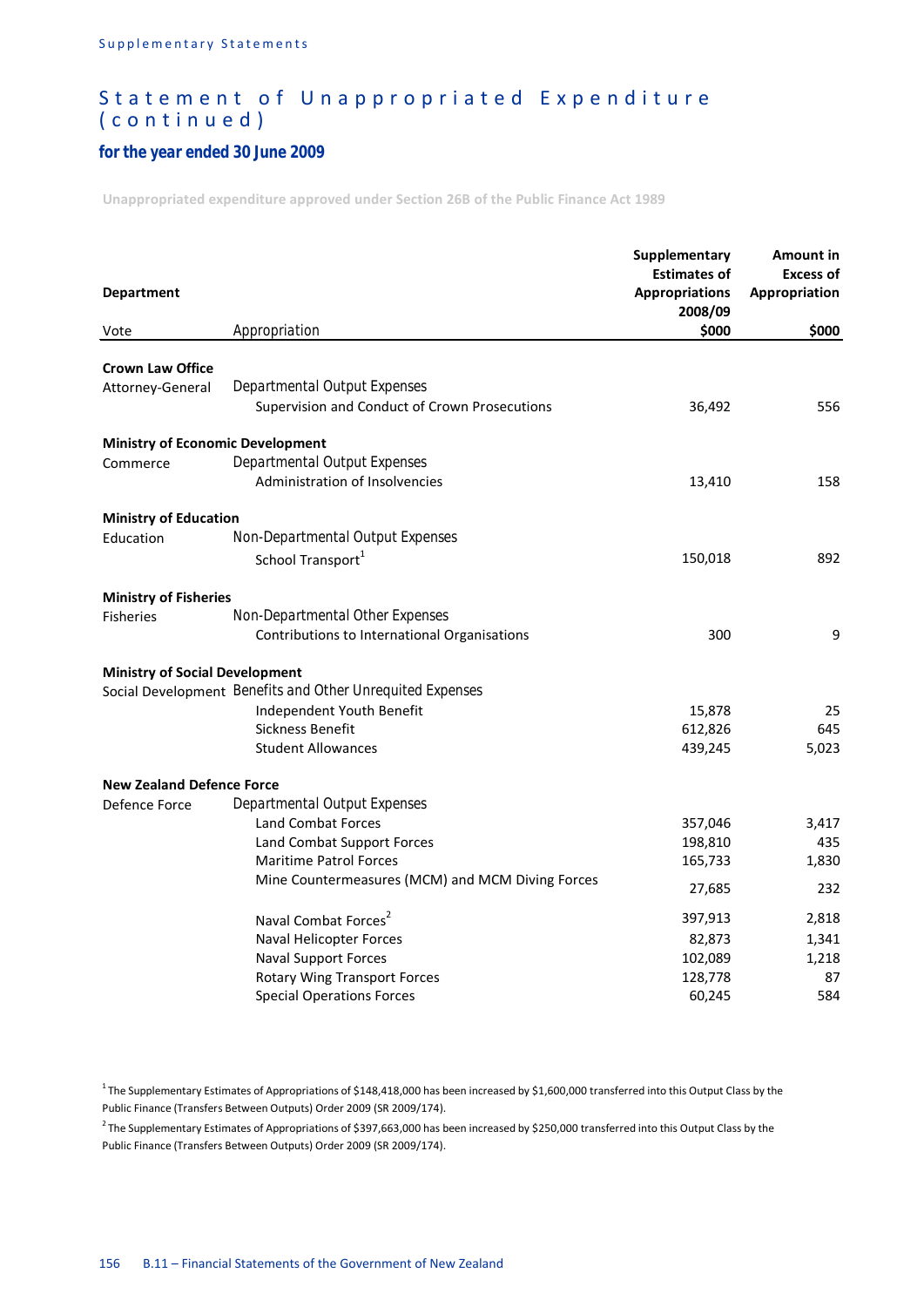## *for the year ended 30 June 2009*

**Unappropriated expenditure in excess of appropriation, with Cabinet approval to use imprest supply**

| <b>Department</b>           |                                                                                                                             | Supplementary<br><b>Estimates of</b><br><b>Appropriations</b><br>2008/09 | Amount<br>without<br>Appropriation             |
|-----------------------------|-----------------------------------------------------------------------------------------------------------------------------|--------------------------------------------------------------------------|------------------------------------------------|
| Vote                        | Appropriation                                                                                                               |                                                                          | \$000                                          |
| Agriculture and<br>Forestry | <b>Ministry of Agriculture and Forestry</b><br>Benefits and Other Unrequited Expenses<br>Rural Veterinarians Bonding Scheme |                                                                          | 99                                             |
|                             | Unappropriated expenditure in excess of appropriation, without Cabinet approval to use imprest supply                       |                                                                          |                                                |
| <b>Department</b>           |                                                                                                                             | Supplementary<br><b>Estimates of</b><br><b>Appropriations</b>            | <b>Amount in</b><br>Excess of<br>Appropriation |

| <b>Department</b>                       |                                                                  | <b>Appropriations</b><br>2008/09 | Appropriation |
|-----------------------------------------|------------------------------------------------------------------|----------------------------------|---------------|
| Vote                                    | Appropriation                                                    | \$000                            | \$000         |
|                                         | Department of the Prime Minister and Cabinet                     |                                  |               |
|                                         | Prime Minister and Non-Departmental Other Expenses               |                                  |               |
| Cabinet                                 | Depreciation Expenses on Crown Assets                            | 765                              | 3,395         |
| <b>Inland Revenue Department</b>        |                                                                  |                                  |               |
| Revenue                                 | <b>Benefits and Other Unrequited Expenses</b>                    |                                  |               |
|                                         | KiwiSaver: Interest - September                                  | 2,100                            | 510           |
|                                         | KiwiSaver: Interest - October                                    | 2,360                            | 1,411         |
|                                         | Non-Departmental Other Expenses                                  |                                  |               |
|                                         | Impairment of Debt Relating to Child Support                     | 164,000                          | 29,258        |
|                                         | Impairment of Debt Relating to General Tax and Family<br>Support | 475,000                          | 456,319       |
|                                         | Impairment of Debt Relating to Student Loans                     | 200,000                          | 392,100       |
| <b>Land Information New Zealand</b>     |                                                                  |                                  |               |
|                                         | Departmental Output Expenses                                     |                                  |               |
|                                         | Land and Seabed Data Capture and Processing                      | 45,314                           | 670           |
|                                         | <b>Ministry of Agriculture and Forestry</b>                      |                                  |               |
| Agriculture and                         | Non-Departmental Output Expenses                                 |                                  |               |
| Forestry                                | Management of Crown Forestry Assets                              | 83,245                           | 1,583         |
| <b>Ministry of Defence</b>              |                                                                  |                                  |               |
| Defence                                 | Departmental Output Expenses                                     |                                  |               |
|                                         | Management of Equipment Procurement                              | 5,179                            | 1,116         |
| <b>Ministry of Economic Development</b> |                                                                  |                                  |               |
| Economic                                | Non-Departmental Other Expenses                                  |                                  |               |
| Development                             | Large Budget Screen Production Fund                              | 47,902                           | 12,313        |
| <b>Ministry for the Environment</b>     |                                                                  |                                  |               |
| Climate Change                          | Non-Departmental Other Expenses                                  |                                  |               |
|                                         | Framework Convention on Climate Change                           | 227                              | 25            |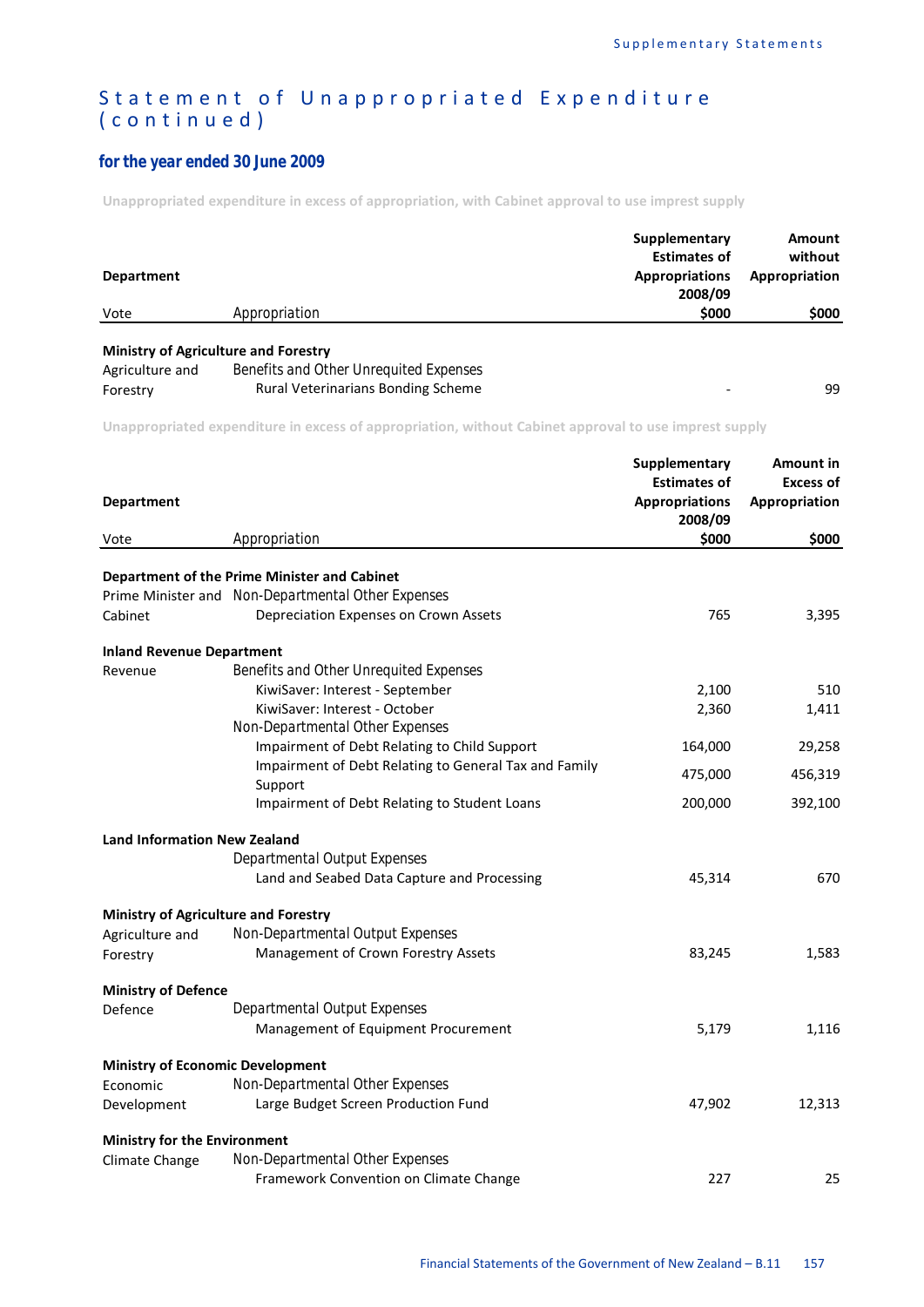## *for the year ended 30 June 2009*

**Unappropriated expenditure in excess of appropriation, without Cabinet approval to use imprest supply**

| <b>Department</b>                            |                                                                              | <b>Supplementary</b><br><b>Estimates of</b><br><b>Appropriations</b><br>2008/09 | Amount in<br><b>Excess of</b><br><b>Appropriation</b> |
|----------------------------------------------|------------------------------------------------------------------------------|---------------------------------------------------------------------------------|-------------------------------------------------------|
| Vote                                         | Appropriation                                                                | \$000                                                                           | \$000                                                 |
|                                              |                                                                              |                                                                                 |                                                       |
| <b>Ministry of Foreign Affairs and Trade</b> |                                                                              |                                                                                 |                                                       |
|                                              | Foreign Affairs and Departmental Output Expenses                             |                                                                                 |                                                       |
| Trade                                        | Policy Advice and Representation - International<br>Institutions             | 49,177                                                                          | 929                                                   |
|                                              |                                                                              |                                                                                 |                                                       |
| <b>Ministry of Justice</b><br>Courts         | Non-Departmental Other Expenses                                              |                                                                                 |                                                       |
|                                              | Costs in Criminal Cases                                                      | 1,050                                                                           | 446                                                   |
|                                              | <b>Family Court Professional Services</b>                                    | 36,416                                                                          | 1,514                                                 |
|                                              | Witness Fees and Expenses                                                    | 3,150                                                                           | 270                                                   |
|                                              | Youth Court Professional Fees                                                | 7,100                                                                           | 266                                                   |
|                                              | Departmental Output Expenses                                                 |                                                                                 |                                                       |
|                                              | <b>Higher Court Services</b>                                                 | 57,472                                                                          | 741                                                   |
| Justice                                      | Non-Departmental Output Expenses                                             |                                                                                 |                                                       |
|                                              | Legal Aid                                                                    | 125,398                                                                         | 5,520                                                 |
| <b>Ministry of Pacific Island Affairs</b>    |                                                                              |                                                                                 |                                                       |
|                                              | Pacific Island Affairs Departmental Output Expenses                          |                                                                                 |                                                       |
|                                              | Communications                                                               | 1,487                                                                           | 1,589                                                 |
| <b>Ministry of Social Development</b>        |                                                                              |                                                                                 |                                                       |
|                                              | Social Development Benefits and Other Unrequited Expenses                    |                                                                                 |                                                       |
|                                              | Family Start/NGO Awards                                                      | 550                                                                             | 9                                                     |
| <b>Ministry of Transport</b>                 |                                                                              |                                                                                 |                                                       |
| Transport                                    | Departmental Output Expenses                                                 |                                                                                 |                                                       |
|                                              | Land Transport Revenue Forecasting and Strategy                              | 1,716                                                                           | 195                                                   |
| <b>National Library of New Zealand</b>       |                                                                              |                                                                                 |                                                       |
| National Library                             | Departmental Capital Expenditure                                             |                                                                                 |                                                       |
|                                              | National Library of New Zealand                                              | 10,619                                                                          | 2,584                                                 |
| <b>New Zealand Police</b>                    |                                                                              |                                                                                 |                                                       |
| Police                                       | Departmental Output Expenses                                                 |                                                                                 |                                                       |
|                                              | Specific Crime Prevention Services and Maintenance of<br><b>Public Order</b> | 99,112                                                                          | 271                                                   |
|                                              | Case Resolution and Support to Judicial Process                              | 101,441                                                                         | 1,691                                                 |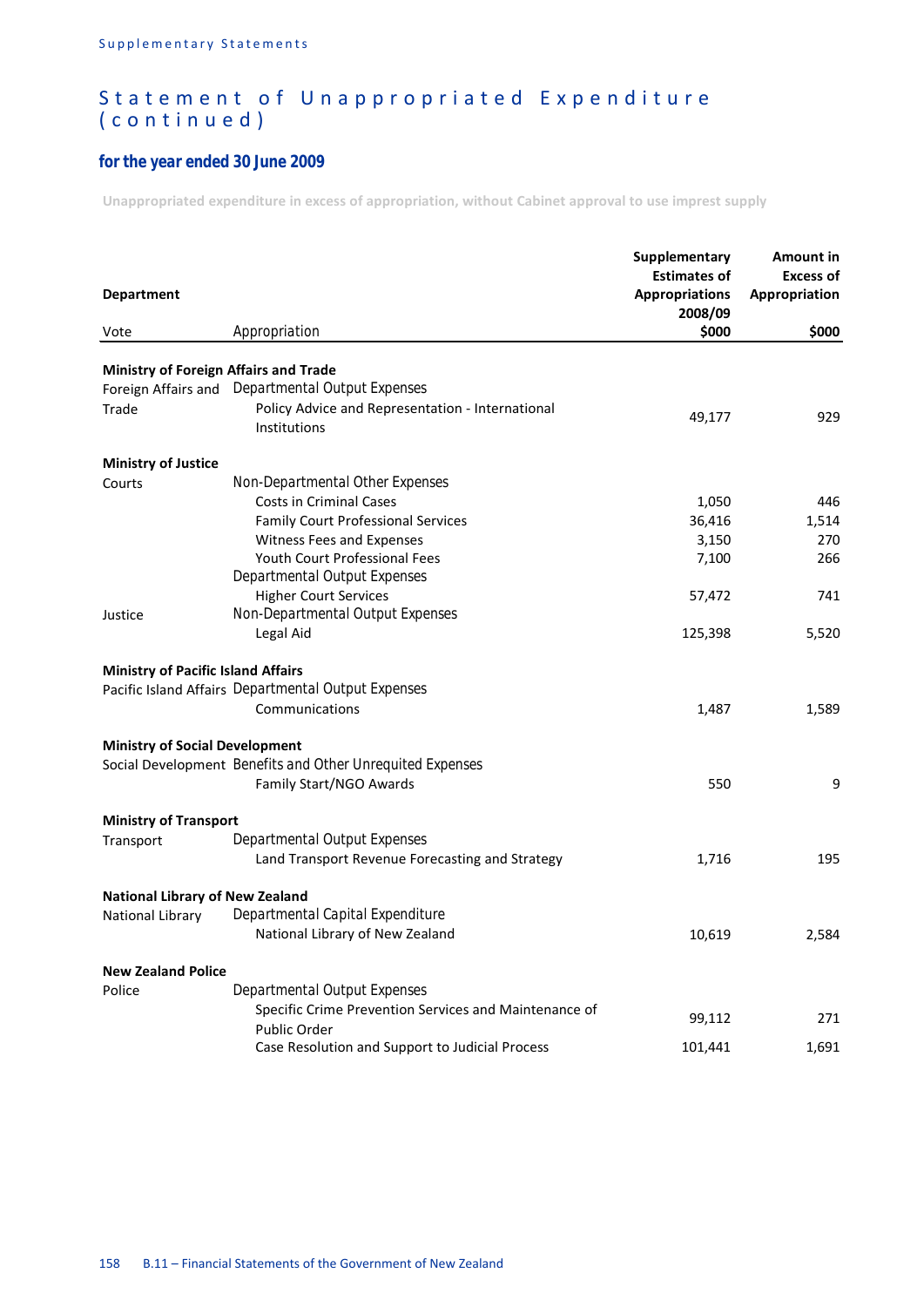## *for the year ended 30 June 2009*

**Unappropriated expenditure without appropriation or outside scope of an appropriation without Cabinent approval to use imprest supply**

| <b>Department</b>                    |                                                         | Supplementary<br><b>Estimates of</b><br><b>Appropriations</b><br>2008/09 | Amount<br>without<br>Appropriation |
|--------------------------------------|---------------------------------------------------------|--------------------------------------------------------------------------|------------------------------------|
| Vote                                 | Appropriation                                           | \$000                                                                    | \$000                              |
| <b>Ministry of Justice - OTS</b>     |                                                         |                                                                          |                                    |
|                                      | Treaty Negotiations Non-Departmental Other Expenses     |                                                                          |                                    |
|                                      | Historical Treaty of Waitangi Settlements - MYA         |                                                                          |                                    |
|                                      | 1 July 2007 - 30 June 2008                              |                                                                          | 1,026                              |
|                                      | 1 July 2008 - 30 June 2009                              |                                                                          | 1,527                              |
|                                      | 1 July 2008 - 30 June 2009                              |                                                                          | 1,509                              |
|                                      | Māori Authorities (FoMA) Appeal                         | 500                                                                      | 472                                |
|                                      | Non-Departmental Capital Expenditure                    |                                                                          |                                    |
|                                      | Advance Payment Against Notionally Accrued Interest     | 1,600                                                                    | 1,000                              |
| <b>Ministry of Maori Development</b> |                                                         |                                                                          |                                    |
| Māori Affairs                        | Expenses incurred under Section 50 of the Māori Affairs |                                                                          |                                    |
|                                      | Restructuring Act 1989 in relation to lease land        |                                                                          |                                    |
|                                      | 1 July 2007 - 30 June 2008                              |                                                                          | 13                                 |
|                                      | 1 July 2008 - 30 June 2009                              |                                                                          | 6                                  |
| <b>Ministry of Transport</b>         |                                                         |                                                                          |                                    |
| Transport                            | Non-Departmental Other Expenses                         |                                                                          |                                    |
|                                      | Motor Vehicle Registration/Licenses and Road User       | 5,000                                                                    | 257                                |
|                                      | <b>Charges Bad Debt Provision</b>                       |                                                                          |                                    |
|                                      | Non-Departmental Other Expenses                         |                                                                          |                                    |
|                                      | International membership                                |                                                                          |                                    |
|                                      | 1 July 2004 - 30 June 2005                              | 743                                                                      | 7                                  |
|                                      | 1 July 2005 - 30 June 2006                              | 743                                                                      | 14                                 |
|                                      | 1 July 2006 - 30 June 2007                              | 743                                                                      | 14                                 |
|                                      | 1 July 2007 - 30 June 2008                              | 743                                                                      | 14                                 |
|                                      | Non-Departmental Capital Expenditure                    |                                                                          |                                    |
|                                      | New Zealand Transport Agency                            | 20,547,270                                                               | 6,990                              |
| <b>New Zealand Defence Force</b>     |                                                         |                                                                          |                                    |
| Veterans' Affairs -                  | Non-Departmental Other Expenses                         |                                                                          |                                    |
| Defence Force                        | <b>Ex-Gratia Payments</b>                               | 800                                                                      | 243                                |
|                                      | <b>Benefits and Other Unrequited Expenses</b>           |                                                                          |                                    |
|                                      | <b>War Disablement Pensions</b>                         | 144,059                                                                  | 27                                 |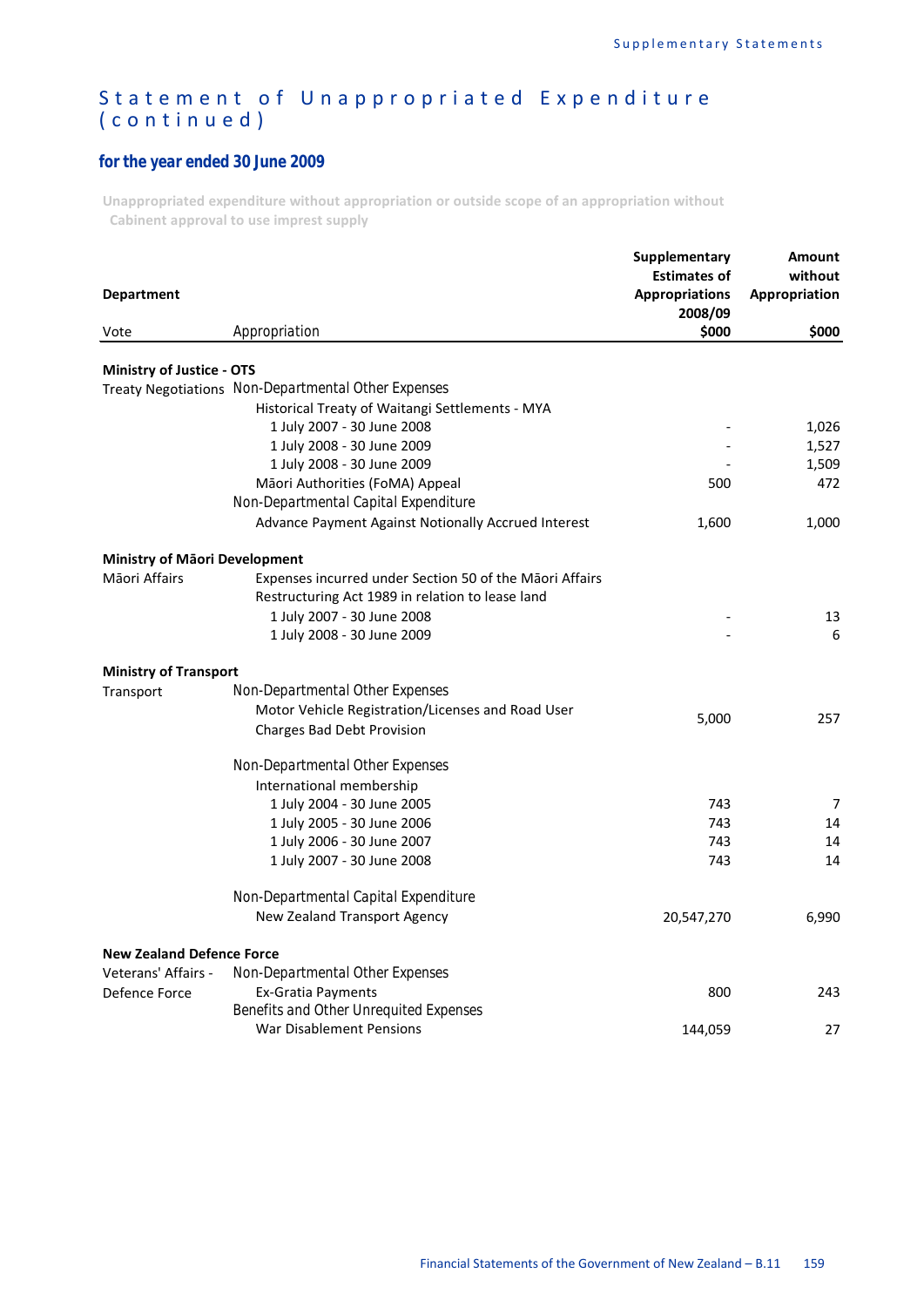## *for the year ended 30 June 2009*

**Net Assets**

Section 22 of the Public Finance Act 1989 requires that the net asset holding of a department must not exceed the most recent projected balance of net assets for that department as set out in an Appropriation Act, except where Ministers agree a surplus may be retained or where assets or liabilities have been remeasured. The following schedule discloses departments that have breached this requirement during the year.

**Excess departmental net asset holding without authority to use imprest supply**

| <b>Department</b>                                   | <b>Net Assets</b><br>Authority<br>at Time of<br><b>Breach</b><br>\$000 | Amount in<br><b>Excess of Net</b><br><b>Asset balance</b><br>Limit<br>\$000 |
|-----------------------------------------------------|------------------------------------------------------------------------|-----------------------------------------------------------------------------|
| Department of Labour                                | 66,370                                                                 | 1,711                                                                       |
| Office of the Clerk of the House of Representatives | 5,527                                                                  | 223                                                                         |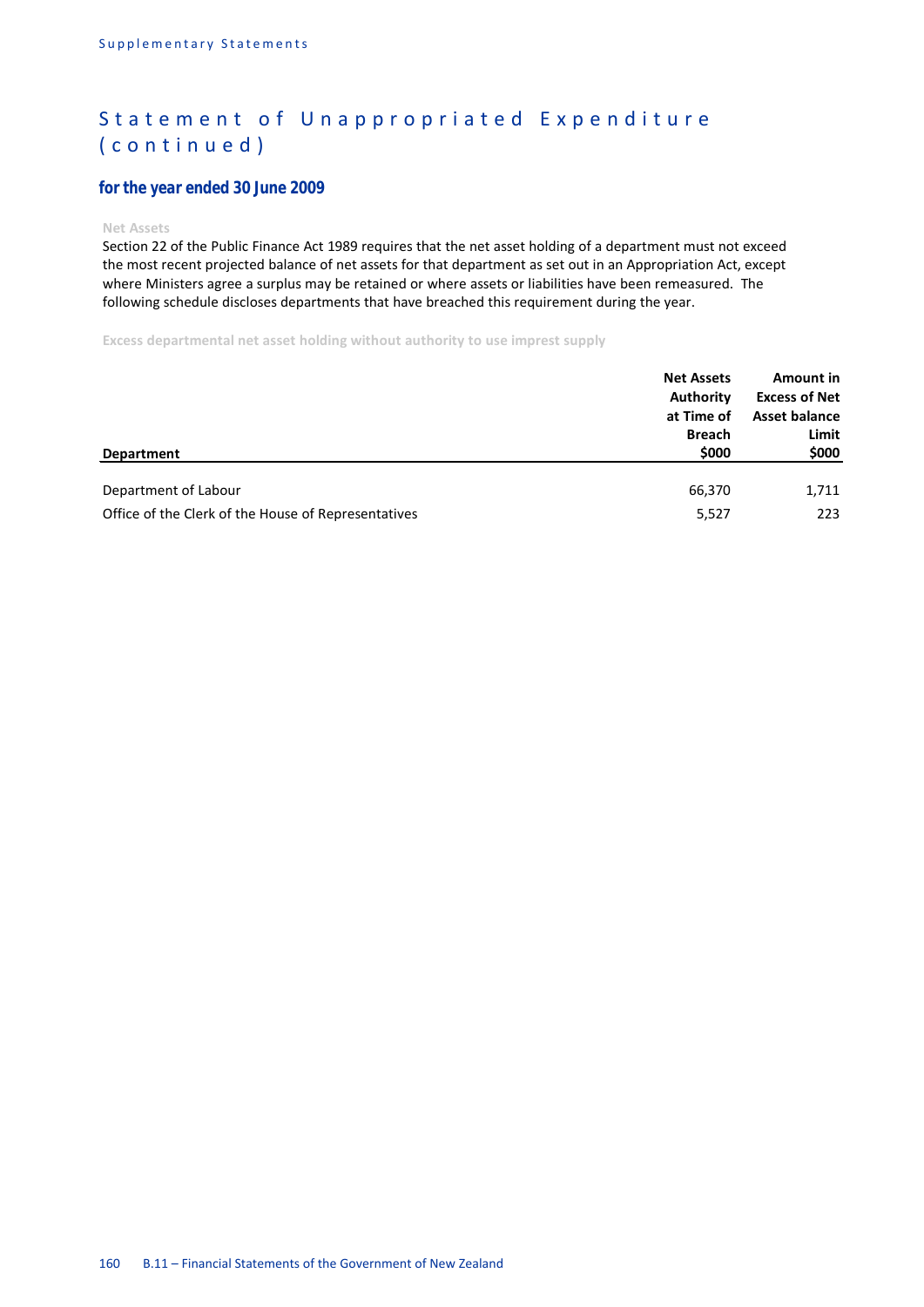## Statement of Expenses or Capital Expenditure Incurred in Emergencies

#### *for the year ended 30 June 2009*

Under section 25 of the Public Finance Act 1989, if a state of national emergency is declared under the Civil Defence Act 1983, Civil Defence Emergency Management Act 2002, or if the Government declares an emergency because of any situation that affects the public health or safety of New Zealand, the Minister of Finance may approve expenses or capital expenditure to meet such emergency or disaster whether or not an appropriation by Parliament is available for the purpose. Once expenses or capital expenditure have been incurred, the amounts that have not been appropriated must be disclosed in the annual financial statements of the Government for the financial year and sanctioned by Parliament in an Appropriation Act.

During the year, no such emergency expenses or capital expenditure were incurred.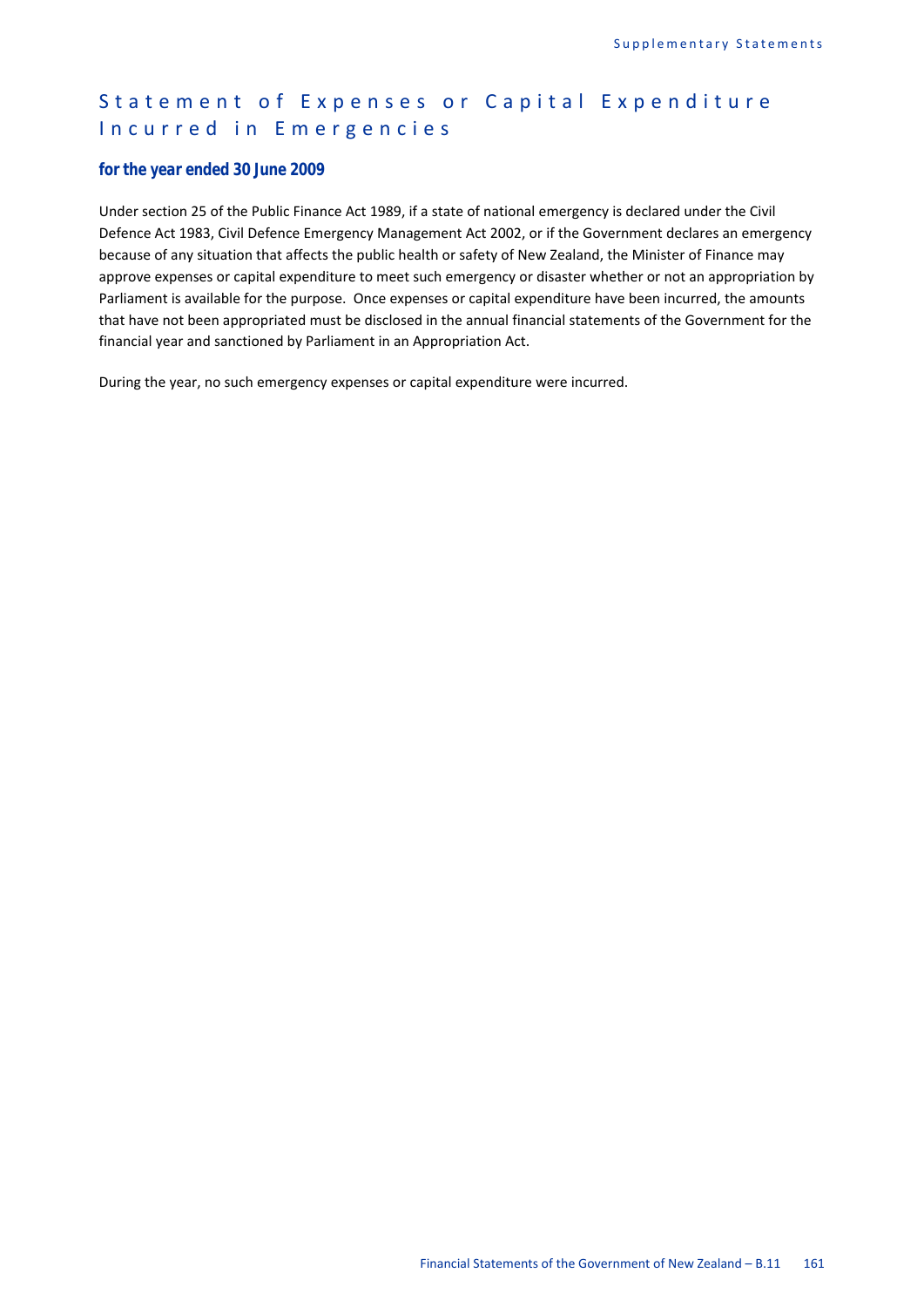## Statement of Trust Money

#### *for the year ended 30 June 2009*

Trust money is defined by section 66 of the Public Finance Act 1989 as:

- Money that is deposited with the Crown pending the completion of a transaction or dispute and which may become repayable to the depositor or payable to the Crown or any other person.
- All money that is paid into Court for possible repayment to the payee or a third party, by virtue of any Act, rule or authority whatsoever.
- All money that is paid to the Crown in trust for any purpose.
- Money that belongs to or is due to any person and is collected by the Crown pursuant to any agreement between the Crown and that person.
- Unclaimed money that is due to or belongs to any person and is deposited with the Crown.

Trust money exists only where there is a trustee/beneficiary relationship. Money set aside by the Crown or department for a particular purpose will normally not be trust money as there is no directly identifiable beneficiary who has deposited the money with the Crown.

Trust money held by the Crown is managed separately from public money.

Under the Act, the Treasury has the responsibility to manage and invest trust money. The Treasury may appoint agents (including departments) to act on its behalf. Written Notices of Appointment to Manage and Invest Trust Money are issued in these cases. Section 68 of the Act establishes the constraints on the investment of trust money.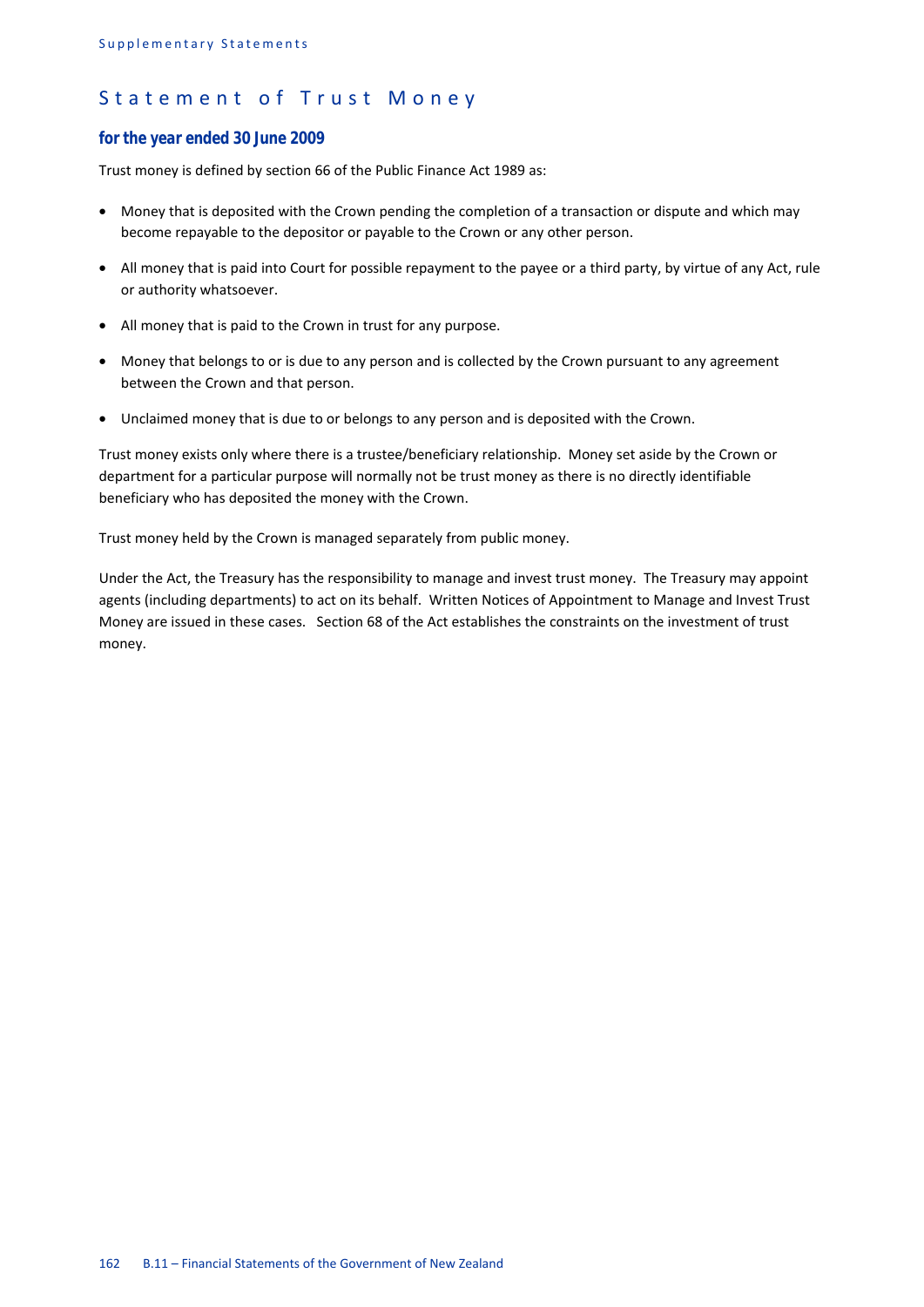| <b>Department</b><br><b>Trust Account</b>                                                                                                                                             | As at<br>30 June<br>2008   | Contribu-<br>tions | Distribu-<br>tions         | Revenue                     | Expenses    | As at<br>30 June<br>2009 |
|---------------------------------------------------------------------------------------------------------------------------------------------------------------------------------------|----------------------------|--------------------|----------------------------|-----------------------------|-------------|--------------------------|
|                                                                                                                                                                                       | \$000                      | \$000              | \$000                      | \$000                       | \$000       | \$000                    |
| <b>Agriculture and Forestry</b><br><b>Meat Board Levies Trust</b><br>Seized Timber Trust <sup>1</sup>                                                                                 | 3                          | 57,960<br>81       | (57, 963)<br>(81)          | $\mathbf{1}$                |             | $\mathbf{1}$             |
| <b>Audit</b><br>South Pacific Association of<br><b>Supreme Audit Institutions Trust</b>                                                                                               | 22                         |                    |                            | 2                           | (2)         | 22                       |
| <b>Building and Housing</b><br><b>Certifiers Bond Trust</b><br><b>Licensed Building Practitioners</b><br>Trust <sup>2</sup><br><b>Residential Tenancies Bond Trust</b>                | 187<br>260,445             | 159,068            | (127, 678)                 | 5<br>21,232                 | (21, 232)   | 192<br>291,835           |
| <b>Residential Tenancies Bond Trust</b><br>No.2 Account <sup>2</sup>                                                                                                                  |                            |                    |                            |                             |             |                          |
|                                                                                                                                                                                       |                            |                    |                            |                             |             |                          |
| Conservation<br><b>Bonds/Deposits Trust</b><br><b>Conservation Project Trust</b><br><b>National Parks Trust</b><br><b>Walkways Trust</b><br>Wildlife and Reserves Trusts <sup>2</sup> | 6,808<br>1,264<br>42<br>15 | 656<br>567<br>64   | (1,013)<br>(1,091)<br>(63) | 239<br>45<br>$\overline{2}$ |             | 6,690<br>785<br>45<br>15 |
| <b>Corrections</b>                                                                                                                                                                    |                            |                    |                            |                             |             |                          |
| <b>Prisons Trust</b>                                                                                                                                                                  | 1,266                      | 15,215             | (15,048)                   |                             |             | 1,433                    |
| <b>Crown Law Office</b><br>Legal Claims Trust                                                                                                                                         | 120                        | 1,097              | (710)                      | 3                           | (11)        | 499                      |
| <b>Culture and Heritage</b><br>Australian Trust for Oral History<br><b>Archives Trust</b><br>Dictionary of New Zealand                                                                | 1,448                      |                    | (100)                      | 123                         |             | 1,471                    |
| <b>Biography Trust</b>                                                                                                                                                                | 262                        |                    |                            | 19                          | (78)        | 203                      |
| New Zealand Encyclopaedia Trust                                                                                                                                                       | 1                          |                    |                            |                             | (1)         |                          |
| New Zealand Historical Atlas Trust<br>New Zealand History Research                                                                                                                    | 106                        |                    |                            | $\overline{7}$              |             | 113                      |
| Trust<br>War History Trust <sup>1</sup>                                                                                                                                               | 1,626<br>515               | 337                |                            | 137<br>31                   | (36)<br>(3) | 1,727<br>880             |
| <b>Customs</b>                                                                                                                                                                        |                            |                    |                            |                             |             |                          |
| Alcohol Liquor Advisory Council<br>Trust<br><b>Customs Regional Deposit/Bonds</b>                                                                                                     | 1,080                      | 14,136             | (14, 338)                  |                             |             | 878                      |
| Trust No.1, No.2 & No.3<br>Heavy Engineering Research                                                                                                                                 | 3,483                      | 4,328              | (4, 119)                   |                             |             | 3,692                    |
| <b>Association Trust</b>                                                                                                                                                              | 73                         | 669                | (720)                      |                             |             | 22                       |
| $\mathbf{z}$<br>Maritime Safety Authority Trust<br><b>New Zealand Customs Service</b><br>Multiple Deposit Scheme Release                                                              |                            |                    |                            |                             |             |                          |
| Trust<br><b>New Zealand Customs Service</b><br>Multiple Deposit Scheme Suspense                                                                                                       | 99                         | 4,223              | (4, 188)                   |                             |             | 134                      |
| Trust                                                                                                                                                                                 | 34                         | 4,327              | (4, 324)                   |                             |             | 37                       |
| <b>Balance carried forward</b>                                                                                                                                                        | 278,899                    | 262,728            | (231, 436)                 | 21,846                      | (21, 363)   | 310,674                  |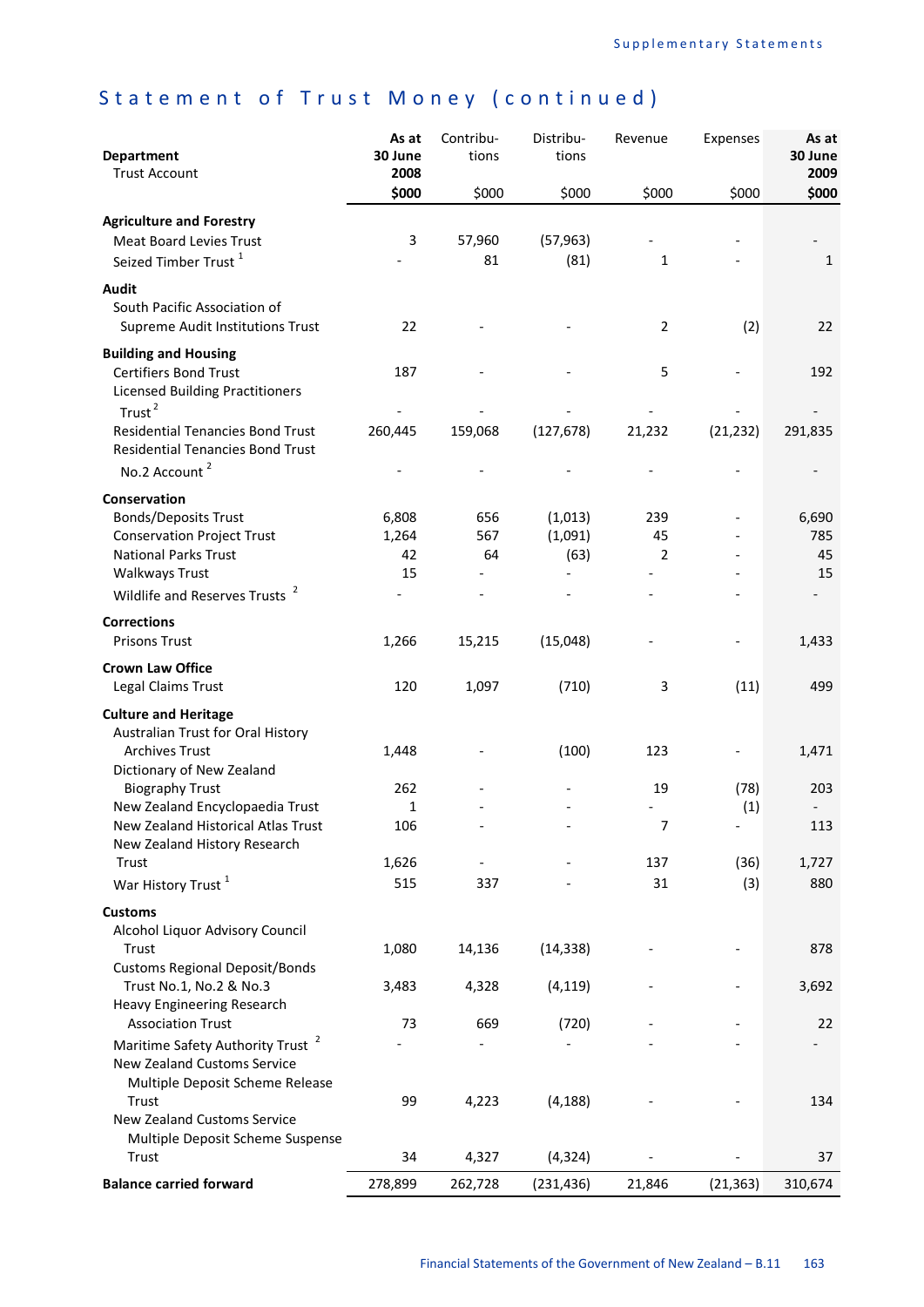| <b>Department</b><br><b>Trust Account</b>                                           | As at<br>30 June<br>2008 | Contribu-<br>tions | Distribu-<br>tions  | Revenue                  | Expenses  | As at<br>30 June<br>2009 |
|-------------------------------------------------------------------------------------|--------------------------|--------------------|---------------------|--------------------------|-----------|--------------------------|
|                                                                                     | \$000                    | \$000              | \$000               | \$000                    | \$000     | \$000                    |
| <b>Balance brought forward</b>                                                      | 278,899                  | 262,728            | (231, 436)          | 21,846                   | (21, 363) | 310,674                  |
| <b>Economic Development</b>                                                         |                          |                    |                     |                          |           |                          |
| Coal and Minerals Deposits Trust                                                    | 250                      | 10                 | (100)               | $\overline{\phantom{a}}$ |           | 160                      |
| Official Assignee's Office Trust<br><b>Patent Co-operation Treaty Fees</b><br>Trust | 10,724<br>220            | 18,276             | (7, 478)            | 654<br>14                | (6, 261)  | 15,915<br>266            |
| Petroleum Deposits Trust                                                            | 1,087                    | 1,257              | (1, 223)<br>(1,003) | 1                        | (2)       | 85                       |
| Proceeds of Crime Trust                                                             | 4,793                    | 9,417              | (3,260)             | 360                      | (1,013)   | 10,297                   |
| Radio Frequencies Tender Trust                                                      | 225                      |                    |                     | 1                        |           | 226                      |
| <b>Education</b><br>Code of Practice for Providers<br>who Enrol International       |                          |                    |                     |                          |           |                          |
| <b>Students Trust</b><br><b>Conferences Trust</b>                                   | 2,368<br>2               |                    |                     | 4,164                    | (3,884)   | 2,648<br>2               |
|                                                                                     |                          |                    |                     |                          |           |                          |
| <b>Fisheries</b><br>MAF Overfishing Account Trust                                   | 1,122                    | 4,283              | (4, 344)            | 47                       |           | 1,108                    |
| MAF Fish Forfeit Property Trust                                                     | 1,496                    | 2,112              | (629)               | 72                       | (15)      | 3,036                    |
| <b>Foreign Affairs and Trade</b>                                                    |                          |                    |                     |                          |           |                          |
| <b>Cook Island Trust</b>                                                            | 68                       | 3,226              | (3, 288)            | $\overline{2}$           |           | 8                        |
| Fred Hollows Foundation New Zealand -<br>Pacific Regional Blindness Prevention      |                          |                    |                     |                          |           |                          |
| Programme Trust                                                                     |                          | 3,177              | (2,059)             |                          |           | 1,118                    |
| Government Administration                                                           |                          |                    |                     |                          |           |                          |
| <b>Building, Niue Trust</b>                                                         | 943                      | 1,142              | (878)               | 4<br>49                  |           | 268<br>942               |
| Judicial Development Trust<br>New Zealand/France Friendship                         |                          |                    | (50)                |                          |           |                          |
| Trust                                                                               | 49                       | 111                | (131)               | 2                        |           | 31                       |
| Pacific Gender and Aid                                                              |                          |                    |                     |                          |           |                          |
| Effectiveness Trust <sup>3</sup>                                                    | 63                       |                    | (63)                |                          |           |                          |
| Pacific Islands Chief of Police<br>Women's Advisory Network                         |                          |                    |                     |                          |           |                          |
| Trust                                                                               | 312                      |                    | (232)               | 9                        |           | 89                       |
| Health                                                                              |                          |                    |                     |                          |           |                          |
| <b>Health Benefits Offices Trust</b><br><b>Medicines Review Objectors</b>           | 634                      | 4,981,576          | (4,981,494)         | 373                      |           | 1,089                    |
| Deposit Trust <sup>2</sup>                                                          |                          |                    |                     |                          |           |                          |
| <b>Inland Revenue</b>                                                               |                          |                    |                     |                          |           |                          |
| Child Support Agency Trust                                                          |                          |                    |                     |                          |           |                          |
| Account                                                                             | 1,313                    | 217,594            | (203, 553)          |                          |           | 15,354                   |
| KiwiSaver Employer Trust <sup>2</sup><br>KiwiSaver Returned                         |                          |                    |                     |                          |           |                          |
| Transactions Trust <sup>1</sup>                                                     |                          | 20,457             |                     |                          |           | 20,457                   |
| <b>Reciprocal Child Support</b><br><b>Agreement Trust</b>                           | 129                      | 12,355             | (12, 211)           |                          |           | 273                      |
| <b>Balance carried forward</b>                                                      | 304,697                  | 5,537,721          | (5,453,432)         | 27,598                   | (32, 538) | 384,046                  |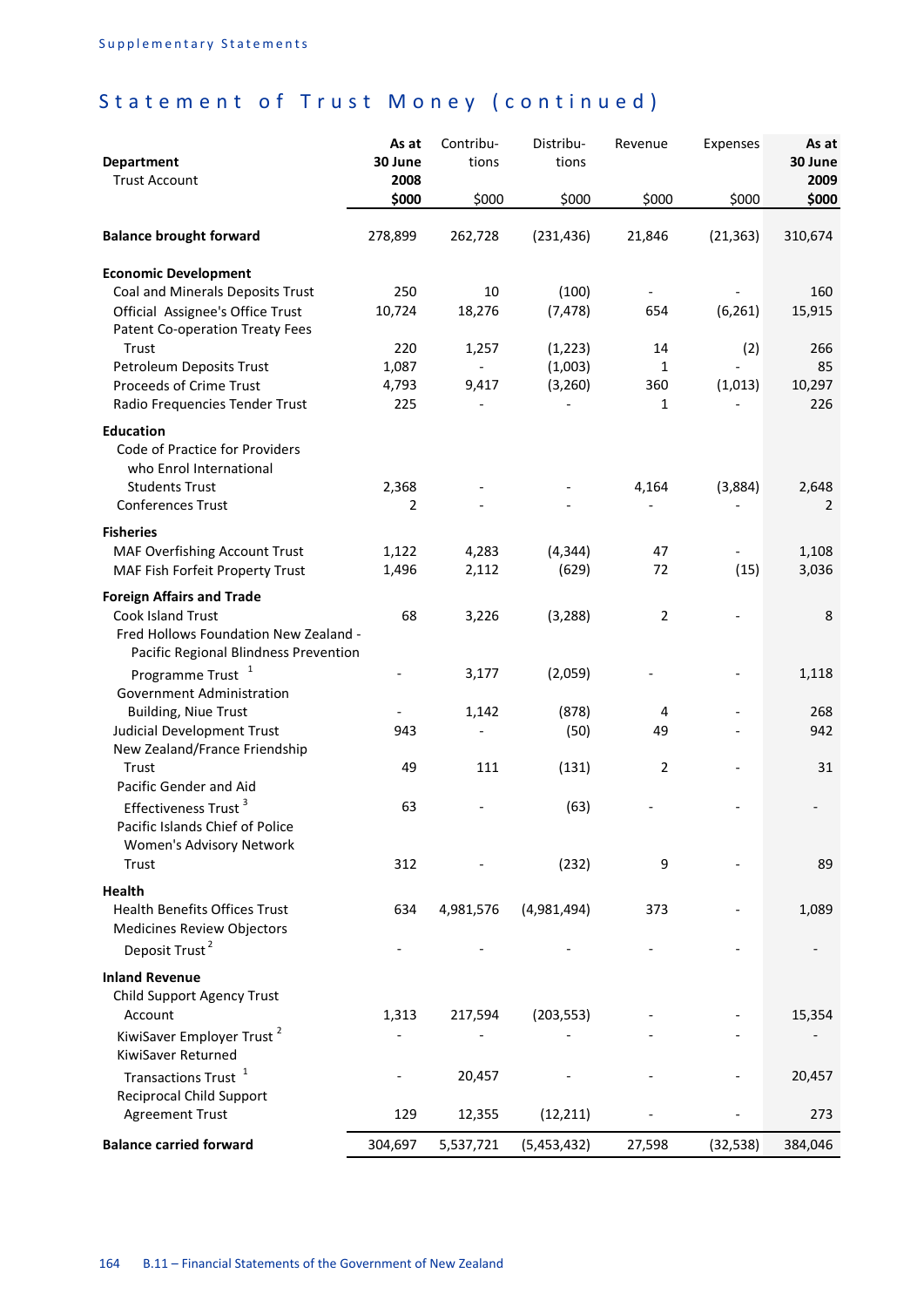| <b>Department</b><br><b>Trust Account</b>                                       | As at<br>30 June<br>2008 | Contribu-<br>tions | Distribu-<br>tions | Revenue                  | Expenses       | As at<br>30 June<br>2009 |
|---------------------------------------------------------------------------------|--------------------------|--------------------|--------------------|--------------------------|----------------|--------------------------|
|                                                                                 | \$000                    | \$000              | \$000              | \$000                    | \$000          | \$000                    |
| <b>Balance brought forward</b>                                                  | 304,697                  | 5,537,721          | (5,453,432)        | 27,598                   | (32, 538)      | 384,046                  |
| <b>Internal Affairs</b>                                                         |                          |                    |                    |                          |                |                          |
| New Zealand 1990 Scholarship<br>Trust                                           | 637                      |                    |                    | 33                       |                |                          |
| <b>Vogel House Trust</b>                                                        |                          | $\mathbf 1$        |                    |                          |                | 670<br>$\mathbf{1}$      |
|                                                                                 |                          |                    |                    |                          |                |                          |
| <b>Justice</b>                                                                  |                          |                    |                    |                          |                |                          |
| Chief Electoral Trust <sup>3</sup>                                              |                          |                    |                    |                          |                |                          |
| Courts Law Trust                                                                | 10,009                   | 9,445<br>181       | (10, 163)<br>(68)  |                          |                | 9,291<br>113             |
| Election Candidates Deposit Trust <sup>1</sup><br><b>Employment Court Trust</b> | 152                      | 44                 | (63)               |                          |                | 133                      |
| <b>Fines Trust</b>                                                              | 26,626                   | 234,278            | (237, 848)         |                          |                | 23,056                   |
| Legal Complaints Review                                                         |                          |                    |                    |                          |                |                          |
| Officer Trust <sup>1</sup>                                                      |                          | 1,197              | (455)              |                          |                | 742                      |
| Maori Land Court Trust                                                          | 64                       | 6                  | (28)               |                          |                | 42                       |
| <b>Supreme Court Trust</b>                                                      | 83                       | 102                | (109)              |                          |                | 76                       |
| <b>Victims' Claims Trust</b>                                                    | 12                       | 27                 | (11)               |                          |                | 28                       |
| Labour                                                                          |                          |                    |                    |                          |                |                          |
| <b>Employment Relations Service</b>                                             |                          |                    |                    |                          |                |                          |
| Trust                                                                           | 19                       | 264                | (249)              | $\mathbf{1}$             |                | 35                       |
| <b>Industrial Relations Act Security</b>                                        |                          |                    |                    |                          |                |                          |
| of Costs Trust                                                                  | 6                        |                    |                    |                          |                | 6                        |
| New Zealand Immigration Service                                                 |                          |                    |                    |                          |                |                          |
| Trust                                                                           | 7,351                    | 2,268              | (3,720)            | 321                      | (1, 427)       | 4,793                    |
| <b>Land Information New Zealand</b>                                             |                          |                    |                    |                          |                |                          |
| Crown Forestry Licences Trust                                                   | 3,729                    | 46,202             | (46, 405)          |                          |                | 3,526                    |
| <b>Deposits Trust</b><br><b>Endowment Rentals Trust</b>                         | 2,133<br>$\mathbf{1}$    | 117                | (38)<br>(117)      |                          |                | 2,095<br>$\mathbf{1}$    |
| Hunter Gift for the Settlement of                                               |                          |                    |                    |                          |                |                          |
| <b>Discharged Soldiers Trust</b>                                                | 55                       |                    |                    |                          |                | 55                       |
|                                                                                 |                          |                    |                    |                          |                |                          |
| <b>National Library</b>                                                         |                          |                    |                    |                          |                |                          |
| Interloan Billing System Trust                                                  | $\overline{7}$           |                    |                    | 393                      | (397)          | 3                        |
| Macklin Bequest Fund Trust                                                      | 232                      |                    |                    | 20                       | (10)           | 242                      |
| <b>New Zealand Defence Force</b>                                                |                          |                    |                    |                          |                |                          |
| New Zealand Defence Force -                                                     |                          |                    |                    |                          |                |                          |
| Veterans' Affairs Trust                                                         | 12                       |                    |                    |                          |                | 12                       |
|                                                                                 |                          |                    |                    |                          |                |                          |
| <b>Police</b>                                                                   |                          |                    |                    |                          |                |                          |
| Bequests, Donations and Appeals                                                 |                          |                    |                    |                          |                |                          |
| Trust                                                                           | 161                      |                    |                    | 1                        | (1)            | 161                      |
| Found Money Trust                                                               | 314                      |                    |                    | 122                      | (102)          | 334                      |
| Money in Custody Trust<br><b>Reparation Trust</b>                               | 11,769<br>9              | 5,304              | (7, 737)           | 8                        | (10)           | 9,336<br>7               |
| Rewards Monies Trust <sup>2</sup>                                               |                          |                    |                    | $\overline{\phantom{a}}$ | $\overline{a}$ |                          |
|                                                                                 |                          |                    |                    |                          |                |                          |
| <b>Balance carried forward</b>                                                  | 368,078                  | 5,837,157          | (5,760,443)        | 28,497                   | (34, 485)      | 438,804                  |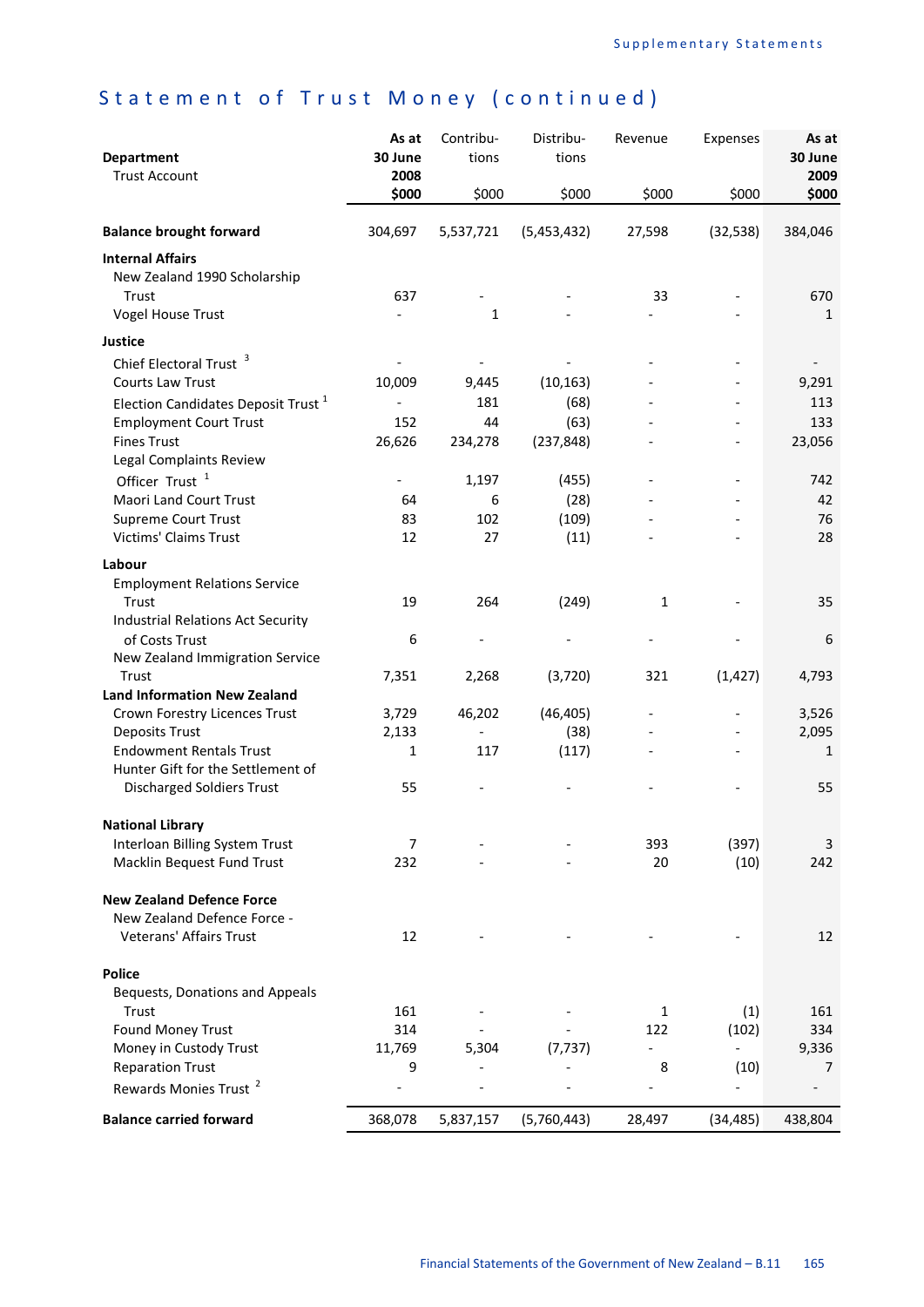| <b>Department</b><br><b>Trust Account</b> | As at<br>30 June<br>2008 | Contribu-<br>tions       | Distribu-<br>tions       | Revenue | Expenses                 | As at<br>30 June<br>2009 |
|-------------------------------------------|--------------------------|--------------------------|--------------------------|---------|--------------------------|--------------------------|
|                                           | \$000                    | \$000                    | \$000                    | \$000   | \$000                    | \$000                    |
| <b>Balance brought forward</b>            | 368,078                  | 5,837,157                | (5,760,443)              | 28,497  | (34,485)                 | 438,804                  |
| <b>Social Development</b>                 |                          |                          |                          |         |                          |                          |
| Australian Recovery Debt Trust            | 4                        | 36                       | (36)                     |         |                          | $\overline{4}$           |
| Australian Dollar Embargoed Arrears       |                          |                          |                          |         |                          |                          |
| Trust                                     | 322                      | 4,263                    | (4, 104)                 |         |                          | 481                      |
| <b>Maintenance Trust</b>                  | 61                       | 818                      | (824)                    |         |                          | 55                       |
| Netherlands Recovery Debt Trust           | 11                       | 44                       | (54)                     |         |                          | $\mathbf{1}$             |
| Overseas Debt Recovery Trust <sup>2</sup> | -                        | $\overline{\phantom{a}}$ | $\overline{\phantom{0}}$ |         | $\overline{\phantom{a}}$ | $\overline{\phantom{a}}$ |
| <b>WR Wallace Trust</b>                   | 393                      | $\overline{\phantom{a}}$ | (24)                     | 30      |                          | 399                      |
| <b>Treasury</b>                           |                          |                          |                          |         |                          |                          |
| Trustee Act 1956 Trust                    | 1,720                    | 208                      | (311)                    | 102     |                          | 1,719                    |
| Total                                     | 370,589                  | 5,842,526                | (5,765,796)              | 28,629  | (34,485)                 | 441,463                  |

1 New trust account

2 Inoperative trust account

3 Account closed

4 Title of trust amended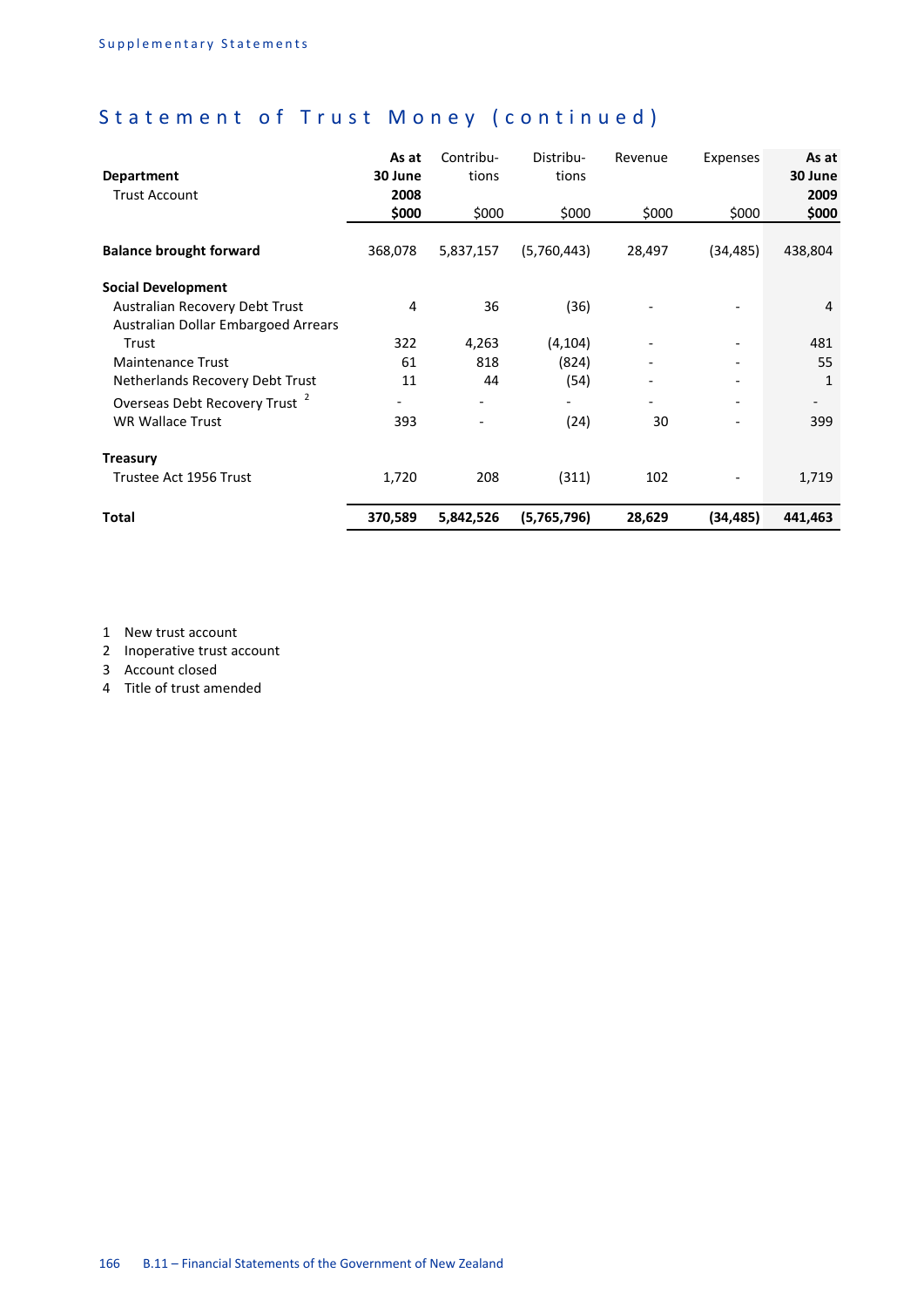

# **ADDITIONAL FINANCIAL INFORMATION**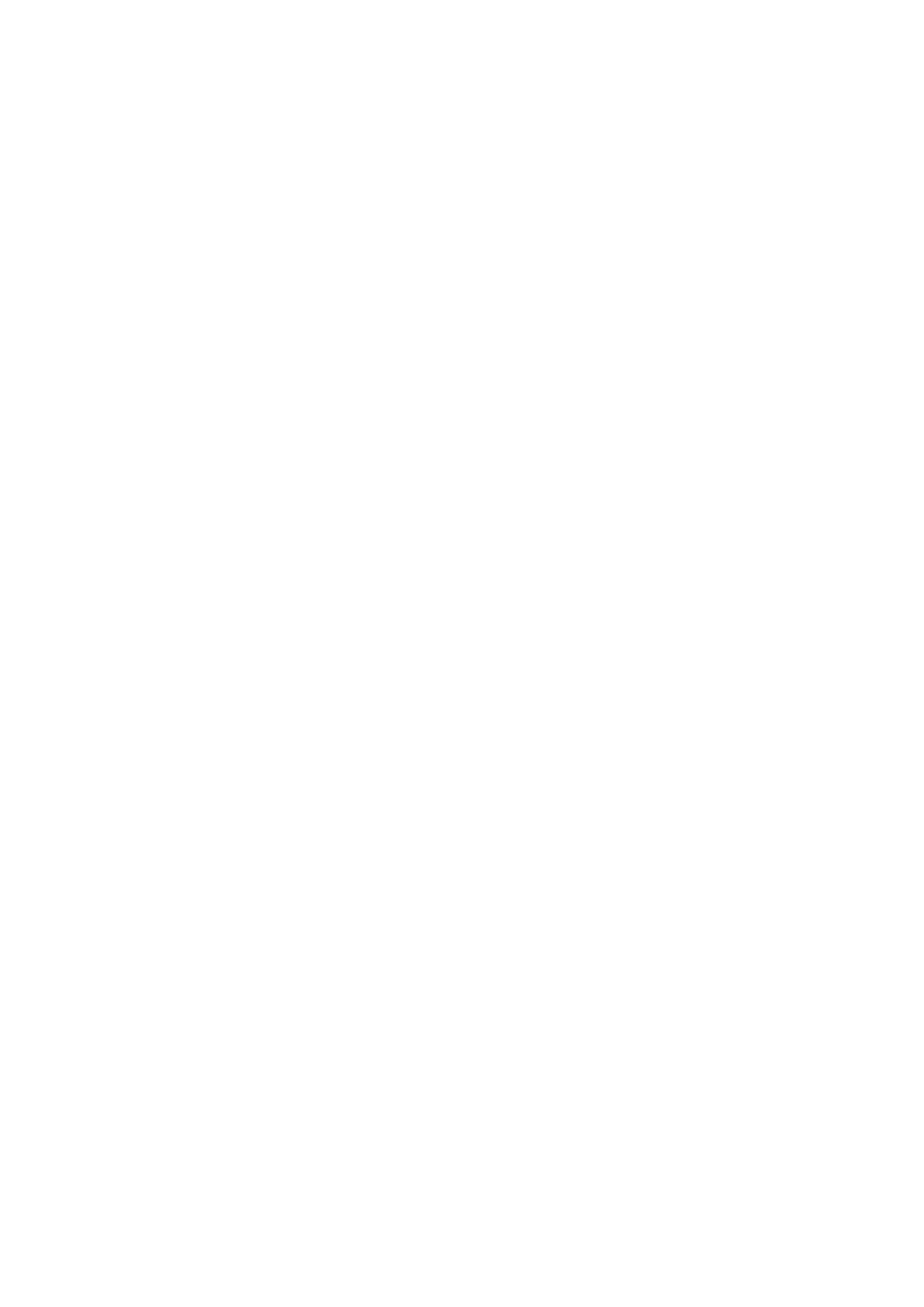## Fiscal Indicator Analysis

## *for the year ended 30 June 2009*

The purpose of the following fiscal indicator analysis is to provide a link between the financial statements (published on pages 27 to 166) and the fiscal indicators used to measure the government's performance against the fiscal objectives set out in the *Fiscal Strategy Report.* 

The fiscal analysis comprises two statements: core Crown residual cash and debt.

### **Core Crown Residual Cash**

The core Crown residual cash statement measures the core Crown cash surplus (or deficit), after operating and investing cash requirements, are met that is available for the government to invest, repay, or, in the case of a deficit, fund in any given year.

#### **Debt**

The debt statement presents the calculation of both gross debt and net debt.

Gross debt is defined as gross-sovereign issued debt and represents debt issued by the sovereign (core Crown) and includes Government stock held by the NZS Fund, Accident Compensation Corporation, and the Earthquake Commission. Gross debt excludes Reserve Bank settlement cash and Reserve Bank bills as these are issued for liquidity management purposes.

Net debt is debt after deducting financial assets of the core Crown from gross debt. Net debt provides information about the sustainability of the government's accounts, and is used by some international agencies when determining credit-worthiness of a country. However, as some financial assets are held for public policy rather than treasury management purposes (eg, student loans), they are excluded from the calculation of net debt.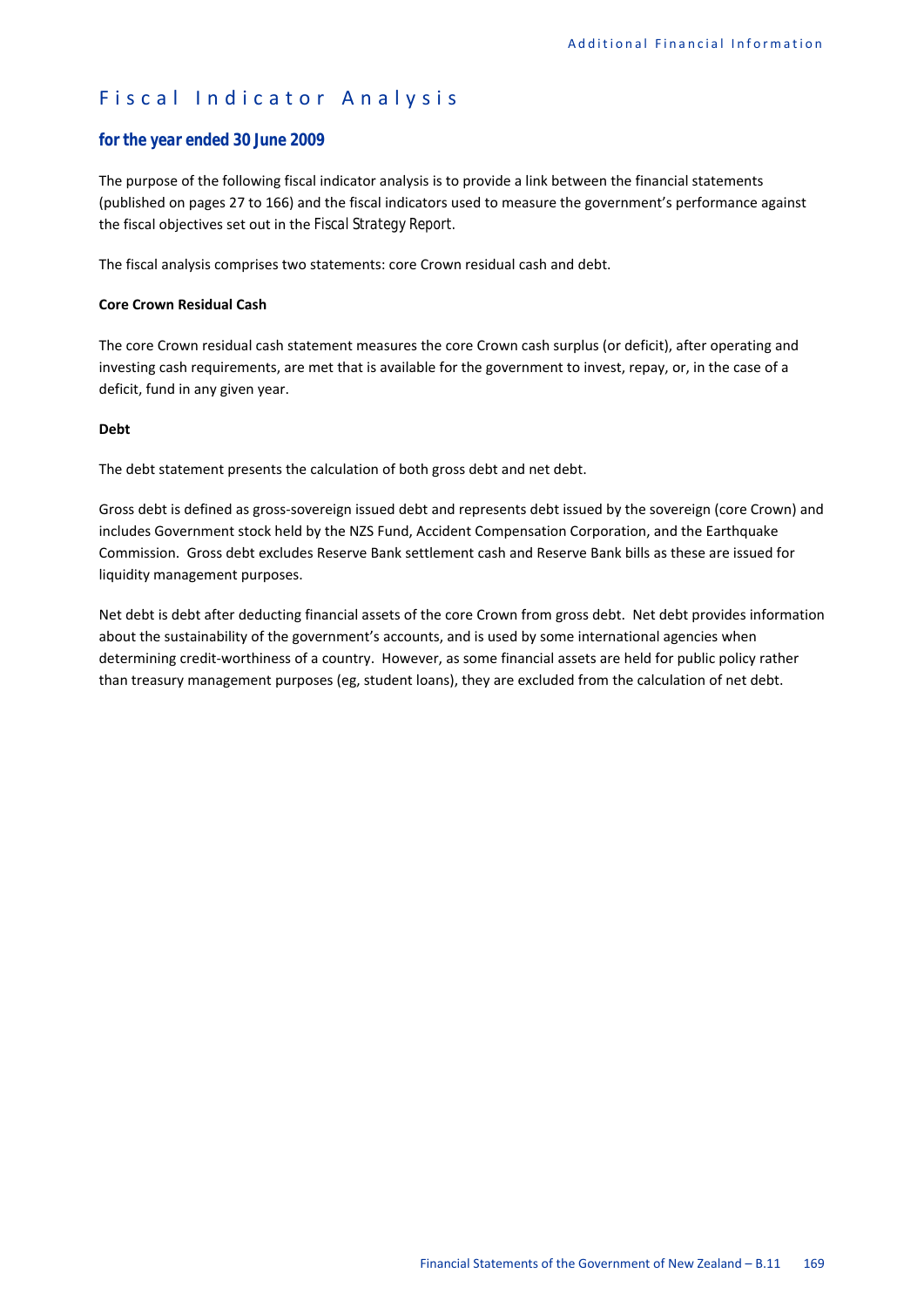## Fiscal Indicator Analysis - Core Crown Residual Cash

## *for the year ended 30 June 2009*

|               | <b>Forecast</b>              |                                                                           | Actual         |           |
|---------------|------------------------------|---------------------------------------------------------------------------|----------------|-----------|
|               | <b>Original Estimated</b>    |                                                                           | 30 June        | 30 June   |
| <b>Budget</b> | <b>Actuals</b>               |                                                                           | 2009           | 2008      |
| \$m           | \$m                          |                                                                           | \$m            | \$m       |
|               |                              |                                                                           |                |           |
|               |                              | <b>Core Crown Cash Flows from Operations</b>                              |                |           |
| 55,599        |                              | 52,488 Total tax receipts                                                 | 51,362         | 55,975    |
| 530           |                              | 503 Total other sovereign receipts                                        | 489            | 486       |
| 2,232         |                              | 1,417 Interest, profits and dividends                                     | 1,441          | 2,128     |
| 1,658         |                              | 2,203 Sale of goods & services and other receipts                         | 2,288          | 1,411     |
| (21,068)      |                              | (22,087) Subsidies and transfer payments                                  | (19, 953)      | (19, 562) |
| (34, 224)     |                              | (33,781) Personnel and operating costs                                    | (35, 394)      | (30, 792) |
| (2, 282)      |                              | (2,284) Finance costs                                                     | (2,200)        | (2, 354)  |
| (249)         |                              | Forecast for future new operating spending                                |                |           |
| 355           |                              | 400 Top-down expense adjustment                                           |                |           |
| 2,551         |                              | (1,141) Net cash flows from core Crown operations                         | (1,967)        | 7,292     |
|               |                              |                                                                           |                |           |
| (1,891)       |                              | (1,778) Net purchase of physical assets                                   | (1,625)        | (1, 433)  |
| (821)         |                              | (1,640) Net increase in advances                                          | (860)          | (1, 254)  |
| (1, 164)      |                              | (1,932) Net purchase of investments                                       | (1,944)        | (444)     |
| (2, 242)      |                              | (2,242) Contribution to NZ Superannuation Fund                            | (2, 243)       | (2, 104)  |
| (261)         | $\qquad \qquad \blacksquare$ | Forecast for future new capital spending                                  |                |           |
| 350           |                              | 275 Top-down capital adjustment                                           |                |           |
| (3, 478)      |                              | (8,458) Residual cash                                                     | (8,639)        | 2,057     |
|               |                              |                                                                           |                |           |
|               |                              | Financed by:                                                              |                |           |
| 2,643         |                              | (4,335) Other net sale/(purchase) of marketable securities and deposits   | (512)          | (3, 595)  |
| (835)         |                              | (12,793) Total operating and investing activities                         | (9, 151)       | (1, 538)  |
|               |                              |                                                                           |                |           |
|               |                              |                                                                           |                |           |
|               |                              | Used in:                                                                  |                |           |
| 399           |                              | 16,266 Net (repayment)/issue of other New Zealand dollar borrowing        | 9,359          | (1, 585)  |
| (541)         |                              | (6,069) Net (repayment)/issue of foreign currency borrowing               | (1,973)        | 901       |
| 181<br>(29)   |                              | 509 Issues of circulating currency<br>(1,143) Decrease/(increase) in cash | 475<br>(1,761) | 86<br>249 |
|               |                              |                                                                           |                |           |
| 10            | 9,563                        |                                                                           | 6,100          | (349)     |
| (825)         |                              | (3,230) Net cash inflow/(outflow) to be offset by domestic bonds          | (3,051)        | (1,887)   |
|               |                              |                                                                           |                |           |
|               |                              | <b>Gross Cash Proceeds from Domestic Bonds</b>                            |                |           |
| 3,314         |                              | 5,852 Domestic bonds (market)                                             | 5,775          | 1,757     |
| 662           |                              | 593 Domestic bonds (non-market)                                           | 541            | 130       |
| 3,976         |                              | 6,445 Total gross cash proceeds from domestic bonds                       | 6,316          | 1,887     |
| (2,700)       |                              | (2,700) Repayment of domestic bonds (market)                              | (2,750)        |           |
| (451)         |                              | (515) Repayment of domestic bonds (non-market)                            | (515)          |           |
|               |                              | (3,215) Total repayments of domestic bonds                                |                |           |
| (3, 151)      |                              |                                                                           | (3, 265)       |           |
| 825           |                              | 3,230 Net (repayments of)/cash proceeds from domestic bonds               | 3,051          | 1,887     |

This note illustrates how the financial activities of the core Crown reported in the financial statements relate to the Domestic Bond Programme.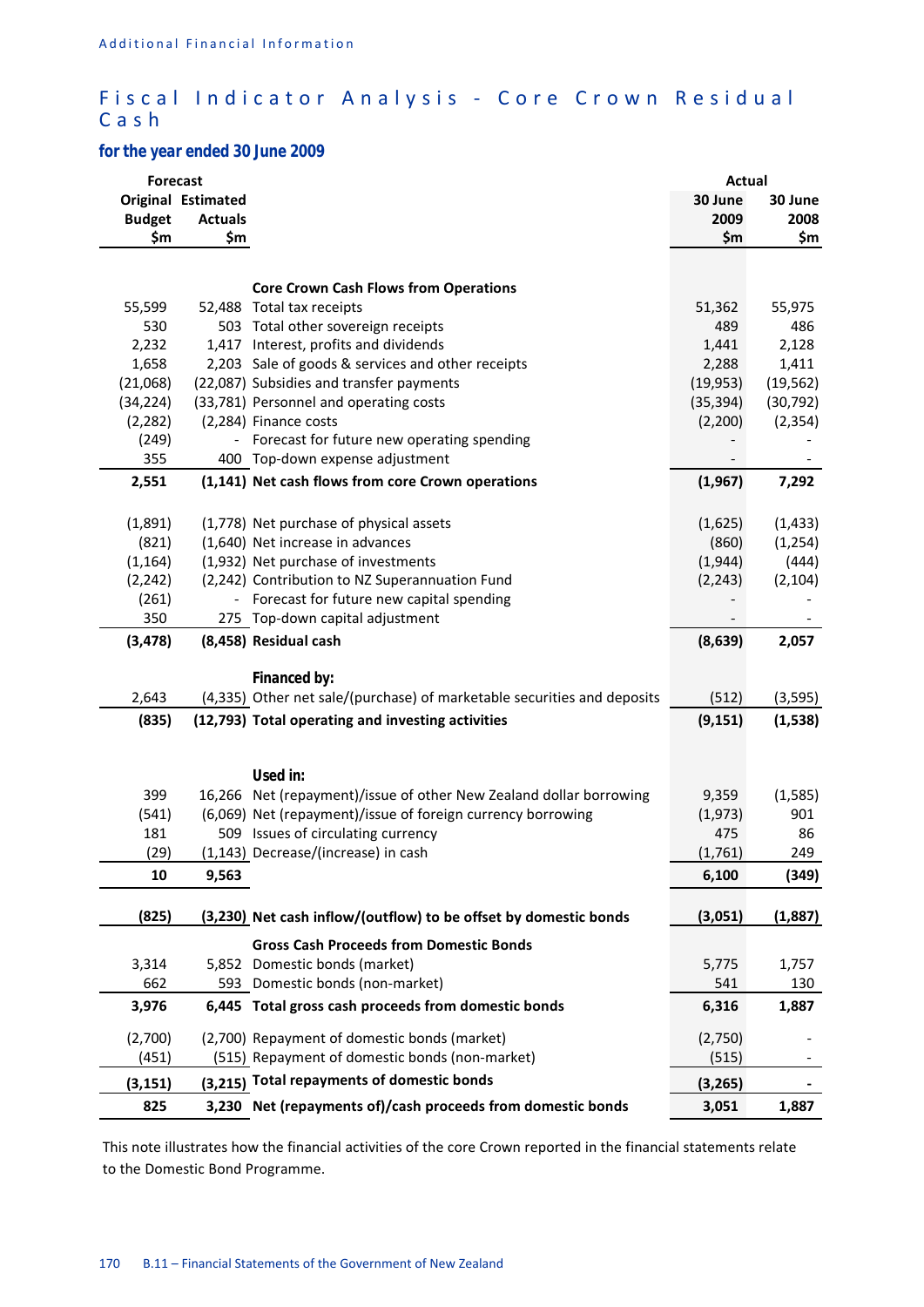# Fiscal Indicator Analysis - Debt

## *as at 30 June 2009*

| Forecast      |                    |                                                                      | Actual  |           |
|---------------|--------------------|----------------------------------------------------------------------|---------|-----------|
|               | Original Estimated |                                                                      | 30 June | 30 June   |
| <b>Budget</b> | <b>Actuals</b>     |                                                                      | 2009    | 2008      |
| \$m           | \$m                |                                                                      | \$m     | \$m       |
|               |                    | Gross and net debt analysis:                                         |         |           |
| 48,656        |                    | 69,156 Total borrowings                                              | 61,953  | 46,110    |
|               |                    | Net debt:                                                            |         |           |
| 37,640        |                    | 57,329 Core Crown borrowings <sup>1</sup>                            | 50,545  | 37,336    |
|               |                    | Add back NZS Fund holdings of sovereign-issued debt and              |         |           |
| 768           | (528)              | NZS Fund borrowings                                                  | 428     | 409       |
| 38,408        |                    | 56,801 Gross sovereign-issued debt <sup>2</sup>                      | 50,973  | 37,745    |
| 49,745        |                    | 64,163 Less core Crown financial assets <sup>3</sup>                 | 55,769  | 50,698    |
| (11, 337)     |                    | (7,362) Net core Crown debt (incl NZS Fund) <sup>4</sup>             | (4,796) | (12, 953) |
|               |                    | Add back NZS Fund holdings of core Crown financial assets and        |         |           |
| 15,915        | 11,668             | NZS Fund financial assets $^5$                                       | 11,486  | 12,934    |
| 4,578         |                    | 4,306 Net core Crown debt (excl NZS Fund) <sup>4</sup>               | 6,690   | (19)      |
| 11,797        |                    | 11,176 Advances                                                      | 10,429  | 10,277    |
| 16,375        |                    | 15,482 Net core Crown debt (excl NZS Fund and advances) <sup>6</sup> | 17,119  | 10,258    |
|               |                    | Gross debt:                                                          |         |           |
| 38,408        |                    | 56,801 Gross sovereign-issued debt <sup>2</sup>                      | 50,973  | 37,745    |
| (7, 510)      |                    | (14,184) Less Reserve Bank settlement cash and bank bills            | (9,217) | (7, 955)  |
| 1,600         |                    | 1,600 Add back changes to DMO borrowing due to settlement cash'      | 1,600   | 1,600     |
|               |                    | Gross sovereign-issued debt excluding settlement cash                |         |           |
| 32,498        | 44,217             | and bank bills                                                       | 43,356  | 31,390    |

#### **Notes on Gross and net debt analysis:**

1. Core Crown borrowings in this instance includes unsettled purchases of securities (classified as accounts payable in the statement of financial position).

2. Gross Sovereign-Issued Debt (GSID) represents debt issued by the sovereign (the core Crown) and includes Government stock held by the New Zealand Superannuation Fund (NZS Fund), ACC and EQC.

3. Core Crown financial assets exclude receivables.

4. Net Core Crown Debt represents GSID less financial assets. This can provide information about the sustainability of the Government's accounts, and is used by some international agencies when determining the credit-worthiness of a country.

5. Adding back the NZS Fund assets provides the financial liabilities less financial assets of the Core Crown, excluding those assets set aside to meet part of the future cost of New Zealand superannuation.

6. Net Core Crown Debt (excluding NZS Fund and advances) excludes financial assets which are held for public policy rather than treasury management purposes.

7. The Reserve Bank has used \$1.6 billion of settlement cash to purchase reserves that were to have been funded by the NZ Debt Management Office borrowing. Therefore, the impact of settlement cash on GSID is adjusted by this amount.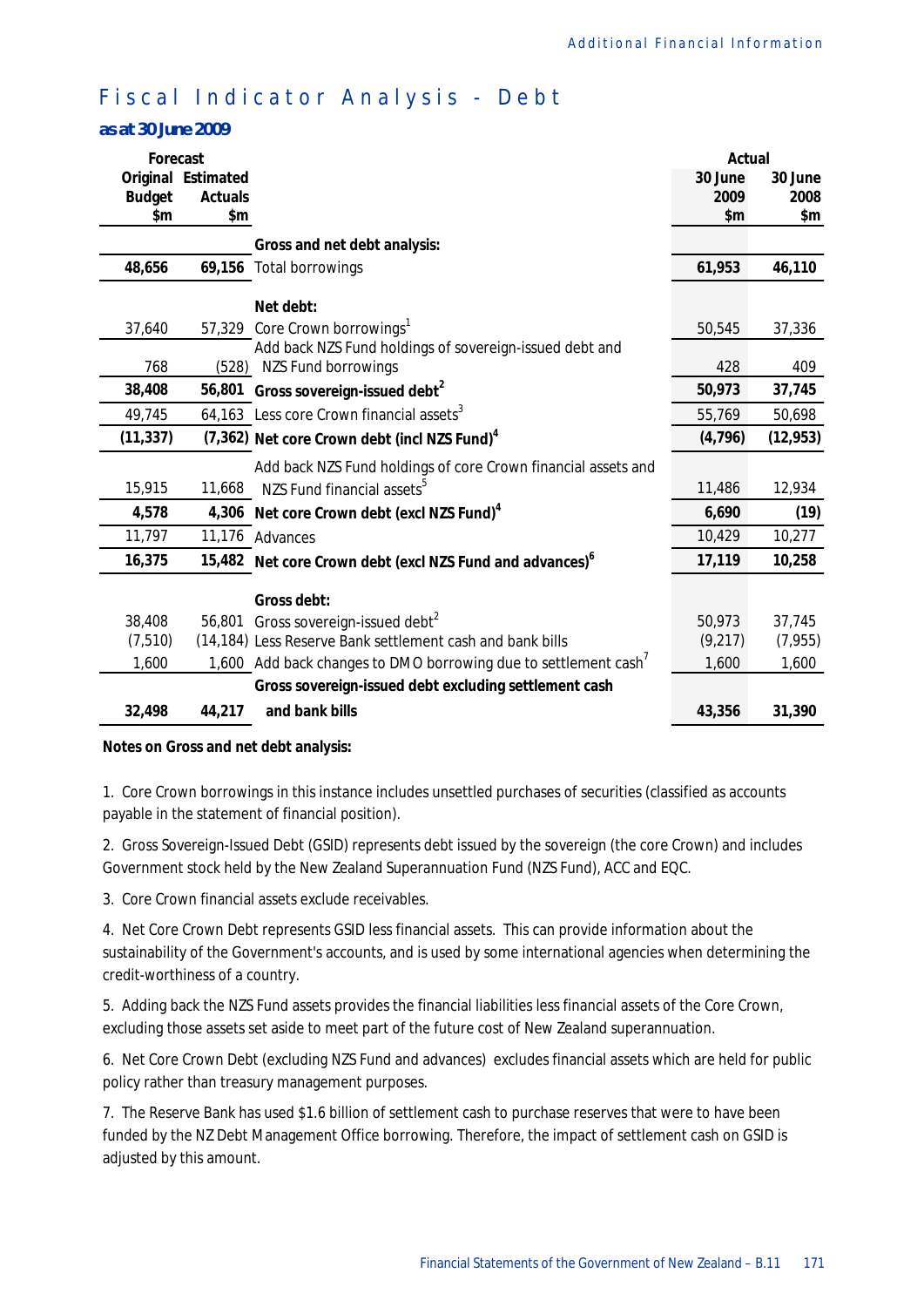## Information on State-owned Enterprises and Crown Entities

## *Accounting Policies*

The Crown's financial interest in State-owned enterprises ("SOEs") and Crown entities ("CEs") is reported in accordance with the Crown's accounting policies. Adjustments have been made to restate the financial position and financial performance of certain entities, as reported in their own financial statements, to a basis consistent with the Crown's accounting policies.

With the exception of Tertiary Education Institutions ("TEIs") the Crown has line-by-line combined all SOEs and CEs.

The Crown has equity accounted 100% of the net assets of TEIs on the basis that, in the event of disestablishment of a TEI (which is subject to a resolution of the House), 100% of the net assets revert to the Crown in the absence of a decision to transfer the assets to a new or existing institution and, in the meantime, the Crown enjoys the benefits of the provision of a higher education to the public of New Zealand (refer note 21).

## *Minority Interests*

The ownership interest in Air New Zealand Limited is 75.49% (2008: 76.07%). The interest in Air New Zealand Limited is included within the SOE segment.

## *Balance Dates*

Except for those entities listed below, all SOEs and significant CE's have a balance date of 30 June, and the information reported in these financial statements is for the period ended 30 June 2009:

| SOE's                     | <b>Balance date</b> | Information reported to |
|---------------------------|---------------------|-------------------------|
| AsureQuality Limited      | 30 September        | 30 June 2009            |
| <b>Crown entities:</b>    |                     |                         |
| School boards of trustees | 31 December         | 31 December 2008        |
| TEI's                     | 31 December         | 30 June 2009            |

#### *Annual Reports*

The following entity results are presented using Crown accounting policies and classifications. As a consequence they may differ from the results published in individual entity annual reports.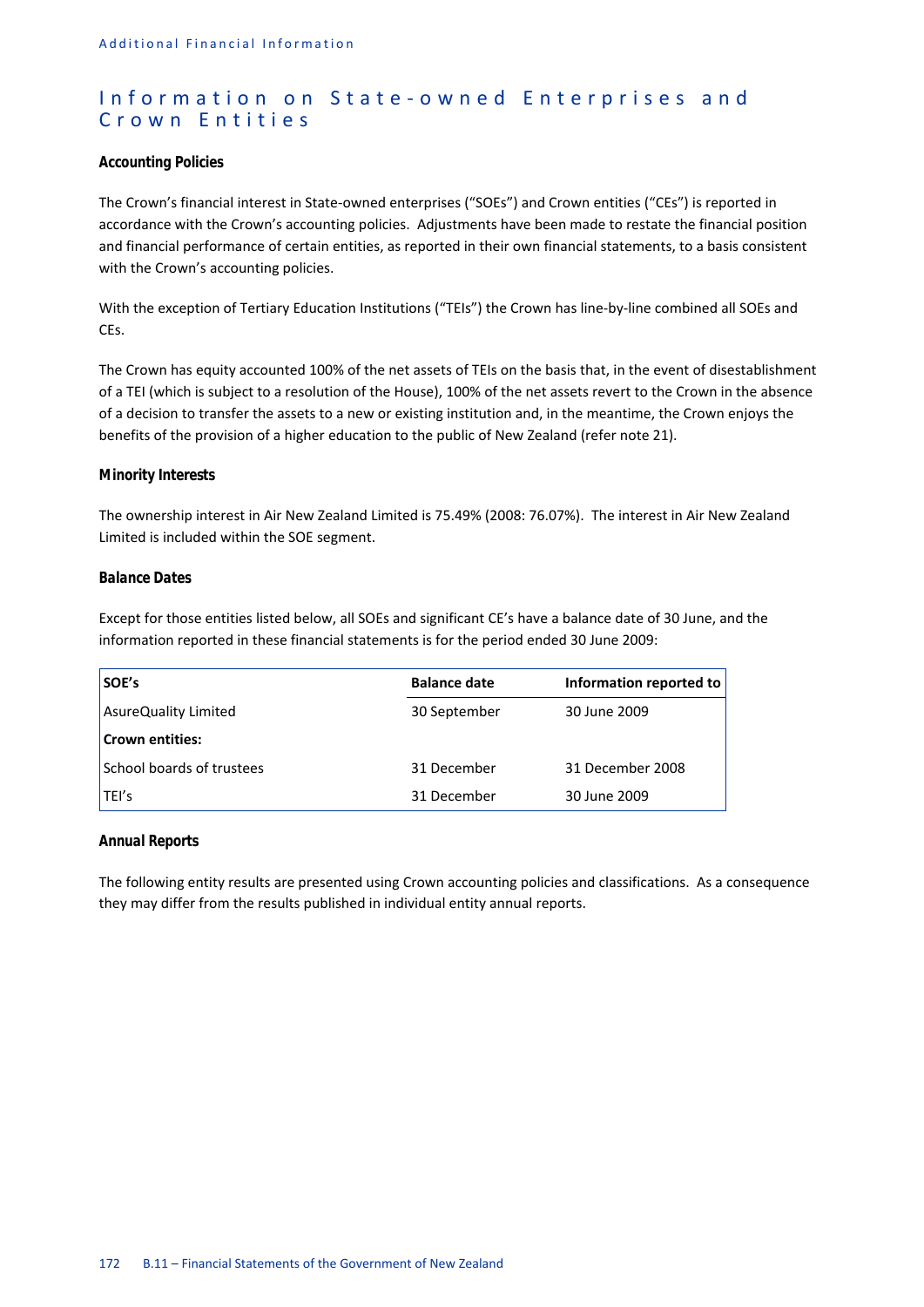## Information on State-owned Enterprises and Crown Entities (continued)

| <b>Revenue Operating</b><br><b>Distri- Revenue Operating</b><br>(excl<br>balance<br>butions<br>(excl<br>balance<br>butions<br>gains)<br>to Crown<br>gains)<br>to Crown<br>\$m<br>\$m<br>\$m<br>\$m<br>\$m<br><b>State-owned enterprises</b><br>(5)<br>17<br>AgriQuality New Zealand Limited<br>$\overline{\phantom{m}}$<br>$\overline{\phantom{a}}$<br>5<br>140<br>6<br>139<br>11<br>Airways Corporation of New Zealand Limited<br>10<br>1<br>Asure New Zealand Limited<br>$\overline{\phantom{0}}$<br>137<br>6<br>3<br>104<br>5<br>AsureQuality Limited<br>1<br>Electricity Corporation of New Zealand Limited<br>2,545<br>99<br>1,940<br>(136)<br>36<br><b>Genesis Power Limited</b><br>10<br>59<br>11<br>13<br>8<br>Landcorp Farming Limited<br>1,900<br>89<br>30<br>2,609<br>129<br>Meridian Energy Limited<br>36<br>$\overline{4}$<br>1<br>35<br>3<br>Meteorological Service of New Zealand Limited | Distri-<br>\$m<br>6<br>$\overline{2}$<br>29<br>12 |
|----------------------------------------------------------------------------------------------------------------------------------------------------------------------------------------------------------------------------------------------------------------------------------------------------------------------------------------------------------------------------------------------------------------------------------------------------------------------------------------------------------------------------------------------------------------------------------------------------------------------------------------------------------------------------------------------------------------------------------------------------------------------------------------------------------------------------------------------------------------------------------------------------------|---------------------------------------------------|
|                                                                                                                                                                                                                                                                                                                                                                                                                                                                                                                                                                                                                                                                                                                                                                                                                                                                                                          |                                                   |
|                                                                                                                                                                                                                                                                                                                                                                                                                                                                                                                                                                                                                                                                                                                                                                                                                                                                                                          |                                                   |
|                                                                                                                                                                                                                                                                                                                                                                                                                                                                                                                                                                                                                                                                                                                                                                                                                                                                                                          |                                                   |
|                                                                                                                                                                                                                                                                                                                                                                                                                                                                                                                                                                                                                                                                                                                                                                                                                                                                                                          |                                                   |
|                                                                                                                                                                                                                                                                                                                                                                                                                                                                                                                                                                                                                                                                                                                                                                                                                                                                                                          |                                                   |
|                                                                                                                                                                                                                                                                                                                                                                                                                                                                                                                                                                                                                                                                                                                                                                                                                                                                                                          |                                                   |
|                                                                                                                                                                                                                                                                                                                                                                                                                                                                                                                                                                                                                                                                                                                                                                                                                                                                                                          |                                                   |
|                                                                                                                                                                                                                                                                                                                                                                                                                                                                                                                                                                                                                                                                                                                                                                                                                                                                                                          |                                                   |
|                                                                                                                                                                                                                                                                                                                                                                                                                                                                                                                                                                                                                                                                                                                                                                                                                                                                                                          |                                                   |
|                                                                                                                                                                                                                                                                                                                                                                                                                                                                                                                                                                                                                                                                                                                                                                                                                                                                                                          |                                                   |
|                                                                                                                                                                                                                                                                                                                                                                                                                                                                                                                                                                                                                                                                                                                                                                                                                                                                                                          |                                                   |
|                                                                                                                                                                                                                                                                                                                                                                                                                                                                                                                                                                                                                                                                                                                                                                                                                                                                                                          |                                                   |
|                                                                                                                                                                                                                                                                                                                                                                                                                                                                                                                                                                                                                                                                                                                                                                                                                                                                                                          | 298                                               |
|                                                                                                                                                                                                                                                                                                                                                                                                                                                                                                                                                                                                                                                                                                                                                                                                                                                                                                          |                                                   |
| 1,118<br>1,176<br>113<br>Mighty River Power Limited<br>160<br>56                                                                                                                                                                                                                                                                                                                                                                                                                                                                                                                                                                                                                                                                                                                                                                                                                                         | 56                                                |
| 2,167<br>72<br>13<br>1,729<br>110<br>New Zealand Post Limited                                                                                                                                                                                                                                                                                                                                                                                                                                                                                                                                                                                                                                                                                                                                                                                                                                            | 27                                                |
| 955<br>246<br>241<br>(45)<br>New Zealand Railways Corporation<br>$\overline{\phantom{a}}$                                                                                                                                                                                                                                                                                                                                                                                                                                                                                                                                                                                                                                                                                                                                                                                                                | $\overline{\phantom{a}}$                          |
| 985<br>111<br>555<br>36<br>60<br>Solid Energy New Zealand Limited                                                                                                                                                                                                                                                                                                                                                                                                                                                                                                                                                                                                                                                                                                                                                                                                                                        |                                                   |
| 6<br>(4)<br>25<br>19<br>(24)<br><b>Timberlands West Coast Limited</b>                                                                                                                                                                                                                                                                                                                                                                                                                                                                                                                                                                                                                                                                                                                                                                                                                                    |                                                   |
| 701<br>93<br>642<br>76<br>Transpower New Zealand Limited<br>$\overline{\phantom{a}}$                                                                                                                                                                                                                                                                                                                                                                                                                                                                                                                                                                                                                                                                                                                                                                                                                     |                                                   |
| 254<br>(1)<br>239<br>Kordia Group Limited<br>$\mathbf{1}$<br>$\qquad \qquad -$                                                                                                                                                                                                                                                                                                                                                                                                                                                                                                                                                                                                                                                                                                                                                                                                                           | 9                                                 |
| 6<br>1<br>6<br>1<br>Animal Control Products Limited<br>1                                                                                                                                                                                                                                                                                                                                                                                                                                                                                                                                                                                                                                                                                                                                                                                                                                                 | $\mathbf 1$                                       |
| 2<br>24<br>24<br>(2)<br>Learning Media Limited                                                                                                                                                                                                                                                                                                                                                                                                                                                                                                                                                                                                                                                                                                                                                                                                                                                           |                                                   |
| $\overline{2}$<br>37<br>1<br>41<br>18<br>Quotable Value New Zealand                                                                                                                                                                                                                                                                                                                                                                                                                                                                                                                                                                                                                                                                                                                                                                                                                                      | 5                                                 |
| 158<br>(6)<br>KiwiRail Limited<br>$\overline{\phantom{a}}$<br>$\overline{\phantom{a}}$<br>$\overline{\phantom{a}}$                                                                                                                                                                                                                                                                                                                                                                                                                                                                                                                                                                                                                                                                                                                                                                                       |                                                   |
| <b>Total State-owned enterprises</b><br>10,575<br>654<br>586<br>245<br>10,140                                                                                                                                                                                                                                                                                                                                                                                                                                                                                                                                                                                                                                                                                                                                                                                                                            | 445                                               |
| 4,704<br>101<br>69<br>4,784<br>278<br>Air New Zealand Limited                                                                                                                                                                                                                                                                                                                                                                                                                                                                                                                                                                                                                                                                                                                                                                                                                                            | 105                                               |
| <b>Total SOE's and Air New Zealand Limited</b><br>15,279<br>755<br>14,924<br>864<br>314                                                                                                                                                                                                                                                                                                                                                                                                                                                                                                                                                                                                                                                                                                                                                                                                                  | 550                                               |
| (377)<br>156<br>(327)<br>(141)<br>Intra-segmental eliminations<br>$\overline{\phantom{0}}$                                                                                                                                                                                                                                                                                                                                                                                                                                                                                                                                                                                                                                                                                                                                                                                                               |                                                   |
| <b>Total per statement of segments</b><br>14,902<br>911<br>314<br>723<br>14,597                                                                                                                                                                                                                                                                                                                                                                                                                                                                                                                                                                                                                                                                                                                                                                                                                          | 550                                               |
| <b>Crown Entities</b>                                                                                                                                                                                                                                                                                                                                                                                                                                                                                                                                                                                                                                                                                                                                                                                                                                                                                    |                                                   |
| (4, 773)<br>(2,408)<br>4,734<br>4,200<br><b>Accident Compensation Corporation</b><br>$\overline{\phantom{a}}$                                                                                                                                                                                                                                                                                                                                                                                                                                                                                                                                                                                                                                                                                                                                                                                            |                                                   |
| 675<br>11<br>644<br>21<br>Crown research institutes<br>10                                                                                                                                                                                                                                                                                                                                                                                                                                                                                                                                                                                                                                                                                                                                                                                                                                                |                                                   |
| District health boards (including the                                                                                                                                                                                                                                                                                                                                                                                                                                                                                                                                                                                                                                                                                                                                                                                                                                                                    |                                                   |
| 10,641<br>9,896<br>(161)<br>(24)<br>Crown Health Funding Agency)<br>$\overline{\phantom{0}}$                                                                                                                                                                                                                                                                                                                                                                                                                                                                                                                                                                                                                                                                                                                                                                                                             |                                                   |
| 513<br>36<br>439<br>107<br>Earthquake Commission                                                                                                                                                                                                                                                                                                                                                                                                                                                                                                                                                                                                                                                                                                                                                                                                                                                         |                                                   |
| 18<br>962<br>(64)<br>891<br>Housing New Zealand Corporation<br>2                                                                                                                                                                                                                                                                                                                                                                                                                                                                                                                                                                                                                                                                                                                                                                                                                                         | 13                                                |
| 48<br>(10)<br>44<br>(14)<br>Museum of New Zealand Te Papa                                                                                                                                                                                                                                                                                                                                                                                                                                                                                                                                                                                                                                                                                                                                                                                                                                                |                                                   |
| 315<br>12<br>New Zealand Fire Service Commission<br>296<br>3                                                                                                                                                                                                                                                                                                                                                                                                                                                                                                                                                                                                                                                                                                                                                                                                                                             |                                                   |
| 1,980<br>98<br>3<br>New Zealand Transport Agency                                                                                                                                                                                                                                                                                                                                                                                                                                                                                                                                                                                                                                                                                                                                                                                                                                                         |                                                   |
| 125<br>124<br>(46)<br>(28)<br><b>Public Trust</b>                                                                                                                                                                                                                                                                                                                                                                                                                                                                                                                                                                                                                                                                                                                                                                                                                                                        |                                                   |
| 5,916<br>28<br>52<br>5,403<br>Schools<br>$\overline{\phantom{0}}$                                                                                                                                                                                                                                                                                                                                                                                                                                                                                                                                                                                                                                                                                                                                                                                                                                        |                                                   |
| $\overline{2}$<br>2,795<br>52<br>2,642<br>49<br><b>Tertiary Education Commission</b>                                                                                                                                                                                                                                                                                                                                                                                                                                                                                                                                                                                                                                                                                                                                                                                                                     |                                                   |
| 49<br>225<br><b>TEIs</b>                                                                                                                                                                                                                                                                                                                                                                                                                                                                                                                                                                                                                                                                                                                                                                                                                                                                                 |                                                   |
| 1,206<br>600<br><b>Transit New Zealand</b><br>$\overline{\phantom{a}}$<br>$\overline{\phantom{a}}$                                                                                                                                                                                                                                                                                                                                                                                                                                                                                                                                                                                                                                                                                                                                                                                                       |                                                   |
| 384<br>(1)<br>392<br>19<br><b>Television New Zealand</b><br>$\overline{\phantom{0}}$                                                                                                                                                                                                                                                                                                                                                                                                                                                                                                                                                                                                                                                                                                                                                                                                                     | 10                                                |
| 3,137<br>227<br>47<br>4<br>4,925<br>Other                                                                                                                                                                                                                                                                                                                                                                                                                                                                                                                                                                                                                                                                                                                                                                                                                                                                | $\overline{2}$                                    |
| <b>Total Crown Entities</b><br>32,225<br>(4, 542)<br>68<br>31,102<br>(1, 380)                                                                                                                                                                                                                                                                                                                                                                                                                                                                                                                                                                                                                                                                                                                                                                                                                            |                                                   |
| (896)<br>(185)<br>(2,089)<br>(146)<br>Intra-segmental eliminations                                                                                                                                                                                                                                                                                                                                                                                                                                                                                                                                                                                                                                                                                                                                                                                                                                       |                                                   |
| Total per statement of segments<br>31,329<br>(4, 727)<br>68<br>29,013<br>(1,526)                                                                                                                                                                                                                                                                                                                                                                                                                                                                                                                                                                                                                                                                                                                                                                                                                         | 25                                                |
| <b>Total Financial Interest in SOEs, Crown</b>                                                                                                                                                                                                                                                                                                                                                                                                                                                                                                                                                                                                                                                                                                                                                                                                                                                           |                                                   |
| <b>Entities and Air New Zealand Limited</b><br>46,231<br>(3,816)<br>382<br>43,610<br>(803)<br>575                                                                                                                                                                                                                                                                                                                                                                                                                                                                                                                                                                                                                                                                                                                                                                                                        | 25                                                |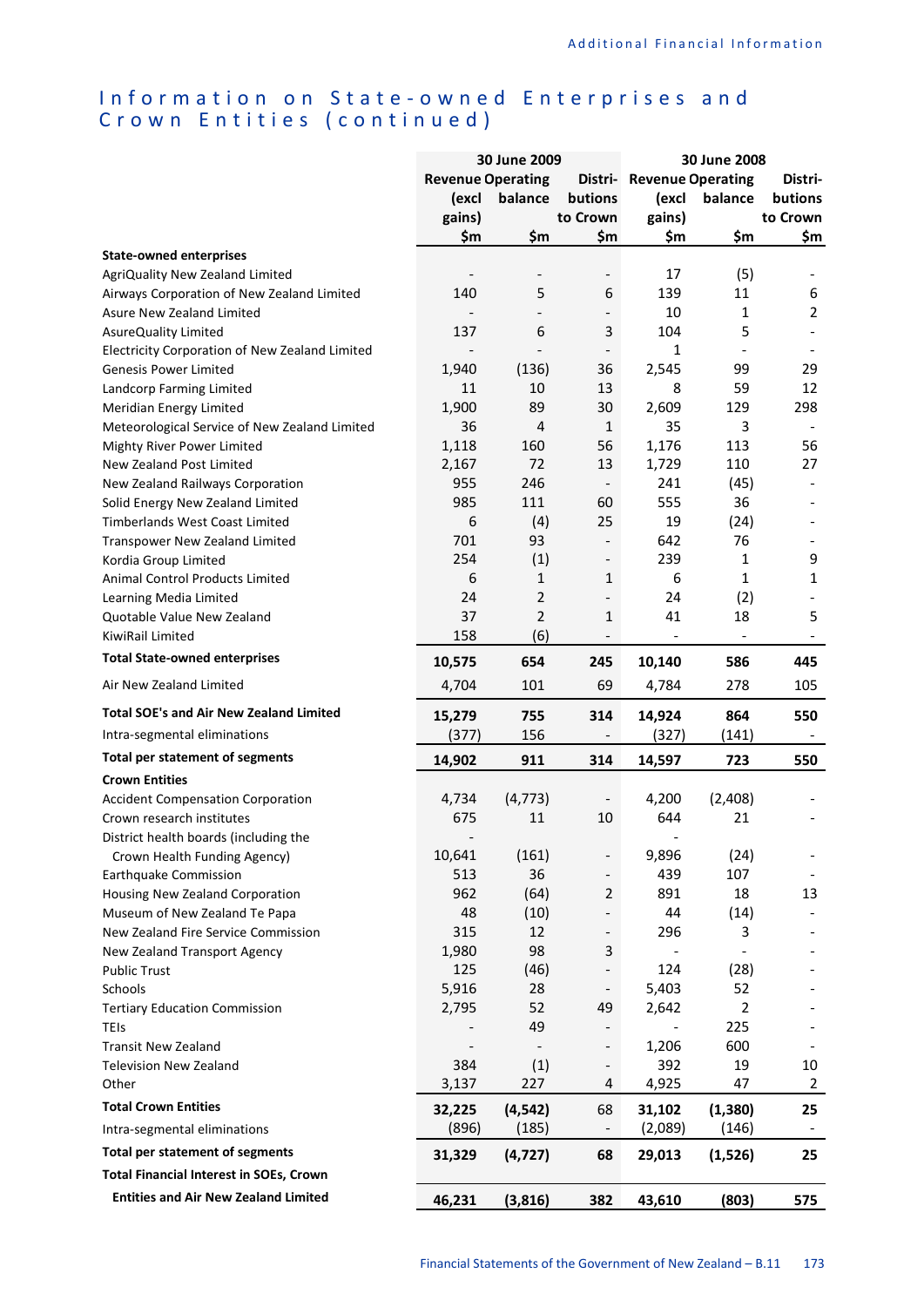## Information on State-owned Enterprises and Crown Entities (continued)

|                                                |                          |                          | 30 June 2009   |                          |                              |                          | 30 June       |
|------------------------------------------------|--------------------------|--------------------------|----------------|--------------------------|------------------------------|--------------------------|---------------|
|                                                | <b>Purchase</b>          | <b>Total</b>             |                | <b>Total Total bor-</b>  | <b>Total</b>                 | Equity                   | 2008          |
|                                                | of PPE                   | <b>PPE</b>               | assets         |                          | rowings liabilities          |                          | <b>Equity</b> |
|                                                | \$m                      | \$m                      | \$m            | \$m                      | \$m                          | \$m                      | \$m           |
| <b>State-owned enterprises</b>                 |                          |                          |                |                          |                              |                          |               |
| Airways Corporation of New Zealand             |                          |                          |                |                          |                              |                          |               |
| Limited                                        | 21                       | 112                      | 136            | 36                       | 84                           | 52                       | 54            |
| Asure New Zealand Limited                      | $\overline{\phantom{a}}$ |                          |                |                          |                              |                          |               |
| AsureQuality Limited                           | 4                        | 27                       | 55             | 3                        | 21                           | 34                       | 31            |
| Electricity Corporation of New Zealand         |                          |                          |                |                          |                              |                          |               |
| Limited                                        | $\overline{\phantom{a}}$ | $\overline{\phantom{a}}$ | $\overline{2}$ | $\overline{\phantom{a}}$ | $\overline{\phantom{a}}$     | 2                        | 2             |
| <b>Genesis Power Limited</b>                   | 201                      | 1,912                    | 2,594          | 656                      | 1,201                        | 1,393                    | 1,407         |
| Landcorp Farming Limited                       | 55                       | 1,305                    | 1,651          | 280                      | 290                          | 1,360                    | 1,449         |
| Meridian Energy Limited                        | 484                      | 6,743                    | 7,181          | 1,392                    | 2,896                        | 4,284                    | 4,205         |
| Meteorological Service of New Zealand          | $\overline{\phantom{a}}$ |                          |                |                          |                              |                          |               |
| Limited                                        | 3                        | 13                       | 23             | 6                        | 12                           | 12                       | 9             |
| Mighty River Power Limited                     | 224                      | 3,860                    | 4,388          | 803                      | 1,766                        | 2,622                    | 2,256         |
| New Zealand Post Limited                       | 47                       | 330                      | 11,277         | 10,294                   | 10,608                       | 669                      | 667           |
| New Zealand Railways Corporation               | 508                      | 13,073                   | 13,335         | 457                      | 773                          | 12,561                   | 11,626        |
| Solid Energy New Zealand Limited               | 118                      | 421                      | 714            | 13                       | 280                          | 434                      | 368           |
| <b>Timberlands West Coast Limited</b>          | $\overline{\phantom{a}}$ | $\overline{\phantom{a}}$ | 6              | $\overline{\phantom{a}}$ | 2                            | 4                        | 22            |
| Transpower New Zealand Limited                 | 333                      | 2,728                    | 3,079          | 1,346                    | 1,651                        | 1,427                    | 1,334         |
| Kordia Group Limited                           | 30                       | 165                      | 274            | 122                      | 177                          | 97                       | 101           |
| Animal Control Products Limited                | $\mathbf{1}$             | $\overline{2}$           | $\overline{7}$ | $\overline{\phantom{a}}$ | 1                            | 5                        | 5             |
| Learning Media Limited                         | $\overline{\phantom{a}}$ | $\mathbf{1}$             | 11             | $\overline{\phantom{a}}$ | 6                            | 5                        | 4             |
| Quotable Value New Zealand                     | $\mathbf{1}$             | $\overline{2}$           | 31             | 3                        | 9                            | 22                       | 22            |
| KiwiRail Limited                               | 17                       |                          |                |                          | $\overline{\phantom{0}}$     | $\overline{\phantom{a}}$ |               |
| <b>Total State-owned enterprises</b>           | 2,047                    | 30,694                   | 44,764         | 15,411                   | 19,777                       | 24,983                   | 23,562        |
| Air New Zealand Limited                        | 284                      | 2,594                    | 5,142          | 1,587                    | 3,483                        | 1,659                    | 1,551         |
| Total SOE's and Air New Zealand Limited        | 2,331                    | 33,288                   | 49,906         | 16,998                   | 23,260                       | 26,642                   | 25,113        |
| Intra-segmental eliminations                   |                          | (193)                    | (245)          | (35)                     | (58)                         | (183)                    | (136)         |
| Total per statement of segments                | 2,331                    | 33,095                   | 49,661         | 16,963                   | 23,202                       | 26,459                   | 24,977        |
| <b>Crown Entities</b>                          |                          |                          |                |                          |                              |                          |               |
| <b>Accident Compensation Corporation</b>       | 40                       | 60                       | 14,525         | 47                       | 27,276                       | (12, 751)                | (7, 977)      |
| Crown research institutes                      | 70                       | 493                      | 690            | 30                       | 193                          | 497                      | 490           |
| District health boards (including the          |                          |                          |                |                          |                              |                          |               |
| Crown Health Funding Agency)                   | 429                      | 4,418                    | 7,044          | 3,073                    | 4,894                        | 2,151                    | 2,150         |
| Earthquake Commission                          | 4                        | 14                       | 5,663          |                          | 92                           | 5,571                    | 5,535         |
| Housing New Zealand Corporation                | 292                      | 14,634                   | 14,923         | 1,899                    | 3,144                        | 11,779                   | 12,296        |
| Museum of New Zealand Te Papa                  | 12                       | 1,006                    | 1,034          | $\overline{\phantom{a}}$ | 10                           | 1,024                    | 1,024         |
| New Zealand Fire Service Commission            | 51                       | 500                      | 557            | 4                        | 78                           | 479                      | 471           |
| New Zealand Transport Agency                   | 1,232                    | 24,085                   | 24,728         | $\overline{\phantom{a}}$ | 429                          | 24,299                   |               |
| <b>Public Trust</b>                            | 3                        | 8                        | 1,094          | 1,099                    | 1,110                        | (15)                     | 20            |
| Schools                                        | 118                      | 1,339                    | 2,472          | 94                       | 740                          | 1,732                    | 1,668         |
| <b>Tertiary Education Commission</b>           | 1                        | 5                        | 166            | 58                       | 145                          | 21                       | 16            |
| <b>TEIs</b>                                    |                          |                          | 7,417          |                          |                              | 7,417                    | 7,037         |
| <b>Transit New Zealand</b>                     | $\overline{\phantom{a}}$ |                          |                | $\overline{\phantom{a}}$ | $\qquad \qquad \blacksquare$ | $\overline{\phantom{0}}$ | 21,364        |
| <b>Television New Zealand</b>                  | 12                       | 145                      | 328            | 36                       | 111                          | 217                      | 201           |
| Other                                          | 83                       | 83                       | 1,197          | 25                       | 629                          | 565                      | 778           |
| <b>Total Crown Entities</b>                    | 2,347                    | 46,790                   | 81,838         | 6,595                    | 38,851                       | 42,986                   | 45,073        |
| Intra-segmental eliminations                   | $\overline{\phantom{a}}$ | (237)                    | (1,763)        | (1,656)                  | (1, 554)                     | (208)                    | (696)         |
| Total per statement of segments                | 2,347                    | 46,553                   | 80,075         | 4,939                    | 37,297                       | 42,778                   | 44,377        |
| <b>Total Financial Interest in SOEs, Crown</b> |                          |                          |                |                          |                              |                          |               |
| <b>Entities and Air New Zealand Limited</b>    | 4,678                    | 79,648                   | 129,736        | 21,902                   | 60,499                       | 69,237                   | 69,354        |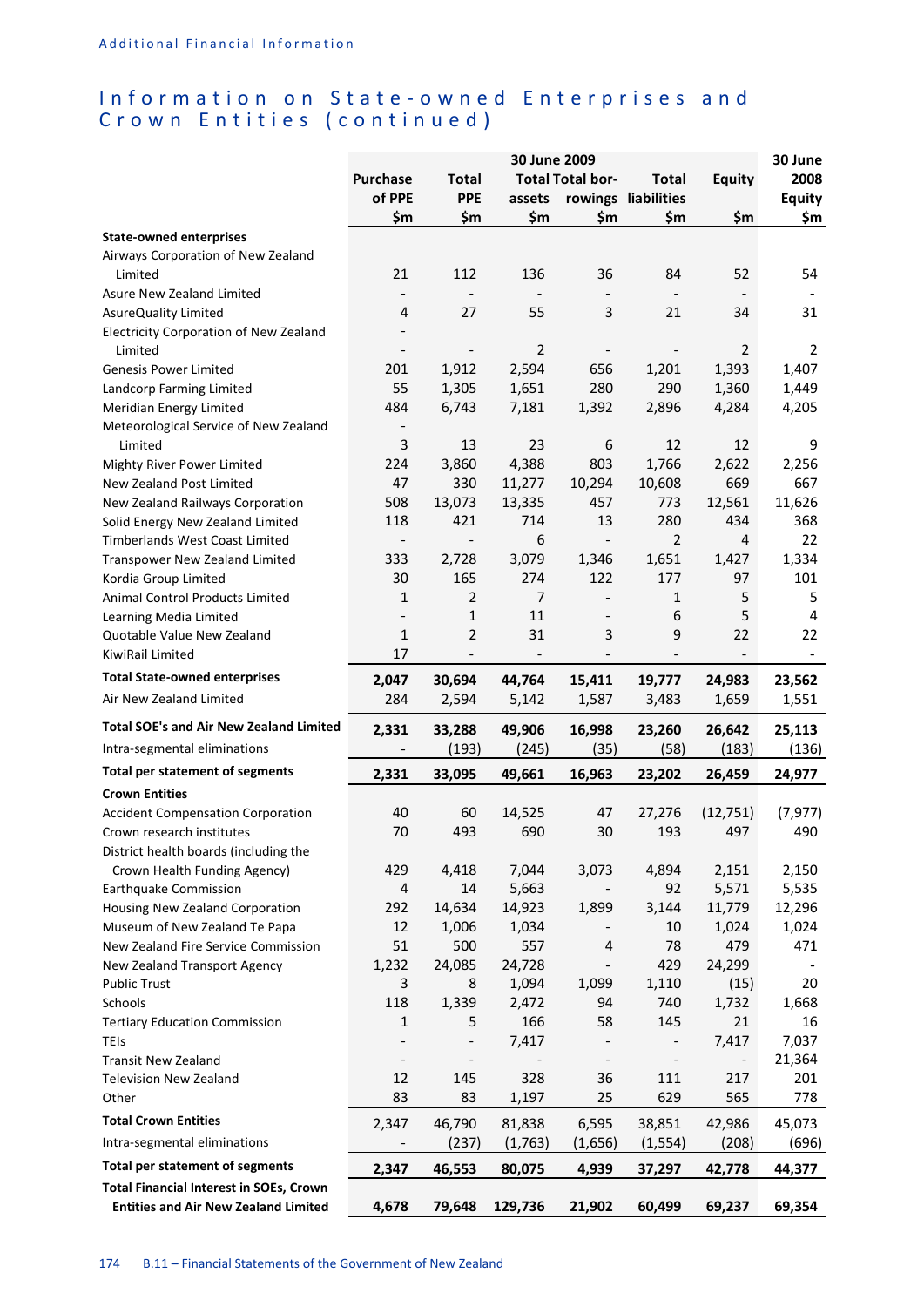$\overline{\phantom{a}}$ 

# Government Reporting Entity as at 30 June 2009

 $\overline{\Gamma}$ 

These financial statements are for the Government Reporting entity as specified in Part III of the Public Finance Act 1989. This comprises Ministers of the Crown and the following entities:

| <b>Departments</b>                                                                                                                                                                                                                                                                                                                                                                                                                                                                 |                                                                                                                                                                                                                                                                                                                                                                                                                                                                                                                                                                                              | <b>State-owned enterprises</b>                                                                                                                                                                                                                                                                                                                                                                                                                                                                                                                                                                                                                            |
|------------------------------------------------------------------------------------------------------------------------------------------------------------------------------------------------------------------------------------------------------------------------------------------------------------------------------------------------------------------------------------------------------------------------------------------------------------------------------------|----------------------------------------------------------------------------------------------------------------------------------------------------------------------------------------------------------------------------------------------------------------------------------------------------------------------------------------------------------------------------------------------------------------------------------------------------------------------------------------------------------------------------------------------------------------------------------------------|-----------------------------------------------------------------------------------------------------------------------------------------------------------------------------------------------------------------------------------------------------------------------------------------------------------------------------------------------------------------------------------------------------------------------------------------------------------------------------------------------------------------------------------------------------------------------------------------------------------------------------------------------------------|
| <b>Agriculture and Forestry</b><br><b>Archives New Zealand</b><br><b>Building and Housing</b><br>Conservation<br>Corrections<br>Crown Law Office<br><b>Culture and Heritage</b><br>Defence<br><b>Economic Development</b><br>Education<br><b>Education Review Office</b><br>Environment<br><b>Fisheries</b><br>Foreign Affairs and Trade<br><b>Government Communications</b><br>Security Bureau<br>Health<br><b>Inland Revenue</b><br><b>Internal Affairs</b><br>Justice<br>Labour | Land Information New Zealand<br>Māori Development<br>National Library of New Zealand<br><b>New Zealand Customs Service</b><br>New Zealand Defence Force<br>New Zealand Food Safety Authority<br>New Zealand Police<br>New Zealand Security Intelligence<br>Service<br>Office of the Clerk<br><b>Pacific Island Affairs</b><br>Parliamentary Counsel Office<br>Parliamentary Service<br><b>Prime Minister and Cabinet</b><br>Research, Science and Technology<br>Serious Fraud Office<br>Social Development<br><b>State Services Commission</b><br><b>Statistics</b><br>Transport<br>Treasury | Airways Corporation of<br>New Zealand Limited<br><b>Animal Control Products Limited</b><br>AsureQuality Limited<br><b>Electricity Corporation of</b><br>New Zealand Limited<br><b>Genesis Power Limited</b><br>Kordia Group Limited<br>Landcorp Farming Limited<br>Learning Media Limited<br>Meridian Energy Limited<br>Meteorological Service of<br>New Zealand Limited<br>Mighty River Power Limited<br>New Zealand Post Limited<br>New Zealand Railways<br>Corporation*<br>Quotable Value Limited<br>Solid Energy New Zealand Limited<br>Terralink Limited (in liquidation)<br><b>Timberlands West Coast Limited</b><br>Transpower New Zealand Limited |
| <b>Others</b>                                                                                                                                                                                                                                                                                                                                                                                                                                                                      | <b>Women's Affairs</b><br><b>Offices of Parliament</b>                                                                                                                                                                                                                                                                                                                                                                                                                                                                                                                                       | Air New Zealand Limited (included<br>for disclosure purposes as if it were                                                                                                                                                                                                                                                                                                                                                                                                                                                                                                                                                                                |
| New Zealand Superannuation<br>Fund<br>Reserve Bank of New Zealand                                                                                                                                                                                                                                                                                                                                                                                                                  | Office of the Controller and Auditor-<br>General<br>Office of the Ombudsmen<br>Parliamentary Commissioner for the<br>Environment                                                                                                                                                                                                                                                                                                                                                                                                                                                             | an SOE)<br>(* KiwiRail Holdings was acquired<br>on 1 July 2008 and in turn was<br>transferred to New Zealand<br>Railways Corporation on 1 October<br>2008 as its operating unit)                                                                                                                                                                                                                                                                                                                                                                                                                                                                          |

**Organisations named or described in Schedule 4 of the Public Finance Act 1989** 

| Agriculture and Marketing Research and Development Trust | New Zealand Lottery Grants Board            |
|----------------------------------------------------------|---------------------------------------------|
| Asia New Zealand Foundation                              | Ngāi Tahu Ancillary Claims Trust            |
| <b>Auckland Transition Agency</b>                        | Pacific Co-operation Foundation             |
| Fish and game councils (12)                              | Pacific Island Business Development Trust   |
| Leadership Development Centre Trust                      | Research and Education Advanced Network New |
| National Pacific Radio Trust                             | <b>Zealand Limited</b>                      |
| New Zealand Fast Forward Limited                         | Reserves boards (24)                        |
| New Zealand Fish and Game Council                        | Road Safety Trust                           |
| New Zealand Game Bird Habitat Trust Board                | <b>Sentencing Council</b>                   |
| New Zealand Government Property Corporation              |                                             |